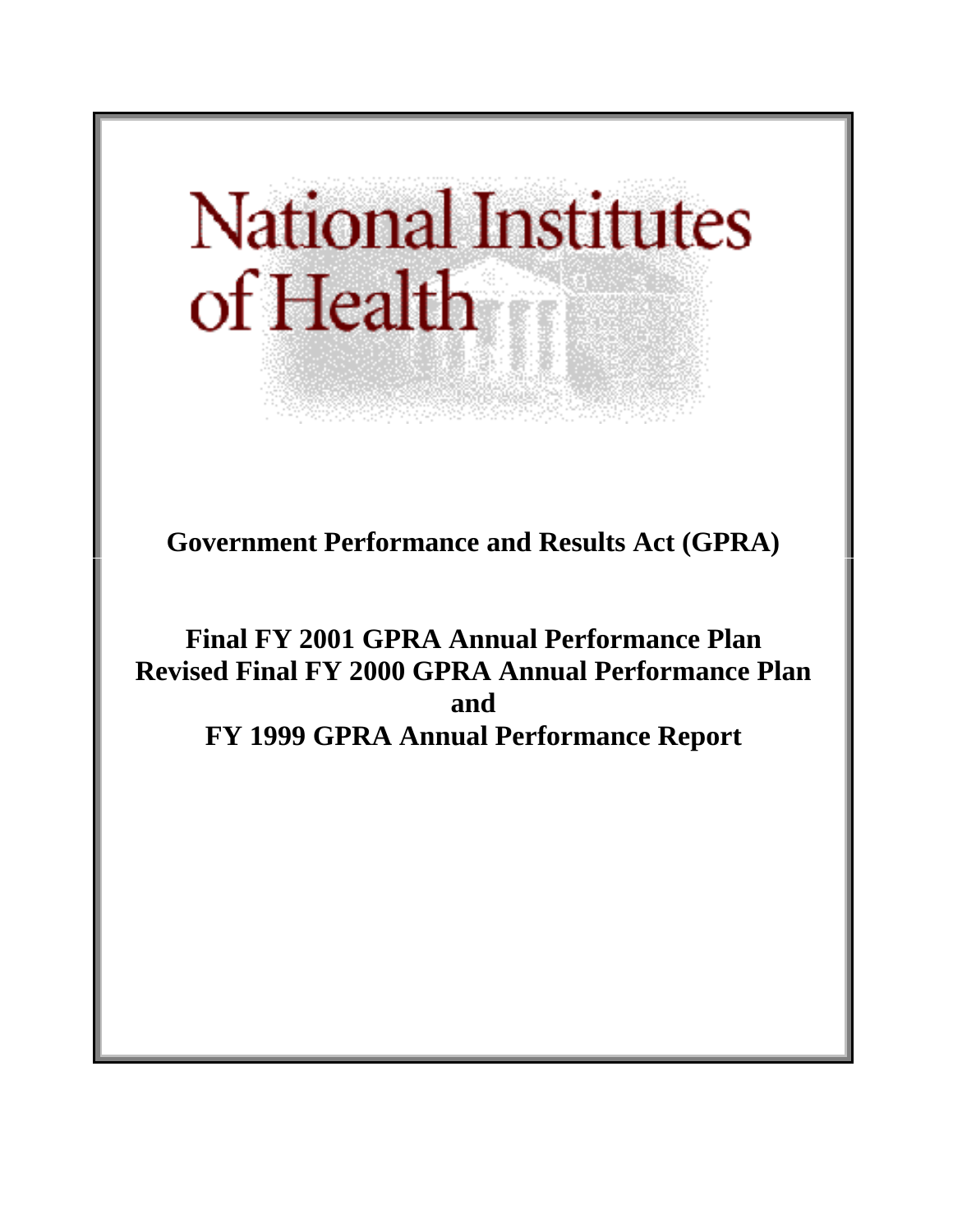#### **National Institutes of Health Government Performance and Results Act**

| Final FY 2001 GPRA Annual Performance Plan, Revised Final FY 2000 GPRA Annual |  |
|-------------------------------------------------------------------------------|--|
| Performance Plan, and FY 1999 GPRA Annual Performance Report                  |  |

|            | <b>INTRODUCTION</b> |                                                           |  |
|------------|---------------------|-----------------------------------------------------------|--|
|            |                     |                                                           |  |
| 1.1<br>1.2 |                     |                                                           |  |
| 1.3        |                     |                                                           |  |
| 1.4        |                     | <b>Summary FY 1999 Performance Report: Accountability</b> |  |
|            |                     |                                                           |  |
|            |                     |                                                           |  |
| 2.1        |                     |                                                           |  |
|            | 2.1.1               |                                                           |  |
|            | 2.1.2               |                                                           |  |
|            |                     |                                                           |  |
|            |                     |                                                           |  |
|            |                     |                                                           |  |
|            |                     |                                                           |  |
|            |                     |                                                           |  |
|            |                     |                                                           |  |
| 2.2        |                     |                                                           |  |
|            | 2.2.1               |                                                           |  |
|            | 2.2.2               |                                                           |  |
|            |                     |                                                           |  |
|            |                     |                                                           |  |
| 2.3        |                     |                                                           |  |
|            | 2.3.1               |                                                           |  |
|            | 2.3.2               |                                                           |  |
|            |                     |                                                           |  |
|            |                     |                                                           |  |
|            | <b>APPENDICES</b>   |                                                           |  |

| A.1. |                                                                                   |  |
|------|-----------------------------------------------------------------------------------|--|
| A.2. |                                                                                   |  |
| A.3. |                                                                                   |  |
| A.4. | <b>Performance Measurement Linkages with Budget, Cost Accounting, Information</b> |  |
|      |                                                                                   |  |
| A.5. |                                                                                   |  |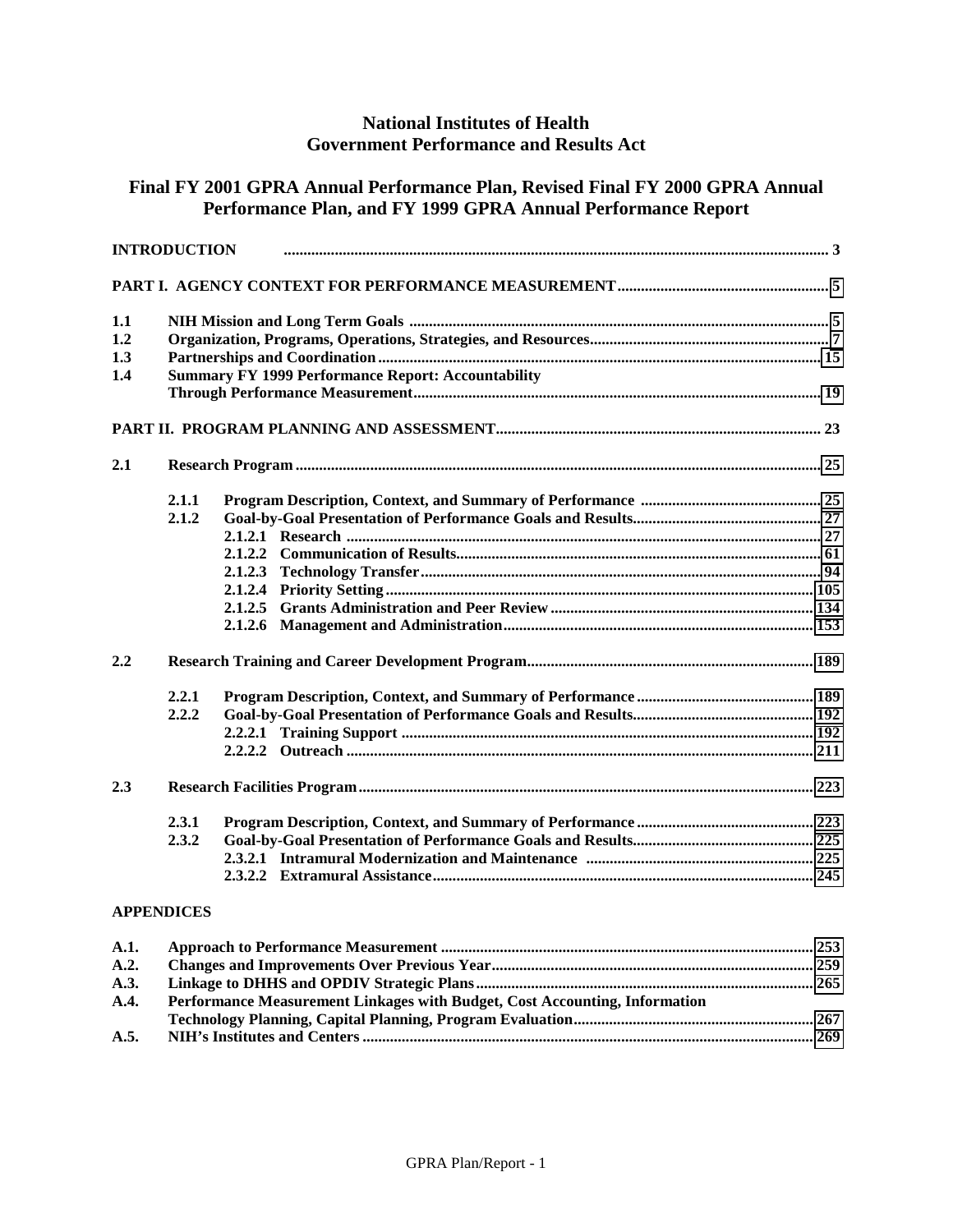This page intentionally left blank.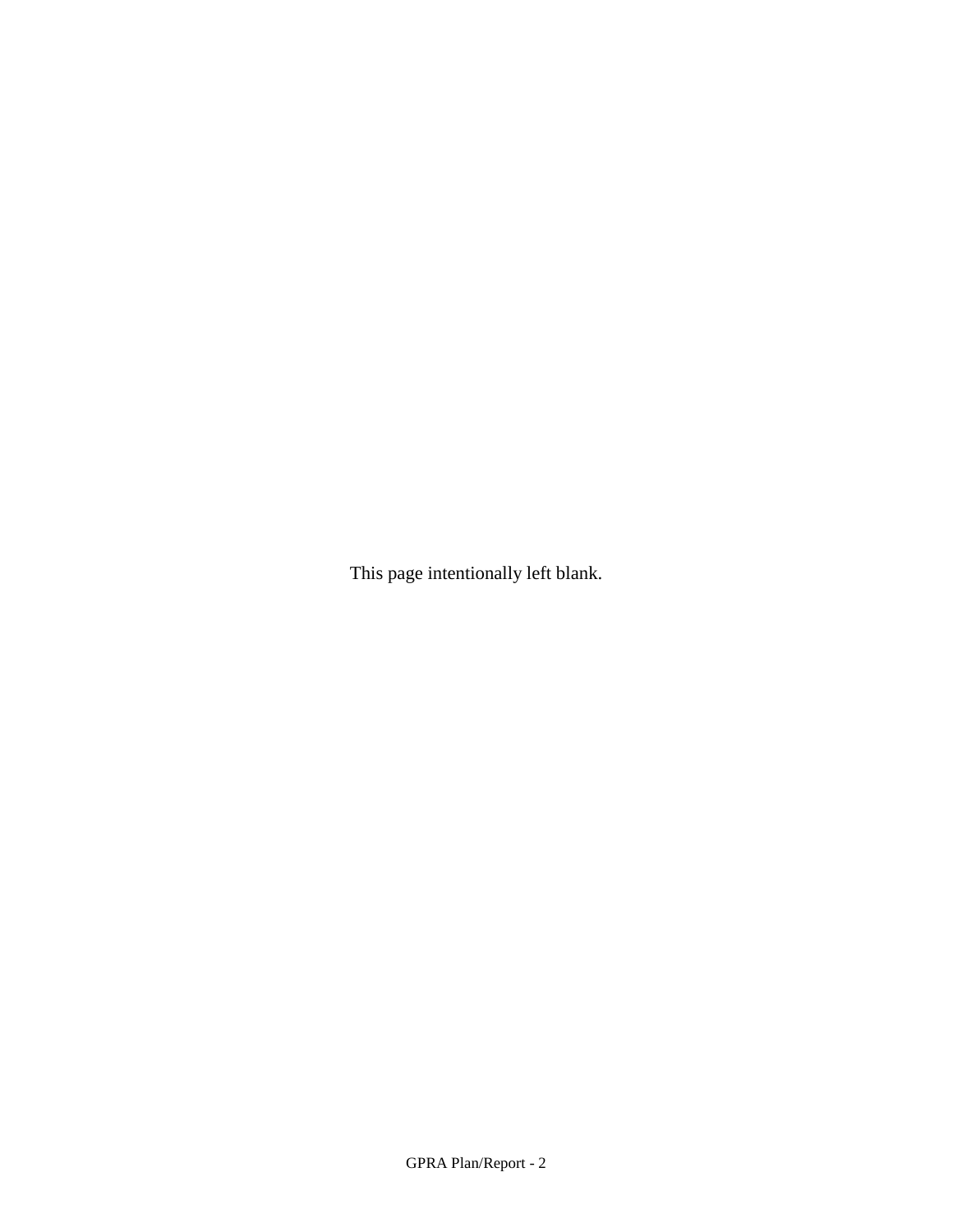# **INTRODUCTION**

In 1993, Congress passed and the President signed into law the Government Performance and Results Act (GPRA), P.L. 103-62. This legislation's broad intent is to enhance the effectiveness, efficiency, and accountability of government programs by directing federal agencies to more sharply focus their management efforts on the results that program spending yields. With better information on spending and program effectiveness, federal managers are expected to be better able to improve program performance. GPRA is also expected to make information on program performance more readily available to the Congress for policymaking, spending decisions, and program oversight.

This document presents the National Institutes of Health's (NIH's) GPRA Annual Performance Plan and Report. The Report is integrated into the Plan to eliminate redundancy and improve overall understanding of program strategies and accomplishments across multiple years.

The planning elements of this document describe NIH's mission and long term goals, resources available to NIH, and the programs and program strategies used by NIH to accomplish its goals. Within each program the plan describes expected outcomes of the program and the means used to achieve these outcomes. Also provided are annual performance goals and targets that NIH intends to achieve to improve performance and produce results for FYs 1999 – 2001.

The reporting elements of this document describe NIH accomplishments for each FY 1999 goal and target. Within each goal is identified the level of target achievement, sources of data to support target assessment, and an overall assessment of goal accomplishment.

The result is a NIH Performance Plan and Report that presents a three year picture, spanning FYs 1999 - 2001, of program plans, performance expectations and accomplishments at NIH.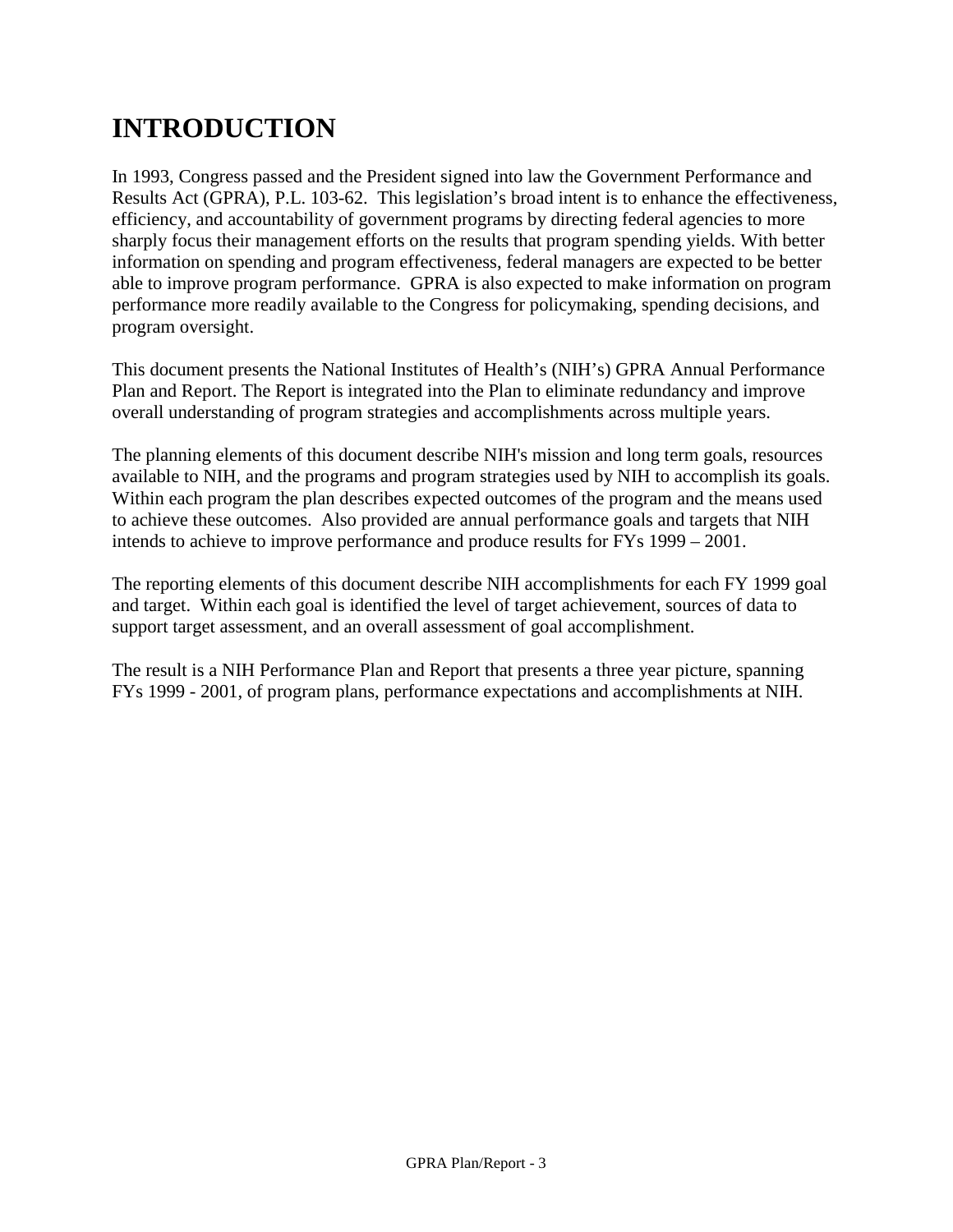This page intentionally left blank.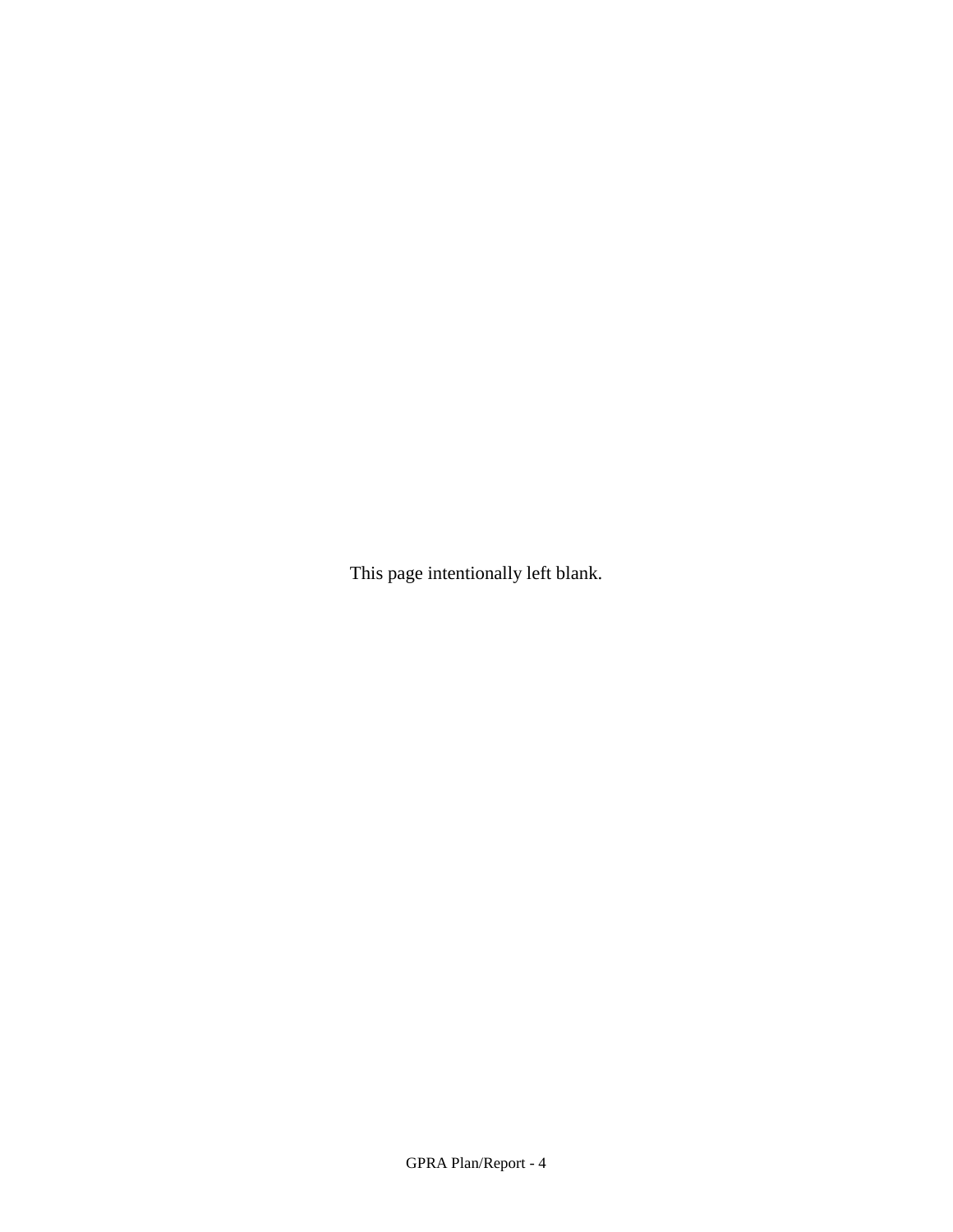# <span id="page-5-0"></span>**Part I Agency Context for Performance Measurement**

# **1.1 NIH Mission and Long Term Goals**

*The NIH mission is to uncover new knowledge about the prevention, detection, diagnosis, and treatment of disease and disability.* NIH works toward this mission by conducting research in its own laboratories; supporting the research of non-federal scientists in universities, medical centers, hospitals, and research institutions throughout the country and abroad; helping to train research investigators; and fostering communication of medical information.

 Medical innovation is one of the principal foundations on which America's past successes in improving healthcare have been built. It is where hope for the future resides. History provides abundant evidence that medical progress rarely occurs without the sustained pursuit of advances in basic and behavioral science. Through the conduct and support of medical research, the NIH seeks to expand fundamental knowledge about the nature and behavior of living systems; to improve and develop new strategies for the diagnosis, treatment, and prevention of disease; and to reduce the burdens of disease and disability.

The NIH invests the public's resources and support for medical science in three basic and interrelated ways. First and foremost, the NIH conducts and supports medical research. Second, it contributes to the development and training of the pool of scientific talent. And third, it participates in the support, construction, and maintenance of the laboratory facilities necessary for conducting cutting-edge research.

The NIH's long term goals encompass each of these important domains of agency activity:

- *Increase understanding of normal and abnormal biological functions and behavior.*
- *Improve prevention, diagnosis, and treatment of diseases and disabilities.*
- *Promote the development of an appropriate talent base of well qualified, highly trained, and diverse investigators capable of yielding the scientific discoveries of the future.*
- *Secure facilities for research that are modern, efficient, and safe.*

The agency activities and strategies discussed throughout this plan are directed at realizing all of these overarching goals.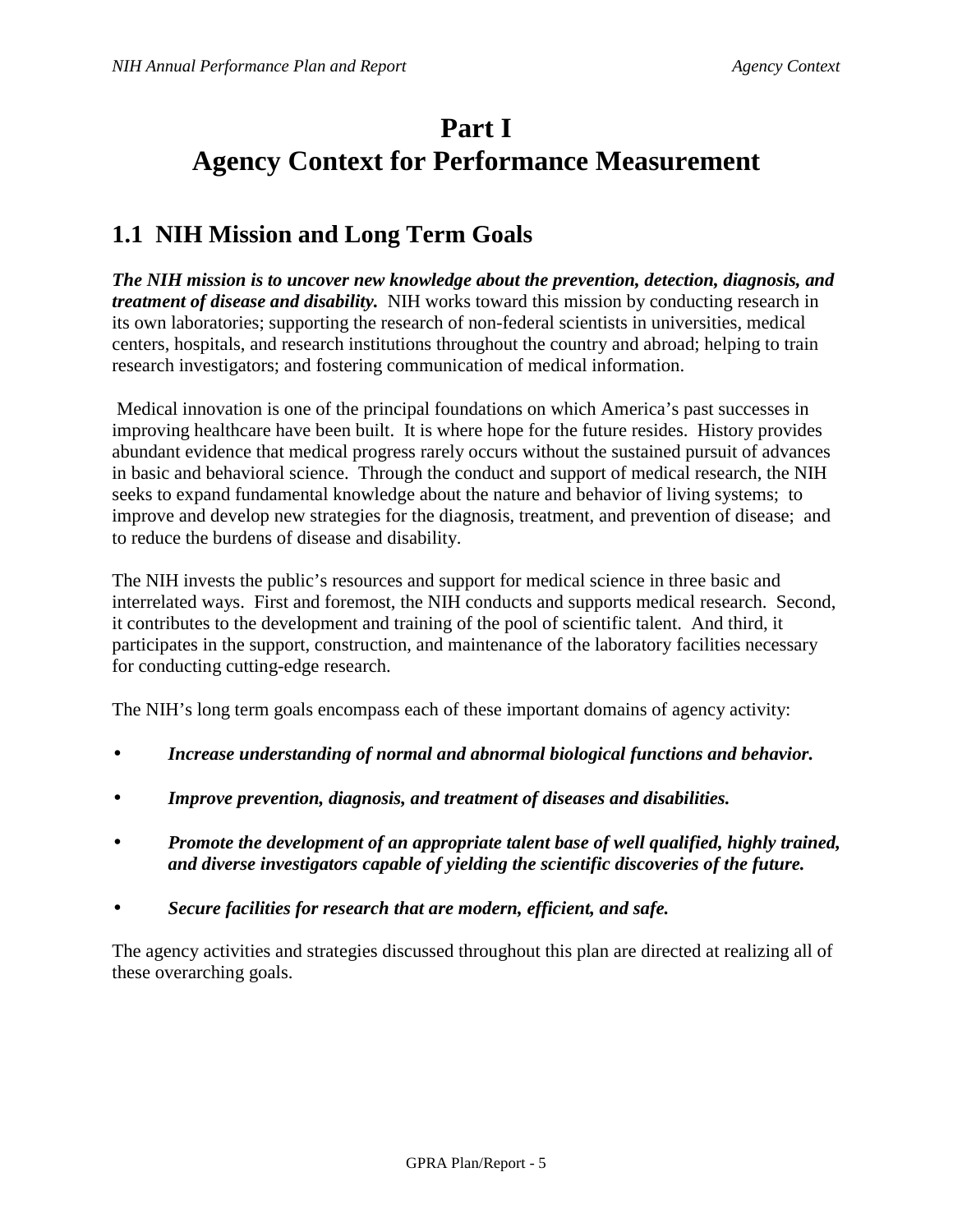This page intentionally left blank.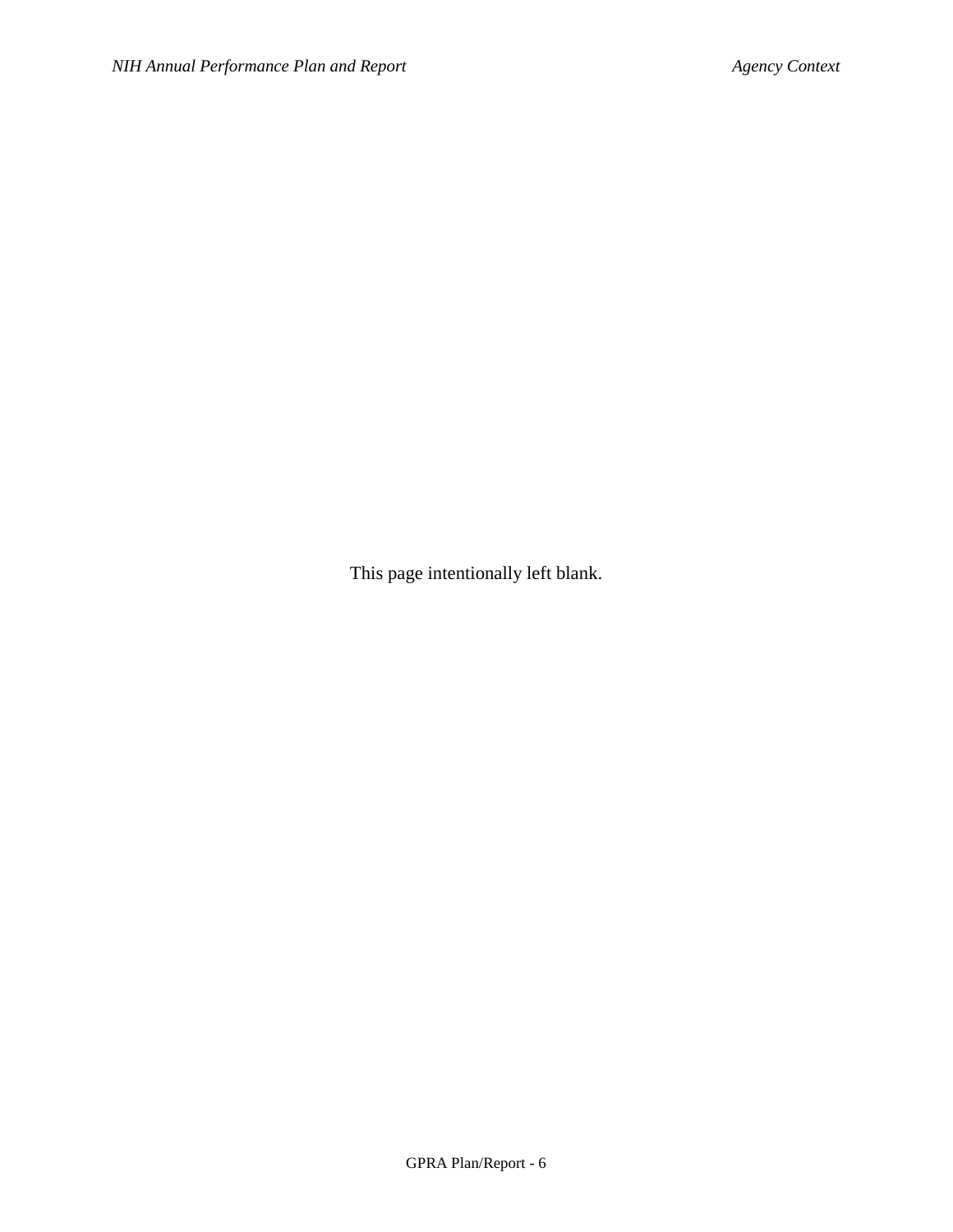# <span id="page-7-0"></span>**1.2 Organization, Programs, Operations, Strategies, and Resources**

# **Organizational Overview**

The NIH is comprised of twenty five Institutes and Centers (ICs, or "Institutes") whose research activities extend from basic research that explores the fundamental workings of biological systems and behavior, to studies that examine disease and treatments in clinical settings, to prevention and to population-based analyses of health status and needs (see Appendix 5).

The NIH "visible" to most Americans encompasses the research institutes focused on diseases (e.g., cancer, diabetes), primary organ systems (e.g., heart, eye, kidney), or a stage of life (e.g., children, the aging). Yet, no less essential to the nation's health are NIH programs that address overarching scientific needs and opportunities. Included here are such efforts as deciphering the human genome, understanding cellular and tissue biology and physiology, training investigators in relevant scientific fields, and developing the array of technologies dictated by the needs of cutting-edge research. All are scientific innovations that move into clinical practice and enhance the capabilities and quality of routine medical treatment.

*The Extramural Research Community***.** More than \$8 out of every \$10 dollars appropriated to NIH flows out to the scientific community at large -- of which the lion's share supports individual scientists. This "extramural" system is premised on *independence*, embodied in "investigator- initiated" research; on *self-governance*, embodied in peer review of scientists by scientists as the primary basis for judging the merits of research proposals and awarding funds; and on the powerful incentive of *competition* among the most highly trained scientists in the world. The extramural research community numbers an estimated 50,000 scientists affiliated with some 2,000 university, hospital, and other research facilities located in all 50 states, the District of Columbia, Puerto Rico, Guam, the Virgin Islands, and points abroad.

*Research at NIH's Intramural Laboratories***.** A much smaller fraction of the funds - approximately 11 percent of the budget -- supports a core program of basic and clinical research activities administered and staffed by NIH's own physicians and scientists. This in-house, or intramural, research program includes the NIH Clinical Center and other resources that provide scientific, clinical, and educational benefits to the citizens of the U.S. and the world.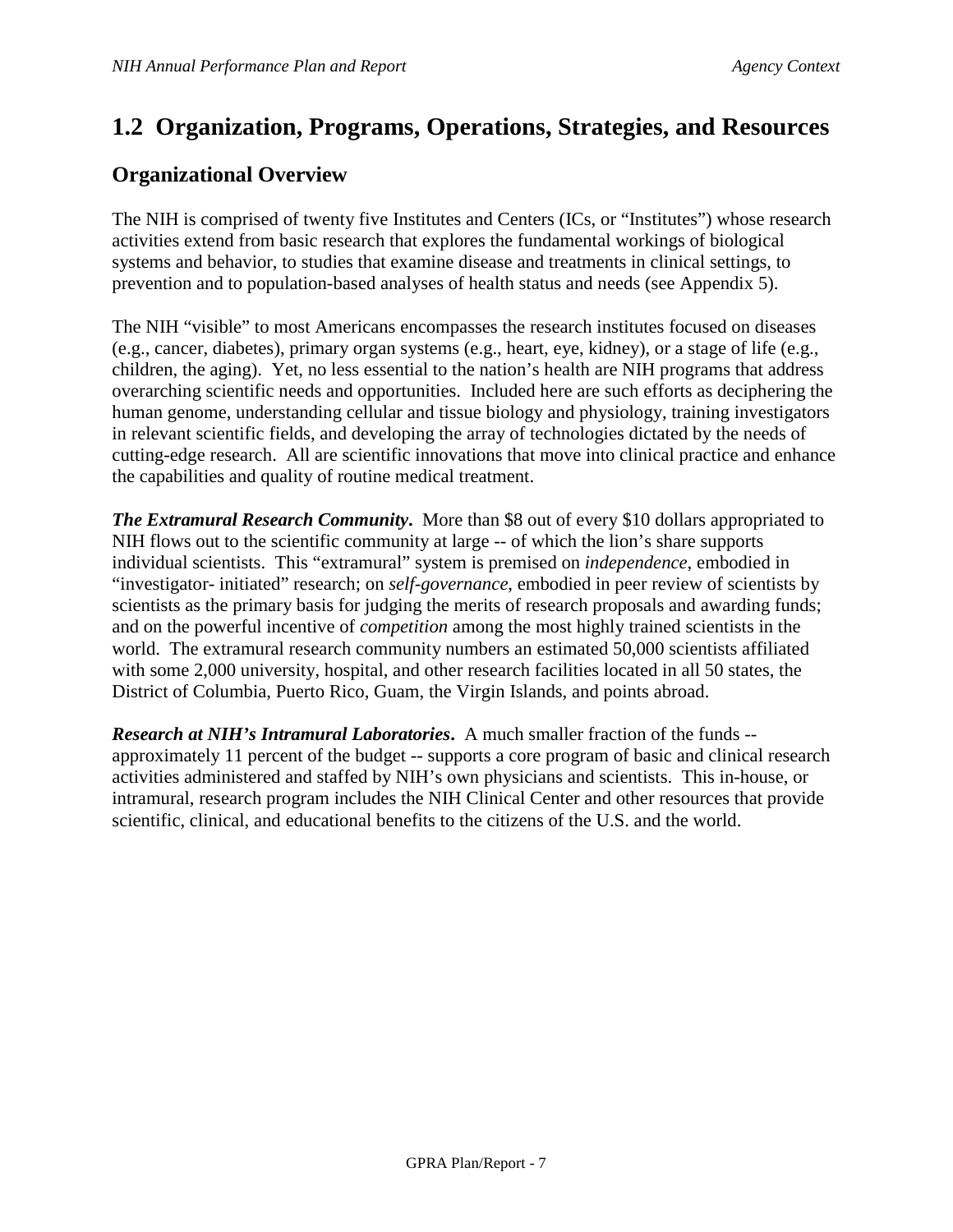# **GPRA Programs**

For purposes of GPRA planning and assessment, NIH undertakes its mission through activities in three Core Programs: 1) *Research*, 2) *Research Training and Career Development*, and 3) *Research Facilities*.

The *Research Program* represents all aspects of the medical research continuum, including basic research, which may be disease-oriented; observational and population-based research; behavioral research; clinical research, including research to understand both normal health and disease states, to move laboratory findings into medical applications, to assess new treatments or to compare different treatment approaches; and health services research. In addition, the timely dissemination of medical and scientific information is a key component of the Program, as is the expeditious transfer of the results of its medical research to provide benefits to human health.

The *Research Training and Career Development Program* addresses the need for creative and capable personnel to conduct medical research. The primary goal of the support that NIH provides for graduate training and career development is to produce new, highly trained investigators who are likely to perform research that will benefit the nation's health. Our ability to maintain the momentum of recent scientific progress and our international leadership in medical research depends upon the continued development of new, highly trained investigators.

The *Research Facilities Program* focuses on ensuring that the scientists we support have adequate facilities in which to conduct their work. In fact, many of the advances in medical research that are leading to more effective treatments for illnesses reflect stunning innovations in sophisticated, but often costly, research technologies that are far beyond the capacity of all but a handful of institutions to purchase, construct, or maintain. NIH recognizes that ensuring broad access to these research resources creates efficiencies that make the research dollar go farther, while providing critical resources to all scientists. Often, access to the needed tools by the largest possible number of scientists determines the pace of research on many devastating illnesses.

In general, NIH's Core Program are aggregates of the numerous specific programs and activities conducted across the agency. This is done due to the cross-cutting nature of disease and scientific discovery. By aggregating activities that are intrinsically collaborative and complementary, NIH neither omits nor minimizes the significance of any particular activity that contributes to a major function or operation for the agency as a whole.

For example, with respect to medical research, although each of the ICs has a specific research orientation, there are many commonalties. Most obvious are the shared technical approaches to medical research. Also important, but perhaps less well-understood, is the fact that multiple ICs often address different aspects of the major health problems faced by our citizens. Disease is typically systemic, influenced by multiple factors and affects more than one organ or body system. Diverse expertise is usually required to fully understand a disease's etiology, diagnosis, treatment and prevention. Thus, the efforts of many ICs need to be brought to bear on a particular disease or disability. As a result, collaboration and coordination are fundamental tenets of multi-disciplinary medical research. For these reasons, reporting on NIH research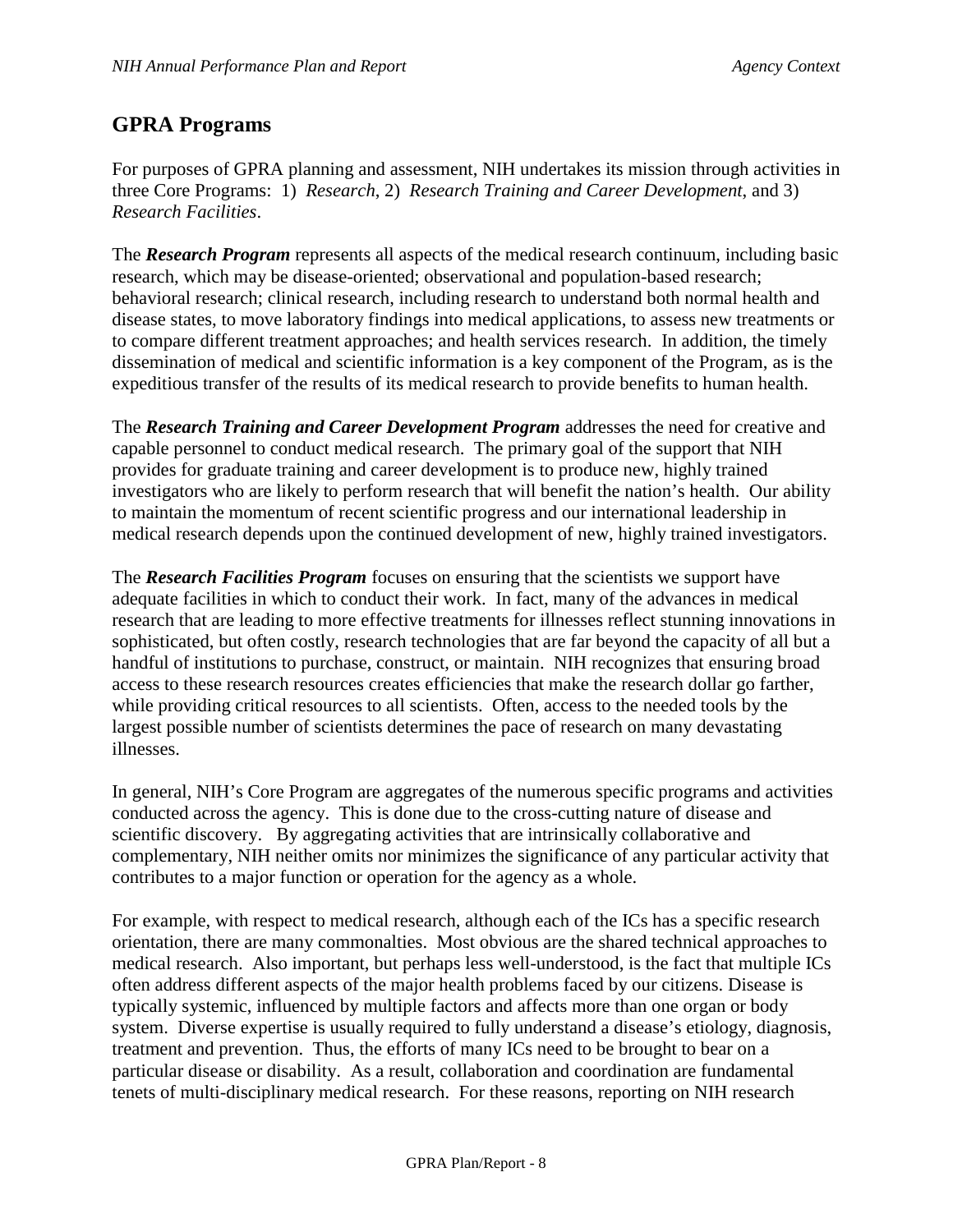outcomes by ICs rather than by research topics would yield overlapping and confusing information. Consequently, the NIH aggregates the research activities of its component ICs into a comprehensive Research Program for GPRA evaluation purposes. This approach will allow for an inclusive and comprehensive assessment of the strategies NIH uses to accomplish its research mission.

Aggregation is also essential for providing meaningful reporting and assessment of NIH's research training and career development activities. Performance assessment of training and career development activities at the level of the component ICs would not appropriately capture the comprehensive strategies implemented by NIH to meet its goal of maintaining an adequate supply of research talent. Many ICs conduct and support training and career development activities. The need for a pool of well-trained scientists is not unique to any particular Institute or Center. As such, NIH has adopted a coordinated agency-wide strategy for ensuring this need is met.

And, with respect to research facilities, construction, expansion, and renovation activities are also coordinated across the NIH, rather than at the IC level. Ensuring that physical infrastructure is available for the conduct of cutting-edge medical research is a goal of the entire NIH, not simply of an individual IC. Accordingly, NIH also aggregates its Research Facilities activities for assessment and reporting purposes.

# **Operations and Broad Strategy**

NIH's mission to advance medical knowledge and sustain the nation's medical research capacity is accomplished by sustained federal stewardship. It is achieved through a number of fundamental principles that underlie NIH's broad planning and management of its programs and resources. These principles comprise the basic context in which NIH's goal setting and strategic planning operate.

*Provide scientific leadership and establish research priorities***.** Establishing research priorities is essential to ensure that science meets national public health needs and efficiently uses limited resources. The NIH uses a multi-level system to establish and review research priorities. The NIH Director, in collaboration with IC directors and their respective advisory councils and boards and the biomedical research community, guides the priority-setting process. Additional input is sought from the Department of Health and Human Services (DHHS), Congress, and the public. Reflecting the research priorities identified through this process, ICs examine research initiatives and public health needs to ensure that the NIH is committing federal resources to projects and programs that will achieve the greatest yield from the nation's medical research investment.

Public health need and scientific opportunity are the primary drivers in the allocation of resources. In general, the NIH sponsors research that addresses public health needs – to find ways to prevent, treat, or cure disease and to minimize pain and suffering. But public health need alone is not enough; there must also be some real opportunity for success.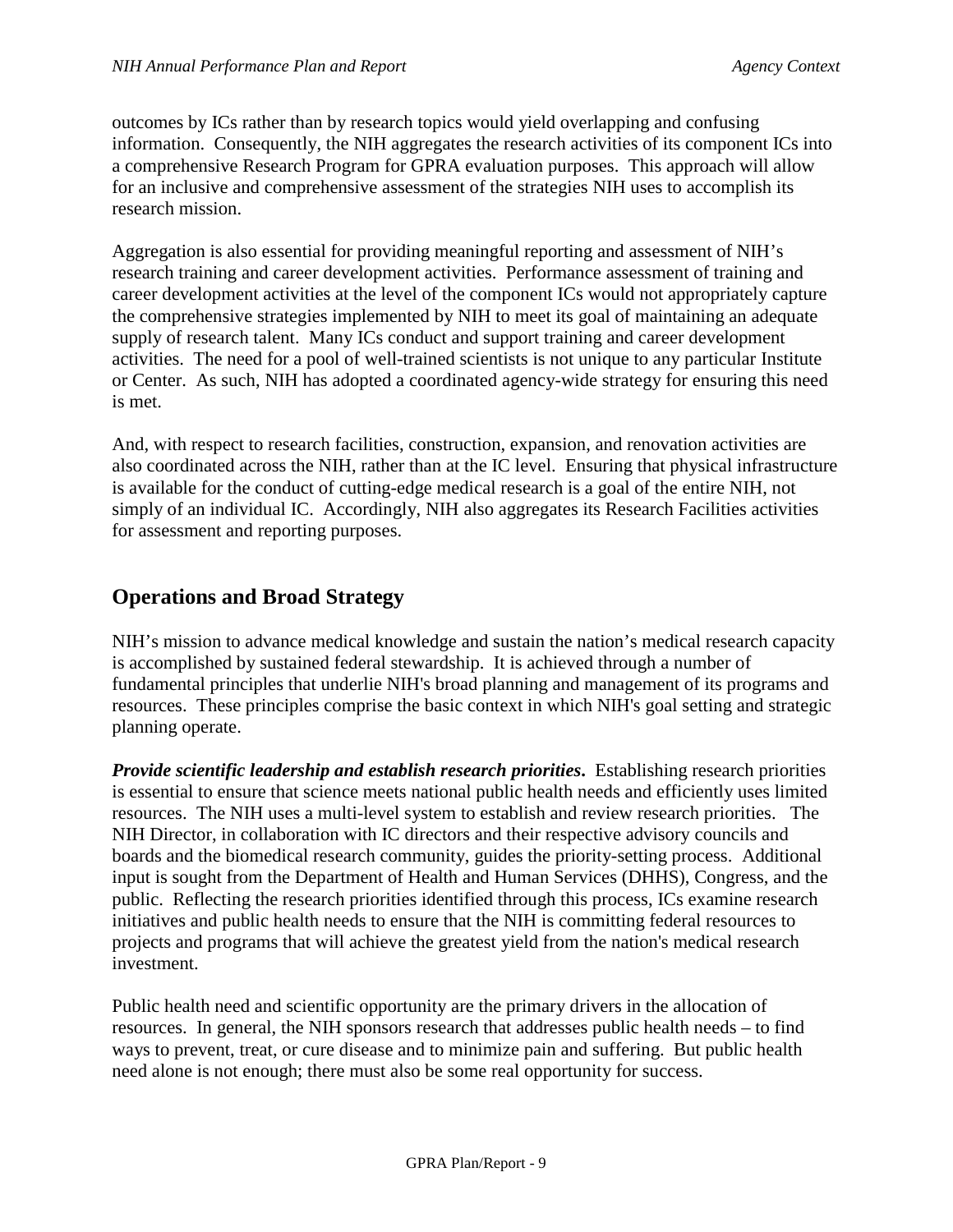How do we identify areas of increased scientific opportunity? New knowledge comes from the pursuit of answers to new questions. The rate-limiting step in the generation of new knowledge is not the number of experiments conducted, but rather the number of new hypotheses or questions. When an arena of research is enjoying an exponential increase in the number of new questions, it is, indeed, an area of scientific opportunity. New questions emerge as a result of several converging factors, including the creativity of individual investigators, the emergence of new methods and tools that allow previously unanswered questions to be addressed, and what is already known about a problem. It is imperative that the NIH capitalize by investing funds in areas of scientific opportunity.

*Fund the best research***.** Research Project Grants (RPGs) are the core mechanism for NIH support for the individual investigator. Other mechanisms include Program Project Grants, which support multi-disciplinary projects conducted by several collaborating investigators, and Center Grants, which are used to fund multi-disciplinary programs of medical research. Research proposals are submitted to the NIH by scientists working at universities, medical, dental, nursing and pharmacy schools, schools of public health, non-profit research foundations, and private industry. NIH support for a project includes the salaries of the scientists and technicians; the cost of equipment such as lasers or computers; the cost of supplies such as chemicals and test tubes; the cost of procedures conducted with research subjects; and the indirect costs associated with doing research, such as maintenance of buildings, electricity, library services, and cost of administrative support. Part of the NIH budget is also spent on research and development contracts which are awarded to non-profit and commercial organizations for work requested and overseen by the NIH.

NIH funds are awarded through a highly competitive process to the most promising and productive scientists. Extramural research proposals are first evaluated by expert scientific peer review panels composed of non-NIH scientists who are among the most knowledgeable and respected in their fields. The proposals are then reviewed by independent advisory councils that include members of the lay public. This two-tiered independent review system is critical to ensuring that the best research proposals are funded from the more than 40,000 grant applications NIH receives each year.

*Conduct leading-edge research in NIH laboratories***.** The NIH also conducts basic and clinical research in its own (intramural) laboratories. Projects are selected on the basis of scientific merit and public health need. Each institute maintains a Board of Scientific Counselors, composed of external experts, that reviews the intramural programs and makes recommendations to the Institute Director. The intramural program enables scientists to apply the results of laboratory research to patient care and to seek answers in the laboratory to questions that arise in the clinical setting. This national resource permits the NIH to respond rapidly to critical health problems and emergencies and to take advantage of emerging opportunities.

*Effectively disseminate scientific results and research-based health information.* The NIH develops and disseminates informational materials to individuals and groups, including medical and scientific organizations, industry, the media, and volunteer and patient organizations. Information dissemination efforts have expedited the translation of NIH's scientific advances and technologies into important diagnostic, preventive, and therapeutic products. In addition,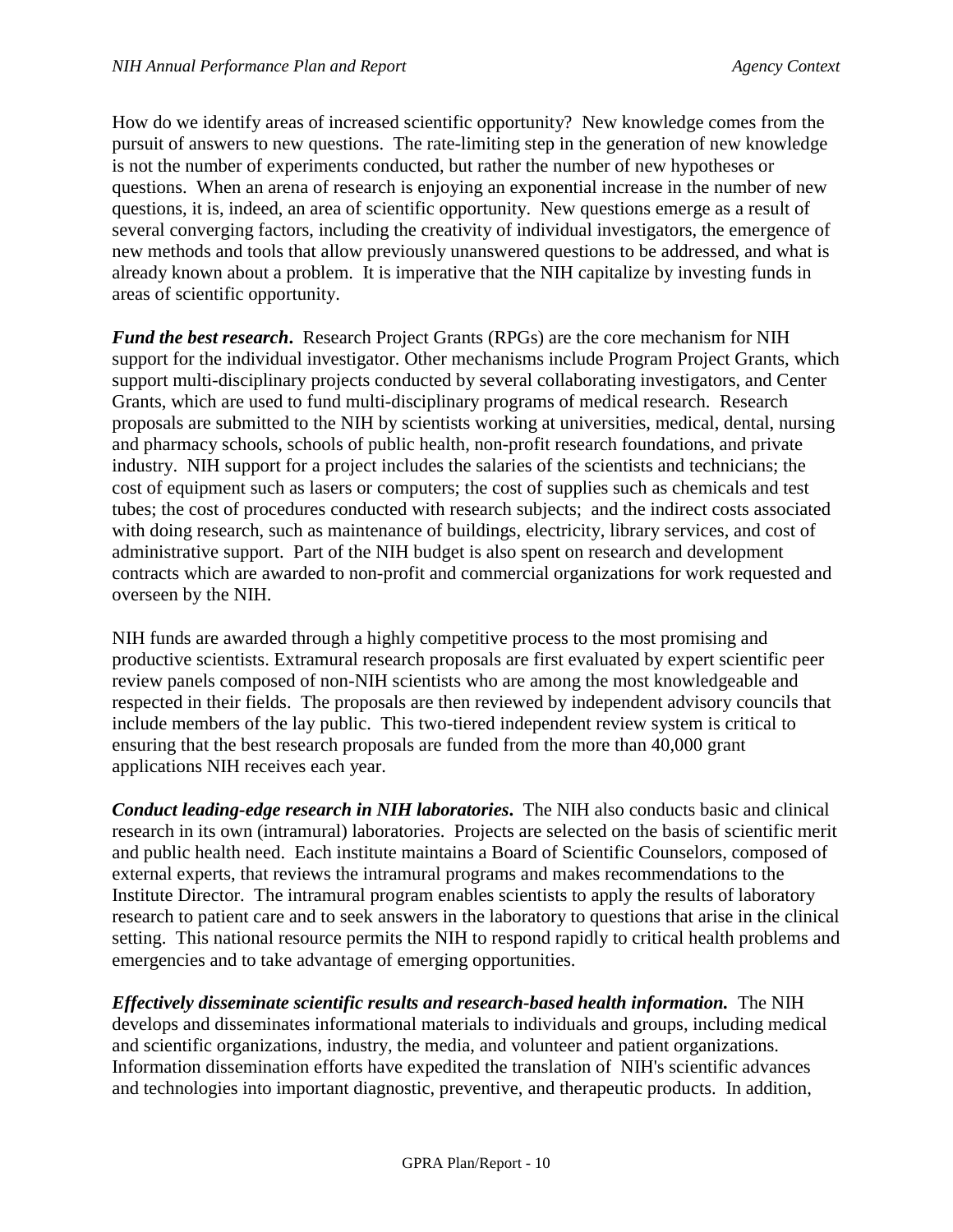they have brought about major health-enhancing changes in public attitudes and behaviors, such as reduction of smoking and better control of high blood pressure and high cholesterol levels. To effectively reach diverse audiences, whose knowledge of science and health differ, the NIH disseminates information ranging from highly technical research advances to the steps individuals can take to improve their own health.

NIH disseminates information on scientific findings and technologies to scientific and other health professionals through various avenues: scientific publications, workshops and symposia, scientific meetings, consensus development conferences, press releases, special physician education programs, and clinical alerts concerning immediate health and safety issues. NIH also provides access to information about scientific articles, NIH research grants, clinical trials and treatment through extensive electronic databases.

To respond to the public, Congress, and the media, NIH employs information offices, clearinghouses, electronic databases, Internet-based information services, public education programs, publications and press releases, as well as direct responses by letter and telephone. These provide information regarding participation in research protocols; the best current information on disease prevention and health promotion, diagnosis, and treatment of specific diseases and disorders; information about ongoing research; and referrals to other sources of information.

*Facilitate the development of health-related products through technology transfer***.** The NIH has a statutory mandate to transfer new biomedical technologies to the private sector for further development and commercialization. NIH's technology transfer programs ensure that the public investment in NIH research leads rapidly to beneficial health-related products, including preventives, diagnostics, therapeutics, and vaccines.

Many NIH research results are converted into commercial medical products, typically through the publicly available knowledge base created by NIH-supported research. The public also benefits from NIH technology transfer activities, including Cooperative Research and Development Agreements (CRADAs) with the private sector and the licensing to industry of intellectual property rights arising out of CRADAs and other NIH research. Virtually all NIH licenses negotiated with industry are royalty-bearing.

*Ensure a continuing supply of well-trained laboratory and clinical investigators.* Whereas supporting research is essential, it is equally important to ensure the availability of well-trained investigators who reflect our nation's diversity and who have specialized knowledge, methodological expertise, and creativity. The NIH's research training grant portfolio covers all the career stages that are key to the recruitment, training, and retention of productive medical researchers.

One of the goals of research training is to teach pre- and post-doctoral students how to conduct innovative, high-quality science, including how to identify problems, develop hypotheses, design experiments, choose model systems, and see connections among different fields that allow a scientist to make quantum leaps in understanding a problem. Mentors are a critical training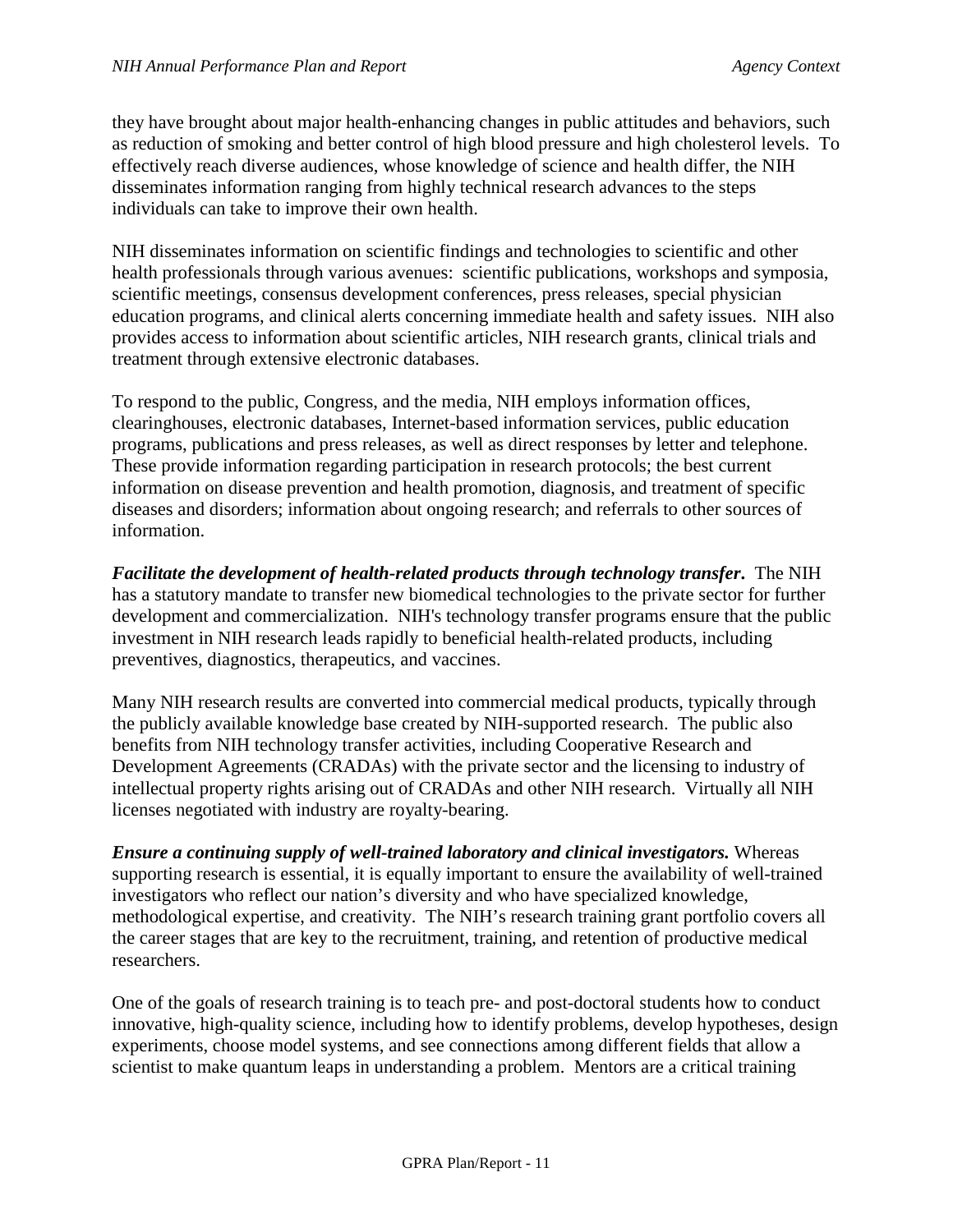resource, serving as role models and providing guidance that ensures trainees develop into successful investigators.

*Sustain the nation's research facilities***.** The NIH must continually support the development, maintenance, and renewal of physical resources that are vital to the rapid pace of scientific discovery. The past achievements of medical research have required access to state-of-the-art laboratories. Up-to-date and safe research facilities are essential to assuring continued progress in the medical sciences. To support intramural research, NIH constructs new facilities and renovates existing ones to meet the ever-changing needs of biomedical research. The NIH also provides support to extramural grantees through research facilities construction grants designed to assist in the construction and modernization of non-federal research facilities.

*Collaborate and coordinate with others***.** The NIH collaborates and coordinates on an ongoing basis with other federal agencies and research organizations where research interests intersect and when joint efforts will enhance the individual activities of each entity. Medical research benefits from multiple perspectives being brought to bear on a particular problem. Collaborative efforts bring diverse domains of expertise together and can facilitate a more rapid response to emerging opportunities. In addition, collaborative efforts work to produce the best possible science while making the most economical use of the resources available.

These collaborative endeavors frequently involve the NIH's sister agencies in DHHS, including the Food and Drug Administration (FDA), Centers for Disease Control and Prevention (CDC) and the Agency for Health Care Policy and Research (AHCPR). Nonetheless, the full scope of the NIH's collaborative activities -- both in the past and those contemplated for the future -- is far wider, including many other federal agencies, government bodies, non-governmental organizations, and industry.

# **Performance Goals for Outcomes and Means**

The performance goals in NIH's Annual Performance Plans address both "Outcomes" and "Means":

"Outcomes" refer to the tangible results of NIH program activities -- the intended result, effect, or consequence from the activities carried out under each of NIH's three Core Programs. For the most, "Outcomes" embody NIH's long-term goals (see table below).

"Means" are management activities (e.g., research priority setting, grants peer review) and administrative processes (e.g., information technology planning, property management) that NIH undertakes to conduct its program activities and seek to achieve its goals. (NIH's "Means" areas are discussed in greater detail in Part II.)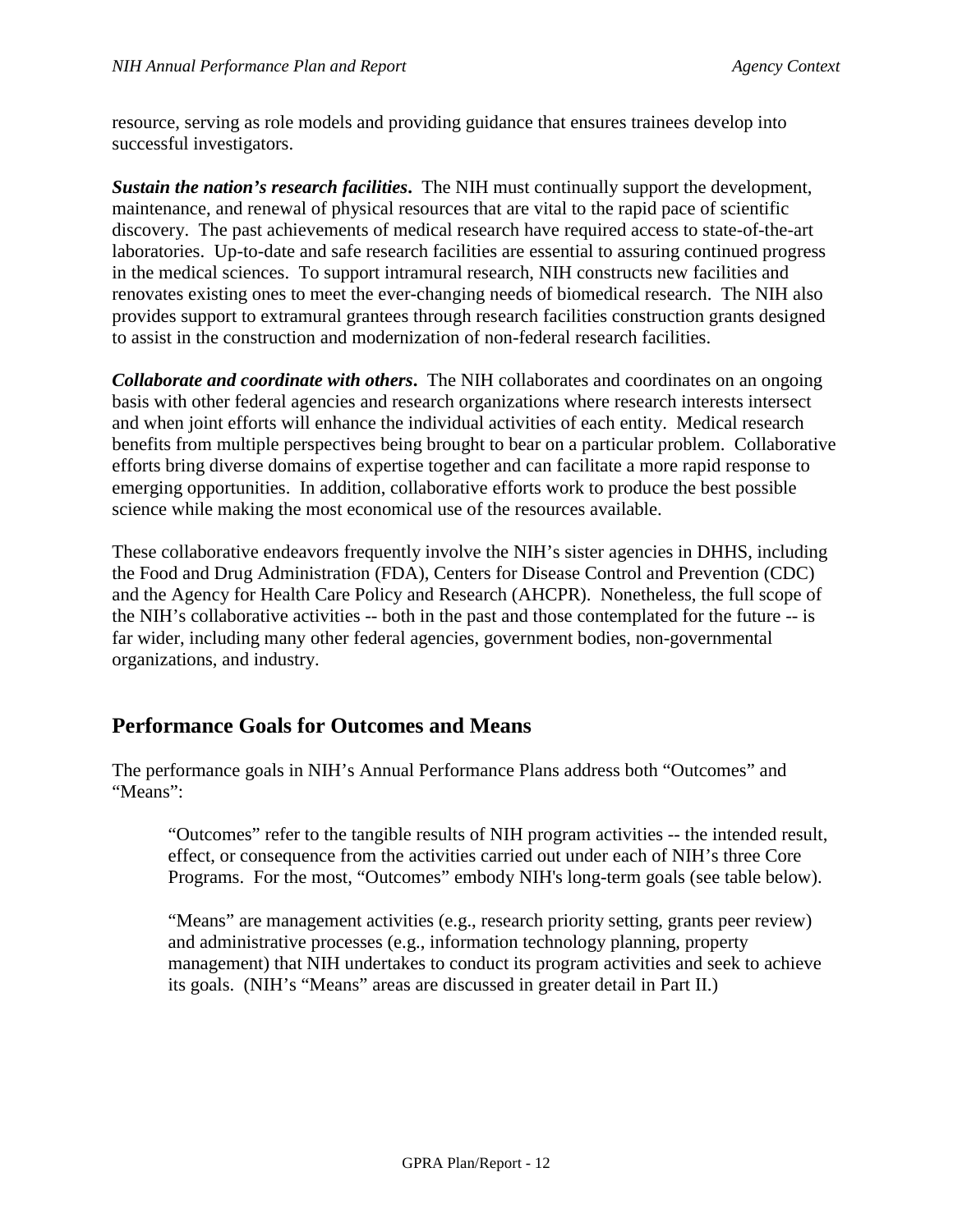| <b>Core Program</b>                                       | <b>Outcomes (Anticipated Results)</b>                                                                                                                                      |  |
|-----------------------------------------------------------|----------------------------------------------------------------------------------------------------------------------------------------------------------------------------|--|
| <b>Research</b>                                           | Increased understanding of normal and abnormal biological functions and<br><i>behavior.</i><br>Improved prevention, diagnosis, and treatment of diseases and disabilities. |  |
| <b>Research Training and</b><br><b>Career Development</b> | An appropriate talent base of well qualified, highly trained and diverse<br>investigators capable of yielding the scientific discoveries of the future.                    |  |
| <b>Research Facilities</b>                                | Facilities and related systems to conduct medical research which are modern,<br>efficient and safe.                                                                        |  |

Importantly, all performance goals are instrumental for NIH to achieve its desired outcomes. Some performance goals (e.g., those identified in the "Research" section of the Research Program) *directly* embody NIH's long-term goals, while other performance goals reflect the key "Means" of each of the Core Programs.

## **Resources**

The FY 2001 President's budget request provides funding to support NIH staff (i.e., Full Time Equivalents), including approximately 2,000 Intramural scientists, funding to support research efforts from a pool of extramural scientists, and funding to support the facilities (i.e., universities, research centers and the buildings on the NIH campus) necessary in the conduct of science. The combination of dollars, human capital, and physical facilities available for research make up the resources by which NIH accomplishes its program performance goals.

The dollar resources are distributed to NIH's programs through budget mechanisms that direct the funding to intramural and extramural researchers, contractors, NIH staff, universities and research centers. Ultimately, all funds are used to support NIH's mission and long-term goals.

NIH's highest priority is the funding of biomedical research. Funding is provided to the Research Program through a variety of budget mechanisms that includes: Research Project Grants (RPGs), Research Centers, Other Research, R&D Contracts, Intramural Research, Research Management and Support, Cancer Control, Library of Medicine and Office of the Director. RPGs are the major mechanism for this support. The emphasis on RPGs allows NIH to sustain the scientific momentum of investigator-initiated research while providing new research opportunities.

NIH continues to be a leader in the training of biomedical and behavioral researchers. Through the Research Training and Career Development Program, NIH provides the biomedical research enterprise with a steady flow of highly-trained researchers equipped to conduct the nation's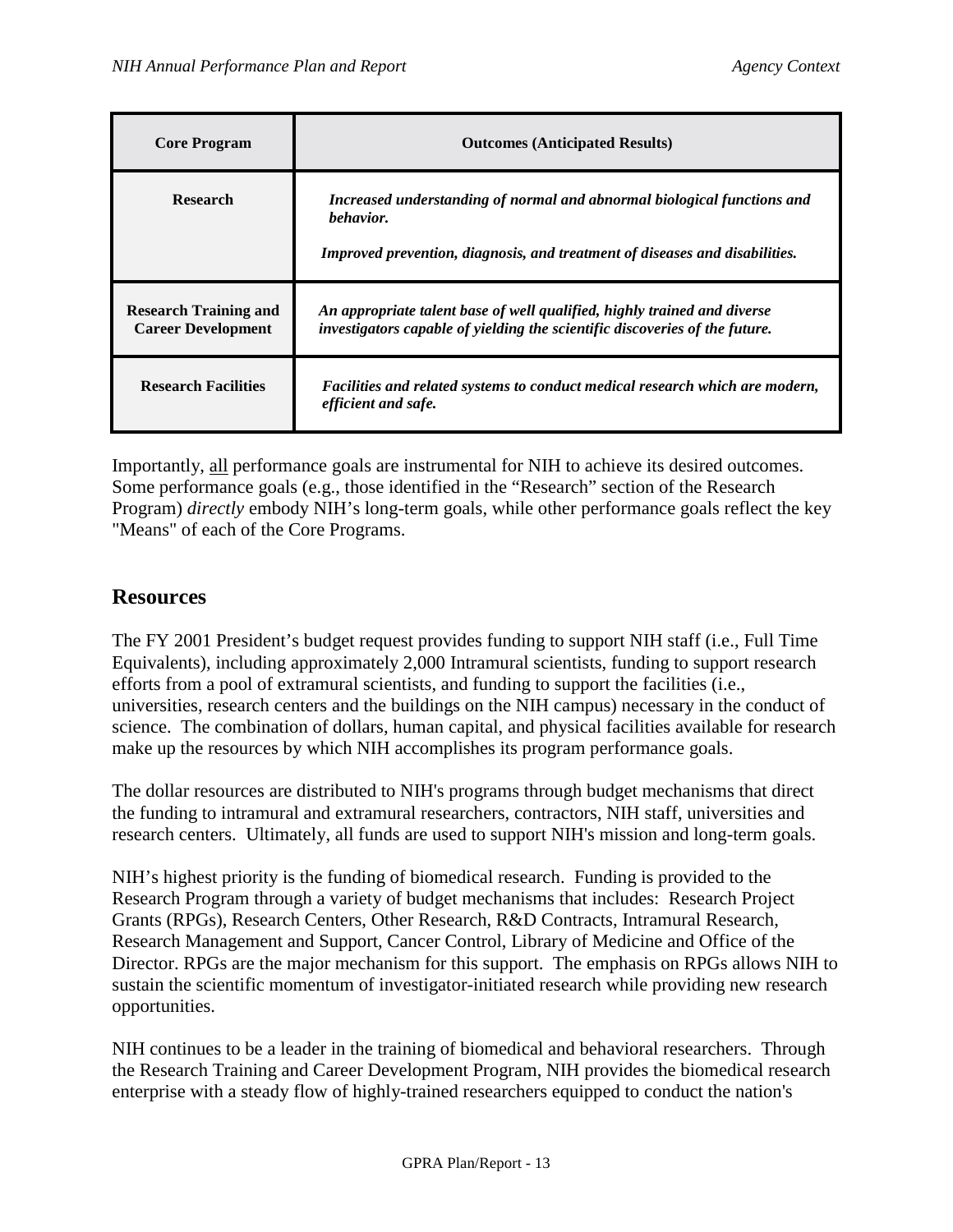research mission. Funds are provided to this program through the Research Training, Other Research, Research Management and Support, and Office of the Director mechanisms. NIH provides facilities support for the NIH campus and to universities and research centers by providing funds through the Buildings and Facilities, Construction, Research Management and Support, and Office of the Director mechanisms.

Under NIH's aggregated approach, performance goals are grouped under the three NIH Core Programs: Research, Research Training and Career Development, and Research Facilities. Within these three program areas, NIH has defined a crosswalk for how each budget mechanism (e.g., Research Project Grant, Research Management and Support, Construction, etc.) links to the three core programs. Further information on NIH budget policy can be found in the NIH FY 2001 Congressional Justification.

| <b>Resources</b>                                                                                   | <b>Budget Mechanisms</b>                                                                                                                                                                                                                                                                                                      | Core<br><b>Program</b>                                                                              | <b>Program Areas</b>                                                                                                                                                                                        |
|----------------------------------------------------------------------------------------------------|-------------------------------------------------------------------------------------------------------------------------------------------------------------------------------------------------------------------------------------------------------------------------------------------------------------------------------|-----------------------------------------------------------------------------------------------------|-------------------------------------------------------------------------------------------------------------------------------------------------------------------------------------------------------------|
| \$17.8 Billion in<br><b>FY 2000</b><br><b>NIH Staff</b><br>Extramural<br>Scientists<br>Contractors | • Research Project<br><b>Grants</b><br>• Research Centers<br>• Other Research<br>• Research Training<br>• R&D Contracts<br>• Intramural<br>Research<br>• Research<br>Management and<br>Support<br>• Cancer Control<br>• Construction<br>• Library of Medicine<br>• Office of the<br>Director<br>• Buildings and<br>Facilities | Research<br>Research<br>Training and<br>Outreach<br>Career<br>Development<br>Research<br>Facilities | Research<br><b>Communication of Results</b><br><b>Technology Transfer</b><br><b>Priority Setting</b><br><b>Grants Administration and Review</b><br>Management and Administration<br><b>Training Support</b> |
| Universities,<br><b>Research Centers</b><br>and NIH<br>Facilities                                  |                                                                                                                                                                                                                                                                                                                               |                                                                                                     | <b>Intramural Modernization</b><br>and Maintenance<br><b>Extramural Assistance</b>                                                                                                                          |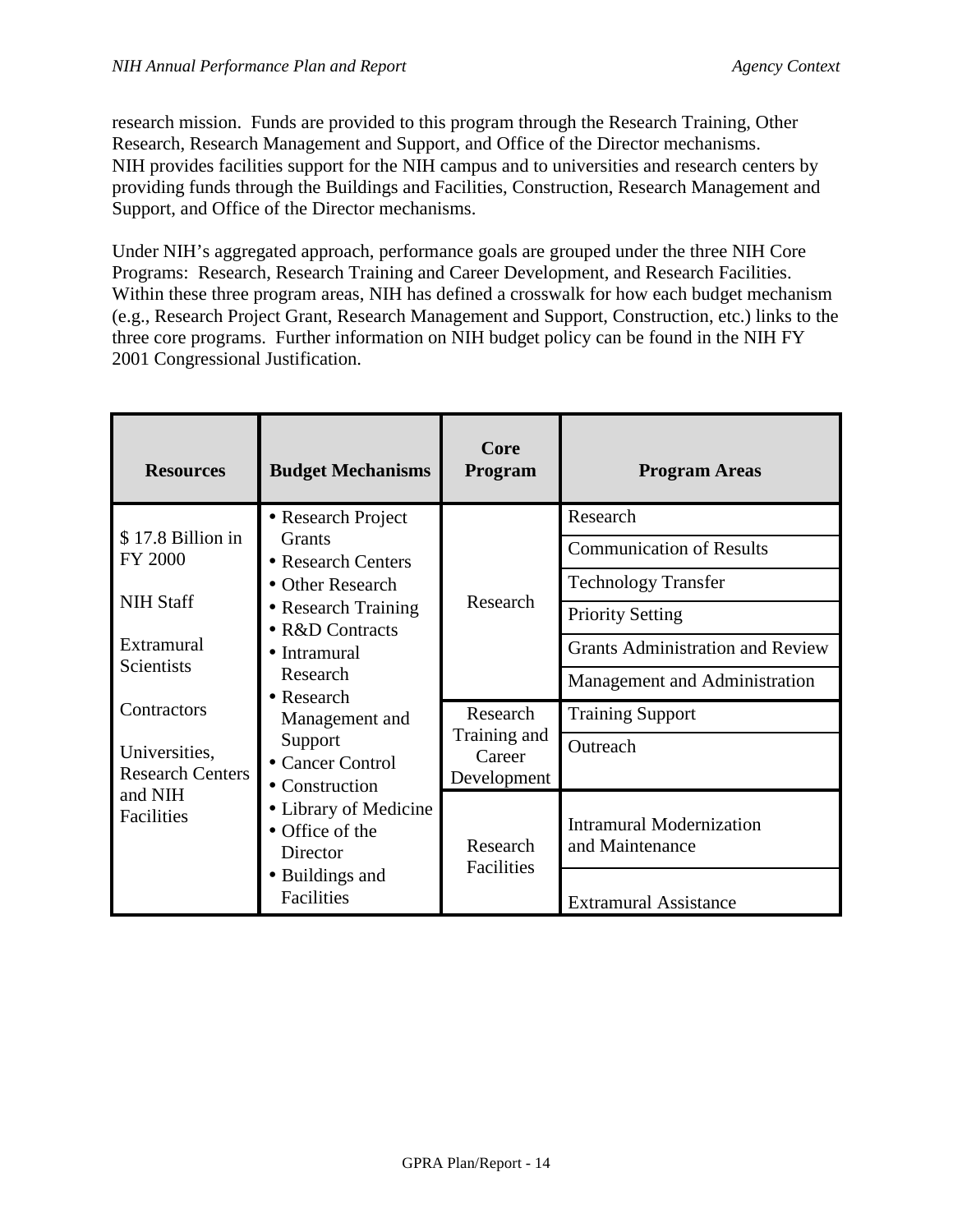# <span id="page-15-0"></span>**1.3 Partnerships and Coordination**

NIH collaborates with numerous organizations to pursue its longer-term goals in all of its major program areas. Such partnerships include competitively-funded grants to the universities, medical schools, and other research entities that comprise the Extramural Research community. There are also joint efforts with other federal agencies, both within DHHS, with other departments, and with private industry.

Where research and related interests intersect and joint efforts can enhance individual activities, the reasons for such collaboration are many. Research benefits from the multiple perspectives and more diverse expertise that can be brought to bear on a particular problem. Collaboration works to produce the best possible science while making more economical use of the resources available. And, importantly, partnering can facilitate more rapid response to emerging opportunities.

# **Partnership with the Extramural Research Community**

Research grants to the Extramural Research community comprise the main body of NIH research -- and these scientists are NIH's principal "partners" in the research enterprise. Currently, this research community numbers an estimated 50,000 scientists, affiliated with some 2,000 university, hospital, and other research facilities located in all 50 states, the District of Columbia, Puerto Rico, Guam, the Virgin Islands, and points abroad. In recent years, Extramural Research has accounted for more than 80 percent of NIH's overall annual budget appropriation.

Work by Extramural scientists encompasses virtually all aspects of NIH's research interests. This ranges from basic research that explores the fundamental workings of biological systems, to studies that examine disease and treatments in clinical settings, to prevention and populationbased analyses of health status and needs.

An example of NIH's partnership with Extramural researchers that goes beyond the awarding of grants and contracts can be seen in NIH' s current activities in the *Federal Demonstration Partnership (FDP).* The FDP is a cooperative initiative among federal agencies and institutional recipients of federal funds. The FDP was established to increase research productivity by streamlining the administrative process and minimizing the administrative burden on principal investigators while maintaining effective stewardship of federal funds. In its current phase, the FDP boasts sixty-five institutional members, eleven federal agencies, and five professional organizations.

# **Collaboration with Other Federal Agencies**

NIH conducts research in partnerships with other federal agencies, in areas of mutual interest or where the benefits from cooperation are strong. These collaborative endeavors often involve the NIH's sister agencies in HHS, such as the Centers for Disease Control and Prevention (CDC)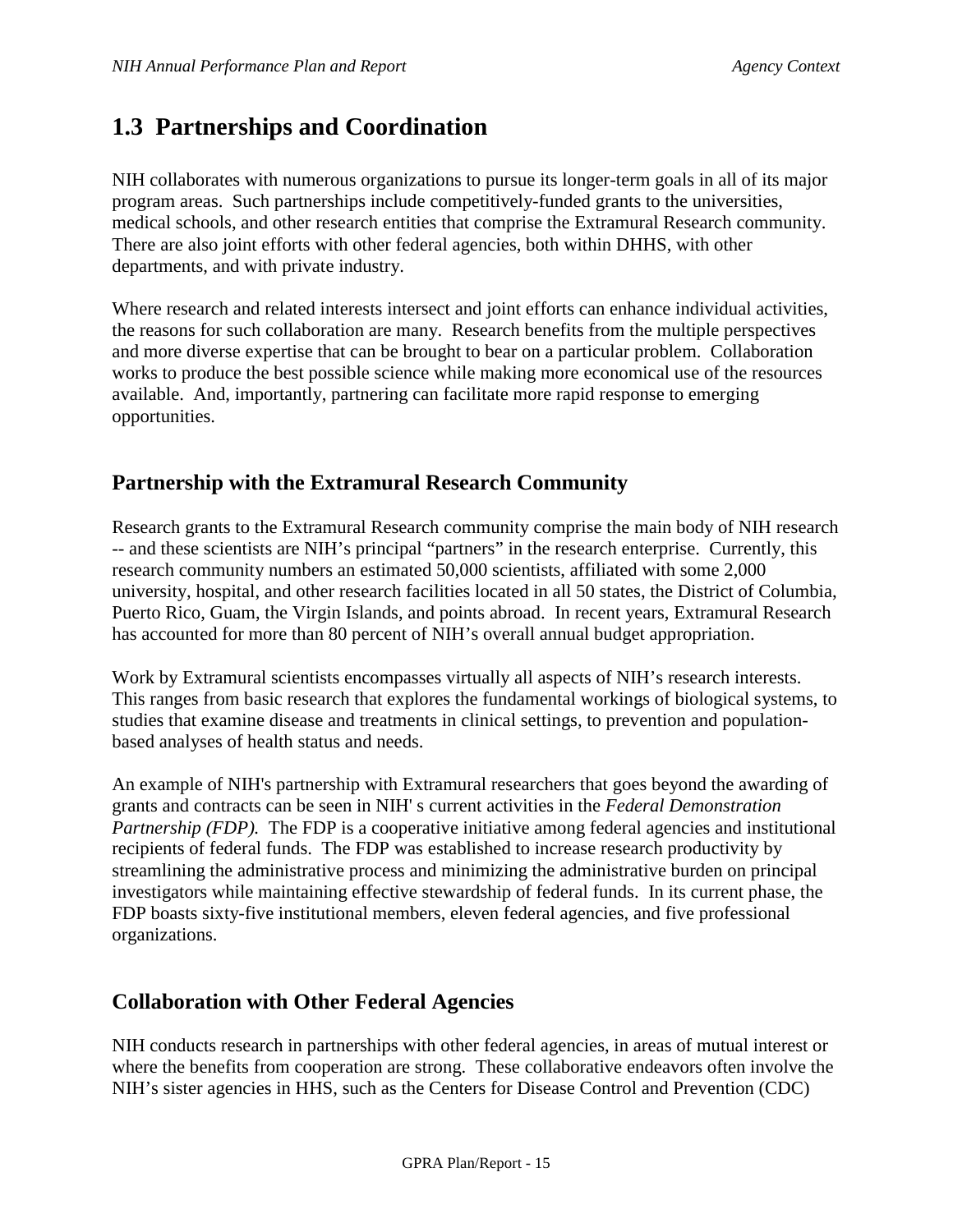and the Agency for Health Care Policy and Research (AHCPR) and other agencies such as the Department of Energy (DOE) and the National Aeronautics & Space Administration (NASA).

A sampling of NIH's diverse research collaborations with other federal agencies is as follows:

-- *Human Genome Project*. NIH is currently working with the Department of Energy (and with other international collaborators) on the major effort to sequence the large and complex human genome. This endeavor is widely regarded as the single most important project currently in biology and biomedical science.

-- *DNA Polymorphism Discovery Resource*. In one of numerous related studies, NIH worked recently with CDC and several independent scientists to assemble DNA samples from several hundred U.S. residents with ancestry from all the major regions of the world. This material will provide a resource of immense value for identifying human genetic variations, through which other studies can seek to relate to health and disease.

-- *National Emphysema Treatment Trial*. NIH is collaborating with the Health Care Financing Administration (HCFA) and the Agency for Health Care Policy and Research (ACHPR) in a multi-center clinical trial designed to determine the role, safety, and effectiveness of bilateral lung volume reduction surgery in the treatment of emphysema.

*-- Managing Pfiesteria and other harmful algal blooms*. In 1997, NIH worked collaboratively with a number of major federal agencies – National Oceanic and Atmospheric Administration (NOAA), Environmental Protection Agency (EPA), CDC, U.S. Department of Agriculture (USDA), Department of the Interior (DOI), and Federal Drug Administration (FDA) -- to develop a coordinated research strategy to identify ways to manage the health and environmental threats associated with *Pfiesteria* and other harmful algal blooms.

# **Relationships with Private Industry**

NIH also works with private industry in a number of ways, where there are opportunities to further NIH's research mission and to facilitate the flow of new biomedical knowledge and technologies to the private sector for further development and commercialization.

Among the various kinds of relationships possible, direct collaboration on research projects - such as in the areas of vaccines, medical imaging, or other diagnostic tools -- is one important approach. Another is NIH's substantial efforts to facilitate the transfer of publicly funded research findings and technologies to the private sector. Additionally, NIH undertakes clinical trials on new drugs and therapies that may have considerable commercial interest to the private sector.

Some examples of these relationships with the private sector include:

-- *Vaccine research and development*. Most currently available vaccines, as well as those in the development pipeline, have resulted from collaborations between partners in the public and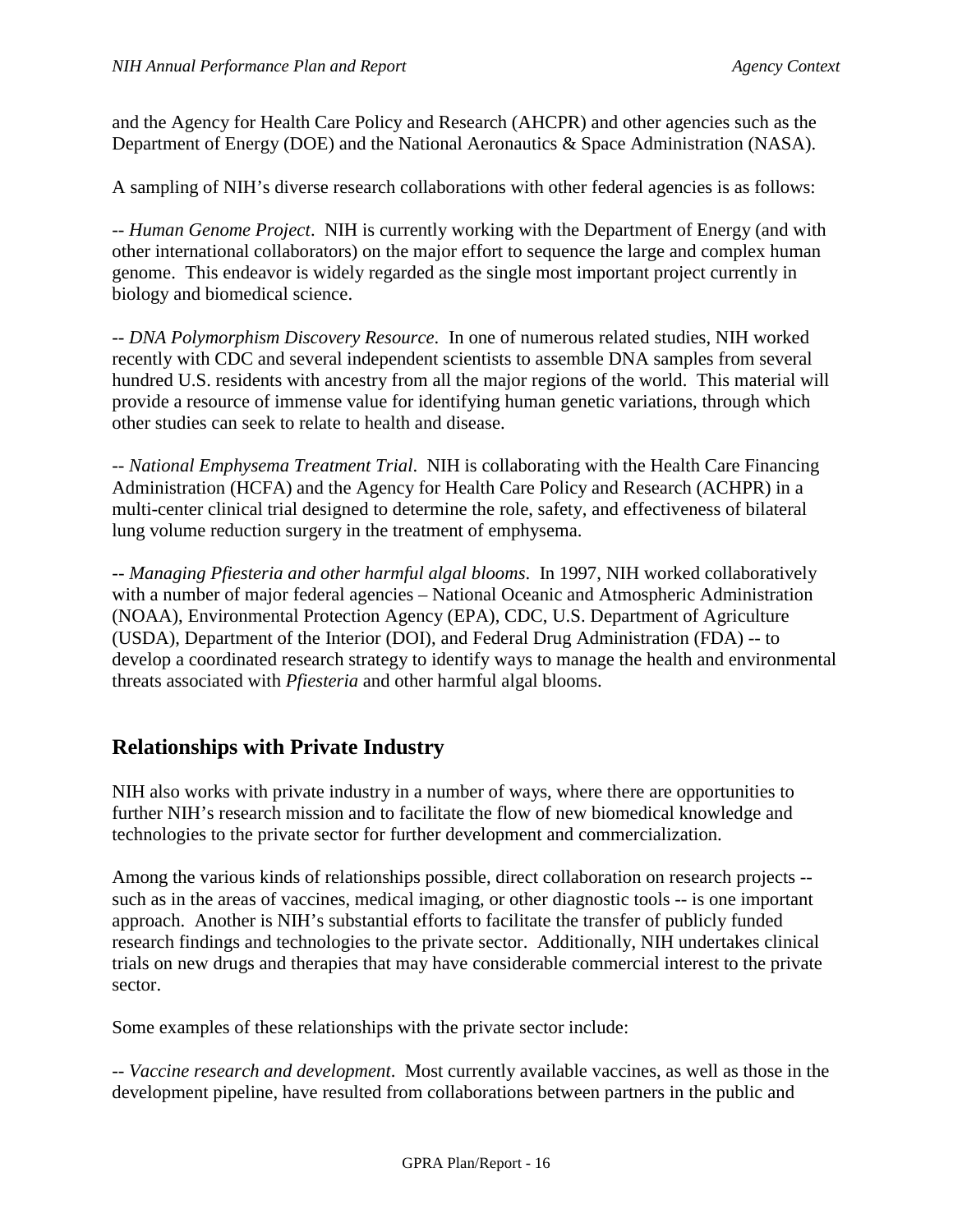private sector, including federal and state governments, small and large corporations, academic research institutions and non-governmental organizations.

-- *Technology Transfer through Cooperative Research and Development Agreements (CRADAs)*. CRADAs are one major technology transfer mechanism used by NIH to enable private companies to work collaboratively with federal laboratory scientists and technologists in activities with the promise of yielding new technologies. (The CRADA mechanism was established by the Congress in 1986.)

-- *Clinical Trials*. For example, NIH conducted a Phase I/II trial of recombinant methionyl human stem cell factor in patients diagnosed with acquired aplastic anemia. This trial was sponsored by Amgen, Inc., the private industry producer of the recombinant methionyl human stem cell factor.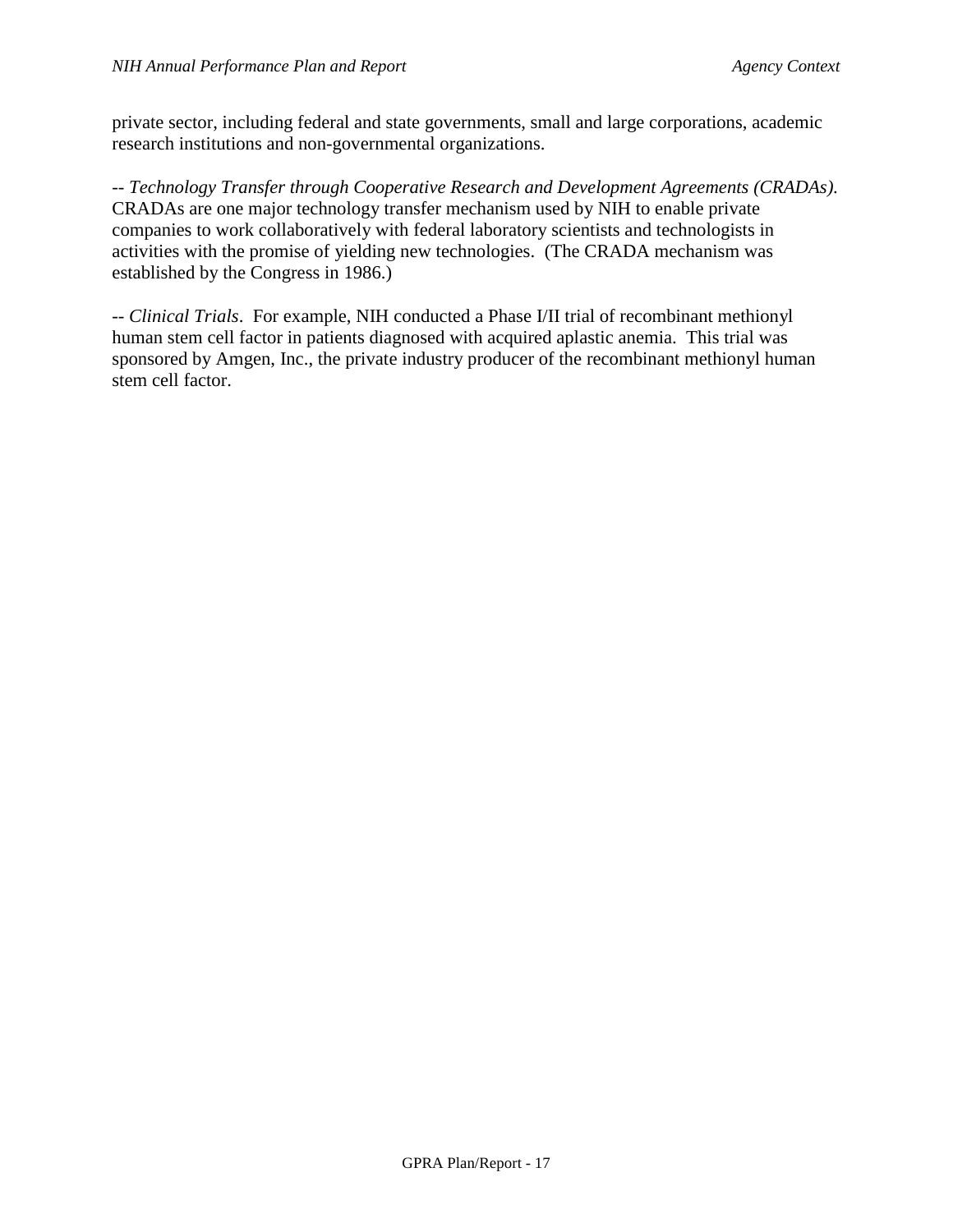This page intentionally left blank.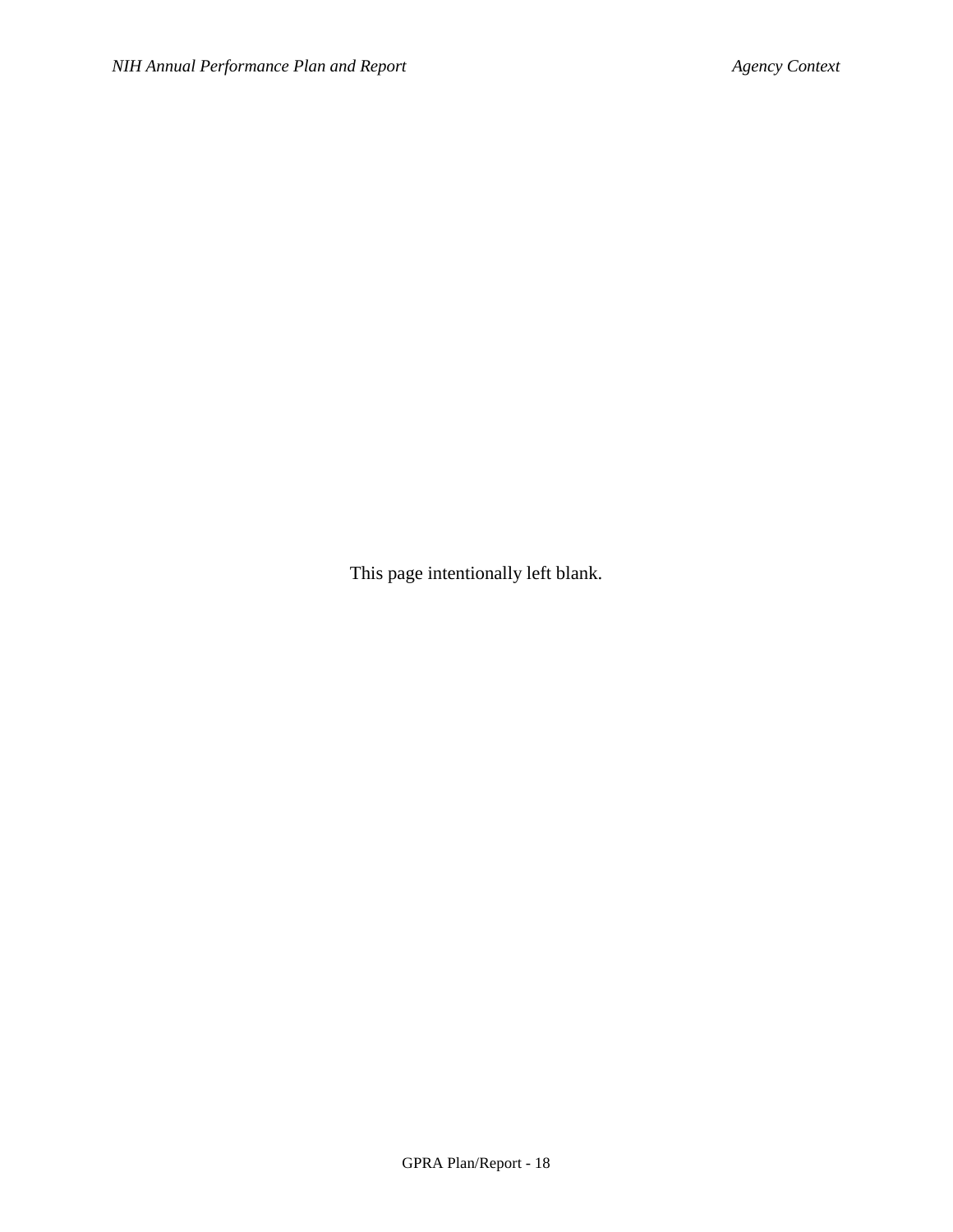# <span id="page-19-0"></span>**1.4 Summary FY 1999 Performance Report: Accountability Through Performance Measurement**

This is the third Annual Performance Plan submitted by NIH under GPRA. This is the first year that the Annual Plan includes an Annual Report assessing performance for a prior year's (FY 1999) performance goals. NIH has been largely successful in achieving the performance set out by the goals and targets in its FY 1999 Annual Plan. The associated activities and accomplishments have made significant contributions toward NIH's mission and long-term goals.

These successes are discussed in more detail in Part II of this document and in the accompanying *Report of the GPRA Assessment Working Group of the Advisory Committee to the Director, NIH: Assessment of NIH Research Program Outcomes.*An illustration of NIH's many accomplishments in FY 1999 can be seen in the following results:

#### **Research**

- Adding to the body of knowledge about normal and abnormal biological functions by succeeding in creating human cancer cells in the laboratory by altering the expression of a defined set of genes and affecting at least four cellular pathways.
- Continuing development of critical genomic resources by achieving a U.S. annual production rate of human genomic sequence of 173 million base-pairs and completing the sequence of the 97 million base-pairs of the *C. elegans* genome.
- Development of a promising new technique for detecting lung cancer at an earlier and potentially more curable stage.
- Development of an improved approach for preventing mother-to-child transmission of HIV.
- Development of a new test for diagnosing a particularly devastating aggressive cancer that can involve the brain, spinal cord, and the eye.
- Identification of an effective non-surgical treatment for fistulas, a serious complication associated with the chronic inflammatory bowel disease known as Crohn's disease.
- Progress towards the President's goal of developing an AIDS vaccine by 2007 by increasing the number and dollar value of awards made for vaccine discovery.
- Development and implementation of the Clinical Trials Database, a consolidated source of information related to federally and privately funded clinical trials for drugs for serious or life threatening diseases and conditions.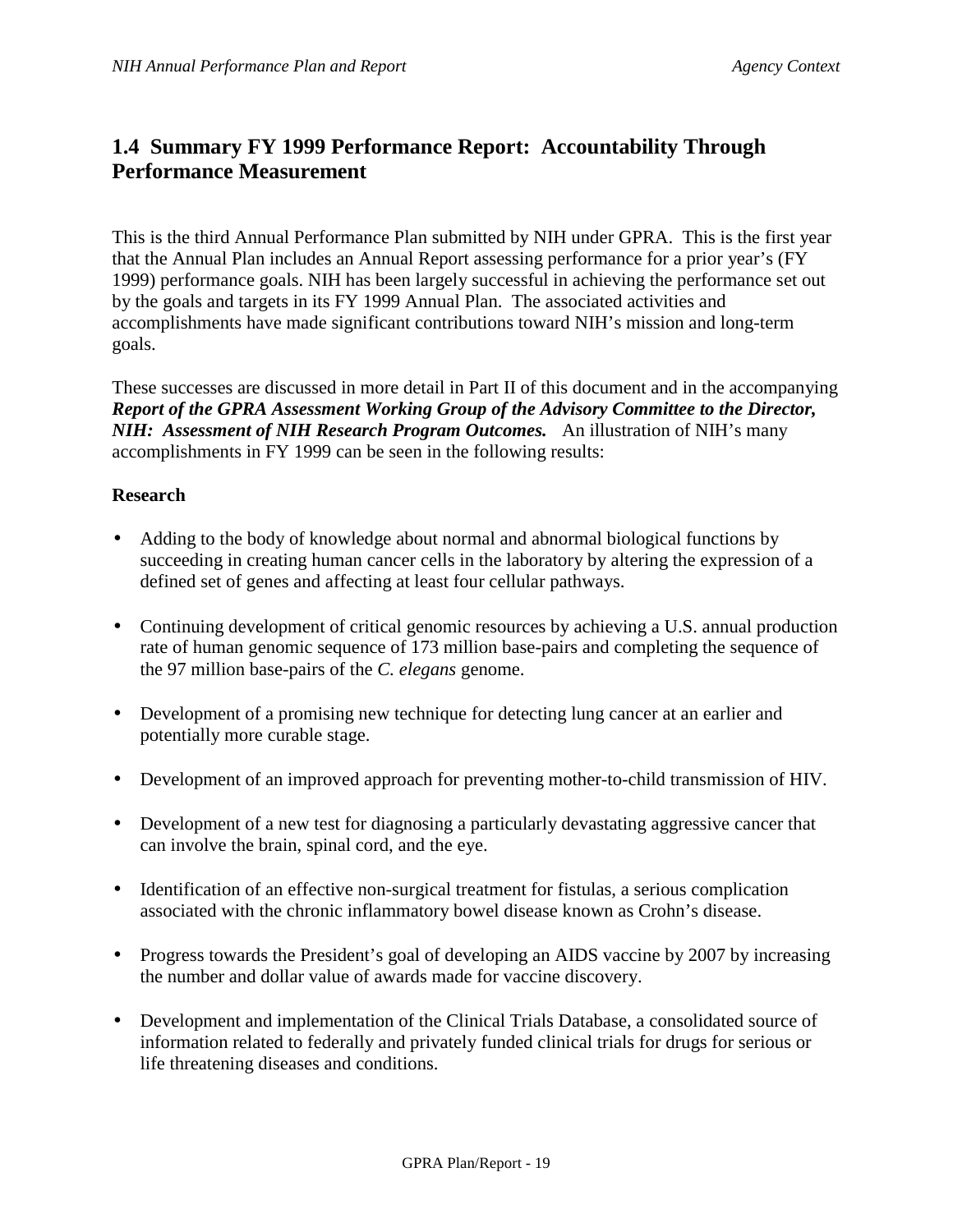- Increased collaboration between commercial entities and federal laboratory personnel by increasing the number of executed Cooperative Research and Development Agreements by 10 percent.
- Improved oversight of and public involvement in NIH's priority setting process through Institute and Center development and review of multi-year strategic plans which include input from varied NIH constituents.
- Enhanced Electronic Research Administration (ERA) and communications with the extramural research community through the continued development of the NIH Era Commons, a Web-based client/server environment where the NIH and grantee community will conduct research administration business electronically.
- Improved relations with the vendor community and compliance with the Prompt Pay Act by paying 94% of invoices on time.

#### **Research Training and Career Development**

- Increasing the pool of clinical researchers who can conduct patient-oriented research by issuing 85 Mentored Patient-Oriented Research Career Development awards, 83 Mid-career Investigator Awards In Patient-Oriented Research, and 35 curriculum development awards.
- Encouraging interest in scientific research careers by making information on training and career development opportunities widely available to students and postdoctorates (e.g., Independent Scientist Award, Minority and Disability Research Supplements, Mentored Clinical Scientist Development Award).

#### **Research Facilities**

- Completed design and over 66% of construction for the Dale and Betty Bumpers Vaccine Research Center
- Made major progress in the design and site work for the Mark O. Hatfield Clinical Research Center.

Processes to respond to GPRA annual requirements for planning, performance assessment, and associated reporting are now well established at NIH. They reflect NIH's scientific research effort and research program management, key functions such as communications and technology transfer, and investments in infrastructure as scientific workforce training, new research facilities, and information technology. In many respects, these processes have grown out of existing mechanisms to manage and sustain the dynamic research enterprise in productive ways.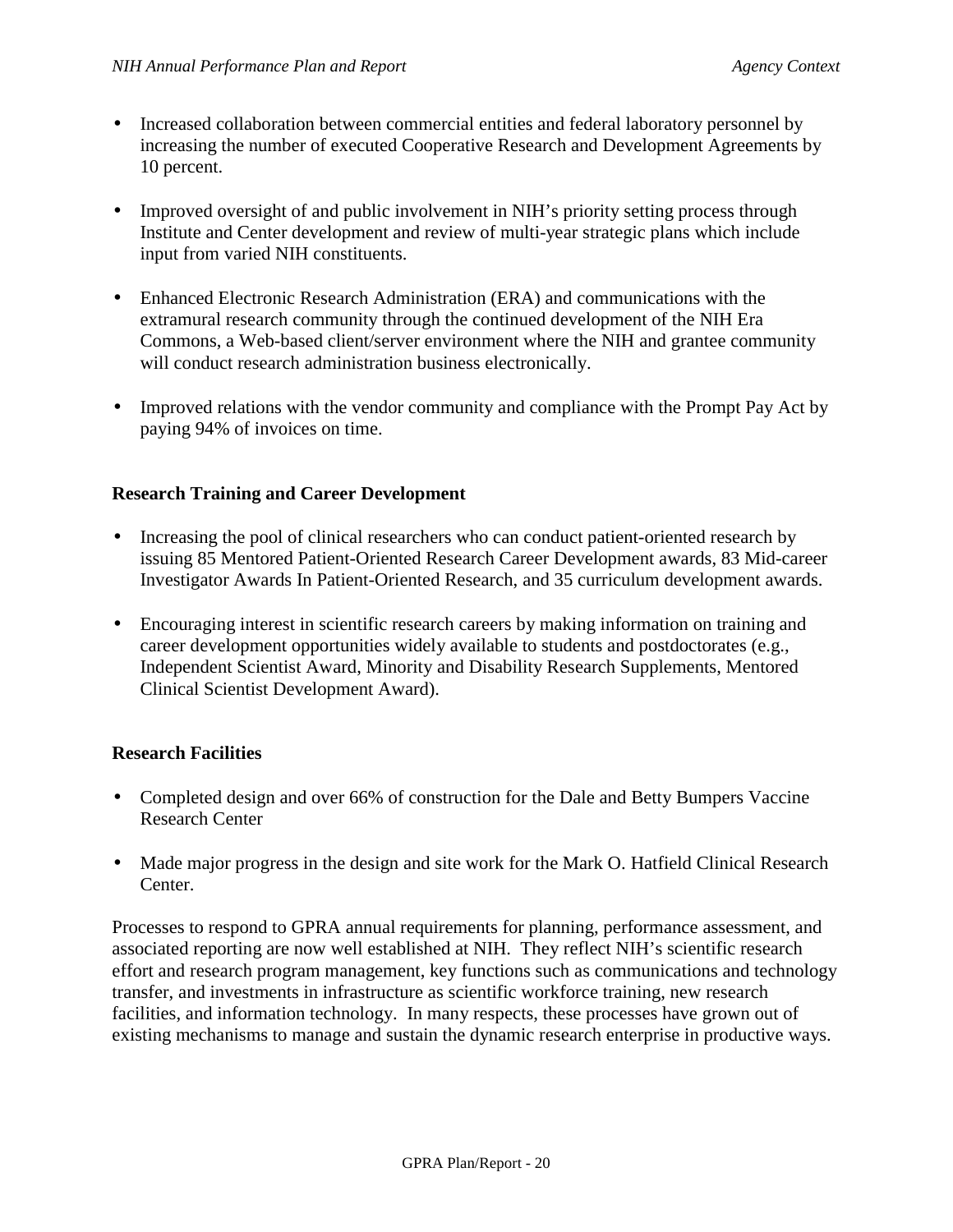NIH recognizes the principles inherent in GPRA to set goals, produce, and then measure results. This report is intended to communicate the agency's goals for FY 2000 and 2001 and provide a report on what has been accomplished in FY 1999.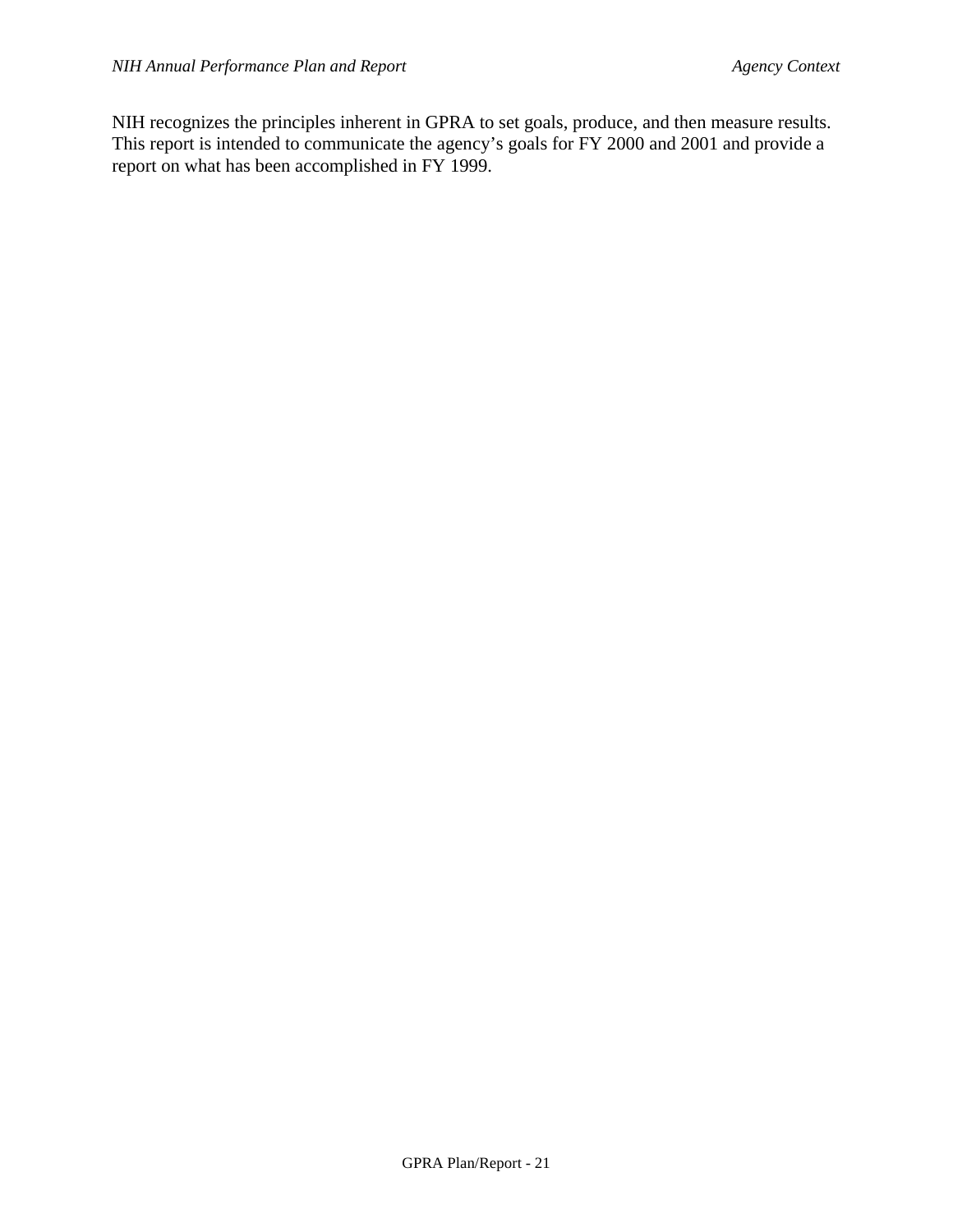This page intentionally left blank.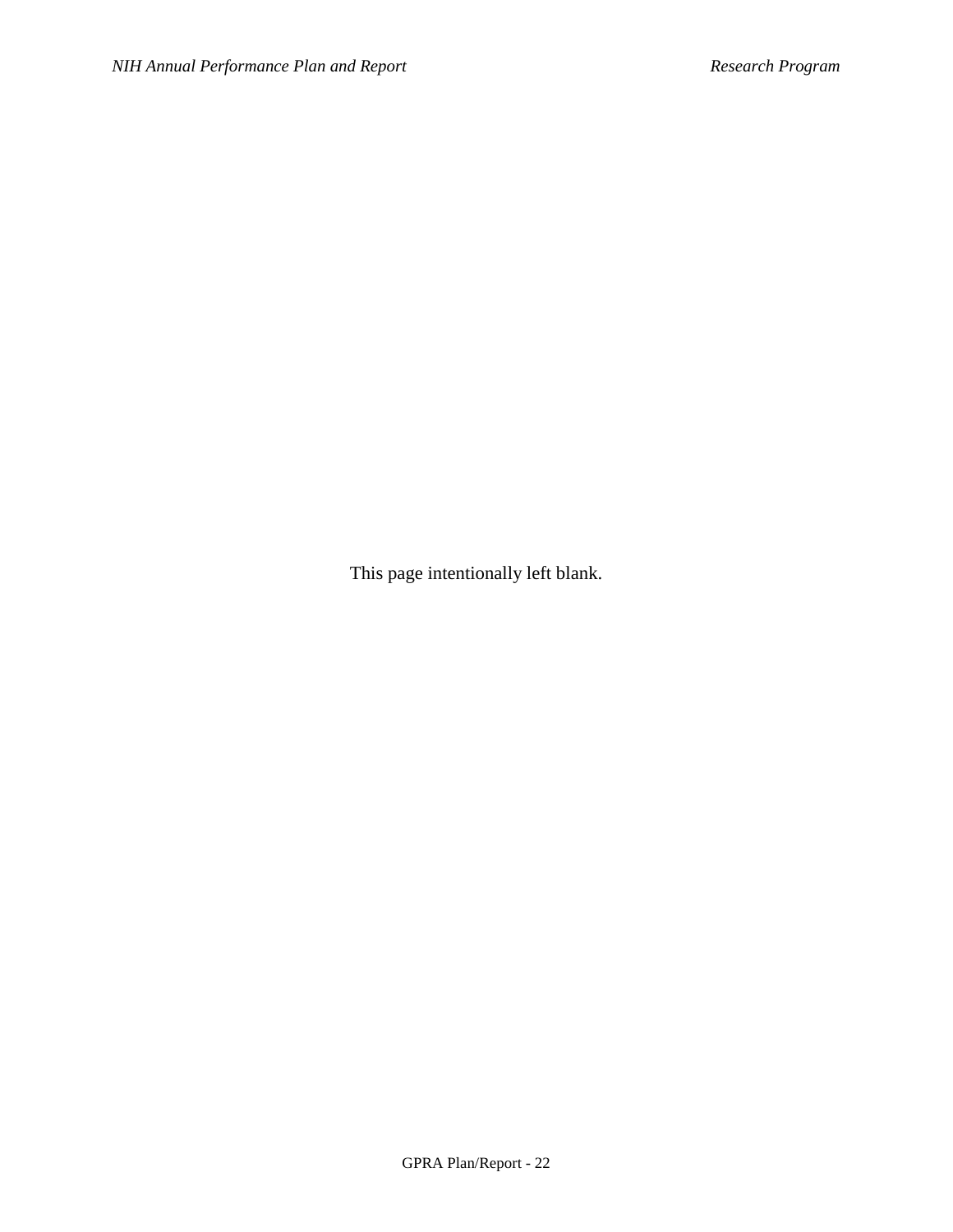# **Part II. Program Planning and Assessment**

The material in this part of the Annual Plan describes NIH's performance goals and targets for FY 2001 and FY 2000 (as revised). Performance assessment reporting on the FY 1999 goals is also integrated. The presentation is organized principally by the three Core Programs that NIH identifies for GPRA purposes: Research, Research Training and Career Development, and Research Facilities. Performance goals for these Programs are subsequently divided according to the major functional areas involved.

A detailed description of the performance goals, along with a discussion of the measures and data which underlie performance assessment is provided for each functional area. Summary charts placed early in each of these sections provide an overview of the performance goals and assessment findings. Several appendices provide additional details on NIH activities, the agency's approach to GPRA, and other essential supporting material.

| <b>GPRA Program</b>                             | Budget (000's)                  |                                   |                                   |
|-------------------------------------------------|---------------------------------|-----------------------------------|-----------------------------------|
|                                                 | <b>FY 1999</b><br><b>Actual</b> | <b>FY 2000</b><br><b>Estimate</b> | <b>FY 2001</b><br><b>Estimate</b> |
| Research                                        | \$14,852,726                    | \$16,648,940                      | \$17,625,885                      |
| <b>Research Training and Career Development</b> | \$811,120                       | \$913,352                         | \$954,153                         |
| <b>Research Facilities</b>                      | \$239,343                       | \$250,443                         | \$232,697                         |
| All Programs                                    | \$15,633,189                    | \$17,812,735                      | \$18,812,735                      |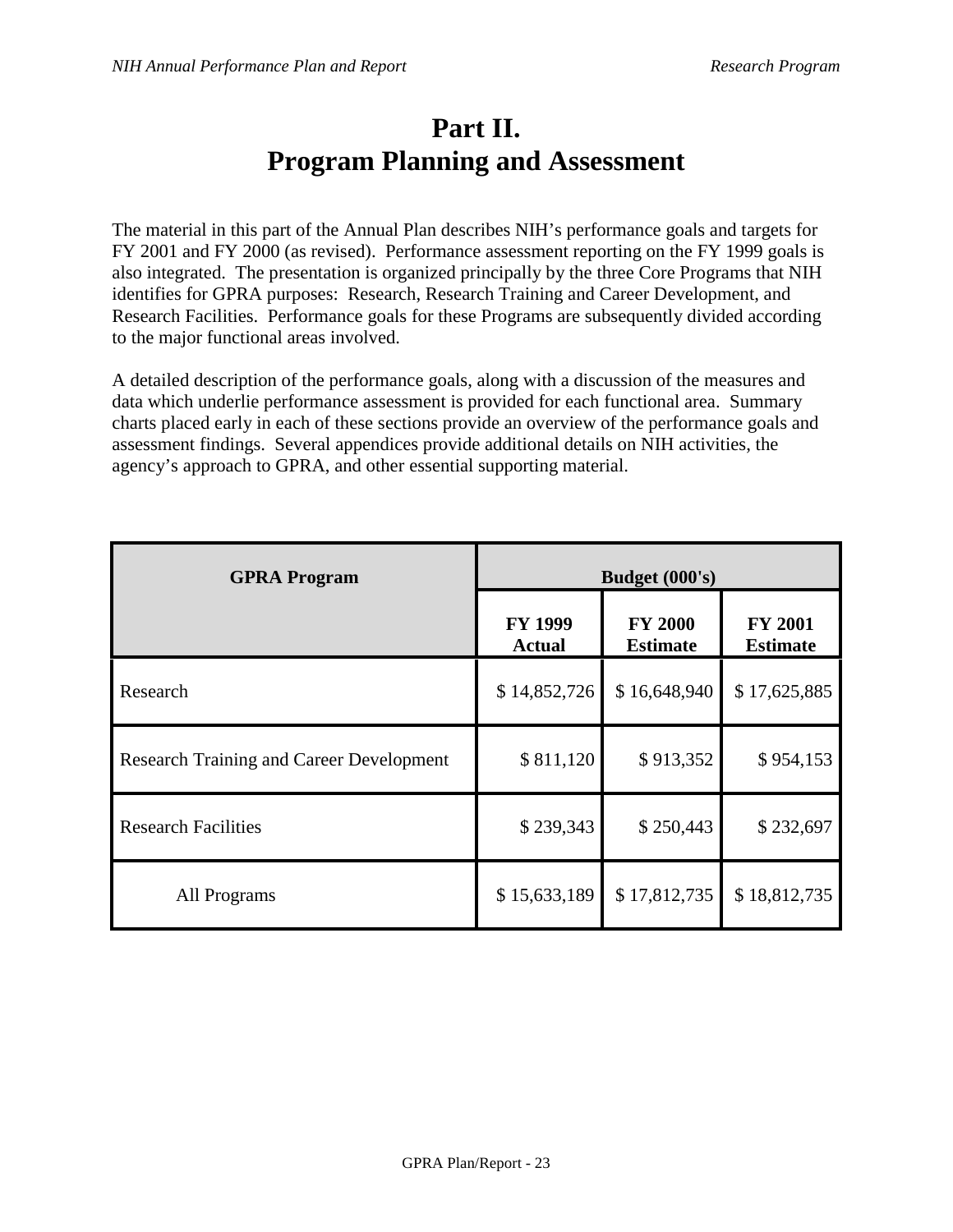This page intentionally left blank.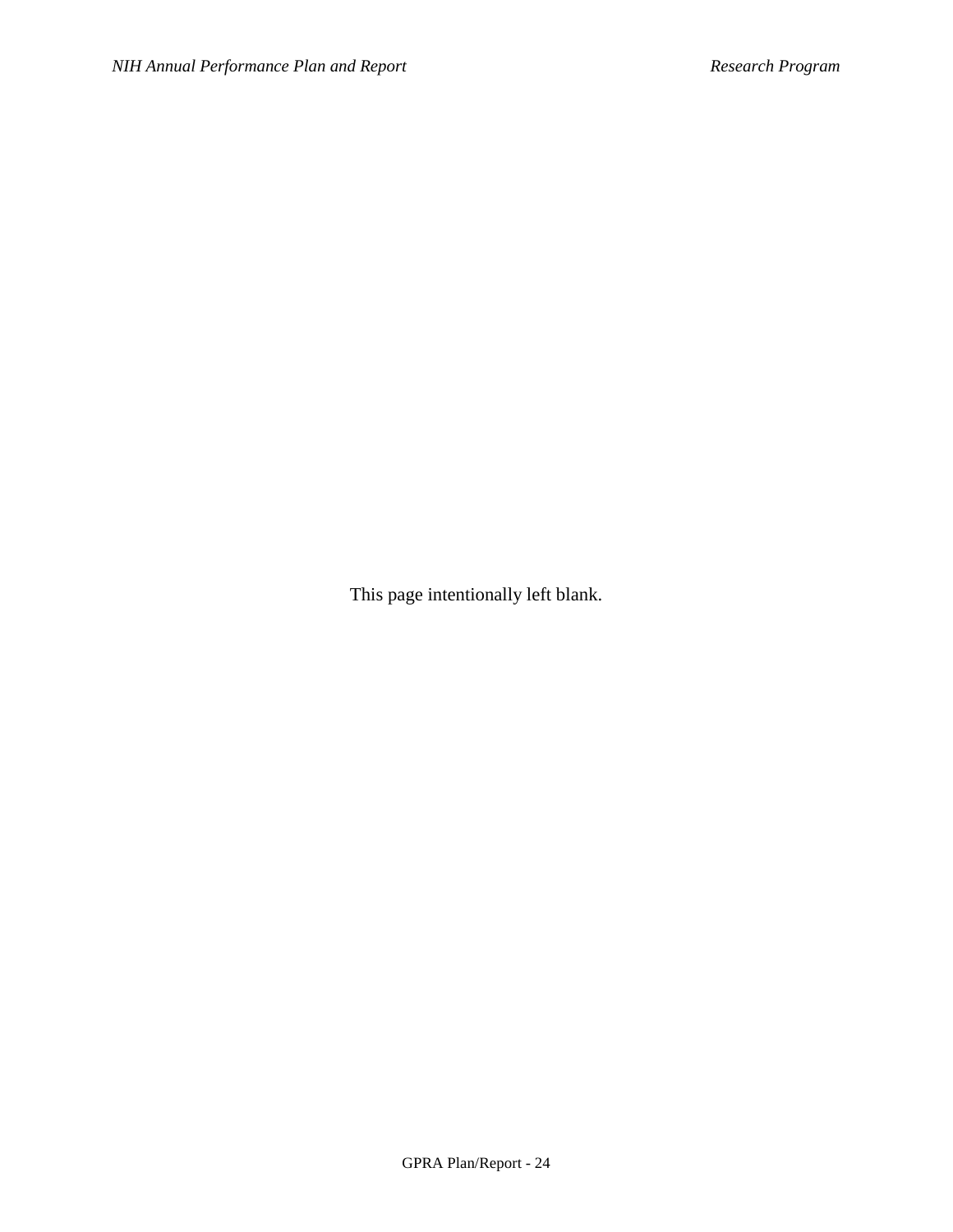# <span id="page-25-0"></span>**2.1 Research Program**

# **2.1.1 Program Description, Context, and Summary of Performance**

*Program Description and Context.* NIH's research activities range widely across the medical research continuum -- including basic and disease-oriented research; observational and population-based research; behavioral research; and clinical research, including research to understand both normal health and disease states, to move laboratory findings into medical applications, to assess new treatments or compare different treatment approaches; and health services research.

While the specific research activities undertaken by the numerous Institutes and Centers - through the intramural labs or grants to the extramural medical research community -- are many, the agency's long-term goals are 1) to increase understanding of normal and abnormal biological functions and 2) to utilize this new knowledge in developing improved prevention, diagnosis, and treatment options for diseases, disabilities, and other adverse human conditions.

Scientific research probes and seeks to understand the unknown. The scientific insights that provide a basis for solutions usually accumulate over many years, and often are derived from the efforts of diverse investigators working on and communicating about differing facets of the problem. Medical discovery is marked by stops and starts, and a vital interplay between theory, experimental evidence, and clinical observations. It is very hard -- if not impossible -- to predict what discoveries will arise or to anticipate the opportunities that such new knowledge will provide. Accordingly, NIH must support research along a broad, and, of necessity, expanding program. NIH's medical research program is a diverse and continually evolving portfolio that reflects the agency's obligation to respond to public health needs, a commitment to support research of the highest scientific caliber, and judgment as to the scientific opportunities that offer the best prospects for new knowledge and better health.

Successful outcomes from the research program mean a continuing flow of high quality research, discoveries of new fundamental knowledge, applications in new therapies, diagnostics, prevention, and new research tools -- from extramural grantees and the intramural laboratories. It also means timely dissemination of scientific results and research-based health information and expeditious transfer of the results of its medical research for further development and commercialization of products of immediate benefit to improved health as an important mandate.

As the strategic principles that broadly guides NIH's research program activities indicate (see prior discussion in Part I), success in mission achievement also involves effective implementation in key management/process ("means") areas: notably, leadership in setting research priorities, effective mechanisms for grants management and identifying high quality projects for the portfolio, and effective management/administrative support.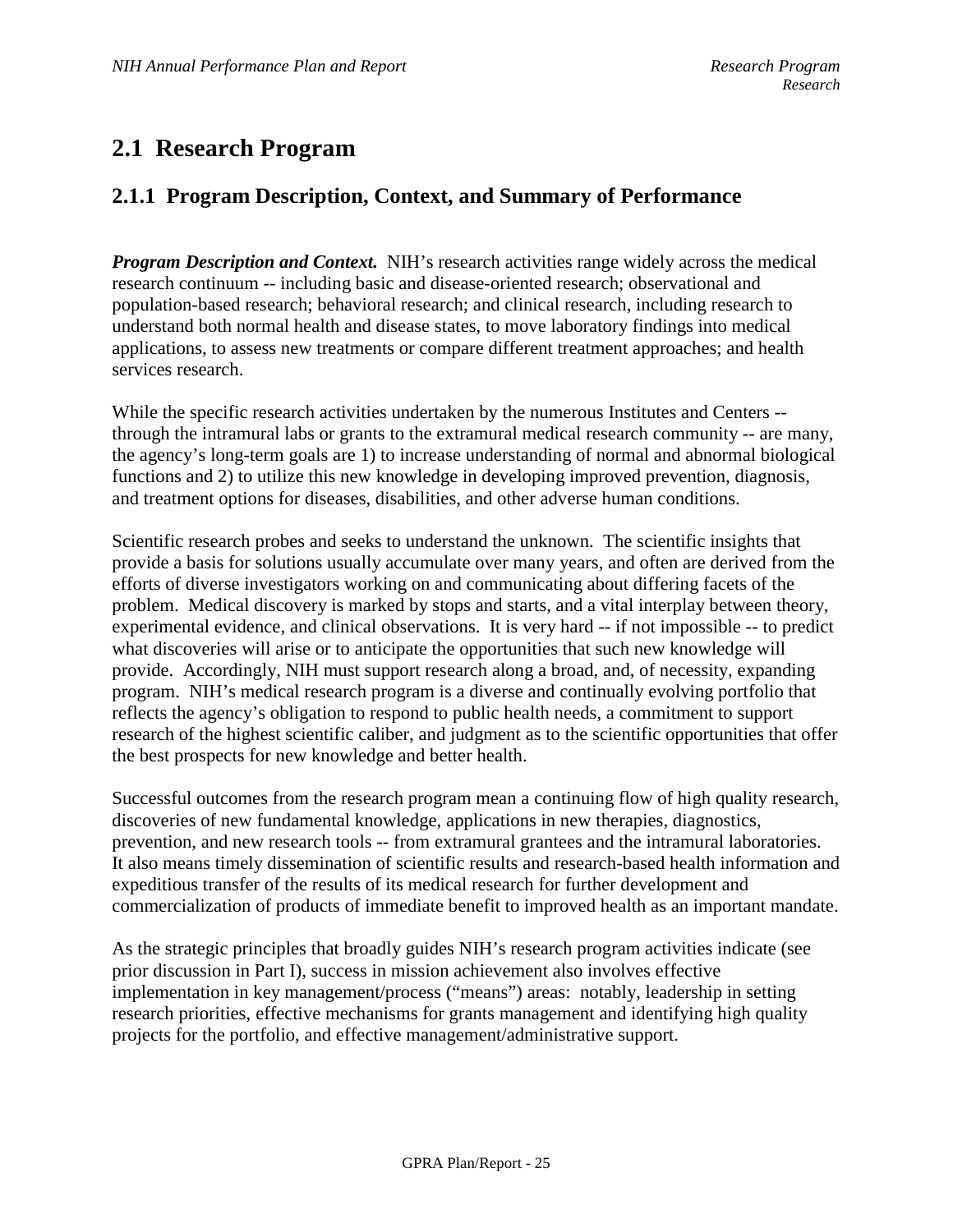| <b>GPRA Research Program</b>                                                                                              |                                                                                                                                                                                                                                                                                                                                                                                                                                                                                                                             |                                   |                                   |  |
|---------------------------------------------------------------------------------------------------------------------------|-----------------------------------------------------------------------------------------------------------------------------------------------------------------------------------------------------------------------------------------------------------------------------------------------------------------------------------------------------------------------------------------------------------------------------------------------------------------------------------------------------------------------------|-----------------------------------|-----------------------------------|--|
| <b>Budget</b><br>(000's)                                                                                                  | <b>FY 1999</b><br><b>Actual</b>                                                                                                                                                                                                                                                                                                                                                                                                                                                                                             | <b>FY 2000</b><br><b>Estimate</b> | <b>FY 2001</b><br><b>Estimate</b> |  |
|                                                                                                                           | \$14,852,726                                                                                                                                                                                                                                                                                                                                                                                                                                                                                                                | \$16,648,940                      | \$17,625,885                      |  |
|                                                                                                                           | <b>Research</b> -- NIH's ongoing scientific enterprise. This includes research<br>conducted through grant awards and contracts to individual investigators and<br>organizations in the Extramural Research community. It also includes research<br>conducted at NIH's Intramural labs. The intended long-run outcomes of all these<br>activities are increased understanding of normal and abnormal biological<br>functions and behavior and improved prevention, diagnosis, and treatment of<br>diseases and disabilities. |                                   |                                   |  |
| <b>Program Areas</b>                                                                                                      | <b>Communication of Results -- Communicate scientific results and health</b><br>information to the medical research community, health care providers, patients,<br>and the general public.                                                                                                                                                                                                                                                                                                                                  |                                   |                                   |  |
|                                                                                                                           | Technology Transfer -- Promote the efficient transfer of the new technology<br>forthcoming from NIH research to the private sector to facilitate the development<br>of new drugs and other products of benefit to human health.                                                                                                                                                                                                                                                                                             |                                   |                                   |  |
|                                                                                                                           | Priority Setting -- Continue decision making mechanisms and policies that<br>ensure NIH research is responsive to public health needs, scientific opportunities,<br>and new technologies.                                                                                                                                                                                                                                                                                                                                   |                                   |                                   |  |
|                                                                                                                           | Grants Administration and Peer Review -- Maintain effective and efficient<br>grants administration and a high quality of peer review to ensure the most<br>meritorious research projects are considered for funding.                                                                                                                                                                                                                                                                                                        |                                   |                                   |  |
| Management and Administration -- Carry out management and administrative<br>functions which support the agency's mission. |                                                                                                                                                                                                                                                                                                                                                                                                                                                                                                                             |                                   |                                   |  |

*Summary of Performance.* NIH established 38 performance goals with 60 corresponding performance targets for the Research Program in FY 1999. A snapshot of these targets shows the following:

- 100 percent (12 of 12) research area targets were met or exceeded.
- 90 percent (54 of 60) of all targets were partially met, met or exceeded.
	- − 20 percent (12 of 60) targets were exceeded.
	- − 67 percent (40 of 60) of all targets were met.
	- − 3 percent (2 of 60) targets were partially met (targets with multiple performance elements where some elements were met).

In the pages that follow, specific details are provided for each FY 1999 goal and target of the Research program.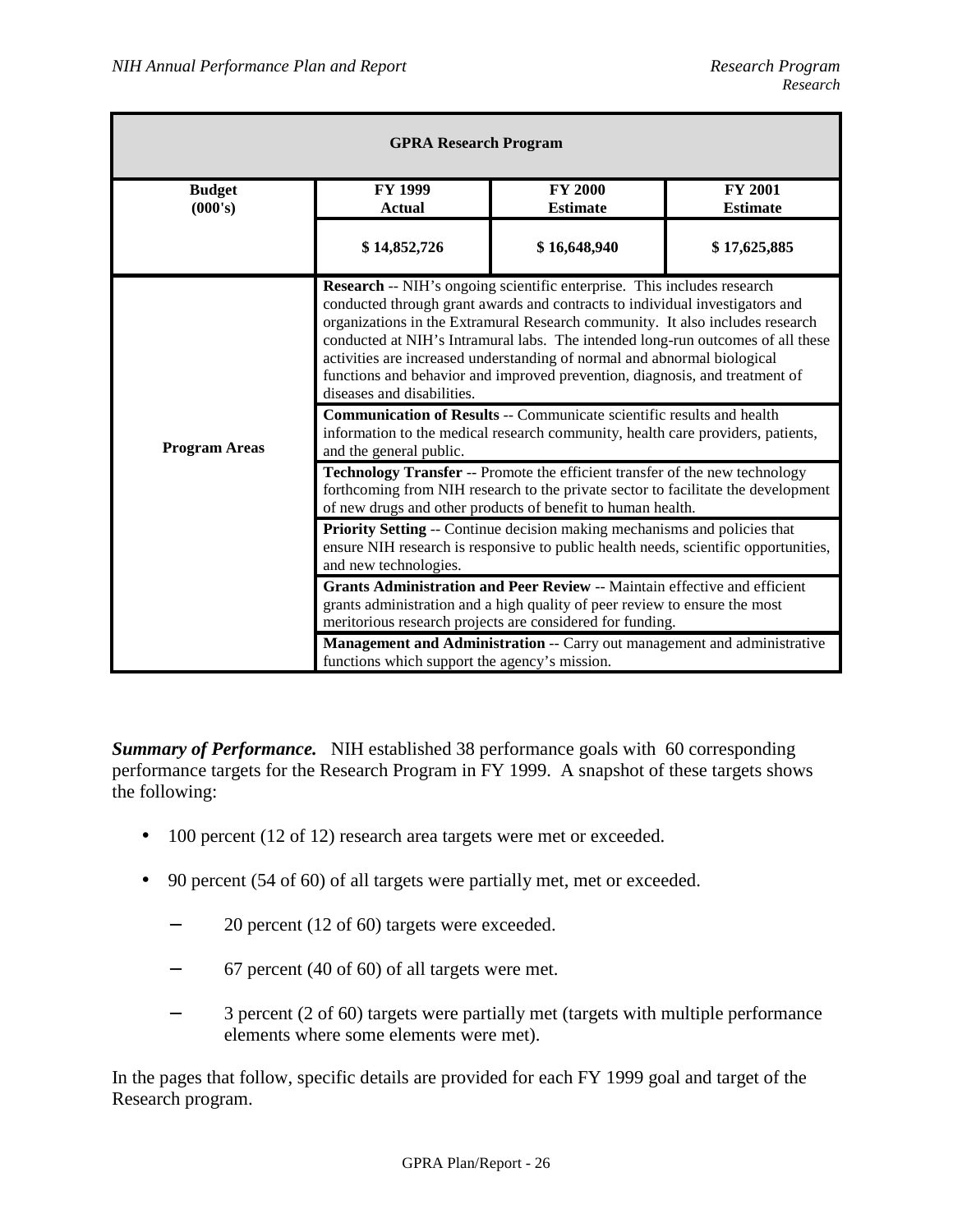# <span id="page-27-0"></span>**2.1.2 Goal-by-Goal Presentation of Performance Goals and Results**

## **2.1.2.1 Research**

NIH's research Institutes and Centers (ICs) maintain extensive medical research programs on a variety of topics in their areas of focus. In addition to providing grant support to the extramural research community through a competitive proposals process, most of these ICs also conduct their own research through NIH's intramural laboratories. Each year, NIH receives some 40,000 proposals to initiate new research from the most promising and productive scientists at universities and research centers throughout the country - and, where special opportunities exist, from scientists abroad.

NIH identifies goals and a budget strategy annually to maximize support for basic biomedical research, to promote health, and to better understand the biological and behavioral basis for disease to improve prevention and treatment of human disorders. The nation's investment in medical research has a long history of success. In recent years, NIH has been able to report annually on advances that represent outstanding achievements in science. Typically, these achievements are the result of past investments made with the belief that medical research will lead to improvements in the nation's health. The federal effort devoted to medical research, combined with private sector efforts, can and does, improve the length and quality of our lives.

As discussed earlier (in Part I), NIH's numerous research activities are aggregated for GPRA planning and assessment purposes. This is done due to the cross-cutting nature of disease and scientific discovery. By aggregating activities that are intrinsically collaborative and complementary, the significance of any particular activity that contributes in a major way to the whole is neither omitted nor minimized.Although each of the ICs has a specific research orientation, there are many commonalties. Most obvious are the shared technical approaches to medical research. Also important, but perhaps less well understood, is the fact that multiple ICs often address different aspects of the major health problems faced by our citizens. Disease is typically systemic, influenced by multiple factors and affects more than one organ or body system. Diverse expertise is usually required to fully understand a disease's etiology, diagnosis, treatment and prevention -- and the efforts of many ICs need to be brought to bear on a particular disease or disability. Reporting on NIH research outcomes by ICs rather than by research topics would yield overlapping and confusing information.

Scientific research is an enterprise for the long run – reflecting the difficulties and uncertainties of probing the unknown. Discoveries and significant advances typically prove uneven over time and are practically impossible to predict. But, once in hand, progress can often proceed rapidly. Accordingly, NIH's performance goals for the Research Program focus on broad and long-run achievement in key areas that reflect the agency's mission.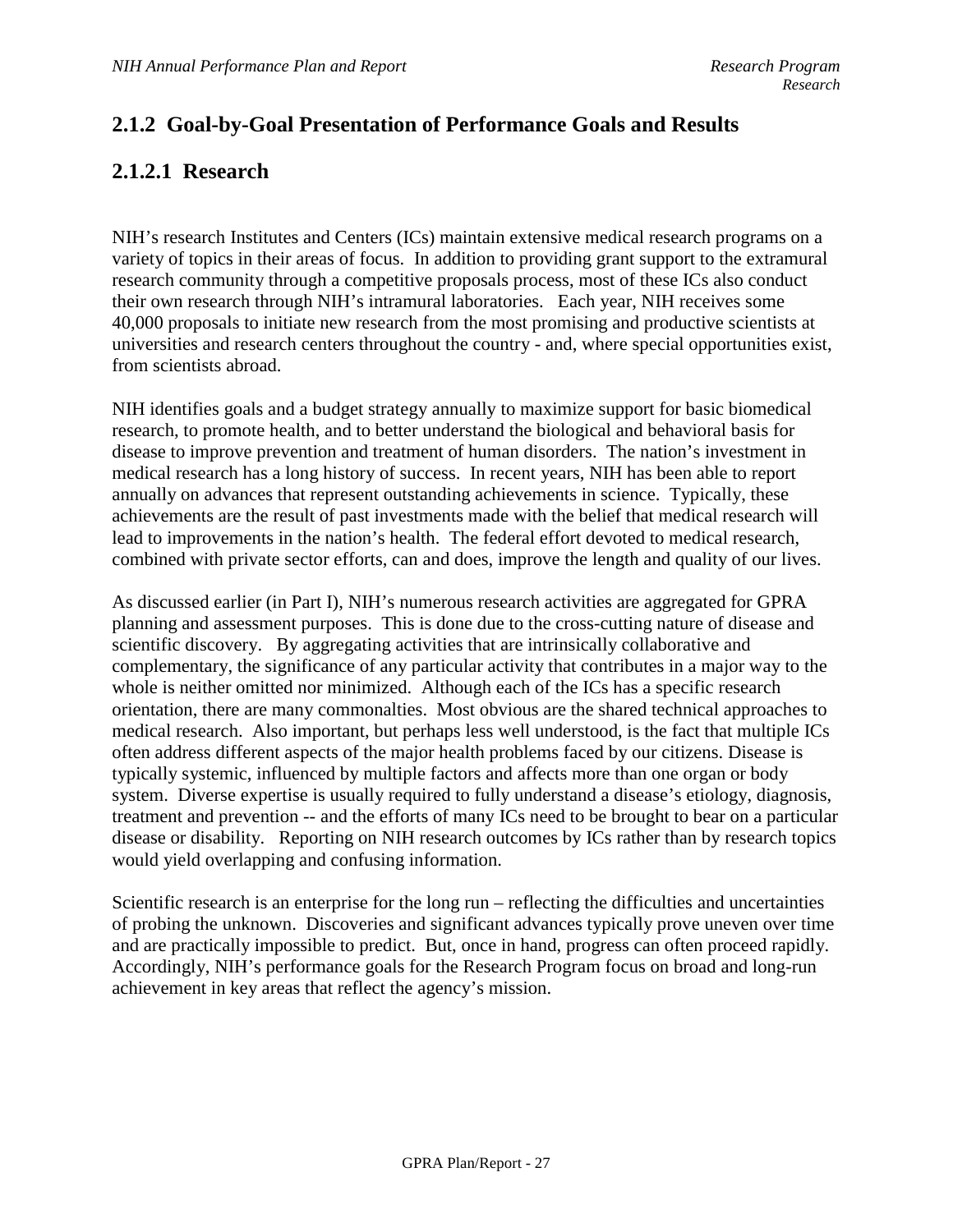| <b>Performance Goal</b>                                                                                                             | <b>FY Targets</b>                                                                                                                                                                                                                                                                                                                                                          | <b>Actual Performance</b>                                                                                                 | <b>Details</b> |
|-------------------------------------------------------------------------------------------------------------------------------------|----------------------------------------------------------------------------------------------------------------------------------------------------------------------------------------------------------------------------------------------------------------------------------------------------------------------------------------------------------------------------|---------------------------------------------------------------------------------------------------------------------------|----------------|
| a) Add to the body of<br>knowledge about<br>normal and abnormal<br>biological functions and<br>behavior.                            | <b>Annual Target</b><br>Progress in advancing scientific<br>understanding in key fields bearing on our<br>knowledge of biological functions and<br>behavior in their normal and abnormal states.                                                                                                                                                                           | FY 2001: To be reported<br>in January 2002.<br>FY 2000: To be reported<br>in January 2001.<br>FY 1999 target<br>exceeded. | Page 31        |
| b) Develop new or<br>improved instruments<br>and technologies for<br>use in research and<br>medicine.                               | <b>Annual Target</b><br>Progress in developing new instrumentation<br>or technologies that enhance capabilities for<br>investigating biological functions and<br>diagnosing and treating diseases and<br>disorders.                                                                                                                                                        | FY 2001: To be reported<br>in January 2002.<br>FY 2000: To be reported<br>in January 2001.<br>FY 1999 target<br>exceeded. | Page 35        |
| c) Develop new or<br>improved approaches<br>for preventing or<br>delaying the onset or<br>progression of disease<br>and disability. | <b>Annual Target</b><br>Progress in developing (or facilitating the<br>private sector's development of) new or<br>improved approaches for preventing or<br>delaying the onset of diseases and disabilities<br>- and which reflect NIH responsiveness to<br>emerging health needs, scientific<br>opportunities, and new technologies.                                       | FY 2001: To be reported<br>in January 2002.<br>FY 2000: To be reported<br>in January 2001.<br>FY 1999 target met.         | Page 39        |
| d) Develop new or<br>improved methods for<br>diagnosing disease and<br>disability.                                                  | <b>Annual Target</b><br>Progress in developing (or facilitating the<br>private sector's development of) new or<br>improved diagnostic methods that are more<br>accurate, less invasive, and/or more cost-<br>effective -- and which reflect NIH<br>responsiveness to emerging health needs,<br>scientific opportunities, and new<br>technologies.                          | FY 2001: To be reported<br>in January 2002.<br>FY 2000: To be reported<br>in January 2001.<br>FY 1999 target exceeded     | Page 43        |
| e) Develop new or<br>improved approaches<br>for treating disease and<br>disability.                                                 | <b>Annual Target</b><br>Progress in developing (or facilitating the<br>private sector's development of) new or<br>improved treatments that expand therapy<br>options; improve the length and quality of<br>life; and/or are more cost effective -- and<br>which reflect NIH responsiveness to<br>emerging health needs, scientific<br>opportunities, and new technologies. | FY 2001: To be reported<br>in January 2002.<br>FY 2000: To be reported<br>in January 2001.<br>FY 1999 target<br>exceeded. | Page 47        |

# **Performance Goals Summary Table – Research**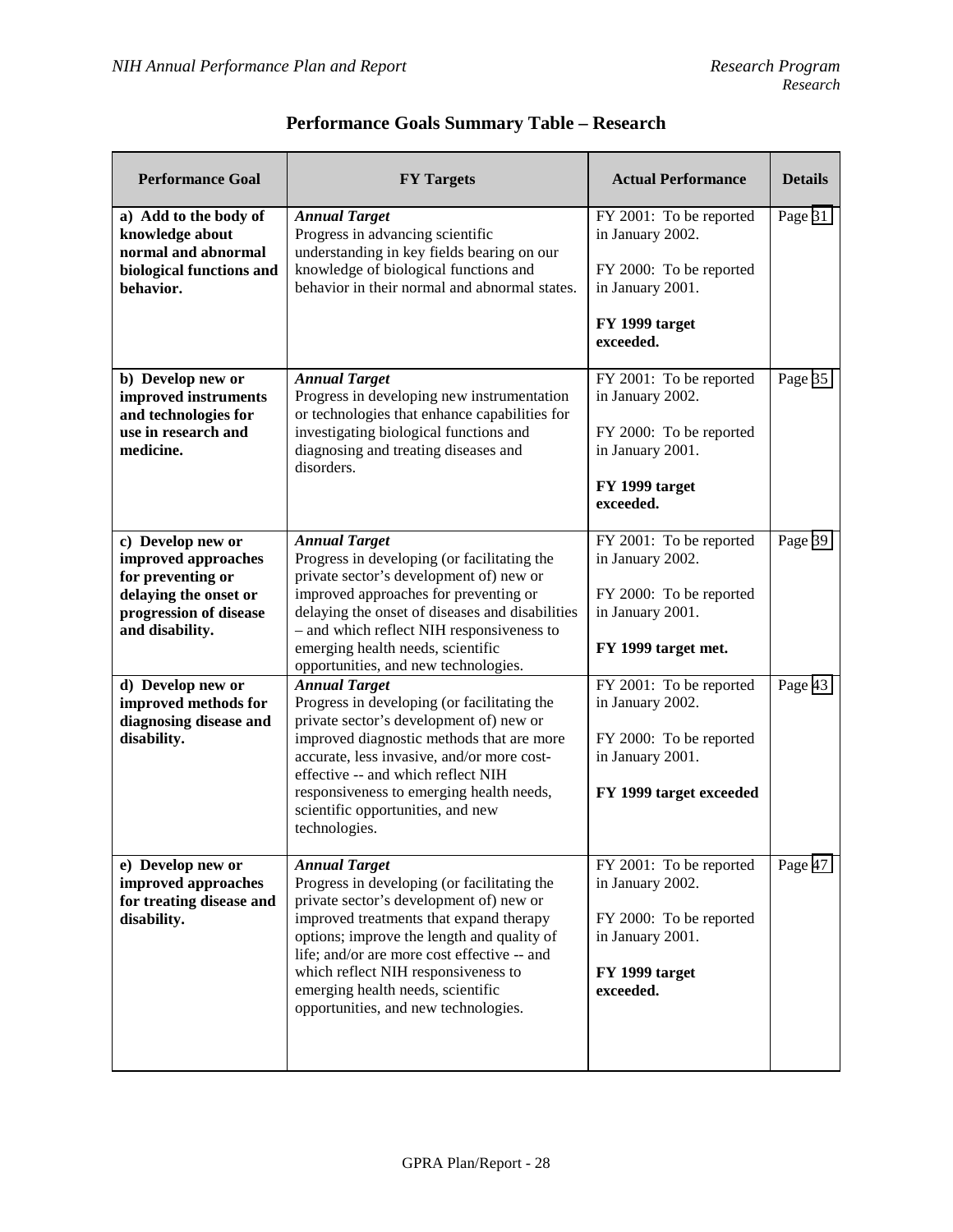| <b>Performance Goal</b>                                                                                                                                                                         | <b>FY</b> Targets                                                                                                                                                                                                                                                                                                                                                                                                                                                                                                                                             | <b>Actual Performance</b>                                                                  | <b>Details</b> |
|-------------------------------------------------------------------------------------------------------------------------------------------------------------------------------------------------|---------------------------------------------------------------------------------------------------------------------------------------------------------------------------------------------------------------------------------------------------------------------------------------------------------------------------------------------------------------------------------------------------------------------------------------------------------------------------------------------------------------------------------------------------------------|--------------------------------------------------------------------------------------------|----------------|
| f) Develop critical<br>genomic resources,<br>including the DNA<br>sequences of the human<br>genome and the<br>genomes of important<br>model organisms and<br>disease-causing<br>microorganisms. | FY 2001 Targets<br>(1) Worldwide effort completes "full<br>shotgun" of human genome sequence (95%<br>complete, 99.9% accurate).<br>(2) Finish one-third of human genome<br>(accuracy of at least 99.99%).<br>(3) Identify 60,000 human single nucleotide<br>polymorphisms (SNPs).<br>FY 2000 Targets<br>(1) Worldwide effort completes "working<br>draft" of human genome sequence (90%<br>complete, 99% accurate). U.S. contributes<br>two-thirds of that amount, and NIH<br>contributes 85% of U.S. total.<br>(2) Finish the sequence of at least one human | FY 2001: To be reported<br>in January 2002.<br>FY 2000: To be reported<br>in January 2001. | Page 51        |
|                                                                                                                                                                                                 | chromosome.<br>(3) Complete sequence of the genome of<br>Drosophila melanogaster (excluding<br>heterochromatin).<br>FY 1999 Targets                                                                                                                                                                                                                                                                                                                                                                                                                           |                                                                                            |                |
|                                                                                                                                                                                                 | (1) U.S. annual production rate of human<br>genomic sequence: 90 million base-pairs.                                                                                                                                                                                                                                                                                                                                                                                                                                                                          | $FY$ 1999 target $(1)$<br>exceeded.                                                        |                |
|                                                                                                                                                                                                 | (2) Worldwide annual production rate of<br>human genomic sequence: 220 million base-<br>pairs.                                                                                                                                                                                                                                                                                                                                                                                                                                                                | $FY$ 1999 target $(2)$<br>exceeded.                                                        |                |
|                                                                                                                                                                                                 | (3) Total human genomic sequence<br>completed worldwide at the end of FY 1999:<br>400 million base-pairs.                                                                                                                                                                                                                                                                                                                                                                                                                                                     | <b>FY 1999 target (3)</b><br>exceeded.                                                     |                |
|                                                                                                                                                                                                 | (4) Complete the sequence of the C.elegans<br>genome.                                                                                                                                                                                                                                                                                                                                                                                                                                                                                                         | FY 1999 target (4) met.                                                                    |                |
| g) Work towards the<br>President's goal of<br>developing an AIDS<br>vaccine by 2007.                                                                                                            | FY 2001 Targets<br>(1) Progress in the design and development<br>of new or improved vaccine strategies and<br>delivery/production technologies.                                                                                                                                                                                                                                                                                                                                                                                                               | FY 2001: To be reported<br>in January 2002.                                                | Page 56        |
|                                                                                                                                                                                                 | (2) Progress in characterization,<br>standardization, and utilization of animal<br>models for evaluating candidate vaccines.                                                                                                                                                                                                                                                                                                                                                                                                                                  |                                                                                            |                |
|                                                                                                                                                                                                 | (3) Progress in collaborating with industry to<br>enhance opportunities for vaccine<br>development.                                                                                                                                                                                                                                                                                                                                                                                                                                                           |                                                                                            |                |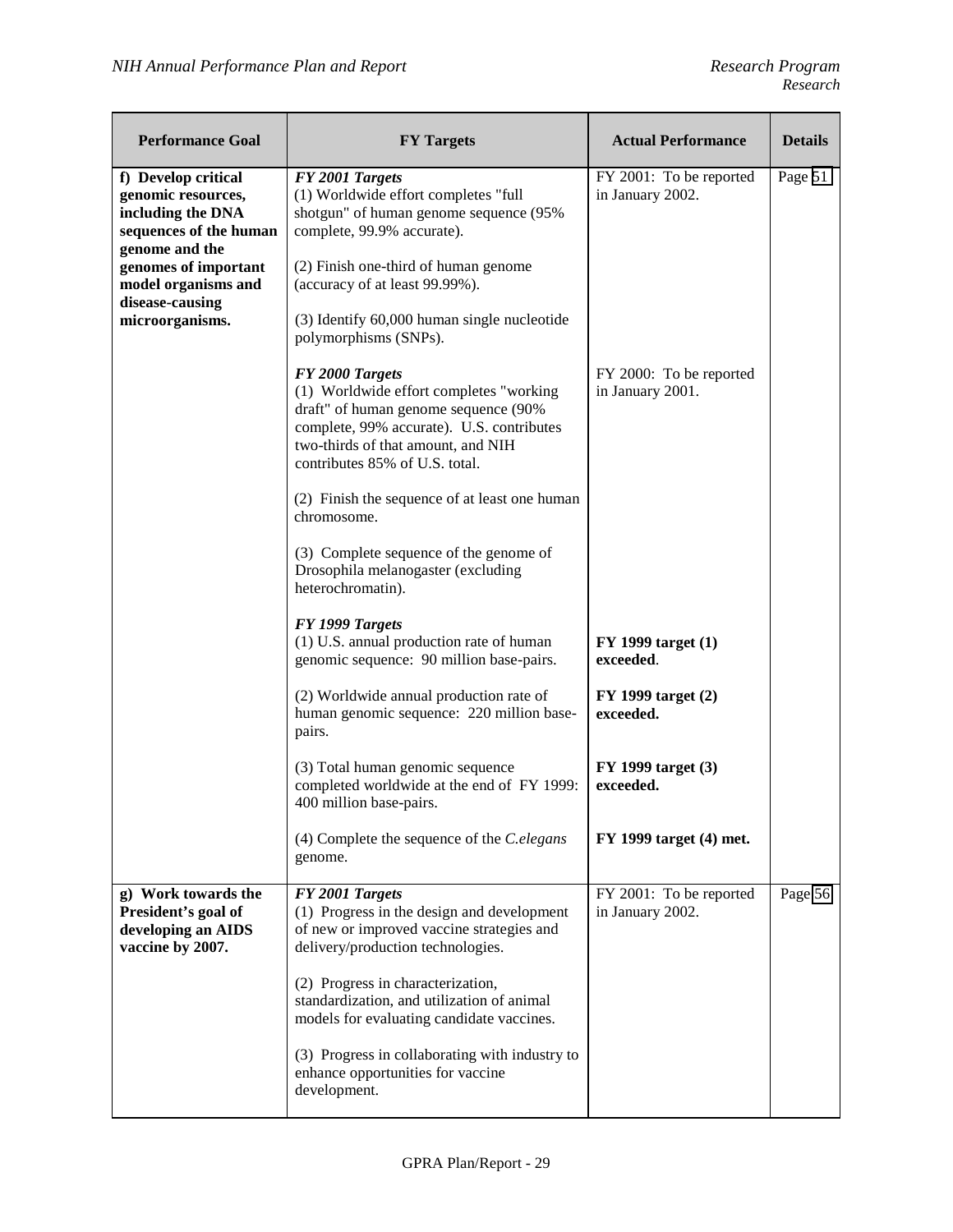| <b>Performance Goal</b> | <b>FY</b> Targets                                                                                                                                                                                                                               | <b>Actual Performance</b>                   | <b>Details</b> |
|-------------------------|-------------------------------------------------------------------------------------------------------------------------------------------------------------------------------------------------------------------------------------------------|---------------------------------------------|----------------|
|                         | (4) Progress in (a) completion of ongoing<br>trials and (b) initiation of additional trials of<br>new or improved concepts and designs,<br>including the progression of promising<br>candidates to larger trials testing vaccine<br>candidates. |                                             |                |
|                         | FY 2000 Targets<br>(1) Progress in the design and development<br>of new or improved vaccine strategies and<br>delivery/production technologies.                                                                                                 | FY 2000: To be reported<br>in January 2001. |                |
|                         | (2) Progress in characterization,<br>standardization, and utilization of animal<br>models for evaluating candidate vaccines.                                                                                                                    |                                             |                |
|                         | (3) Progress in collaborating with industry to<br>enhance opportunities for vaccine<br>development.                                                                                                                                             |                                             |                |
|                         | (4) Progress in (a) completion of ongoing<br>trials and (b) initiation of additional trials of<br>new or improved concepts and designs,<br>including the progression of promising<br>candidates to larger trials testing vaccine<br>candidates. |                                             |                |
|                         | FY 1999 Targets<br>(1) Increases in the research portfolio<br>supporting innovative vaccine discovery.                                                                                                                                          | FY 1999 target (1) met.                     |                |
|                         | (2) Increased interactions between academic<br>investigators and industry, to enhance<br>opportunities for vaccine discovery and<br>product development.                                                                                        | FY 1999 target (2) met.                     |                |
|                         | (3) Progress in completion of ongoing trials<br>and initiation of additional trials of new<br>vaccine concepts and designs.                                                                                                                     | FY 1999 target (3) met.                     |                |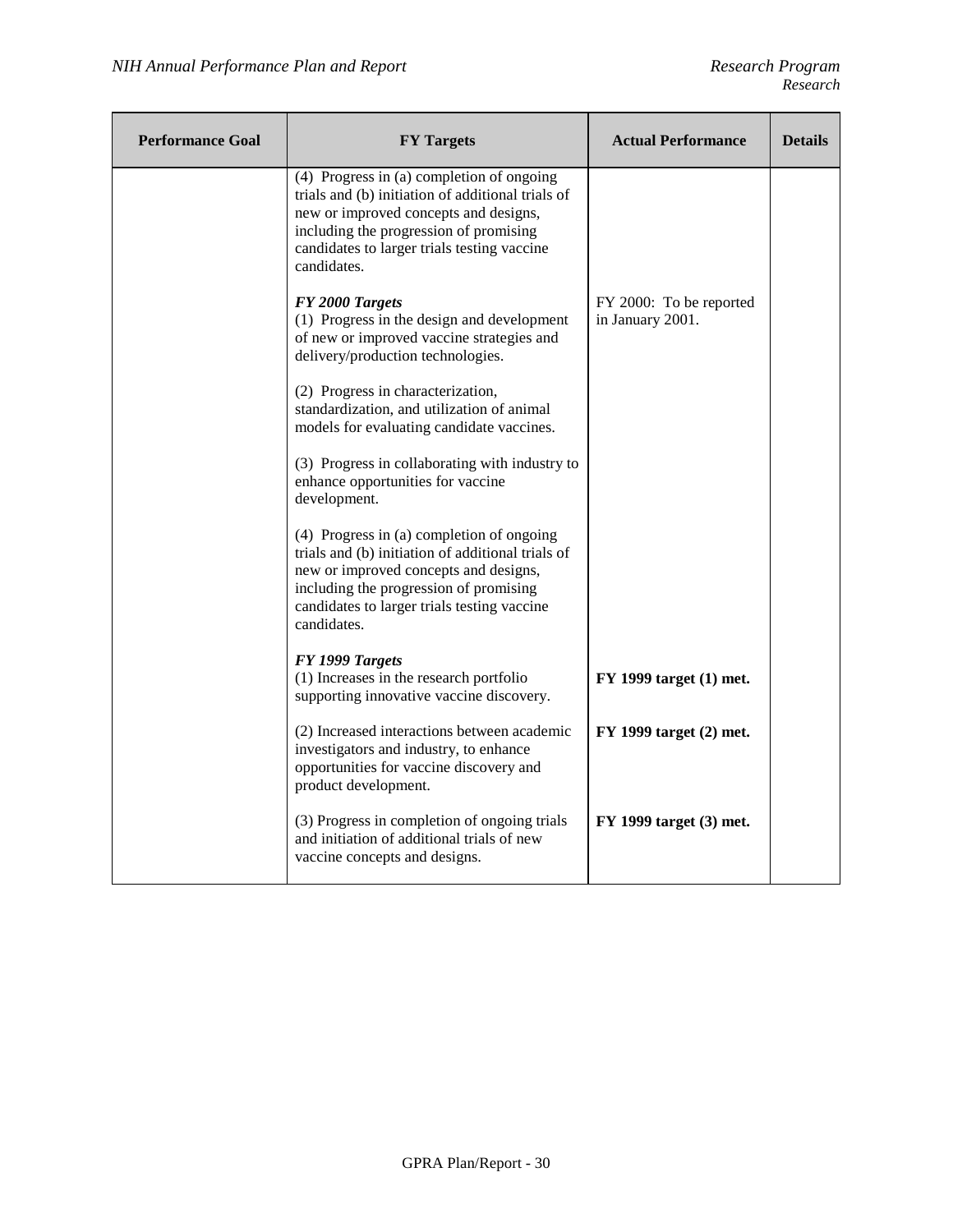### <span id="page-31-0"></span>**Performance Goal Details - Research**

#### **Goal a) Add to the body of knowledge about normal and abnormal biological functions and behavior.**

Much of health care today still involves treating the symptoms of disease without understanding its underlying causes and the precise mechanisms by which disease develops (pathogenesis). In order to effectively and systematically attack the diseases of today such as cancer, heart disease, AIDS, arthritis, diabetes, and addiction, we need a broad base of knowledge about normal living systems. We need to understand how living systems operate at both a "micro" level -- the structure and function of proteins, nucleic acids (DNA and RNA), carbohydrates, and fats -- and as well as at more "macro" levels -- how these molecules organize and function together as living units, i.e., cells, tissues, organs, whole organisms, and even communities. As important, we need to understand how disease, genetic alterations, and environmental factors affect the function of these molecules, cells, tissues, organs, and organisms, and their consequences for human health.

All organisms are made of the same basic materials, and many share similar genetics and physiologic processes, so researchers seeking to understand both normal and disease processes in humans can learn a great deal by studying similar systems in simpler "model organisms" like bacteria, slime molds, yeast, fruit flies, zebrafish, and rodents. Model systems have proven essential tools for understanding a wide array of human conditions, providing critical new insights into mechanisms associated with cardiovascular, gastrointestinal, neurological, structural, and other defects that may have counterparts in human disorders. Animal models can be used for studying the physiological course of a disease, determining the identity and function of the genes and proteins involved in health and human disease, testing new treatments, and developing and testing methods for preventing disease and disability.

At first glance, this goal may appear to focus on laboratory research, but it actually encompasses clinical research as well. The aim is to be able to put all the parts together to understand normal biological activities and how they malfunction in disease and disability. This, in turn, will provide the fundamental theories and concepts for more disease-oriented investigations that lead to new methods for diagnosing, treating, and preventing disease and disability. It may take years, however, after a new discovery is made for the potential health applications to become clear. Thus, just as no one can predict what researchers will discover in the future, neither can the eventual clinical applications of today's results be known. As productive as the past has been, the future promises to be still more exciting as researchers gain an even greater understanding of living systems and apply that understanding to questions of health and disease.

#### **Annual Target: Progress in advancing scientific understanding in key fields bearing on our knowledge of biological functions and behavior in their normal and abnormal states.**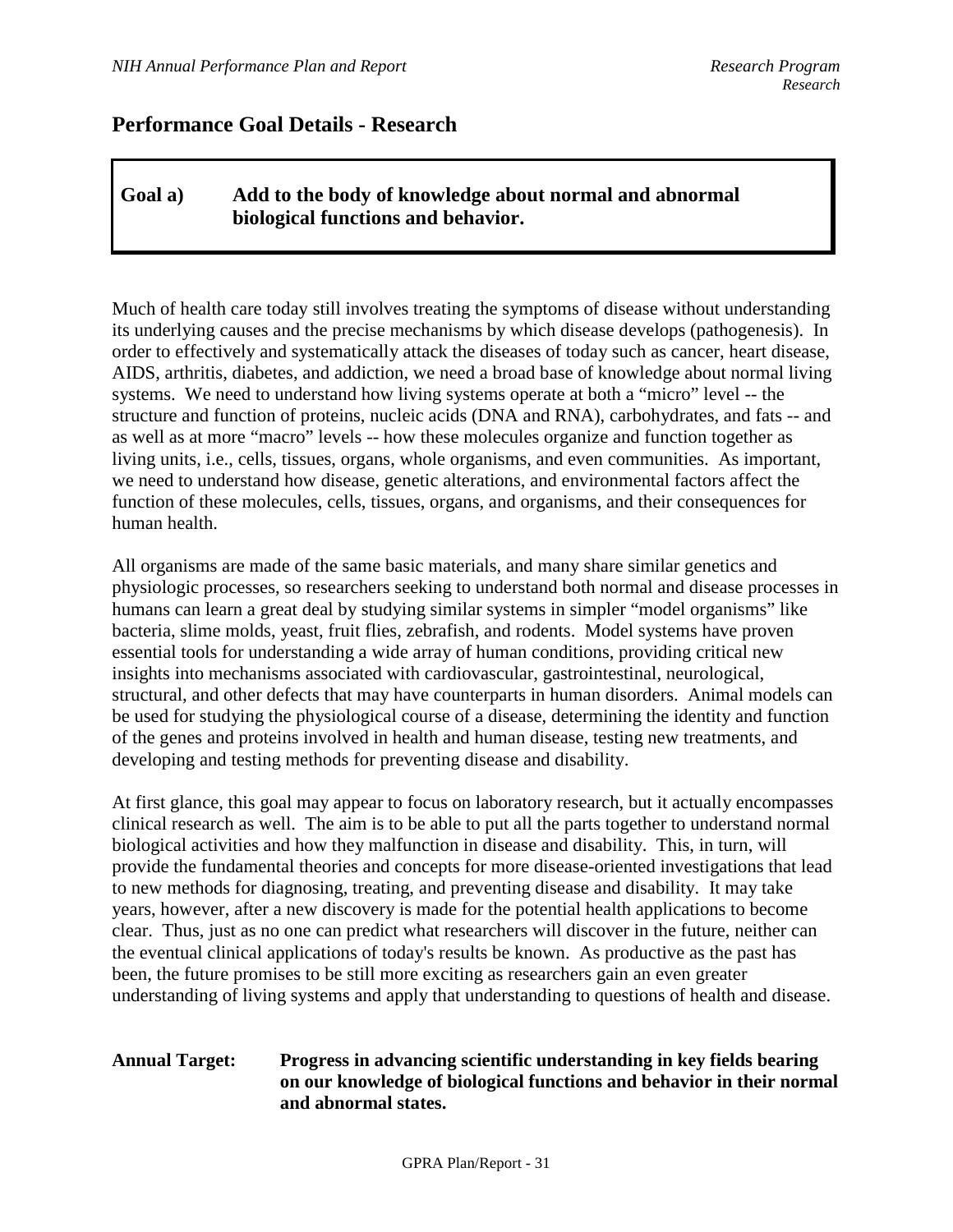*Basis and Data:* Data will be reported on the new findings and theories forthcoming from the various research projects the NIH conducts and supports. Narrative descriptions of research accomplishments (e.g., scientific advances and stories of discovery) will place a specific research advance within the context of what was previously known and unknown about the topic; the scientific and/or medical significance of the research area and the accomplishment; the research that will follow from the finding; the potential applications of knowledge from the research, if known; and the potential economic implications of the advance, if known. This information will provide perspective on where an advance fits in within the continuum of medical research, and its potential contribution to understanding and improving human health. These narrative descriptions will be augmented with science capsules that are short paragraphs that summarize an advance and its significance and brief descriptions of scientific awards/honors received by NIH scientists and grantees. Assessment of NIH's progress toward meeting this goal will be conducted by a working group of the Advisory Committee to the Director (ACD), NIH. This Assessment Working Group, composed of members of the ACD, the Director's Council of Public Representatives, and other standing NIH advisory committees, will assess NIH's progress in meeting this goal. The Assessment Working Group will use the following criteria in the assessment process. (See also Appendix 1.)

- The NIH biomedical research enterprise "*has successfully met this" goal* when its research yields new findings related to biological functions and behavior, and the new findings are published and/or disseminated.
- The NIH biomedical research enterprise "*has substantially exceeded this goal"* when, in addition to fulfilling the above criteria, any of the following apply:

- Discoveries result in significant new understanding of a particular biologic or behavioral process. Such new understanding may open up new avenues of research or be applicable to other disciplines, other areas of research, or other diseases.

- Research yields answers to long-standing, important biological and behavioral questions, or provides novel investigative approaches for addressing such questions.

- Genomic information about humans, model organisms, and/or disease-causing agents is translated into new understanding of the role of genes and/or the environment in human health, disease, and behavior.

- Discoveries have potential for translation into new or improved technologies, diagnostics, treatments, and preventive strategies.

*Validation/Verification:* Narrative descriptions of research accomplishments will be accompanied by citations of publications that relate to the accomplishment. The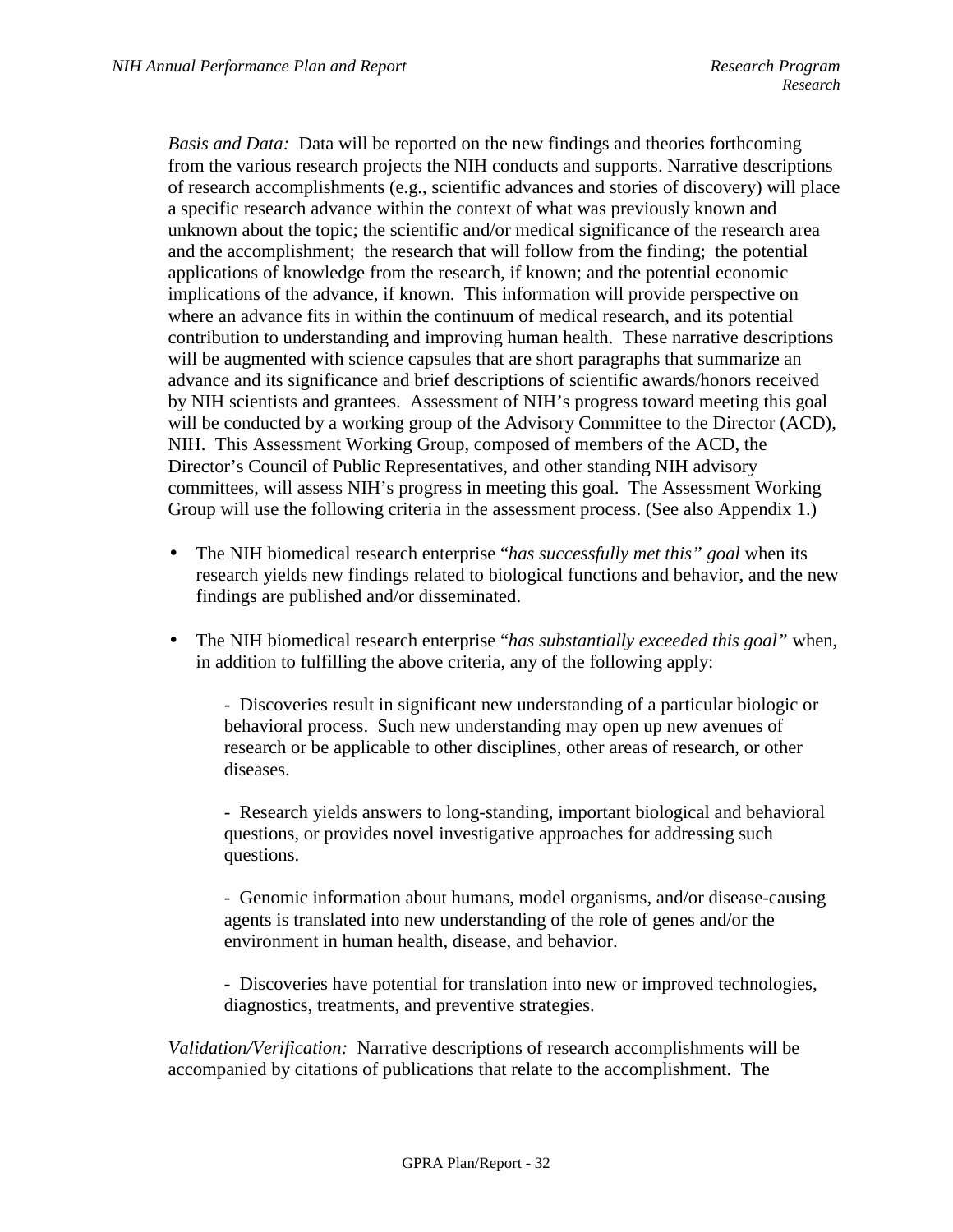narratives and copies of the publications will be available for review for verification and validation purposes.

#### **Assessment of FY 1999 Performance**

#### **FY 1999 Target: Progress in advancing scientific understanding in key fields bearing on our knowledge of biological functions and behavior in their normal and abnormal states.**

*FY 1999 Achievement Summary:*

- The annual target was substantially exceeded, per an independent assessment by a Working Group of the Advisory Committee of the Director, NIH. Specifically, the Working Group concluded that the outcomes demonstrated that NIH had sustained the excellence and responsiveness of the research system–an important achievement–while demonstrating willingness to take research risks necessary to advancing biomedical knowledge, and ultimately human health. In their discussion, members of the Working Group identified a number of important themes or categories of research outcomes, discussed the significance of these types of findings, and highlighted a number of research outcomes that they judged to be especially noteworthy.
- Illustrative examples of research outcomes identified by the Working Group as evidence of having exceeded the goal:

*Scientists succeeded in creating human cancer cells in the laboratory by altering the expression of a defined set of genes and affecting at least four cellular pathways.* The ability to introduce specific genetic alterations to transform normal cells paves the way for more precisely defining the biochemical pathways in the cell that must be disrupted in the development of cancer. This information will open new avenues for exploring the roles of various cellular pathways that become disrupted and for determining the sequence of events that must occur as cancer develops.

*Investigators obtained the first evidence, from studies in rodents, that adult neural stem cells can be used to repair damage from a broad array of brain where cell dysfunction is "global" or spread throughout the brain*. Other researchers demonstrated that bone marrow stem cells could give rise to liver cells and that neural stem cells became blood-forming cells. This new knowledge changes the way we think about the brain and treatment for brain disease and injury and has obvious implications for the development of new treatment modalities for a number of devastating illnesses and injuries.

*The discovery of a family of proteins (toll-like receptors) that are involved in the body's immune response to bacteria is another significant outcome.*When these proteins detect and signal the presence of the bacteria, they trigger a severe immune reaction that can lead to septic shock. This new knowledge could facilitate development of new vaccine strategies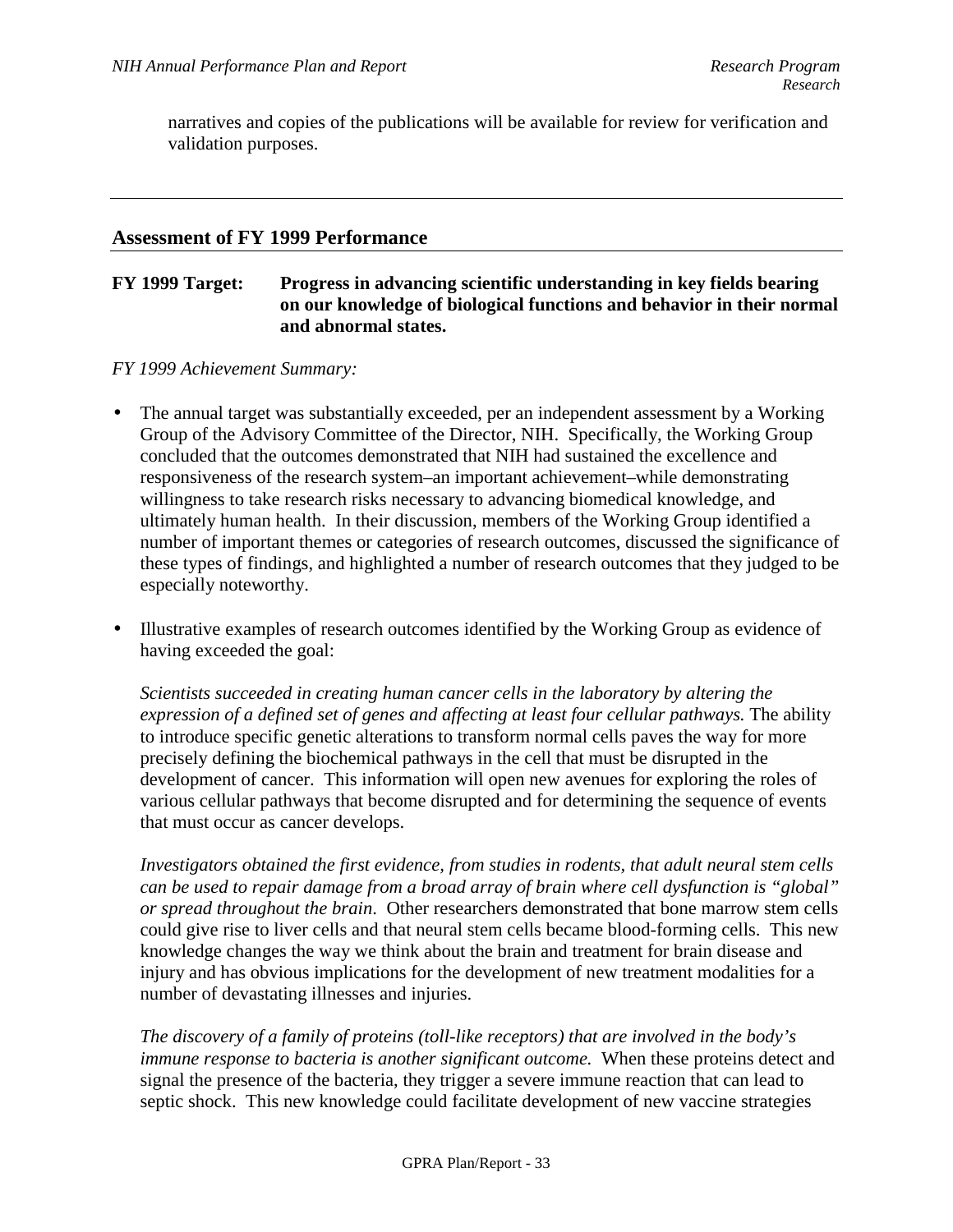and new approaches to the treatment of septic shock. Drugs that could interfere with the activation of Toll-like receptors by bacteria during an acute infection could save thousands of lives by blocking the septic shock signaling cascade.

The Assessment Report of the Working Group is attached separately. The Report describes the independent assessment process developed and implemented by the NIH; provides a detailed overview of the research outcomes submitted to the Working Group for assessment; sets forth the assessment criteria developed and applied by the Working Group; and summarizes the Working Group's discussion of the research outcomes and their rationale for concluding that the target was substantially exceeded.

*Sources of FY 1999 Assessment Data:* Nearly 300 descriptions of research outcomes published in FY 1999 were provided to the Working Group as examples of how NIH has been successful in meeting the annual target. The research outcomes were presented in the form of science advances, science capsules, and stories of discovery, with relevant citations as appropriate. The assessment report of the Working Group contains an overview of the FY 1999 research outcomes provided for this goal, as well as a table listing the titles of the narratives.

*Discussion of Performance:* FY 1999 research outcomes have significantly contributed to the knowledge base about normal and abnormal biological functions and behavior. This new knowledge will underpin the development of new and improved diagnostics, treatments, and preventive strategies that will ultimately improve human health and quality of life.

*Next Steps:* This annual target is sufficiently broad so that it is appropriate for future years.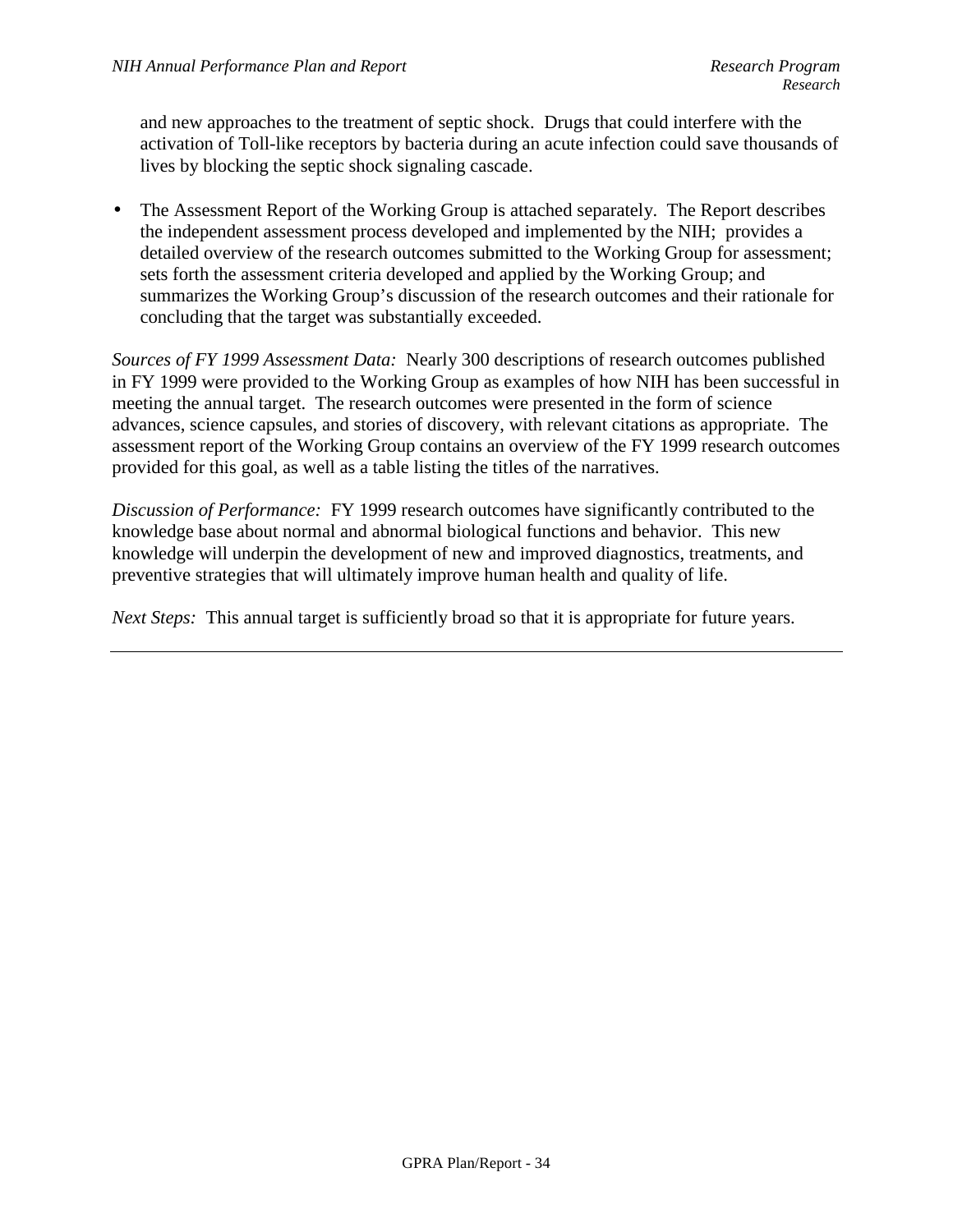## <span id="page-35-0"></span>**Goal b) Develop new or improved instruments and technologies for use in research and medicine.**

Recent advances in medical research and health care are closely linked to the development of new instruments and technologies. Improvements in the early detection of cancers, technologies to better visualize the living body in both normal health and disease states, and new ways to identify and target abnormal cells and tissues will provide a wealth of knowledge that can lead to new and improved diagnostics, treatments, and prevention strategies.

Many of the advances in medical science today, including the mapping of the human genome and brain imaging, have been the result of the development of advanced technologies and instruments that permit investigators to explore the human body in ways previously undreamed. The continued development of new technologies and instruments is vital to sustain the pace of medical discovery.

Instrumentation also includes computers and computer programs. The information generated by researchers, the information needed to conduct clinical trials, and the information required for the optimal practice of medicine have long ago exceeded the capacity of pre-computer methods. Now it is essential that we continue to improve methods for storing, disseminating, and using new information in all the areas of biology and medicine. It is critical that we have the capacity to integrate the vast array of emerging genetic information into formats that are accessible to scientists worldwide, to establish new databases for visualizing 3-dimensional protein structures, to catalog the "molecular fingerprints" of genes that are turned on during the development of particular cancers, and to disseminate in a timely fashion critical information regarding public health and medical research.

Bioengineering encompasses a number of exciting technologies with enormous potential for improving the quality of life. One of the strengths of bioengineering as a discipline is that it integrates principles from diverse arenas, crossing the boundaries of biology, chemistry, mathematics, engineering, and physics, as well as medicine, academia, and industry. Research in biomaterials science, for example, expands our knowledge of how synthetic materials interact with body tissues, leading to development of new and enhanced implantable devices, improved therapeutic procedures, and more accurate delivery of drugs to particular body sites. Research on acoustic, electric, and magnetic field effects and how they can be used to produce images has led to developments in bioimaging that have revolutionized diagnostic procedures. Research on imaging and signal processing have resulted in devices that have made it possible to scale up human DNA sequencing, which in turn is transforming the way biotechnology and pharmaceutical companies approach therapeutic drug development. And progress in chip manufacturing and micro fabrication are providing tools for biologic discovery that will forever change research on the cause and treatment of most diseases.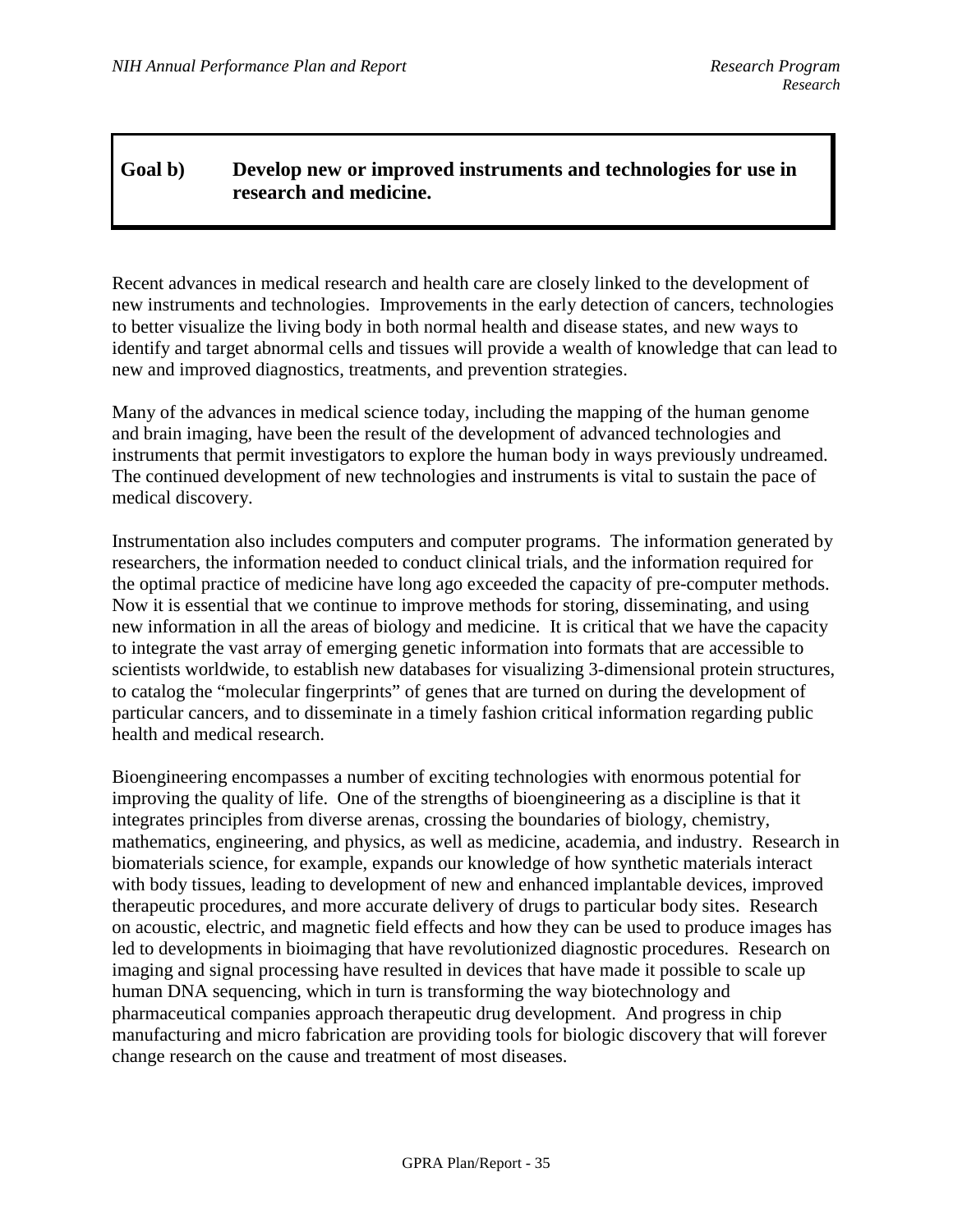#### **Annual Target: Progress in developing new instrumentation or technologies that enhance capabilities for investigating biological functions and diagnosing and treating diseases and disorders.**

*Basis and Data*: Data will be reported on the new findings, theories, and technologies forthcoming from the various research projects the NIH conducts and supports. Narrative descriptions of research accomplishments (e.g., scientific advances and stories of discovery) will place a specific research advance within the context of what was previously known and unknown about the topic; the scientific and/or medical significance of the research area and the accomplishment; the research that will follow from the finding; the potential applications of knowledge from the research, if known; and the potential economic implications of the advance, if known. This information will provide perspective on where an advance fits in within the continuum of medical research, and its potential contribution to understanding and improving human health. These narrative descriptions will be augmented with science capsules that are short paragraphs that summarize an advance and its significance and brief descriptions of scientific awards/honors received by NIH scientists and grantees. Assessment of NIH's progress toward meeting this goal will be conducted by a working group of the Advisory Committee to the Director (ACD), NIH. This Assessment Working Group, composed of members of the ACD, the Director's Council of Public Representatives, and other standing NIH advisory committees, will assess NIH's progress in meeting this goal. The Assessment Working Group will use the following criteria in the assessment process. (See also Appendix 1.)

- The NIH biomedical research enterprise "*has successfully met this" goal* when its research yields new findings related to biological functions and behavior, and the new findings are published and/or disseminated.
- The NIH biomedical research enterprise "*has substantially exceeded this goal"* when, in addition to fulfilling the above criteria, any of the following apply:

- Instruments and technologies improve quality of life. This includes new or improved ways to ameliorate/manage symptoms, relieve suffering, and restore/increase physical function/activity.

- Technical barriers are overcome so that investigations that were previously impossible are now possible.

- Instruments and technologies enable novel approaches to answering important biological and behavioral questions.

- Instruments and technologies are applicable to other disciplines, areas of research, or diseases.

- New/improved methods for generating, organizing, and disseminating genomic and other biological and behavioral information are developed.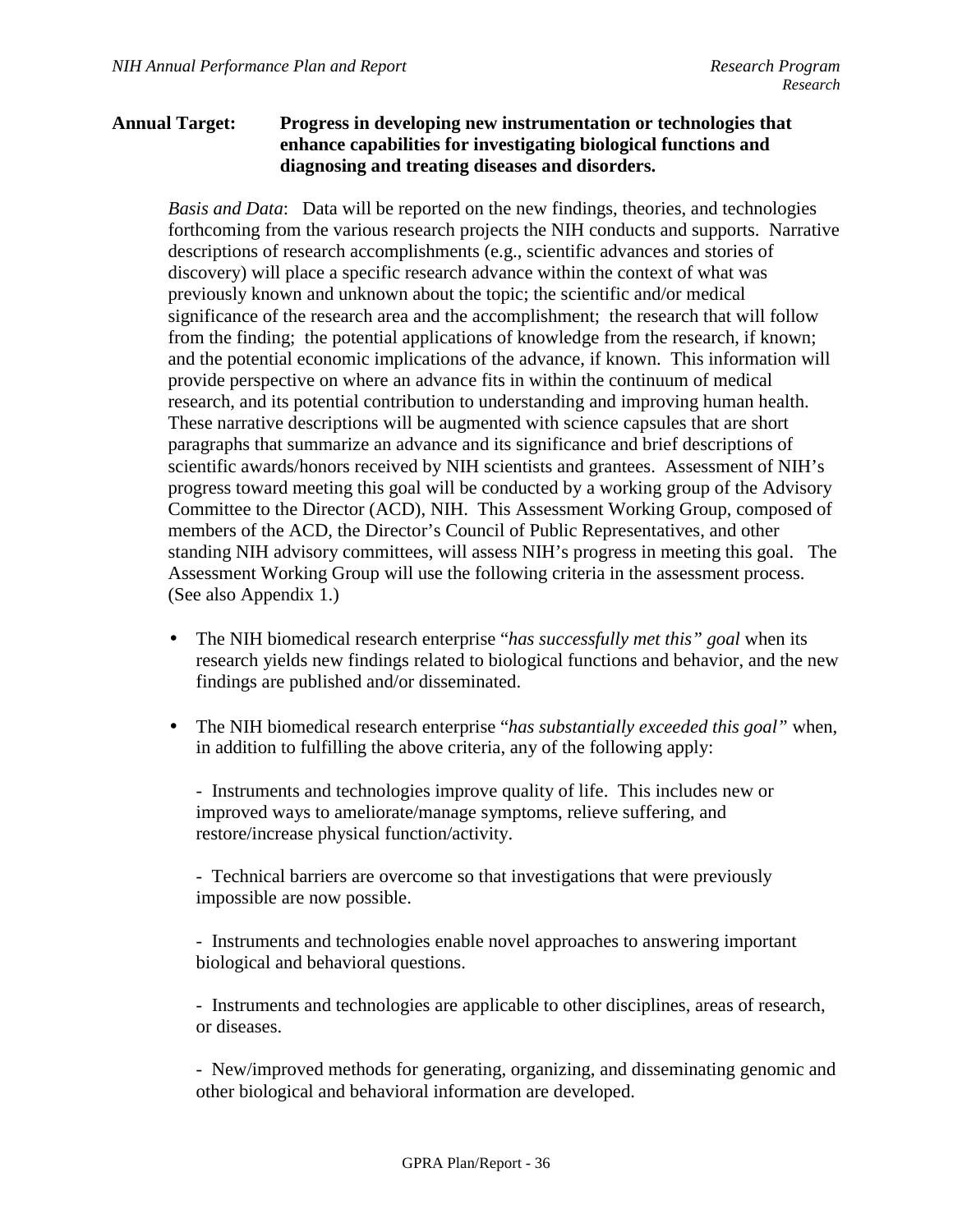*Validation/Verification:* Narrative descriptions of research accomplishments will be accompanied by citations of publications that relate to the accomplishment. The narratives and copies of the publications will be available for review for verification and validation purposes.

### **Assessment of FY 1999 Performance**

### **FY 1999 Target: Progress in developing new instrumentation or technologies that enhance capabilities for investigating biological functions and diagnosing and treating diseases and disorders.**

*FY 1999 Achievement Summary:*

- The annual target was substantially exceeded, per an independent assessment by a Working Group of the Advisory Committee of the Director, NIH. Specifically, the Working Group concluded that FY99 research outcomes have significantly contributed to progress in developing new or improved instruments and technologies. The new or improved instruments/technologies, as well as new applications of existing instruments/technologies, are enabling researchers to answer important biological questions. Knowledge gained from the use of these instruments/technologies will underpin the development of new and improved diagnostics, treatments, and preventive strategies that will ultimately improve human health and quality of life. In their discussion, members of the Working Group identified a number of important themes or categories of research outcomes, discussed the significance of these types of findings, and highlighted a number of research outcomes that they judged to be especially noteworthy.
- Illustrative examples of research outcomes identified by the Working Group as evidence of having exceeded the goal:

*A promising new technique has been developed and is being tested as a screening tool for lung cancer--low radiation dose spiral computed tomography (spiral CT).* Spiral CT can scan the entire lungs, form the neck to the diaphragm, in less than 20 seconds. Researchers found that, compared to chest X-ray, spiral CT is a considerably more effective tool for detecting small non-calcified lung nodules and thus, for detecting lung cancer at an earlier and potentially more curable stage.

*Researchers have developed a rapid, selective process--called direct analysis of large protein complexes (DALPC)--that is capable of rapidly identifying individual proteins in macromolecular complexes in the cell without first purifying each protein component. DALPC was used to analyze a ribosome of yeast and detected a previously unknown ribosomal protein.* This new method can accomplish in a very short period of time what used to take years of intensive labor. It will provide crucial insights into complex biological phenomena and will greatly contribute to biological investigations in the post-genomic era.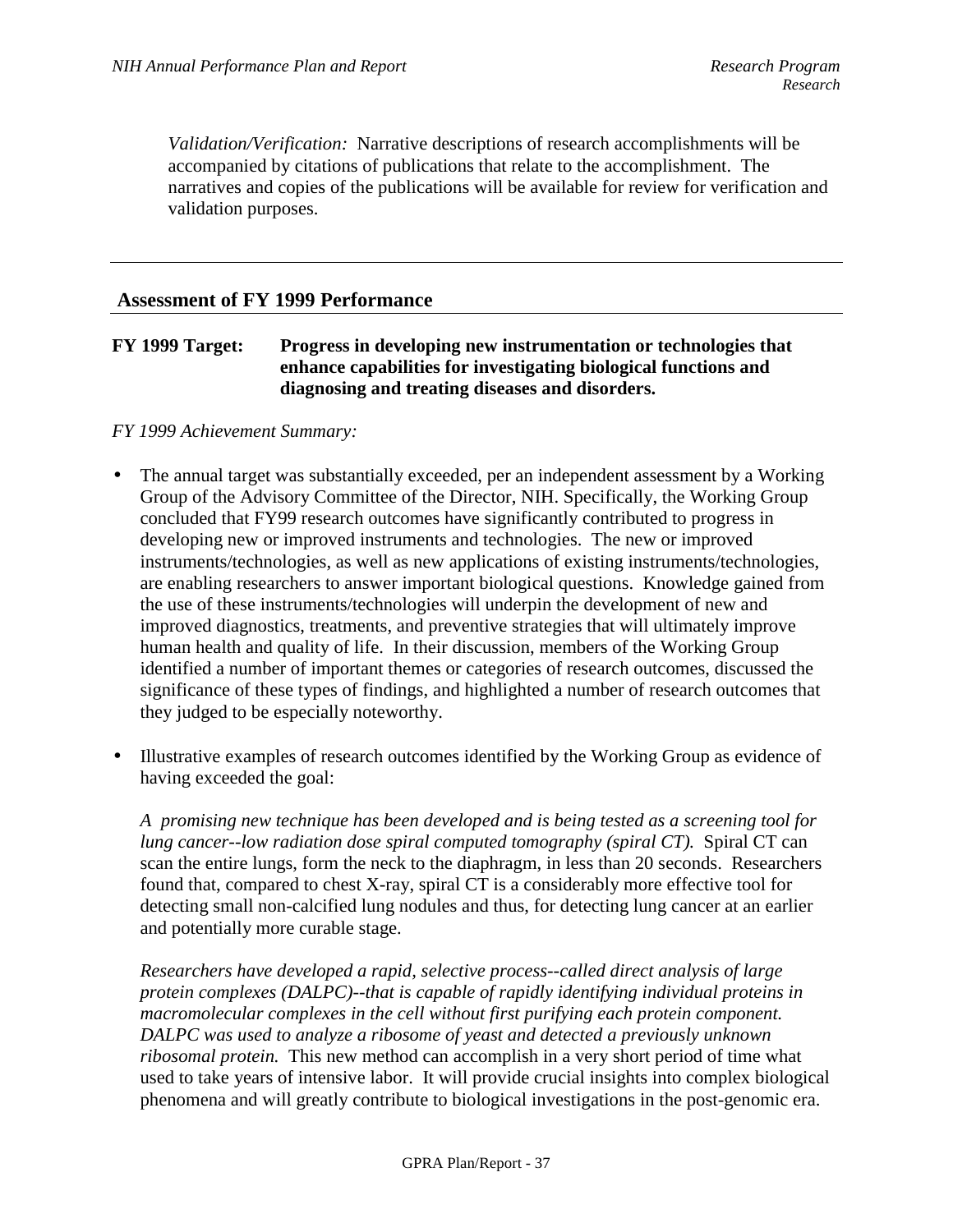*Scientists developed novel tissue engineering methods to grow functional blood vessels that have an improved capacity to remain open to blood flow.* Surgeons may one day be able to use blood vessels grown from a patient's own cells to replace clogged arteries. Similar techniques could lead to the production of whole organs for replacement of damaged ones.

The Assessment Report of the Working Group is attached separately. The Report describes the independent assessment process developed and implemented by the NIH; provides a detailed overview of the research outcomes submitted to the Working Group for assessment; sets forth the assessment criteria developed and applied by the Working Group; and summarizes the Working Group's discussion of the research outcomes and their rationale for concluding that the target was substantially exceeded.

*Sources of FY 1999 Assessment Data:* More than 70 descriptions of research outcomes published in FY 1999 were provided to the Working Group as examples of how NIH has been successful in meeting the annual target. The research outcomes were presented in the form of science advances, science capsules, and stories of discovery, with relevant citations as appropriate. The assessment report of the Working Group contains an overview of the FY 1999 research outcomes provided for this goal, as well as a table listing the titles of the narratives.

*Discussion of Performance:* FY 1999 research outcomes have significantly contributed to progress in developing new or improved instruments/technologies. The new or improved instruments/technologies, as well as new applications of existing instruments/technologies, are enabling researchers to answer important biological questions. Knowledge gained from the use of these instruments/technologies will underpin the development of new and improved diagnostics, treatments, and preventive strategies that will ultimately improve human health and quality of life.

*Next Steps:* This annual target is sufficiently broad so that it is appropriate for future years.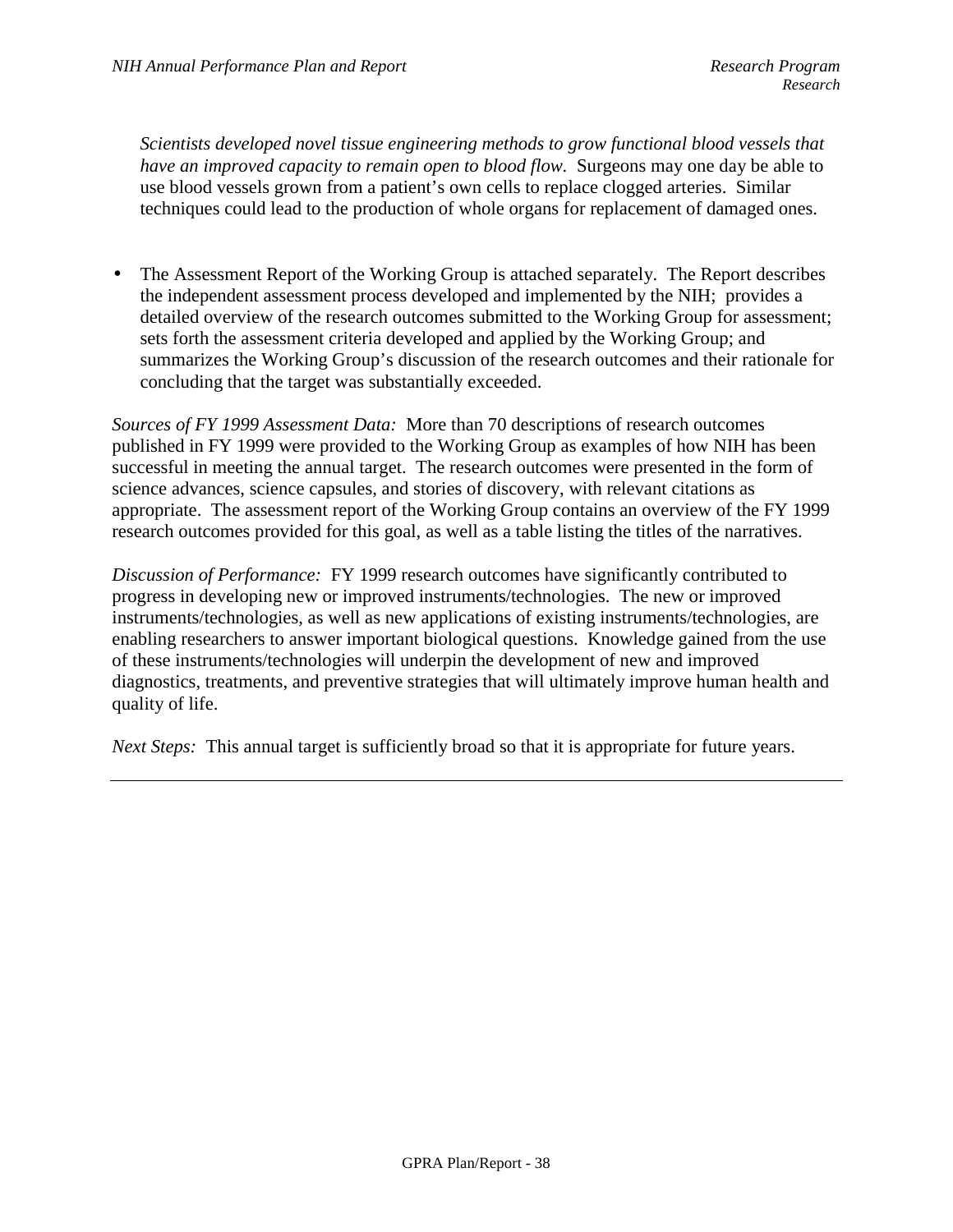# **Goal c) Develop new or improved approaches for preventing or delaying the onset or progression of disease and disability.**

Disease and disability exact enormous tolls on our society, both economic and personal. Rising health care costs highlight the importance of research that seeks to prevent disease and disability, or to delay and/or minimize its impact. In the quest for effective and efficient means of disease prevention, knowledge about basic mechanisms of illness and health must be complemented by public education programs aimed at health-promoting lifestyles and practices.

The development of preventive, delaying, or disease-halting strategies requires a multidisciplinary approach. Epidemiological studies provide a necessary foundation for any disease prevention program by identifying the magnitude, and possibly the variability, of a disease within any given population. The epidemiological patterns of targeted diseases may identify subpopulations that are at risk for developing specific diseases, as well as provide information about the course of disease development in different environments and in different age, ethnic and socioeconomic groups. Prevention and disease-halting strategies also require a solid understanding of disease mechanisms. For example, it is important to know what causes the disease, how the disease affects specific cells or organs, if there is a genetic basis or predisposition for developing the disease, and whether a person's immune system plays a role in the disease process. A solid understanding of the disease mechanism facilitates the development of effective ways to prevent or delay the disease. Evaluating any new therapies or behavioral approaches requires clinical research and often clinical trials. Behavioral studies are also needed. Effective strategies for prevention or control of a disease may include a new medication, or an alteration in behavior or lifestyle. Strategies are needed to both educate the public as well as encourage the public to take advantage of these findings.

Targeting preventive and disease- or disability-delaying health interventions to at-risk individuals, as opposed to the general population, permits efficient use of health care dollars, a consideration that will assume increasing importance as baby boomers age and as the ability to identify at-risk populations increases. Researchers understandably are assigning high priority to studies that will identify risk factors for disability, predict disabling events, sharpen screening processes to identify target populations, and design and evaluate interventions specifically for individuals at risk for disability and disease.

### **Annual Target: Progress in developing (or facilitating the private sector's development of) new or improved approaches for preventing or delaying the onset of diseases and disabilities -- and which reflect NIH responsiveness to emerging health needs, scientific opportunities, and new technologies.**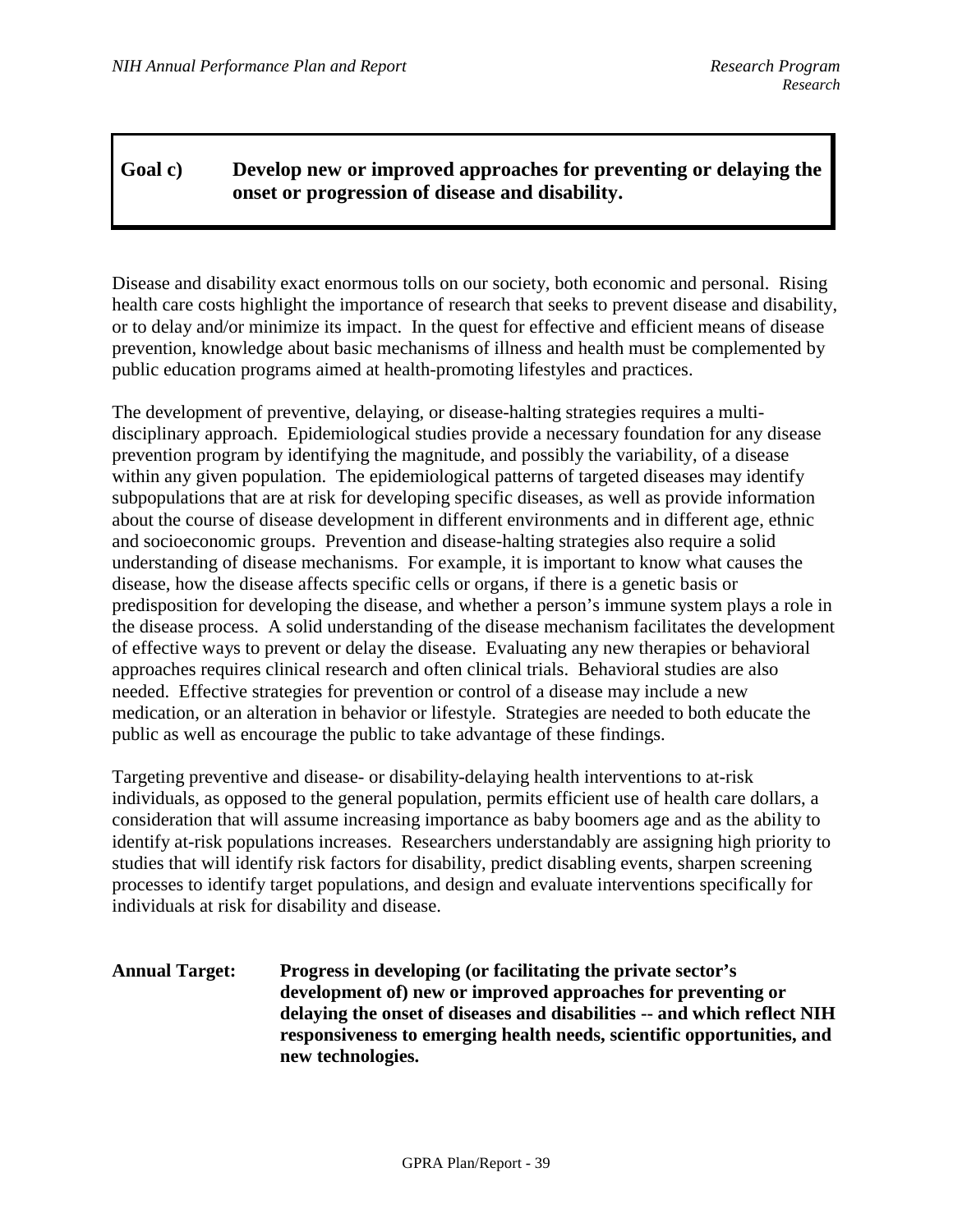*Basis and Data:* Data will be reported on the new concepts and capabilities forthcoming from across the various research projects the NIH conducts and supports. Narrative descriptions of research accomplishments (e.g., scientific advances and stories of discovery) will place a specific research advance within the context of what was previously known and unknown about the topic; the scientific and/or medical significance of the research area and the accomplishment; the research that will follow from the finding; the potential applications of knowledge from the research, if known; and the potential economic implications of the advance, if known. This information will provide perspective on where an advance fits in within the continuum of medical research, and its potential contribution to understanding and improving human health. These narrative descriptions will be augmented with science capsules that are short paragraphs that summarize an advance and its significance and brief descriptions of scientific awards/honors received by NIH scientists and grantees. Assessment of NIH's progress toward meeting this goal will be conducted by a working group of the Advisory Committee to the Director (ACD), NIH. This Assessment Working Group, composed of members of the ACD, the Director's Council of Public Representatives, and other standing NIH advisory committees, will assess NIH's progress in meeting this goal. The Assessment Working Group will use the following criteria in the assessment process. (See also Appendix 1.)

- The NIH biomedical research enterprise "*has successfully met this" goal* when its research yields new findings related to biological functions and behavior, and the new findings are published and/or disseminated.
- The NIH biomedical research enterprise "*has substantially exceeded this goal"* when, in addition to fulfilling the above criteria, any of the following apply:

- Findings demonstrate potential to lead/contribute to the development of preventive measures or strategies for delaying the onset/progression of disease and disability.

- Research-based advances and public health campaigns result in broad health impacts–such as reductions in morbidity and mortality, changes in health-related behavior, amelioration of health disparities.

- Prevention strategies are applicable to other disciplines, areas of research, or diseases and conditions.

- Discoveries improve quality of life by preventing or delaying the onset/progression of symptoms, suffering, loss of function, and/or injury.

*Validation/Verification:* Narrative descriptions of research accomplishments will be accompanied by citations of publications that relate to the accomplishment. The narratives and copies of the publications will be available for review for verification and validation purposes.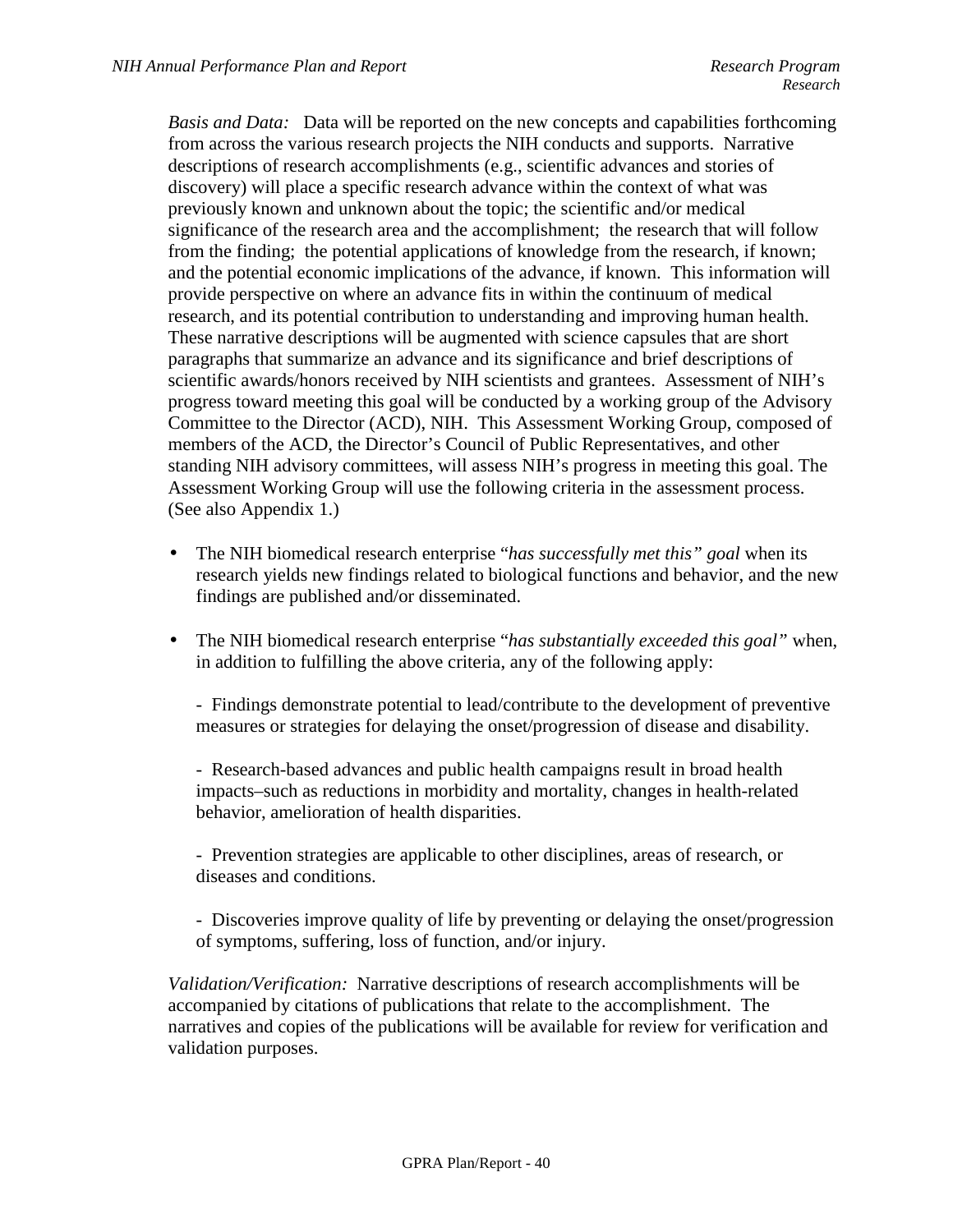#### **Assessment of FY 1999 Performance**

### **FY 1999 Target: Progress in developing (or facilitating the private sector's development of) new or improved approaches for preventing or delaying the onset of diseases and disabilities -- and which reflect NIH responsiveness to emerging health needs, scientific opportunities, and new technologies.**

#### *FY 1999 Achievement Summary:*

- The annual target was successfully met, per an independent assessment by a Working Group of the Advisory Committee of the Director, NIH. In an initial general discussion, the Working Group acknowledged the importance of considering burden of illness in identifying especially noteworthy outcomes. They emphasized the importance of delaying the onset of disability and the tremendous implications this has for society in terms of health care costs and the toll on caregivers. The number of people that might be affected by an intervention is equally significant, and simple interventions that have an impact on large populations are especially meaningful. The Working Group also highlighted a number of especially noteworthy outcomes that, in the judgment of the members, fulfilled the criteria for having substantially exceeded the goal. These advances fell into a number of broad categories: longitudinal studies; studies related to the prevention and treatment of mental illness across the life span; therapeutic interventions that also prevent or slow disease progression; behavioral interventions; and community-based interventions.
- Illustrative examples of research outcomes identified by the Working Group as evidence of having met the goal:

*Major depression has generally been considered an adult illness, but investigators found that depression that begins in adolescence is likely to continue into adulthood and often leads to suicide, suicide attempts, or a high degree of long-term disability.* With this new awareness, it becomes critically important that depression among adolescents is detected early and treated appropriately.

*Researchers developed and validated a method to determine proper placement of feeding tubes that is quicker and less costly than the current use of x-rays.* The method successfully identified all instances of improper placement of the feeding tube in the respiratory tract, an event which has consequences of high morbidity and mortality.

*Scientists demonstrated the safety and effectiveness of the anti-AIDS viral drug Nevirapine for preventing mother-to-child transmission of HIV.* Nevirapine is 70 times less expensive and much easier to administer than AZT, the standard of care in the United States. It offers new hope for reducing maternal-child HIV transmission in developing countries and may be useful for further reducing mother-to-child transmission of AIDS in the U.S.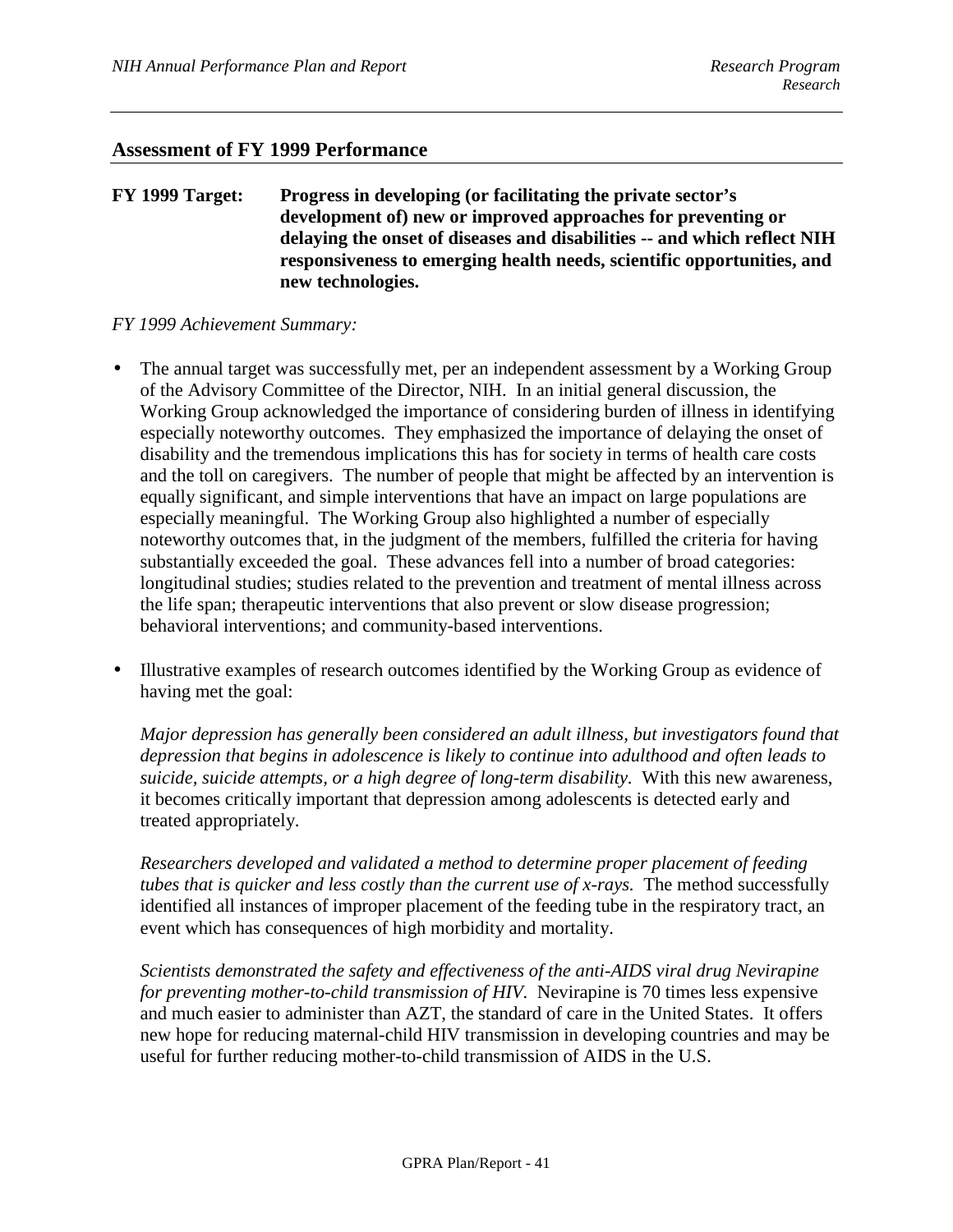• The Assessment Report of the Working Group is attached separately. The Report describes the independent assessment process developed and implemented by the NIH; provides a detailed overview of the research outcomes submitted to the Working Group for assessment; sets forth the assessment criteria developed and applied by the Working Group; and summarizes the Working Group's discussion of the research outcomes and their rationale for concluding that the target was successfully met or substantially exceeded.

*Sources of FY 1999 Assessment Data:* Approximately 90 descriptions of research outcomes published in FY 1999 were provided to the Working Group as examples of how NIH has been successful in meeting the annual target. The research outcomes were presented in the form of science advances, science capsules, and stories of discovery, with relevant citations as appropriate. The assessment report of the Working Group contains an overview of the FY 1999 research outcomes provided for this goal, as well as a table listing the titles of the narratives.

*Discussion of Performance:* FY 1999 research outcomes have significantly contributed to progress in developing new or improved approaches for preventing or delaying the onset of disease and disability. The FY 1999 research outcomes demonstrate NIH responsiveness to health needs and scientific opportunities and innovative uses of new and improved instruments and technologies. The new or improved preventive strategies that have and will arise from this research will ultimately improve human health and quality of life and have the potential to reduce health care costs.

*Next Steps:* This annual target is sufficiently broad so that it is appropriate for future years.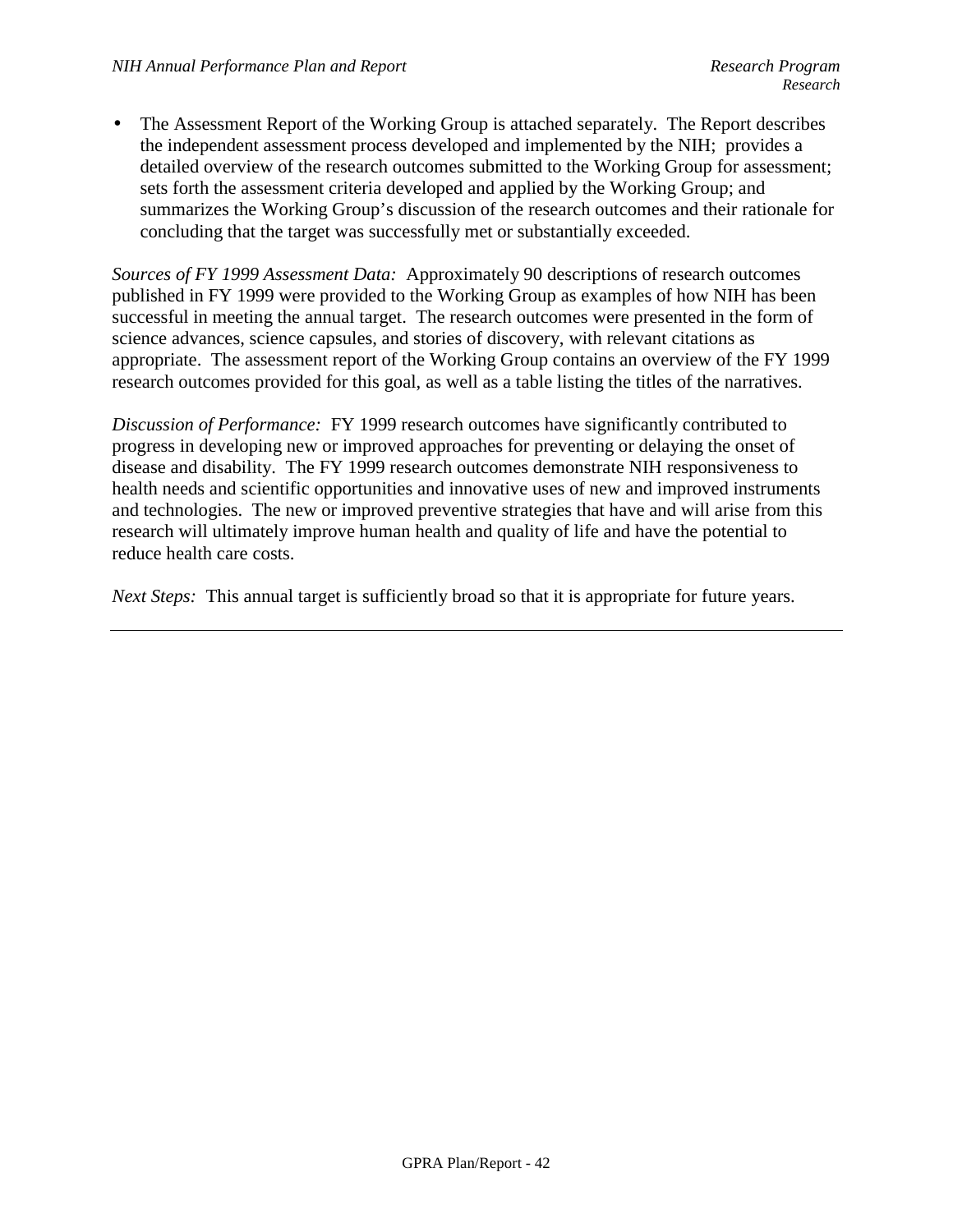# **Goal d) Develop new or improved methods for diagnosing disease and disability.**

Early diagnosis and detection of disease is often a key requisite for effective treatment and prevention of disease and disability. Some of the most life-threatening diseases and disabilities can only be controlled or cured if they are diagnosed and treated in the earliest stages. Diagnostic methods include a broad array of biomedical technology, e.g., machines that directly visualize the body, cells, and tissues; instruments that can measure specific body functions; and tests that detect minute quantities of biological and inorganic materials. Despite the extreme variability, diagnostic tools must be accurate and safe. It is also advantageous if they are inexpensive, noninvasive, easy to use and pain-free.

Research to create new diagnostic tools is closely intertwined with basic disease research; diagnostic tools are most commonly developed after the mechanisms of the specific disease process are understood. Studying the efficacy and accuracy of diagnostic tools requires clinical research. It must be shown that a given test is both reliable and effective.

#### **Annual Target: Progress in developing (or facilitating the private sector's development of) new or improved diagnostic methods that are more accurate, less invasive, and/or more cost-effective -- and which reflect NIH responsiveness to emerging health needs, scientific opportunities, and new technologies**.

*Basis and Data:* Data will be reported on the new concepts and technologies forthcoming from across the various research projects the NIH conducts and supports. Narrative descriptions of research accomplishments (e.g., scientific advances and stories of discovery) will place a specific research advance within the context of what was previously known and unknown about the topic; the scientific and/or medical significance of the research area and the accomplishment; the research that will follow from the finding; the potential applications of knowledge from the research, if known; and the potential economic implications of the advance, if known. This information will provide perspective on where an advance fits in within the continuum of medical research, and its potential contribution to understanding and improving human health. These narrative descriptions will be augmented with science capsules that are short paragraphs that summarize an advance and its significance and brief descriptions of scientific awards/honors received by NIH scientists and grantees. Assessment of NIH's progress toward meeting this goal will be conducted by a working group of the Advisory Committee to the Director (ACD), NIH. This Assessment Working Group, composed of members of the ACD, the Director's Council of Public Representatives, and other standing NIH advisory committees, will assess NIH's progress in meeting this goal. The Assessment Working Group will use the following criteria in the assessment process. (See also Appendix 1.)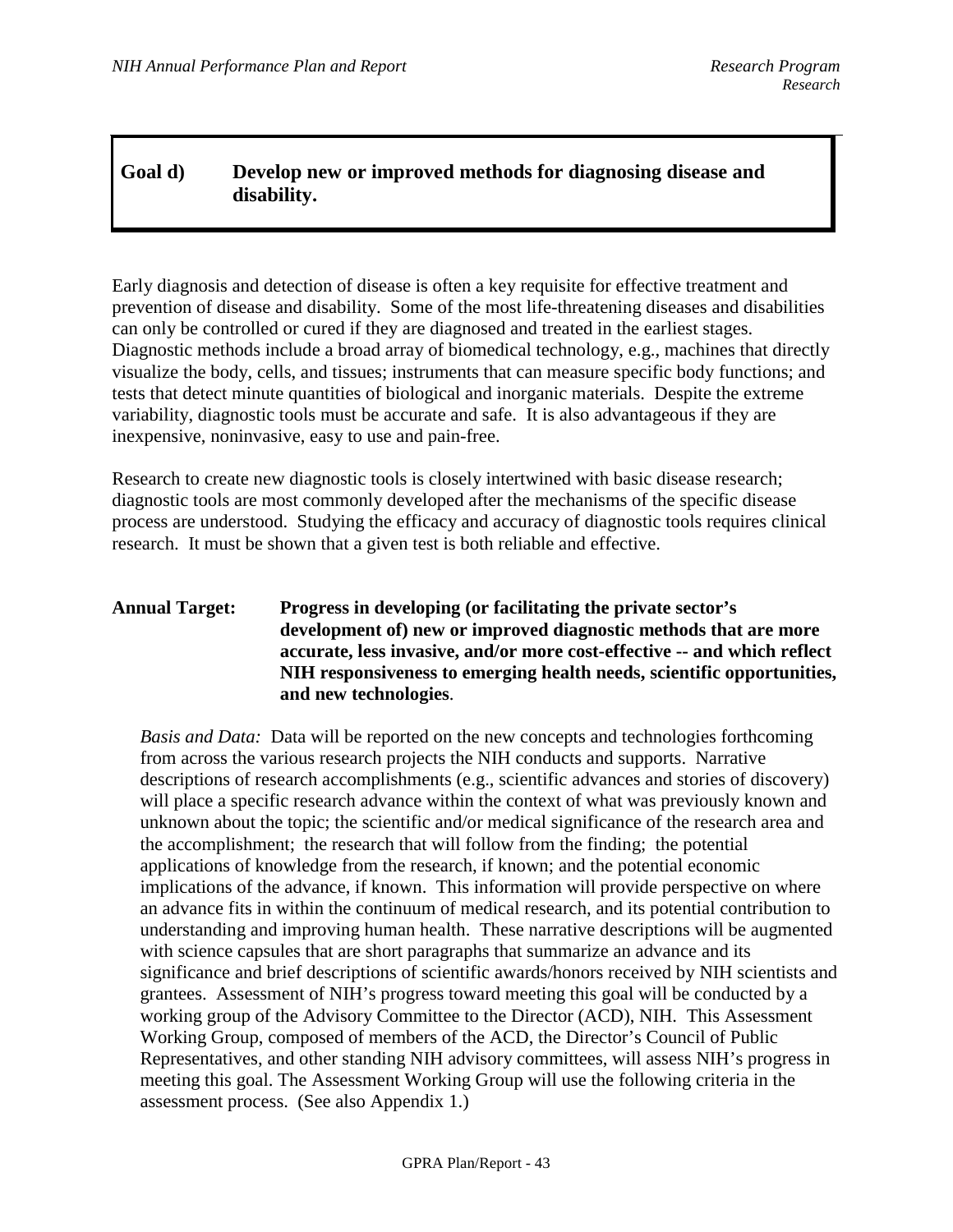- The NIH biomedical research enterprise "*has successfully met this" goal* when its research yields new findings related to biological functions and behavior, and the new findings are published and/or disseminated.
- The NIH biomedical research enterprise "*has substantially exceeded this goal"* when, in addition to fulfilling the above criteria, any of the following apply:

- New findings demonstrate potential to lead/contribute to the development of new and improved diagnostics.

- Diagnostics improve health care and/or quality of life. This includes new or improved diagnostic methods that are more sensitive and accurate; allow diagnosis or detection at an early/earlier stage; enable early/earlier treatment or preventive interventions; predict future susceptibility to disease/disability; and/or are less invasive, painful, and/or costly than current techniques.

- Diagnostic methods are applicable to other disciplines, areas of research, or diseases.

*Validation/Verification:* Narrative descriptions of research accomplishments will be accompanied by citations of publications that relate to the accomplishment. The narratives and copies of the publications will be available for review for verification and validation purposes.

The aim of much of NIH research is the development of new and improved therapeutics. This pathway to our ultimate goal of better health requires a strong foundation of understanding disease mechanisms and normal and abnormal biological functions. Searches for new therapies depend on advances in chemistry, bioengineering, enzymology, structural biology, genetics, immunology, cellular and molecular biology, and pharmacology.

New techniques to rapidly screen chemical compounds are now greatly expanding the pool from which possible therapeutic substances can be drawn. The study of molecular structures by x-ray crystallography has yielded detailed understanding of many molecules critical to health, as well as therapeutic molecules specifically tailored to "fit" the structures and thus alter their chemical activity. In addition, the science of synthetic chemistry has yielded many improved ways to design new therapeutic substances.

Clinical research is the final common pathway to the development of new therapeutics. New approaches, be they drugs, devices or changes in behavior, must ultimately be evaluated in humans. This usually requires clinical trials. In addition, health services research is needed to study the ultimate effect of any new approach on the burden of a disease, both to the individual and to society.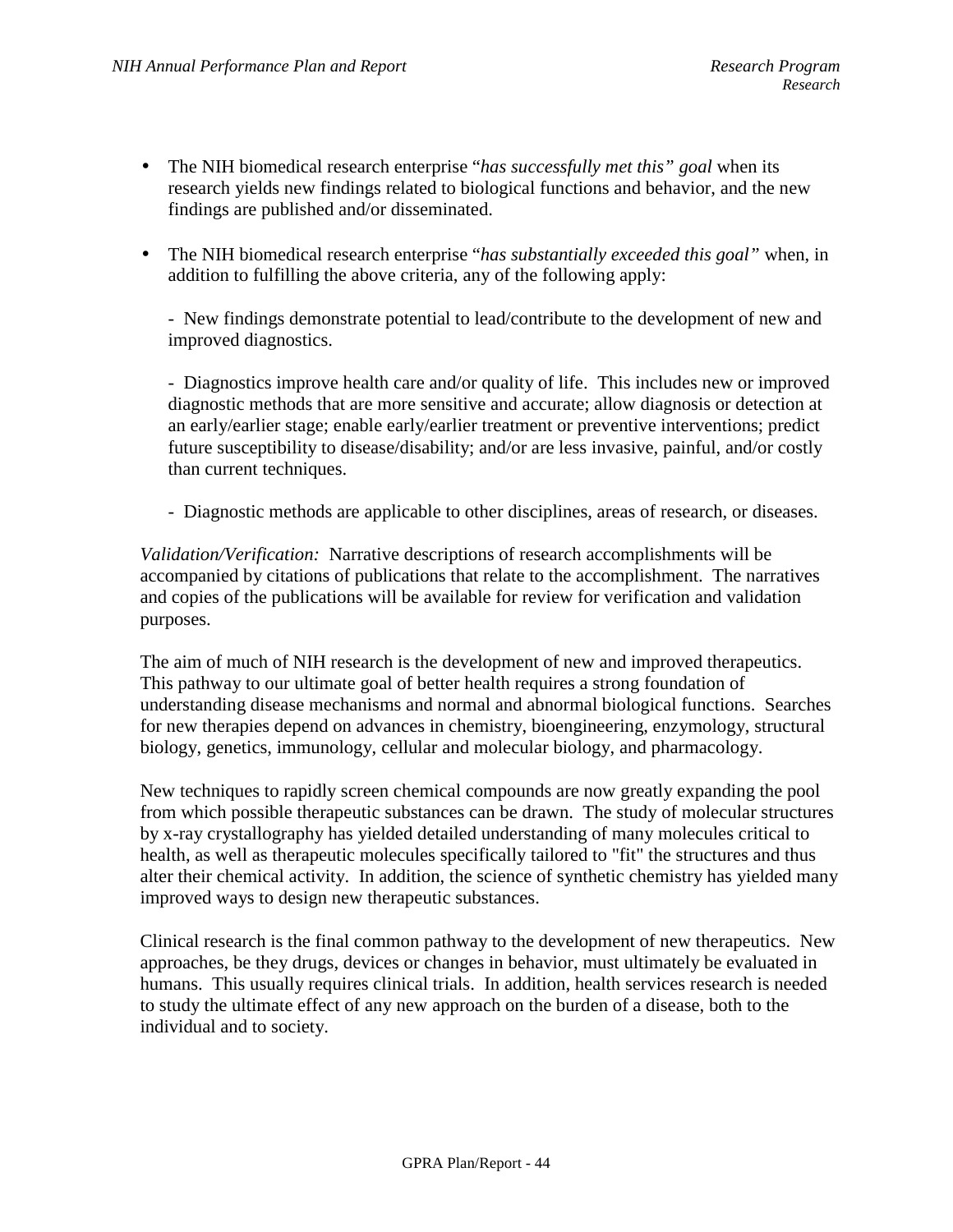#### **Assessment of FY 1999 Performance**

**FY 1999 Target: Progress in developing (or facilitating the private sector's development of) new or improved diagnostic methods that are more accurate, less invasive, and/or more cost-effective -- and which reflect NIH responsiveness to emerging health needs, scientific opportunities, and new technologies**.

#### *FY 1999 Achievement Summary:*

- The annual target was substantially exceeded, per an independent assessment by a Working Group of the Advisory Committee of the Director, NIH. Specifically, the Working Group concluded that the outcomes demonstrated that NIH had significantly contributed to the development of new or improved methods for diagnosing disease. The research outcomes demonstrate new or improved diagnostic methodologies that are more accurate, less invasive, and/or more cost-effective, and are responsive to emerging health needs, scientific opportunities, and new technologies. The new or improved diagnostics that have or will arise from this research will ultimately improve human health and quality of life. For example, earlier and/or more accurate diagnosis can lead to earlier and more informed treatment decisions, and this may contribute to more positive health outcomes .In their discussion, members of the Working Group identified a number of important themes or categories of research outcomes related to diagnosis, discussed the significance of these types of findings, and highlighted a number of research outcomes that they judged to be especially noteworthy.
- Illustrative examples of research outcomes identified by the Working Group as evidence of having exceeded the goal:

*The Brain Tumor Genome Anatomy Project (BTGAP) is developing a comprehensive molecular profile of primary brain tumors at progressive levels of malignancy.* The first focus of BTGAP has been the genes that are active in gliomas, the most serious and prevalent form of primary brain tumor. Already over 1000 unique genes have been detected. This new knowledge will contribute to new understanding of how tumor cells arise and to the development of more effective ways to prevent, diagnose, and treat tumors of the nervous system.

*About 5 years ago, researchers figured out how to use helical computed tomography scans to acquire detailed images of a large body region during a single breathhold, and to convert these images into elaborate three-dimensional models of the interior of anatomic structures in a way that simulated conventional endoscopy.* Researchers have now developed a method to use these simulated endoscopies to automatically locate tumors in the air passages of the lungs. This may allow physicians to diagnose tumors of the airway without the need to pass an instrument down a patient's throat to see the tumor directly.

*Investigators have developed a test for diagnosing a form of an aggressive cancer called primary central nervous system lymphoma (PCNSL) that can involve the brain, spinal*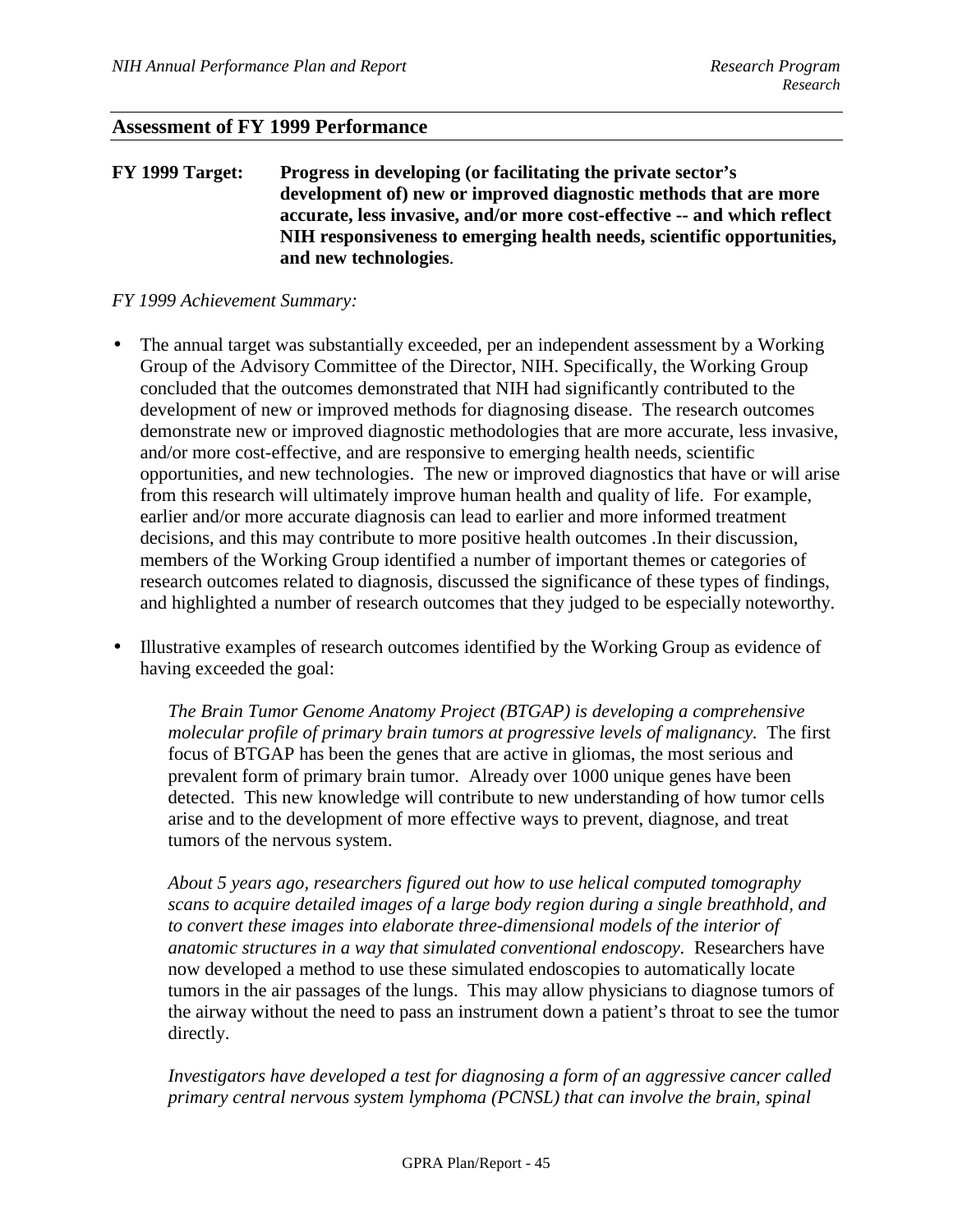*cord, and the eye.* The scientists identified genes and proteins which are altered in the tumor cells of PCNSL and also found that the form of PCNSL that involves only the eyes is associated with high levels of certain proteins known as cytokines. This knowledge will allow a more precise diagnosis of the disease, leading to earlier detection and more adequate treatment.

• The Assessment Report of the Working Group is attached separately. The Report describes the independent assessment process developed and implemented by the NIH; provides a detailed overview of the research outcomes submitted to the Working Group for assessment; sets forth the assessment criteria developed and applied by the Working Group; and summarizes the Working Group's discussion of the research outcomes and their rationale for concluding that the target was substantially exceeded.

*FY 1999 Data Summary:* More than 50 descriptions of research outcomes published in FY 1999 were provided to the Working Group as examples of how NIH has been successful in meeting the annual target. The research outcomes were presented in the form of science advances, science capsules, and stories of discovery, with relevant citations as appropriate. The assessment report of the Working Group contains an overview of the FY99 research outcomes provided for this goal, as well as a table listing the titles of the narratives.

*Discussion of Performance:* FY 1999 research outcomes have significantly contributed to the development of new or improved methods for diagnosing disease. The research outcomes demonstrate new or improved diagnostic methodologies that are more accurate, less invasive, and/or more cost-effective. The new or improved diagnostics that have or will arise from this research will ultimately improve human health and quality of life. For example, earlier and/or more accurate diagnosis can lead to earlier and more informed treatment decisions, and this may contribute to more positive health outcomes.

*Next Steps:* This annual target is sufficiently broad so that it is appropriate for future years.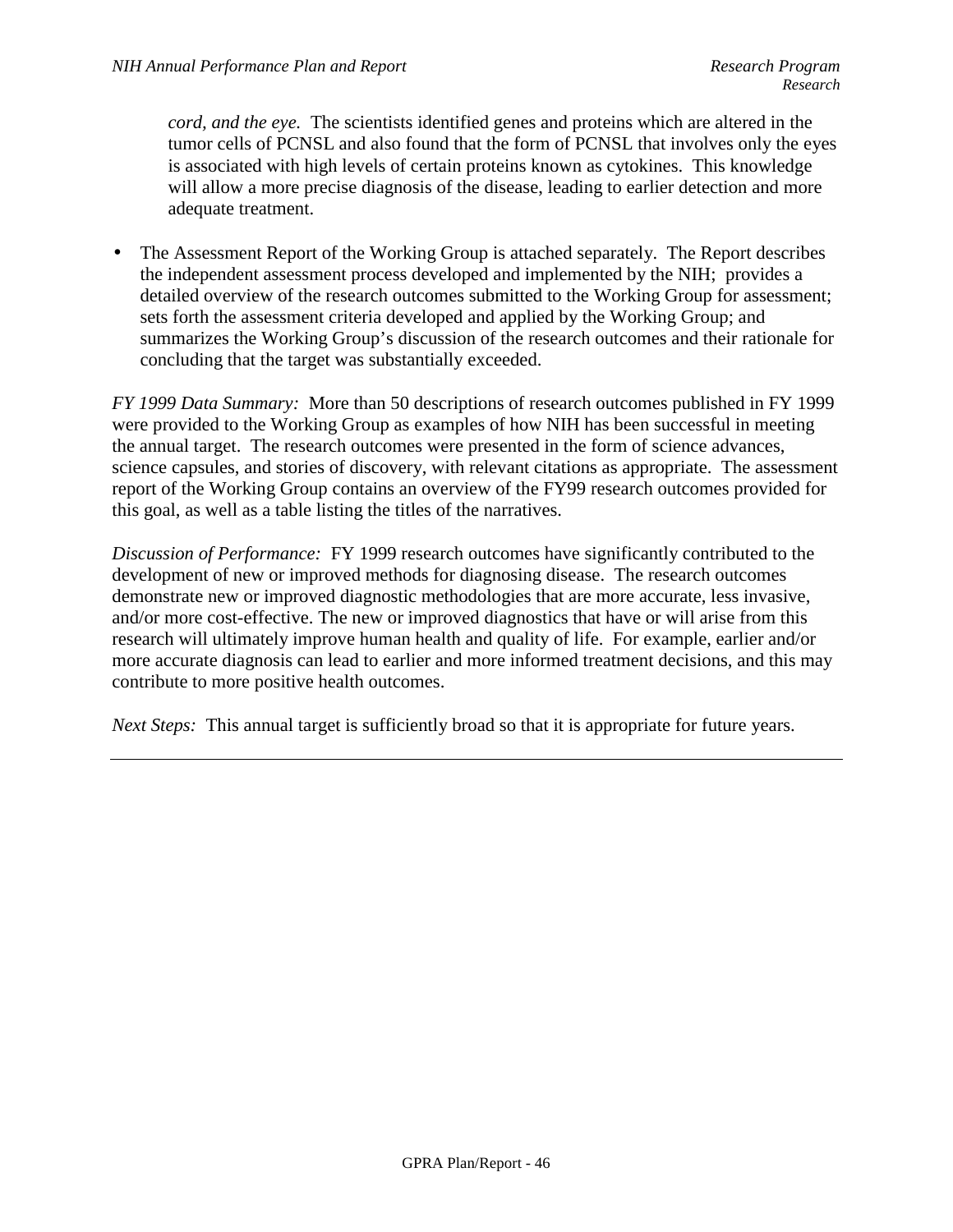# **Goal e) Develop new or improved approaches for treating disease and disability.**

The aim of much of NIH research is the development of new and improved therapeutics. This pathway to our ultimate goal of better health requires a strong foundation of understanding disease mechanisms and normal and abnormal biological functions. Searches for new therapies depend on advances in chemistry, bioengineering, enzymology, structural biology, genetics, immunology, cellular and molecular biology, and pharmacology.

New techniques to rapidly screen chemical compounds are now greatly expanding the pool from which possible therapeutic substances can be drawn. The study of molecular structures by x-ray crystallography has yielded detailed understanding of many molecules critical to health, as well as therapeutic molecules specifically tailored to "fit" the structures and thus alter their chemical activity. In addition, the science of synthetic chemistry has yielded many improved ways to design new therapeutic substances.

Clinical research is the final common pathway to the development of new therapeutics. New approaches, be they drugs, devices or changes in behavior, must ultimately be evaluated in humans. This usually requires clinical trials. In addition, health services research is needed to study the ultimate effect of any new approach on the burden of a disease, both to the individual and to society.

### **Annual Target:****Progress in developing (or facilitating the private sector's development of) new or improved treatments that expand therapy options; improve the length and quality of life; and/or are more cost effective -- and which reflect NIH responsiveness to emerging health needs, scientific opportunities, and new technologies.**

*Basis and Data:* Data will be reported on the new findings, theories, and technologies forthcoming from across the various research projects the NIH conducts and supports. Narrative descriptions of research accomplishments (e.g., scientific advances and stories of discovery) will place a specific research advance within the context of what was previously known and unknown about the topic; the scientific and/or medical significance of the research area and the accomplishment; the research that will follow from the finding; the potential applications of knowledge from the research, if known; and the potential economic implications of the advance, if known. This information will provide perspective on where an advance fits in within the continuum of medical research, and its potential contribution to understanding and improving human health. These narrative descriptions will be augmented with science capsules that are short paragraphs that summarize an advance and its significance and brief descriptions of scientific awards/honors received by NIH scientists and grantees. Assessment of NIH's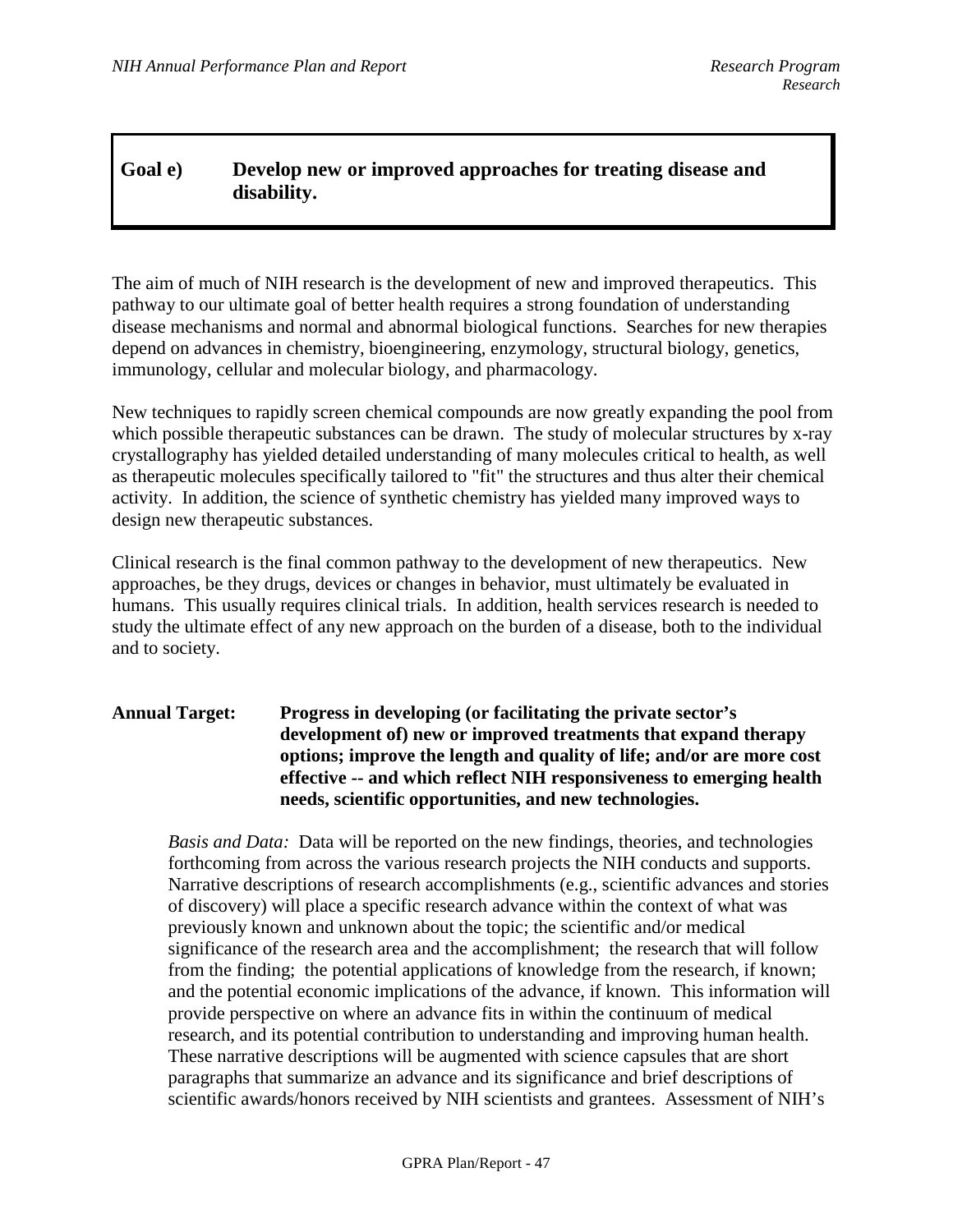progress toward meeting this goal will be conducted by a working group of the Advisory Committee to the Director (ACD), NIH. This Assessment Working Group, comprised of members from standing NIH advisory committees, will assess NIH's progress in meeting this goal. The Assessment Working Group will use the following criteria in the assessment process. (See also Appendix 1.)

- The NIH biomedical research enterprise "*has successfully met this" goal* when its research yields new findings related to biological functions and behavior, and the new findings are published and/or disseminated.
- The NIH biomedical research enterprise "*has substantially exceeded this goal"* when, in addition to fulfilling the above criteria, any of the following apply:

- New findings demonstrate potential to lead/contribute to the development of new and improved treatments.

- New or improved treatments improve health care and/or quality of life. This includes treatments that are more effective or have fewer side effects; relieve suffering; are more cost-effective; are less invasive, painful, and/or costly than current methods; effect a cure or remission of disease; and/or restore/increase physical function/activity.

- Treatment approaches are applicable to other disciplines, areas of research, or diseases.

*Validation/Verification:* Narrative descriptions of research accomplishments will be accompanied by citations of publications that relate to the accomplishment. The narratives and copies of the publications will be available for review for verification and validation purposes.

#### **Assessment of FY 1999 Performance**

**FY 1999 Target:****Progress in developing (or facilitating the private sector's development of) new or improved treatments that expand therapy options; improve the length and quality of life; and/or are more cost effective -- and which reflect NIH responsiveness to emerging health needs, scientific opportunities, and new technologies.**

*FY 1999 Achievement Summary:*

• The annual target was substantially exceeded, per an independent assessment by a Working Group of the Advisory Committee of the Director, NIH. Specifically, the Working Group concluded that the outcomes demonstrated significant progress in the development of new or improved approaches for treating disease and disability. The research outcomes also signify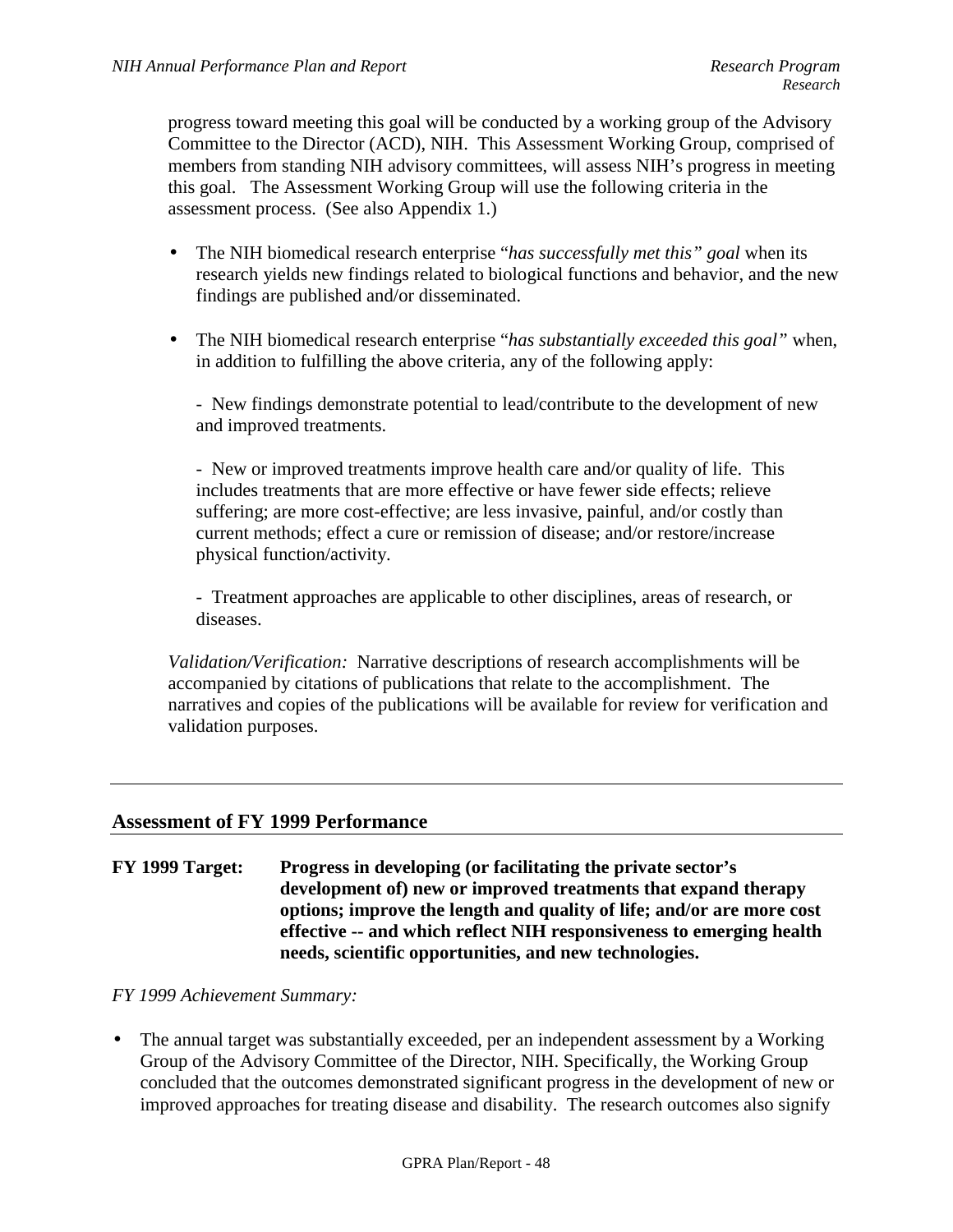NIH's responsiveness to health needs, scientific opportunities, and development and utilization of new technologies. The new or improved approaches to treatment that have or will arise from this research offer new or expanded treatment options and improved length and/or quality of life for patients. In addition, they may provide more cost-effective strategies for treating disease and disability. In their discussion, members of the Working Group identified a number of important themes or categories of research outcomes relating to treatments, discussed the significance of these types of findings, and highlighted a number of research outcomes that they judged to be especially noteworthy.

• Examples of research outcomes identified by the Working Group as evidence of having exceeded the goal:

*In animal studies, scientists found that the common antibiotic gentamicin restored the function of a defective protein known as dystrophin, involved in Duchenne muscular dystrophy.* Furthermore, the treatment afforded the muscles protection against injury.This discovery may pave the way for a treatment in some human patients with this devastating disease.

*Investigators determined that infliximab--a monoclonal antibody that is the first approved treatment for the chronic inflammatory bowel disease known as Crohn's disease--was also effective for the treatment of fistulas, a serious complication affecting one-third of patients with Crohn's disease.* Fistulas rarely heal spontaneously and, until now, required surgery. This new use for infliximab is a major advance for a condition that affects 500,000 people in the U.S., and it also foreshadows renewed interest in monoclonal antibodies.

*Behavioral therapy holds a prominent place in the armamentarium of effective treatments.* Scientists demonstrated that a stand-alone educational workshop which provides information and behavioral management techniques for caregivers and families of caregivers can lead to reduced caregiver stress and burden. Information provided in this workshop enabled caregivers of persons with dementia to provide sophisticated care tasks. The public policy outcomes of reduced caregiver stress and burden include delayed institutionalization of care recipients, reduced caregiver health needs and reduced caregiver mental health needs. Chronic diseases of other types which may involve long-term caregiving also may benefit from the intervention.

• The Assessment Report of the Working Group is attached separately. The Report describes the independent assessment process developed and implemented by the NIH; provides a detailed overview of the research outcomes submitted to the Working Group for assessment; sets forth the assessment criteria developed and applied by the Working Group; and summarizes the Working Group's discussion of the research outcomes and their rationale for concluding that the target was substantially exceeded.

*FY 1999 Data Summary:* Nearly 100 descriptions of research outcomes published in FY 1999 were provided to the Working Group as examples of how NIH has been successful in meeting the annual target. The research outcomes were presented in the form of science advances, science capsules, and stories of discovery, with relevant citations as appropriate. The assessment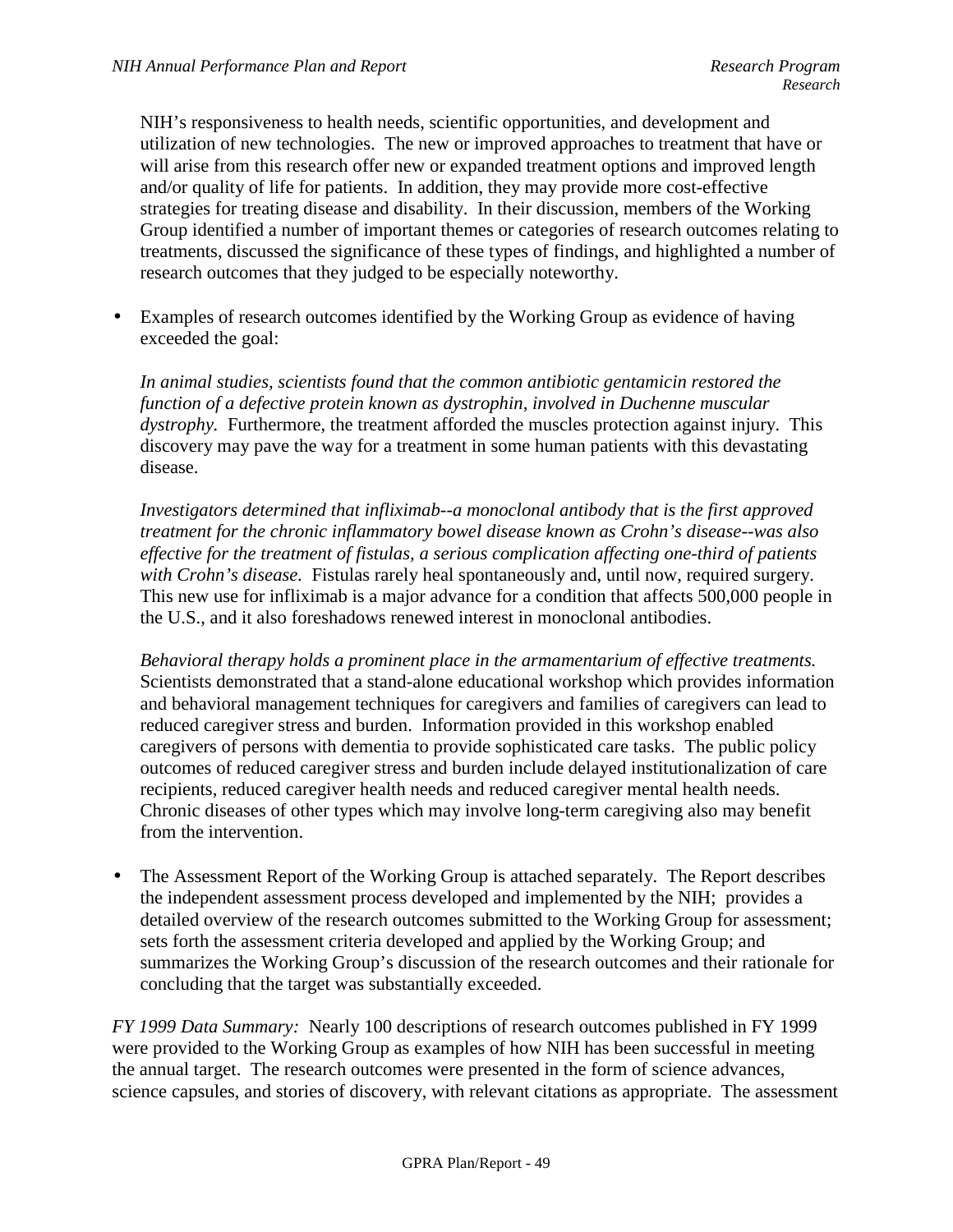report of the Working Group contains an overview of the FY 1999 research outcomes provided for this goal, as well as a table listing the titles of the narratives.

*Discussion of Performance:* FY 1999 research outcomes have significantly contributed to the development of new or improved approaches for treating disease and disability. The FY 1999 research outcomes demonstrate NIH's responsiveness to health needs and scientific opportunities. The new or improved approaches to treatment that have or will arise from this research offer new or expanded treatment options and improved length and/or quality of life for patients. In addition, they may provide more cost-effective strategies for treating disease and disability

*Next Steps:* This annual target is sufficiently broad so that it is appropriate for future years.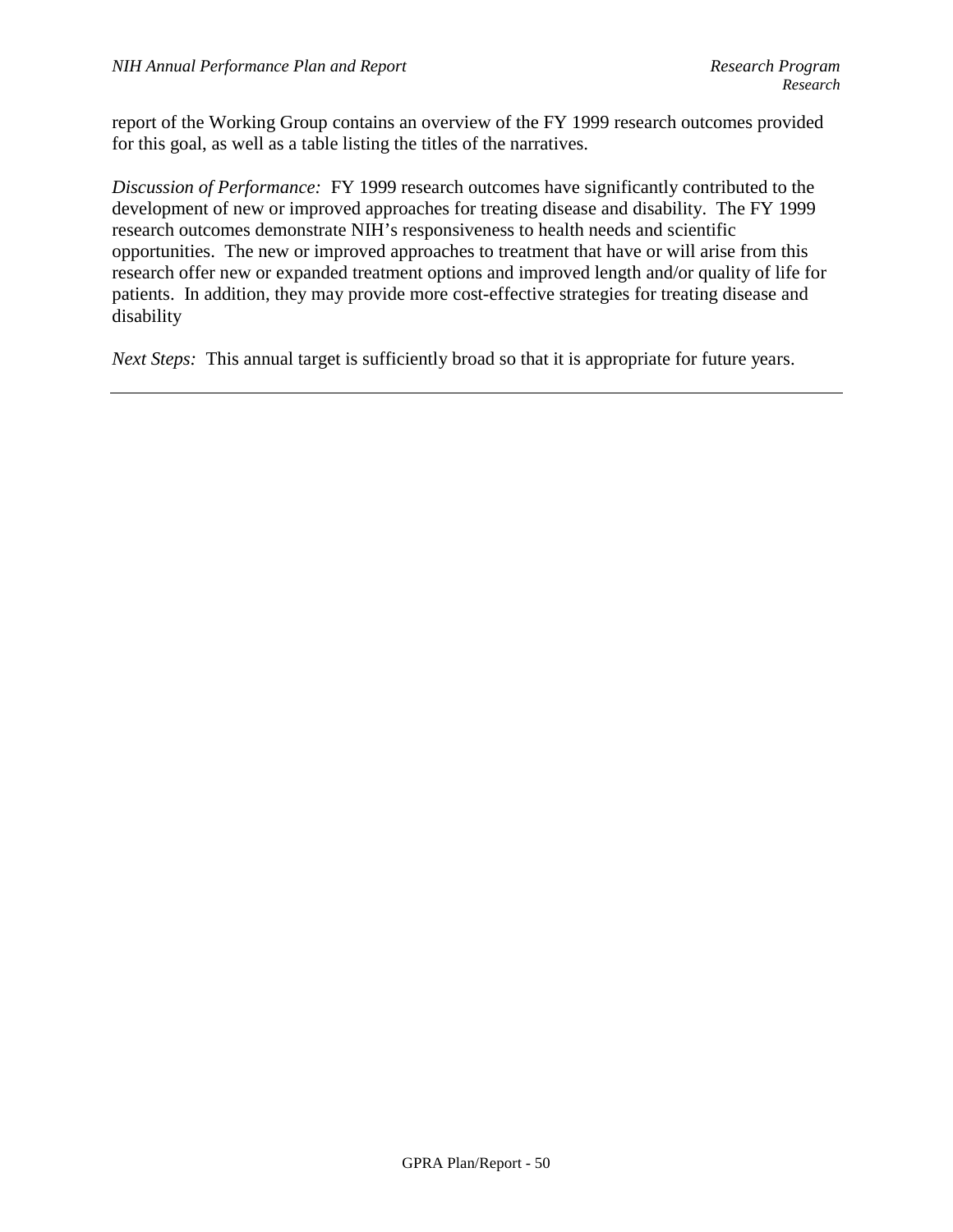## **Goal f) Develop critical genomic resources, including the DNA sequences of the human genome and the genomes of important model organisms and disease-causing microorganisms.**

The Human Genome Project (HGP) was started in 1990 and has, from its beginning, enjoyed significant success. A major goal of the Human Genome Project is to sequence, or read, each of the approximately 3 billion bases in the human genetic instruction book. Determining the complete genetic blueprint of humans will greatly accelerate the identification of the genes embedded in this genetic code that underlie many human diseases, including complex diseases that represent the greatest health burden to the U.S. population. Identifying those genes is the first step to a more profound understanding of the biological basis of disease and this, in turn, will lead to much more effective and inexpensive ways to diagnosis, treat and prevent disease.

Many of the project's initial goals have been achieved, including building maps to localize and order the position of genes in both the human and mouse genomes, and sequencing the genomes of model organisms including the bacterium *E. coli*, baker's yeast, and the roundworm *C. elegans*. In addition, sequencing the genome of the fruit fly (*Drosophila melanogaster*) is nearly complete. The ability to compare the sequence of genes across multiple species and develop model systems in simpler organisms will significantly enhance the ability of researchers to identify the functional roles of the encoded proteins and thereby contribute to a better understanding of the molecular basis for human health and disease.

The basic building block of DNA is the nucleotide, and DNA consists of a string of the four nucleotides adenine, cytosine, guanine and thymine (A, C, G, T). Human genes may exist in many different forms, some of them differing only by a single A, C, G, or T. When such minor variations, known as mutations, occur in regions that instruct the production of a specific protein, an altered protein may be formed which may lead to a change in the normal functioning of the human body and which may manifest itself as disease. Additional research efforts will focus on determining the location and function of these genetic variations, with the goal of correlating specific mutations with clinical disease manifestations. Such information is invaluable to medical research and practice—allowing the identification of those at risk for disease, and contributing to the development of rational treatment and preventive strategies. Such precise genetic information may also permit the development of individualized therapies, a burgeoning field known as pharmacogenomics which utilizes genetic information to predict which patients will be most likely to respond favorably to a particular therapeutic drug.

Based on the success of a three-year pilot project, in March 1999, an international consortium, with the U.S. taking the lead, launched the full-scale effort to sequence the human genome. On November 17, 1999, the consortium deposited the one-billionth base pair of the human genome into the public database, GenBank. Achieving this important milestone marks the success of the transition from the pilot to the full-scale production sequencing. The consortium expects to produce at least 90 percent of the human genome sequence in a "working draft" form by the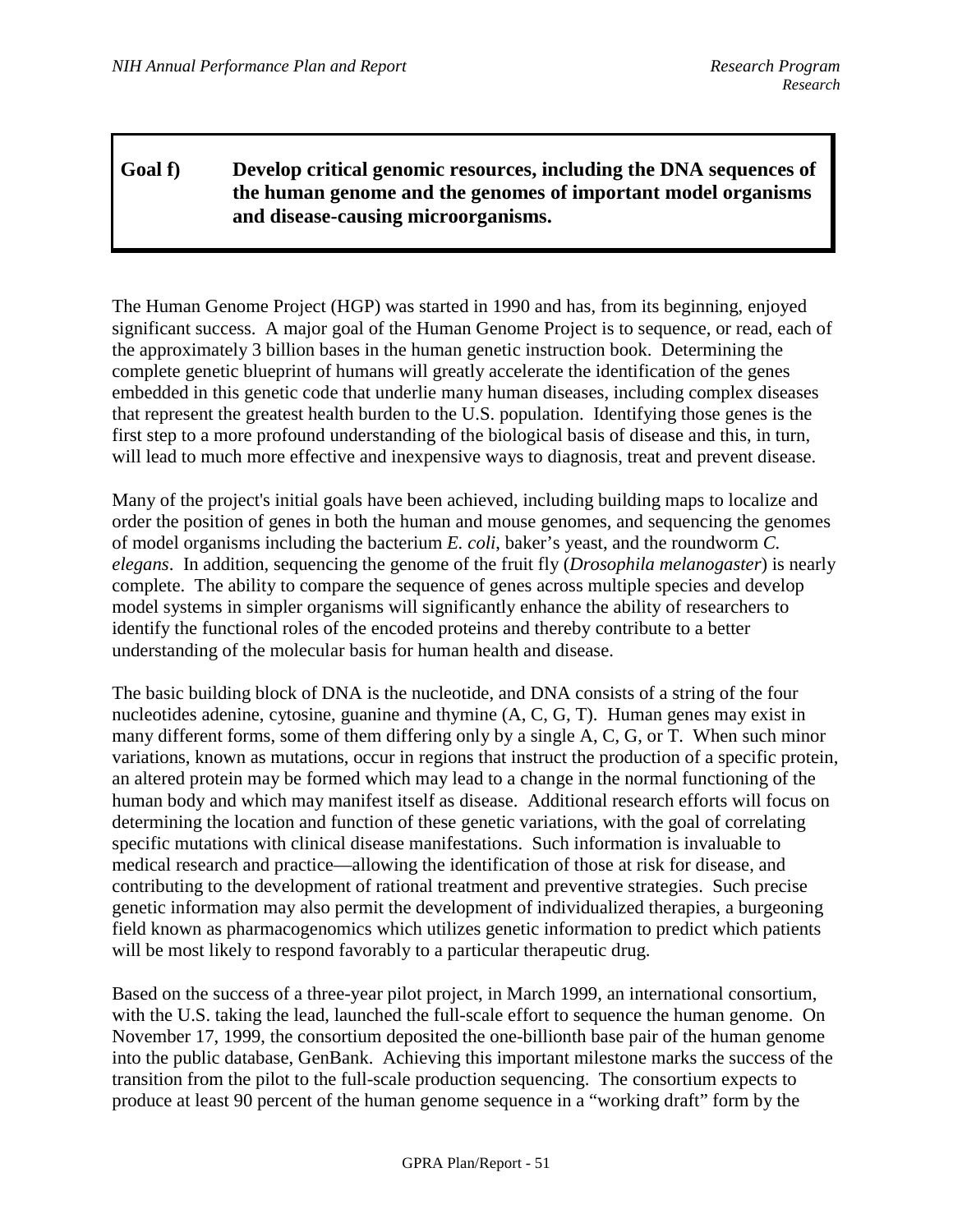spring of 2000, years earlier than initially expected, and is on track to complete the final, high quality genome sequence by 2003 or earlier.

### **FY 2001 Targets: (1) Worldwide effort completes "full shotgun" of human genome sequence (95% complete, 99.9% accurate).**

- **(2) Finish one-third of human genome (accuracy of at least 99.99%).**
- **(3) Identify 60,000 human single nucleotide polymorphisms (SNPs).**

*Performance Assessment* -- Basis and Data and Validation/Verification information is the same as for FY 2000 below.

### **FY 2000 Targets: (1) Worldwide effort completes "working draft" of human genome sequence (90% complete, 99% accurate). U.S. contributes two- thirds of that amount, and NIH contributes 85% of U.S. total.**

**(2) Finish the sequence of at least one human chromosome.**

### **(3) Complete sequence of the genome of Drosophila melanogastes (excluding heterochromatin).**

*Basis and Data*:Demonstrated increases in the pace and progress of genome sequencing, as scheduled in the targets above. Other assessment measures will include the number of sequence records added to GenBank, the number of GenBank searches, development of genomic libraries of the rat, and completion of genome sequences of infectious pathogens, and progress in sequencing full-length human cDNAs. (The FY 1998 baseline for the U.S. annual production rate of human genomic sequence was 50 million base-pairs. The FY 1998 baseline for the worldwide annual production rate of human genomic sequence was 90 million base-pairs. The FY 1998 baseline for total human genomic sequence completed worldwide was 180 million base-pairs. The FY 1998 baseline for completing the sequence of the *C.elegans* genome was 90 million of the total genome of 97 million base-pairs. The current long range plan for 1998-2003 calls for the production rate to reach 500 million base-pairs of finished sequence annually by FY 2003. Under this plan, one-third of the human genome will be sequenced by the end of 2001 and completed by the end of 2003.)

*Validation/Verification:* Both finished and draft sequence data are deposited into GenBank and totals reported on an NIH Website. Production rates are reported weekly on the Website. September 1, 1999 sequence information submitted to GenBank by the major participants in the Human Genome Project has included quantitative, 'per nucleotide' quality estimates provided by appropriate analytical software; this quality information is also available publicly. Independent assessment of the quality of the sequence data produced under NHGRI funding will be done by a Quality Assessment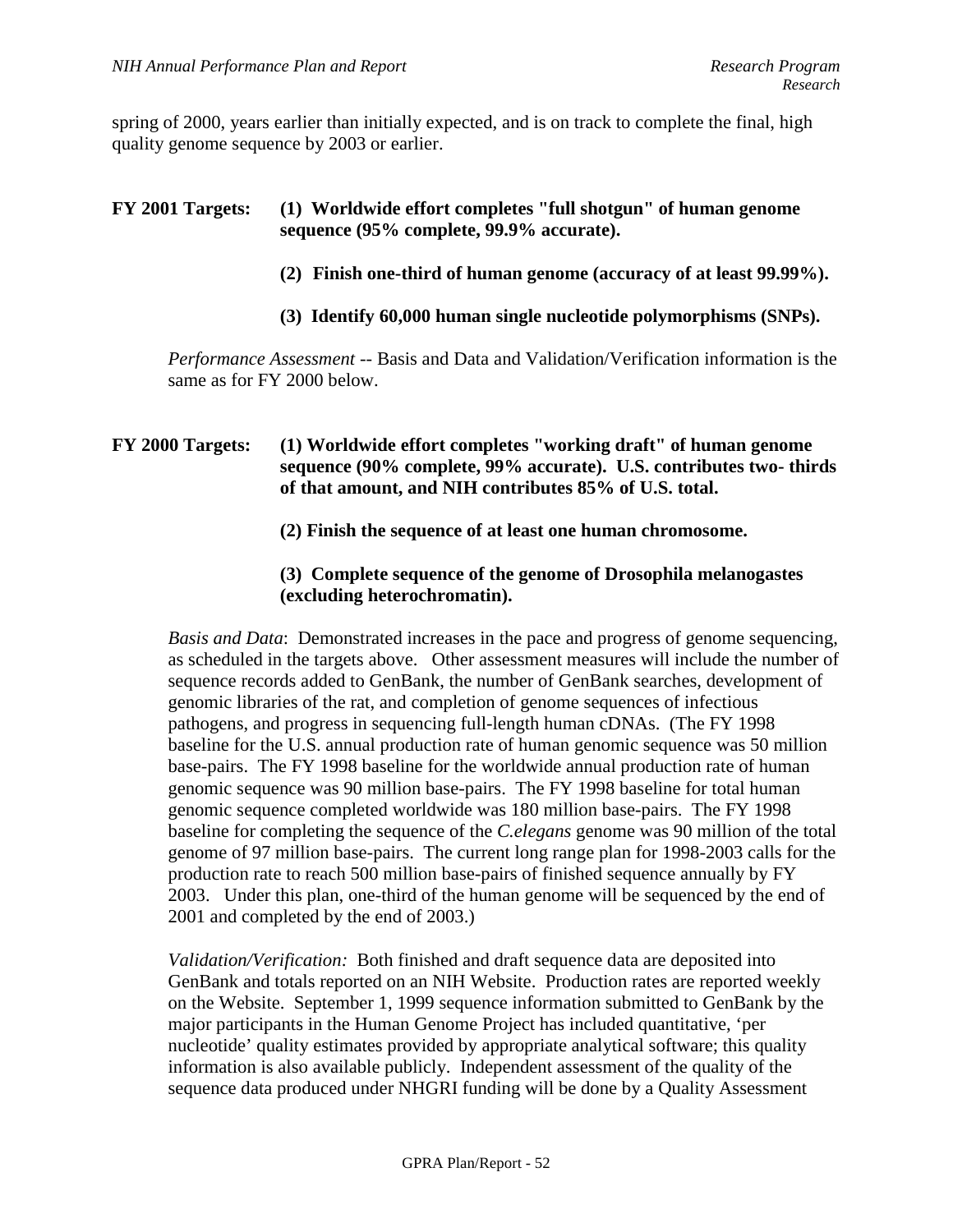Center separately supported for that purpose by NHGRI. The results of the Quality Assessment Center's evaluations will be publicly available through a Web site and publication.

#### **Assessment of FY 1999 Performance**

**FY 1999 Targets: (1) U.S. annual production rate of human genomic sequence: 90 million base-pairs.**

> **(2) Worldwide annual production rate of human genomic sequence: 220 million base-pairs.**

> **(3) Total human genomic sequence completed worldwide at the end of FY 1999: 400 million base-pairs.**

**(4) Complete the sequence of the** *C.elegans* **genome.**

*FY 1999 Achievement Summary:*

• Targets  $(1)$ ,  $(2)$ , and  $(3)$  have been exceeded.

Target (1): U.S. annual production rate of human genomic sequence: 173 million basepairs.

Target (2): Worldwide annual production rate of human genomic sequence: 265 million base-pairs.

Target (3): Total human genomic sequence completed worldwide at the end of FY 1999: 442 million base-pairs.

The numbers reported represent finished, high quality (an error rate of less than 1 in 10,000 base pairs) sequence data that is deposited and available to anyone in the U.S. public database, GenBank.

• Target (4) was achieved early in FY 1999. The complete sequence of the 97 million basepairs of the *C. elegans* genome was published in the journal Science on December 11, 1998 (*Science* 282:2012-2018, 1998)

*Sources of FY 1999 Assessment Data:* The major venue for primary publication of genomic data is public databases. Indeed, all sequence data produced by the international Human Genome Project consortium are deposited in public databases for free access within 24 hours. It should also be noted that the insistence on high accuracy which characterizes the consortium's work makes certain that the position of the sequence on a human chromosome is precisely known, and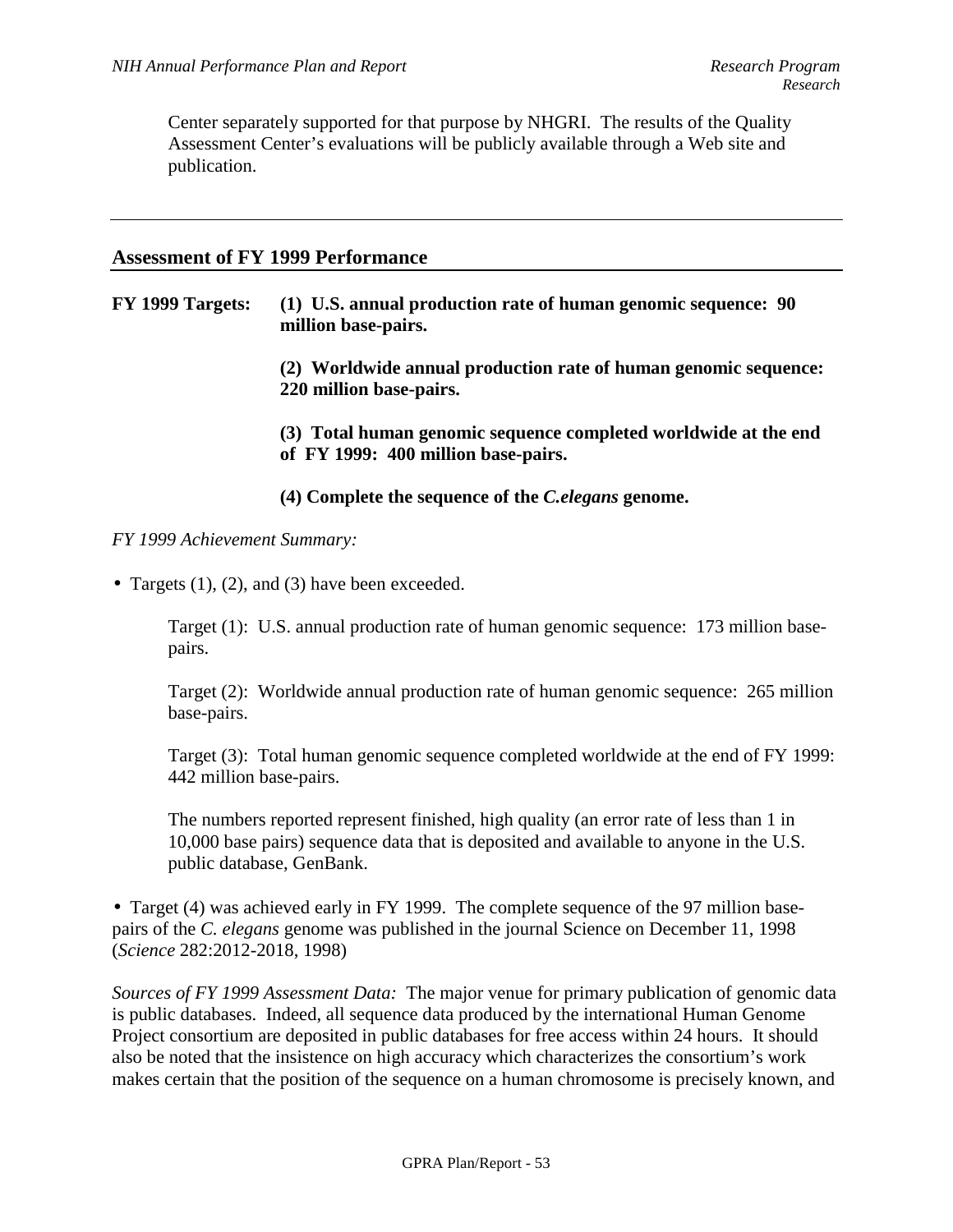each base is actually sequenced five to ten times to ensure accuracy. Thus the one billion basepairs of deposited sequence actually represent about eight billion base-pairs of raw sequence.

The international Human Genome Project consortium has agreed that the finished sequence should have no more than 1 error in 10,000 base pairs, all finished stretches of DNA should be at least 30,000 base-pairs, and the sequence should have no gaps except regions that are intractable to current technology. It is expected that the standard for contiguity will be increased as the project progresses.

To ensure that this standard is being met, samples of data were exchanged between sequencing groups and assessed for quality. The most recent quality assurance (QA) exercise established that all of the publicly funded U.S. centers sequencing the human genome are meeting, and in many cases exceeding, the established standards. In the near future, an independent QA center will be established to continue to monitor the rapidly increasing amount of genomic sequence being deposited in public databases.

Further information on the content of these data sources can be found at: [http://www.nhgri.nih.gov:80/Grant\\_info/Funding/Statements/RFA/quality\\_standard.html](http://www.nhgri.nih.gov/Grant_info/Funding/Statements/RFA/quality_standard.html) Felsenfeld A, Peterson J, Schloss J, Guyer M. Assessing the quality of the DNA sequence from the Human Genome Project. Genome Research 9:1-4, 1999.

*Discussion of Performance:* The Human Genome Project experienced a remarkably successful year in FY 1999, meeting or exceeding all of its goals. This was due in large part to the success of pilot projects, completed in March 1999, which tested new technologies and strategies for high throughput production sequencing.

Public funding of the Human Genome Project is predicated on the belief that public availability of the human sequence in the shortest possible time will lead to the greatest public good. NHGRI continues to endorse strongly the policy for human sequence data release adopted by the international sequencing community. This policy states that sequence assemblies 1-2 kilobases in size, as well as finished sequence, should be released into public databases within 24 hours. This information is maintained in the U.S. by the National Center for Biotechnology Information in the database, GenBank http://www.ncbi.nlm.nih.gov/Genbank/GenbankOverview.html.

The completion of sequencing the first genome of an animal, that of the roundworm *C. elegans*, marked a historic accomplishment for the Human Genome Project. This achievement, published in December 1998 (*Science* 282:2012-2018, 1998) provides biologists with a powerful tool to experiment with and learn how whole genomes function. The ability to compare the sequence of genes across multiple species and develop model systems in simpler organisms will significantly enhance the ability of researchers to identify the functional roles of the encoded proteins and thereby contribute to a better understanding of the molecular basis for human health and disease.

*Next Steps*: The success realized by the Human Genome Project in FY 1999 has resulted in a hastening of the goals. The Project now sets the ambitious goal of a 90% complete "working draft" of human genome sequence information by the Spring of 2000 and has advanced the target date for completion of the final, high quality genome sequence to 2003 or earlier.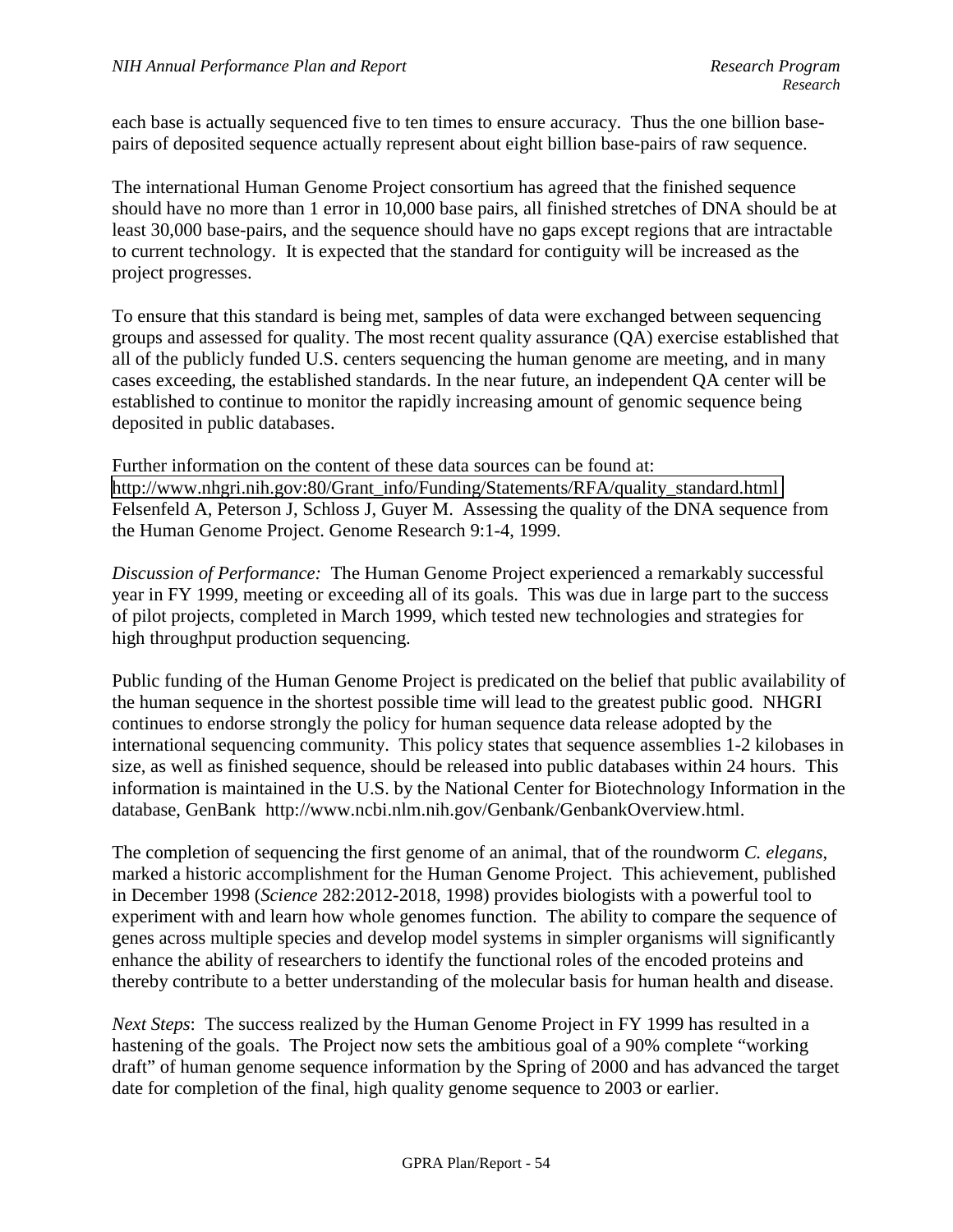In addition, the Human Genome Project is ahead of schedule with plans to sequence the complete genomes of two other important model organisms, the fruit fly and the mouse. Completion of the fruit fly genome is anticipated in early 2000. The mouse genome is targeted for completion of a working draft by 2003 and a finished, high quality form by 2005.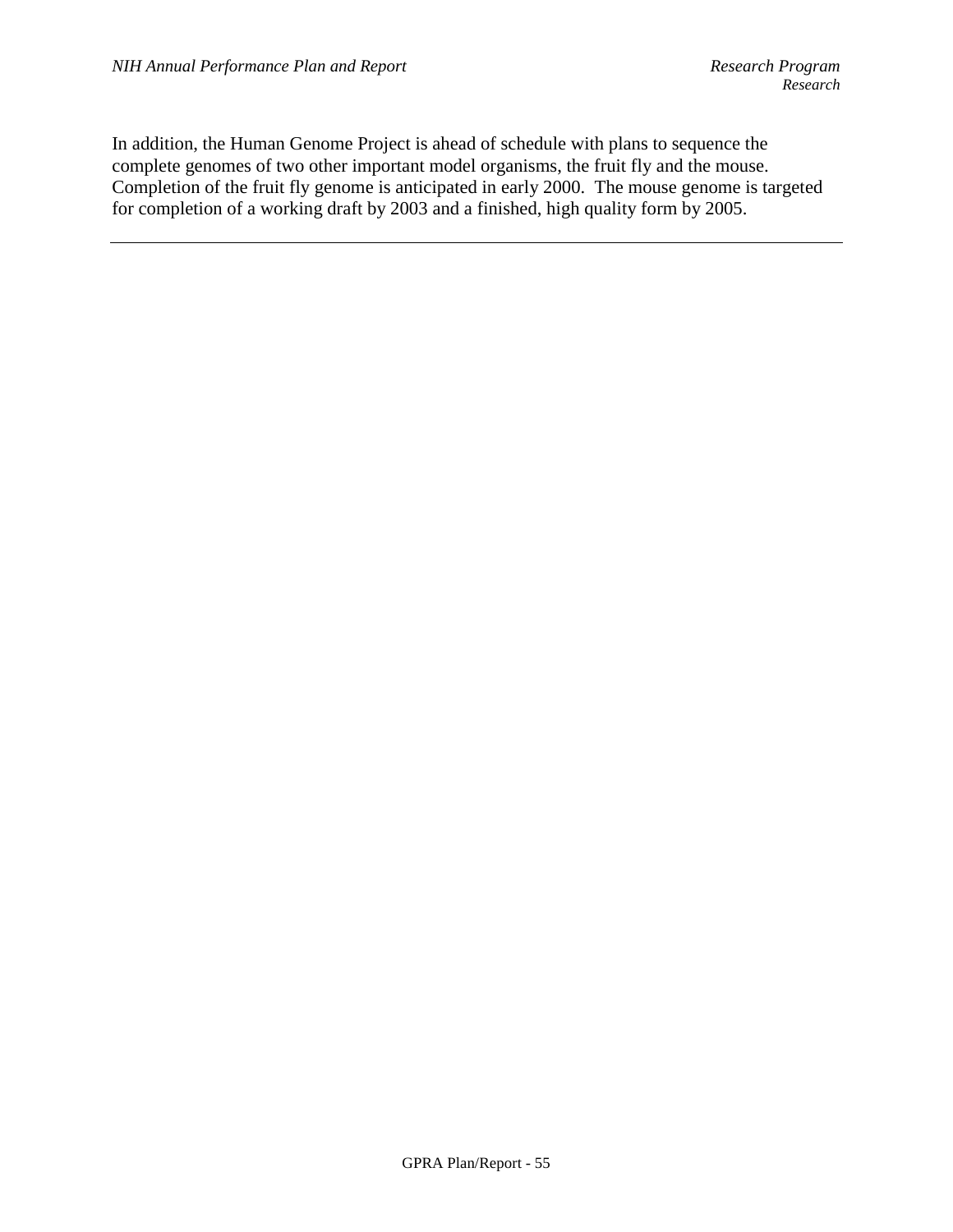# **Goal g) Work towards the President's goal of developing an AIDS vaccine by 2007.**

A vaccine works by sensitizing the body's immune system to a particular disease-causing bacterium, virus, toxin, or a component of a pathogenic organism. When the infectious agent subsequently invades the body, the immune system recognizes it and mounts an immediate and robust response to destroy the invader before it can cause disease. The many successes of traditional vaccines are well known, but other serious and fatal diseases still have proven stubbornly resistant to vaccines, demanding new approaches.

A safe and effective AIDS vaccine is a global public health imperative. As of December 1998, more than 33 million people were living with HIV/AIDS worldwide, with almost 6 million new infections occurring during 1998 alone. AIDS is now the fourth leading cause of death and is the leading cause of disease burden in the developing world. Without an effective vaccine, the pandemic will continue unchecked. In the U.S., the rate of new infections, approximately 44,000 per year, remains unacceptably high.

To complement the extramural AIDS vaccine effort, the NIH has established an intramural Vaccine Research Center (VRC) to focus on AIDS vaccines. When President Clinton announced the initiation of the VRC in May 1997, he also challenged the NIH and the scientific community to produce an AIDS vaccine within the next 10 years. As part of the effort to meet this challenge, the VRC is a joint venture between two NIH components -- the National Cancer Institute (NCI) and the National Institute of Allergy and Infectious Diseases (NIAID). The primary focus for the VRC is to stimulate multi-disciplinary research, from basic and clinical immunology and virology through to vaccine design and production. Currently, the VRC is a "laboratory without walls," including established intramural labs focused on this area of research. NIH is completing a building on the campus to eventually house scientists recruited for the VRC. In FY99, NIH hired a director for the Center.

#### **FY 2001 Targets: (1) Progress in the design and development of new or improved vaccine strategies and delivery/production technologies.**

**(2) Progress in characterization, standardization, and utilization of animal models for evaluating candidate vaccines.**

**(3) Progress in collaborating with industry to enhance opportunities for vaccine development.**

**(4) Progress in (a) completion of ongoing trials and (b) initiation of additional trials of new or improved concepts and designs, including the progression of promising candidates to larger trials testing vaccine candidates.**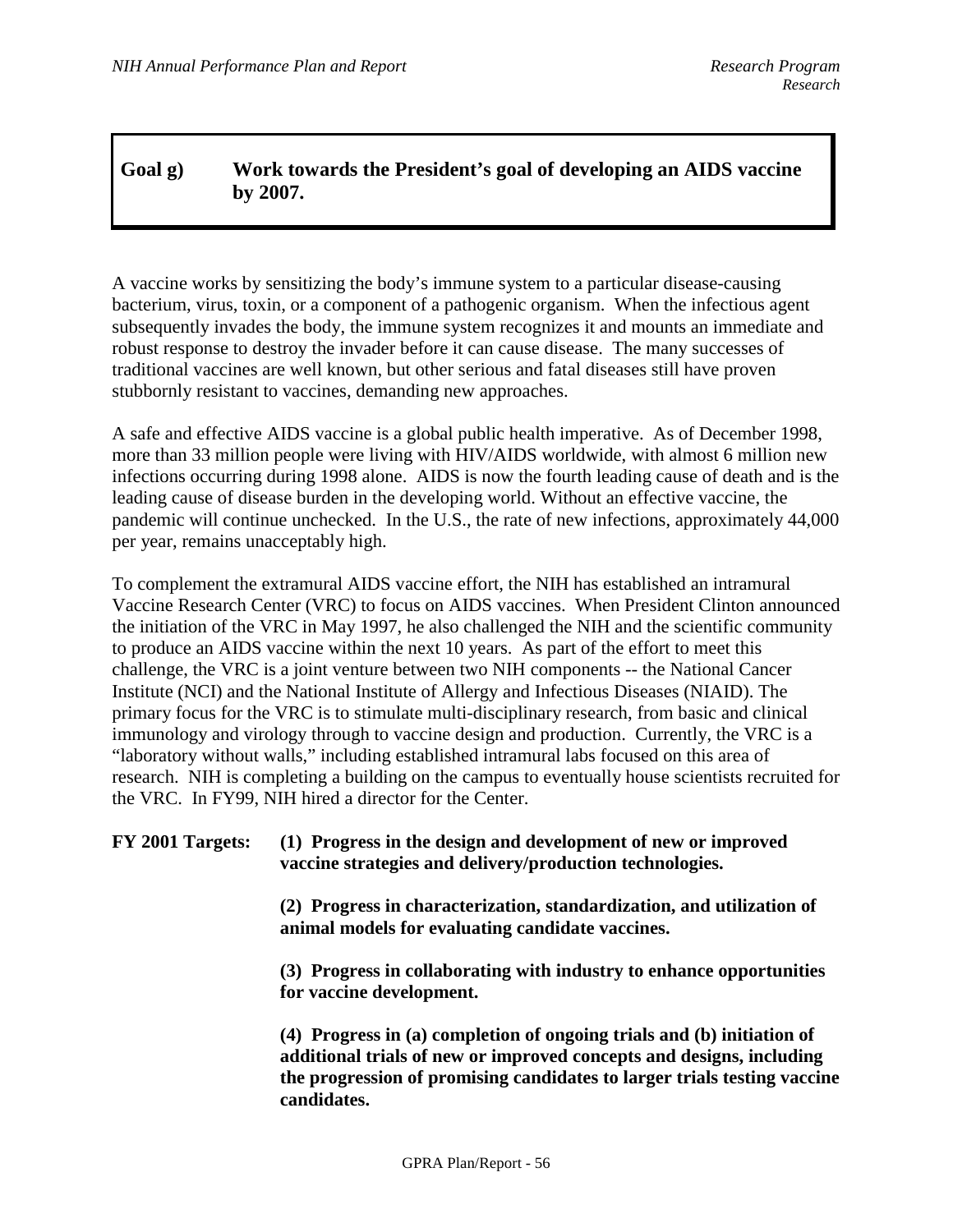*Performance Assessment* -- Basis and Data and Validation/Verification information is the same as for FY 2000 below.

**FY 2000 Targets: (1) Progress in the design and development of new or improved vaccine strategies and delivery/production technologies.**

> **(2) Progress in characterization, standardization, and utilization of animal models for evaluating candidate vaccines.**

**(3) Progress in collaborating with industry to enhance opportunities for vaccine development.**

**(4) Progress in (a) completion of ongoing trials and (b) initiation of additional trials of new or improved concepts and designs, including the progression of promising candidates to larger trials testing vaccine candidates.**

*Basis and Data:* Narrative science advances will be used to document progress in vaccine strategies, delivery/production technologies, and animal models. The increase in interactions between academic investigators and industry will be inferred on the basis of activities to promote such interaction. Information from the Multi-Access Coding System (MACS) will be used to compile a record of the completion of ongoing new vaccine trials and the initiation of additional trials also will be taken from MACS.

*Validation/Verification:* All science advances will be supported by citations. MACS is a database that draws on IMPAC, NIAID financial data, and other sources.

### **Assessment of FY 1999 Performance**

**FY 1999 Targets: (1) Increases in the research portfolio supporting innovative vaccine discovery.**

> **(2) Increased interactions between academic investigators and industry, to enhance opportunities for vaccine discovery and product development.**

**(3) Progress in completion of ongoing trials and initiation of additional trials of new vaccine concepts and designs.**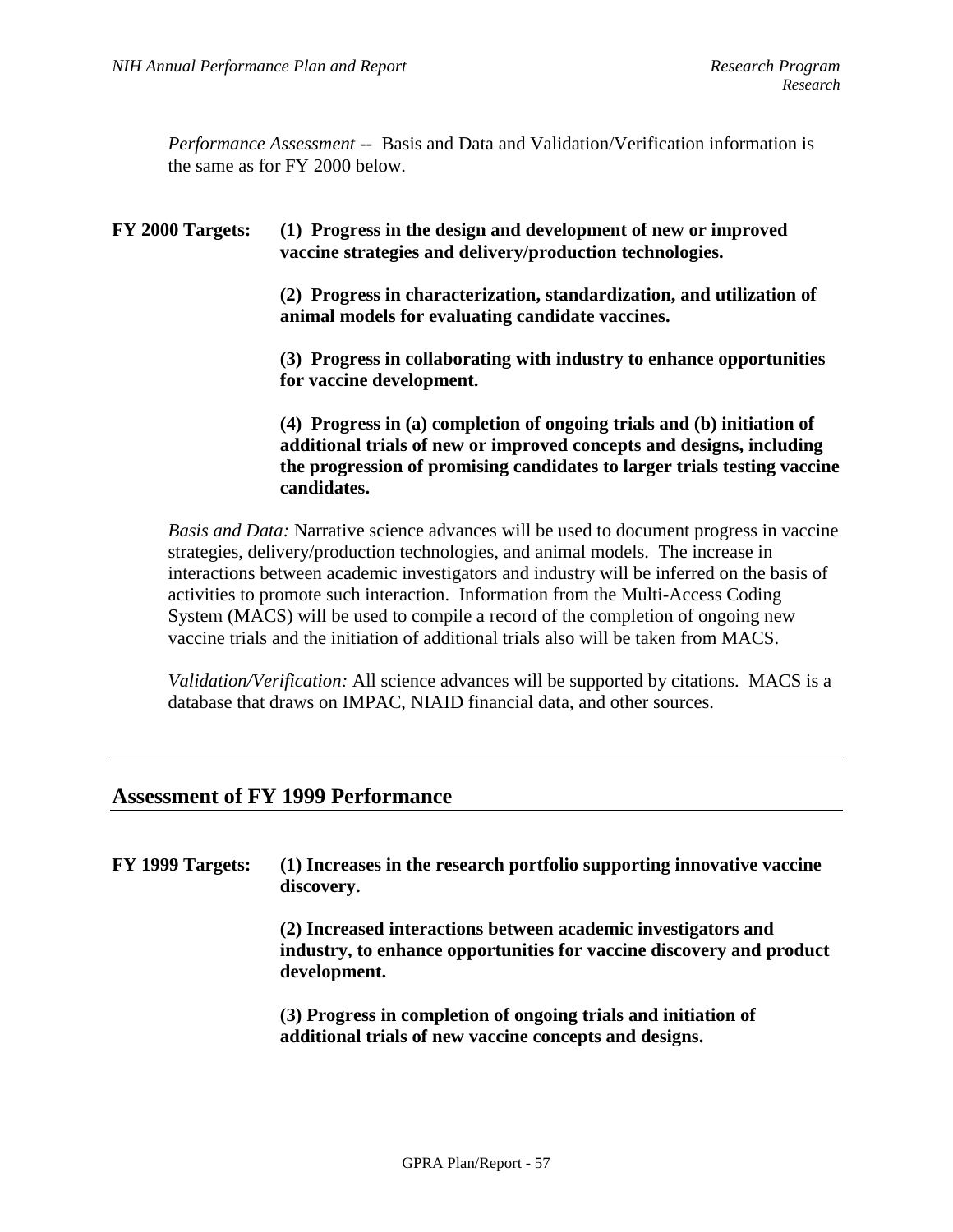#### *FY 1999 Achievement Summary:*

• Targets  $(1)$ ,  $(2)$  and  $(3)$  have been met. The portfolio of innovative vaccine discovery has increased; actions were taken to increase the interaction of academic investigators and industry; four new trials began and, of the seven clinical trials that started in prior fiscal years, two more completed accrual.

Target (1) The number and dollar value of awards made for vaccine discovery increased. The percent of the increases will be available in February 2000. NIH achieved this increase by enhancing opportunities for vaccine discovery and expanding efforts to move vaccine concepts from basic research to clinical trial initiation. The ground work for the increase was laid in prior years when NIH issued several solicitations with the express intention of stimulating more discovery research (e.g., the Innovation Grant Program for Approaches in HIV Vaccine Research and the Integrated Preclinical/Clinical AIDS Vaccine Development Program). Moreover, to ensure that the vaccine discovery effort continues to increase, in FY 1999 NIH launched an expanded and modified HIV Vaccine Research and Design Program and a new HIV Vaccine Design and Development Teams Program.

Target (2) Interaction between academic investigators and industry was promoted when NIAID and the AIDS Vaccine Research Committee (AVRC) co-sponsored a May 3-5, 1999 workshop that brought together over 700 researchers from academia and industry to discuss new research findings in HIV vaccine development. Additionally, 19 companies collaborate with NIAID and NIAID-supported academic investigators in clinical testing of candidate vaccines through the HIV Vaccine Research and Design Program, the AIDS Vaccine Evaluation Group, and/or through clinical trials agreements. In addition, NIAID-supported resources (e.g., the Simian Vaccine Evaluation Units and a reagent program) are made available for use by industry in order to enhance opportunities for vaccine discovery and product development in that sector.

Target (3) Since 1987, more than 3,000 non-HIV-infected volunteers have enrolled in 52 NIAID-supported preventive vaccine studies involving 27 vaccines (50 Phase-1 safety studies; two Phase 2 safety and immunogenicity studies). In FY 1999, NIAID made progress both (a) toward completion of on-going clinical trials and (b) in initiating new trials.

- (a) As illustrated in Table 1, seven HIV vaccine clinical trials were on-going at the start of FY99. Of those, three already had completed accrual and continued to follow their protocols, two completed subject accrual in FY99, and two more progressed toward complete accrual.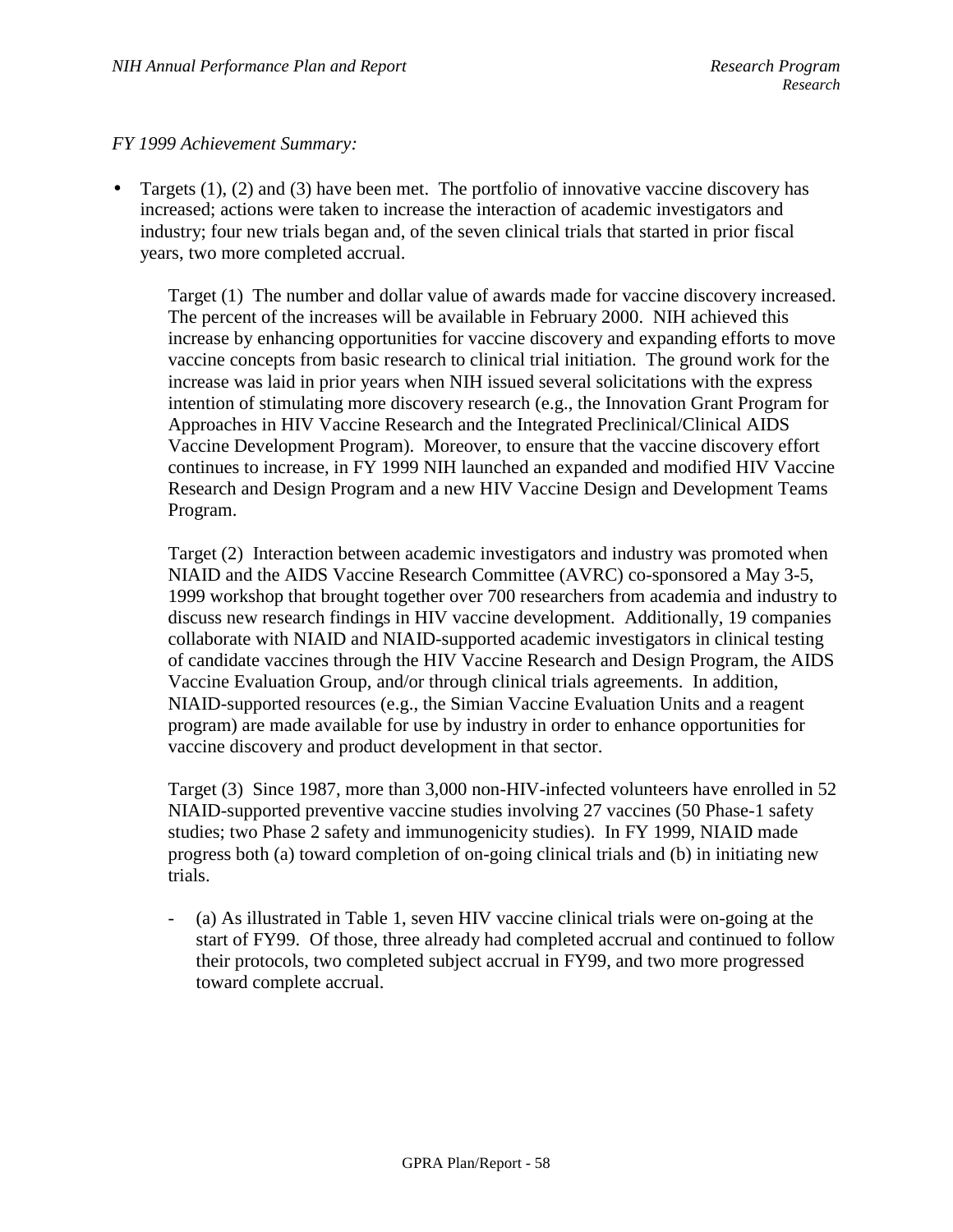| Table 1                                                                           |       |             |         |  |
|-----------------------------------------------------------------------------------|-------|-------------|---------|--|
| Trials Ongoing in FY 1999 (10/98 - 9/99)                                          |       |             |         |  |
| <b>Trial Status</b><br><b>Accrual Completed</b><br><b>Study</b><br><b>Accrual</b> |       |             |         |  |
| <b>AVEG 027</b>                                                                   | 11/97 | 10/98       | Ongoing |  |
| <b>AVEG 028</b>                                                                   | 12/97 | 5/99        | Ongoing |  |
| <b>AVEG 033</b>                                                                   | 1/98  | 6/98        | Ongoing |  |
| <b>AVEG 034</b>                                                                   | 6/98  | 8/98        | Ongoing |  |
| <b>AVEG 202</b>                                                                   | 5/97  | 1/98        | Ongoing |  |
| <b>AVEG 402</b>                                                                   | 6/97  | In progress | Ongoing |  |
| HIVNET 007                                                                        | 2/99  | In progress | Ongoing |  |

- (b) As illustrated in Table 2, NIAID initiated four new trials in FY99. Accrual of subjects has been completed for three of the four trials.

| Table 2                                                                           |       |             |         |
|-----------------------------------------------------------------------------------|-------|-------------|---------|
| Trials Initiated in FY 1999 (10/98 - 9/99)                                        |       |             |         |
| <b>Trial Status</b><br><b>Accrual Completed</b><br><b>Study</b><br><b>Accrual</b> |       |             |         |
| <b>AVEG 031</b>                                                                   | 11/98 | 2/99        | Ongoing |
| <b>AVEG 032</b><br>8/99<br>9/99                                                   |       | Ongoing     |         |
| <b>AVEG 034 A</b>                                                                 | 9/99  | In progress | Ongoing |
| <b>AVEG 036</b>                                                                   | 11/98 | 3/99        | Ongoing |

The total dollars to support HIV vaccine clinical trials in FY 1999, and the percentage increase this represents of FY 1998 will be available in February 2000.

#### *Sources of FY 1999 Assessment Data*:

The sources used for the assessment data used above are as follows:

Target (1) The percentages used to document performance on Target 1 will be calculated using baseline (FY 1998) and target year (FY 1999) data on the number and dollar value of awards made for vaccine discovery that is maintained in the MACS database. MACS draws on IMPAC, NIAID financial data, and other sources. NIH will select data from MACS using the OAR ARIS codes 4A, 4B, and 4C, which designate preclinical vaccine research in the OAR Plan. As indicated above, NIAID expects FY 1999 funding and award data to be available in late January.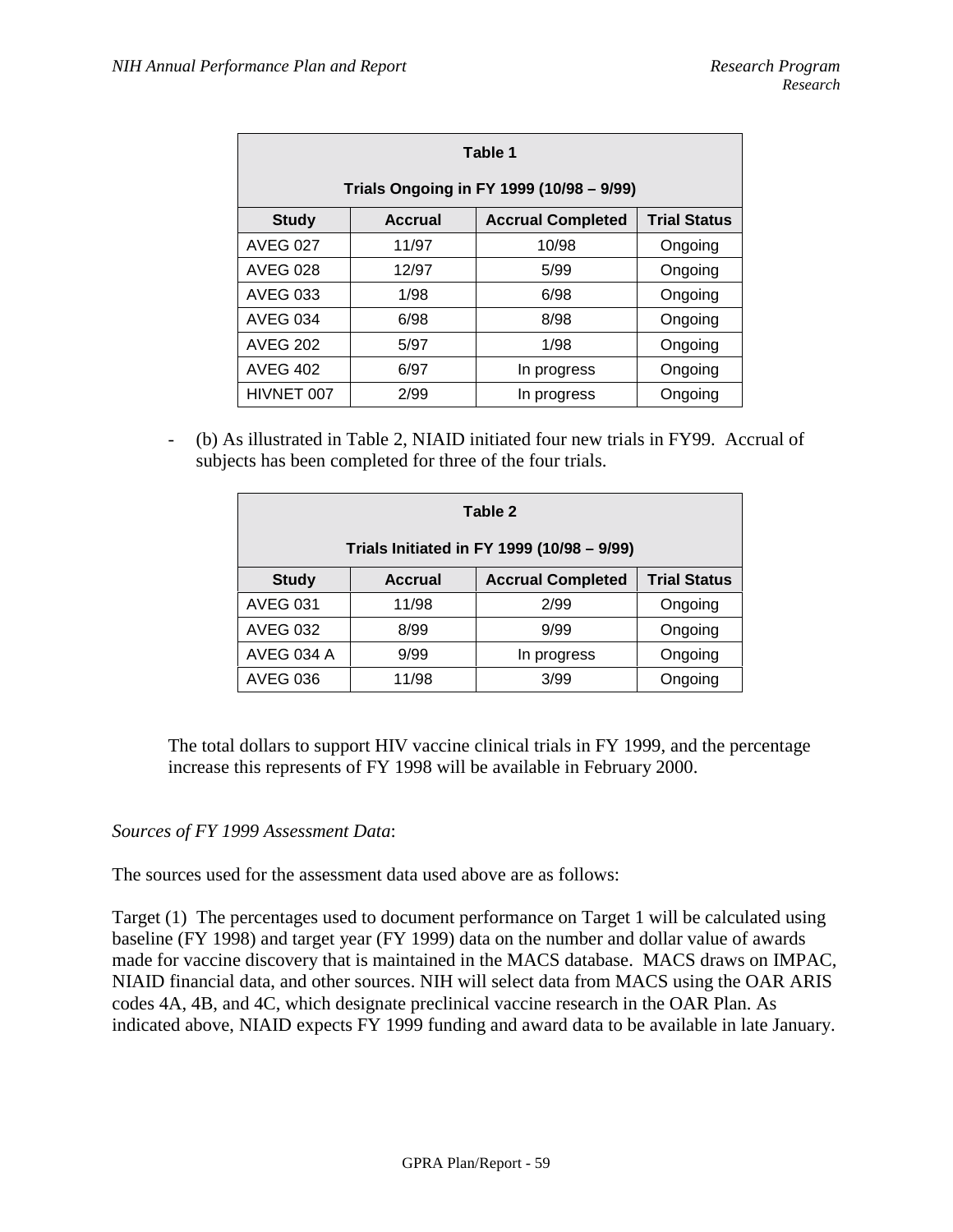Target (2) The agenda for and a videocast of the AVRC Workshop "New Concepts in HIV Vaccine Development" can be found on the World Wide Web at www.niaid.nih.gov/daids/vaccine/meetings/mayavrc.htm.

Target (3) The lists of clinical trials supported in FY 1999 (Tables 1 and 2 above) come from the MACS database (described under Target 1 above). FY 1999 funding data will be compiled using OAR ARIS codes 4D, 4E and 4F, which code for clinical vaccine research in the OAR Plan. The figures will include the vaccine-related work of AVEG and HINVET. Yet again, we expect this data to be available in late January.

Additional sources of FY 1999 assessment data for this goal – data that do not directly address the three targets but are highly significant in term of the goal – are the science advances and science capsules provided in Research Assessment Report in support of the NIH's five general research outcome goals. (See the advance titled Progress Toward Development of a Broadly Effective HIV Vaccine, the advance titled Combination HIV Vaccine Induces Diverse Immune Responses in High-HIV Risk Population, the capsule titled Weakened Virus Still Causes Disease in Primates, and the capsule titled Cellular Immunity may be Key to HIV/AIDS Vaccine.)

*Discussion of Performance*: As measured by the three targets, NIH made significant progress toward achieving the President's goal of developing an AIDS vaccine by 2007. However, the targets measure the resources (the number of dollar value of discovery awards) and processes (academic/industry interaction, clinical trial initiation and completion) used to achieve the goal. They do not evaluate the significance of the research conducted with those resources and processes. That is, the data provided to document performance targets only indicate that a vigorous effort is being made; they do not indicate whether the scientific findings provide hope that a vaccine can be developed. Fortunately, some findings do provide encouragement. For example, one of the biggest barriers to development of an HIV vaccine is existence of multiple strains of HIV coupled with the high frequency of mutation. Hope that development of a broadly protective vaccine for HIV is possible arrived in FY 1999 with the publishing of NIH supported research findings on a vaccine candidate that targets HIV surface proteins that are transiently exposed. (For a fuller description of this finding, see the science advance titled Progress Toward Development of a Broadly Effective HIV Vaccine.)

*Next Steps*:NIAID will provide data to substantiate the assessments of Targets 1 and 3. Also, NIH has revised the targets for FY 2000 and FY 2001 to broaden the focus of the progress evaluation to encompass research outcomes. These targets are the starting point for a dialogue on the development of outcome-oriented measures of progress toward an AIDS vaccine.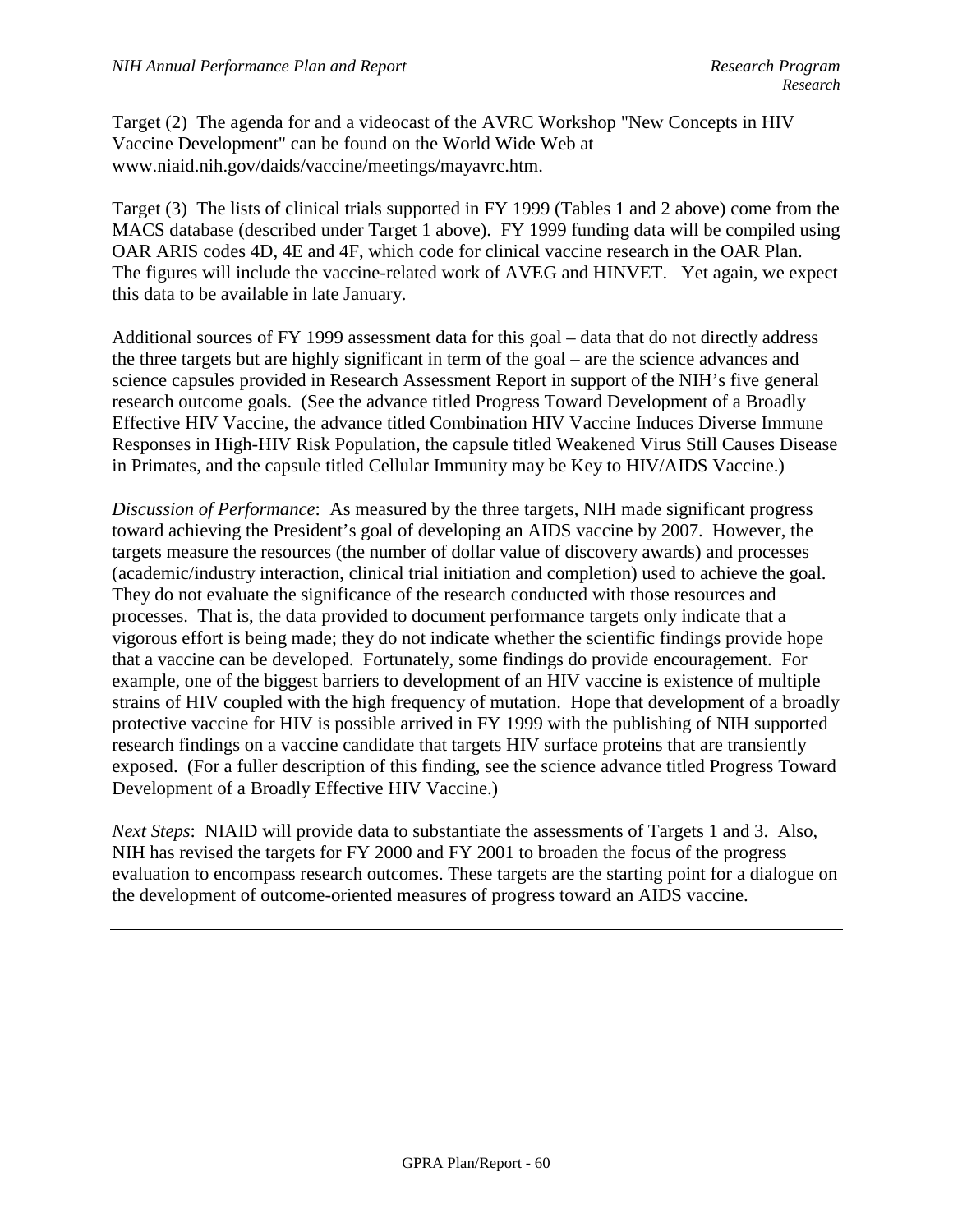# **2.1.2.2 Communication of Results**

Communicating about health and science has long been recognized as a key NIH function. The Public Health Service Act of 1944, which defined the responsibilities of the Public Health Service (and the NIH) with respect to research, specifically authorized the PHS and NIH to "collect and make available through publications, and other appropriate means, information as to, and the practical applications of, such research and other activities." [Title III Sec. 301 (1)]

All of the NIH Institutes and Centers (ICs) conduct programs to collect, disseminate, and exchange information on medical and biological science, medicine, and health. The National Library of Medicine (NLM) is a congressionally-mandated central resource for published biomedical information, which serves health care professionals, researchers, and the public worldwide.

The legislation that enables and directs the development of NIH programs has consistently emphasized the importance of informing the public about the results of health-related research. The authorizing legislation for all ICs includes "dissemination of health information" as an integral part of each Institute's basic mission. Information dissemination ensures that the science NIH conducts and supports is appropriately applied--whether by other scientists, health care providers, patients, or the public. Without the flow of information, the important results of research would languish at the researcher's bench.

Among NIH's most critical challenges in the realm of communicating research results are:

- Improving access to and use of NIH-based information within an increasingly competitive information environment
- Ensuring access to appropriate health information among health care providers and facilitating the use of research-based innovation so that research advances translate into improved patient care
- Ensuring access to appropriate health information among minority and other at-risk audiences
- Increasing public and provider awareness, understanding, and willingness to participate in clinical research (clinical trials).

To meet these challenges, NIH works to improve outreach and access to health information. In some cases, NIH reaches out directly to health care providers and the public. In other cases, collaboration with organizations is initiated to increase attention to NIH-based information within the competitive information environment.

NIH is addressing access to information within a competitive information environment by working with organizations that have more direct access to providers (such as the American Academy of Family Practice), using techniques such as telehealth technology and consolidated databases, and improving customer services. NIH also is addressing improvements in awareness of NIH-sponsored research among health care providers, in addition to developing targeted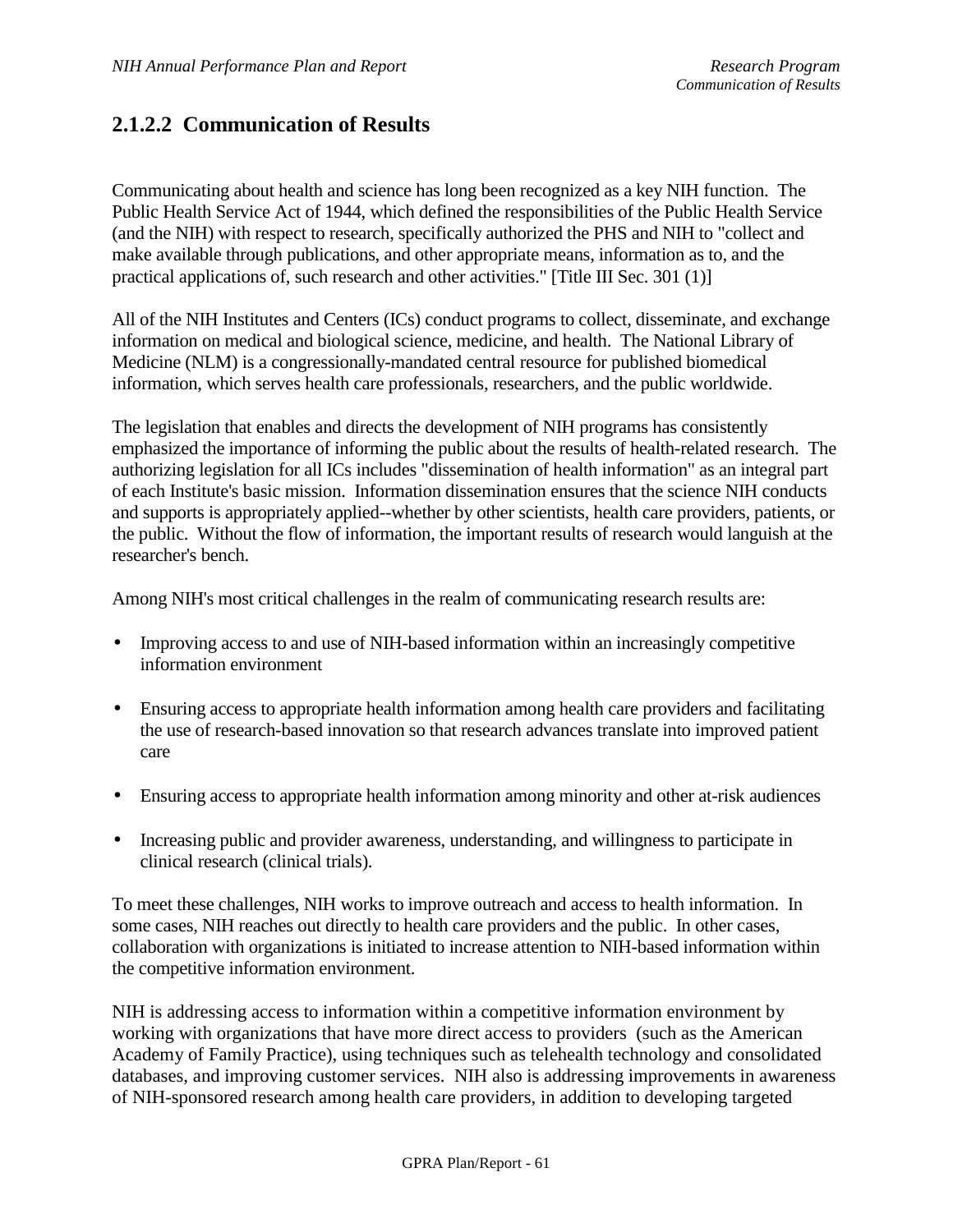campaigns and educational activities on significant health problems for patients and their families, and for minority, high risk, and low-access publics. Efforts also are under way to improve public and provider understanding of, access to, and support for clinical trials.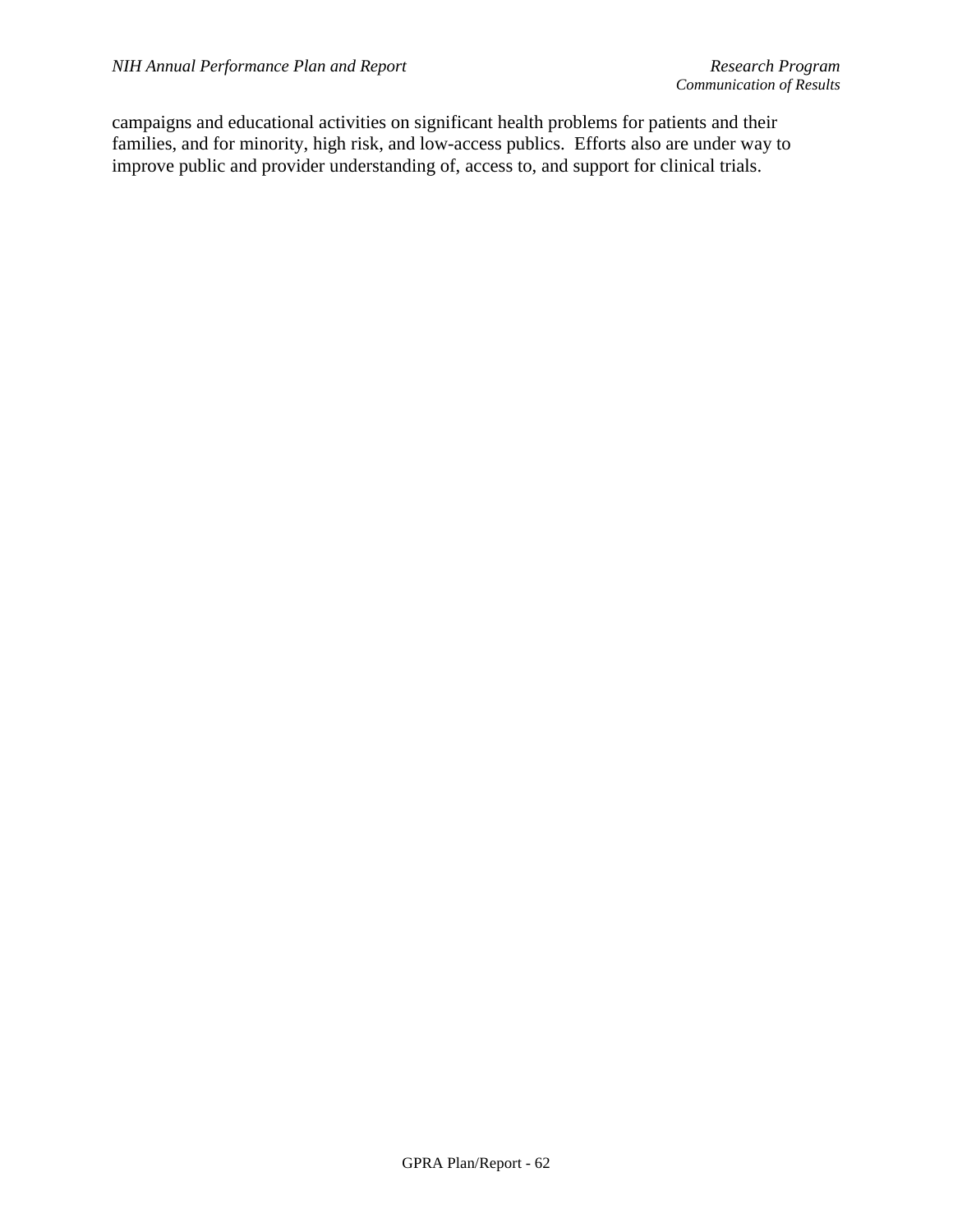| <b>Performance Goals</b>                                                                                                 | <b>FY</b> Targets                                                                                                                                                                                                                                                                                                                                                                                                                                                                                                                                      | <b>Actual Performance</b>                   | <b>Details</b> |
|--------------------------------------------------------------------------------------------------------------------------|--------------------------------------------------------------------------------------------------------------------------------------------------------------------------------------------------------------------------------------------------------------------------------------------------------------------------------------------------------------------------------------------------------------------------------------------------------------------------------------------------------------------------------------------------------|---------------------------------------------|----------------|
| a) Increase awareness of<br>NIH-sponsored research<br>among health care<br>providers to promote<br>research application. | FY 2001 Targets<br>(1) Create a partnership with the American<br>Academy of Family Physicians to increase the<br>knowledge of primary care physicians about<br>the diagnosis and treatment of mental<br>disorders.                                                                                                                                                                                                                                                                                                                                     | FY 2001: To be reported<br>in January 2002. | Page 71        |
|                                                                                                                          | (2) Disseminate and encourage use of clinical<br>practice guidelines on asthma through the use<br>of continuing medical education programs on<br>the Web-based Asthma Management Model<br>System.                                                                                                                                                                                                                                                                                                                                                      |                                             |                |
|                                                                                                                          | FY 2000 Targets<br>(1) Disseminate and encourage the use of<br>clinical practice guidelines for the treatment of<br>high blood pressure, high blood cholesterol,<br>and other conditions by physicians who<br>provide care to African-American patients.                                                                                                                                                                                                                                                                                               | FY 2000: To be reported<br>in January 2001. |                |
|                                                                                                                          | (2) Fund a series of demonstration projects<br>applying telemedicine and other technology to<br>improve the speed of reaching heart attack<br>victims with lifesaving treatment.                                                                                                                                                                                                                                                                                                                                                                       |                                             |                |
|                                                                                                                          | (3) Use telehealth technology and TV cable<br>networks for education projects with nursing<br>organizations and academic institutions:<br>broadcast select conferences and workshops to<br>nursing organizations and academic<br>institutions and add Web site components that<br>will allow users to interact on-line with live<br>discussions, conferences, and other types of<br>meetings.                                                                                                                                                          |                                             |                |
|                                                                                                                          | (4) Expand the "Not Just Once, But for A<br>Lifetime" mammography campaign to reach<br>health professional organizations, physicians,<br>nurses, and other health and medical<br>practitioners to increase awareness of the<br>importance of mammography screening and<br>the Medicare mammography benefit, and<br>referrals for women, particularly those aged 65<br>and older. Develop and disseminate<br>motivational messages related to breast and<br>cervical cancer screening targeted to African<br>American, Hispanic, and Asian communities. |                                             |                |
|                                                                                                                          | (5) Complete the evaluation of selected NIH<br>outreach programs: a) the use of clinical                                                                                                                                                                                                                                                                                                                                                                                                                                                               |                                             |                |

# **Performance Goals Summary Table – Communication of Results**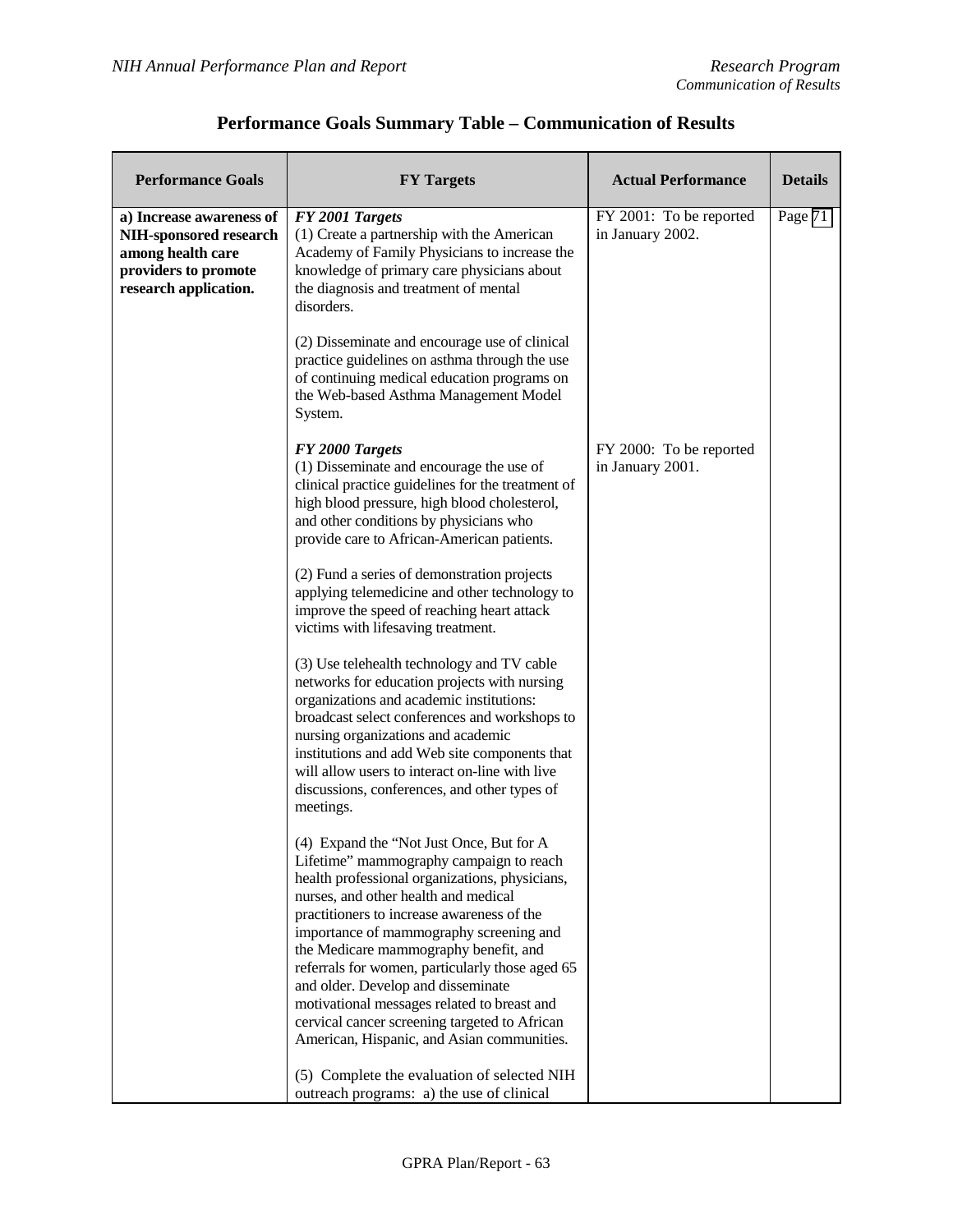| <b>Performance Goals</b>                                                                                                    | <b>FY</b> Targets                                                                                                                                                                                                                                                                                                                                               | <b>Actual Performance</b>                   | <b>Details</b> |
|-----------------------------------------------------------------------------------------------------------------------------|-----------------------------------------------------------------------------------------------------------------------------------------------------------------------------------------------------------------------------------------------------------------------------------------------------------------------------------------------------------------|---------------------------------------------|----------------|
|                                                                                                                             | practice guidelines on the treatment of high<br>blood pressure and high blood cholesterol by<br>physicians who provide care to African-<br>American patients, and b) the use of clinical<br>practice guidelines on high blood pressure<br>and obesity.<br>FY 1999 Target<br>Evaluate several selected NIH outreach<br>programs: a) the use of clinical practice | FY 1999 target not met.                     |                |
|                                                                                                                             | guidelines on the treatment of high blood<br>pressure and high blood cholesterol by<br>physicians who provide care to African-<br>American patients, and b) the use of clinical<br>practice guidelines on high blood pressure<br>and obesity.                                                                                                                   |                                             |                |
| b) Increase awareness<br>of NIH-sponsored<br>research results among<br>high risk, under-served,<br>and/or affected publics. | FY 2001 Target<br>(1) Develop and implement an AIDS vaccine<br>communication campaign to increase<br>awareness of AIDS vaccines before the<br>initiation of a large efficacy trial.                                                                                                                                                                             | FY 2001: To be reported<br>in January 2002. | Page 75        |
|                                                                                                                             | (2) Expand the dissemination of diabetes<br>information to target audiences, and increase<br>understanding about the seriousness of diabetes<br>and importance of blood glucose control.                                                                                                                                                                        |                                             |                |
|                                                                                                                             | (3) Increase focus on osteoporosis across the<br>age spectrum; and develop and implement<br>information and education on sports injuries<br>(particularly for women), and provide<br>information related to autoimmunity<br>(particularly as it relates to rheumatoid<br>arthritis, lupus, scleroderma, and alopecia<br>areata).                                |                                             |                |
|                                                                                                                             | FY 2000 Targets<br>(1) Increase the available information on the<br>benefits of exercise to older people.                                                                                                                                                                                                                                                       | FY 2000: To be reported<br>in January 2001. |                |
|                                                                                                                             | (2) Develop and disseminate motivational<br>messages related to breast and cervical<br>screening to African American, Hispanic, and<br>Asian communities.                                                                                                                                                                                                       |                                             |                |
|                                                                                                                             | (3) Expand programs on anxiety disorders and<br>depression to audiences for whom language or<br>literacy are challenges.                                                                                                                                                                                                                                        |                                             |                |
|                                                                                                                             | (4) Develop and disseminate easy-to-read and<br>Spanish language health education materials on<br>health issues to targeted special populations.                                                                                                                                                                                                                |                                             |                |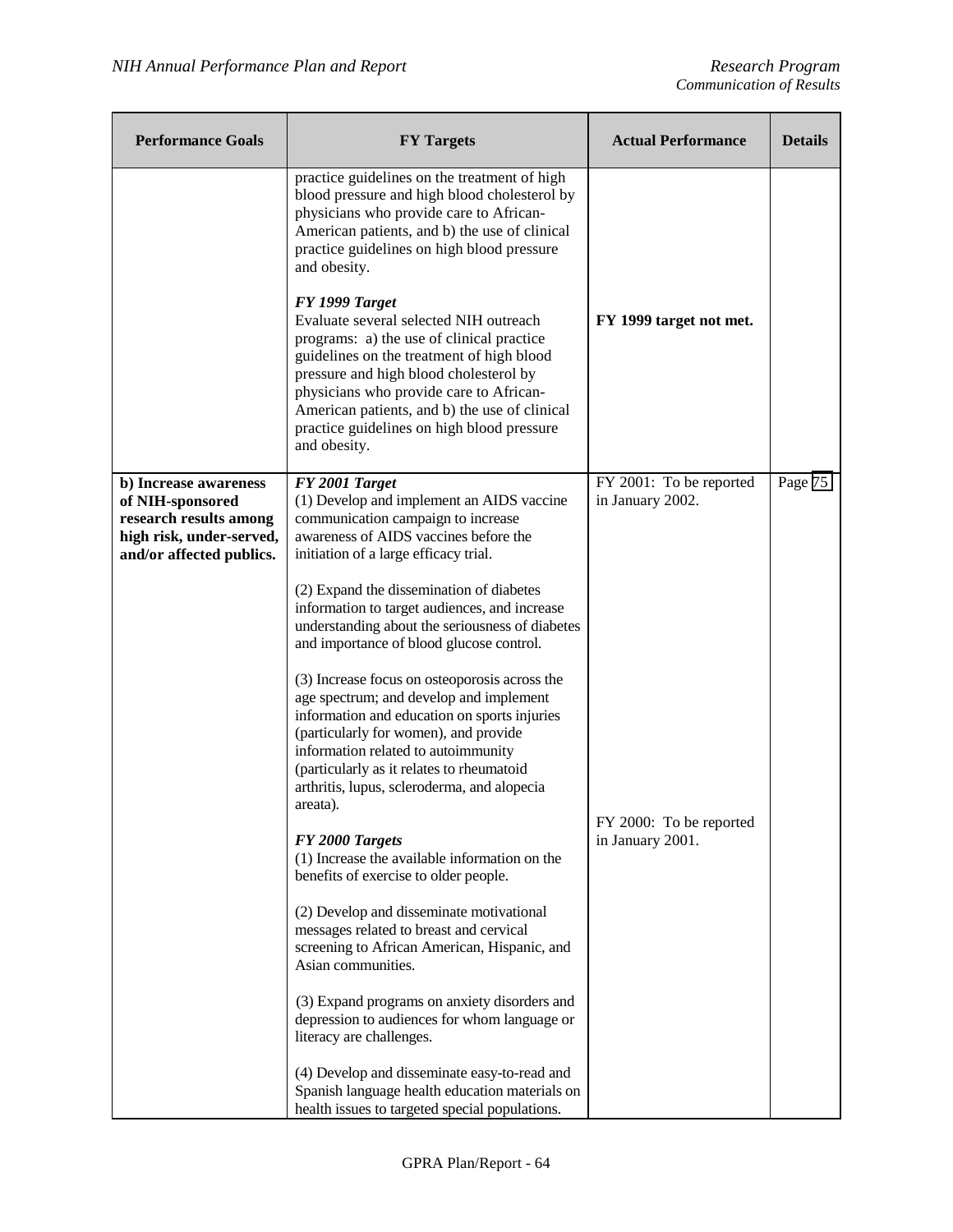| <b>Performance Goals</b>                                                                          | <b>FY</b> Targets                                                                                                                                                                                                                                                                                                                                             | <b>Actual Performance</b>                   | <b>Details</b> |
|---------------------------------------------------------------------------------------------------|---------------------------------------------------------------------------------------------------------------------------------------------------------------------------------------------------------------------------------------------------------------------------------------------------------------------------------------------------------------|---------------------------------------------|----------------|
|                                                                                                   | (5) Develop and implement diabetes awareness<br>campaigns that target minority populations and<br>their health care providers.                                                                                                                                                                                                                                |                                             |                |
|                                                                                                   | (6) As an activity of the NIH Hispanic<br>Communications Initiative (HCI), conduct a<br>Spanish-language "media summit" that will<br>detail strategies for developing continuous<br>and sustainable working partnerships<br>between NIH information offices, national<br>Spanish-language media outlets, and national<br>Hispanic intermediary organizations. |                                             |                |
|                                                                                                   | (7) Pursue new outreach and collaboration<br>initiatives to disseminate information and<br>resources on rheumatic diseases in minority<br>populations.                                                                                                                                                                                                        |                                             |                |
|                                                                                                   | FY 1999 Targets<br>(1) Develop and implement NIH information,<br>education, and outreach programs on specific<br>health issues: Breast Cancer and                                                                                                                                                                                                             | FY 1999 target (1) met.                     |                |
|                                                                                                   | Mammography Education Program.<br>(2) Develop and implement NIH information,<br>education, and outreach programs on specific<br>health issues: extend the Back to Sleep                                                                                                                                                                                       | FY 1999 target (2) met.                     |                |
|                                                                                                   | Campaign to target minority populations.<br>(3) Evaluate several selected NIH outreach<br>programs: cardiovascular health outreach<br>activities for Latinos.                                                                                                                                                                                                 | <b>FY 1999 target (3)</b><br>partially met. |                |
|                                                                                                   | (4) Establish a centralized site on the NIH<br>Home Page for access to NIH materials in<br>Spanish.                                                                                                                                                                                                                                                           | FY 1999 target (4) met.                     |                |
| c) Increase awareness of<br><b>NIH-sponsored research</b><br>results among the<br>general public. | FY 2001 Targets<br>(1) Produce and disseminate a<br>comprehensive report on college drinking<br>and related problems that includes review<br>and evaluation of current knowledge and<br>recommendations about research needs to<br>more than 2,000 college and university<br>presidents, program planners, communities,<br>and policy makers.                 | FY 2001: To be reported<br>in January 2002. | Page 80        |
|                                                                                                   | (2) Complete a seven-year, 22 city tour of the<br>traveling science museum exhibit VISION, one<br>component of a nationwide public education<br>program to promote achievements of publicly-<br>funded vision research.                                                                                                                                       |                                             |                |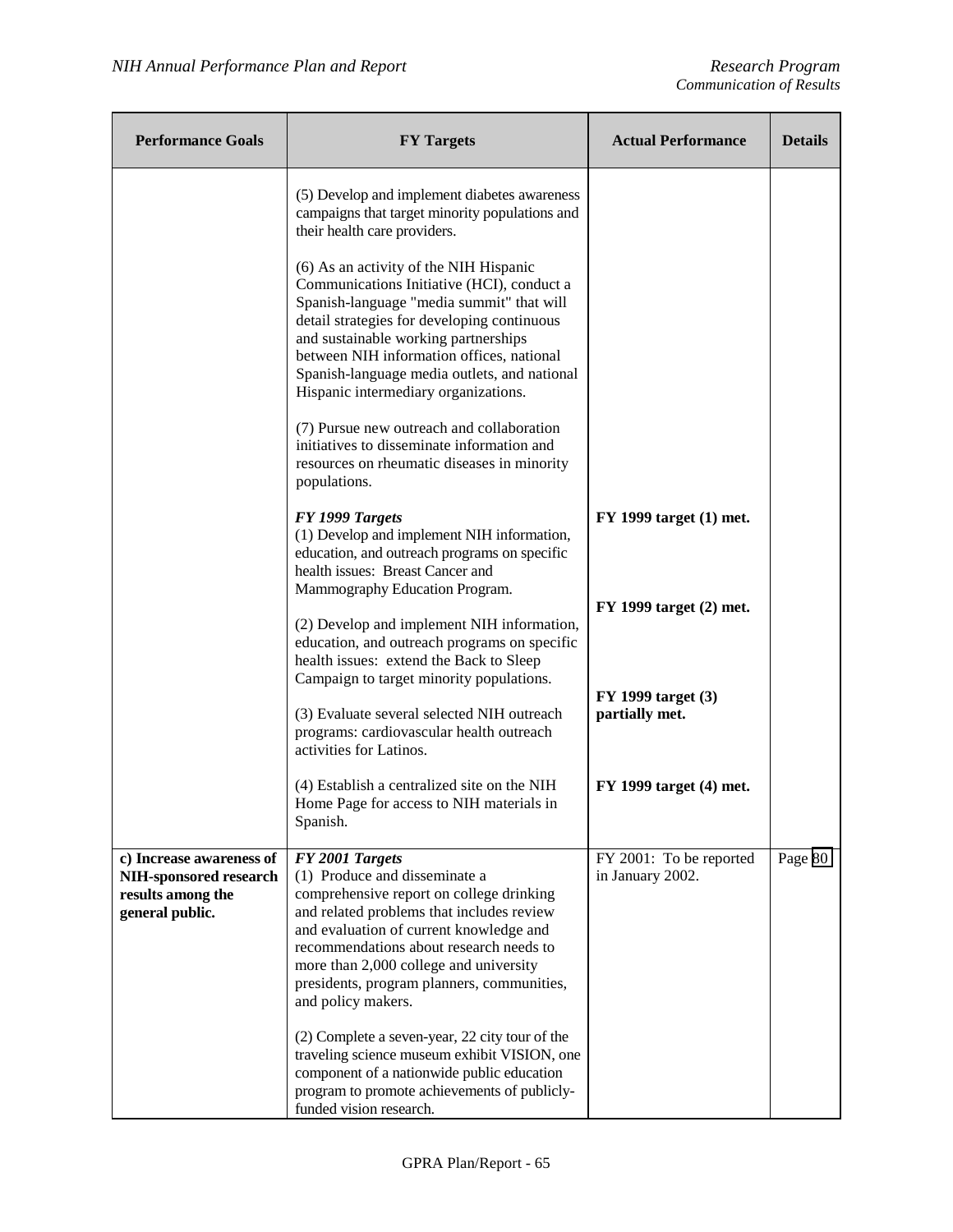| <b>Performance Goals</b> | <b>FY</b> Targets                                                                                                                                                                                                                                                                                                                                                                                                                                                                                                                                                                      | <b>Actual Performance</b>                   | <b>Details</b> |
|--------------------------|----------------------------------------------------------------------------------------------------------------------------------------------------------------------------------------------------------------------------------------------------------------------------------------------------------------------------------------------------------------------------------------------------------------------------------------------------------------------------------------------------------------------------------------------------------------------------------------|---------------------------------------------|----------------|
|                          | (3) Develop strategic alliances with youth-<br>related organizations that result in the<br>integration of calcium messages from the "milk"<br>matters" campaign into their sports, fitness, and<br>health education programming.                                                                                                                                                                                                                                                                                                                                                       |                                             |                |
|                          | (4) Provide information and education on<br>sports injuries (particularly to women), and<br>provide information and education related to<br>autoimmunity (particularly as it relates to<br>rheumatoid arthritis, lupus, scleroderma, and<br>alopecia areata.)                                                                                                                                                                                                                                                                                                                          |                                             |                |
|                          | (5) Disseminate information and education<br>programs on stroke to increase the number of<br>people who know the symptoms and seek<br>treatment rapidly.                                                                                                                                                                                                                                                                                                                                                                                                                               |                                             |                |
|                          | (6) Update existing resources and develop a<br>comprehensive and interactive Website<br>component of "Cancer Research: Because<br>Lives Depend on It," a multi-year educational<br>initiative designed to increase the public's<br>understanding of cancer research, advances,<br>and opportunities.                                                                                                                                                                                                                                                                                   |                                             |                |
|                          | (7) Implement the WISE EARS!<br>communications program by developing a<br>coalition of more than 70 groups representing<br>government, industry, the worker, children and<br>older individuals as well as organizations<br>directly committed to preventing noise-induced<br>hearing loss and providing them with resources<br>in order to reach children under 17, adults in<br>mid-life, and older Americans as a means to<br>provide information about how to prevent fully<br>preventable noise-induced hearing loss with<br>messages in all 50 states and territories by<br>2002. |                                             |                |
|                          | FY 2000 Targets<br>(1) Generate a minimum of 30 million media<br>impressions through placements in newspapers<br>and magazines nationwide and on national and<br>local television and radio programs to raise<br>awareness among all Americans of the<br>importance of eating at least 5 servings of fruit<br>and vegetables a day.                                                                                                                                                                                                                                                    | FY 2000: To be reported<br>in January 2001. |                |
|                          | (2) Expand the outreach of the "milk matters"<br>campaign beyond parents and health<br>professionals to focus directly on activities and                                                                                                                                                                                                                                                                                                                                                                                                                                               |                                             |                |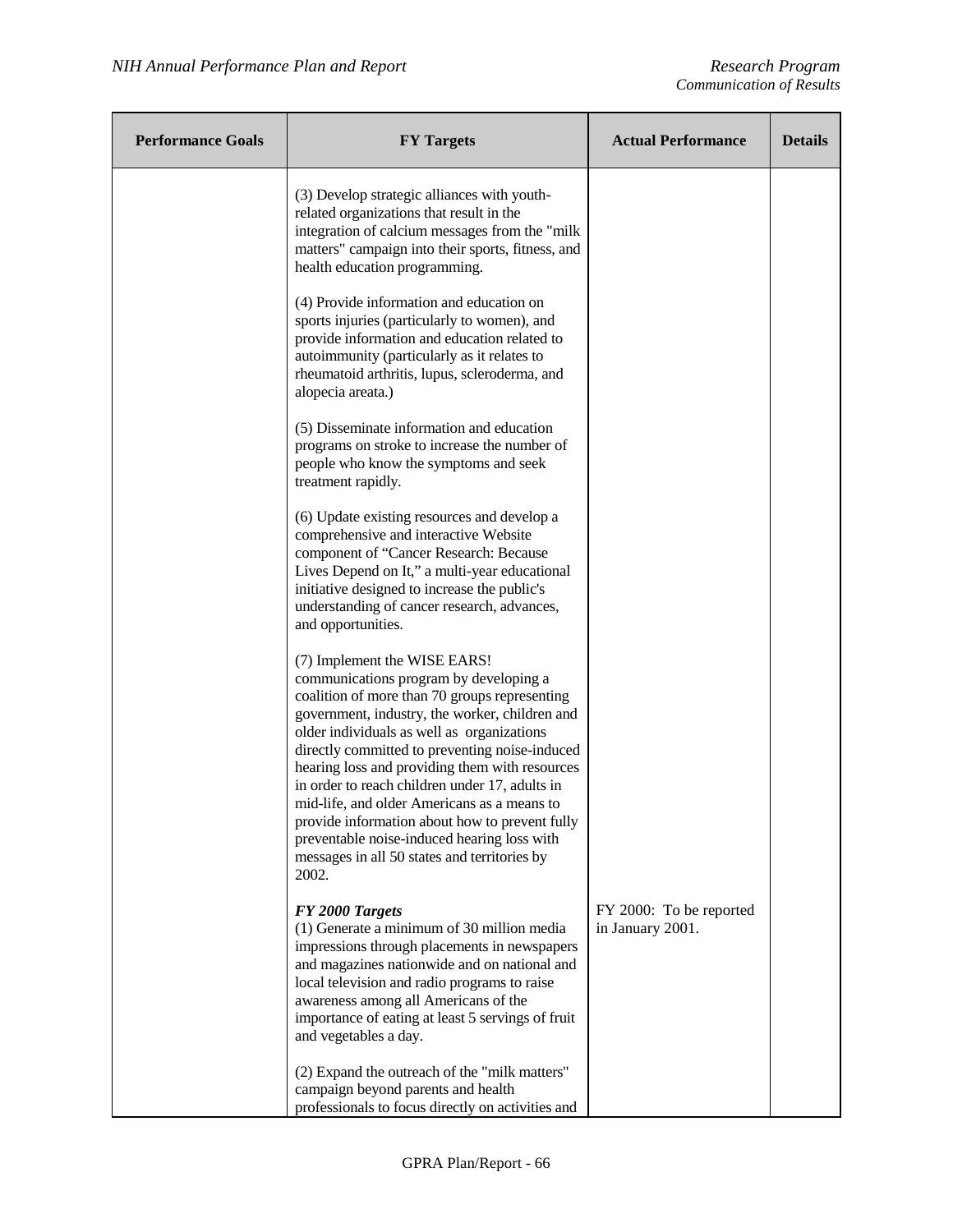| <b>Performance Goals</b>                                                                          | <b>FY</b> Targets                                                                                                                                                                                                                                                                                                                                                                                                                                                                                                                                                         | <b>Actual Performance</b>                   | <b>Details</b> |
|---------------------------------------------------------------------------------------------------|---------------------------------------------------------------------------------------------------------------------------------------------------------------------------------------------------------------------------------------------------------------------------------------------------------------------------------------------------------------------------------------------------------------------------------------------------------------------------------------------------------------------------------------------------------------------------|---------------------------------------------|----------------|
|                                                                                                   | products that help children and teens recognize<br>the benefit of calcium in building strong bones.                                                                                                                                                                                                                                                                                                                                                                                                                                                                       |                                             |                |
|                                                                                                   | (3) Increase collaboration with professional<br>associations of journalists, science writers, and<br>health communicators to increase their<br>coverage of NIH-funded research results.                                                                                                                                                                                                                                                                                                                                                                                   |                                             |                |
|                                                                                                   | (4) Implement WISE EARS! communications<br>program by developing a coalition of more<br>than 70 groups representing government,<br>industry, the worker, children and older<br>individuals as well as organizations directly<br>committed to preventing noise-induced hearing<br>loss and providing them with resources in<br>order to reach children under 17, adults in mid-<br>life, and older Americans as a means to<br>provide information about how to prevent fully<br>preventable noise-induced hearing loss with<br>messages in at least 50% of states by 2001. |                                             |                |
|                                                                                                   | FY 1999 Targets<br>(1) Develop and implement NIH information,<br>education, and outreach programs on specific<br>health issues: Low Vision.                                                                                                                                                                                                                                                                                                                                                                                                                               | FY 1999 target (1) met.                     |                |
|                                                                                                   | (2) Increase the availability of consumer<br>health information, publications, and reports<br>under NIH's Centralized Consumer Health<br>Information area by 20 percent.                                                                                                                                                                                                                                                                                                                                                                                                  | <b>FY 1999 target (2)</b><br>exceeded.      |                |
|                                                                                                   | (3) Complete the restructuring of NIMH's<br>mental health education and information<br>dissemination programs--as recommended by<br>reviewers and the National Advisory Mental<br>Health Council.                                                                                                                                                                                                                                                                                                                                                                         | FY 1999 target (3) met.                     |                |
|                                                                                                   | (4) Strengthen relationships with universities,<br>voluntary health associations, and other<br>organizations that communicate health and<br>scientific information--to expand the options<br>for communicating NIH research results.                                                                                                                                                                                                                                                                                                                                      | FY 1999 target (4) met.                     |                |
| d) Increase awareness of<br>clinical research and<br>support participation in<br>clinical trials. | FY 2001 Targets<br>(1) Continue to develop materials and methods<br>to educate the public about the importance of<br>clinical research and to interest individuals and<br>their families in participating in clinical studies<br>(supported by NIMH).                                                                                                                                                                                                                                                                                                                     | FY 2001: To be reported<br>in January 2002. | Page 86        |
|                                                                                                   | (2) Increase the number and diversity of<br>individuals who contact the NIH Clinical                                                                                                                                                                                                                                                                                                                                                                                                                                                                                      |                                             |                |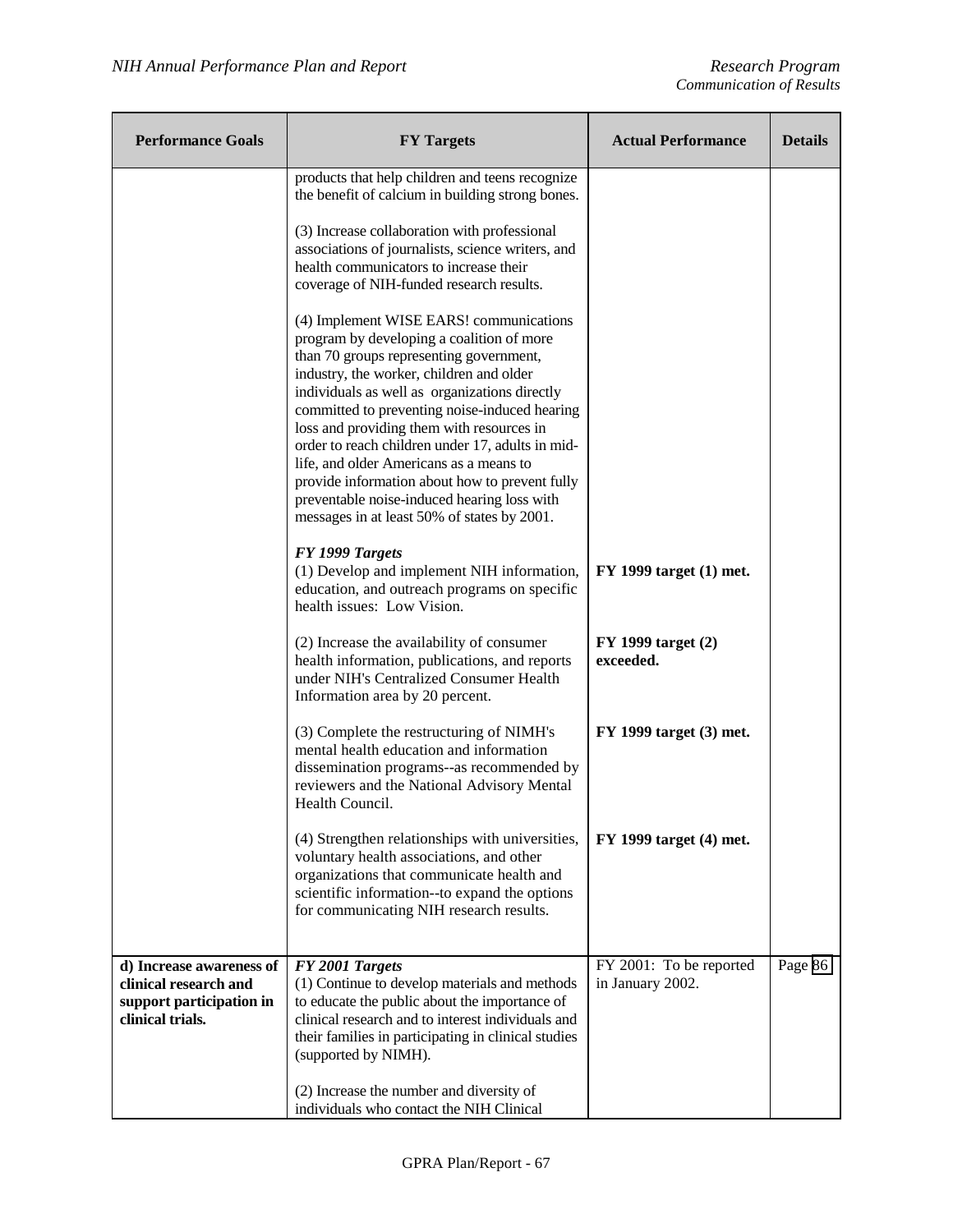| <b>Performance Goals</b> | <b>FY</b> Targets                                                                                                                                                                                                                                                                                                                                                                                                                                                                                                                                                                                                                                                                                                                                                                                                                                                                                                    | <b>Actual Performance</b>                   | <b>Details</b> |
|--------------------------|----------------------------------------------------------------------------------------------------------------------------------------------------------------------------------------------------------------------------------------------------------------------------------------------------------------------------------------------------------------------------------------------------------------------------------------------------------------------------------------------------------------------------------------------------------------------------------------------------------------------------------------------------------------------------------------------------------------------------------------------------------------------------------------------------------------------------------------------------------------------------------------------------------------------|---------------------------------------------|----------------|
|                          | Center by 20% over FY 2000 figures.<br>(3) Initiate a communication and outreach<br>program to reach physicians, community<br>groups, and the general public that will result<br>in a 15% increase in initial contacts to the<br>Patient Recruitment and Public Liaison Office<br>(PRPL) over FY 2000 figures.<br>(4) Improve NCI efforts to increase<br>participation and retain minorities, underserved<br>populations, and the elderly in clinical trials.<br>(5) Develop Web-based clinical trials tools that<br>will improve the development, conduct, and<br>ease of participation in NCI-sponsored clinical<br>trials.<br>(6) Strengthen relationships with and outreach<br>to target audiences through more than 60<br>constituency groups nationwide to help deliver<br>the latest scientific information about drug<br>abuse and addiction prevention and treatment<br>and to provide feedback on emerging |                                             |                |
|                          | grassroots issues.<br>FY 2000 Targets<br>(1) Build and maintain networks of<br>communication and support for clinical<br>research between NIMH and consumer and<br>advocacy organizations and professional<br>groups nationally, regionally, and locally.                                                                                                                                                                                                                                                                                                                                                                                                                                                                                                                                                                                                                                                            | FY 2000: To be reported<br>in January 2001. |                |
|                          | (2) Develop methods and materials to improve<br>communication with minorities and ethnic<br>groups and to encourage them to participate in<br>(NIMH-sponsored) clinical research, thus<br>meeting a critical public health need.                                                                                                                                                                                                                                                                                                                                                                                                                                                                                                                                                                                                                                                                                     |                                             |                |
|                          | (3) Develop simplified and easy-to-understand<br>informed consent forms to help patients better<br>understand a study's treatments and tests and<br>their possible benefits and risks before<br>deciding whether or not to participate.                                                                                                                                                                                                                                                                                                                                                                                                                                                                                                                                                                                                                                                                              |                                             |                |
|                          | (4) Increase visitors to NCI's cancerTrials Web<br>Site and the amount of information about<br>cancer trials to patients, health professionals,<br>the public and the media in all areas including<br>prevention, detection, diagnosis, and treatment.                                                                                                                                                                                                                                                                                                                                                                                                                                                                                                                                                                                                                                                               |                                             |                |
|                          | FY 1999 Target<br>Initiate a broad-based communications and                                                                                                                                                                                                                                                                                                                                                                                                                                                                                                                                                                                                                                                                                                                                                                                                                                                          | FY 1999 target met.                         |                |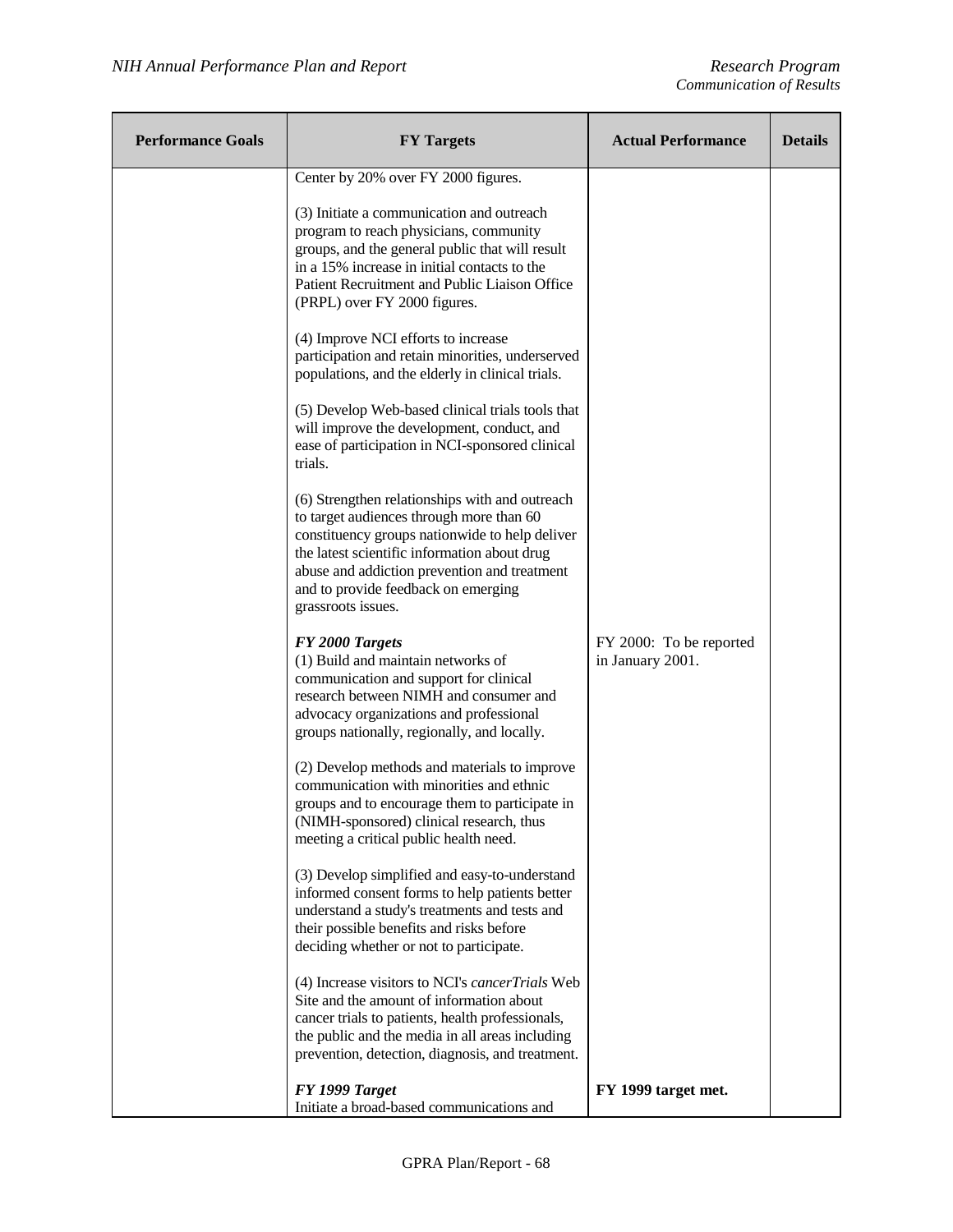| <b>Performance Goals</b>                                                                                                                                   | <b>FY</b> Targets                                                                                                                                                                                                                                                                                            | <b>Actual Performance</b>                   | <b>Details</b> |
|------------------------------------------------------------------------------------------------------------------------------------------------------------|--------------------------------------------------------------------------------------------------------------------------------------------------------------------------------------------------------------------------------------------------------------------------------------------------------------|---------------------------------------------|----------------|
|                                                                                                                                                            | public outreach program to reach physicians,<br>and eventually, community groups and the<br>general public.                                                                                                                                                                                                  |                                             |                |
| e) Establish a Clinical<br><b>Trials Database, as</b><br>required by the FDA<br><b>Modernization Act.</b>                                                  | FY 2001 Target<br>(1) Implement an outreach program to promote<br>the database as a resource for patients,<br>physicians, researchers, community health<br>groups and others.<br>(2) Implement, at least on a pilot basis, toll-<br>free telephone access to information in the<br>Clinical Trials Database. | FY 2001: To be reported<br>in January 2002. | Page 89        |
|                                                                                                                                                            | FY 2000 Targets<br>(1) Expand the Clinical Trials Database to<br>include trials from other federal agencies and<br>the private sector.<br>(2) Develop options for implementation of toll-<br>free telephone access to information in the<br>Clinical Trials Database.                                        | FY 2000: To be reported<br>in January 2001. |                |
|                                                                                                                                                            | FY 1999 Targets<br>Develop and implement the Clinical Trials<br>Database.                                                                                                                                                                                                                                    | FY 1999 target met.                         |                |
| f) Improve the National<br><b>Library of Medicine's</b><br>customer service and<br>information services for<br>individuals seeking<br>medical information. | FY 2001 Target<br>Expand the NLM's consumer health<br>information program to ensure that a medical<br>library in every state and major metropolitan<br>area is working with public libraries and<br>community organizations to improve the<br>public's access to health information.                         | FY 2001: To be reported<br>in January 2002. | Page 91        |
|                                                                                                                                                            | FY 2000 Targets<br>$(1)$ Ensure that no less than 85 percent of<br>respondents to a customer feedback<br>instrument rate NLM services at least<br>satisfactory.                                                                                                                                              | FY 2000: To be reported<br>in January 2001. |                |
|                                                                                                                                                            | (2) Increase the usage of NLM's existing<br>catalog-based databases for books, serials,<br>and audiovisuals by 15 percent.                                                                                                                                                                                   |                                             |                |
|                                                                                                                                                            | (3) Increase the number of "health topics" in<br>the Web-based MEDLINE plus to 300.                                                                                                                                                                                                                          |                                             |                |
|                                                                                                                                                            | FY 1999 Targets<br>(1) Provide a single toll-free telephone<br>number to reach customer service staff.                                                                                                                                                                                                       | FY 1999 target (1) met.                     |                |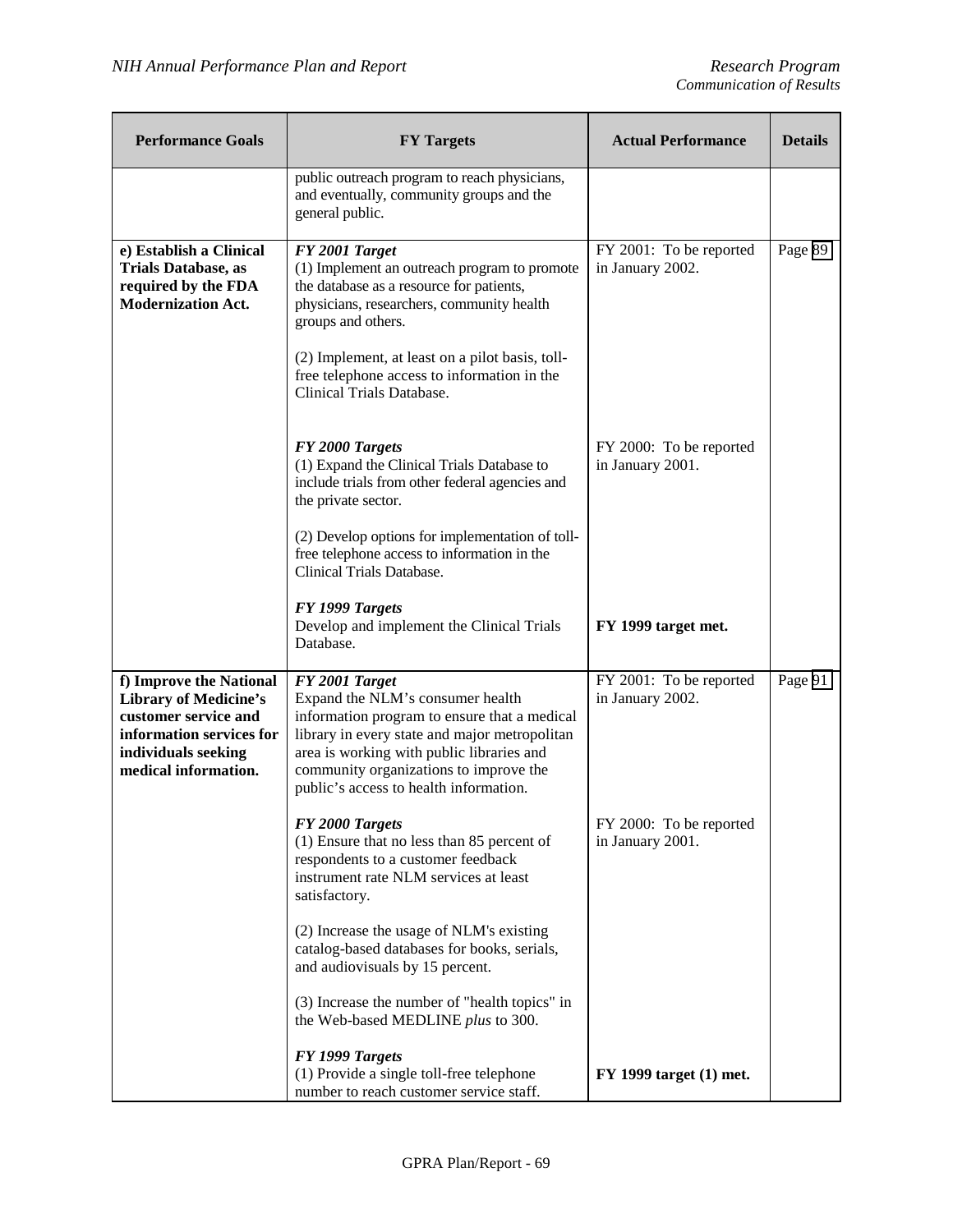| <b>Performance Goals</b> | <b>FY</b> Targets                                                                                                                                          | <b>Actual Performance</b>      | <b>Details</b> |
|--------------------------|------------------------------------------------------------------------------------------------------------------------------------------------------------|--------------------------------|----------------|
|                          | (2) Implement a system to track customer<br>service interactions, measure response times,<br>and record customer feedback on NLM<br>products and services. | <b>FY</b> 1999 target (2) met. |                |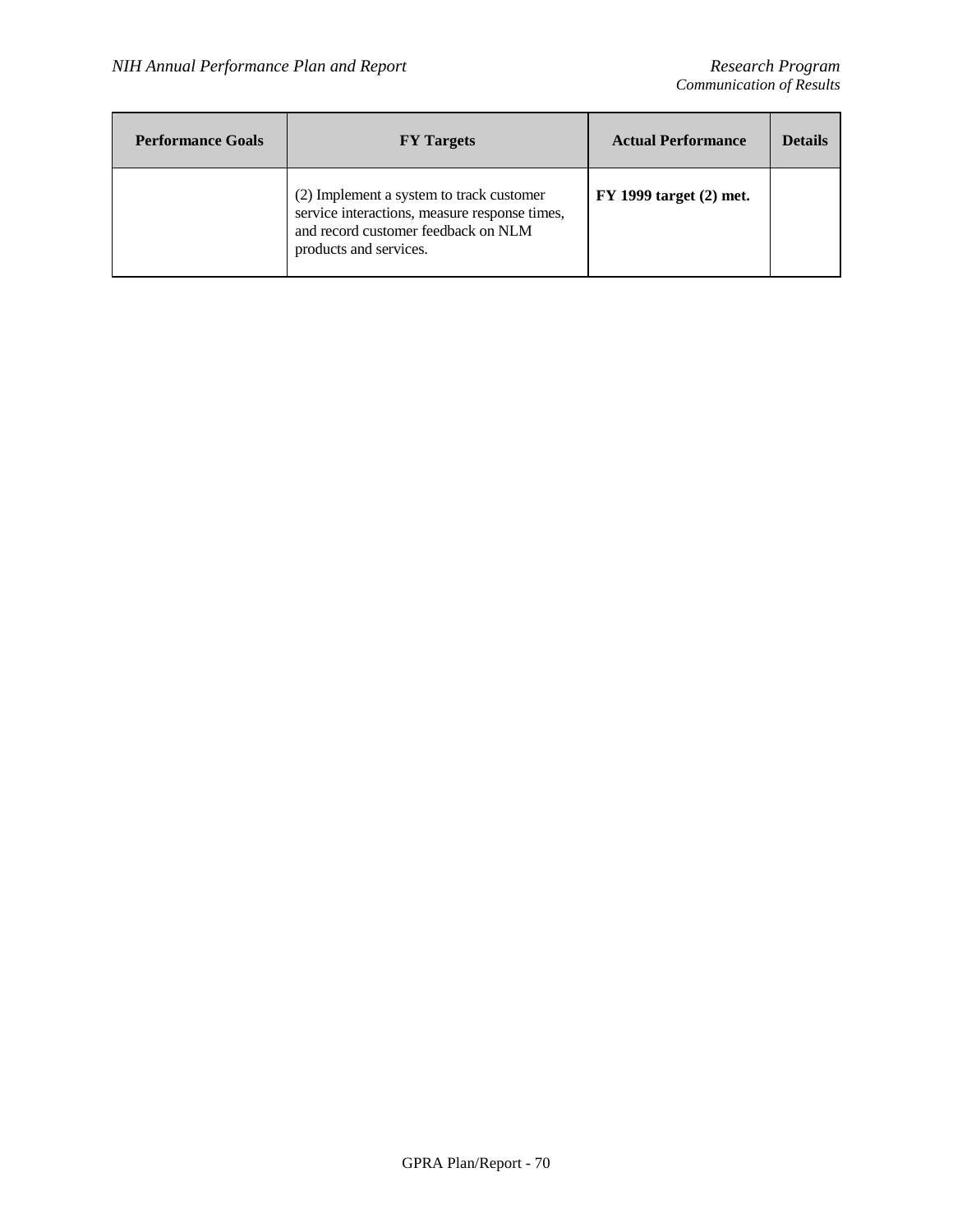## <span id="page-71-0"></span>**Performance Goal Details - Communication of Results**

### **Goal a) Increase awareness of NIH-sponsored research among health care providers to promote research application.**

NIH's research mission--to develop new knowledge that leads to better health--is dependent upon the translation of research advances into improved patient care. This goal significantly contributes to that translation by helping ensure that health care providers learn about the latest research findings.

### **FY 2001 Targets: (1) Create a partnership with the American Academy of Family Physicians to increase the knowledge of primary care physicians about the diagnosis and treatment of mental disorders.**

**(2) Disseminate and encourage use of clinical practice guidelines on asthma through the use of continuing medical education programs on the Web-based Asthma Management Model System.**

*Performance Assessment* -- Basis and Data and Validation/Verification information is the same as for FY 2000 below.

### **FY 2000 Targets: (1) Disseminate and encourage the use of clinical practice guidelines for the treatment of high blood pressure, high blood cholesterol, and other conditions by physicians who provide care to African-American patients.**

**(2) Fund a series of demonstration projects applying telemedicine and other technology to improve the speed of reaching heart attack victims with lifesaving treatment.**

**(3) Use telehealth technology and TV cable networks for education projects with nursing organizations and academic institutions: broadcast select conferences and workshops to nursing organizations and academic institutions and add Web site components that will allow users to interact on-line with live discussions, conferences, and other types of meetings.**

**(4) Expand the "Not Just Once, But for A Lifetime" mammography campaign to reach health professional organizations, physicians, nurses, and other health and medical practitioners to increase awareness of the importance of mammography screening and the Medicare**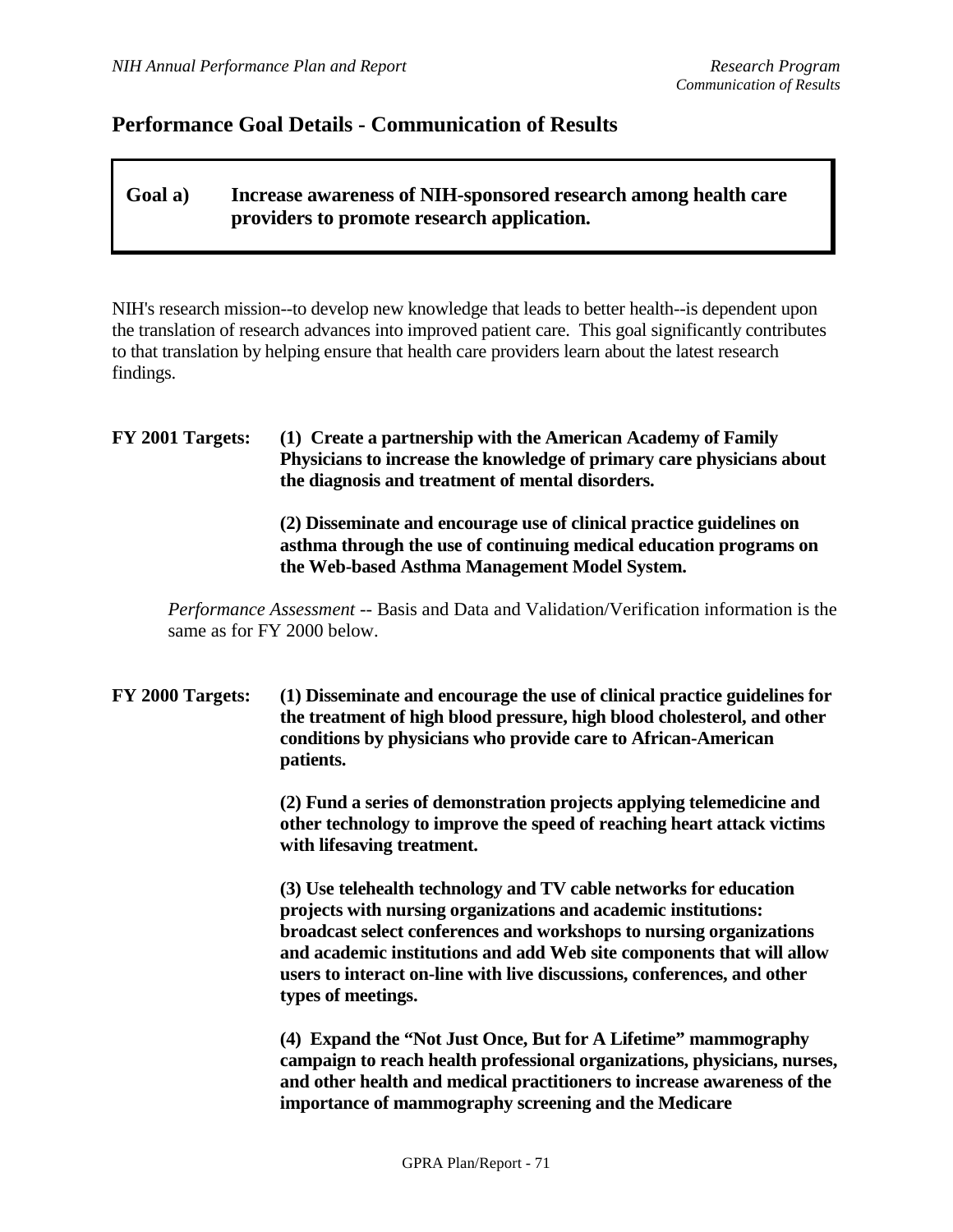**mammography benefit, and referrals for women, particularly those aged 65 and older. Develop and disseminate motivational messages related to breast and cervical cancer screening targeted to African American, Hispanic, and Asian communities.**

**(5) Complete the evaluation of selected NIH outreach programs: a) the use of clinical practice guidelines on the treatment of high blood pressure and high blood cholesterol by physicians who provide care to African-American patients, and b) the use of clinical practice guidelines on high blood pressure and obesity.**

*Basis and Data*: The principal measures of achievement for each of these targets is implementing the project and tracking and measuring the effects of the outreach, education, and informational activities. Where relevant, the use and usefulness of communication materials, telemedicine, and Web technology will be assessed.

*Validation/Verification*:Written documentation confirming project implementation and impact findings will be provided.

### **Assessment of FY 1999 Performance**

**FY 1999 Target: Evaluate several selected NIH outreach programs: (1) the use of clinical practice guidelines on the treatment of high blood pressure and high blood cholesterol by physicians who provide care to African-American patients, and (2) the use of clinical practice guidelines on high blood pressure and obesity.**

*FY 1999 Achievement Summary:*

- Target has not been met. Both evaluation efforts continue to be underway.
- Status of each effort:

Target (1) Since the outreach effort is scheduled to run an additional year, the evaluation is still under way. Preliminary data are being submitted regularly. Once the outreach effort has been concluded at the end of calendar year 2000, the final evaluation will be finished. The preliminary data suggest, however, that the National Physicians Network has been revitalized and is beginning to meet expectations.

Target (2) An evaluation of physician practices in hypertension treatment began in the summer of 1999 with a series of 8 focus groups with physicians, patients, and allied health professionals. Because of weather and unanticipated travel problems physician recruitment proved more difficult than anticipated. It is now planned that the focus groups will be completed in the Spring of 2000. Because the focus groups conducted to date have provided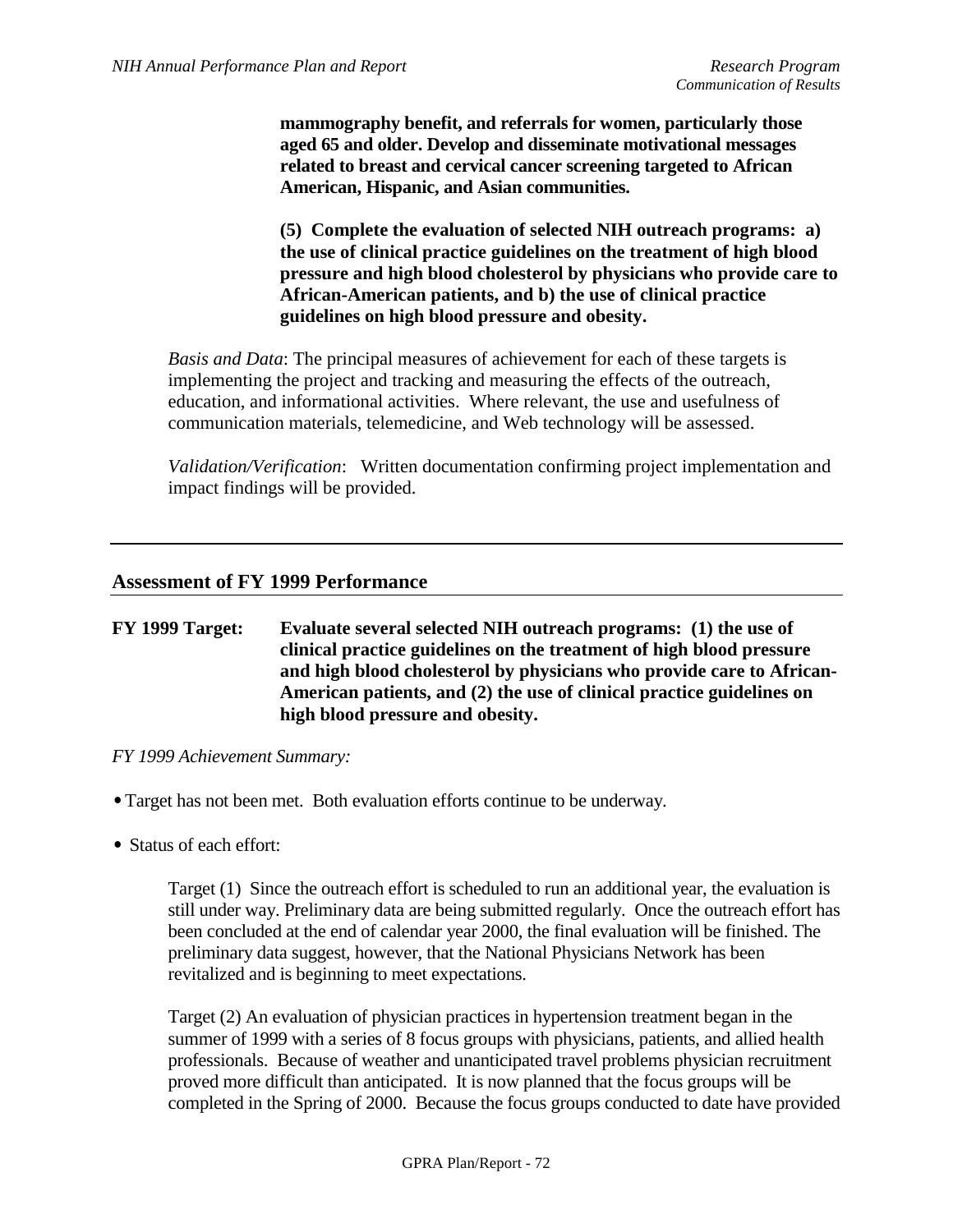new information on how physicians are using the guidelines, the survey design will be reconsidered as soon as the last of the focus groups are completed in the Spring of 2000.

#### *Sources of FY 1999 Assessment Data:*

Target (1) Data on such factors as Web site hits, number of presentations made by targeted physicians, numbers of public audience members reached through these presentations are being collected on a quarterly basis.

Target (2) Study topics include initial clinical encounter for hypertension; preference for hypertension education materials, management strategy, facilitators, and barriers to successful treatment; and provider responsibilities.

#### *Discussion of Performance:*

Target (1) The National Heart, Lung, and Blood Institute (NHLBI) awarded a two-year contract to the Association of Black Cardiologists (ABC) to provide continuing education opportunities and other information to health professionals who serve primarily African-American patients. In 1999, the first year of the project, ABC took over the leadership responsibility for the National Physicians Network, a multidisciplinary group of physicians formed by the NHLBI in 1995 to carry out community-based heart health education for professionals, patients, and the public.

As of the first year, members of the network had presented information on heart health to a cumulative audience of approximately 18,5000 professional and lay individuals, compared with an audience of only about 4,000 individuals in the prior 4 years.

Also, a videotaped presentation was aired on a Fox Network affiliate, which has a subscribed audience of 175,000 people in New Orleans, Jefferson, and St. Charles, LA. In 1999, ABC also established a professional education Web site on heart health. One of the items most frequently downloaded from the Web site is a heart health education Speakers Kit. Close to 20,000 kits have been ordered during the past 6 months. In addition, the kit has been incorporated into the curricula of the four historically black medical schools-- Drew, Howard, Meharry, and Morehouse. It also is being promoted through the ABC project to nursing schools in seven historically black colleges and universities.

Target (2) The clinical practice guidelines on high blood pressure were disseminated widely in 1998 through direct mail, presentations at professional conferences, programs, and the NHLBI Web Site. In addition to the planned focus groups, originally the evaluation was to have included a national survey of primary care physicians regarding their attitudes, beliefs, and reported behaviors. The survey design and instrument was to be developed based on what was learned from the focus groups, as well as from the literature. Because the focus groups conducted to date have provided new information on how physicians are using the guidelines, the survey design will be re-thought once the focus groups are completed.

#### *Next Steps*:

Target (1) Data collection will continue for another year.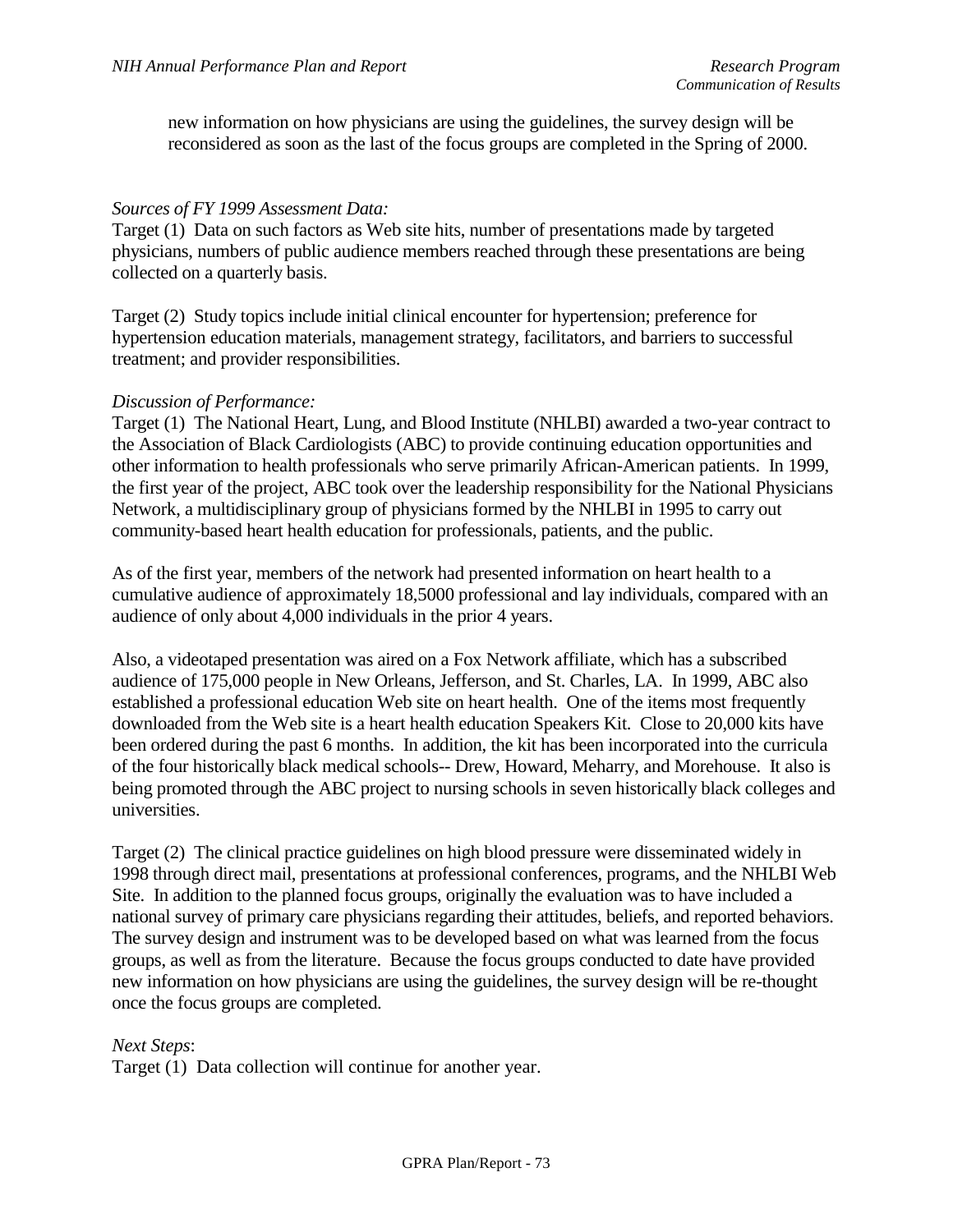Target (2) Focus groups will be completed and planning for a national survey continued. The work on the Practical Guide to the Identification, Evaluation, and Treatment of Overweight and Obesity is near completion. A working group has considered the evaluations provided by 50 health care practitioners working in primary care who reviewed and subsequently revised the document. The final document should be available in early 2000 and will be disseminated through the various associations working on the guide as well as by the NHLBI.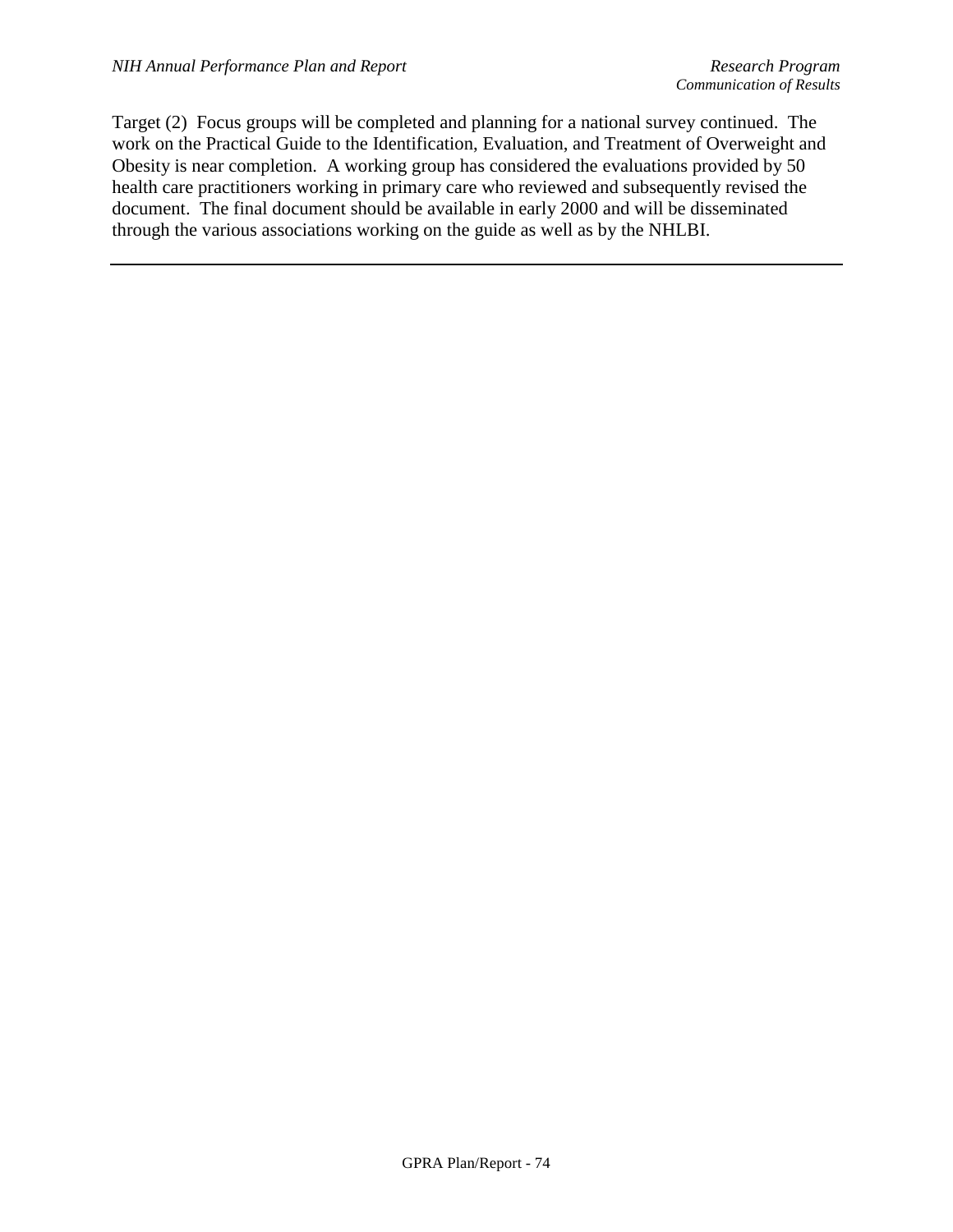### **Goal b) Increase awareness of NIH-sponsored research results among high risk, underserved, and/or affected publics.**

Many research results apply to particular segments of the public, such as those at greater risk of contracting a specific disease, or those who may not be regularly encountering a health care provider. This goal contributes to ensuring that the individuals who are most likely to benefit are specifically targeted with information resulting from pertinent research results.

# **FY 2001 Targets: (1) Develop and implement an AIDS vaccine communication campaign to increase awareness of AIDS vaccines before the initiation of a large efficacy trial. (2) Expand the dissemination of diabetes information to target audiences, and increase understanding about the seriousness of diabetes and importance of blood glucose control. (3) Increase focus on osteoporosis across the age spectrum; develop and implement information and education on sports injuries (particularly for women); and provide information related to autoimmunity (particularly as it relates to rheumatoid arthritis, lupus, scleroderma, and alopecia areata).** *Performance Assessment* -- Basis and Data and Validation/Verification information is the same as for FY 2000 below. **FY 2000 Targets: 1) Increase the available information on the benefits of exercise to older people. 2) Develop and disseminate motivational messages related to breast and cervical screening to African American, Hispanic, and Asian communities. (3) Expand programs on anxiety disorders and depression to audiences for whom language or literacy are challenges. (4) Develop and disseminate easy-to-read and Spanish language health education materials on health issues to targeted special populations. (5) Develop and implement diabetes awareness campaigns that target minority populations and their health care providers.**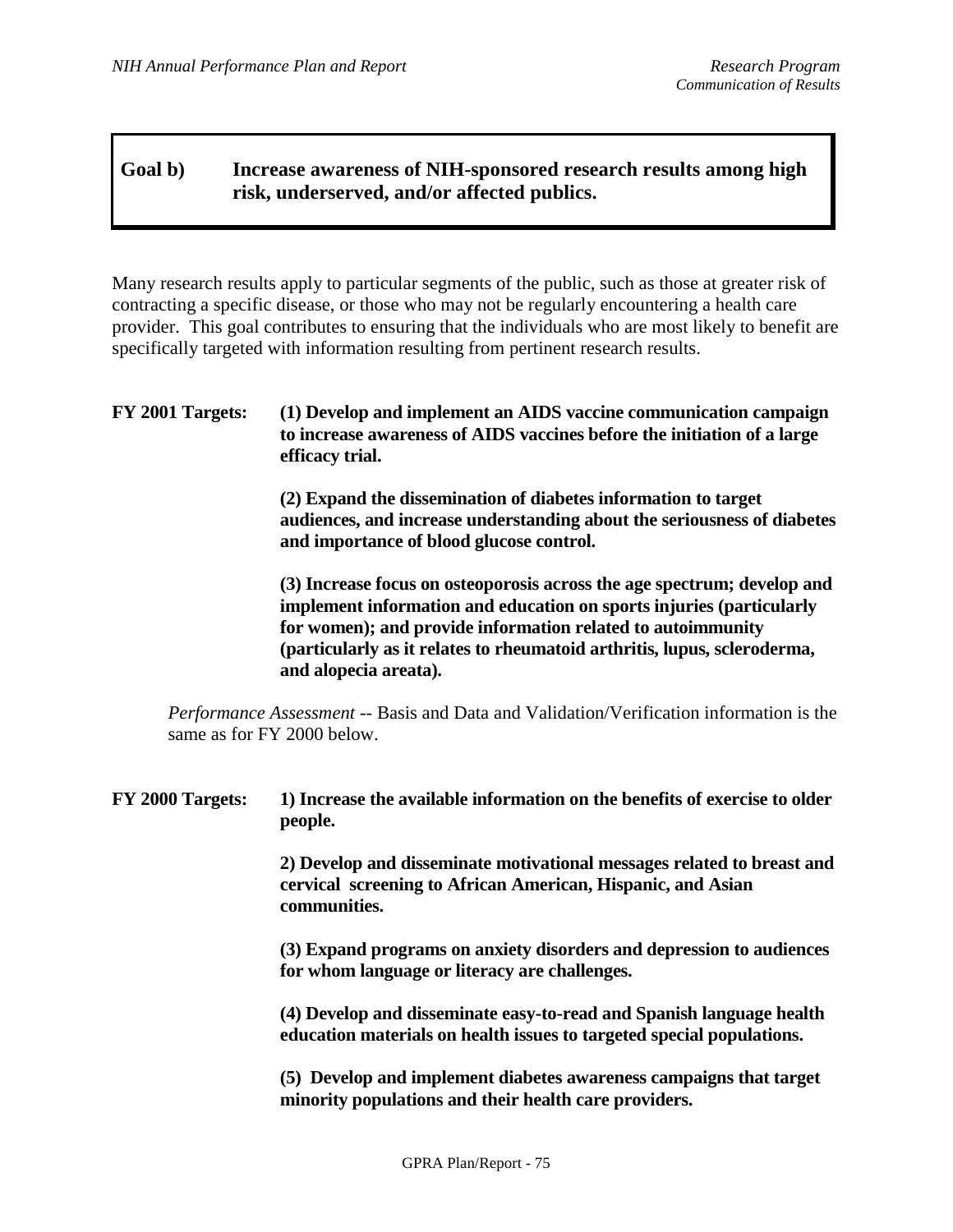**(6) As an activity of the NIH Hispanic Communications Initiative (HCI), conduct a Spanish-language "media summit" that will detail strategies for developing continuous and sustainable working partnerships between NIH information offices, national Spanishlanguage media outlets, and national Hispanic intermediary organizations.**

**(7) Pursue new outreach and collaboration initiatives to disseminate information and resources on rheumatic diseases in minority populations.**

*Basis and Data*: The principal measures of achievement for each of these targets is implementing the project and tracking and measuring the effects of the outreach, education, and informational activities. Where relevant, the use and usefulness of communication materials, telemedicine, and Web technology will be assessed.

*Validation/Verification*:Written documentation confirming project implementation and impact findings will be provided.

#### **Assessment of FY 1999 Performance**

**FY 1999 Targets: (1) Develop and implement NIH information, education, and outreach programs on specific health issues: Breast Cancer and Mammography Education Program. (2) Develop and implement NIH information, education, and outreach programs on specific health issues: extend the "Back to Sleep" Campaign to target minority populations. (3) Evaluate several selected NIH outreach programs: cardiovascular health outreach activities for Latinos.**

**(4) Establish a centralized site on the NIH Home Page for access to NIH materials in Spanish.**

*FY 1999 Achievement Summary:*

- Target (1) was met. The National Cancer Institute (NCI) continued to implement this program, increasing outreach to include Cancer Information Service offices and HCFA partners.
- Target (2) was met with implementation of the "Back to Sleep Campaign." Major accomplishments this fiscal year contributing to this have been: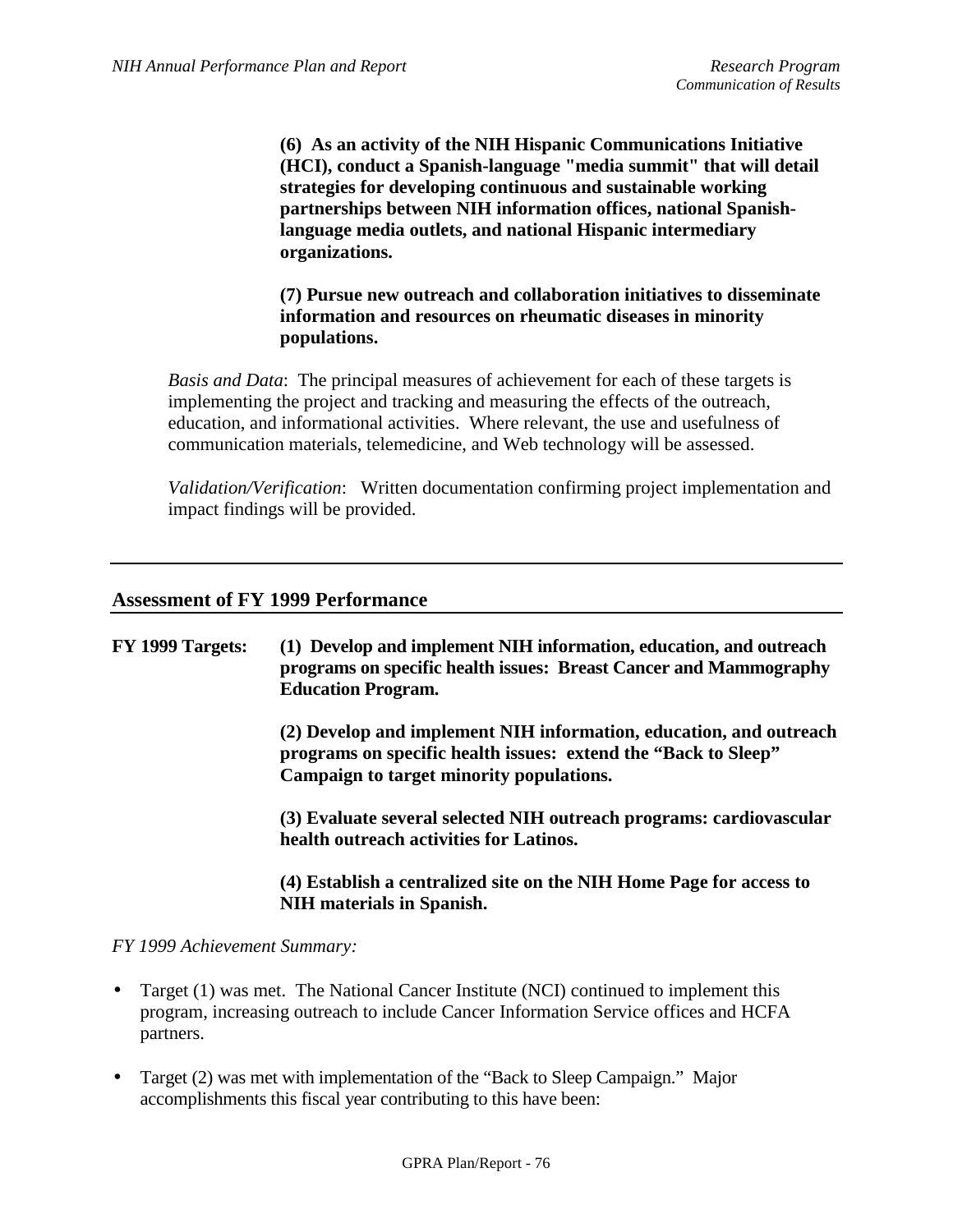-- Completed video featuring a series of vignettes of minority families overcoming some of the barriers to placing an infant on their back to sleep.

-- Implemented outreach to day care facilities.

-- Created coalition of African American organizations who made a commitment to devote the resources of their organizations to promoting back sleeping in African American communities.

- Target (3) was partially met. Only the evaluation of "Salud para Su Corazon" (Health for Your Heart) was completed.
- Target (4) was met. A centralized site on the NIH Home Page for access to NIH materials in Spanish was established and launched in FY 1999, on October 4, 1998.

#### *Sources of FY 1999 Assessment Data:*

Target (1) Breast cancer and mammography brochures, bookmarks, posters, and other materials were developed by NCI in conjunction with HCFA. These materials were distributed through the Cancer Information Service's toll free number and partnership program, as well as through HCFA offices. To ensure that the Breast Cancer and Mammography Education Program would best reach its intended audience, consumer research was conducted. This included a nationwide telephone survey of women ages 65 and older to gather information on the knowledge, attitudes, and behaviors of older women concerning breast cancer, mammography screening, and Medicare coverage for mammography, as well as testing of mammography messages through focus groups with women ages 40 and older.

Target (2) The video was distributed to 2,750 organizations and individuals involved with SIDS education. All of the approximately 230,000 licensed day care facilities in 49 states were reached with information about placing infants on their backs to sleep. (California State Health Department distributed State-developed materials to day care centers in California.)

Target (3) A report on the "Salud" model is scheduled for publication in the October 1999 issue of Journal of Community Health. The data from the complete evaluation are now being finalized for posting on the NHLBI Web Site and publication in public health journals.

Target (4) Data to support this includes logs on the NIH Web Server and documents on file announcing the launch of the site.

#### *Discussion of Performance:*

Target (1)As a result of NCI-sponsored research, there is ever-increasing knowledge about the importance of early detection of breast cancer and the options for its successful treatment. To ensure that this knowledge is applied to save women's lives, NCI developed this program to motivate women, especially those least likely to be getting mammograms, to seek regular screening. During FY 1999, a nationwide survey of women aged 65 and older found that 25% more women reported ever having a mammogram than in a similar survey in 1992, and that whereas more than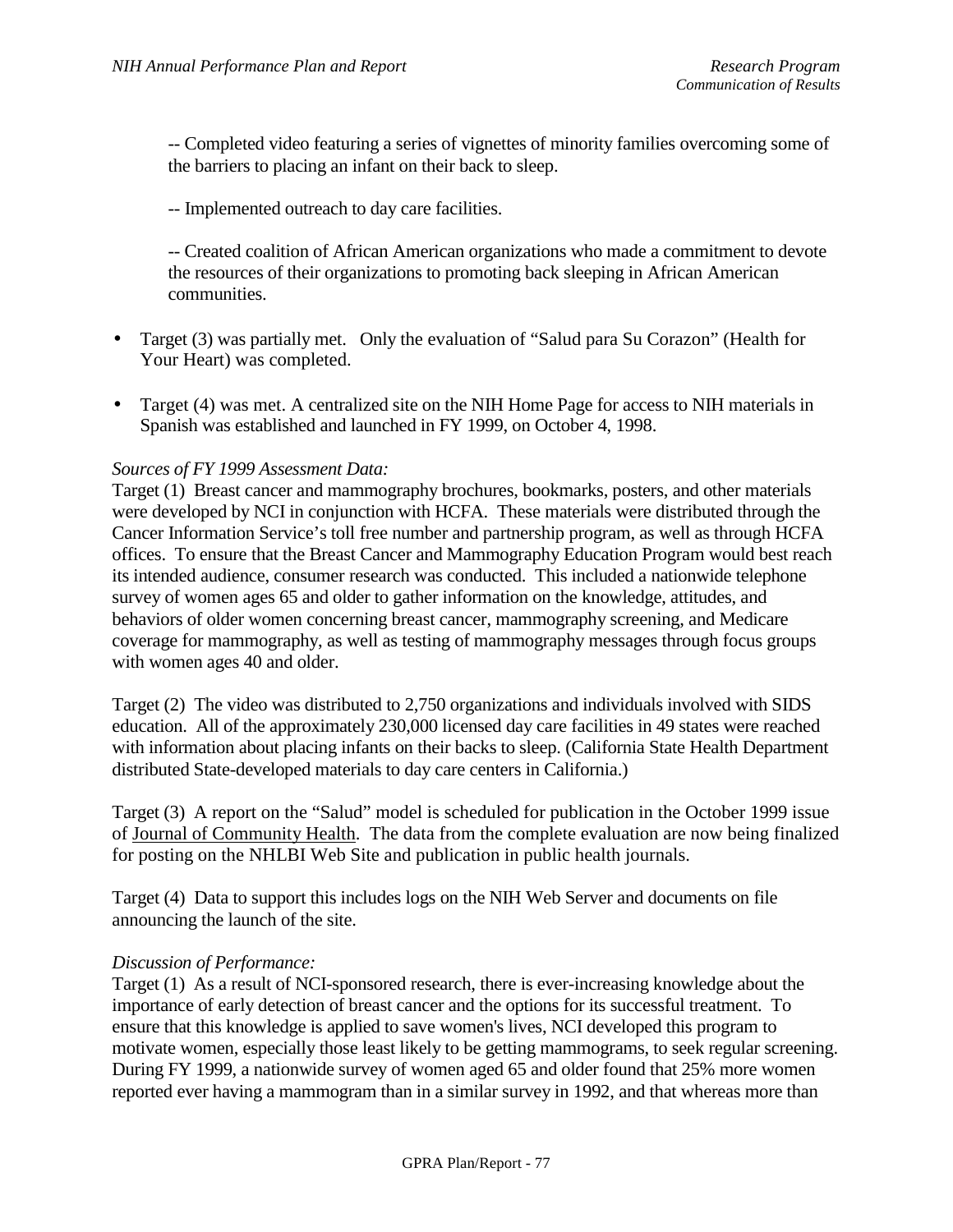75% were aware that Medicare helps pay for mammograms, only 58% had actually used the benefit. During FY 1999, working with the Cancer Information Service (CIS) resulted in 20,500 outreach contacts with partners about breast cancer, helping to prompt 82,500 calls to the CIS tollfree number (1-800-4-CANCER). About 1.15 million publications, posters, and bookmarks on breast cancer were distributed. Related information and educational activities are designed to help women who have suspicious mammograms understand the full range of diagnostic and treatment options.

Target (2)Research demonstrated that the simple act of shifting an infant to back sleeping could substantially lower the incidence of SIDS (Sudden Infant Death Syndrome). A critical element needed to instigate this change was the widespread dissemination of this message to parents and other caregivers of infants. Minority outreach has been a part of the Back to Sleep campaign since the inception of the campaign. Nevertheless, the incidence of SIDS in African American babies has not dropped in the same way as among whites, and the incidence of SIDS in this population is more than double that of white babies. Therefore, achieving message placement in day care centers and securing the commitments of African American organizations to promote the message within African American communities were important to further reduce deaths due to SIDS.

The minority-focused video was completed and distributed to community organizations such as the SIDS Alliance, the Association of SIDS and Infant Mortality Programs, and community health centers. The video was also promoted to appropriate chapters/sections within the American Academy of Pediatrics, and through the Maternal and Child Health Bureau of HRSA. The video has been used in small discussion groups to promote person-to-person information exchange and counseling.

In a new major emphasis to involve leading African American community organizations to reduce SIDS, DHHS Secretary Shalala and Mrs. Tipper Gore announced the NICHD/National Black Child Development Institute initiative to involve community-based organizations in developing and implementing community-based approaches to eliminate the disparity in SIDS rates affecting African American communities.

Target (3) "Salud para su Corazon" (Health for your Heart) is a community-based outreach initiative of the National Heart, Lung, and Blood Institute (NHLBI), designed to increase awareness and knowledge of cardiovascular disease risk factors and promote heart-health behaviors among low income, low acculturated, and less educated Latinos 18-54 years of age. Program strategies include the dissemination of educational materials through the media and community channels; "charlas," or community group discussions; and other community outreach events.

To measure the programs reach and impact on the target population, as well as satisfaction with the program's educational materials and modes of dissemination, surveys were administered to Spanishspeaking respondents before the campaign began and 6 months after the primary intervention period. Pre- and post-test samples were comparable in demographics and recruitment locations.

Pre-test responses showed low awareness of cardiovascular (CVD) risk factors and actions for prevention. Post-test responses showed significant gains in awareness and knowledge of CVD prevention, as well as increased availability of sources of information in Spanish. For example,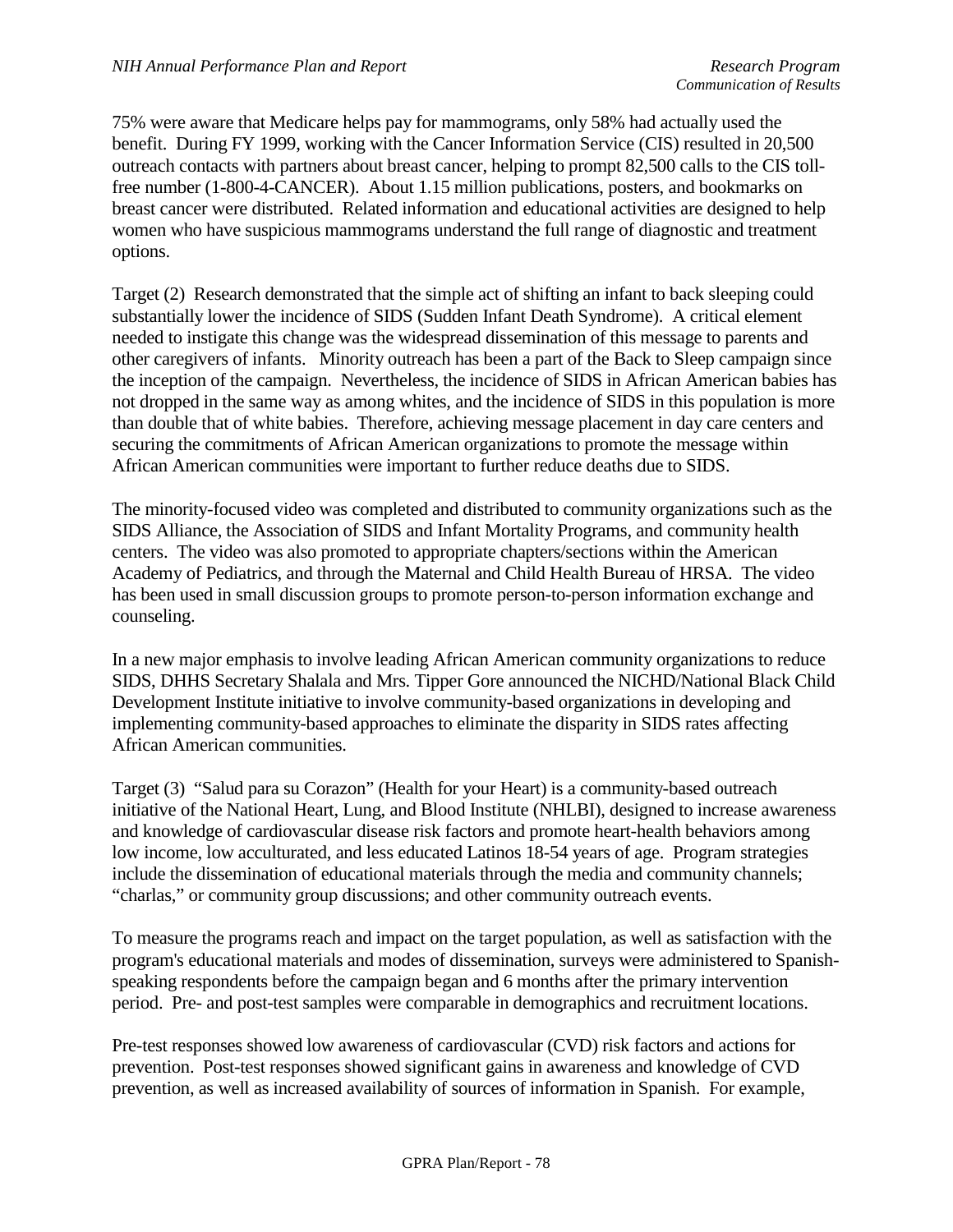without prompting, 19.5% of respondents in the post-test could cite at least 3 of the 5 modifiable risk factors highlighted in the campaign, compared with 11.0% in the pre-test. The proportion of people able to recall CVD risk factors increased across both gender and age groups. There was knowledge of prevention behaviors to reduce CVD.

While changes in CVD awareness among Latinos could be explained in part by secular trends, the "Salud para Su Corazon" campaign was recalled frequently as a source of information on CVD by post-test respondents. Further, the specific messages recalled and the sources of information cited at post-test were similar to those promoted in the campaign, indicating that it was successful in reaching the target audience.

Target (4) The site has been integrated into the structure of the NIH home page and new resources are being added as they become available. Providing access to Spanish language materials from various NIH sources in one place will facilitate access to these materials, furthering the aim of widely disseminating information resulting from NIH research. Log records show the site is actively used.

#### *Next Steps:*

Target (1) NCI's efforts will focus on increasing the number of providers who refer women for screening mammograms. NCI, in partnership with HCFA and other agencies, will work with professional medical organizations to increase awareness among providers and will develop materials that facilitate communications between providers and patients about mammography and breast cancer.

Target (2) Extending the Back to Sleep outreach campaign to minority populations, and particularly to African American communities is an activity that will span more than one year. In 1999, specific activities in support of the goal were achieved. In addition, the NICHD/NBCDI collaboration began building an infrastructure that will involve major segments of the African American community in activities designed to promote back sleeping and reduce the incidence of SIDS.

Target (3) Based on the need to move toward behavior change strategies, the NHLBI has produced *Bringing Heart Health to Latinos: A Guide for Building Community Programs* to instruct communities in how to implement "Salud" activities. In addition, it has developed a partnership with the National Council of La Raza, which will fund three community-based organizations that agreed to implement the "Salud" messages and strategies at the local level. This project also will be evaluated.

Target (4) As with many Web sites, the challenge is now to maintain the site and keep pace with developments associated with the Hispanic Initiative.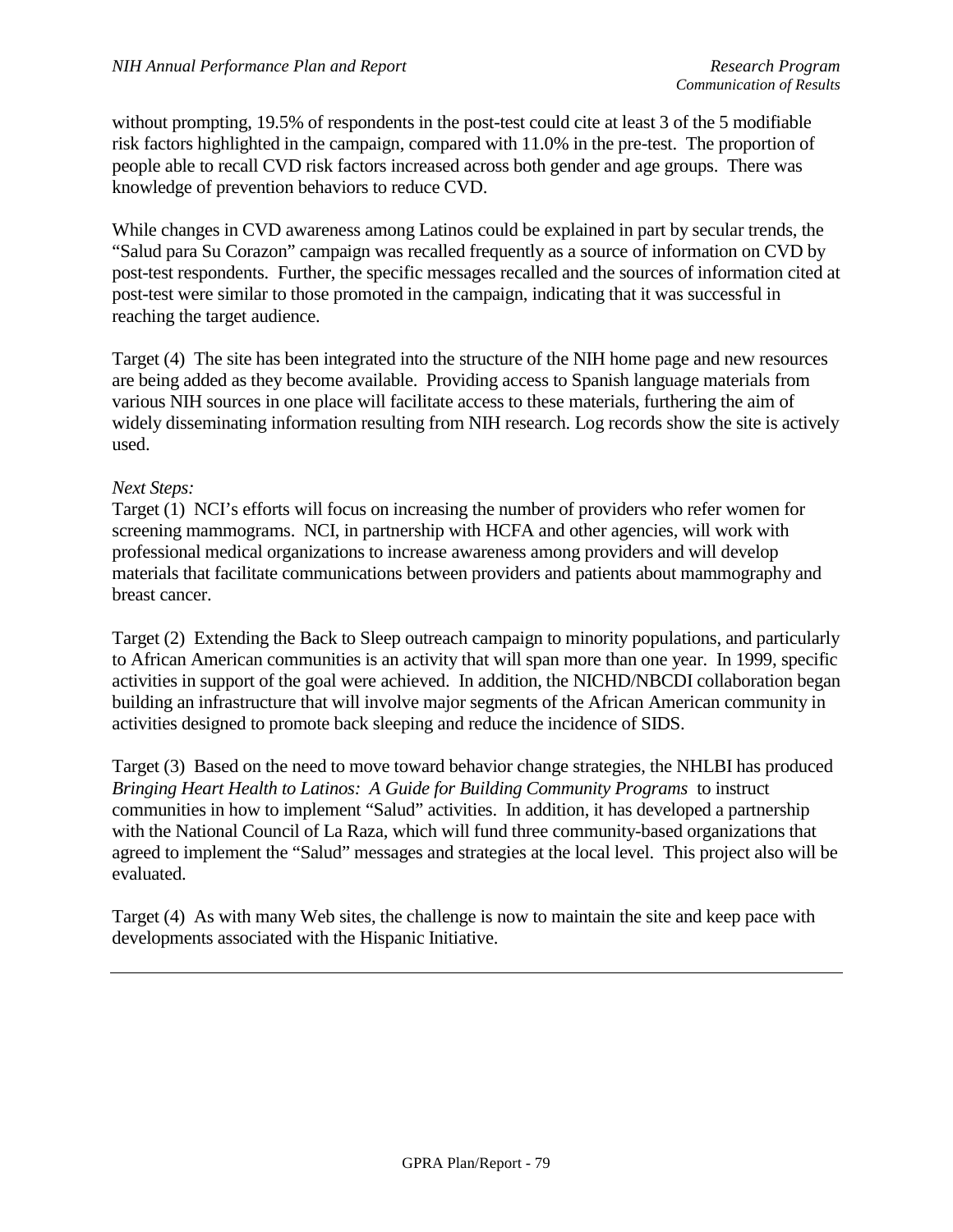# **Goal c) Increase awareness of NIH-sponsored research results among the general public.**

This goal contributes to ensuring that new knowledge resulting from research is broadly disseminated to reach as many individuals who can benefit as possible. Often, the general public can use the results of NIH-sponsored research to improve their health and the health of their families.

| FY 2001 Targets: | (1) Produce and disseminate a comprehensive report on college<br>drinking and related problems that includes review and evaluation of<br>current knowledge and recommendations about research needs to<br>more than 2,000 college and university presidents, program planners,<br>communities, and policy makers. |
|------------------|-------------------------------------------------------------------------------------------------------------------------------------------------------------------------------------------------------------------------------------------------------------------------------------------------------------------|
|                  | (2) Complete a seven-year, 22 city tour of the traveling science museum<br>exhibit "VISION," one component of a nationwide public education<br>program to promote achievements of publicly-funded vision research.                                                                                                |
|                  | (3) Develop strategic alliances with youth-related organizations that<br>result in the integration of calcium messages from the "Milk Matters"<br>campaign into their sports, fitness, and health education programming.                                                                                          |
|                  | (4) Provide information and education on sports injuries (particularly to<br>women), and provide information and education related to<br>autoimmunity (particularly as it relates to rheumatoid arthritis, lupus,<br>scleroderma, and alopecia areata.)                                                           |
|                  | (5) Disseminate information and education programs on stroke to<br>increase the number of people who know the symptoms and seek<br>treatment rapidly.                                                                                                                                                             |
|                  | (6) Update existing resources and develop a comprehensive and<br>interactive Website component of "Cancer Research: Because Lives<br>Depend on It," a multi-year educational initiative designed to increase<br>the public's understanding of cancer research, advances, and<br>opportunities.                    |
|                  | (7) Implement the "WISE EARS!" communications program by<br>developing a coalition of more than 70 groups representing government,<br>industry, the worker, children and older individuals as well as<br>organizations directly committed to preventing noise-induced hearing                                     |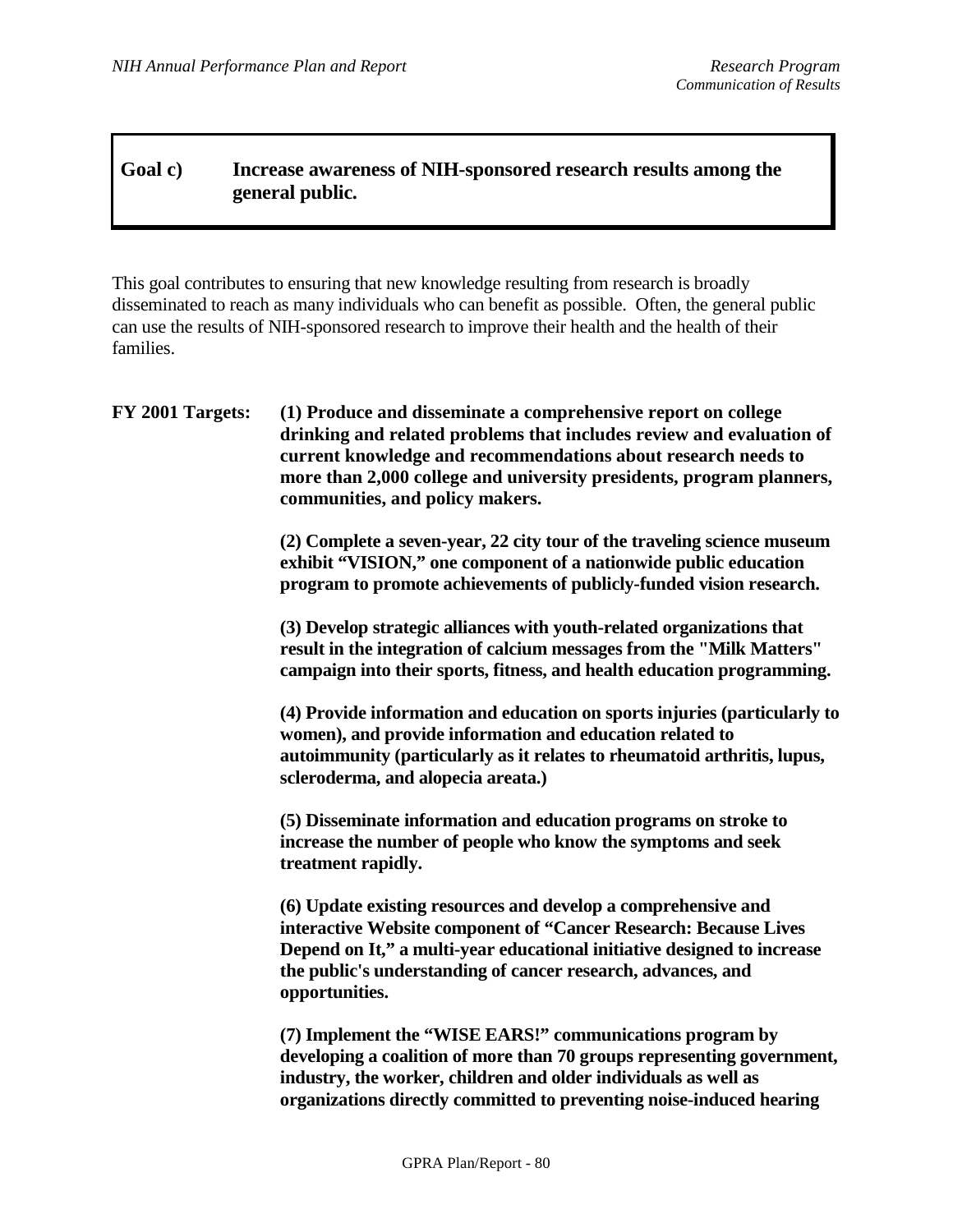**loss and providing them with resources in order to reach children under 17, adults in mid-life, and older Americans as a means to provide information about how to prevent fully preventable noise-induced hearing loss with messages in all 50 states and territories by 2002.**

*Performance Assessment* -- Basis and Data and Validation/Verification information is the same as for FY 2000 below.

### **FY 2000 Targets: (1) Generate a minimum of 30 million media impressions through placements in newspapers and magazines nationwide and on national and local television and radio programs, to raise awareness among all Americans of the importance of eating at least 5 servings of fruit and vegetables a day.**

**(2) Expand the outreach of the "Milk Matters" campaign beyond parents and health professionals to focus directly on activities and products that help children and teens recognize the benefit of calcium in building strong bones.**

**(3) Increase collaboration with professional associations of journalists, science writers, and health communicators to increase their coverage of NIH-funded research results.**

**(4) Implement "WISE EARS!" communications program by developing a coalition of more than 70 groups representing government, industry, the worker, children and older individuals as well as organizations directly committed to preventing noise-induced hearing loss and providing them with resources in order to reach children under 17, adults in mid-life, and older Americans as a means to provide information about how to prevent fully preventable noise-induced hearing loss with messages in at least 50% of states by 2001.**

*Basis and Data*: NIH will track, document, and measure the effects of outreach, education, and information activities. Use and usefulness of communication materials will be evaluated. Participation in and usefulness of telemedicine and Web technology will be documented.

*Validation/Verification:* Written documentation confirming project implementation and impact findings will be provided.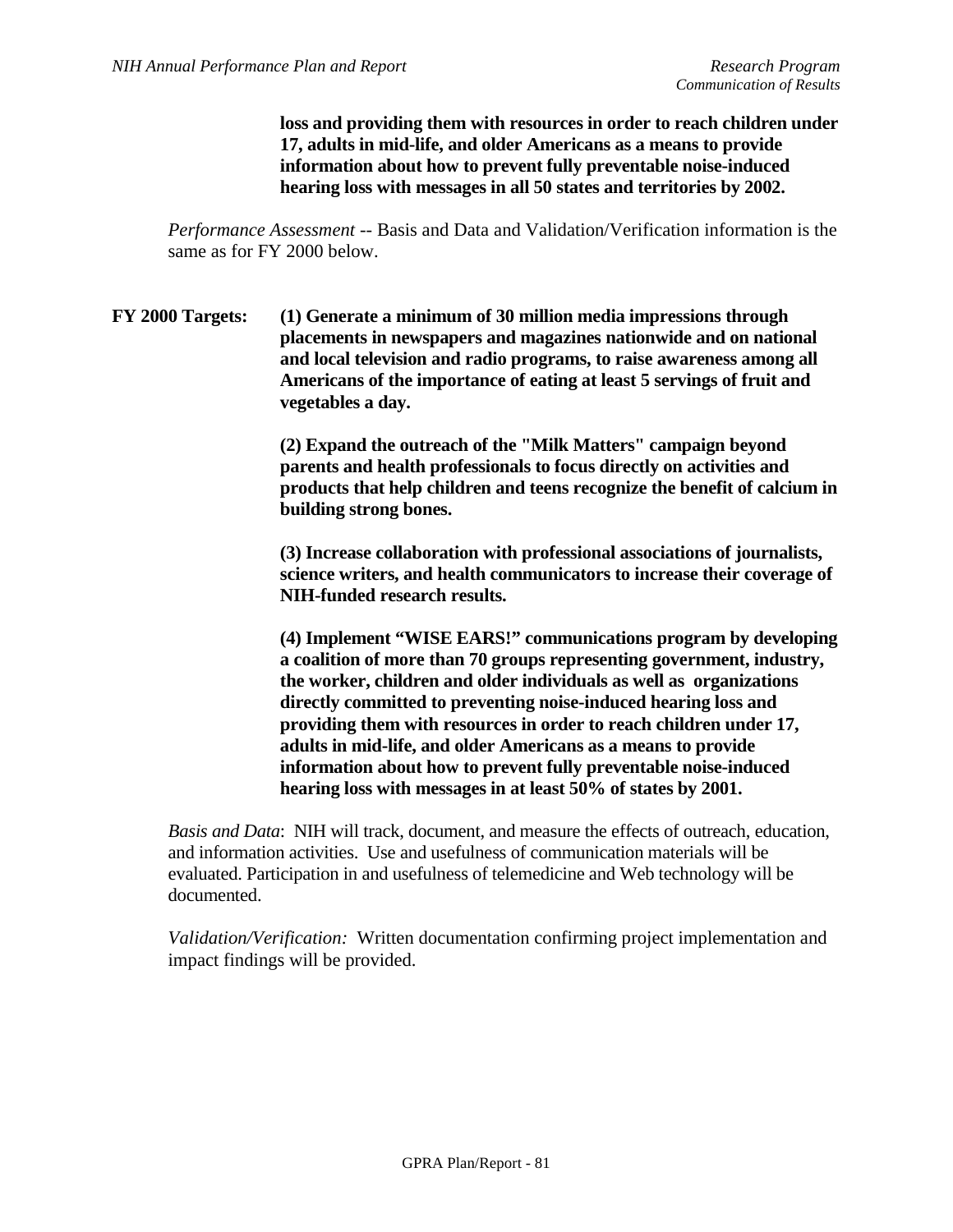#### **Assessment of FY 1999 Performance**

| FY 1999 Targets: (1) Develop and implement NIH information, education, and outreach |  |
|-------------------------------------------------------------------------------------|--|
| programs on specific health issues: Low Vision.                                     |  |

**(2) Increase the availability of consumer health information, publications, and reports under NIH's Centralized Consumer Health Information area by 20 percent.**

**(3) Complete the restructuring of NIMH's mental health education and information dissemination programs--as recommended by reviewers and the National Advisory Mental Health Council.**

**(4) Strengthen relationships with universities, voluntary health associations, and other organizations that communicate health and scientific information--to expand the options for communicating NIH research results.**

*FY 1999 Achievement Summary:*

- Target (1) was met. Completed development of the Low Vision Education Program; implementation began with a program launch on October 15, 1999. Mass media materials were produced and distributed to the print media and by satellite to television and radio stations in all 50 states. A special emphasis was placed on the top 25 markets, plus markets with a large population of people aged 65 and older who are more likely to experience vision loss.
- Target (2) was exceeded. The number of on-line publications increased from 144 in 1998 to 253 in 1999. This represents an increase of approximately 76%.
- Target (3) was met. A new position with new responsibilities was created at the Associate Director level, with a joint appointment as Office Director. This position was filled in June 1998. A new mission statement for the Office was developed, and the new Associate Director made a presentation to the National Advisory Mental Health Council on her vision and goals for the Institute's communications program.
- Target (4) was met. As one example, the National Institute of Diabetes and Digestive and Kidney Diseases (NIDDK) has established relationships with 375 public and private organizations to support the National Diabetes Education Program. For NIDDK, organizations working with the Institute are regularly kept up-to-date about information and education activities. Materials are prepared to help interested organizations "get the message out" to their constituents and the general public. One measure of the intentions of these organizations to promote NIDDK messages is whether they order campaign kits. In 1999, partner organizations ordered 1,594 copies of the Campaign Guide for Partners. Other specialty campaign kits (the Medicare Benefits Campaign Kit, General Audience Campaign Kit, African American Media Kit, Asian American/Pacific Islander Media Kit, Hispanic/Latino Media Kit, American Indian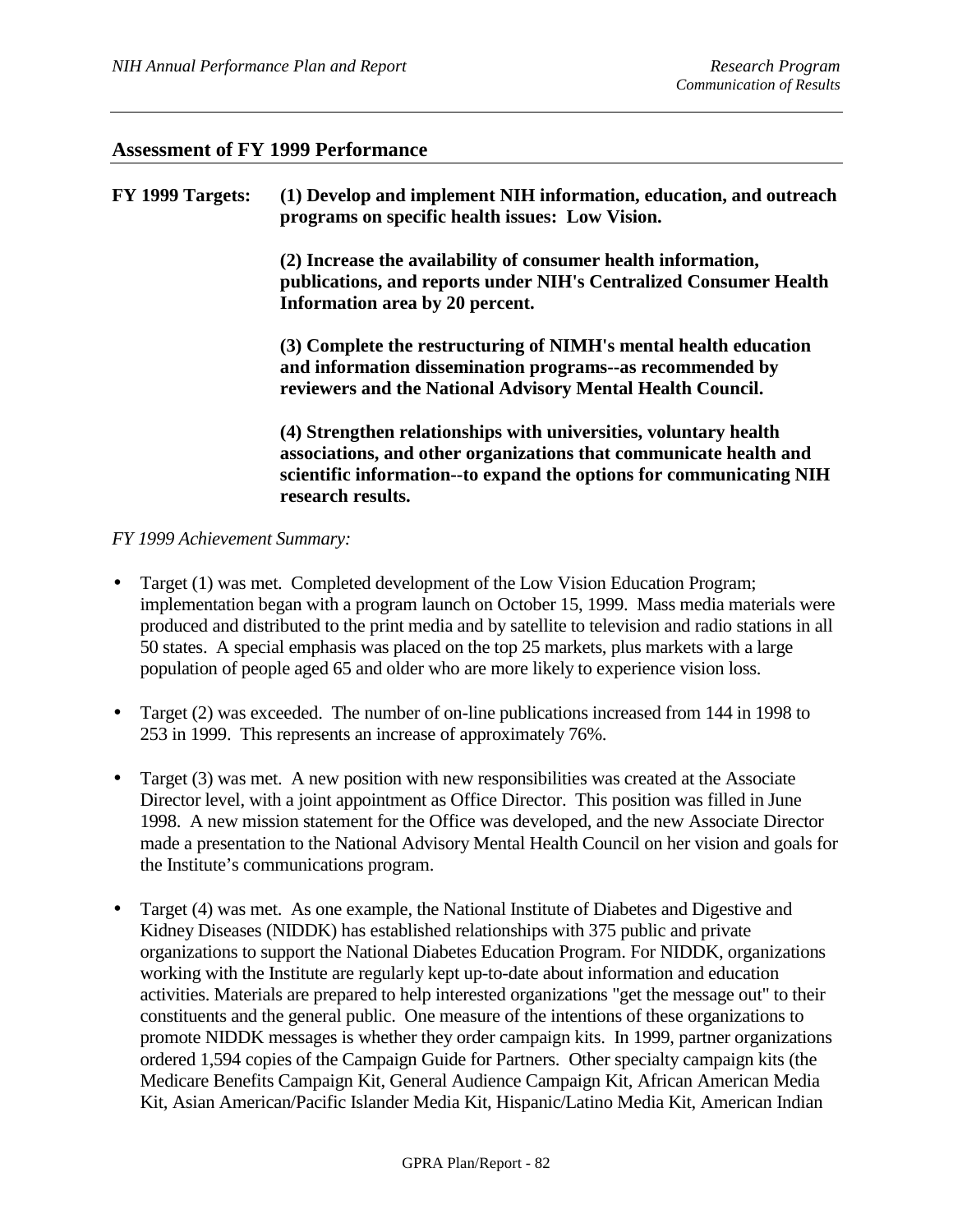Media Kit) became available in August 1999. By October 1999, nearly 2,500 of these specialty kits already had been requested from partner organizations.

#### *Sources of FY 1999 Assessment Data:*

Target (1) The target was achieved through the launch of the program on October 19, 1999. Data on program implementation was unavailable because launch was conducted in early FY 2000.

Target (2) Data is based on an analysis of archived records of the older versions of the health information index as well as the log of the Web editor.

#### Target (3) Evidence of these changes can be found on the NIMH Web Site

[http://www.nimh.nih.gov.](http://www.nimh.nih.gov/) The Institute organizational chart provided on the Web Site shows the new communications office at [http://www.nimh.gov/about/compon.cfm a](http://www.nimh.gov/about/compon.cfm)nd the new mission statement for the office, along with contact information for the new Associate Director, can be found at [http://www.nimh.gov/ocpl/index.htm.](http://www.nimh.gov/ocpl/index.htm) Examples of newly developed materials such as the new series *Research Facts About NIMH* located at [http://www.nimh.gov/publicat/soms.cfm i](http://www.nimh.gov/publicat/soms.cfm)s the new *Science on Our Minds*, a series of brief fact sheets highlighting advances in the treatment of mental illnesses and covering areas of NIMH research. These brief fact sheets were initially distributed at the White House Conference on Mental Health, June 7, 1999, and at a Mental Health Forum on Rural Mental Health held in Anchorage, Alaska, August 10, 1999.

Target (4) A variety of sources of data are used to track relationships, including numbers of activities, numbers of requests, and numbers of materials.

#### *Discussion of Performance:*

Target (1) Low vision affects 14 million people, causing significant interference with their activities every day. (Low vision is a visual impairment, not correctable by standard glasses, contact lenses, medicine, or surgery.)

In some cases of vision loss, treatment is not effective. However, NEI-supported research has demonstrated that vision rehabilitation can help individuals maintain their independence, thus improving their quality of life. Therefore, it is important that people understand the resources that are available to help when they experience vision loss. This low vision information program was developed to translate the research findings into information that can help individuals experiencing vision loss; success to date has helped ensure that the results of NIH-sponsored research reach those who can most benefit from it.

Target (2) To increase awareness of NIH-sponsored research results among the general public, NIH has made use of the Web as a means of increasing the availability of health information stemming from advances in medical research. This goal seeks to measure the relative advances in efforts to make use of this new technology in furthering our goal of disseminating research-based health information. The conversion of paper-based information products to on-line data files can be expensive and time-consuming. To ensure that NIH is providing users with new and expanded online information resources, data were collected to measure the rate at which new information was posted in the consumer health information area. Data collected for this target reflects both NIH's commitment to improving this resource as well as the fact that more Institutes are making their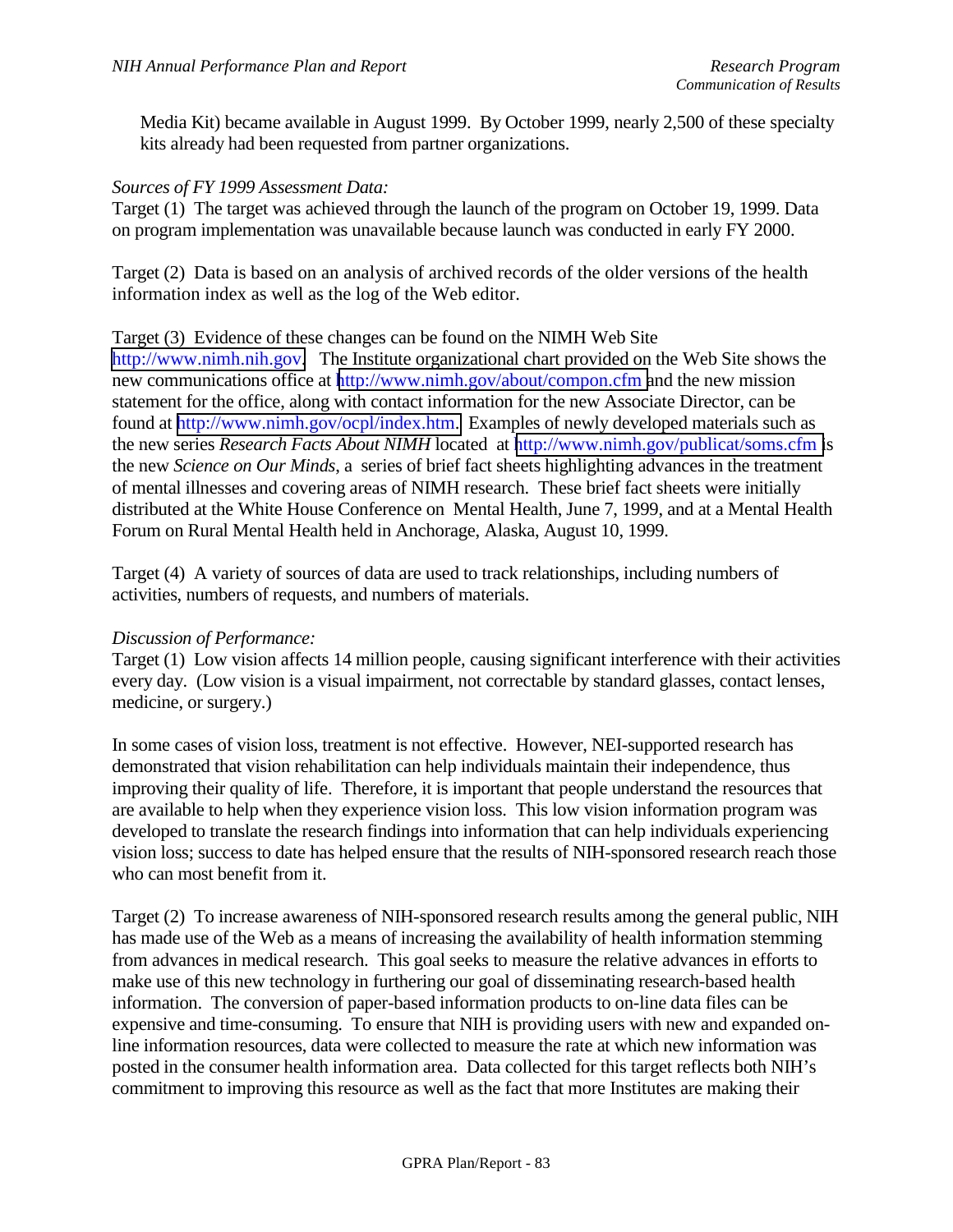documents available in this format. As a result, more consumer health information is available to the public.

Target (3) A new position with new responsibilities was created at the Associate Director level, with joint appointment as Office Director. The position was filled June 1998, a new mission statement for the Office developed, and the vision and goals for the Institute's restructured communications program presented at the National Advisory Mental Health Council. Since then, the NIMH mental health education and information functions have been undergoing a searching review, with subsequent revisions in staff roles and office strategy. All contracts have been examined and adjusted; new research fact sheets have been developed; the Institute Web Site has been modified to better serve scientists, the press and the public; and public education materials are being systematically reviewed. To reflect these changes, an NIMH logo has been developed and incorporated into all Institute communications to foster a unified image. In addition, the communications office has been renamed the "Office of Communications and Public Liaison."

Target (4) The National Diabetes Education Program (NDEP) is a joint program of the National Institute of Diabetes and Digestive and Kidney Diseases of the NIH and the Centers for Disease Control and Prevention (CDC). The program's purpose is to improve the treatment and outcomes for people with diabetes, to promote early diagnosis, and ultimately to prevent the onset of the disease. It is conducted as a partnership among more than 375 public and private organizations that are concerned about the health of their constituents.

Enlisting the cooperation of universities, voluntary health, and other organizations enables NIH to use organizations' communication channels to their constituents, increasing both the number of health messages to the public, and the saliency of messages endorsed by a trusted, familiar source. Further, consistent, repetitive messages funneled through as many routes as possible increase the number of people who both pay attention to and use the vital health information conveyed.

#### *Next Steps:*

Target (1) This program will be incorporated as an ongoing activity of the National Eye Health Education Program, coordinated by NEI with 60 national partner organizations. Future strategies will include working with the media, providing materials and technical assistance to organizations and agencies, working with professional organizations to educate their members, providing information through the NEI Web Site, and coordinating a new traveling exhibit with local communities.

Target (2) As the number of Americans with access to the Internet increases, the value of posting public documents on-line increases. To the extent possible, NIH will to continue to expand this area as more publications become available.

Target (3) A strategic plan for communications is being developed. New information materials continue to be written, including materials for low literacy and Hispanic audiences. Partnerships with organizations such as the American Academy of Family Physicians will be developed to disseminate research-based information on the diagnosis and treatment of mental illness.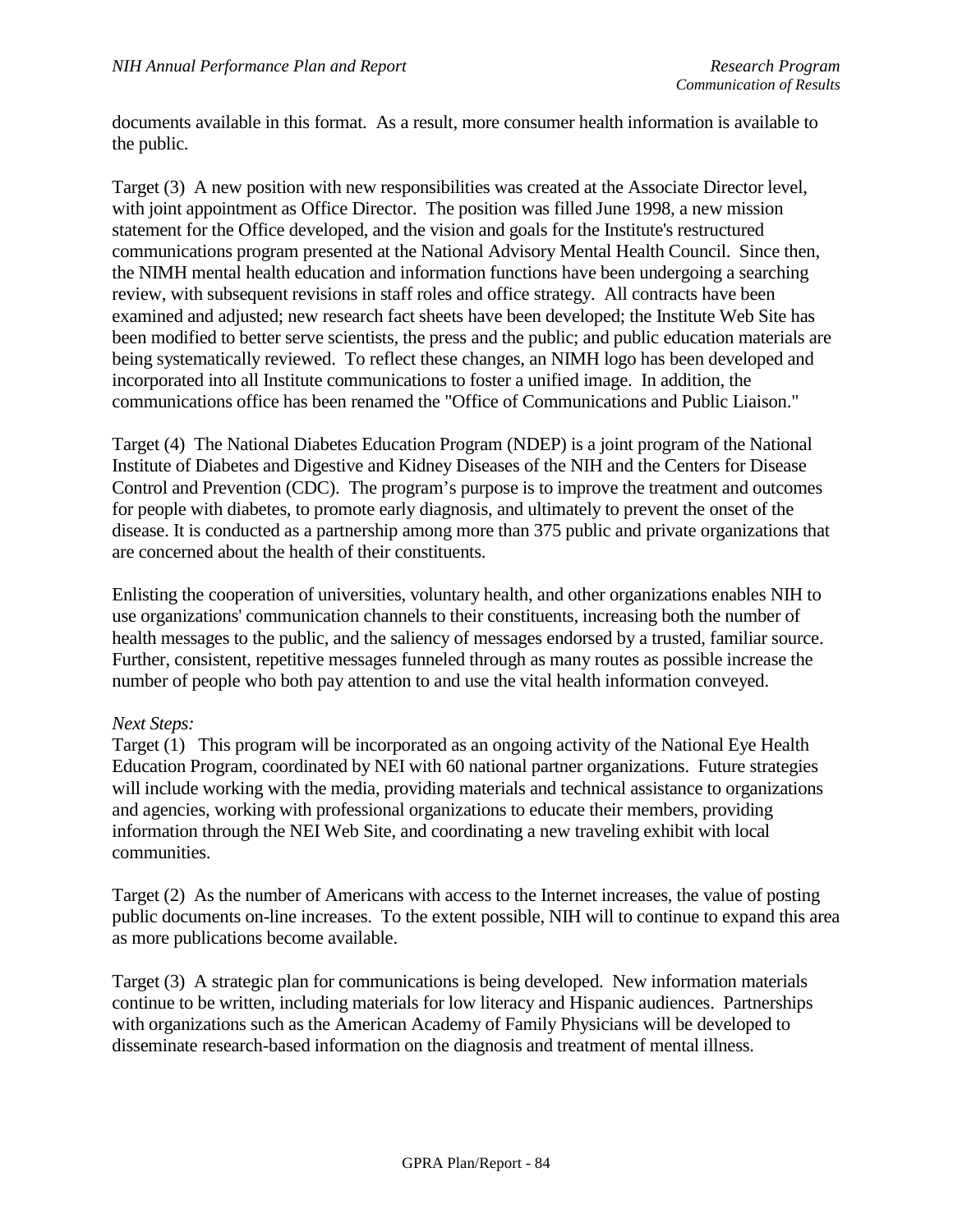Target (4) To assess partnership involvement, NDEP is providing feedback forms to members of the Partnership Network to assess their usage of the NDEP messages and materials. More broadly, all of the NIH Institutes are continuing to establish and maintain a variety of relationships to further efforts to disseminate research findings.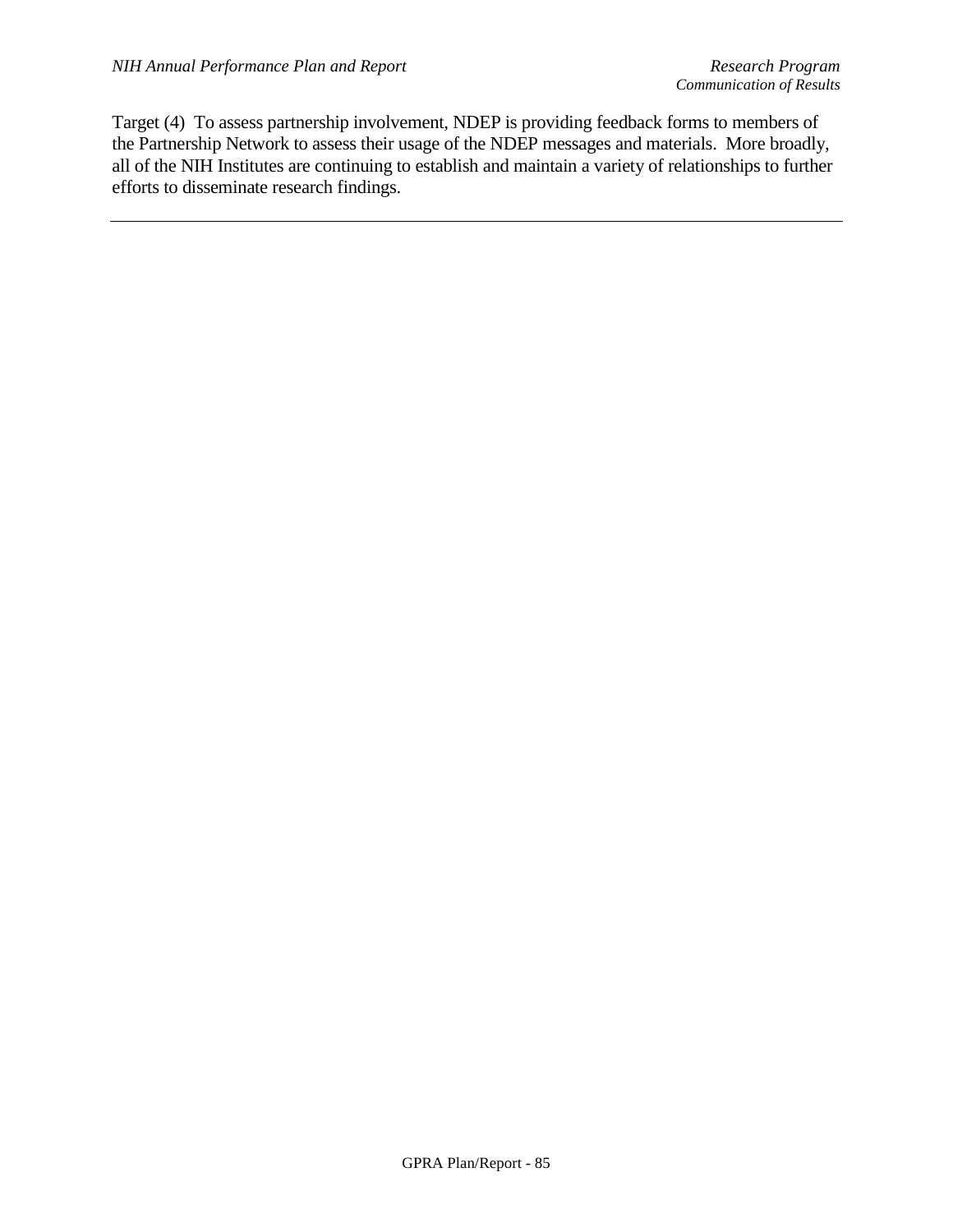# **Goal d) Increase awareness of clinical research and support participation in clinical trials.**

To enable and support NIH-funded research, a steady, diverse, and substantial pool of patient and normal volunteers is needed. The quality of clinical research and its ability to improve the public's health care depend on the nation's physicians having the opportunity to refer patients to current studies and on patients having the information they need to learn about and participate in clinical trials.

| FY 2001 Targets: | (1) Continue to develop materials and methods to educate the public<br>about the importance of clinical research and to interest individuals and<br>their families in participating in clinical studies (supported by NIMH).                                                                         |
|------------------|------------------------------------------------------------------------------------------------------------------------------------------------------------------------------------------------------------------------------------------------------------------------------------------------------|
|                  | (2) Increase the number and diversity of individuals who contact the<br>NIH Clinical Center by 20% over FY 2000 figures.                                                                                                                                                                             |
|                  | (3) Initiate a communication and outreach program to reach physicians,<br>community groups, and the general public that will result in a 15%<br>increase in initial contacts to the Patient Recruitment and Public<br>Liaison Office (PRPL) over FY 2000 figures.                                    |
|                  | (4) Improve NCI efforts to increase participation and retain minorities,<br>under-served populations, and the elderly in clinical trials.                                                                                                                                                            |
|                  | (5) Develop Web-based clinical trials tools that will improve the<br>development, conduct, and ease of participation in NCI-sponsored<br>clinical trials.                                                                                                                                            |
|                  | (6) Strengthen relationships with and outreach to target audiences<br>through more than 60 constituency groups nationwide to help deliver<br>the latest scientific information about drug abuse and addiction<br>prevention and treatment, and to provide feedback on emerging<br>grassroots issues. |
|                  | Performance Assessment - Basis and Data and Validation/Verification information is the<br>same as for FY 2000 below.                                                                                                                                                                                 |
|                  |                                                                                                                                                                                                                                                                                                      |

#### **FY 2000 Targets: (1) Build and maintain networks of communication and support for clinical research between NIMH and consumer and advocacy**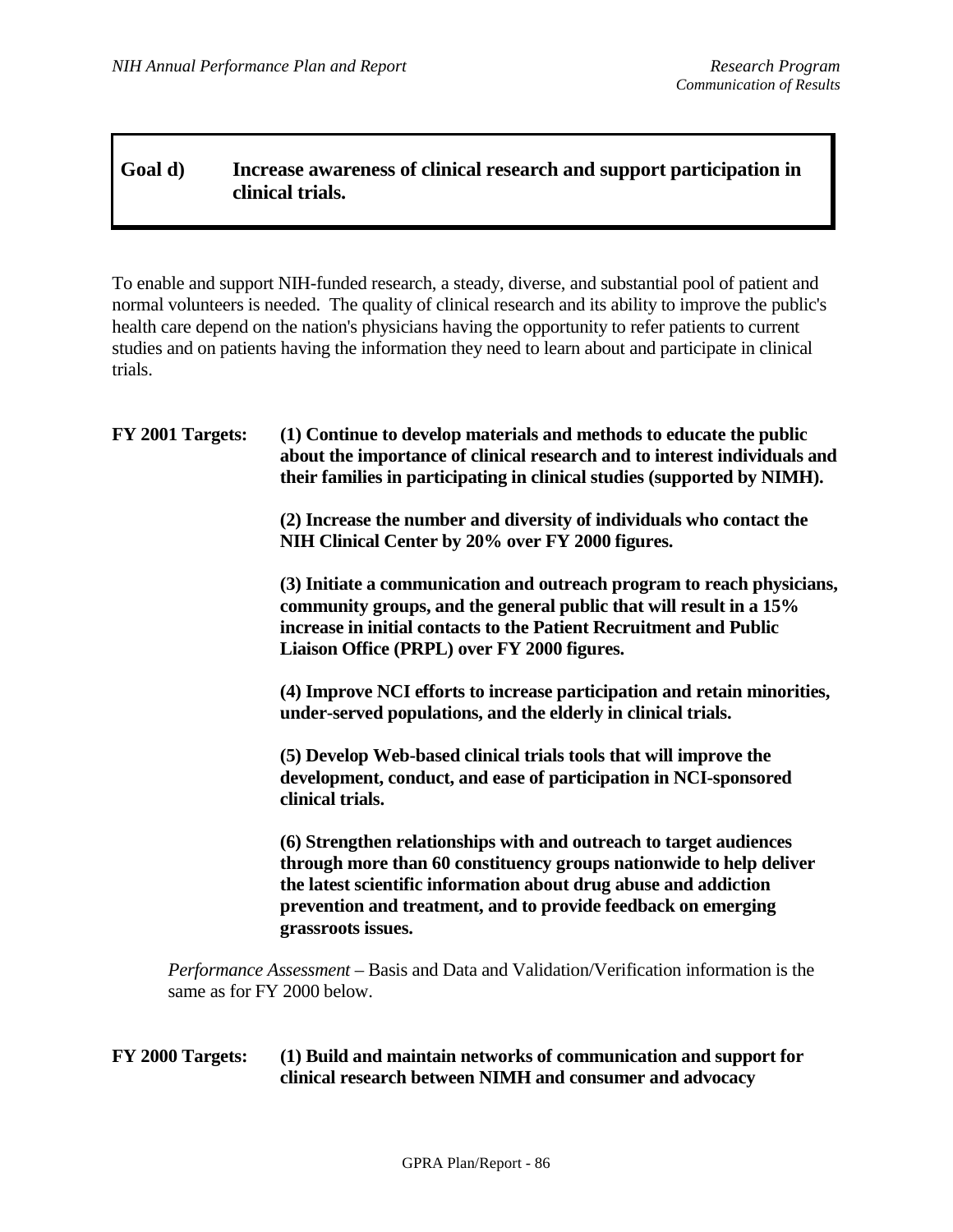**organizations and professional groups nationally, regionally, and locally.**

**(2) Develop methods and materials to improve communication with minorities and ethnic groups and to encourage them to participate in (NIMH-sponsored) clinical research, thus meeting a critical public health need.**

**(3) Develop simplified and easy-to-understand informed consent forms to help patients better understand a study's treatments and tests and their possible benefits and risks before deciding whether or not to participate.**

**(4) Increase visitors to NCI's** *cancerTrials* **Web Site and the amount of information about cancer trials to patients, health professionals, the public and the media in all areas including prevention, detection, diagnosis, and treatment.**

*Performance Assessment*--Basis and Data: Outreach efforts will be tracked, documented, and assessed. Communication methods and materials will be evaluated to determine reach to target audiences and acceptance of the messages.

*Validation/Verification:* Written documentation confirming project implementation and impact findings will be provided.

### **FY 1999 Performance Assessment**

**FY 1999 Target: Initiate a broad-based communications and public outreach program to reach physicians, and eventually, community groups and the general public.**

*FY 1999 Achievement Summary:*

• Target met. The outreach program was initiated in the 3rd quarter of FY 1999.

*Sources of FY 1999 Assessment Data:* Numerical targets were not established for FY 1999. Baseline data collected during this fiscal year served to establish FY 2000 targets.

*Discussion of Performance:* The outreach efforts assist the Institutes to accrue patients to clinical research studies by increasing awareness, prompting inquiries about research, and linking eligible patients to specific studies. These activities included establishing a Community Outreach Leadership Group of 13 leaders of major ethnic minority organizations; development of a videotape, physician brochure, physician database, and protocol information sheets; contacting 60 minority organizations and health care organizations to distribute materials and present presentations;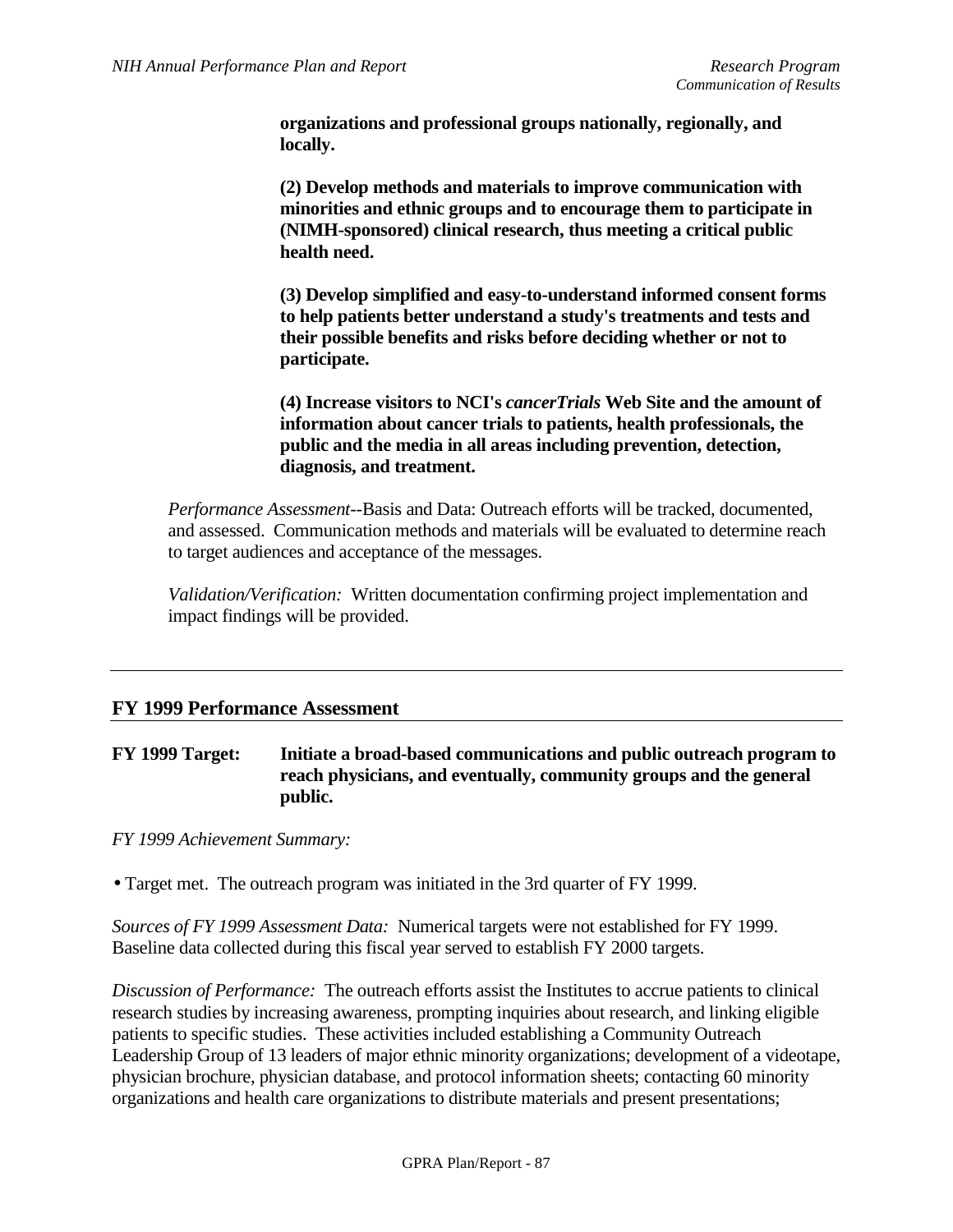establishing contacts with 23 senior citizen organizations and attending 2 senior health fairs to distribute information; conducting mailings to physicians and links with physician Web sites; and placing 106 ads and study announcements in newspapers, newsletters, and magazines. Initial outreach efforts in FY 1999 were fully under way for "protocol clusters"--protocols categorized by disease (e.g., HIV) and target audience (e.g., senior citizens). The initiation of outreach and recruitment initiatives resulted in an increase of 174 calls per month to the call center during the last two quarters of the FY. FY 1999 program data revealed that recruiting for specific protocols resulted in increased enrollment to those protocols.

*Next Steps:* Recruitment for specific protocols proved to be resource-intensive and, as expected, did not affect overall recruitment across Institutes. As a result, continued assistance will be offered for specific protocols, and the same time, physician and community outreach will be broadened to a number of different disease groups and target audiences.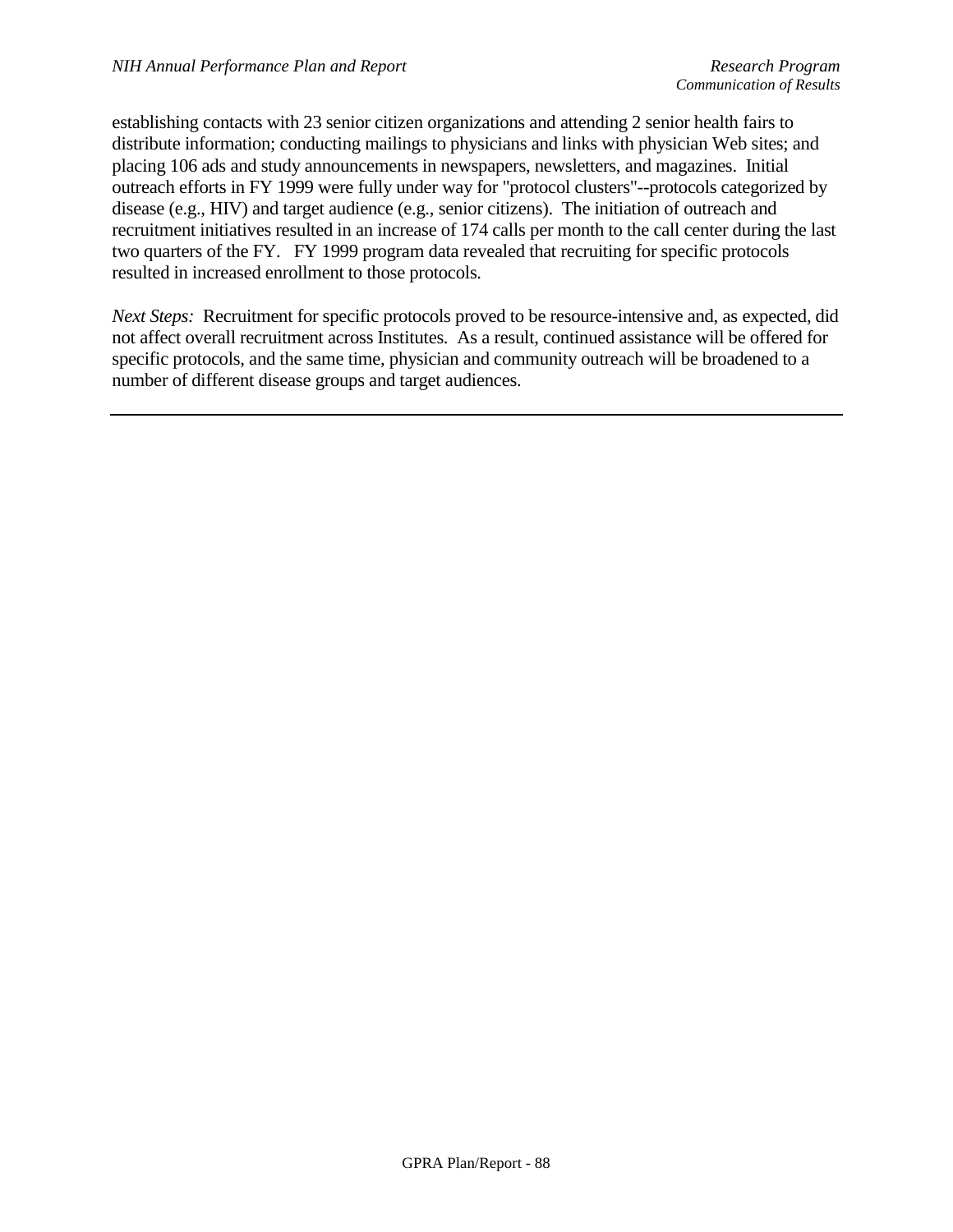# **Goal e) Establish a Clinical Trials Database, as required by the FDA Modernization Act.**

Currently, there is no consolidated source of information on clinical trials for drugs for serious or life threatening diseases and conditions. Many of today's most effective interventions are the direct result of knowledge gained through clinical trials -- studies that evaluate the safety and effectiveness of new drugs and other interventions. Facilitating access to information on clinical trials is an important national goal. At the present time, the NIH Home Page provides consolidated access to eight clinical trials databases: the NCI's Physician's Data Query; the AIDS Clinical Trials information System, Rare Disease Clinical Trials Database; Clinical Center Studies, the NEI Clinical Trials database, the NHLBI Clinical Trials database, the NIA Alzheimer's Disease Clinical Trials database, and the NIAID Clinical Trials database. A central or common database does not exist. The database required by the FDA Modernization Act will include all federally and privately funded clinical trials for drugs for serious or life threatening diseases and conditions submitted under Investigational New Drug (IND) applications.

Establishing toll-free telephone access to the Clinical Trials Database will be complex and expensive. Due to the uncertainties regarding the demands that could be placed upon the system (that is, the number of calls), the many possible designs for the system, and the varying levels of service that might be provided, a competitive contract will be awarded to study options for design and level of service.

### **FY 2001 Targets: (1) Implement an outreach program to promote the database as a resource for patients, physicians, researchers, community health groups and others.**

#### **(2) Implement, at least on a pilot basis, toll-free telephone access to information in the Clinical Trials Database.**

*Basis and Data*: *Basis and Data:* The principal measures of achievement for each of these targets are implementing the projects and subsequently tracking, documenting and assessing the effects of outreach and informational activities.

*Validation and Verification*: Documentation of achievement of these targets will be available in publicly accessible reports.

#### **FY 2000 Targets: (1) Expand the Clinical Trials Database to include trials from other federal agencies and the private sector.**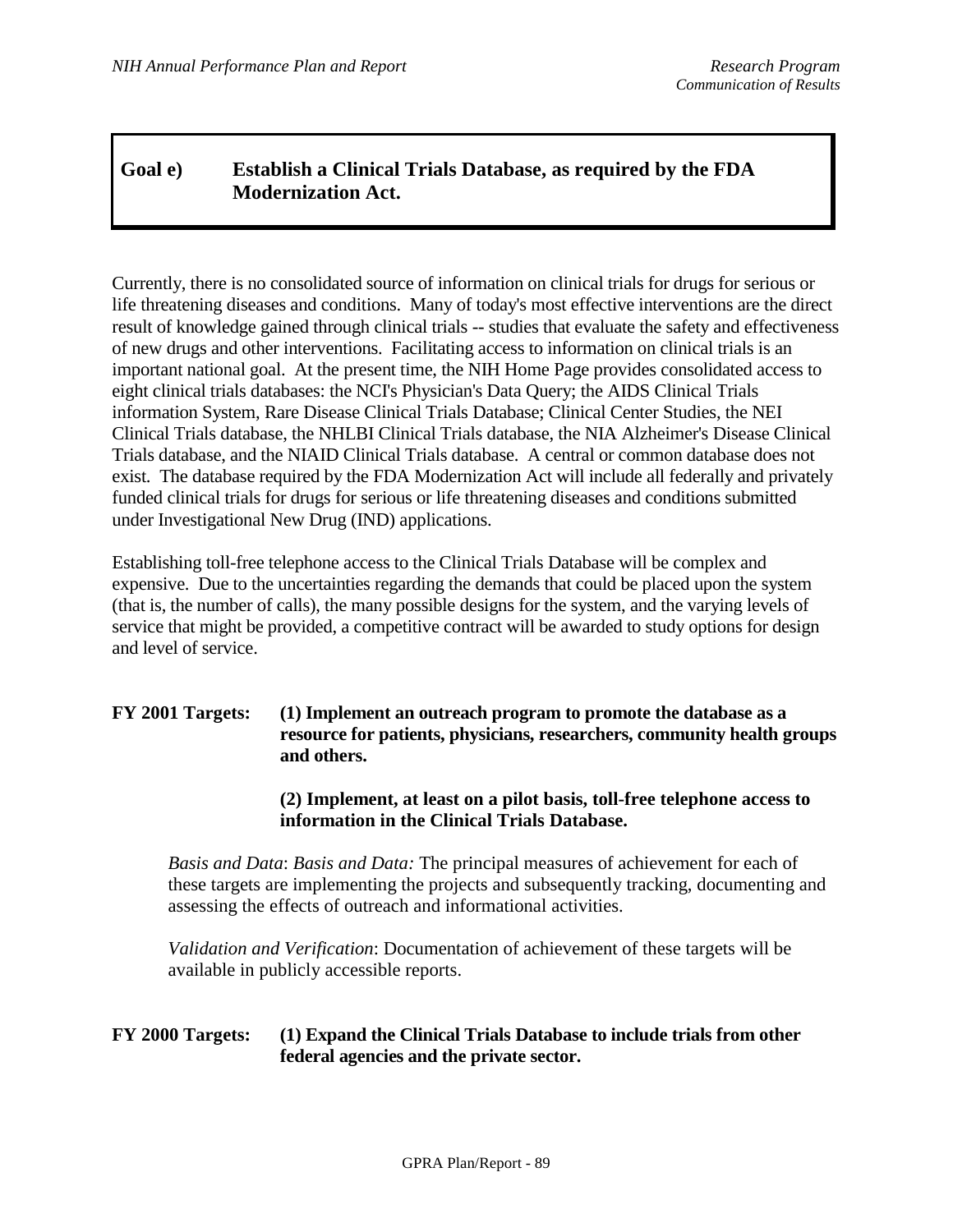#### **(2) Develop options for implementation of toll-free telephone access to information in the Clinical Trials Database.**

*Basis and Data:* Documented establishment of a clinical trials database to which other federal agencies and the private sector will submit information. Documentation of contract award and of progress in developing options for the toll-free number.

*Validation and Verification*: Documentation of the achievement of these targets will be available in publicly accessible reports.

#### **Assessment of FY 1999 Performance**

#### **FY 1999 Target: Develop and implement the Clinical Trials Database.**

#### *FY 1999 Achievement Summary:*

- This project has met its FY 1999 target.
- Based on the legislative requirements and discussions with NIH collaborating Institutes and Centers (ICs) and other groups, data elements were developed for the Clinical Trials Database. A prototype Internet-based database was designed, and an on-line data entry system was developed for use by NIH ICs. Data from the eight existing clinical trials databases together with data from all other ICs that support clinical trials were incorporated into the prototype system. In addition, focused testing was conducted.

*Sources of FY 1999 Assessment Data*: The performance data for this target are valid and verifiable. A paper describing the clinical trials database appeared in late summer 1999: McCray ,AT., *A National Resource for Information on Clinical Trials*. National Forum Vol. 79, No. 3, 1999, 19-21.

*Discussion of Performance:* Based on the legislative requirements of Section 113 of the FDA Modernization Act of 1997 and discussions with NIH collaborating ICs and other groups, data elements were developed for the clinical trials database. National Library of Medicine staff designed and implemented a prototype clinical trials database and developed processes for electronic transfer of clinical trials data from NIH ICs. NLM also developed an on-line data entry system for use by groups at NIH. In September 1999, focused testing of the database began.

*Next Steps:* The first version of the clinical trials database will be available to the public in early FY 2000. This initial version of the system will contain primarily NIH sponsored trials. The second version to be made available later in FY 2000 will begin to include trials from other federal agencies and the private sector.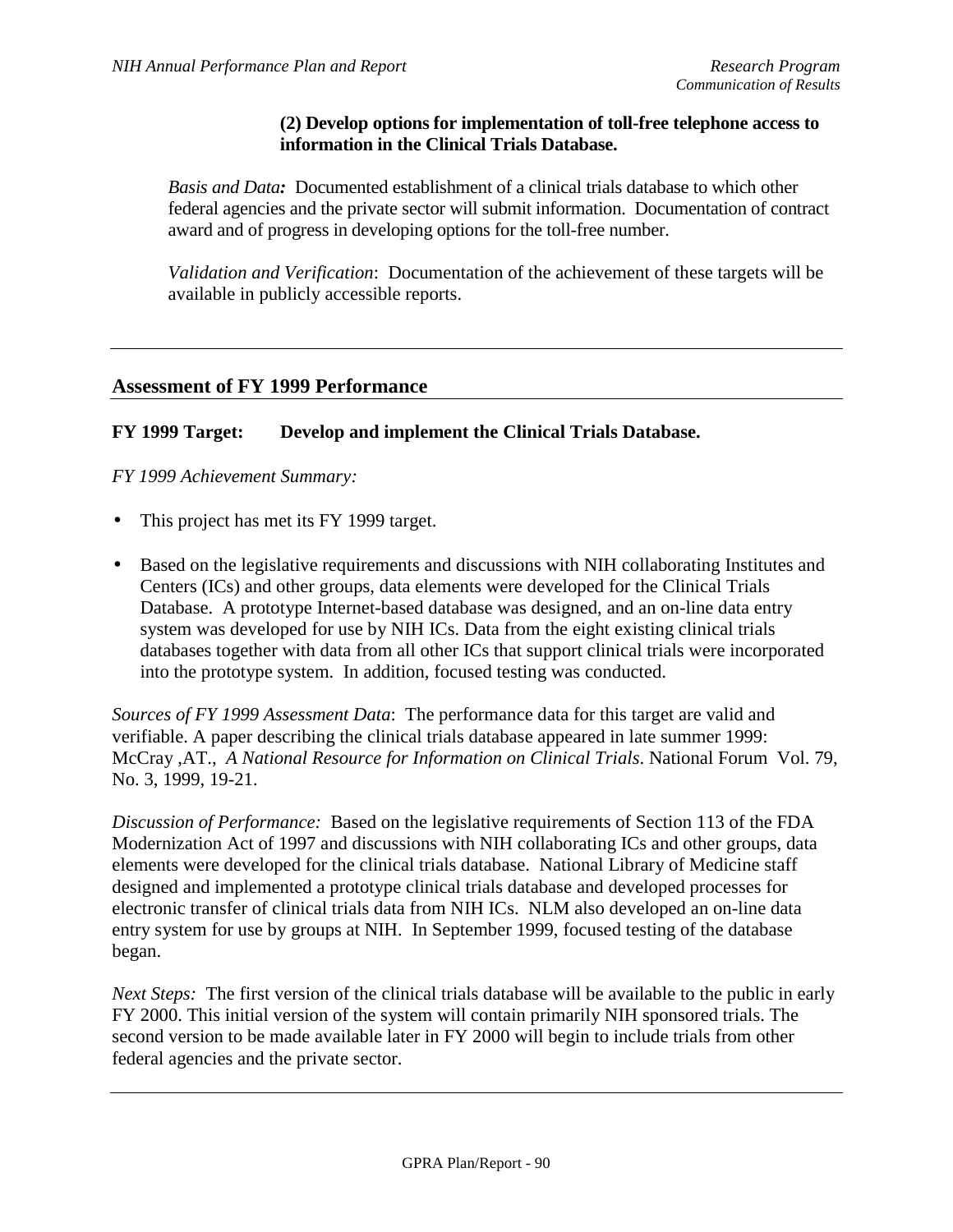# **Goal f) Improve the National Library of Medicine's customer service and information services for individuals seeking medical information.**

The National Library of Medicine (NLM) collects, organizes, and makes available biomedical science information to investigators, educators, practitioners, and the public, and carries out programs designed to strengthen medical library services in the United States. Its electronic databases, including MEDLINE, are used extensively throughout the world.

The NLM's 1997 introduction of free searching of its MEDLINE database of journal references via the Web has proved very popular. The other parts of NLM's "medical literature" collection (books, audiovisuals, serial titles) have just become accessible via the Web. These three catalog databases were primarily used by librarians who are trained searchers. Opening a combined catalog database to the public via easy Web access should greatly increase their usage.

The pilot program called the NLM Public Library Initiative offered small cash grants, training of public librarians by nearby medical librarians, and assistance with outreach to public libraries to improve their health information services for consumers. The results of the 9-month pilot program, which began in October1999 and involved 39 public library systems in 10 states, have encouraged the NLM to offer support for consumer health information programs in other parts of the Nation. This plan received endorsement of the Library's Board of Regents in May 1999 when it expanded NLM's target audiences and affirmed that the Library has an important role in consumer health information. NLNM will award some 40 "outreach" contracts in January 2000 to medical libraries to support their working with public libraries and other community organizations to improve the public's access to reliable health information.

### **FY 2001 Target: Expand the NLM's consumer health information program to ensure that a medical library in every state and major metropolitan area is working with public libraries and community organizations to improve the public's access to health information.**

*Basis and Data:* Successful achievement will be marked by the milestone identified in the target above.

*Validation and Verification*: Documentation of the achievement of this target will be available in publicly accessible reports.

### **FY 2000 Targets: (1) Ensure that no less than 85 percent of respondents to a customer feedback instrument rate NLM services at least satisfactory.**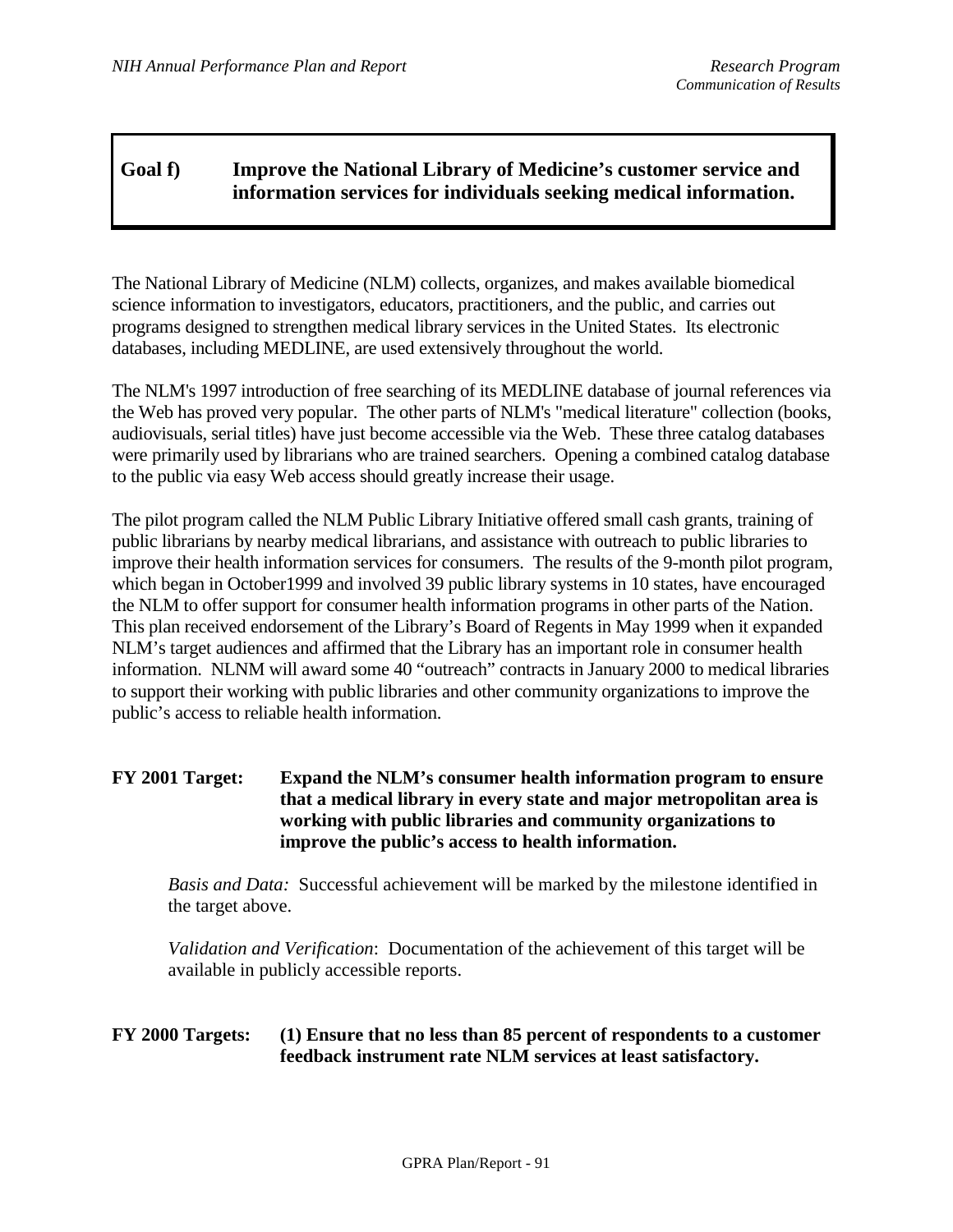**(2) Increase the usage of NLM's existing catalog-based databases for books, serials, and audiovisuals by 15 percent.**

#### **(3) Increase the number of "health topics" in the Web-based MEDLINE** *plus* **to 300.**

*Basis and Data:* Information collected from a customer feedback instrument installed in FY1999 will serve as baseline data for the tracking and enhancement of customer service interactions, including the frequency of use of a toll-free telephone number and service response times. Under NLM's legacy (non-Web) system there were 1.32 million searches of the catalog-based databases for books, serials, and audiovisuals in FY1997. The new LOCATORplus Web Site, introduced in Spring 1999, provides easy access to NLM's catalog databases for the first time. As of Fall 1999, the site averages about 35,000 hits monthly.

*Validation and Verification*: Documentation of the achievement of this target will be available in publicly accessible reports.

#### **Assessment of FY 1999 Performance**

**FY 1999 Targets: (1) Provide a single toll-free telephone number to reach customer service staff.**

> **(2) Implement a system to track customer service interactions, measure response times, and record customer feedback on NLM products and services.**

*FY 1999 Achievement Summary:*

- Target (1) was met. The toll free number was instituted. The current rate of callers on the toll-free number is more than 30,000 per year.
- Target (2) was met. The NLM has installed a sophisticated software program (CustomerQ) software of Quintus Inc.) and has successfully implemented a program that tracks inquiries, measures response times, and records customer feedback on NLM services.

*Sources of FY 1999 Assessment Data:* Target (1) The toll free number is 1-888-346-3656 (1-888-FINDNLM).

Target (2) The above data are actual and verifiable using the Quintus software.

#### *Discussion of Performance:*

Target (1) The toll-free number is staffed by reference librarians who are experienced in providing information for health professionals (24 percent of calls) and who now also can provide access to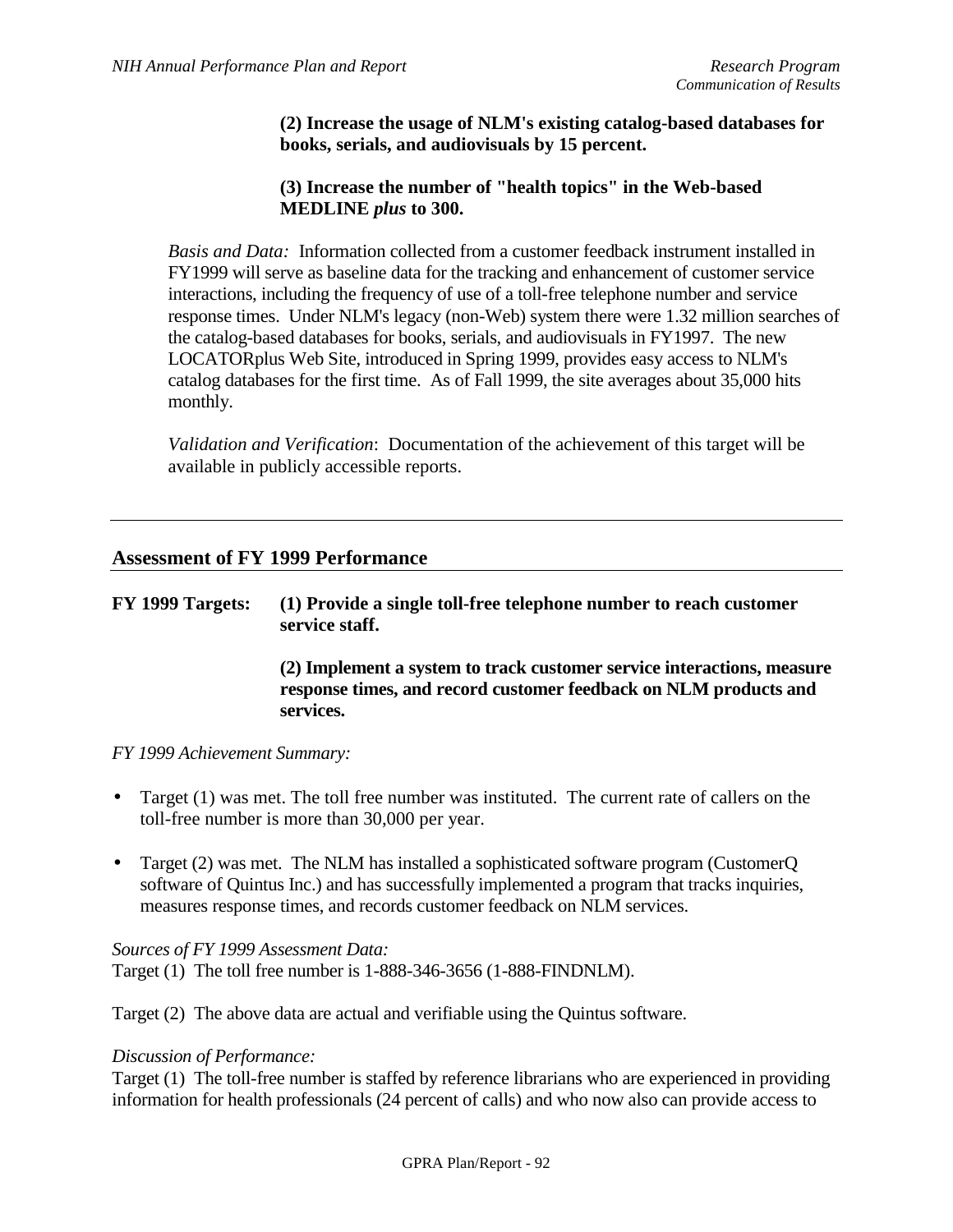authoritative health information for the general public (76 percent of calls). This has become especially important as the NLM's consumer health activities result in a toll-free number becoming more widely known.

Target (2) As the worlds' largest medical library and the hub of a national network of medical libraries, the NLM seeks to provide health information services for professionals and consumers. Reference assistance is available for patrons on-site, via the toll-free telephone number and, increasingly, via e-mail. The tracking software, which initially tracked only e-mail inquiries, was adapted in July 1999 to handle inquiries via the toll-free number. The current workload rate is 40,000 e-mail reference inquiries per year.

#### *Next Steps:*

Target (1) The toll free number will continue to be supported to ease access to the NLM.

Target (2) It is expected that these rates will rise as the NLM's toll-free number and e-mail address become more widely known. Data received so far have been helpful in allocating and scheduling staff resources to handle efficiently customer requests. As more information is received and processed through the software about the nature and frequency of various categories of inquiries, reference librarians will be able to more quickly and accurately respond to requesters, both health professional and the public.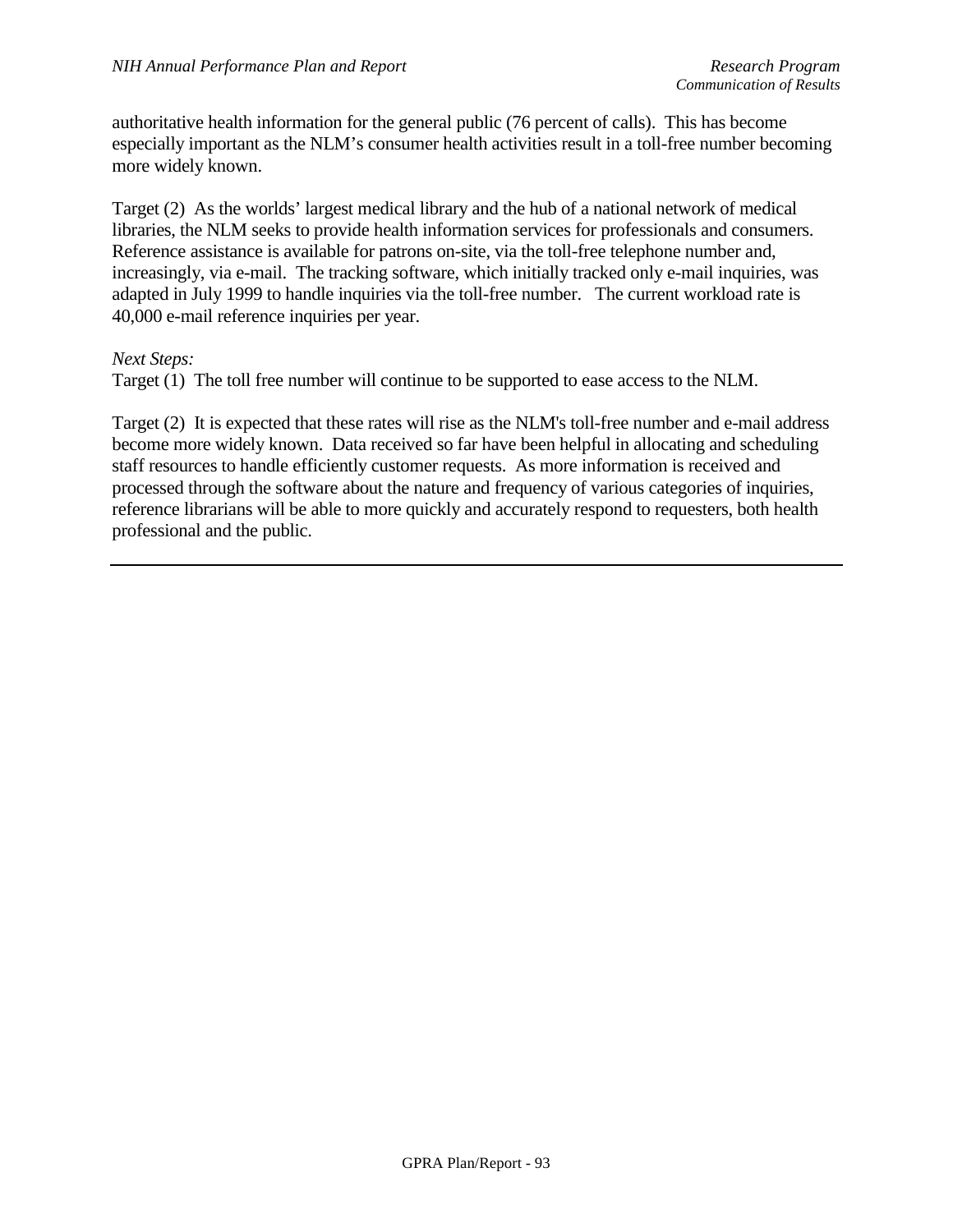# **2.1.2.3 Technology Transfer**

The broad purpose of NIH's technology transfer activities is to promote the efficient transfer of new technology forthcoming from NIH research to the private sector, to facilitate and enhance the development of new drugs, other products, and methods of treatment that benefit human health. Beyond the promise to advance public health, technology transfer contributes to the global competitiveness of the nation's businesses and ultimately to the U.S.'s economic prosperity.

At present, NIH has one of the most active technology transfer programs in government. Through these activities, NIH has forged partnerships with industry and other external research organizations that have enhanced and augmented the capacity of NIH to conduct laboratory and clinical research.

To achieve the potential, NIH must continue to build the organizational structure necessary to facilitate technology transfer for NIH-supported investigators and to develop effective, wellarticulated technology transfer policies and guidelines. This will involve:

- Working with the Department of Health and Human Services, the Congress, and our research partners to establish and implement rational technology transfer policies.
- Establishing timely and effective procedures and guidelines that facilitate patenting, licensing, and cooperative research projects within intramural NIH;
- Encourage and provide incentives for NIH intramural scientists to participate in technology transfer through patenting.

The performance goals that follow address each of these areas.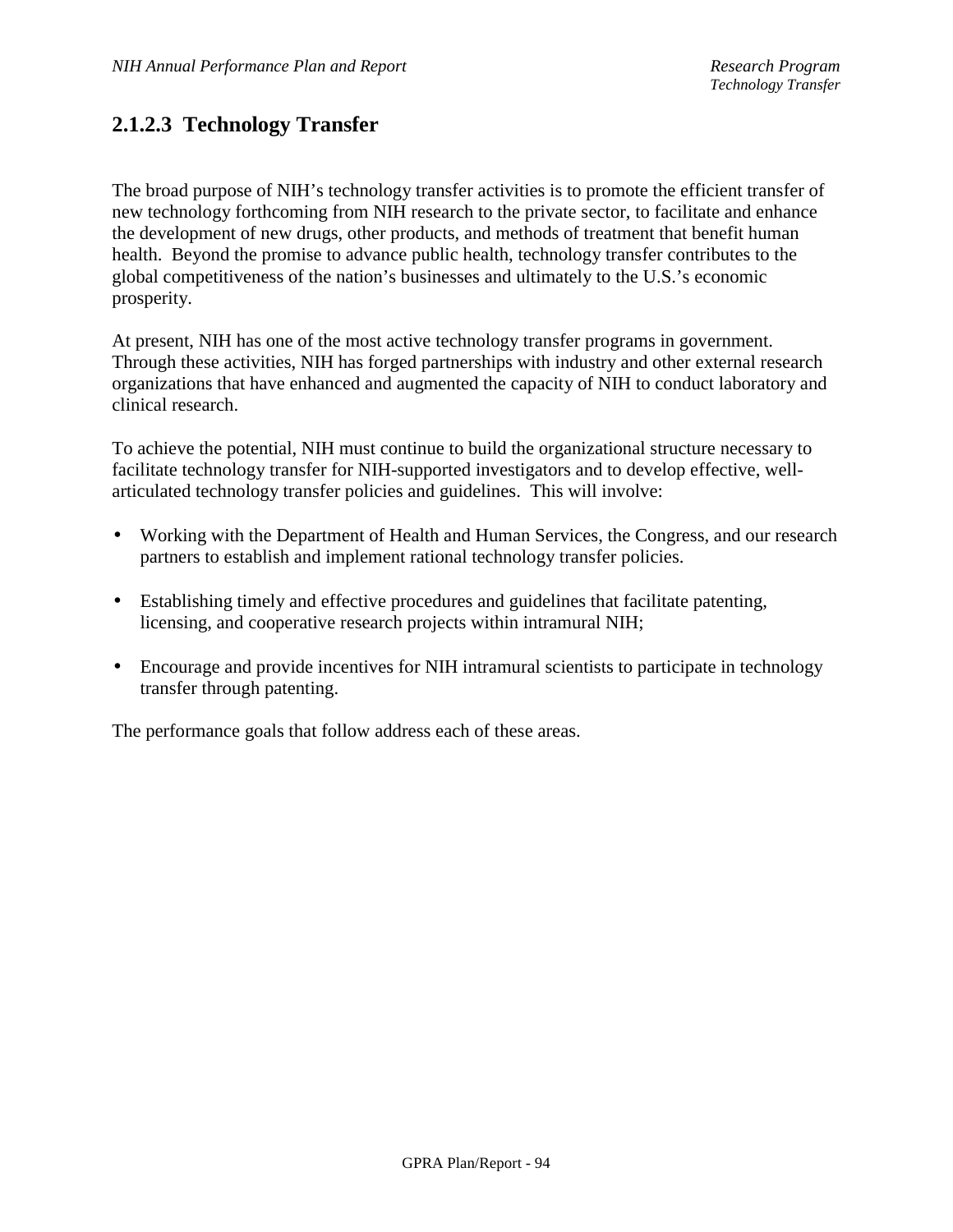| <b>Performance Goals</b>                                                                            | <b>FY</b> Targets                                                                                                                                                                                                                           | <b>Actual Performance</b>                   | <b>Details</b> |
|-----------------------------------------------------------------------------------------------------|---------------------------------------------------------------------------------------------------------------------------------------------------------------------------------------------------------------------------------------------|---------------------------------------------|----------------|
| a) Increase the<br>number of scientists<br>who have received<br>training in<br>technology transfer. | FY 2001 Target<br>Train existing and new staff on Web-based<br>technology transfer training modules and<br>through attendance at the annual technology<br>transfer seminar. Seek to have 25% of<br>scientists complete the training module. | FY 2001: To be reported<br>in January 2002. | Page 97        |
|                                                                                                     | FY 2000 Targets<br>(1) Implement training module.<br>(2) Contact 20% of NIH scientific staff.                                                                                                                                               | FY 2000: To be reported<br>in January 2001. |                |
|                                                                                                     | FY 1999 Target<br>Contractor development of a Web-based<br>training module.                                                                                                                                                                 | FY 1999 target not met.                     |                |
| b) Enhance outreach<br>to commercial<br>entities.                                                   | FY 2001 Targets<br>(1) Increase the number of Employee Invention<br>Reports (EIRs) by 5% over the level in<br>FY2000.                                                                                                                       | FY 2001: To be reported<br>in January 2002. | Page 99        |
|                                                                                                     | (2) Increase the number of Licensing<br>agreements in FY2001 by 3% over the level in<br>FY 2000.                                                                                                                                            |                                             |                |
|                                                                                                     | (3) Promote private sector participation and<br>investment in applications of research<br>discoveries by increasing the number of<br>executed CRADAs by 3 % over the level in FY<br>2000.                                                   |                                             |                |
|                                                                                                     | FY 2000 Targets<br>(1) Increase in the number of EIRs by 5% or<br>more over the FY 1999 level.                                                                                                                                              | FY 2000: To be reported<br>in January 2001. |                |
|                                                                                                     | (2) Increase the number of License Agreements<br>executed in FY 2000 by 3% over the FY 1999<br>level.                                                                                                                                       |                                             |                |
|                                                                                                     | (3) Increase the number of executed CRADAs<br>by 3% over the level in FY 1999.                                                                                                                                                              |                                             |                |
|                                                                                                     | FY 1999 Targets<br>(1) Increase the number of EIRs by 5% or more<br>over the FY 1998 level of 287.                                                                                                                                          | FY 1999 target (1) not<br>met.              |                |
|                                                                                                     | (2) Increase the number of license agreements<br>executed in FY 1999 by 3% over the 215<br>executed in FY 1998.                                                                                                                             | FY 1999 target (2) not<br>met.              |                |

# **Performance Goals Summary Table – Technology Transfer**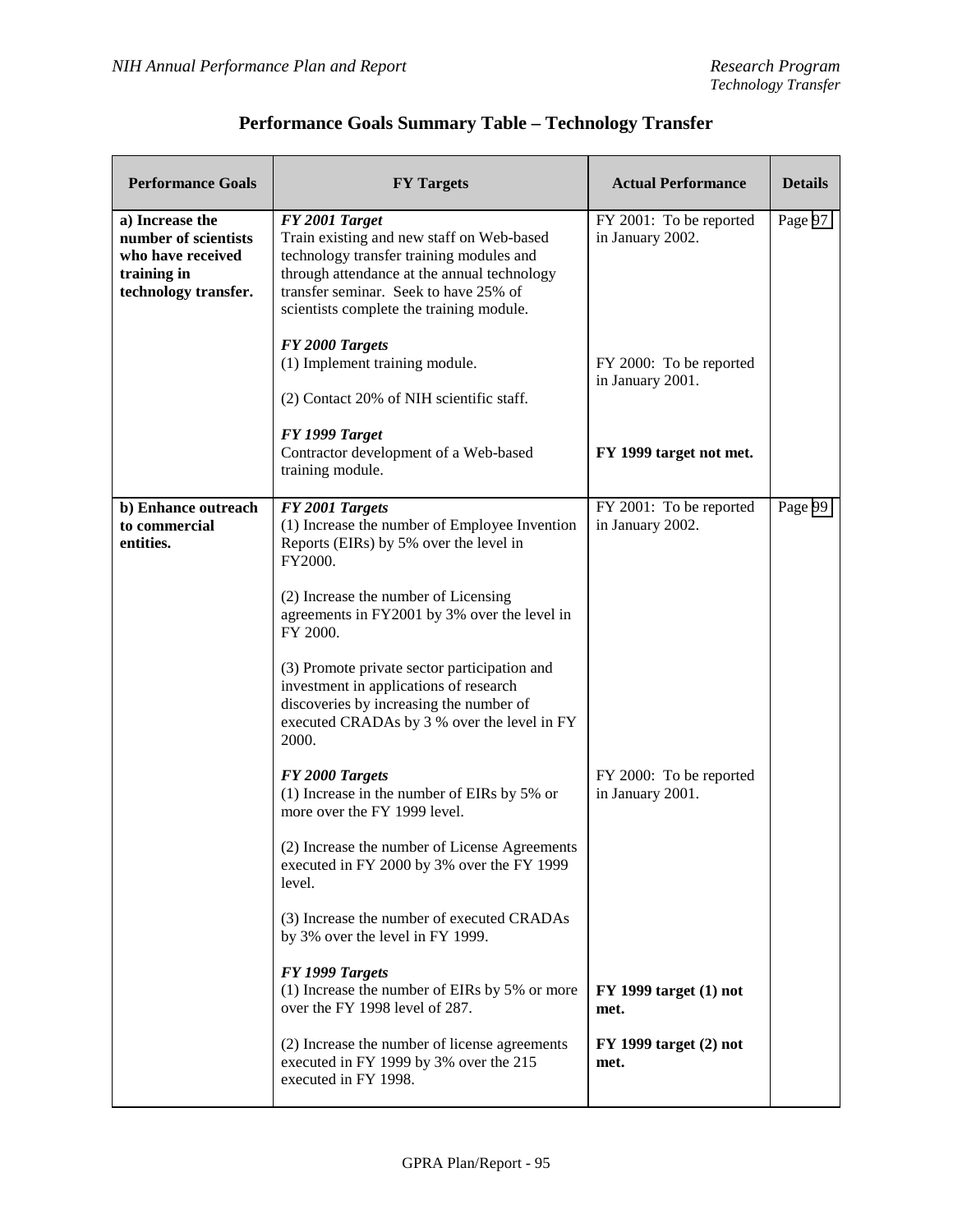| <b>Performance Goals</b>                                                                                                                                    | <b>FY</b> Targets                                                                                                                                                                                                              | <b>Actual Performance</b>                                          | <b>Details</b> |
|-------------------------------------------------------------------------------------------------------------------------------------------------------------|--------------------------------------------------------------------------------------------------------------------------------------------------------------------------------------------------------------------------------|--------------------------------------------------------------------|----------------|
|                                                                                                                                                             | (3) Increase the number of executed CRADAs<br>by 3% over the 43 executed in FY 1998.                                                                                                                                           | FY 1999 target (3)<br>exceeded.                                    |                |
| c) Maintain oversight<br>and protection of the<br>public investment in<br><b>NIH</b> research<br>through increased<br>monitoring of<br>licensee activities. | FY 2001 Targets<br>(1) NIH review audits of sales.<br>(2) When indicators show that sales and<br>royalty information may be incorrect, NIH will<br>conduct reviews of up to 3 licensees during the<br>year.                    | FY 2001: To be reported<br>in January 2002.                        | Page<br>102    |
| d) Patent portfolio<br>review and<br>management to<br>maximize return for<br>public health.                                                                 | FY 2000 Target<br>No more than 30% of unlicensed patents from<br>before FY 1995 being retained by the agency.<br>FY 1999 Target<br>No more than 50% of unlicensed patents from<br>before FY 1995 being retained by the agency. | FY 2000: To be reported<br>in January 2001.<br>FY 1999 target met. | Page<br>103    |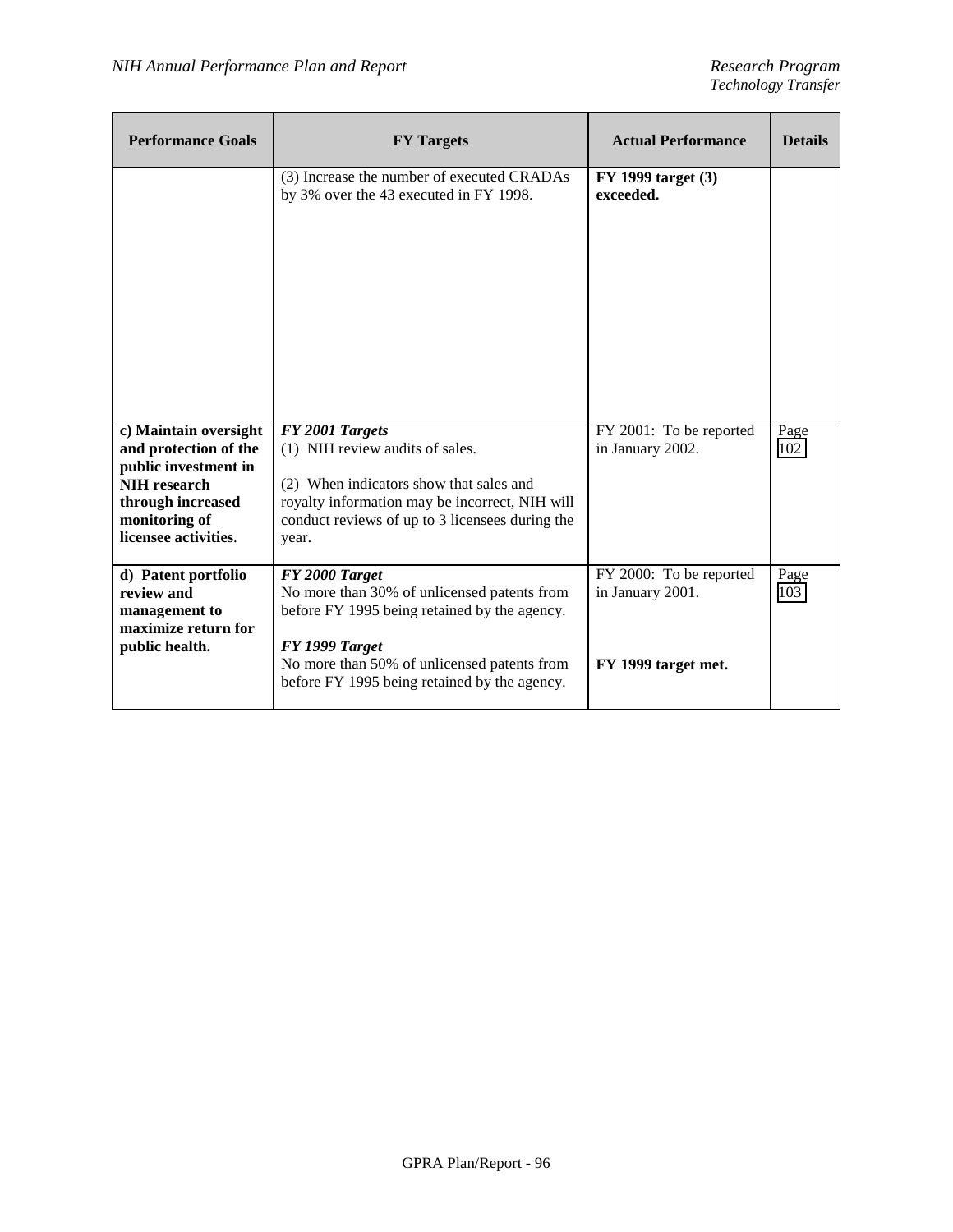### <span id="page-97-0"></span>**Performance Goal Details - Technology Transfer**

### **Goal a) Increase the number of scientists who have received training in technology transfer.**

It is important that NIH's scientific and technology transfer staff have up-to-date information on legal requirements, policies, and procedures regarding technology transfer activities and responsibilities as a federal employee. The broad purpose of this goal is to provide information and training to the scientific community at NIH on technology transfer procedures. As of FY 1999, there are approximately 4,000 research investigators who would be targeted for training. This would be a continuing activity, based on training efforts developed in FY 1999 and commenced in FY 2000.

### **FY 2001 Target: Train existing and new staff on Web-based technology transfer training modules and through attendance at the annual technology transfer seminar. Seek to have 25% of scientists complete the training module.**

*Performance Assessment* -- Basis and Data and Validation/Verification information is the same as for FY 2000 below.

#### **FY 2000 Targets: (1) Implement the training module.**

#### **(2) Contact 20% of NIH scientific staff.**

*Performance Assessment -- Basis and Data:* Several measures provide a comprehensive account of progress in achieving this goal's targets -- attendance of NIH scientists at the Annual Technology Transfer Retreat and related seminars, distribution of policies and information materials, and the number of scientists who access and complete the new online, Web-based training module.

*Performance Assessment -- Validation and Verification*: Attendance sheets will be reviewed and information will be taken from the new online Web-based training program that is to capture information on persons who have completed the module.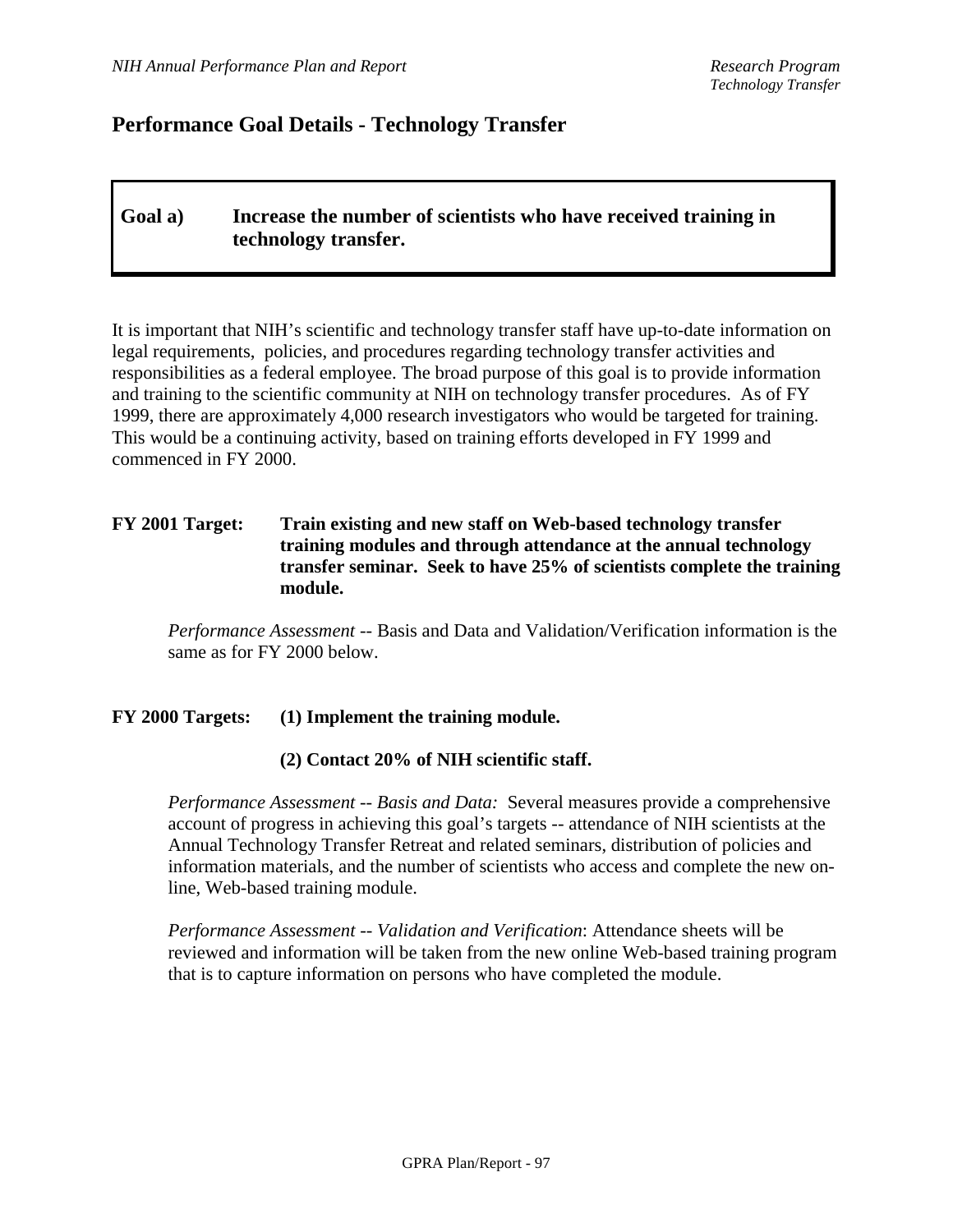#### **Assessment of FY 1999 Performance**

#### **FY 1999 Target: Contractor development of a Web-based training module.**

#### *FY 1999 Achievement Summary:*

- Target not met. Work is to be completed in January 2000.
- Scripting of several modules was delayed. This created a delay in providing the narrative to the computer programmers for development of the on-line program.

*Sources of FY 1999 Assessment Data*: The final product is Web-based training program that will be the basis for all training in FY 2000 and beyond.

*Discussion of Performance*: With the completion of the Web-based training module, the effort under this goal will be directed to system testing and training of NIH scientists as outlined in the targets for FY 2000 and beyond

*Next Steps*: Testing will be conducted in January 2000.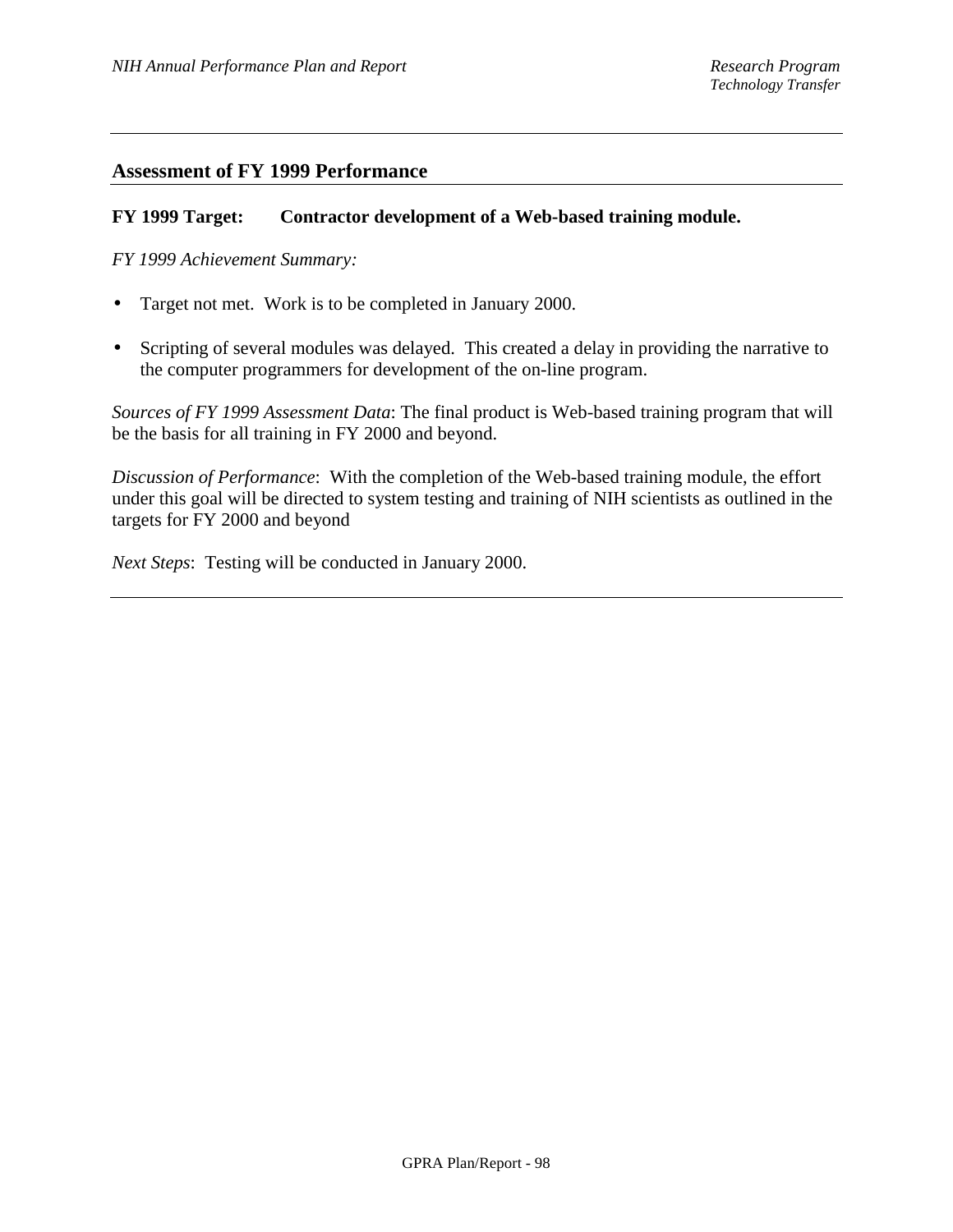### <span id="page-99-0"></span>**Goal b) Enhance outreach to commercial entities.**

This goal involves activities along a number of lines: enhance NIH marketing with commercial entities; improve electronic and other marketing techniques to simplify access to NIH technologies for licensing purposes; improve the search engine for use in reviewing NIH technologies available for licensing; and work with NIH ICs and the private sector to promote its participation and investment in research.

Several measures are important in gauging the overall success of these efforts. Employee Invention Reports (EIRs)---In the technology transfer field, a general "rule of thumb" has evolved over time which estimates the level of invention reporting that can reasonably be anticipated from research activity. NIH's goal is to eventually reach the "rule of thumb" ratio of one EIR per \$2 million of intramural research funding. Without technologies constantly being developed and in the pipeline, a technology transfer program cannot survive. Licensing Agreements---To increase productivity and the movement of technologies from the laboratory into the marketplace, NIH proposes to increase activity associated with marketing and licensing of available technologies, with a goal of increasing the number of licensing agreements by 3% over the corresponding figure for the previous fiscal year. Cooperative Research and Development Agreements (CRADAs)---The agency uses the CRADA mechanism to enable commercial entities to work with federal laboratory personnel in collaborative activities to enhance possible development of new technologies that would be difficult to develop in isolation. This goal is to continue at 3% per annum growth rate for the foreseeable future.

Increased activity in each of these areas is difficult to develop and is subject to numerous external influences that could prevent the attainment of the goals. These include the shifting of research interests of possible partners, the continuing desirability of working as a partner with the federal government and adhering to government requirements, internal staffing levels and resources, economic conditions affecting private industry, among others (see the further discussion below under FY 1999 assessment).

### **FY 2001 Targets: (1) Increase the number of Employee Invention Reports (EIRs) by 5% over the level in FY 2000.**

**(2) Increase the number of Licensing Agreements in FY 2001 by 3% over the level in FY 2000.**

**(3) Promote private sector participation and investment in applications of research discoveries by increasing the number of executed CRADAs by 3 % over the level in FY 2000.**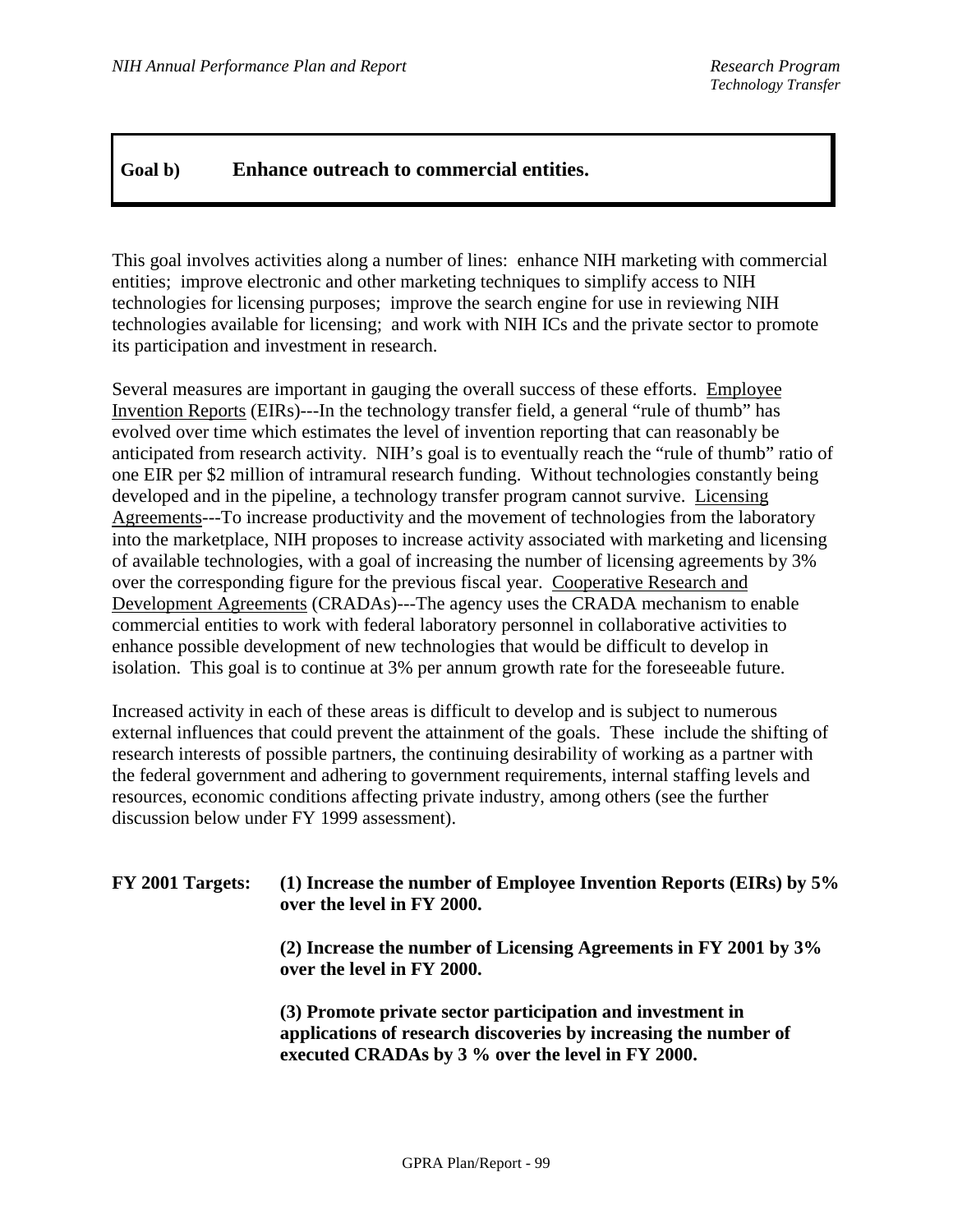*Performance Assessment* -- Basis and Data and Validation/Verification information is the same as for FY 1999 below.

### **FY 2000 Targets: (1) Increase the number of EIRs by 5% or more over the FY 1999 level.**

**(2) Increase the number of License Agreements executed in FY 2000 by 3% over the FY 1999 level.**

**(3) Increase the number of executed CRADAs by 3% over the level in FY 1999.**

*Performance Assessment* -- Basis and Data and Validation/Verification information is the same as for FY 1999 below.

#### **Assessment of FY 1999 Performance**

**FY 1999 Targets: (1) Increase the number of EIRs by 5% or more over the FY 1998 level of 287.**

> **(2) Increase the number of License Agreements executed in FY 1999 by 3% over the 215 executed in FY 1998.**

**(3) Increase the number of executed CRADAs by 3% over the 43 executed in FY 1998.**

*FY 1999 Achievement Summary:*

- Target (1) was not met. The increase amounted to 2.5% rather than the 5% targeted.
- Target (2) was not met. These number licenses decreased in FY 1999 by 5%, to 204.

• Target (3) was exceeded. The increase in CRADAs in FY 1999 was 10%, more than triple the targeted amount.

*Sources of FY 1999 Assessment Data*: All data was taken from the NIH Invention Tracking System, which is the operational system containing official information on each reported activity.

*Discussion of Performance:* The number of EIRs was at an increased level over the previous year but fell short of the goal that was set forth. The Licensing goal fell short of the target, but was still a significant level of activity when benchmarked against other federal agencies and educational institutions. The CRADA goal was exceeded this year and continues the increase in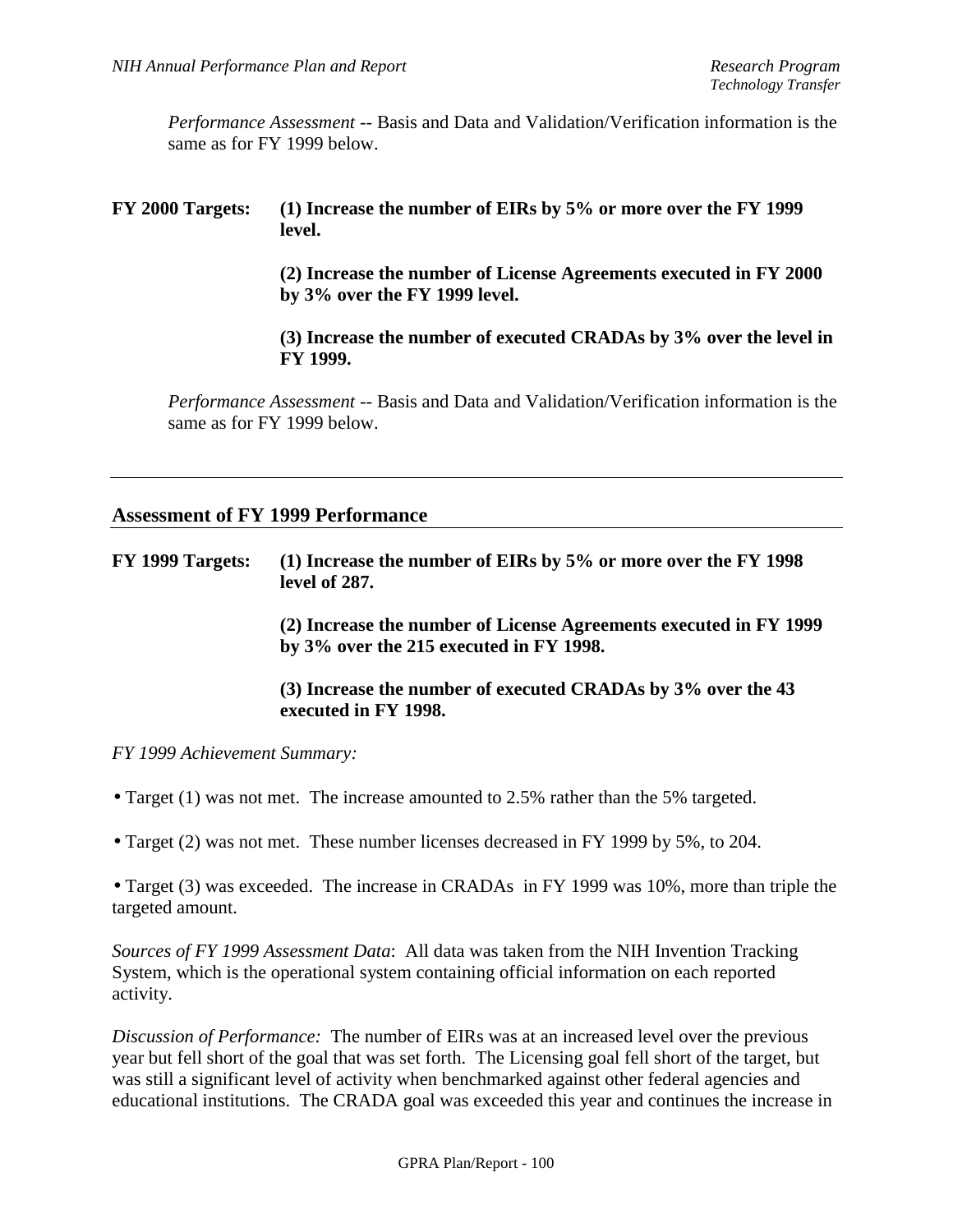activity achieved over the past two years. The exact nature of the shortfall from the goals is not known. There is a point in any organization when the level of new intellectual property development becomes a stable level. It will take a review of data over the next 3-5 years to better analyze whether or not this has occurred. Additionally, there is the view that due to the number of vacant licensing positions that existed this past year, it was difficult to process more licenses. This view will need to be evaluated over the next few years.

Additionally, there are a number of factors beyond NIH's control that may have affected performance in achieving these goals. Licensing Agreements. One factor is NIH's ability to increase outreach activity through national and international research, trade, and technology transfer meetings and conferences. Another factor is the number of invention reports submitted by scientific staff. A third factor is economic and other conditions such as the reinstatement of the Reasonable Pricing Clause may not be favorable to long term investment by commercial entities in government technologies. CRADAs. External influences on goal achievement: economic and other conditions, such as reinstatement of the Reasonable Pricing Clause, may not be favorable to commercial entities entering into partnerships with federal laboratories. These reasons will need to be analyzed over the next few years to see if they were and are relevant factors.

*Next Steps*: IC Technology Development Coordinators will be reminded of the projected goals for this activity and the need to increase efforts to identify new technologies. This combined with the new training effort should assist in bringing the level of reporting to where it was last year.

Licensing activity is below the previous year due primarily to the large number of vacancies in licensing positions that occurred this year. When recruitment is completed for these 7 positions, we expect that the level of licensing should increase over that of the last year.

CRADA activity appears to be progressing well and NIH will continue to pursue such partnerships as are deemed appropriate.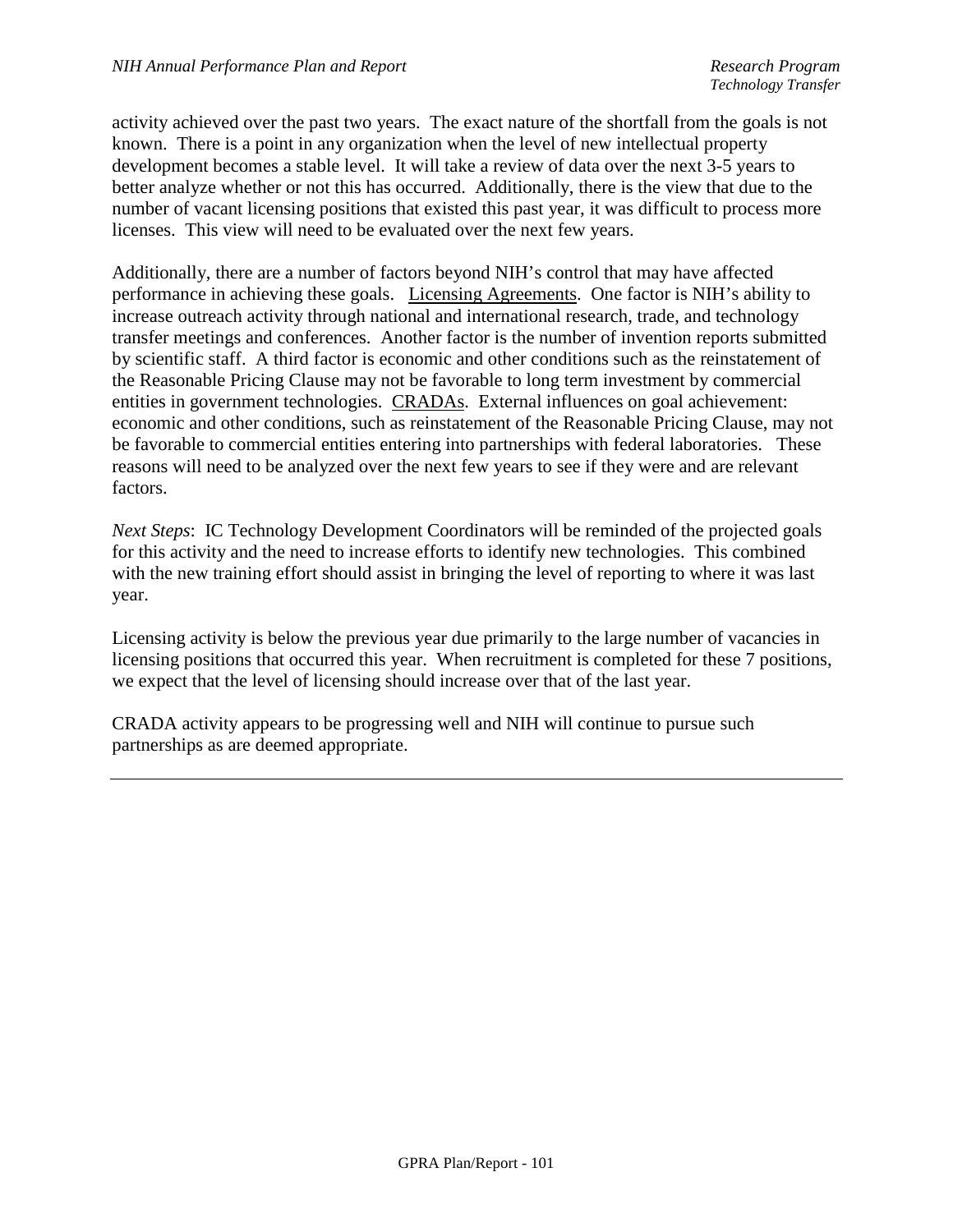# <span id="page-102-0"></span>**Goal c) Maintain oversight and protection of the public investment in NIH research through increased monitoring of licensee activities.**

While the transfer of technology is an important concern, it is equally of concern to ensure that the technologies licensed to commercial entities are being carried out properly and the amount of royalties being paid to the government is correct. In support of this concern, the NIH has instituted monitoring activities that require licensees to have special financial audits conducted of their sales activity and the results conveyed directly to the NIH by their auditors whenever sales involving the licensed technology are in excess of \$2 million per year. This provides an independent verification of information reported to NIH in royalty reports. In addition, reviews will be conducted when staff, after the review of various indicators, find that there are inconsistencies in the information being reported to the NIH and information found in other official company documents. (Note: This is a new goal in FY 2001.)

#### **FY 2001 Targets: (1) NIH review audits of sales.**

### **(2) When indicators show that sales and royalty information may be incorrect, NIH will conduct reviews of up to 3 licensees during the year.**

*Basis and Data:* Audit reports are submitted as required.

*Validation and Verification*: Copies of audit reports will be on file as will copies of any reviews conducted.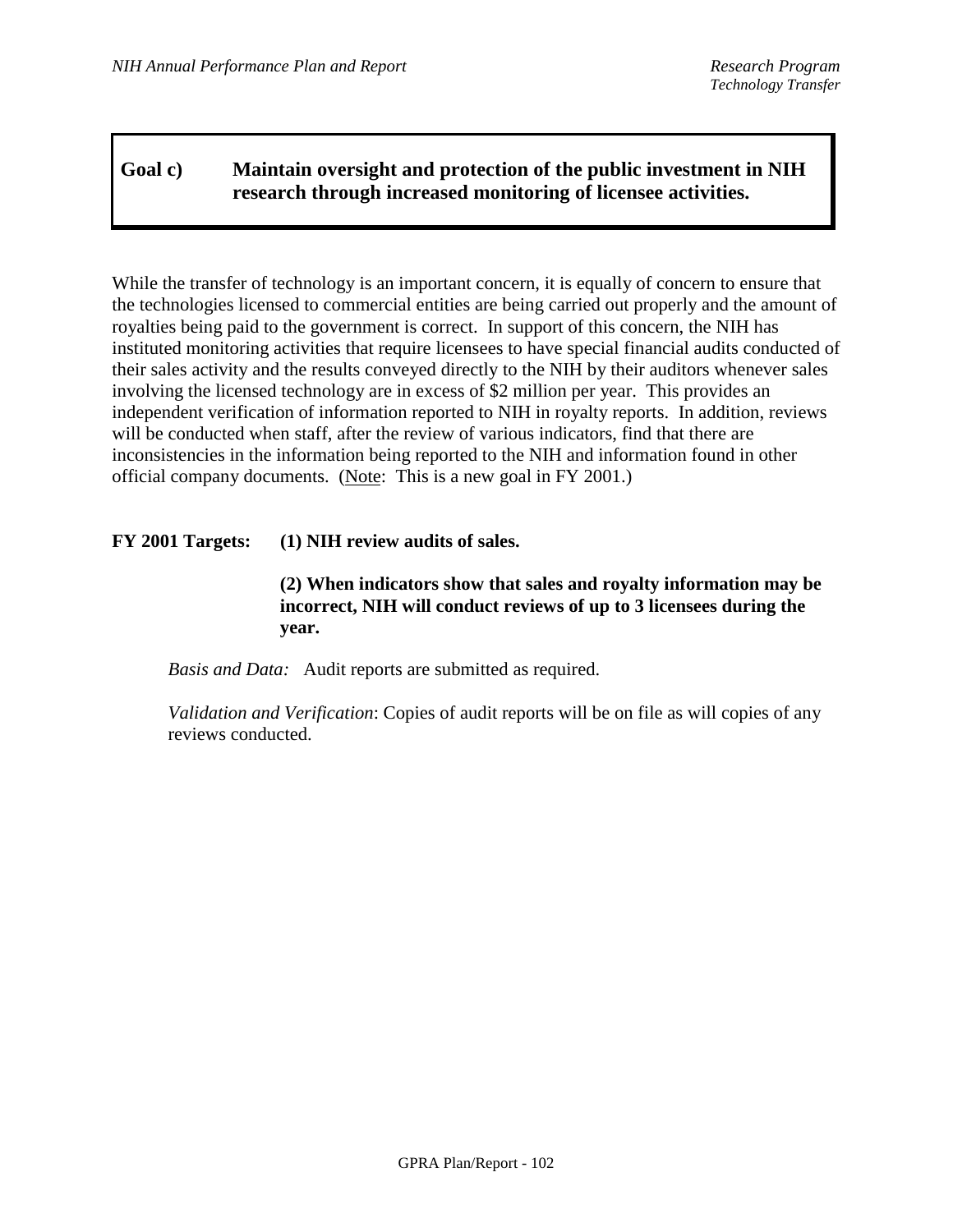# <span id="page-103-0"></span>**Goal d) Patent portfolio review and management to maximize return for public health.**

The agency needs to monitor its portfolio of patented technology to ensure that time and resources are not being spent on technologies which are outdated because of new inventions or new avenues of research have rendered the technology to be of little commercial value. The agency will undertake reviews with intramural laboratory staff to delete these types of technologies from our patent portfolio and retain an inventory of technologies that have utility and can be actively marketed. A sound management target which is based on professional technology transfer staff judgements, is that the inventory will include no more than 30% of the pre FY1995 unlicensed patents as of the onset of this initiative. (Note: Target beyond FY 2000 is not currently planned, as this goal is expected to be completed in FY 2000.)

#### **FY 2000 Target: No more than 30% of unlicensed patents from before FY 1995 being retained by the agency.**

*Basis and Data*: The percentage of pre-FY 1995 patents remaining in the current portfolio unlicensed provides a direct measure of the progress on this goal. An assessment of the FY1999 and FY 2000 patent license portfolio will be conducted to determine this figure. Data for this portfolio review will be generated from NIH's new Technology Transfer Information Management System. (TTIMS).

*Validation/Verification*: The data system is an integrated information system that is used in day to day operations of the office. Data is drawn from the day to day activities and reported in specially designed reports. Data integrity is important for all aspects of operations and continual checks are made on the veracity of the data.

### **Assessment of FY 1999 Performance**

### **FY 1999 Target: No more than 50% of unlicensed patents from before FY 1995 being retained by the agency.**

*FY 1999 Achievement Summary:*

• Target met.

*Sources of FY 1999 Assessment Data*: Data from the Information Tracking System confirms that this goal was achieved this past fiscal year. The data system is the official operating system and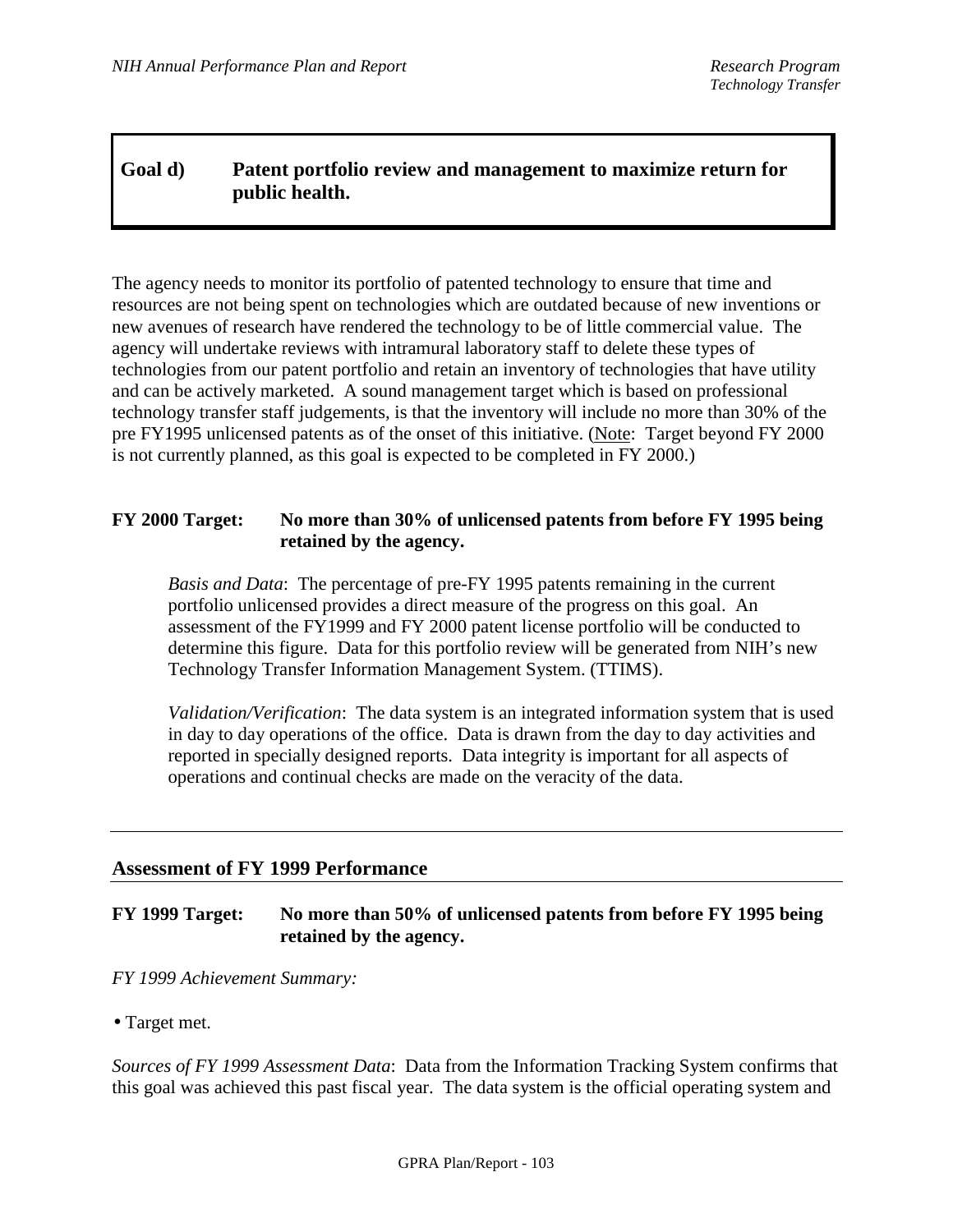contains information on all patents retained by the agency. If patents are no longer maintained, that information will be reflected in the official status in the system.

*Discussion of Performance:* This goal was achieved through the analysis of patent files and determining whether or not there was value in retaining the active patent rights to the technologies. NIH has numerous early stage technologies that are far ahead of what industry can sometimes absorb immediately. It takes time for industry to catch up with the research findings and utilize NIH products. Therefore, it is reasonable for a biomedical technology transfer operation to have a significant number of technologies that are still active 5 to 10 years after they were patented.

*Next Steps*: We will continue to pursue the goal to reduce the number of cases to 30% or less than were in existence at the onset of the initiative. Systems and techniques developed with this project will be used on an ongoing basis in the future to reduce unnecessary inventory of patented technologies.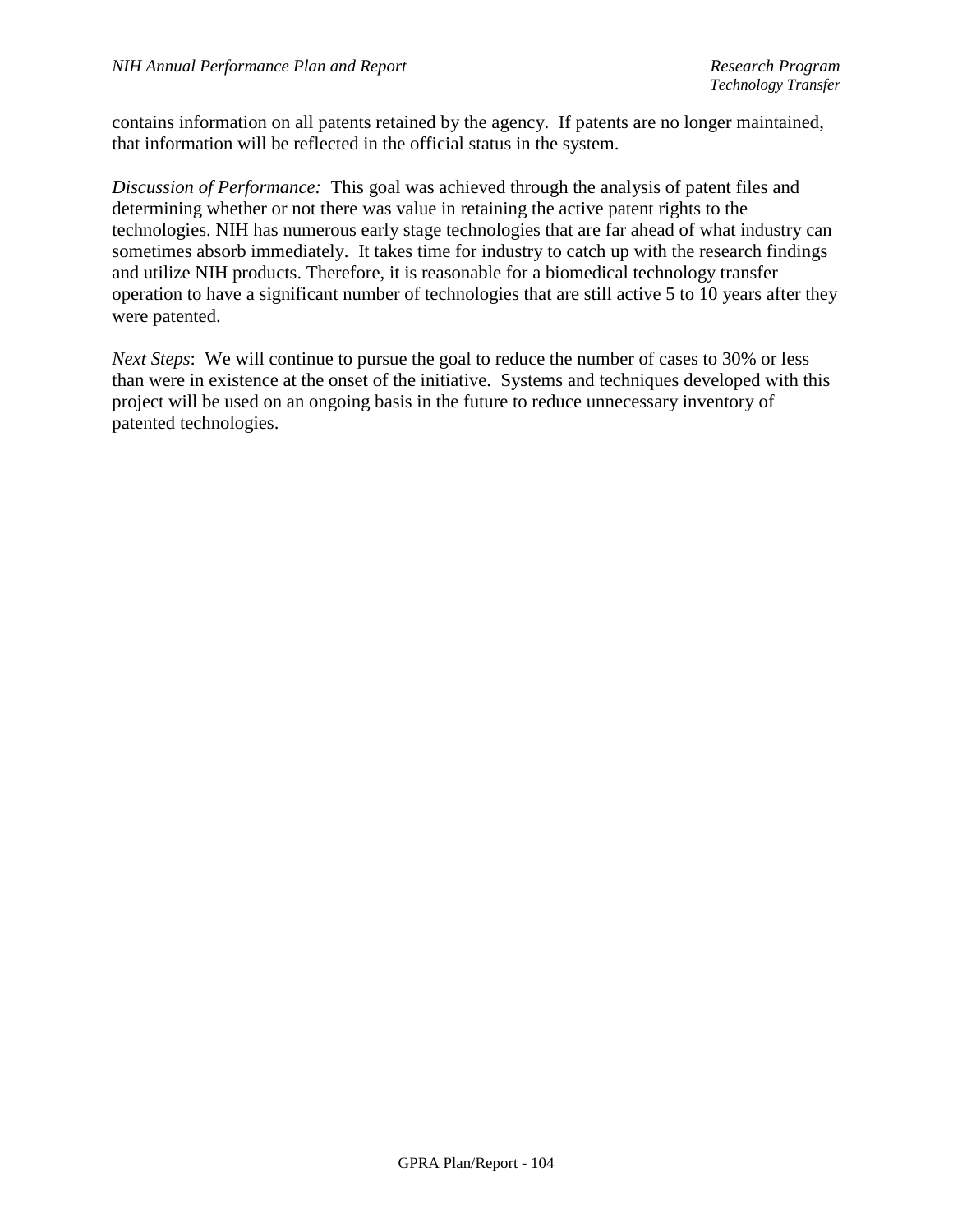# **2.1.2.4 Priority Setting**

Given the importance of medical research in fighting disease and improving the nation's health, the enormous range of possible subjects of research, and the thousands of talented investigators who seek funding, the National Institutes of Health (NIH) must make choices about where and how it spends its money.

The process of choosing is called setting prioritiesBa complex application of principles and mechanisms that guide the NIH in the continuous activity of managing its budget. Making choices is complex and often difficult: the NIH mission and its history demonstrate that no one thing B no single disease, no single investigator, no single Institute, no single method of funding research B comes first or claims permanent priority over others. Managing the NIH's budget requires many decisions.

There are 23 research Institutes and Centers (ICs) within the NIH. By law each must be funded and each is committed to certain domains of medical science (e.g., cancer, heart disease, aging, mental health). Their existence sets rough limits on both the current budget and future budgets. The appropriations process, from the President's request through final passage of the bill by the Congress, obligates each IC to determine how to allocate its own funds among many different activities of science B including investigator-initiated grants, the intramural research program, and research training, among others. These decisions are tailored to the IC=s research objectives. Each IC also decides which specific research grant applications to fund among those proposed by researchers working at universities or other research centers and whether to emphasize certain research topics within its domain. The net effect of these decisions determines how much of the entire NIH budget is devoted to work in certain scientific disciplines (e.g., neurosciences, microbiology, genetics) or on certain diseases.

Public and congressional inquiries about how the NIH spends its money often focus on the amounts given to certain ICs or devoted to research on a specific disease. Research on any disease is not confined to one Institute, and no Institute is dedicated to a single disease. An Institute's budget is an inadequate measure of support for research on specific diseases. Research into many diseases is often carried on in several Institutes simultaneously, e.g., several Institutes are supporting research on Alzheimer's disease.

It is also extremely difficult to assign the large investments in basic research to any one disease. For example, the number of grants specifically devoted to heart attacks is smaller than the number of grants awarded for research on cardiac muscle biology and lipid metabolism, which have obvious and promising implications for understanding, preventing, and treating heart attacks.

From long experience, we know that research aimed at one target often hits another, e.g., a gene causing breast cancer in mice plays a role in the development of brain tissue. It is impossible to attribute research and discoveries like this to one disease. There is, consequently, no Aright@ amount of money, percentage of the budget, or number of projects for any disease.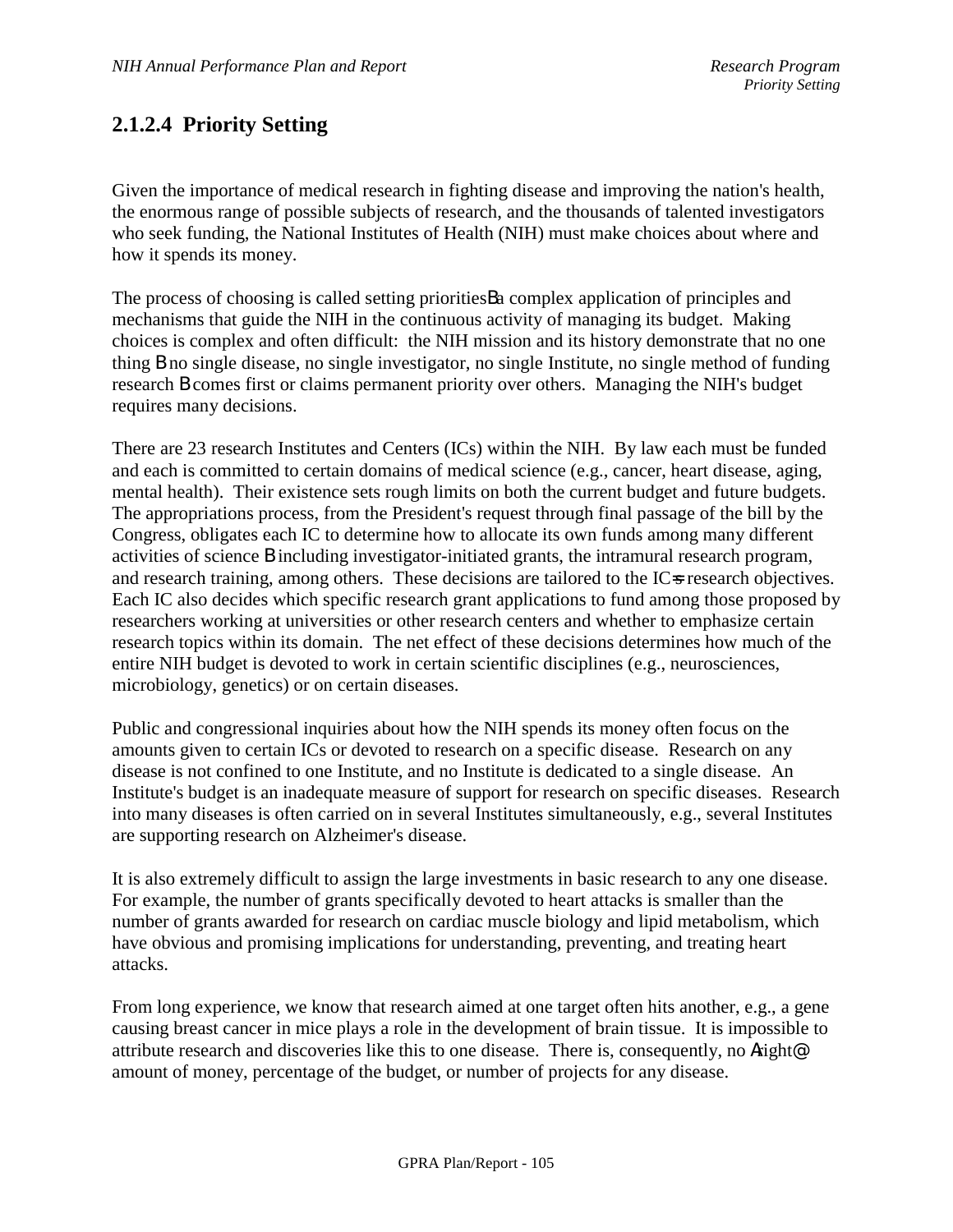Congress, the public, health advocacy groups, and researchers have had a long-standing interest in priority setting at the NIH. Discussions about priority setting reflect the special interests and needs of the many and various individuals and constituent groups who are interested in, and affected by, medical research. Continued interest in the policies and processes used by the NIH to determine funding allocations for medical research led to a requirement in the FY 1999 House Appropriations Report for the Secretary of Health and Human Services to contract with the Institute of Medicine (IOM) to conduct a study to examine how NIH decides what to fund, what mechanisms exist for public input into the process, and the role of Congress in directing the allocation of funding among areas of research. The IOM-s report, released in July 1998, made recommendations in four categorical areas in which NIH is continuing or initiating activities: (i) soliciting public comments on research goals, (ii) establishing criteria for allocating research funds, (iii) strategic planning, and (iv) responding to Congressional mandates and requests for information.

Various criteria influence the allocation of resources on a continuous basis. These criteria were supported by the IOM in their study of priority setting at the NIH.

- \$ responding to public health needs, as judged by the incidence, severity, and cost of specific disorders. Calculating these needs is difficult, and there is not always a clear correlation between expense and results.
- \$ applying stringent review for scientific quality on all research proposals in order to return the maximum possible on the public's investment in medical research.
- \$ recognizing that many significant advances occur when new findings, often unforeseen, expand experimental possibilities and open new pathways for the imagination. Not all problems are equally approachable, no matter their importance to public health. Pursuit of a rare disease may often have unexpected benefits for more common problems. By the same token, increased spending on a disease is wasteful when there are neither promising pathways to follow nor an adequate number of qualified investigators to fund.
- \$ maintaining a large and diverse portfolio of . Because we cannot predict discoveries or anticipate the opportunities fresh discoveries will produce, the NIH must support research along a broad B in fact, expanding B frontier.
- \$ supporting the human capital and material assets of science. To this end, the NIH's budget supports research training, acquisition of equipment and instruments, some limited construction projects, and grantee institutions' costs of enabling the research programs.

The NIH builds its budget by evaluating current opportunities and public health needs while maintaining strong support for investigator-initiated research.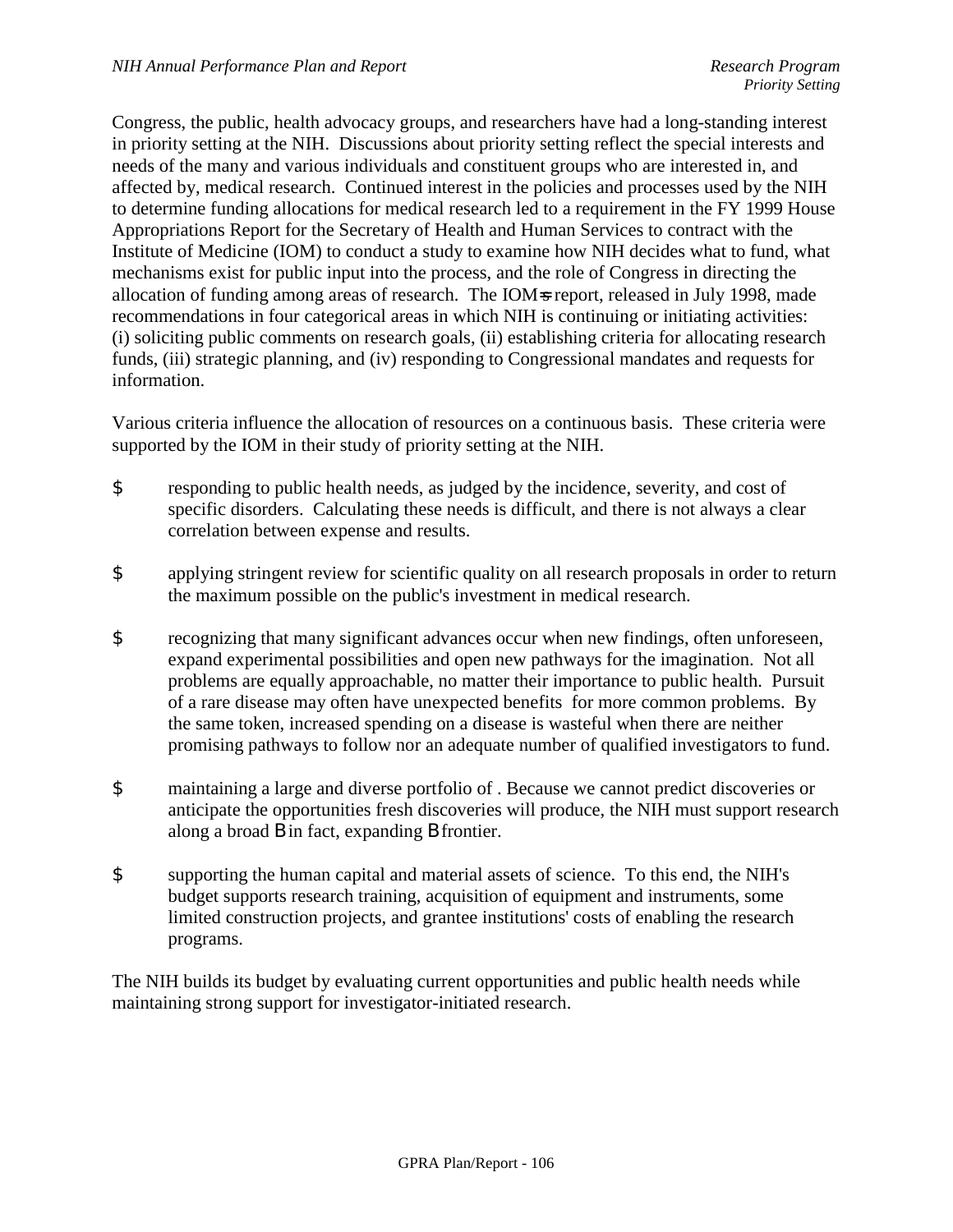| <b>Performance Goals</b>                                                                                                                                                                                                                                                                                                         | <b>FY</b> Targets                                                                                                                                                                                                                                                                                                                                                                                                                                                                                                                                                                                     | <b>Actual Performance</b>                                                                  | <b>Details</b> |
|----------------------------------------------------------------------------------------------------------------------------------------------------------------------------------------------------------------------------------------------------------------------------------------------------------------------------------|-------------------------------------------------------------------------------------------------------------------------------------------------------------------------------------------------------------------------------------------------------------------------------------------------------------------------------------------------------------------------------------------------------------------------------------------------------------------------------------------------------------------------------------------------------------------------------------------------------|--------------------------------------------------------------------------------------------|----------------|
| a) Completion of the<br>review of the structure<br>of selected clinical trials<br>programs,<br>implementation of the<br>recommendations from<br>selected program<br>reviews, and<br>completion of transfer<br>and integration of<br>selected program<br>initiatives into different<br>organizations to<br>provide more effective | FY 1999 Targets<br>(1) Progress in implementing the<br>recommendations of the NIMH Intramural<br>Research Program Planning Committee.                                                                                                                                                                                                                                                                                                                                                                                                                                                                 | FY 1999 target (1) met                                                                     | Page<br>109    |
|                                                                                                                                                                                                                                                                                                                                  | (2) Completion of a review of three options<br>for the administrative structure of the<br>current adult NIAID AIDS clinical trials<br>programs.                                                                                                                                                                                                                                                                                                                                                                                                                                                       | FY 1999 target (2) met                                                                     |                |
|                                                                                                                                                                                                                                                                                                                                  | (3) Integration of the Women's Health<br>Initiative into the NHLBI.                                                                                                                                                                                                                                                                                                                                                                                                                                                                                                                                   | FY 1999 target (3) met                                                                     |                |
| support of scientific<br>research.                                                                                                                                                                                                                                                                                               |                                                                                                                                                                                                                                                                                                                                                                                                                                                                                                                                                                                                       |                                                                                            |                |
| b) Progress in<br>responding to the<br><b>Institute of Medicine</b><br><b>Report</b><br>recommendations for<br>improving public input<br>and priority setting at<br>the NIH.                                                                                                                                                     | FY 2001 Targets<br>(1) Implementation of activities to enhance<br>public input into NIH activities.<br>(2) Progress in implementing appropriate<br>recommendations of the Institute of<br>Medicine regarding the NIH priority setting<br>process.<br>FY 2000 Targets<br>(1) Implementation of activities to enhance<br>public input into NIH activities.<br>(2) Progress in implementing appropriate<br>recommendations of the Institute of<br>Medicine regarding the NIH priority setting<br>process.<br>(3) Development of draft strategic plans by<br>each of the research Institutes and Centers. | FY 2001: To be reported<br>in January 2002.<br>FY 2000: To be reported<br>in January 2001. | Page<br>113    |
|                                                                                                                                                                                                                                                                                                                                  | FY 1999 Targets<br>(1) Implementation of activities to enhance<br>public input into NIH activities.                                                                                                                                                                                                                                                                                                                                                                                                                                                                                                   | FY 1999 target (1) met                                                                     |                |
|                                                                                                                                                                                                                                                                                                                                  | (2) Progress in implementing appropriate<br>recommendations of the Institute of<br>Medicine regarding the NIH priority setting<br>process.                                                                                                                                                                                                                                                                                                                                                                                                                                                            | FY 1999 target (2) met                                                                     |                |
| c) Ensure that NIH-                                                                                                                                                                                                                                                                                                              | <b>Annual Targets</b>                                                                                                                                                                                                                                                                                                                                                                                                                                                                                                                                                                                 | FY 2001: To be reported                                                                    | Page           |
| supported research                                                                                                                                                                                                                                                                                                               | Sponsorship of Institute and Center                                                                                                                                                                                                                                                                                                                                                                                                                                                                                                                                                                   | in January 2002.                                                                           | 117            |
| reflects the changing                                                                                                                                                                                                                                                                                                            | workshops and panels that assess the                                                                                                                                                                                                                                                                                                                                                                                                                                                                                                                                                                  |                                                                                            |                |

# **Performance Goals Summary Table – Priority Setting**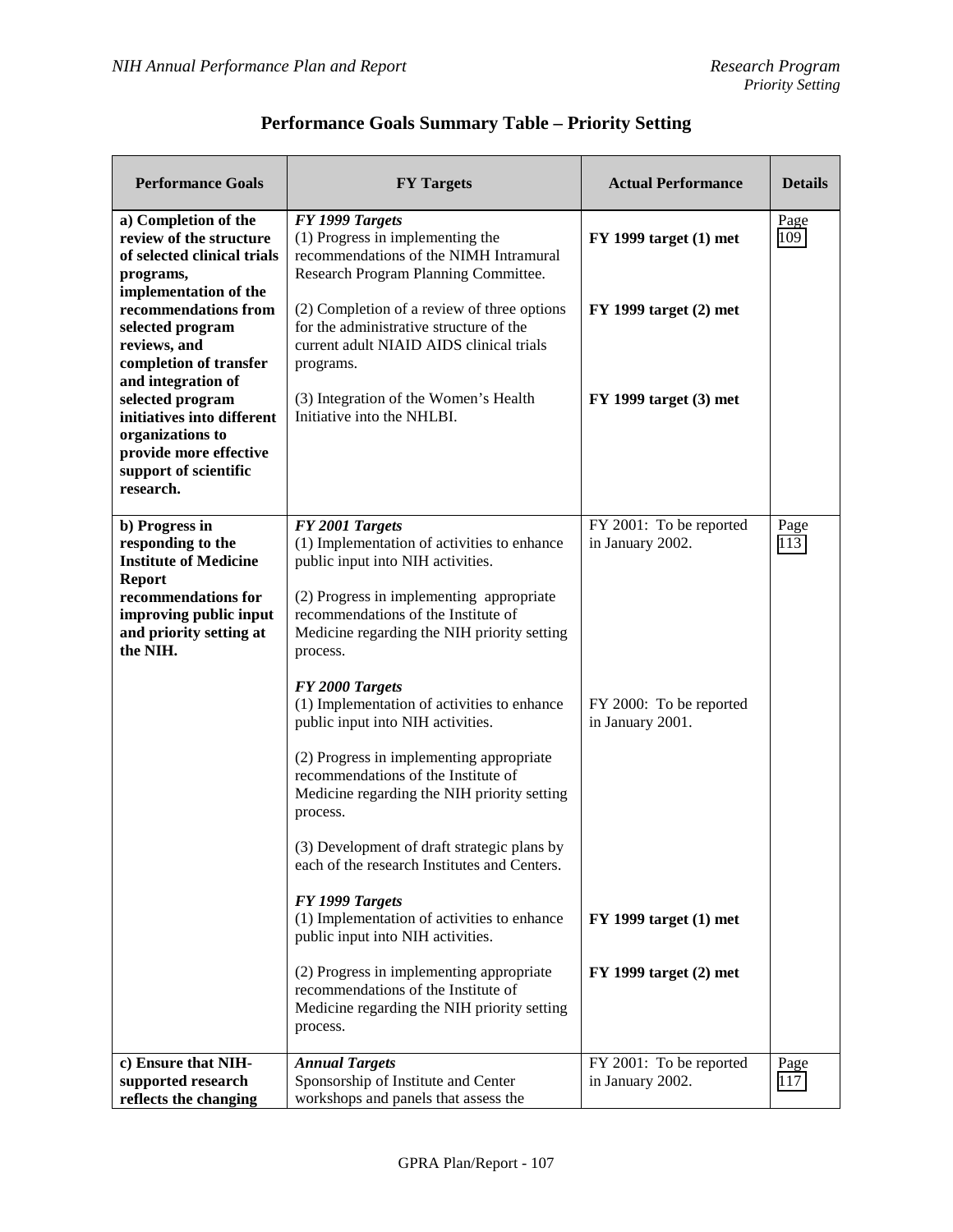| <b>Performance Goals</b> | <b>FY</b> Targets                                                                                                                                                     | <b>Actual Performance</b> | <b>Details</b> |
|--------------------------|-----------------------------------------------------------------------------------------------------------------------------------------------------------------------|---------------------------|----------------|
| nature of scientific     | scientific progress and identify emerging                                                                                                                             | FY 2000: To be reported   |                |
| opportunities and        | public health needs and scientific                                                                                                                                    | in January 2001.          |                |
| public health needs.     | opportunities. Incorporate the findings and                                                                                                                           |                           |                |
|                          | recommendations from these workshops and<br>panels into updated plans, priorities, and<br>proposal submission requests for Institute<br>and Center research programs. | FY 1999 target met.       |                |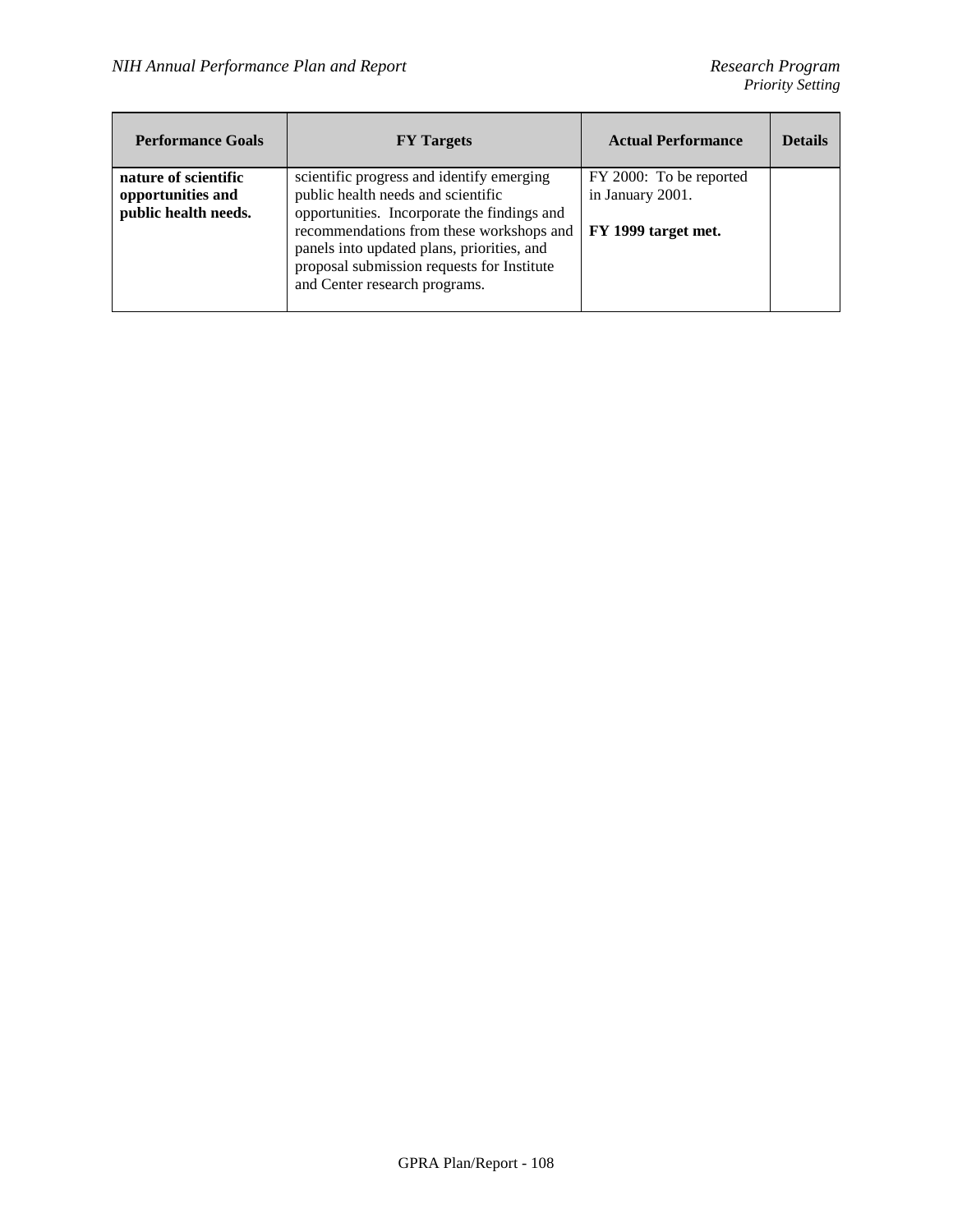## **Performance Goal Details - Priority Setting**

### **Goal a) Completion of the review of the structure of selected clinical trials programs, implementation of the recommendations from selected program reviews, and completion of transfer and integration of selected program initiatives into different organizations to provide more effective support of scientific research.**

The NIH Institutes and Centers (ICs) review, on a periodic basis, the structure, organizational location, and other aspects of their intramural and extramural research programs. This is accomplished via reviews carried out by their respective Boards of Scientific Counselors, ad hoc external review committees, and National Advisory Councils/Boards. These groups make recommendations for improvements which are considered by IC and/or Office of the Director (OD) leadership and, when appropriate, plans are developed to implement and effect such changes. (Note: Targets beyond FY 1999 are not planned as this goal is expected to be completed in FY 1999.)

#### **Assessment of FY 1999 Performance**

**FY 1999 Targets**: **(1) Progress in implementing the recommendations of the NIMH Intramural Research Program Planning Committee.**

> **(2) Completion of a review of three options for the administrative structure of the current adult NIAID AIDS clinical trials programs.**

**(3) Integration of the Women**=**s Health Initiative (WHI) into the NHLBI.**

*FY 1999 Achievement Summary:*

• Target (1) was met.

Following the mandate of a House Appropriations Committee Report, the NIMH Intramural Research Program Planning Committee (IRPPC) was formed to review the strengths and weaknesses of the NIMH IRP. In January 1997, the committee forwarded to the National Advisory Mental Health Council a detailed series of recommendations for changes and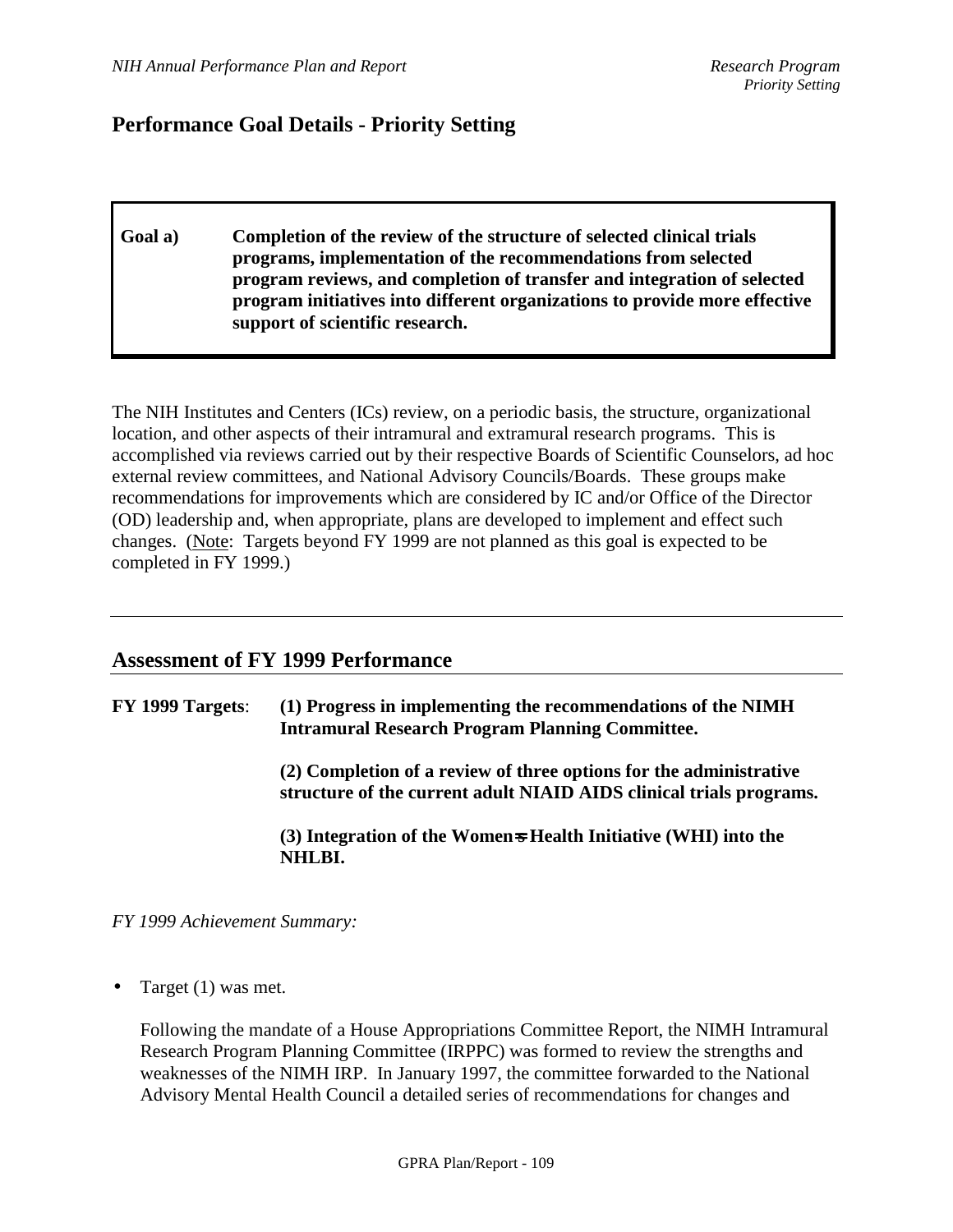refinements in nearly all aspects of the functioning of the IRP (*Finding the Balance: Report of the National Institute of Mental Health Research Program Planning Committee*). All of these recommendations have now been addressed. Some highlights of the actions taken are described below, organized according to the major categories of recommendations by the IRPPC.

| Recommendation                                                               | <b>Action</b>                                                                                                                                                                                                                                                                                                                                                                                                                                                                                                                                                                                                                                                                                                                                                                                                                                                                                                             |
|------------------------------------------------------------------------------|---------------------------------------------------------------------------------------------------------------------------------------------------------------------------------------------------------------------------------------------------------------------------------------------------------------------------------------------------------------------------------------------------------------------------------------------------------------------------------------------------------------------------------------------------------------------------------------------------------------------------------------------------------------------------------------------------------------------------------------------------------------------------------------------------------------------------------------------------------------------------------------------------------------------------|
| Adopt a Mission<br>Statement.                                                | The IRP proposes to accept, with minor rewording, the mission statement proposed<br>by the IRPPC. The new mission statement is: AThe IRP conducts basic, clinical,<br>and translational research to advance understanding of the causes, treatments, and<br>prevention of mental disorders through the study of normal and abnormal brain<br>function and behavior. The IRP supports outstanding research that uses the special<br>resources of the NIH and complements extramural research. The IRP provides an<br>environment conducive to the training and development of clinical and basic<br>scientists. The IRP fosters standards of excellence in the clinical care and ethical<br>treatment of research participants. The IRP serves as a national resource in response<br>to requests made by the Administration, members of Congress, and the public for<br>information regarding mental illness. <sup>®</sup> |
| Establish                                                                    | A permanent Scientific Director has been appointed. As recommended in the                                                                                                                                                                                                                                                                                                                                                                                                                                                                                                                                                                                                                                                                                                                                                                                                                                                 |
| Permanent<br>Leadership                                                      | IRPPC report, new scientific directions for the IRP have been sought from the<br>intramural and extramural neuroscience and mental health communities. The NIMH<br>Board of Scientific Counselors (BSC) established two workgroups: one focused on<br>future directions in clinical research and the other on future directions specifically in<br>the field of genetics.                                                                                                                                                                                                                                                                                                                                                                                                                                                                                                                                                 |
| Improve the                                                                  | To ensure the independence of investigators, resources are now assigned                                                                                                                                                                                                                                                                                                                                                                                                                                                                                                                                                                                                                                                                                                                                                                                                                                                   |
| Quality of Science                                                           | individually to all tenured and tenure-track investigators, rather than only to<br>laboratory chiefs. Resource levels are set after taking into account the                                                                                                                                                                                                                                                                                                                                                                                                                                                                                                                                                                                                                                                                                                                                                               |
|                                                                              | recommendations of the BSC, which reviews each investigator every 4 years. The<br>BSC reports have resulted in closure or downsizing of laboratories for unproductive<br>lines of research and in enhanced support for promising new research directions,<br>based on outstanding scientific merit and programmatic needs.                                                                                                                                                                                                                                                                                                                                                                                                                                                                                                                                                                                                |
| Strengthen                                                                   | The appointment of an Associate Director for Training and the establishment of a                                                                                                                                                                                                                                                                                                                                                                                                                                                                                                                                                                                                                                                                                                                                                                                                                                          |
| Training and<br>Mentoring.                                                   | formal training and evaluation program for fellows address many of the<br>recommendations of the IRPPC. Mentoring of training fellows is now a key<br>criterion for the BSC evaluation of investigators.                                                                                                                                                                                                                                                                                                                                                                                                                                                                                                                                                                                                                                                                                                                  |
| Pursue the<br>Recruitment,<br>Retention, and<br>Retirement of<br>Scientists. | The IRP is utilizing new hiring and salary mechanisms provided by the Senior<br>Biomedical Research Service, Title 42, and Title 38 authorities to recruit and retain<br>outstanding basic and clinical researchers. Active recruitments are underway for<br>heads of a new Mood Disorders and Anxiety Branch, Human Genetics Laboratory,<br>and Animal Genetics Laboratory, and three new junior faculty have been hired.<br>Additional recruitments at senior and junior levels will be made as space for clinical<br>and basic research becomes available. To help reclaim resources for recruitment,<br>the IRP has adopted graceful exit and support policies for investigators who leave<br>the IRP for university appointments                                                                                                                                                                                     |
| Revitalize Clinical<br>Research.                                             | To ensure that human subjects participate only in clinical research of the greatest<br>value, all existing NIMH clinical protocols were reviewed for scientific merit by a<br>panel of the BSC. All new protocols are reviewed for scientific merit by both<br>extramural and intramural investigators before they can be initiated. These scientific<br>reviews are in addition to the thorough review for human subject protections carried<br>out by the IRP Institutional Review Board. In addition, the long-term future of the<br>NIMH research programs at St. Elizabeth is Hospital has been secured by relocating                                                                                                                                                                                                                                                                                                |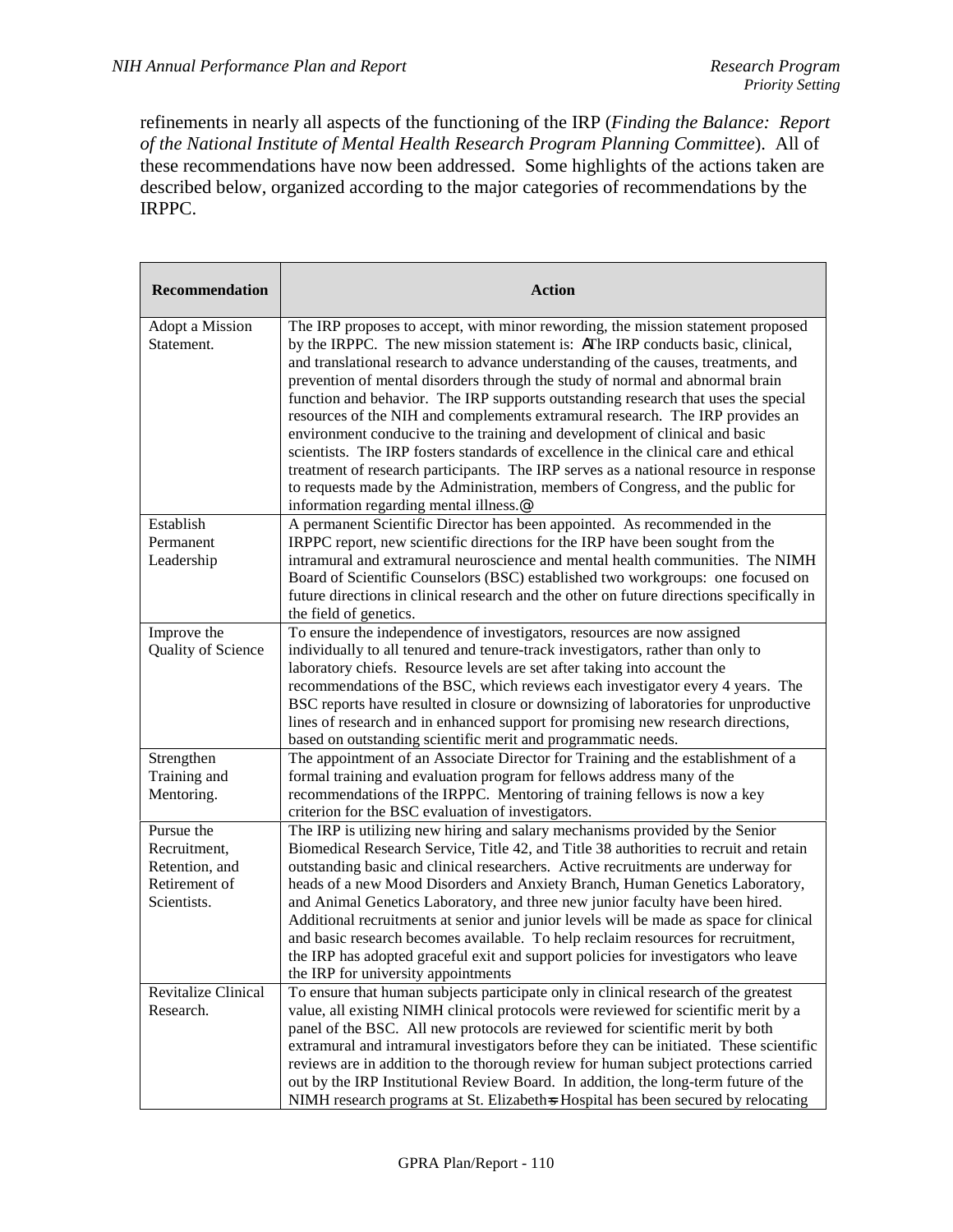| <b>Recommendation</b> | Action                                                                                                                                                                                                                                                                                                                                                                                                                                                                                                                                                  |
|-----------------------|---------------------------------------------------------------------------------------------------------------------------------------------------------------------------------------------------------------------------------------------------------------------------------------------------------------------------------------------------------------------------------------------------------------------------------------------------------------------------------------------------------------------------------------------------------|
|                       | them to the Bethesda campus. The infrastructure for clinical research has been<br>enhanced by the establishment of a new clinical research and recruitment core and<br>ethics training program, under the NIMH IRP Clinical Director, by the acquisition of<br>new high-field imaging instruments and magnetoencephalography (MEG) machines,<br>and by the establishment of a new brain imaging core facility under a newly<br>recruited MRI physicist. The clinical program also will benefit from the planned<br>recruitment efforts described above. |

• Target (2) was met.

NIH sponsored HIV/AIDS clinical trials were first funded by NIAID in 1986 through AIDS Treatment and Evaluation Units (ATEU). This effort was subsequently expanded into the AIDS Clinical Trials Group (ACTG). In 1989, NIAID established the Terry Beirn Community Program for Clinical Research on AIDS (CPCRA), which also supports therapeutic clinical trials.

In March 1998, the OAR convened Task Force on Integration of the Adult HIV/AIDS Clinical Trials Networks evaluated existing programs and made recommendations to help design a better-integrated, adult clinical trial system. The Task Force considered a number of different structural options including maintenance of the status quo, creation of a single adult clinical trials network out of the Adult ACTG and CPCRA, and complete restructuring. The Task Force concluded that it would be inappropriate to dictate a specific structure, especially one that would be implemented more than 2 years hence. Instead, the Task Force recommended that the overriding principle should be to create the strongest possible clinical trials group(s) around the particular expertise and scientific focus of the investigators involved. The Task Force also specified six essential capabilities for an integrated clinical trials structure, including the capability to:

- − conduct a range of trials from small proof-of-concept studies (Phase I) to large randomized clinical-outcome (Phase III) trials
- enroll diverse populations
- − enroll patients form diverse research sites (academic and community practice venues)
- − conduct state-of-the art analysis and disseminate findings rapidly
- − respond flexibly to scientific opportunities
- − perform cross-protocol or cross-study analyses.

NIAID incorporated this advice in the Request For Applications for the Adult Therapeutic Clinical Trials Program for AIDS (RFA 98-013). The goal of RFA 98-013 is to establish multiple clinical trial groups that, as a whole, are capable of addressing the broad therapeutics research agenda detailed in Project 2000, which delineates the Institutes' scientific goals and priorities in HIV/AIDS therapeutics. The awardees will have the capacity to conduct all phases of clinical trials and address high-priority research questions. The scope of activity will range from pathogenesis studies requiring extensive laboratory support to large, long-term studies that evaluate clinical management strategies. Each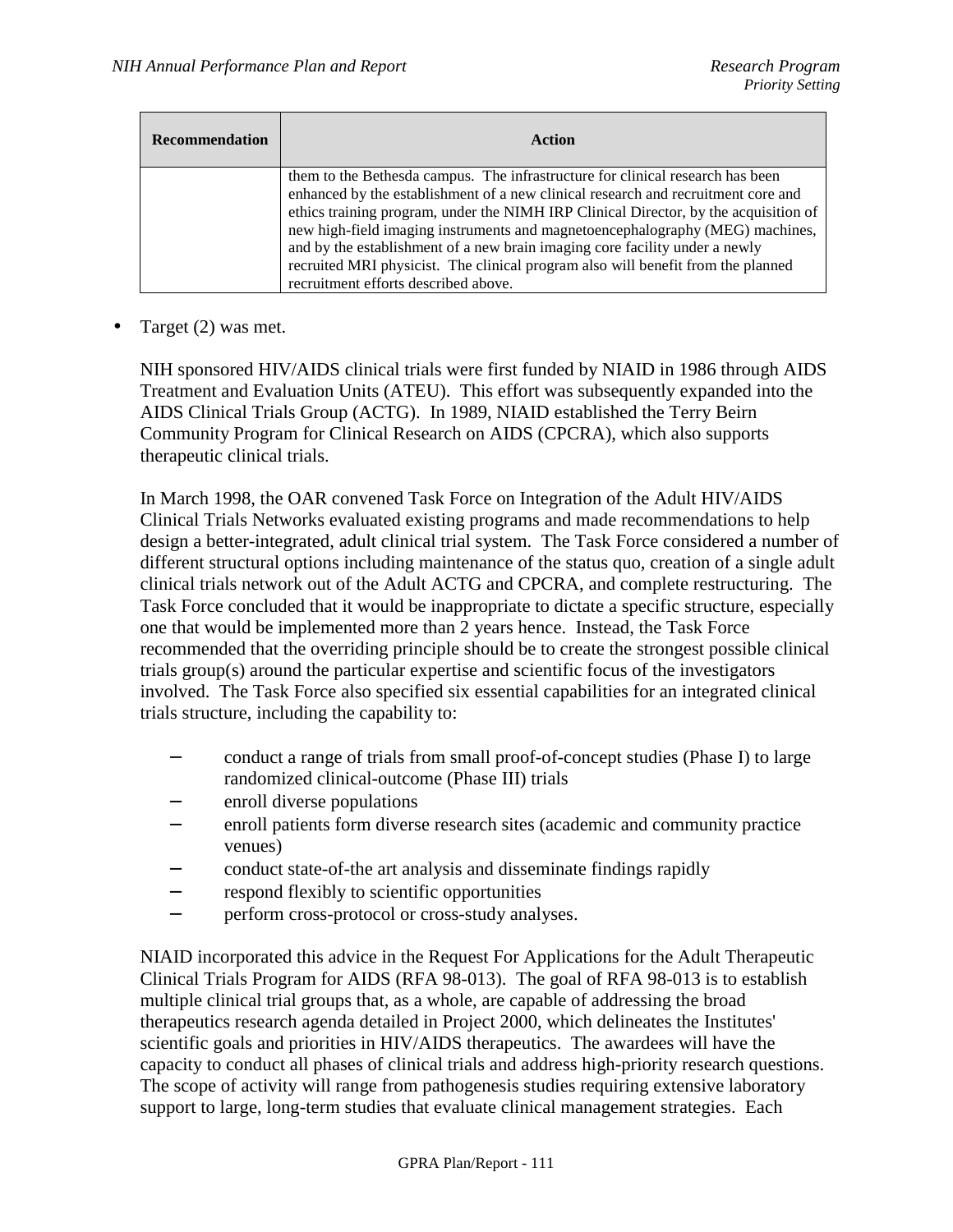application will be an integrated package consisting of (1) a Coordinating and Research Operations Center, (2) a Statistical and Data Management Center, and (3) Clinical Sites. Each of the Research Groups may address either a broad or a focused agenda, but must be capable of maintaining a minimum annual subject census of 2000 participants and must have a detailed plan for interacting with other NIH-sponsored AIDS clinical research groups. Each Group can propose a structure that best supports the Group's scientific agenda. Proposals pursuant to RFA 98-013 were considered by the National Allergy and Infectious Disease Council in September 1999. NIAID expects to make the first awards in January 2000.

• Target (3) was met.

The WHI program has been fully integrated into the NHLBI. Administratively, the program reports to the Director, NHLBI. The Special Ad Hoc Group on the WHI, an independent advisory group which was formerly a subcommittee of the Advisory Committee for Research on Women's Health, is now a Working Group of the National Heart, Lung, and Blood Advisory Council. The cross-NIH nature of the program has been maintained and expanded. The Director, NHLBI, and the Director, Office of Research on Women = Health (ORWH), NIH, serve as Co-Chairs of the study. The community prevention study is conducted through an interagency agreement with the Centers for Disease Control and Prevention; 2000 is its final year.

#### *Sources of FY 1999 Assessment Data:*

- Target (1): NIMH report. Hyman, SE and Desimone, R. Status of NIMH Intramural Research Program Renewal. NIMH Director's Report to the National Advisory Mental Health Council, February, 2000. (An interim report was presented to NAMHC in Feb 1999.)
- Target (2): Report on the Task Force on Integration of Adult HIV/AIDS Clinical Trial **Networks**
- Target (3): NHLBI fact book available on the NHLBI Website.

*Discussion of Performance:* Meeting this target in FY 1999 is part of NIH=s success in completing this goal.

*Next Steps:* Additional targets beyond FY 1999 are not planned because the Committee-s recommendations have been fully implemented and because the WHI has been fully integrated into the NHLBI.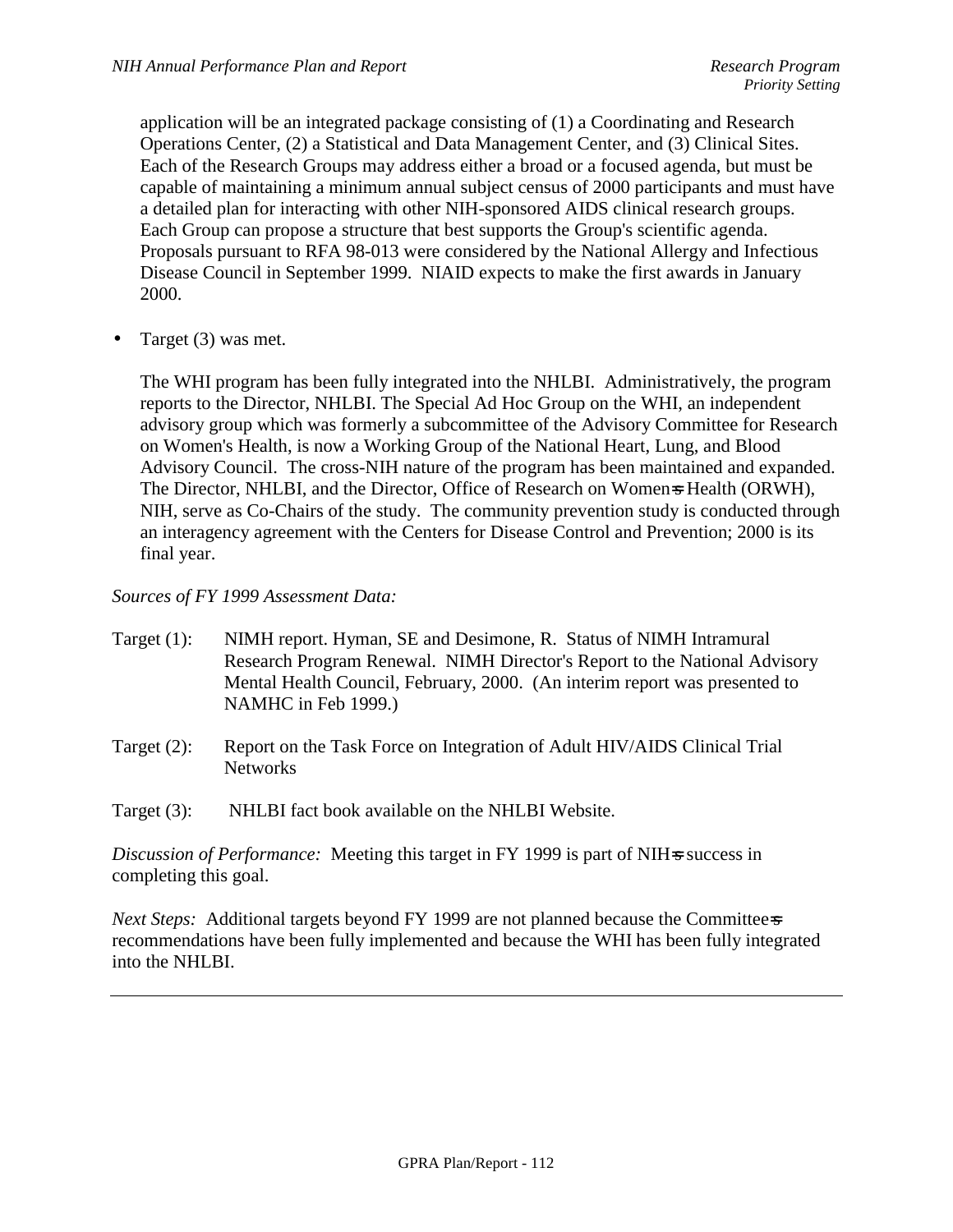# **Goal b) Progress in responding to the Institute of Medicine Report recommendations for improving public input and priority setting at the NIH.**

The NIH seeks and receives input from review panels, workshops, and other outside sources regarding NIH activities, including priority setting. Emerging public health problems and the need to rapidly respond to new research opportunities require that the NIH continually review and implement appropriate recommendations from relevant constituencies. NIH recognizes the value of enhanced public input and has taken specific actions to strengthen its efforts in this regard.

# **FY 1999 Target: (1) Implementation of activities to enhance public input into NIH activities. (2) Progress in implementing appropriate recommendations of the Institute of Medicine regarding the NIH priority setting process.**

# **FY 1999 Achievement Summary:**

• Target (1) was met.

The IOM recommended: ANIH should establish an Office of Public Liaison in the Office of the Director and, where offices performing such a function are not already in place, in each Institute. These offices should document, in a standard format, their public outreach, input, and response mechanisms. The Directors Office of Public Liaison should review and evaluate these mechanisms and identify best practices.@

Offices of Public Liaison (OPL) have been established in the Office of the Director (OD) and in each IC. The OD and ICs have each designated an individual to serve as its Public Liaison Officer <http://www.nih.gov/welcome/publicliaison/Ic-plo1.htm>. Within the OD, the Office of Communications is being expanded and has been renamed the Office of Communications and Public Liaison. The possible functions of all of the OPLs were discussed with 23 public representatives who met with the NIH Director on September 23, 1998. Core functions of the OPLs discussed at this meeting include: conducting outreach to constituency groups and serving as a contact point for the public and a place where Congress can refer its constituents. Several additional activities for the OPLs were suggested: educating the public about research; carrying out activities recommended by the new Director-s Council of Public Representatives (COPR); and identifying public concerns and bringing them to the attention of the COPR.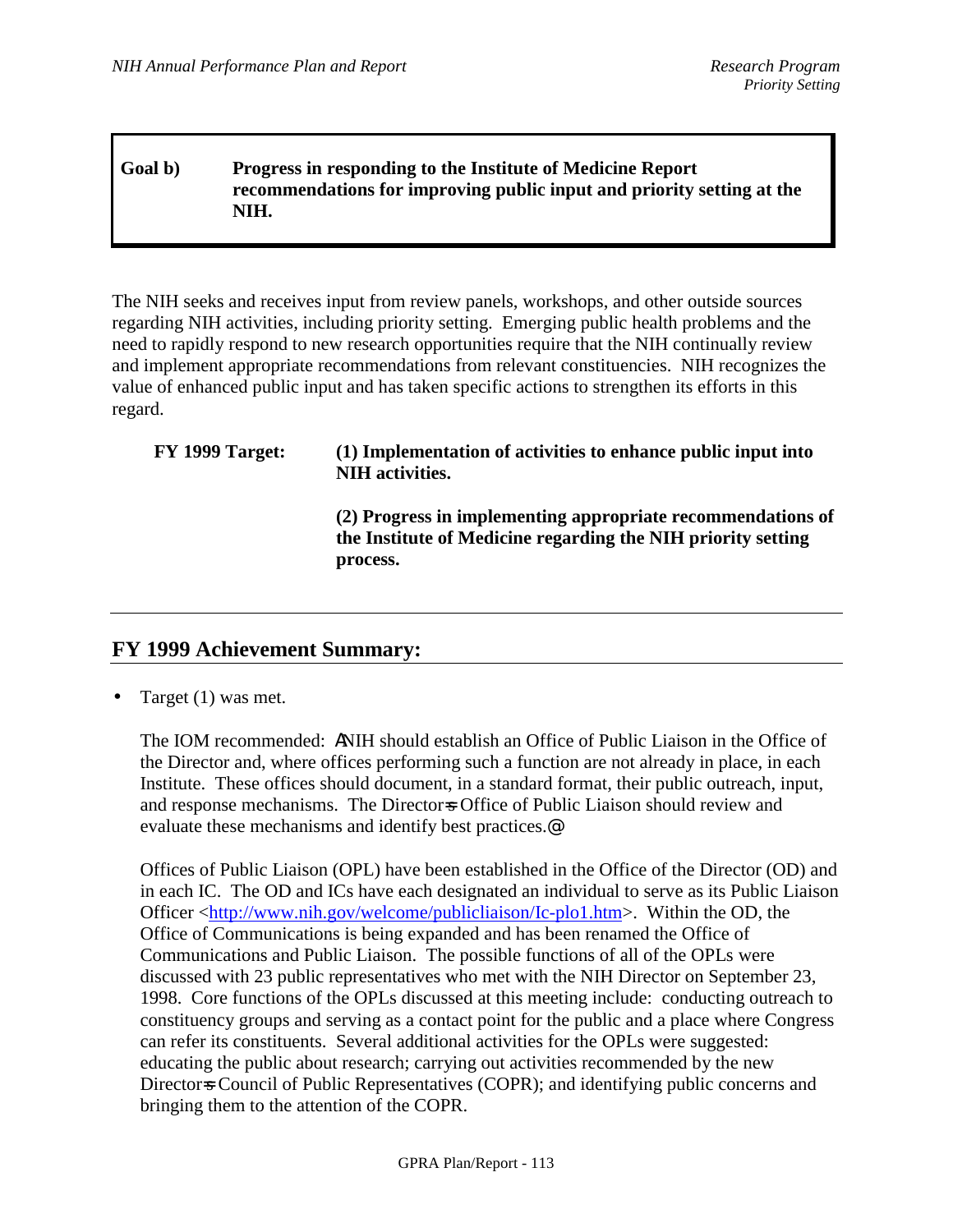The IOM also recommended: AThe Director of NIH should establish and appropriately staff a Director-s Council of Public Representatives, chaired by the NIH Director, to facilitate interactions between NIH and the general public.<sup>@</sup> A Director=s Council of Public Representatives (COPR) has been established. This Council is staffed by the OD Office of Communications and Public Liaison. The NIH Director appointed 20 members of the COPR from over 250 applicants. The NIH Director also invited the remaining candidates to join as COPR Associates. The membership of the COPR represents a broad array of backgrounds, experiences, and vocations. The COPR Associates will provide a pool of candidates from which to replace current members at the end of their terms and will be a source for ad hoc members and consultants for specific tasks and questions that arise. The COPR has held two open meetings on April 21 and October 21, 1999 that have been well publicized, including videocast coverage of the proceedings. COPR members have been engaged in a variety of subcommittees, workshops, and meetings that address a wide range of cross-cutting biomedical research issues. For example, five COPR members participated in the NIH FY 2001 Budget Retreat in June 1999. Institute and Center Directors presented areas of research opportunity and special need and described cutting edge science and new programs that want to start or expand. In addition, several COPR associates participated in the National Institute of General Medical Sciences Human Diversity Workshop in July 1999, providing valuable community perspectives. Another COPR member served on a liaison committee with the National Academy of Sciences to discuss priority setting in the social and behavioral sciences.

The IOM also recommended that, AThe public membership of NIH policy and program advisory groups should be selected to represent a broad range of public constituencies.@ The IC Directors are reviewing the membership of their policy and program advisory groups and are including representatives of public constituencies on these groups, as appropriate.

• Target (2) was met.

The IOM made a total of 12 recommendations in its July 1998 report, AScientific Opportunities and Public Needs - Improving Priority Setting and Public Input at the National Institutes of Health,<sup>@</sup> including the three recommendations discussed above. NIH=s activities related to the remaining nine recommendations are provided below.

| <b>Recommendation</b>                            | Action                                                      |
|--------------------------------------------------|-------------------------------------------------------------|
| 1) The Committee generally supports the          | No action by NIH is necessary at this time.                 |
| criteria that NIH uses for priority setting and  |                                                             |
| recommends that NIH continue to use these        |                                                             |
| criteria in a balanced way to cover the full     |                                                             |
| spectrum of research related to human health.    |                                                             |
| 2) NIH should make clear its mechanisms for      | Through the development of Institute and Center strategic   |
| implementing its criteria for setting priorities | plans, including public involvement in that process, NIH    |
| and should evaluate their use and effectiveness. | is clarifying and assessing its priority setting processes. |
| 3) In setting priorities, NIH should strengthen  | One of the criteria that the NIH considers in developing    |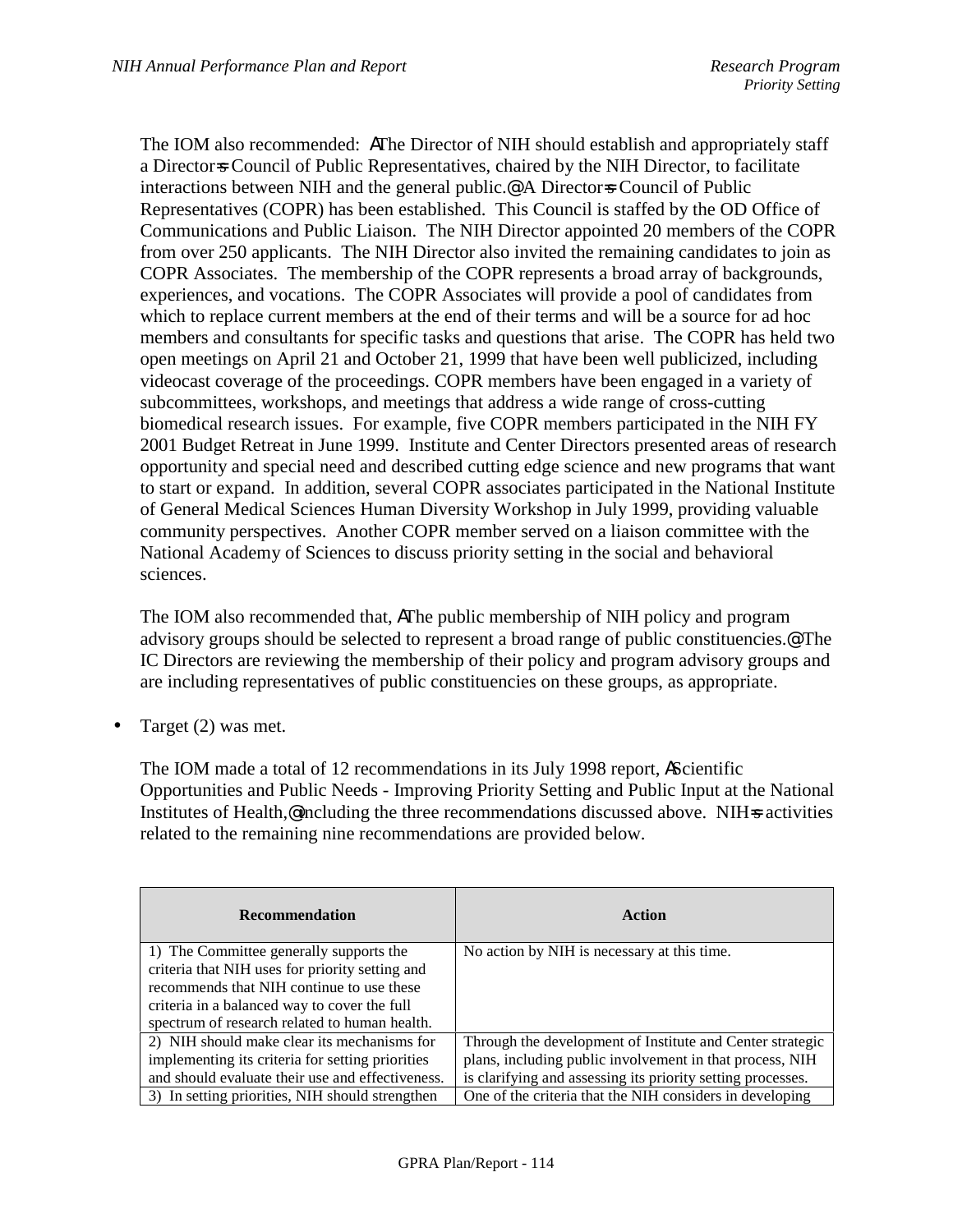| Recommendation                                                                                                                                                                                                                                                                                            | <b>Action</b>                                                                                                                                                                                                                                                                                                                                                                                                                                                                                                                                                                                                                                                                                                                                                                                                                                                                                                                                                                                                                                                        |
|-----------------------------------------------------------------------------------------------------------------------------------------------------------------------------------------------------------------------------------------------------------------------------------------------------------|----------------------------------------------------------------------------------------------------------------------------------------------------------------------------------------------------------------------------------------------------------------------------------------------------------------------------------------------------------------------------------------------------------------------------------------------------------------------------------------------------------------------------------------------------------------------------------------------------------------------------------------------------------------------------------------------------------------------------------------------------------------------------------------------------------------------------------------------------------------------------------------------------------------------------------------------------------------------------------------------------------------------------------------------------------------------|
| its analysis and use of health data, such as<br>burdens and costs of diseases, and of data on<br>the impact of research on the health of the<br>public.                                                                                                                                                   | and allocating the NIH budget has received considerable<br>attention and was singled out by the IOM for special<br>attentionBthe use of data on burden and costs of diseases.<br>Because of conceptual problems and data deficiencies,<br>the NIH must carefully consider how it could further<br>incorporate burden of illness measures into the priority<br>setting process. NIH sponsored a small group<br>meeting on June 28 to identify data sources, review<br>models for the use of burden/cost of disease data for<br>priority setting, and explore how these data might be used<br>to show how research has led to improvements in health.<br>Follow-up actions will be to form an intragency<br>working group of DHHS agencies on summary<br>measures of health and burden of illness and to<br>encourage the Institutes and Centers to pursue<br>development of disease models.                                                                                                                                                                           |
| 4) NIH should improve the quality and<br>analysis of its data on funding by disease and<br>should include both direct and related<br>expenditures.                                                                                                                                                        | The NIH is continuing to assess its methods for<br>developing reports about spending by disease. It is<br>extremely difficult to separate research that is Adirect®<br>and that which is Arelated@to a disease. Because some 50<br>percent of the NIH research budget is spent on efforts to<br>understand the fundamental processes of cells and<br>organisms that cannot be directly associated directly with<br>a specific disease C so-called Abasic research® C much of<br>the NIH budget is difficult to categorize by specific<br>disease areas. In addition, because of the nature of<br>reporting, a specific project may be categorized under<br>several areas, e.g., a project focused on liver cancer in<br>women would be reported under liver disease, cancer,<br>and womens health. Data on funding by disease that are<br>reported in total for NIH are not perfect, but do provide a<br>good indicator of funding trends from one year to<br>another. Consequently, for the interim, NIH proposes to<br>continue its current practice of reporting. |
| 5) In exercising the overall authority to<br>oversee and coordinate the priority setting<br>process, the NIH Director should receive from<br>the Directors of all of the Institutes and Centers<br>multi-year strategic plans, including budget<br>scenarios, in a standard format on an annual<br>basis. | The NIH Director has requested that each IC develop a 2-<br>5 year strategic planBwith input from a wide range of<br>NIH constituents, including patient and other health<br>advocates, scientists, health care providers, Congress, the<br>Administration, NIH staff, and other representatives of<br>the public by December 31, 1999.                                                                                                                                                                                                                                                                                                                                                                                                                                                                                                                                                                                                                                                                                                                              |
| 6) The Director of NIH should increase the<br>involvement of the Advisory Committee to the<br>Director (ACD) in the priority setting process.<br>The diversity of the Committee-s membership<br>should be increased, particularly with respect to<br>its public members.                                  | The NIH Director has involved the ACD in the priority<br>setting process in a variety of ways including their<br>participation in: discussions of future research directions<br>and infrastructure issues; annual reviews of research<br>goals with the leadership of the NIH; assessment of<br>NIH-s research program under the Government<br>Performance and Results Act; and discussions of the<br>public policy implications of potentially sensitive areas of<br>research, e.g., stem cell research and gene therapy. The<br>ACD membership has been expanded by three, and these<br>positions have been filled by public members.                                                                                                                                                                                                                                                                                                                                                                                                                              |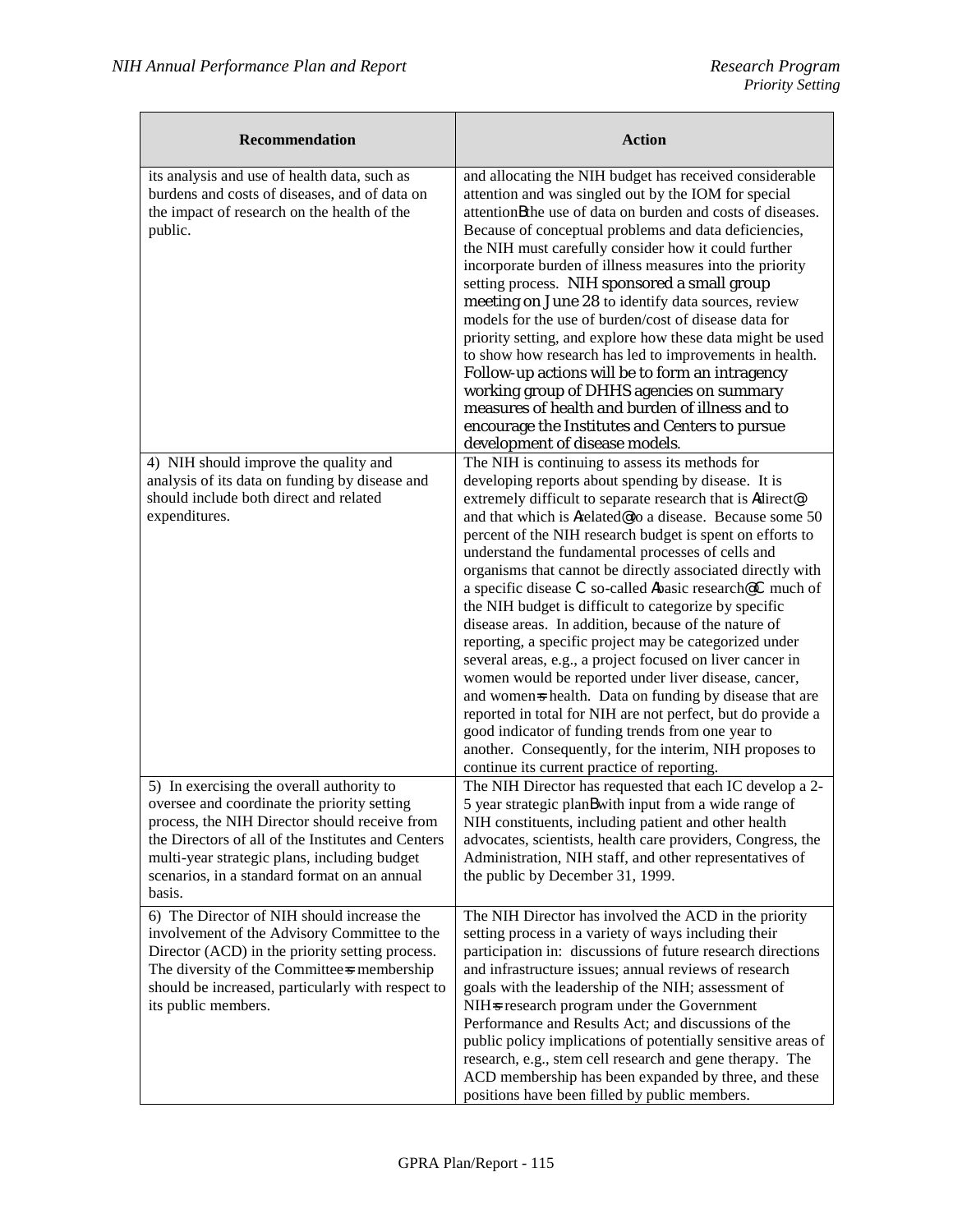| Recommendation                                                                                                                                                                                                                                        | <b>Action</b>                                                                                                                                                                                                                                                    |
|-------------------------------------------------------------------------------------------------------------------------------------------------------------------------------------------------------------------------------------------------------|------------------------------------------------------------------------------------------------------------------------------------------------------------------------------------------------------------------------------------------------------------------|
| $(7)$ , 8) and 9)                                                                                                                                                                                                                                     | Addressed above under Target 1.                                                                                                                                                                                                                                  |
| 10) The U.S. Congress should use its authority<br>to mandate specific research programs,<br>establish levels of funding for them, and<br>implement new organizational entities only<br>when other approaches have proven                              | No action by NIH is needed at this time.                                                                                                                                                                                                                         |
| inadequate. NIH should provide Congress with<br>analyses of how NIH is responding to requests<br>for such major changes and whether these<br>requests can be addressed within existing<br>mechanisms.                                                 |                                                                                                                                                                                                                                                                  |
| 11) The Director of NIH should periodically<br>review and report on the organizational<br>structure of NIH, in light of changes in science<br>and the health needs of the public                                                                      | As appropriate, the NIH will provide Congress with full<br>analyses of how the agency proposes to respond to<br>Congressional mandates for specific research programs<br>and levels of funding for them, or for establishment of<br>new organizational entities. |
| 12) Congress should adjust the levels of<br>funding for research management and support<br>so that NIH can implement improvements in<br>the priority setting process, including stronger<br>analytical, planning, and public interface<br>capacities. | Not applicable to the NIH.                                                                                                                                                                                                                                       |

#### *Sources of FY 1999 Assessment Data:*

Target (1) A news and information Website has been established for COPR associates and can be accessed at: http://www.nih.gov/welcome/publicliaison/get-involved/copr/coprnews.html.

Target (2) "Report to the House Committee on Appropriations on NIH Priority Setting Activities," February, 1999.

*Discussion of Performance:* The NIH continues to engage in a variety of activities related to the broad issue of setting research priorities, and some of these have been expanded or modified in response to the IOM report.

*Next Steps:* The NIH Office of the Director and each of the ICs will continue to proactively engage in priority setting activities, including enhancing our efforts to increase public participation in all facets of the agency-s programs.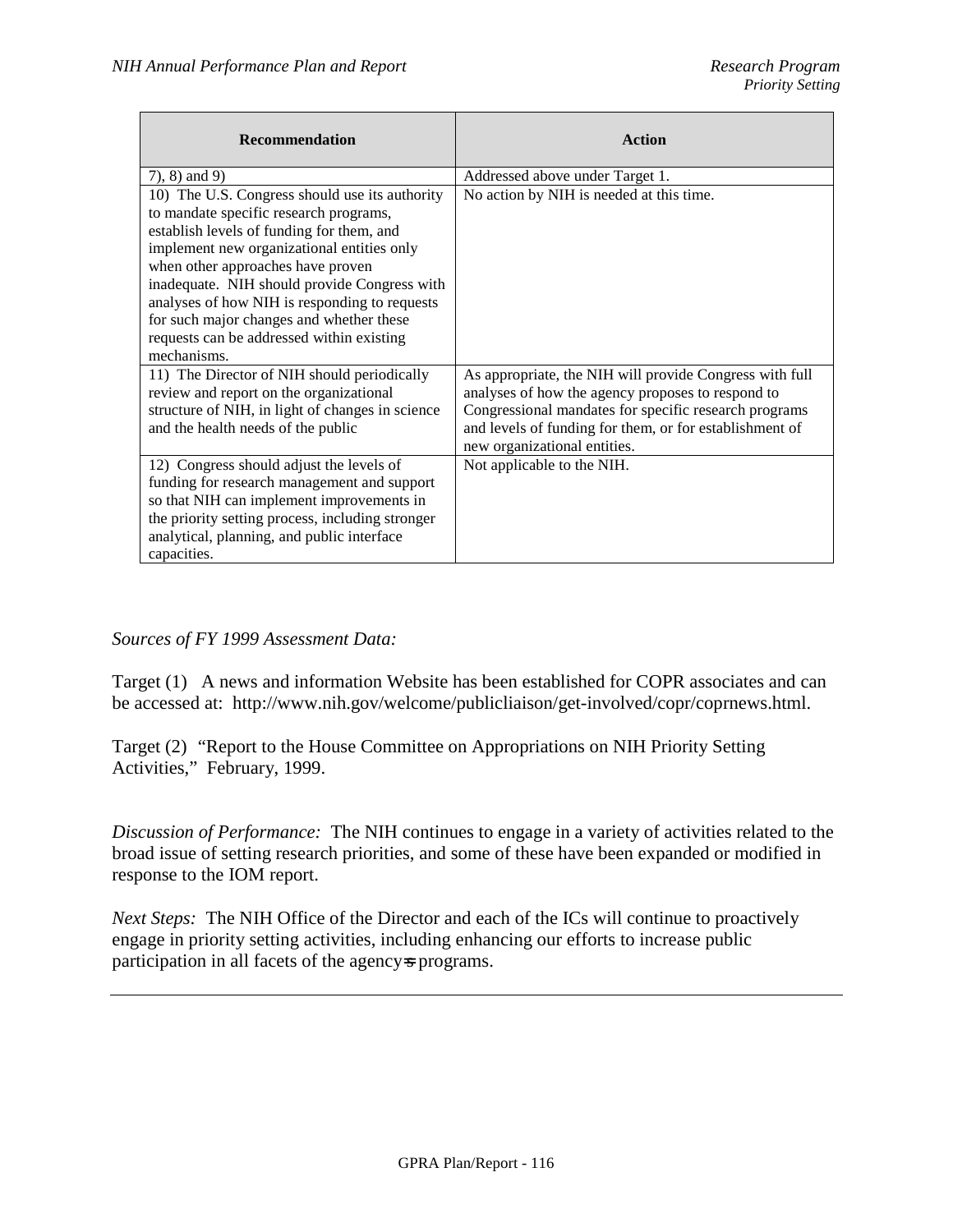### **Goal c) Ensure that NIH-supported research reflects the changing nature of scientific opportunities and public health needs.**

Establishing and continuously updating research priorities is essential to ensure scientific progress, meet national needs, and efficiently use available resources. Setting priorities is a complex process involving consideration of many factors including determining which areas of science are ripe for pursuit and how research can best be harnessed to meet public health needs. The considerations that influence the planning and spending of budgets are many and opinions about them are solicited from the extramural scientific community, patient advocacy groups, health care providers, Congress, the Administration, and NIH staff. These opinions are gathered through various means, as appropriate to the decision-making process and include review groups, composed of accomplished investigators established to evaluate grant applications for scientific merit; meetings of national advisory councils, with representatives from the public, medical, and scientific communities, to review a broad range of its policies; external advisory groups to assess NIH-wide activities and to recommend programmatic directions based on changes in the science and public health needs; and input from representatives of patient and other health advocacy organizations, DHHS, OMB, other Federal agencies, and the Congress on a variety of issues of common concern.

#### **Annual Target: Sponsorship of Institute and Center workshops and panels that assess the scientific progress and opportunities and identify emerging public health needs. Incorporation of findings and recommendations from these workshops and panels into updated proposal submission requests for Institute and Center research programs.**

*Basis and Data:* Identification of the scientific/public health areas for which workshops were held and the recommendations made, and changes in existing or implementation of new research program initiatives. This will include evidence such as: (1) workshops, panels, and other meetings held to solicit public input into NIH activities and (2) issuance of Requests for Applications (RFA), Program Announcements (PA), and Requests for Applications (RFAs) that encourage research in areas of identified need.

*Validation/Verification*: Listings of workshops and other meetings convened by the Institutes and Centers will be provided. Agendas and reports or summaries of these meetings will be available for verification of the specific recommendations made. Likewise, lists of program announcements (PA) and requests for applications (RFA) issued by the Institutes and Centers will be provided. The actual PAs and RFAs will be available for verification of their existence and validation that their content is consistent with recommendations from workshops or other forums.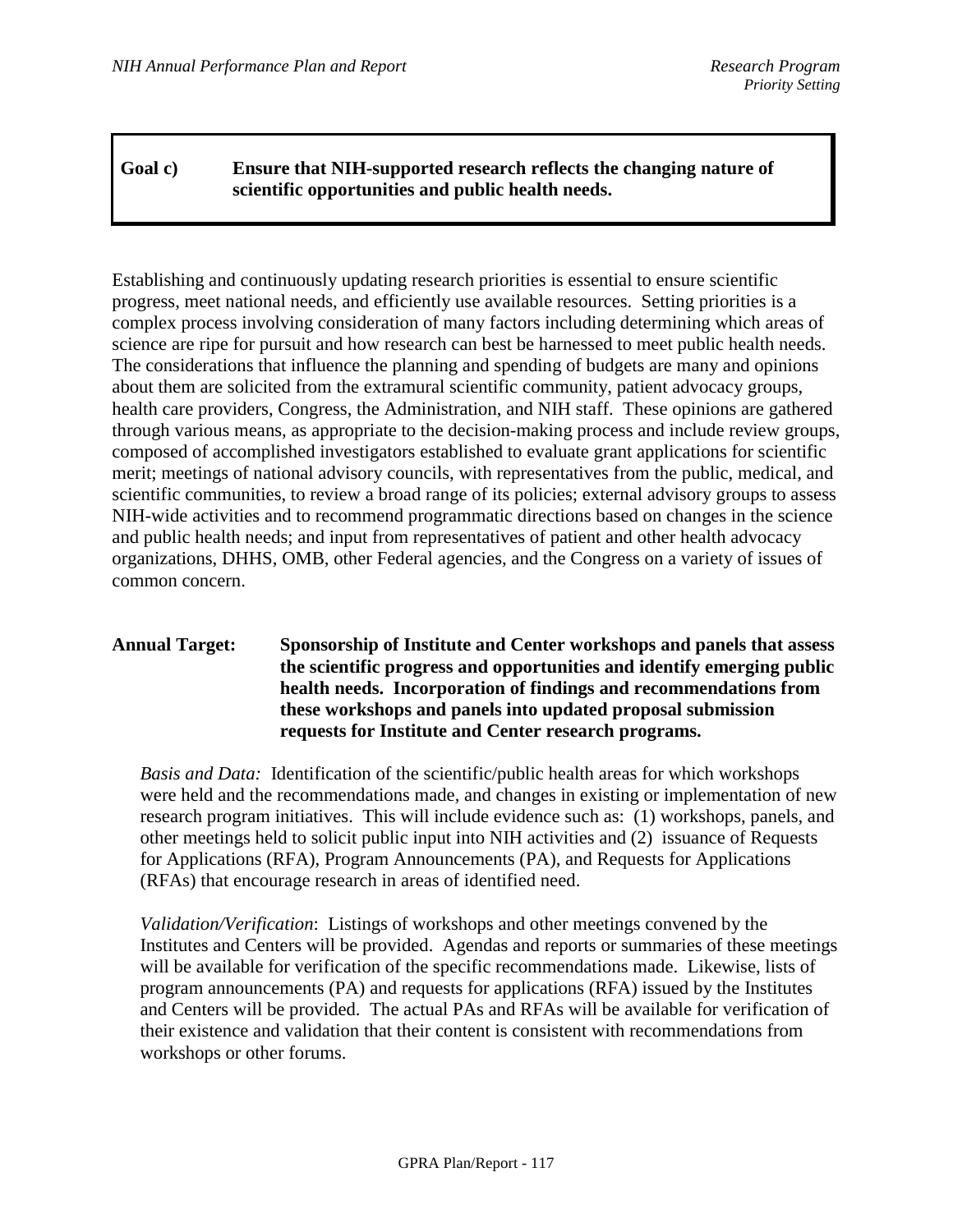#### **Assessment of FY 1999 Performance**

**FY 1999 Target: Sponsorship of Institute and Center workshops and panels that assess the scientific progress and opportunities and identify emerging public health needs. Incorporation of findings and recommendations from these workshops and panels into updated proposal submission requests for Institute and Center research programs.**

• FY 1999 target was met.

Following are illustrative examples of the types of Institute and Center workshops and panels that assess scientific progress and opportunities and identify emerging public health needs. This information is organized by GPRA research program performance goals.

*Related to research goal (a) Add to the body of knowledge about normal and abnormal biological functions and behavior*

| Name of Workshop, Panel, or Other Meeting and Date Held                                                                                               |
|-------------------------------------------------------------------------------------------------------------------------------------------------------|
| Prostate Cancer Progress Review Group Implementation Meeting - January 27, 1999                                                                       |
| Breast Cancer Progress Review Group Implementation Meeting - January 28, 1999                                                                         |
| Cancer Survivorship: Research Challenges and Opportunities for the New Millennium - March 8-9,<br>1999                                                |
| DES Research Update 1999: Current Knowledge, Future Directions - July 19-20, 1999                                                                     |
| NCI Director's Working Group Meetings: Signatures of Cancer Cells - June 13-14, 1999; Cancer<br>Genetics - December 15-16, 1998 and February 18, 1999 |
| Third National AIDS Malignancy Conference -- May 26-27, 1999                                                                                          |
| Head and Neck Cancer Workshop - February 21-23, 1999                                                                                                  |
| Special Populations Working Group - May 26, 1999                                                                                                      |
| Alveolar Epithelial Transport Workshop: Basic Science to Clinical Medicine – September 1-2,1999                                                       |
| Fibrin Turnover in Lung Inflammation and Cancer - September 27-28, 1999                                                                               |
| Pulmonary Immunobiology and Inflammation - August 26-27, 1999                                                                                         |
| Role of the Polymorphonuclear Leukocyte in Sickle Cell Disease - May 28, 1999                                                                         |
| Sleep and Host Defense Mechanisms - August 24-26, 1999                                                                                                |
| Sleep Needs, Patterns, and Difficulties of Adolescents - September 22, 1999                                                                           |
| Parenting and the Child's World - August 1999                                                                                                         |
| Family Process and Child Well-Being in Low Income Families - September 17-16, 1999                                                                    |
| Add Health Workshop on Research in Progress - July 7-8, 1999                                                                                          |
| Male Contraception: Views for the 21 <sup>st</sup> Century -- September 9-10, 1999                                                                    |
| Town Meeting held in conjunction with an NIEHS workshop on "Decreasing the Gap: Developing a                                                          |
| Research Agenda on Socioeconomic Status, Environmental Exposures and Health Disparities" - May                                                        |
| 26,1999                                                                                                                                               |
| Practical Issues in the Use of Probabilistic Risk Assessment - February 28-March 2, 1999                                                              |
| Environmental Medicine Research and Training: Defining the Field -- March 11, 1999                                                                    |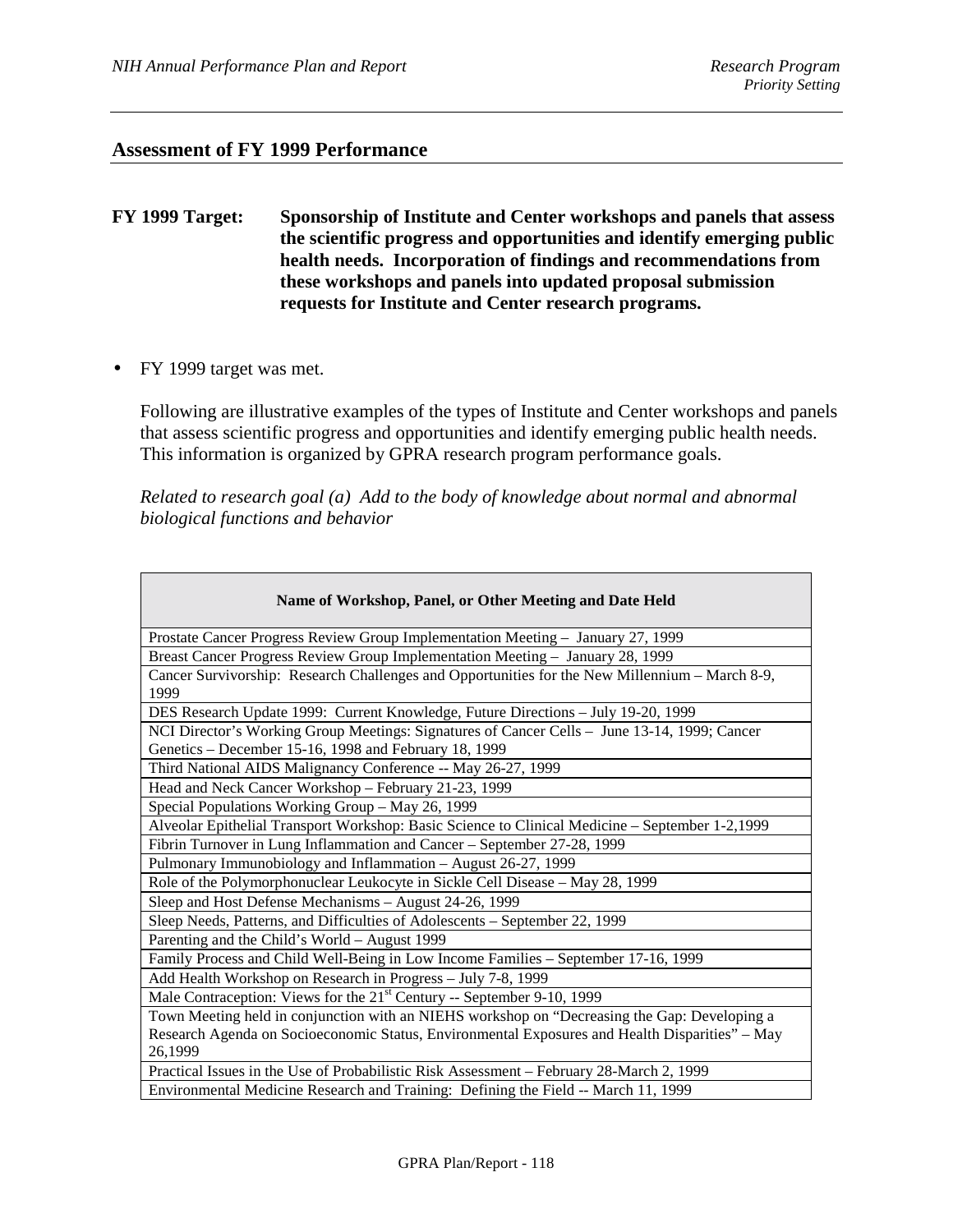| Name of Workshop, Panel, or Other Meeting and Date Held                                                                                                         |
|-----------------------------------------------------------------------------------------------------------------------------------------------------------------|
| Biomarkers: Taking Stock, An EPA/NIEHS In-House Workshop on Applying Biomarker Research -<br>August 30-31, 1999                                                 |
| Town Meeting on "Preventing Environmental Disease: Barriers and Solutions" - January 19-20, 1999                                                                |
| The Role of the Environment in Parkinson's Disease -- July 22, 1999                                                                                             |
| Advances in Uterine Leiomyoma Research - October 7-8, 1999                                                                                                      |
| Genomic Imprinting and Environmental Disease Susceptibility - October 8-10, 1998                                                                                |
| Gene Environment Interactions in Common Clinical Conditions - March 10, 1999                                                                                    |
| Genetic and Environmental Effects on Health: New Methods for Epidemiologic Design and Analysis -<br>June 10-12, 1999 [f]                                        |
| New Evidence Connecting Cardiovascular Disease and Osteoporosis - September 14-15, 1999                                                                         |
| NIH Symposium on the Biology of Stress -- February 4, 1999                                                                                                      |
| NIGMS Structural Genomics Targets Workshop - February 11-12, 1999                                                                                               |
| Annual MARC/MBRS Biomedical Research Symposium - June 22, 1999                                                                                                  |
| Workshop on Population-Based Samples for the NIGMS Human Genetic Cell Repository - July 20,                                                                     |
| 1999                                                                                                                                                            |
| Metabolic Research in the New Millennium - September 13-14, 1999                                                                                                |
| Structural Genomics Targets Workshop - February 11-12, 1999                                                                                                     |
| Co-factors in Gene expression, December 15-16, 1998                                                                                                             |
| Series of workshops to develop a consensus on scientific priorities for a trans-NIH comprehensive                                                               |
| research plan. Scientific and special areas of interest included: natural history and epidemiology;                                                             |
| etiology and pathogenesis; therapeutics; vaccines; behavioral and social science; and research related to                                                       |
| racial and ethnic minorities - March 1999 [b,c,d,e,g,]                                                                                                          |
| Focus Group to Review the Centers for AIDS Research Program. Co-sponsored by other NIH ICs -<br>May 1999 [c,e]                                                  |
| Working Group to "Review the NIH Perinatla, Pediatric, and Adolescent HIV Research Priorities" -                                                                |
| June 1999 [c,e]                                                                                                                                                 |
| Model Genetic Organisms for the Study of the Nervous System and Behavior - October 1999 [f]                                                                     |
| Interactions Between Drugs of Abuse and Pharmacotherapeutic Agents Used in the Treatment of AIDS                                                                |
| and Drug Addiction - September 9-10, 1999 [c,e]                                                                                                                 |
| Workshop on Phytoestrogen and Healthy Aging: Gaps in Knowledge - June 2-4, 1999                                                                                 |
| Conference on "Women and Alcohol Problems: Developing a Health Services Agenda" – November 5-<br>6, 1998                                                        |
| Workshop on "Cross Collaborations in Alcohol Use Disorders: New Avenues for Research,"<br>cosponsored by the Japanese Ministry of Health - November 10-12, 1998 |
| Symposium on "Perspectives on Fetal Alcohol Syndrome (FAS) Research of the National Institute on                                                                |
| Alcohol Abuse and Alcoholism," – December 3-4, 1998.                                                                                                            |
| "Genetic Factors of Alcoholism - USA-Chile-Canada Workshop," cosponsored in conjunction with the                                                                |
| International Center for Alcohol Policies, Comision Nacional de Investigacion Científica y Tecnologica                                                          |
| $-$ January 4-6, 1999.                                                                                                                                          |
| Workshop on "Monkey Models in Alcohol Research: Behavioral, Neuroendocrine, and PET Imaging                                                                     |
| Correlates" - January 29, 1999.                                                                                                                                 |
| Symposium on "Alcohol Problems and Women's Lives: Evaluating the Context in Which Alcohol<br>Problems Occur and are Treated" - June 26, 1999.                   |
| Mini Symposium on "Alcohol for Diabetics: Beneficial or Detrimental?" June 27, 1999.                                                                            |
| Emerging Issues in Microbial Infections and Cardiovascular Diseases Workshop - October 29-30, 1998                                                              |
| [c,d,e]                                                                                                                                                         |
| Toward a Molecular Understanding of Craniofacial Morphogenesis - November 22-24, 1998 [b,c,d]                                                                   |
| Head and Neck Cancer Workshop - February 21-23, 1999 [c,d,e]                                                                                                    |
| Genetics of Human Dentition - September 13, 1999                                                                                                                |
| Workshop on Trigeminal Neuralgia - September 14, 1999                                                                                                           |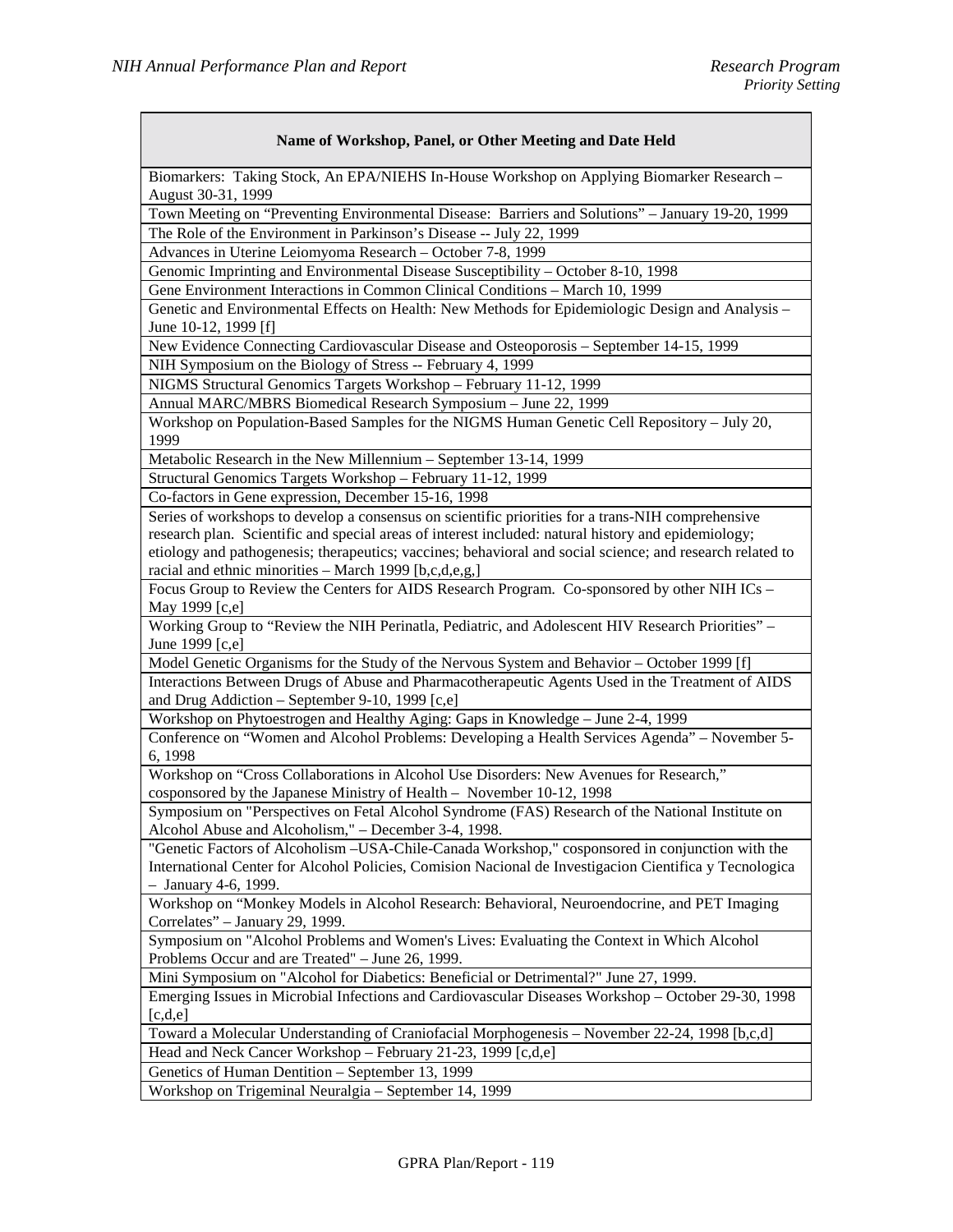#### **Name of Workshop, Panel, or Other Meeting and Date Held**

International Conference on Batten Disease (sponsored in conjunction with the Batten Disease Support and Research Association) – July 1999

Batten Disease Workshop: New Directions in Research for the Neuronal Ceroid Lipofuscinoses (cosponsored with NIH Office of Rare Diseases and the Children's brain Disease Foundation) – April 1999 [e]

International Sturge-Weber Syndrome Symposium (in conjunction with the Sturge-Weber Foundation and ORD, NIAMS, and NICHD) – June 1999

Progressive Supranuclear Palsy (PSP) International Meeting (in conjunction with ORD, and the PSP Society) – March 1999

Workshop on Neural Stem Cells: Promoting Repair and Plasticity of the Nervous System – July 1999

International Friedreich's Ataxia Conference (cosponsored with ORD and the Friedreich's Ataxia Research Alliance) – June 1999

Neurobiology in Ataxia-Telangiectasia (A-T); in conjunction with the A-T Children's Project – November 1999

Spinal Muscular Atrophy (SMA) Workshop (supported by the SMA advocacy group, Andrew's Buddies; held at the Neuroscience Center with NINDS sponsorship) – May 1999

Strategic Planning Task Force Meeting -- July 26-27, 1999

Micronutrients and Infectious Diseases: Cellular and Molecular Immunomodulatory Mechanisms – September 16-17, 1999

*Related to research goal (b) Develop new or improved instruments and technologies for use in research and medicine*

| Name of Workshop, Panel, or Other Meeting and Date Held                                                                                                  |
|----------------------------------------------------------------------------------------------------------------------------------------------------------|
| EEG Based Computer Interface - June 16-20, 1999                                                                                                          |
| Making the Connection: Coordinating Neuroimaging and Functional Paradigms for Understanding<br>Pediatric Neurodevelopment - September 29-October 1, 1999 |
| Computer-Based Internet and Virtual Training Methods in Safety and Health - April 26-27, 1999 [c]                                                        |
| NIGMS/NCRR Workshop on High-Resolution Electron Microscopy - July 23, 1999                                                                               |
| Workshop on the Development of Interactive Databases - November 11-12, 1999                                                                              |
| Imaging the Beta Cell - April 19-20, 1999                                                                                                                |
| The Value of Linked Data in Aging Research – May 19, 1999                                                                                                |
| Workshop on "QTL Mapping Alcohol-Related Behavioral Traits" - August 20-21, 1998                                                                         |
| Symposium on "Applications of Gene Knockout Techniques to Alcohol Research" – November 7, 1998                                                           |
| Special Conference on "State-of-the-art Methodologies in Health Services Research" - April 19-20, 1999                                                   |
| Workshop on "Screening for Chemically-Induced Mutant Mice with Altered Behavior Patterns" - May<br>13, 1999                                              |
| Workshop on "Use of Oligonuleotide Arrays to Analyze the Neurobiology of Drug Abuse" – May 20,<br>1999                                                   |
| Symposium on "Multiplex Hybridization Arrays and Alcohol Research" – July 1, 1999.                                                                       |
| Workshop on "Qualitative Methods in Health Research: Opportunities and Considerations in Application                                                     |
| and Review" - September 30-October 1, 1999                                                                                                               |
| Fluoride Research Workshop - February 1, 1999 [c]                                                                                                        |
| Workshop on Development of New Technologies for Saliva and Other Oral Fluid-Based Diagnostics -                                                          |
| September 12-14, 1999 [d]                                                                                                                                |
| International Collaborative Research on Fluoride: Research Needs Workshop - May 10-12, 1999 [c]                                                          |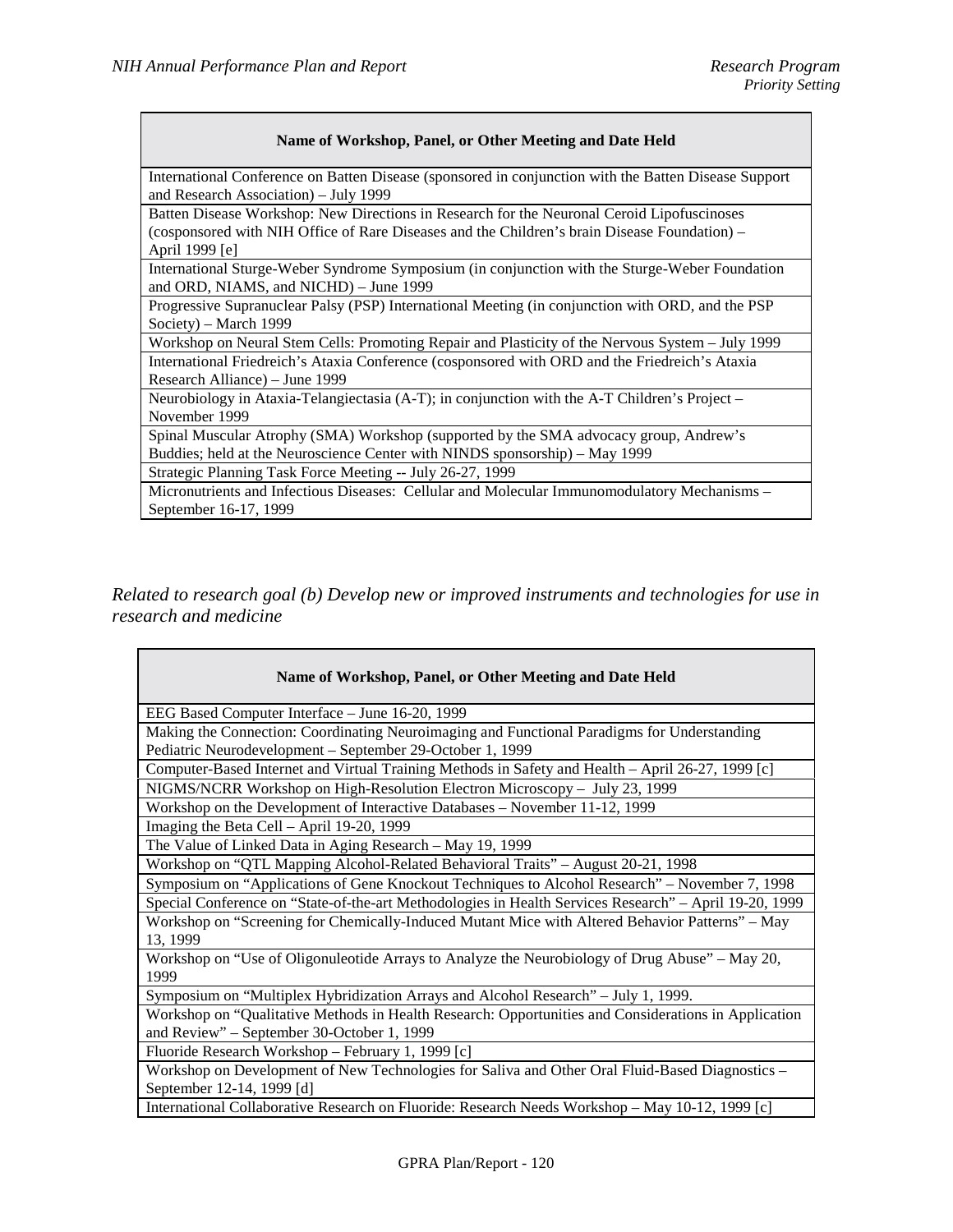Inter-Institute (the Pediatric Neuroimaging Network with NIMH and NICHD) Invitational Conference on Coordinating Neuroimaging and Functional Paradigms for Understanding Pediatric Neurodevelopment – September 1999 [d]

*Related to research goal (c) Develop new or improved approaches for preventing or delaying the onset of progression of disease and disability*

| Name of Workshop, Panel, or Other Meeting and Date Held                                                                                                                                                    |
|------------------------------------------------------------------------------------------------------------------------------------------------------------------------------------------------------------|
| Workshop for Cancer Prevention and Control Among Latinos - April 23, 1999                                                                                                                                  |
| Workshop on Strategies for New Clinical Trials for Prostate Cancer Chemoprevention - August 8-9,<br>1999                                                                                                   |
| Chemoprevention Implementation Group - March 3-4, 1999                                                                                                                                                     |
| Dietary Supplements of Potential Benefit to Patients with Sickle Cell Disease - May 24-25, 1999                                                                                                            |
| Unintended Pregnancy in the U.S. - March 11-12, 1999                                                                                                                                                       |
| Women's Health in Sports and Exercise - June 11-13, 1999                                                                                                                                                   |
| Stepping Away from OA: Prevention of Onset, Progression, and Disability - July 23-24, 1999                                                                                                                 |
| Epidem. Of Chronic Renal Insuff., September 27-28, 1999                                                                                                                                                    |
| Hepatitis C and Related Viruses - June 6-9, 1999                                                                                                                                                           |
| "Improving HIV Care and Prevention into the 21 <sup>st</sup> Century: Integrated Care for the Multiply Diagnosed."<br>In collaboration with VA, DHHS, HUD, ONAP, ONDCP - June 1999 [d,e]                   |
| "Primary HIV Prevention: Designing Effective Programs for People Living with HIV." In collaboration<br>with the AIDS Research Institute, UCSF and the National Association of People with AIDS - June 1999 |
| NIDA Town Meeting: Understanding Drug Abuse and Addiction: Myths vs. Reality - November 10,                                                                                                                |
| 1999 (Seattle, WA) and May 1999 (Atlanta, GA) [e]                                                                                                                                                          |
| Drugs in the Workplace - May 3-4, 1999                                                                                                                                                                     |
| Developing an Agenda for Drug Prevention Services Research - March 17, 1999                                                                                                                                |
| Communications Research and the Anti-Drug Media Campaign - April 26-27, 1999                                                                                                                               |
| Antioxidants: Strategies for Interventions in Aging and Age-related Diseases - July 14-16, 1999 [e]                                                                                                        |
| Behavioral Change Consortium (Disease prevention through behavioral change) – September 16-17,<br>1999                                                                                                     |
| Caloric Restriction: Clinical Implications Advisory Panel - March 8-10, 1999                                                                                                                               |
| Panel on "Assessment and Screening for Alcohol and Other Drug Use" - November 16, 1998                                                                                                                     |
| Symposium on "Alcohol and Sleep" - May 2, 1999                                                                                                                                                             |
| Workshop on "Future Directions for Research on Alcohol and Sleep" - May 3-4, 1999                                                                                                                          |
| Symposium on "Adolescence and Alcohol: Implications For College Drinking" - June 3, 1999                                                                                                                   |
| Panel 1 of the National Advisory Council on Alcohol Abuse and Alcoholism Subcommittee on College                                                                                                           |
| Drinking, entitled "Context and Consequences" - June 10-11, 1999                                                                                                                                           |
| Panel 2 of the National Advisory Council on Alcohol Abuse and Alcoholism Subcommittee on College                                                                                                           |
| Drinking, entitled "Treatment and Prevention" - June 17-18, 1999                                                                                                                                           |
| Prevention of Craniofacial Anomalies - September 22-23, 1999                                                                                                                                               |
| Planning Meeting for Oral Health in Africa (WHO/AFRO, WHO/HQ) - March 30-April 1, 1999 [d,e]                                                                                                               |
| Early Childhood Caries Workshop - spring 1999                                                                                                                                                              |
| Emerging Infections: Control through Behavioral Interventions - June 3-4, 1999                                                                                                                             |
| Group A Streptococcus (GAS) Consultation to the NIAID and Extramural GAS Program Review and                                                                                                                |
| Discussion and Evaluation of GAS Vaccines - December 14-15, 1998                                                                                                                                           |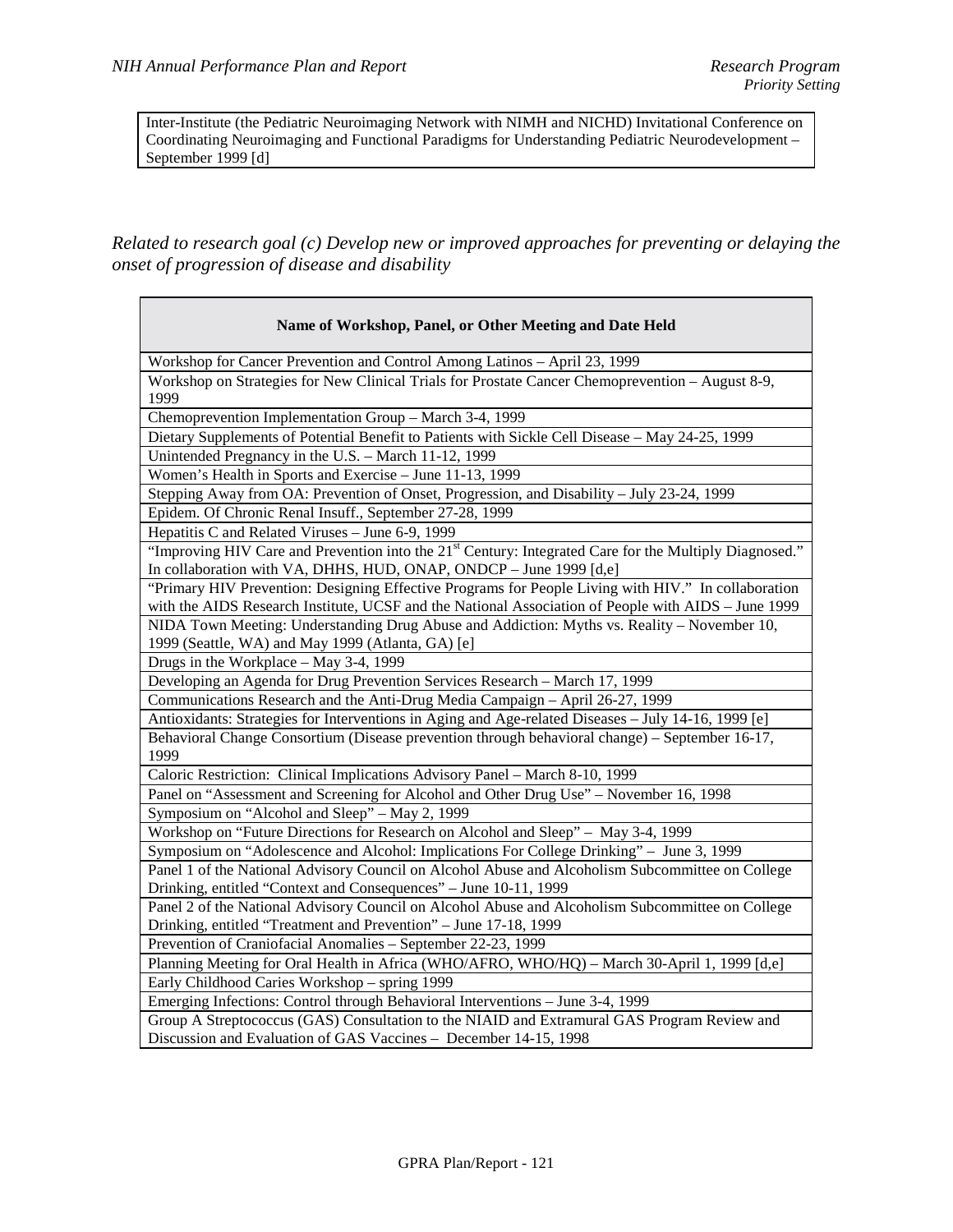*Related to research goal (d) Develop new or improved methods for diagnosing disease and disability*

| Name of Workshop, Panel, or Other Meeting and Date Held                                                                         |
|---------------------------------------------------------------------------------------------------------------------------------|
| Meeting of the Clinical Advisory Subcommittee of the National Advisory General Medical Sciences<br>Council – April 12, 1999 [e] |
| Endoscopic Research Priorities – December 12-13, 1998 [e]                                                                       |
| Workshop on Comorbidity Assessment of Older Cancer Patients – July 29-30, 1999                                                  |
| Imaging and Biological Markers of Diagnosis and Progression of Alzheimer's Disease – September 27-<br>28.1999                   |
| Symposium on "Can We Identify and Treat Alcohol Problems in the ER?" – August 22, 1999                                          |

*Related to research goal (e) Develop new or improved methods for treating disease and disability*

<u> 1989 - Johann Barbara, martxa amerikan personal (</u>

| Name of Workshop, Panel, or Other Meeting and Date Held                                                                                                                                                                                                                                                                       |
|-------------------------------------------------------------------------------------------------------------------------------------------------------------------------------------------------------------------------------------------------------------------------------------------------------------------------------|
| Lung Cancer State of the Science: Molecular Targets for Therapy in Lung Cancer – September 14-15,<br>1999                                                                                                                                                                                                                     |
| Development of New Therapies for Rare Blood - July 14, 1999                                                                                                                                                                                                                                                                   |
| Criteria for Safety and Efficacy Evaluation of Oxygen Therapeutics as Red Cell Substitutes - September<br>27-28, 1999                                                                                                                                                                                                         |
| Critical Research Issues in Myelodysplastic Syndromes - April 30, 1999                                                                                                                                                                                                                                                        |
| Postpartum Hemorrhage and Placenta Accreta - February 11-12, 1999                                                                                                                                                                                                                                                             |
| Neuropsychiatric Manifestations of Systemic Lupus - May 24-25, 1999                                                                                                                                                                                                                                                           |
| New Research Strategies in Osteogenesis Imperfecta - September 27, 1999                                                                                                                                                                                                                                                       |
| NIGMS Pharmacogenetics Populations Advisory Group Meeting - May 27, 1999                                                                                                                                                                                                                                                      |
| Non-Alcoholic Steatohepatitis - December 10-11, 1998 [c]                                                                                                                                                                                                                                                                      |
| Complementary and Alternative Medicine in Chronic Liver Disease - August 22-24, 1999                                                                                                                                                                                                                                          |
| Workshop on "Detection of Potential Toxicities Following Perinatal Exposure to Antiretrovirals" -                                                                                                                                                                                                                             |
| January 1999                                                                                                                                                                                                                                                                                                                  |
| HIV/AIDS in Drug Abuse Treatment Settings: Expanding Research and Practice - March 25-26, 1999                                                                                                                                                                                                                                |
| Research on Linkages Between Drug Treatment and Other Systems of Care - June 26, 1999                                                                                                                                                                                                                                         |
| The Economics of Public Health: Financing Drug Abuse Treatment Services - July 9, 1999                                                                                                                                                                                                                                        |
| "NIAAA/State of Hawaii Research Forum: Alcohol Research and Applications to Treatment" - March 3,<br>1999.                                                                                                                                                                                                                    |
| Workshop on "Preclinical Medications Development" - November 16-17, 1998.                                                                                                                                                                                                                                                     |
| "Research-to-Practice Forum" - October 26, 1998.                                                                                                                                                                                                                                                                              |
| Workshop on "Alcohol and Immunology/AIDS" - March 30-31, 1999.                                                                                                                                                                                                                                                                |
| Workshop on "The Essentiality Of Dietary Reference Intakes (DRIs) For Omega-6 and Omega-3 Fatty<br>Acids," co-sponsored with the NIH Office of Dietary Supplements; the Center for Genetics, Nutrition and<br>Health; the International Society for the Study of Fatty Acids and Lipids; and the NICHD -- April 7-9,<br>1999. |
| Symposium on "Neuropeptides and Alcohol Intake" - April 28, 1999.                                                                                                                                                                                                                                                             |
| Symposium on "Brief Interventions and Early Recognition and Treatment of Hazardous and Heavy<br>Drinking" - April 30, 1999.                                                                                                                                                                                                   |
| Workshop on "Future Directions for Research on Alcohol and Sleep" - May 3-4, 1999                                                                                                                                                                                                                                             |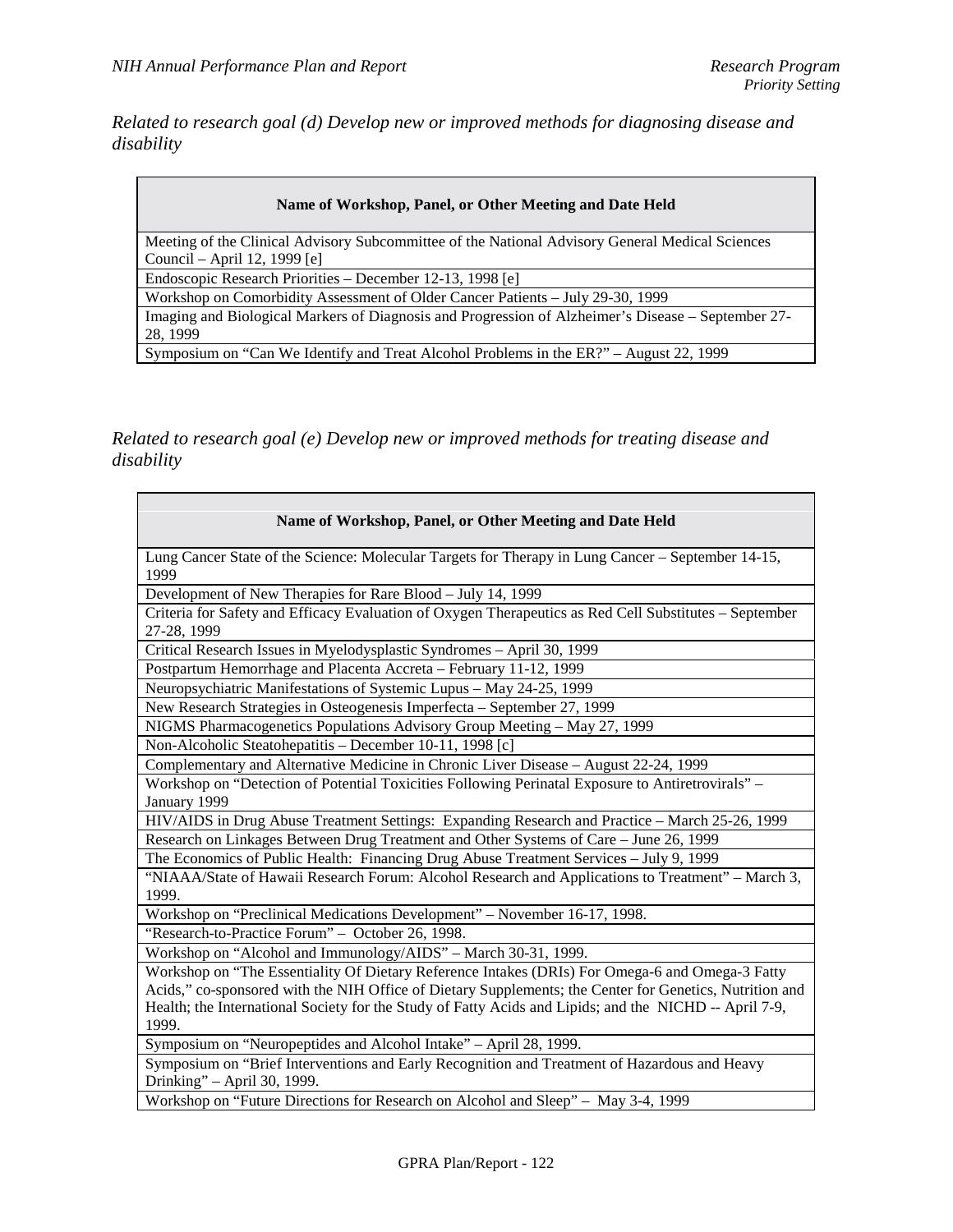#### **Name of Workshop, Panel, or Other Meeting and Date Held**

Symposium on "Medications Development for Alcoholism: From Laboratory to Patient" – May 1, 1999 Symposium on "Preclinical and Clinical Interaction Studies of Acamprosate and Naltrexone" – June 30, 1999

Symposium on "Alcoholism Treatment and Health Care Costs" – June 30, 1999

Workshop on "Neuroscience, Clinical Practice and Services Research" – November 4-6, 1999

Deep Brain Stimulation for Parkinson's Disease Working Group – March 1999

Workshop on "Transplantation in HIV+ Patients" – September 1999

*Related to research goal (f) Develop critical genomic resources, including the DNA sequences of the human genome and the genomes of important model organisms and disease-causing microorganisms*

| Name of Workshop, Panel, or Other Meeting and Date Held                                                                 |
|-------------------------------------------------------------------------------------------------------------------------|
| Non-Mammalian Models Workshop – February 16-17, 1999                                                                    |
| The Role of Behavior Genetics Research in NIDA's Vulnerability to Drug Addiction Initiative – May<br>1999               |
| Program for Testing Biological Intervention for Healthy Aging – September 14-16, 1999 [c]                               |
| Functional Genomics Workshop - September 14-15, 1999                                                                    |
| Meetings of the 5 largest NHGRI-funded genome sequencing centers – December 1998, February 1999,<br>May 1999, July 1999 |
| 5 <sup>th</sup> International Strategy Meeting on Human Genome Sequencing – September 1999                              |
| The Microarray Meeting: Technology, Application and Analysis - September 1999                                           |
| ELSI Research, Planning and Evaluation Group (ERPEG) Meeting - March 1999                                               |
| Blue Ribbon Panel on Microbial Genome Sequencing -- May 12-13, 1999                                                     |
| Workshop on Human Immune Response Genes -- September 27, 1999                                                           |

*Related to research goal (g) Work towards the President<sup>{</sup></sup> s goal of developing an AIDS vaccine by 2007*

#### **Name of Workshop, Panel, or Other Meeting and Date Held**

Vaccine Research Center Strategic Planning Retreat – April 16-17, 1999 AIDS Vaccine Research Center Workshop on "New Concepts in HIV Vaccine Developments" – May 3-5, 1999

The following represent examples of Requests for Applications (RFAs), Program Announcements (PAs), Requests for Proposals (RFPs), or other follow-up actions that were issued/occurred in FY 1999 that resulted from workshops, panels, and other meetings that were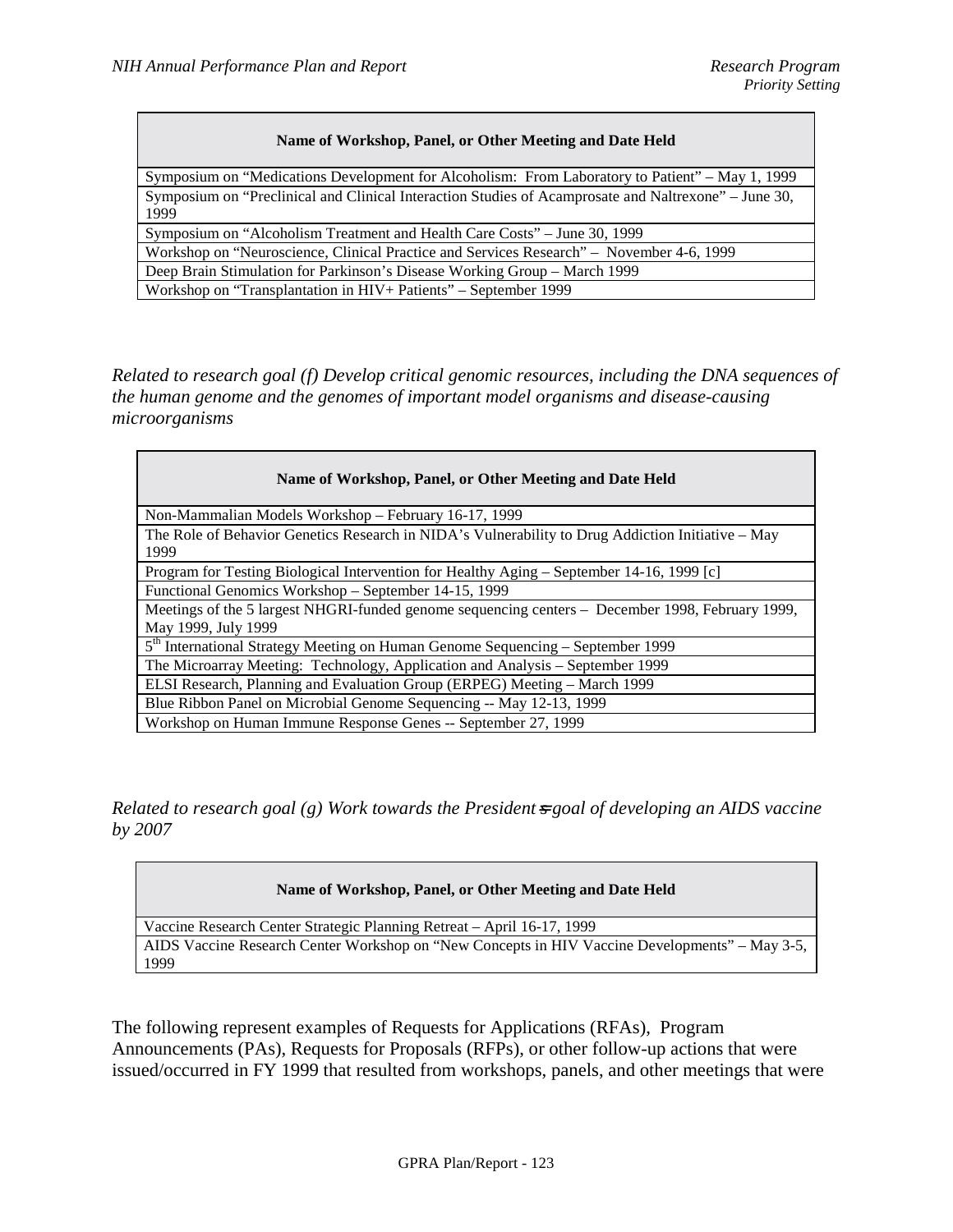held in previous years. These solicitations are organized by GPRA research program performance goal.

*Related to research goal (a )-- Add to the body of knowledge about normal and abnormal biological functions and behavior*

| Title or RFA/PA/RFP or Brief Description of        | Name of Workshop/Other Meeting and Date Held           |
|----------------------------------------------------|--------------------------------------------------------|
| <b>Follow-up Action and Date/Timeframe</b>         |                                                        |
| Research grant proposals that reference the Breast | Breast Cancer PRG Implementation Meeting,              |
| or Prostate Progress Review Group reports will     | 1/28/99; Prostate Cancer PRG Implementation            |
| receive special consideration in the exception     | Meeting, 1/27/99                                       |
| funding process.                                   |                                                        |
| Mouse Models of Human Cancer Consortium            | Preclinical Models Working Group (first convened       |
| (RFA CA-98-013)                                    | 12/96; regular meetings thereafter)                    |
| PAs for non-mammalian models                       | Preclinical Models Working Group (first convened       |
|                                                    | 12/96; regular meetings thereafter)                    |
| RFA: Airway Remodeling and Repair in Asthma -      | (1) Airway Biology and Disease Program Special         |
| 1999-2003                                          | Emphasis Panel - June 1997                             |
|                                                    | (2) NHLBI Workshop: Airway Remodeling and              |
|                                                    | Repair - September 14-15, 1998                         |
| RFP: Follow-up of an Adult Cohort with a Known     | Meeting on the Significance of Phytoestrogens in       |
| <b>Infant Feeding History</b>                      | Human Formula, May 15, 1997                            |
| RFP: Russia / U.S. Maternal and Child Health       | 8th Meeting of Gore-Chernomyrdin Health                |
| <b>Statistics</b>                                  | Committee, February 1997                               |
| RFA: English Literacy in Spanish-Speaking          | The Development of English Language Literacy           |
| Populations                                        | Skills in Spanish-Speaking Children, October 1998      |
| PA: Co-Activators and Co-Repressors in Gene        | Trans-NIH Workshop: Co-Activators and Co-              |
| Expression                                         | Repressors in Gene Expression, December 15-16,<br>1998 |
| RFA: Basic Science Research on Female Pelvic       | Pelvic Floor Disorders Workshop, September 28-29,      |
| Floor Disorders [d]                                | 1998                                                   |
| PA: Rett Syndrome: Genetics, Pathophysiology [d]   | NICHD Workshop on Rett Syndrome, June 16-17,           |
|                                                    | 1997                                                   |
| RFA: Superfund Hazardous Substance Research        | Superfund Basic Research Program Research Needs        |
| Program                                            | Evaluation Workshop - October 15, 1998                 |
| RFA: Health Disparities: Linking Biological and    | Decreasing the Gap: Developing a Research Agenda       |
| Behavioral Mechanisms with Social and Physical     | on Socioeconomic Status, Environmental Exposures       |
| Environments                                       | and Health Disparities - January 20-22, 1999           |
|                                                    | (Oakland); May 26, 1999 (Baltimore); July 7-9, 1999    |
|                                                    | (Chicago)                                              |
| RFA: Environment/Infection/Gene Interactions in    | Linking Environmental Agents to Autoimmune             |
| <b>Autoimmune Disease</b>                          | Disease – September 1-3, 1998                          |
| RFA: The Role of the Environment in Parkinson's    | The Role of the Environment in Parkinson's Disease     |
| Disease                                            | $-$ July 22, 1999                                      |
| PA: Bone and the Hematopoietic and Immune          | Bone and the Hematopoietic and Immune Systems -        |
| Systems - issued April 13, 1999                    | August 1997                                            |
| PA: Biobehavioral Pain Research - issued           | Biobehavioral Pain Research - January 1994             |
| November 27, 1998                                  |                                                        |
| PA: Bioengineering Research Partnerships -         | Bioengineering Symposium - February 1998               |
| issued October 29, 1998                            |                                                        |
| RFA: Core Centers for Musculoskeletal Disorders    | Meetings that led to Centers Working Group II          |
| - issued August 2, 1999                            | Report -- published 1997                               |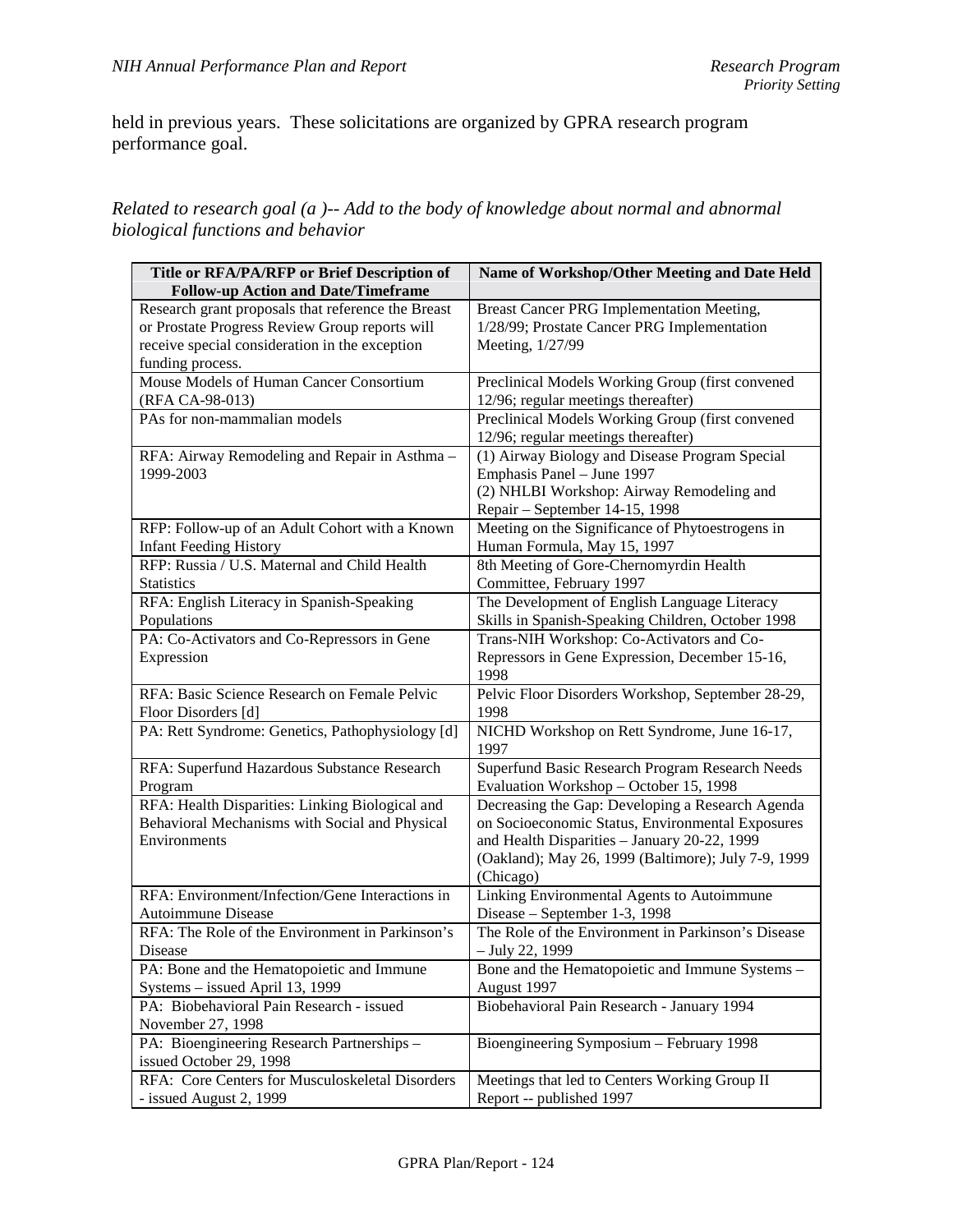| Title or RFA/PA/RFP or Brief Description of<br><b>Follow-up Action and Date/Timeframe</b>                                                                                                       | Name of Workshop/Other Meeting and Date Held                                                                                                                                                   |
|-------------------------------------------------------------------------------------------------------------------------------------------------------------------------------------------------|------------------------------------------------------------------------------------------------------------------------------------------------------------------------------------------------|
| RFA: Rheumatic Diseases Core Centers - issued<br>August 2, 1999                                                                                                                                 | Meetings that led to Centers Working GroupII Report<br>-- published 1997                                                                                                                       |
| PA: Structural Biology of Membrane Protein<br>(reannouncement)                                                                                                                                  | Structural Biology of Respiratory Enzymes - August<br>16-17, 1993                                                                                                                              |
| PA: Integrative and Collaborative Approaches to<br>Research                                                                                                                                     | National Advisory General Medical Sciences Council<br>Subcommittee Meetings - April 1998                                                                                                       |
| PA: Protein Structure Initiative (Structural<br>Genomics)                                                                                                                                       | NIGMS Protein Structure Initiative Meeting - April<br>24, 1998                                                                                                                                 |
| PA: Protein Structure Initiative (Structural<br>Genomics) - SBIR/STTR                                                                                                                           | NIGMS Protein Structure Initiative Meeting - April<br>24, 1998                                                                                                                                 |
| PA: Evolutionary Mechanisms in Infectious<br><b>Diseases</b>                                                                                                                                    | Working Group on Infectious Diseases - October<br>1998                                                                                                                                         |
| RFA: Large-Scale Collaborative Project Awards                                                                                                                                                   | National Advisory General Medical Sciences Council<br>Subcommittee Meetings - April 1998                                                                                                       |
| RFA: Pilot Projects for the Protein Structure<br>Initiative (Structural Genomics)                                                                                                               | NIGMS Protein Structure Initiative Meeting - April<br>24, 1998                                                                                                                                 |
| PAR: Bioengineering Research Grants. Release<br>date: October 29, 1998                                                                                                                          | Bioengineering Symposium -- February 27-28, 1998                                                                                                                                               |
| PAS: Bioengineering Research Partnerships.<br>Release date: October 29, 1998                                                                                                                    | Bioengineering Symposium - February 27-28, 1998                                                                                                                                                |
| PA: Protein Structure Initiative (Structural<br>Genomics). Release date: June 22, 1999                                                                                                          | Structural Genomics Targets Workshop - February<br>11-12, 1999<br>Structural Genomics Project Planning Meeting -<br>November 24, 1998<br>Protein Structure Initiative Meeting - April 24, 1998 |
| PA: Protein Structure initiative (Structural<br>Genomics)--SBIR/STTR. Release date: June 22,<br>1999                                                                                            | Structural Genomics Targets Workshop - February<br>11-12, 1999<br>Structural Genomics Project Planning Meeting -<br>November 24, 1998<br>Protein Structure Initiative Meeting - April 24, 1998 |
| RR: Centers of Clinical Research Excellence at<br>RCMI Eligible Institutions with Medical Schools.<br>Release date: January 20, 1999                                                            | NCRR Strategic Plan                                                                                                                                                                            |
| RR: Guidelines for Additional Time and support<br>for Clinical Associate Physician (CAP) Awards.<br>Release date: August 10, 1999                                                               | NCRR Strategic Plan                                                                                                                                                                            |
| FRAM Study, a broad-based prevalence study to<br>determine the prevalence of body composition<br>changes and metabolic disturbances in HIV-<br>infected individuals - funded September 1999 [e] | Panel meeting on "The Metabolic Complications and<br>Body Composition Changes in HIV-infected<br>Individuals" - November 1998                                                                  |
| RFA: Genetics of Drug Addiction Vulnerability<br>RFA: NIDA Center for Genetic Studies                                                                                                           | 1) Prospects for the Molecular Genetics of Drug<br>Abuse - October 27, 1999<br>2) Genetic Vulnerability to Drug Abuse – September<br>1998                                                      |
| RFA: Protein Structure and Function in Aging and<br>Late-life Disease - June 1999 [b]                                                                                                           | Peptide and Protein Integrity: Special Features in<br>Aging - August 1997                                                                                                                      |
| PA: The Aging Senses: Relationships Among<br>Multiple Sensory Systems - June 1999                                                                                                               | Changes in Multimodal Sensory Systems with Aging<br>- September 1996                                                                                                                           |
| RFA: Exploratory Projects for Longitudinal<br>Genetic Epidemiologic Studies on Aging - May<br>1999 [f]                                                                                          | Genetic Epidemiology of Aging and Survival<br>Outcomes - April 1998                                                                                                                            |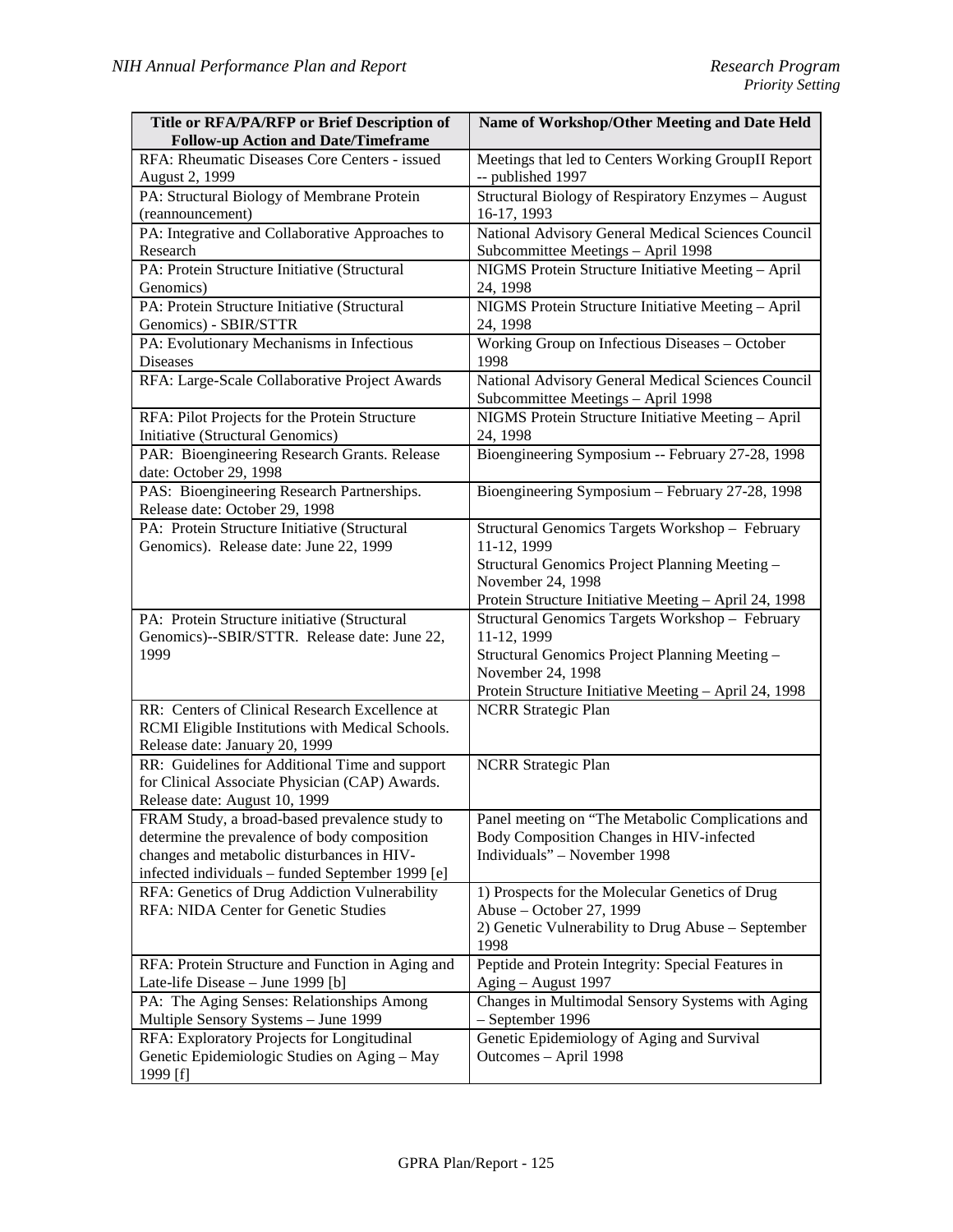| Title or RFA/PA/RFP or Brief Description of                                              | Name of Workshop/Other Meeting and Date Held       |
|------------------------------------------------------------------------------------------|----------------------------------------------------|
| <b>Follow-up Action and Date/Timeframe</b>                                               |                                                    |
| PA: Aging and Old Age as Risk Factors for<br>Multiple Primary Tumors - December 1998 [d] | Multiple Primary Tumors Workshop - June 1996       |
| RFA: Neurobiological Mechanisms of Adolescent                                            | Incorporated recommendations made by the NIAAA     |
| Alcohol Abuse - issued November 25, 1998                                                 | National Advisory Council Subcommittee meeting     |
|                                                                                          | entitled "Neuroscience and Behavioral Research     |
|                                                                                          | Portfolio Review" - May 11-13, 1998                |
| RFA: Innovative Research on Human Mucosal                                                | Ad Hoc Panel on NIDR AIDS Research - 1997          |
| Immunity                                                                                 |                                                    |
| PA: Mechanisms of AIDS Pathogenesis:                                                     | Ad Hoc Panel on NIDR AIDS Research - 1997          |
| <b>Collaborative Teams</b>                                                               |                                                    |
| PA: Low Birthweight in Minority Populations                                              | Workshop on Oral Diseases and Adverse Pregnancy    |
| [e,d]                                                                                    | Outcomes - 1997                                    |
| PA: Evolutionary Mechanism in Infectious                                                 | Infectious Diseases Planning Workshop - 1997       |
| <b>Diseases</b>                                                                          |                                                    |
| PA: Research on Microbial Biofilms                                                       | Infectious Diseases Planning Workshop - 1997       |
| PA: Innate Immunity                                                                      | Infectious Diseases Planning Workshop - 1997       |
| RFA: International Collaborative Oral Health                                             | Multiple NIDCR workshops have emphasized the       |
| Research Planning Grant [b,c,d,e,f]                                                      | need for international collaboration               |
| Vision Research - A National Plan: 1999-2003                                             | Retinal Diseases Panel – June 1997                 |
| [b,c,d,e,f]                                                                              |                                                    |
| Vision Research - A National Plan: 1999-2003                                             | Corneal Diseases Panel - May 1997                  |
| [b,c,d,e,f]                                                                              |                                                    |
| Vision Research - A National Plan: 1999-2003                                             | Lens and Cataract Panel - April 1997               |
| [b,c,d,e,f]                                                                              |                                                    |
| Vision Research - A National Plan: 1999-2003                                             | Glaucoma Panel - April 1997                        |
| [b,c,d,e,f]                                                                              |                                                    |
| Vision Research - A National Plan: 1999-2003                                             | Strabismus, Amblyopia, and Visual Processing Panel |
| [b,c,d,e,f]                                                                              | $-$ April 1997                                     |
| RFP: Pediatric Study Centers for an MRI Study of                                         | NINDS/NIMH/NICHD-sponsored workshop: Tools         |
| Normal Brain Development, issued August 1998                                             | for Pediatric Neuroimaging; resulted in several    |
| and first Centers funded in late fiscal year 1999.                                       | recommendations to the NIH, with the top priority  |
| The three ICs have also formed the "Pediatric                                            | involving the need for a normative study of brain  |
| Neuroimaging Network" to develop outreach and                                            | structural development - September 1997            |
| maintain communications with the neuroimaging                                            |                                                    |
| community and to conduct conferences,                                                    |                                                    |
| workshops, etc. [c,d]                                                                    |                                                    |
| RFA: The Role of the Environment in Parkinson's                                          | NIEHS-convened Forum on the Role of the            |
| Disease in September 1999                                                                | Environment in Parkinson's Disease - July 1999     |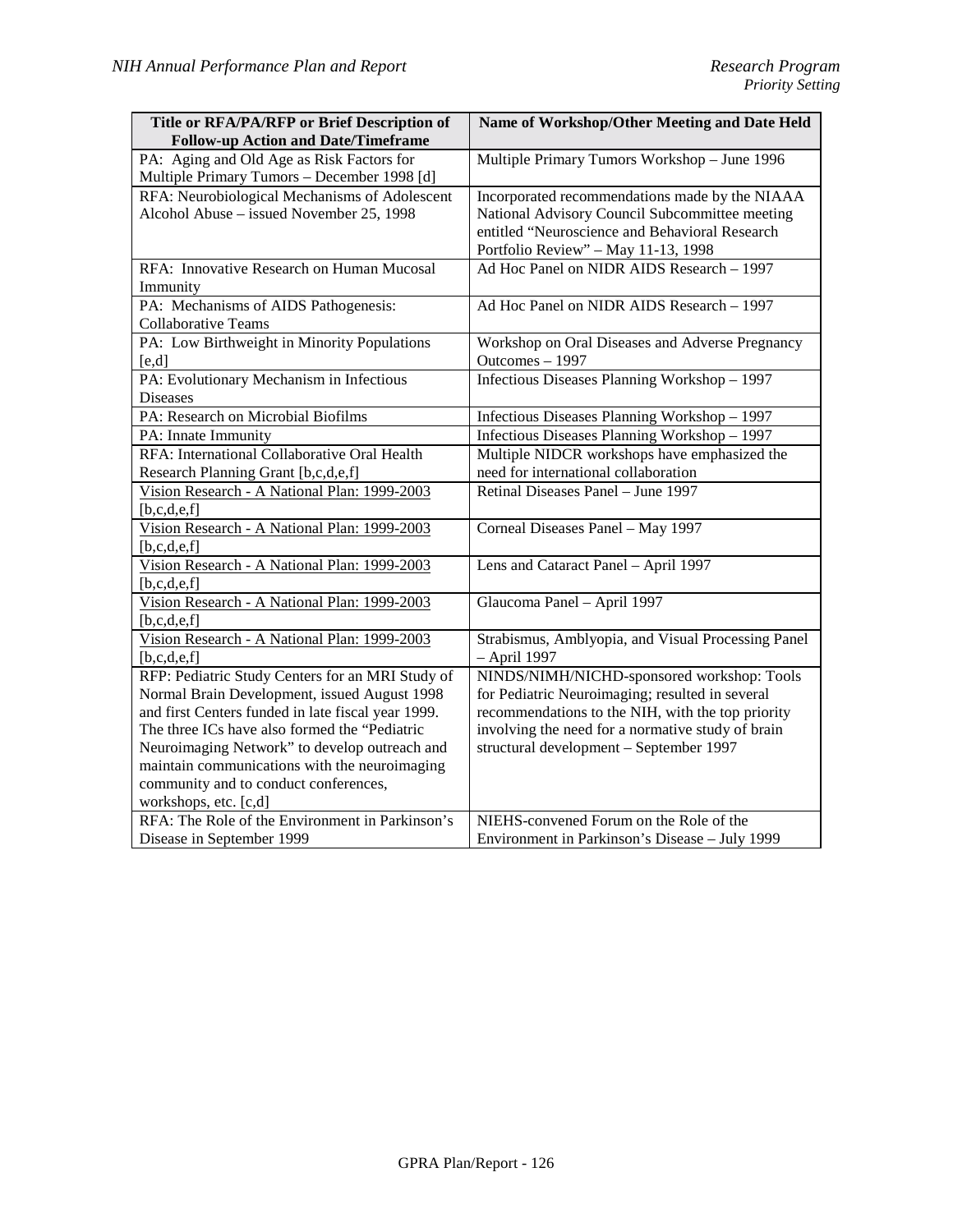*Related to research goal (b) -- Develop new or improved instruments and technologies for use in research and medicine*

| Title or RFA/PA/RFP or Brief Description of                                                            | Name of Workshop/Other Meeting and                                                                 |
|--------------------------------------------------------------------------------------------------------|----------------------------------------------------------------------------------------------------|
| <b>Follow-up Action and Date/Timeframe</b>                                                             | Date Held                                                                                          |
| RFA: Creutzfeldt-Jakob Disease (CJD) Assay                                                             | Special Emphasis Panel on CJD and Blood                                                            |
| Methods Development - 1999 to 2003                                                                     | Transfusion - September 24-25, 1997                                                                |
| RFA: Mouse Sperm Cryopreservation                                                                      | Priority Setting for Mouse Genomics and genetic                                                    |
|                                                                                                        | Resources - March 1998; Panel on Mouse Sperm                                                       |
|                                                                                                        | Cryopreservation - June 1998                                                                       |
| RR: Database Management of NIH-Supported                                                               | NIH Chimpanzee Management Program - September                                                      |
| Chimpanzees - Release date: May 25, 1999                                                               | 1998 and NAS Report on Chimpanzees                                                                 |
| PAR: NCRR Shared Instrumentation Grant-                                                                | <b>NCRR</b> Strategic Plan                                                                         |
| Release date: December 22, 1998                                                                        |                                                                                                    |
| PA: Technologies to Improve the Utility of                                                             | NCRR Strategic Plan                                                                                |
| Animal Models - Release date: January 22, 1999                                                         |                                                                                                    |
| PAR: Developing and Improving Institutional                                                            | <b>NCRR</b> Strategic Plan                                                                         |
| Animal Resources - Release date: February 19,<br>1999                                                  |                                                                                                    |
| Biotechnology (Administrative Supplements to be                                                        | Biotechnology Centers - September 23, 1999                                                         |
| issued)                                                                                                |                                                                                                    |
| RFA: "Technologies for Gene Expression                                                                 | Incorporated recommendations made by participants                                                  |
| Analysis in the Nervous System" - December 11,                                                         | in meetings of the trans-NIH working committee of                                                  |
| 1998                                                                                                   | the Brain Mapping Anatomy Project - 1998                                                           |
| RFA: "Phenotyping the Mouse Nervous System                                                             | Incorporated recommendations made by participants                                                  |
| and Behavior" - January 22, 1999                                                                       | at the workshop on "Priority Setting for Mouse                                                     |
|                                                                                                        | Genomics and Genetics Resources" -<br>March 19-                                                    |
|                                                                                                        | 21, 1998                                                                                           |
| RFA: "Mouse Mutagenesis and Phenotyping:                                                               | Incorporated recommendations made by participants                                                  |
| Nervous System and Behavior" - March 31, 1999                                                          | at the workshop on "Priority Setting for Mouse                                                     |
|                                                                                                        | Genomics and Genetics Resources" -<br>March 19-                                                    |
|                                                                                                        | 21, 1998                                                                                           |
| PA: "Mouse Brain Atlas for Functional Genomics"                                                        | Incorporated recommendations made by participants                                                  |
| $-$ February 3, 1999                                                                                   | in meetings of the trans-NIH working committee of                                                  |
|                                                                                                        | the Brain Molecular Anatomy Project - 1998                                                         |
| A goal of this workshop is production by mid to                                                        | Workshop on "Qualitative Methods in Health                                                         |
| late 2000 of written guidelines for inclusion of<br>qualitative research methods in NIH proposals. The | Research: Opportunities and Considerations in<br>Application and Review" - September 30-October 1, |
| document is targeted for both applicants and                                                           | 1999                                                                                               |
| reviewers to increase the number of submissions of                                                     |                                                                                                    |
| competitive qualitative research proposals.                                                            |                                                                                                    |
| PA: SBIR/STTR & Control of Microbial Biofilms                                                          | Infectious Diseases Planning Workshop - 1997                                                       |
|                                                                                                        |                                                                                                    |
| PAS: Bioengineering Research Partnerships (from                                                        | Bioengineering: Building the Future of Biology and                                                 |
| NIH BECON)                                                                                             | Medicine - BECON - 1998                                                                            |
| PAS: Bioengineering Research Grants (from NIH                                                          | Bioengineering: Building the Future of Biology and                                                 |
| BECON)                                                                                                 | Medicine - BECON - 1998                                                                            |
| Vision Research - A National Plan: 1999-2003                                                           | Visual Impairment and Its Rehabilitation Panel -                                                   |
| [c,e]                                                                                                  | April 1997                                                                                         |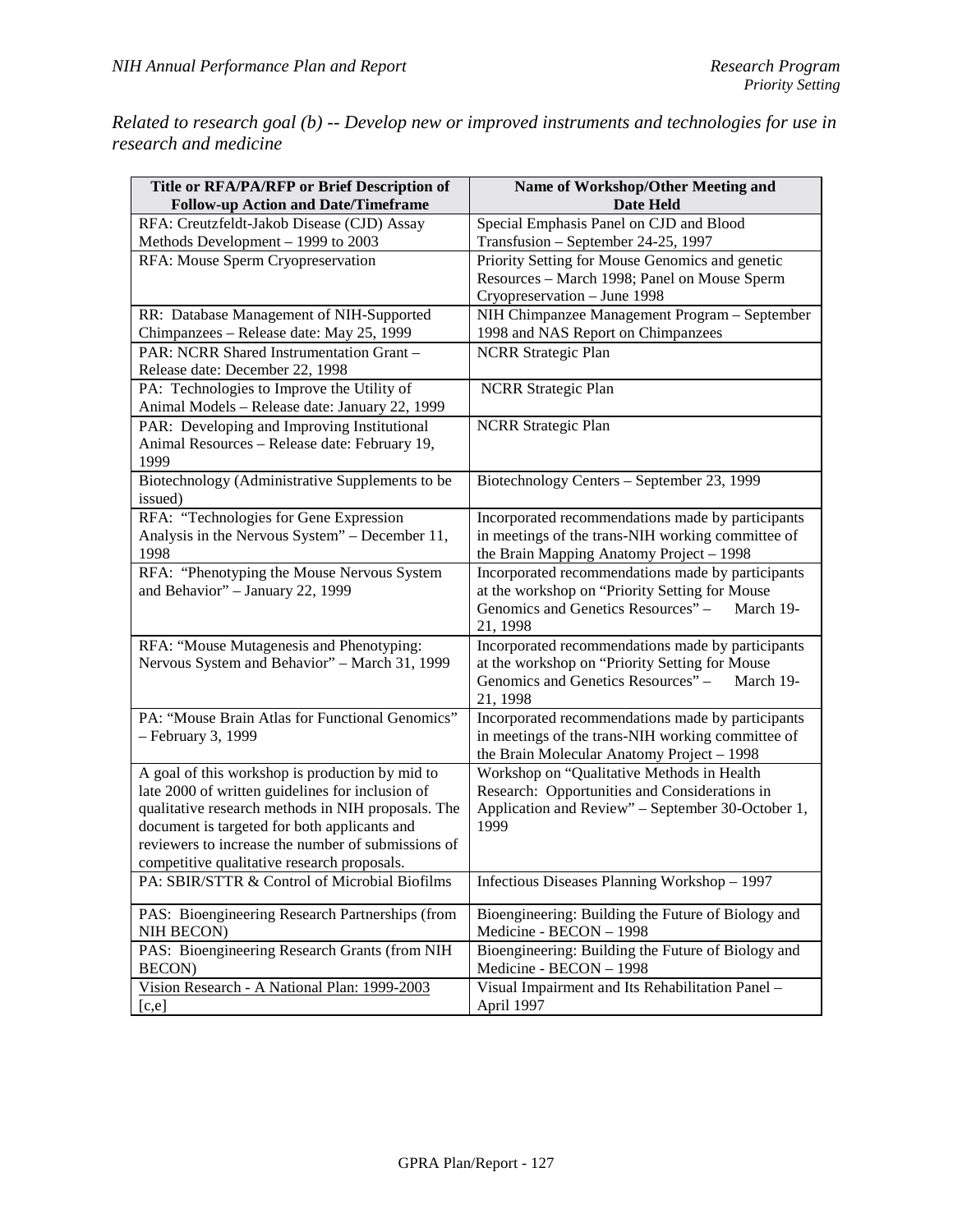*Related to research goal (c) -- Develop new or improved approaches for preventing or delaying the onset of progression of disease and disability*

| Title or RFA/PA/RFP or Brief Description of<br><b>Follow-up Action and Date/Timeframe</b>                                                                                                                                                                                                                 | Name of Workshop/Other Meeting and<br><b>Date Held</b>                                                                                                                                                                                                                                                                                                                                                                                                                                                                                                                                                                                                                                                                                                                   |
|-----------------------------------------------------------------------------------------------------------------------------------------------------------------------------------------------------------------------------------------------------------------------------------------------------------|--------------------------------------------------------------------------------------------------------------------------------------------------------------------------------------------------------------------------------------------------------------------------------------------------------------------------------------------------------------------------------------------------------------------------------------------------------------------------------------------------------------------------------------------------------------------------------------------------------------------------------------------------------------------------------------------------------------------------------------------------------------------------|
| RFA: Pediatric Asthma Clinical Research Network -<br>1999 to 2004                                                                                                                                                                                                                                         | Airway Biology and Disease Program Special<br>Emphasis Panel - June 1997                                                                                                                                                                                                                                                                                                                                                                                                                                                                                                                                                                                                                                                                                                 |
| RFA: Decreasing Weight Gain in African-American<br>Preadolescent Girls - 1999 to 2007                                                                                                                                                                                                                     | NIH Special Emphasis Panel on Intervention Studies<br>in Children and Adolescents to Prevent<br>Cardiovascular Disease - September 1997                                                                                                                                                                                                                                                                                                                                                                                                                                                                                                                                                                                                                                  |
| PA: Biobehavioral Pain Research                                                                                                                                                                                                                                                                           | Biobehavioral Pain Research: A multi-institute<br>assessment of cross-cutting issues and research<br>needs - January 1994                                                                                                                                                                                                                                                                                                                                                                                                                                                                                                                                                                                                                                                |
| PA: Occupational Safety and Health Research -<br>issued August 18, 1999                                                                                                                                                                                                                                   | Meetings that led to development of the National<br>Occupational Research Agenda - 1996                                                                                                                                                                                                                                                                                                                                                                                                                                                                                                                                                                                                                                                                                  |
| Racial and Ethnic Disparities in the Etiology of<br>Type 2 Diabetes in the U.S. - September 14, 1999<br>[a]                                                                                                                                                                                               | Several meetings with the Assistant Secretary on<br>Racial Disparities - 1998-1999                                                                                                                                                                                                                                                                                                                                                                                                                                                                                                                                                                                                                                                                                       |
| NIH Training and Career Development Workshop<br>on HIV Prevention Research for and by Racial and<br>Ethnic Minorities - August 1999                                                                                                                                                                       | Series of workshops to develop a consensus on<br>scientific priorities for a trans-NIH comprehensive<br>HIV/AIDS research plan. Special areas of interest<br>include research related to racial and ethnic<br>minorities - March 1999                                                                                                                                                                                                                                                                                                                                                                                                                                                                                                                                    |
| Official 1999 USPHS/IDSA Guidelines for the<br>Prevention of Opportunistic Infections in Persons<br>Infected with HIV. Published in MMWR, the<br>Annals of Internal Medicine, and Clinical Infectious<br>Diseases. Distributed nationwide to physicians for<br>the treatment of HIV-infected individuals. | U.S. Public Health Service/Infectious Disease<br>Society of America meting on "Guidelines for<br>Prevention of AIDS-related Opportunistic<br>Infections" - March 1999                                                                                                                                                                                                                                                                                                                                                                                                                                                                                                                                                                                                    |
| PA: Drug Abuse Prevention Intervention Research -<br>October 5, 1999                                                                                                                                                                                                                                      | 1) Health services research symposium steering<br>committee - December 9, 1997<br>2) Organization and management of drug abuse<br>prevention and treatment services - March 5, 1998<br>3) Effectiveness and outcomes of drug abuse<br>prevention and treatment - March 19, 1998<br>4) The economics of drug abuse prevention and<br>treatment services - April 7, 1998<br>5) Promoting drug abuse prevention $&$ treatment<br>services - April 28, 1998<br>6) Forging the link: Health services research on drug<br>abuse prevention & treatment, at the association for<br>health services research annual meeting - June 1998<br>7) Drug Abuse Prevention Through Family<br>Interventions - June 1996<br>8) Perspectives on Rural Substance Abuse - May<br>21-23, 1996 |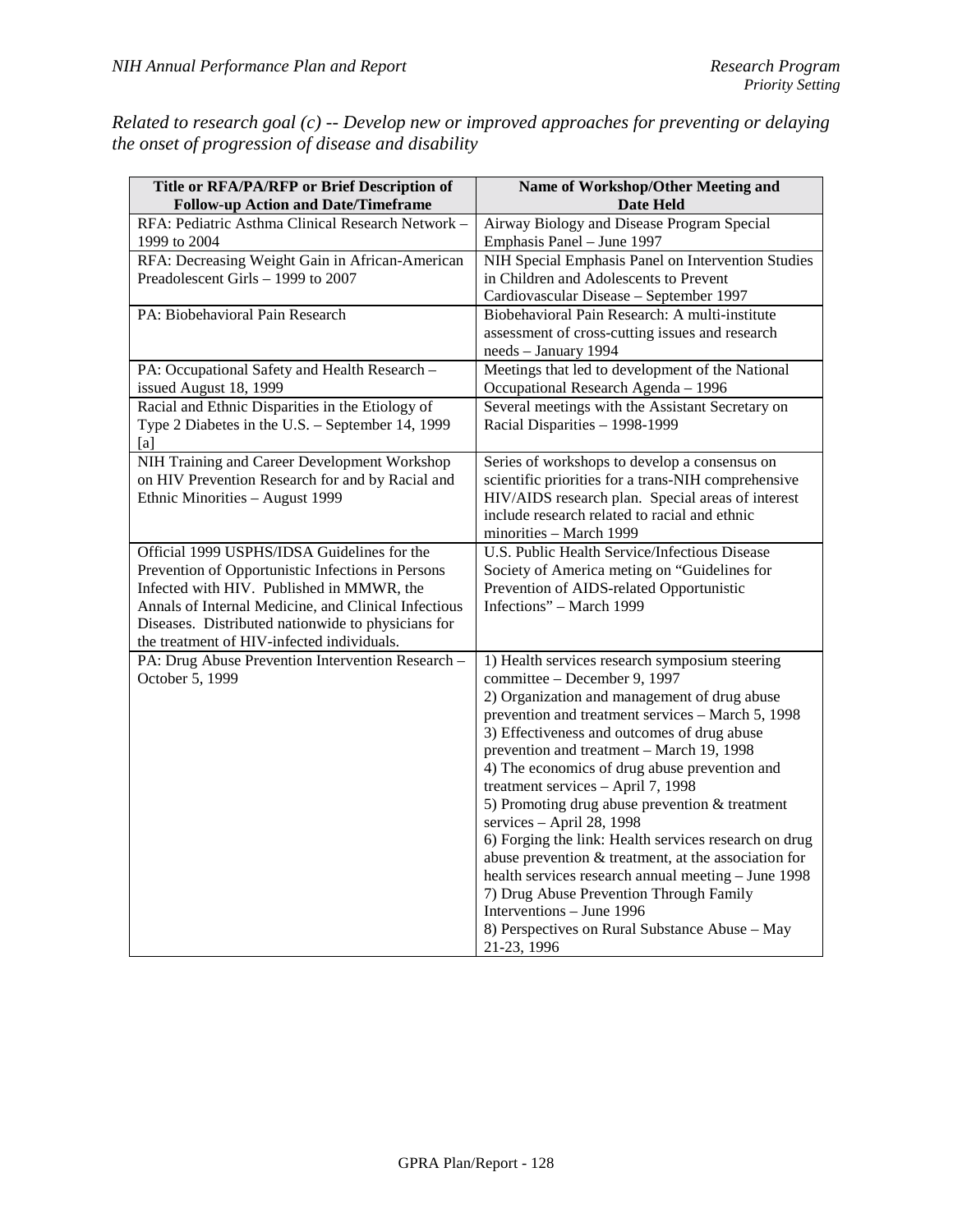| Title or RFA/PA/RFP or Brief Description of<br><b>Follow-up Action and Date/Timeframe</b>        | Name of Workshop/Other Meeting and<br>Date Held                                                 |
|--------------------------------------------------------------------------------------------------|-------------------------------------------------------------------------------------------------|
| The Next Generation of Prevention Research -                                                     | 1) Health services research symposium steering                                                  |
| December 1999                                                                                    | committee - December 9, 1997                                                                    |
|                                                                                                  | 2) Organization and management of drug abuse                                                    |
|                                                                                                  | prevention and treatment services - March 5, 1998                                               |
|                                                                                                  | 3) Effectiveness and outcomes of drug abuse                                                     |
|                                                                                                  | prevention and treatment - March 19, 1998                                                       |
|                                                                                                  | 4) The economics of drug abuse prevention and<br>treatment services - April 7, 1998             |
|                                                                                                  | 5) Promoting drug abuse prevention $&$ treatment<br>services - April 28, 1998                   |
|                                                                                                  | 6) Forging the link: Health services research on drug                                           |
|                                                                                                  | abuse prevention $&$ treatment, at the association for                                          |
|                                                                                                  | health services research annual meeting - June 1998                                             |
|                                                                                                  | 7) International Classification of Prevention Trials -                                          |
|                                                                                                  | December, 1998 (Co-sponsored NIMH, SPR,<br>CSAP)                                                |
| RFA: Prevention Services Replicating a School-                                                   | Effectiveness and outcomes of drug abuse                                                        |
| Based Program - January 1999                                                                     | prevention and treatment - March 19, 1998                                                       |
| PA: Diversity in Medication Use and Outcomes in                                                  | Pharmacokinetics and drug interactions in the                                                   |
| Aging Populations - May 1999                                                                     | elderly and special issues in elderly African-                                                  |
|                                                                                                  | American populations - April 1997                                                               |
| RFA: In Vivo Medication Development for Alcohol-<br>Related Conditions - issued January 27, 1999 | Incorporated recommendations made by participants<br>at a workshop on "Preclinical Medications  |
|                                                                                                  | Development" - November 16-17, 1998                                                             |
| PA: Effectiveness of Strategies for Preventing DUI                                               | Incorporated recommendations made by participants                                               |
| Recidivism – issued March 18, 1999, in conjunction                                               | at a workshop on "Sentencing Options for DUI                                                    |
| with the National Highway Traffic Safety                                                         | Offenders" - May 17-18, 1996, which also led to                                                 |
| Administration (NHTSA)                                                                           | preparation of a collaborative work entitled                                                    |
|                                                                                                  | "Sentencing and Dispositions of Youth DUI and                                                   |
|                                                                                                  | Other Alcohol Offenses: A Guide for Judges and                                                  |
|                                                                                                  | Prosecutors," published by NHTSA in September                                                   |
|                                                                                                  | 1999.                                                                                           |
| RFA: Prevention of Alcohol-Related Problems                                                      | Incorporated recommendations from a variety of                                                  |
| Among College Students - issued November 25,<br>1998                                             | meetings and workshops, including the initial<br>meeting of the NIAAA National Advisory Council |
|                                                                                                  | Subcommittee on College Drinking -- September,                                                  |
|                                                                                                  | 1998; and meetings hosted by the Center for                                                     |
|                                                                                                  | Substance Abuse Prevention (CSAP), Substance                                                    |
|                                                                                                  | Abuse and Mental Health Administration                                                          |
|                                                                                                  | (SAMHSA) and the U.S. Department of Education –                                                 |
|                                                                                                  | 1998                                                                                            |
| A memorandum of understanding (MOU) was                                                          | Integrated Behavioral and Biomedical AIDS                                                       |
| developed between NIAAA and NIAID for the                                                        | Working Group $-$ May 1-2, 1997                                                                 |
| development and integration of specialized alcohol                                               |                                                                                                 |
| abuse intervention modules within HIVNET                                                         |                                                                                                 |
| Protocol 015, entitled "A Randomized Clinical Trial                                              |                                                                                                 |
| of the Efficacy of a Behavioral Intervention to                                                  |                                                                                                 |
| Prevent Acquisition of HIV among Men Who Have<br>Sex with Men," also known as "Project EXPLORE." |                                                                                                 |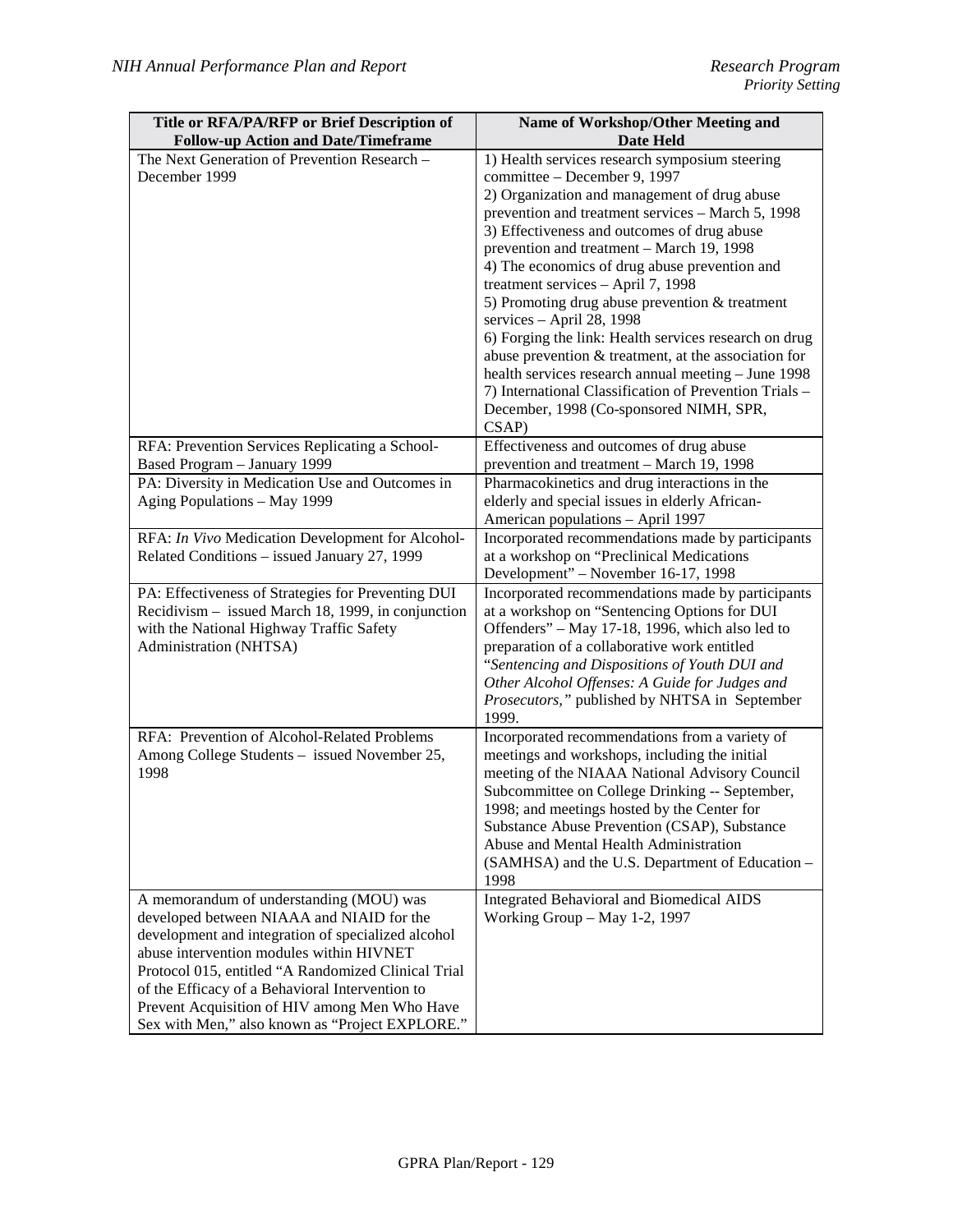| Title or RFA/PA/RFP or Brief Description of      | Name of Workshop/Other Meeting and                   |
|--------------------------------------------------|------------------------------------------------------|
| <b>Follow-up Action and Date/Timeframe</b>       | Date Held                                            |
| PA: Research on Child Neglect, in March 1999     | NIH Child Abuse and Neglect Working Group 1998       |
| (with OBSSR, NIAAA, NICHD, NIDCR, NIDA,          | report on future research, and the research priority |
| NIMH, and ACYF; Dept. of Justice; Dept. of       | areas identified in the 1993 National Academy of     |
| Education and PA: Career Development Awards:     | Sciences report, "Understanding Child Abuse and      |
| Child Abuse and Neglect Research, in August 1999 | Neglect." NIH Child Abuse and Neglect Technical      |
| (with NIMH, NICHD, NIDA, NIAAA, NICHD)           | Assistance Workshop conducted by NINDS, NIMH,        |
|                                                  | and NICHD in February 1999 for prospective career    |
|                                                  | development awardees.                                |
| <b>RFA: HIV Prevention Trials Network</b>        | HIVNET Program Review - June 1996                    |
|                                                  |                                                      |
| RFP: Accelerated Candidate Malaria Vaccine       | Blue Ribbon Panel on Malaria Vaccine                 |
| Development                                      | Development – June 1997                              |

*Related to research goal (d) -- Develop new or improved methods for diagnosing disease and disability.*

| Title or RFA/PA/RFP or Brief Description of          | Name of Workshop/Other Meeting and              |
|------------------------------------------------------|-------------------------------------------------|
| <b>Follow-up Action and Date/Timeframe</b>           | Date Held                                       |
| RFAs: In vivo Cellular and Molecular Imaging Centers | Imaging Working Group - July 17-18, 1997, first |
|                                                      | meeting                                         |
| Early Detection Research Network [c]                 | Prevention Program Review; 10 meetings between  |
|                                                      | April 1996 and March 1997                       |
| <b>Small Animals Imaging Network</b>                 | Imaging Working Group - July 17-18, 1997, first |
|                                                      | meeting                                         |
| Imaging Pnacreatic Beta-Cell Mass, Function, or      | Workshop on Imaging the Pancreatic Beta Cell -  |
| Inflammation – December 21, 1999-January 21, 2000    | April 19-20, 1999                               |
| [a,e]                                                |                                                 |

*Related to research goal (e) -- Develop new or improved methods for treating disease and disability*

| Title or RFA/PA/RFP or Brief Description of         | Name of Workshop/Other Meeting and              |
|-----------------------------------------------------|-------------------------------------------------|
| <b>Follow-up Action and Date/Timeframe</b>          | Date Held                                       |
| RFP: Evaluation Study of Congestive Heart Failure   | Pulmonary Artery Catheterization and Clinical   |
| and Pulmonary Artery Catheterization Effectiveness  | Outcomes (PACCO) NHLBI and FDA Workshop -       |
| (ESCAPE) – 1999 to 2003                             | August 1997                                     |
| Broad Agency Agreement: Retinoid Treatment in       | NHLBI Workshop: Clinical Trial Feasibility:     |
| Emphysema: Feasibility Studies -- 1999 to 2002      | All-Trans-Retinoic Acid for the Treatment of    |
|                                                     | Emphysema -- September 16, 1998                 |
| RFA: Strategies to Augment Alveolization -- 1999 to | Special Emphasis Panel on Strategies to Augment |
| 2003                                                | Alveolization -- September 29, 1997             |
| PA: Mechanisms Underlying Individual Variations in  | Understanding Individual Variations in Drug     |
| Drug Responses                                      | Responses: From Phenotype to Genotype – June 9- |
|                                                     | 10.1998                                         |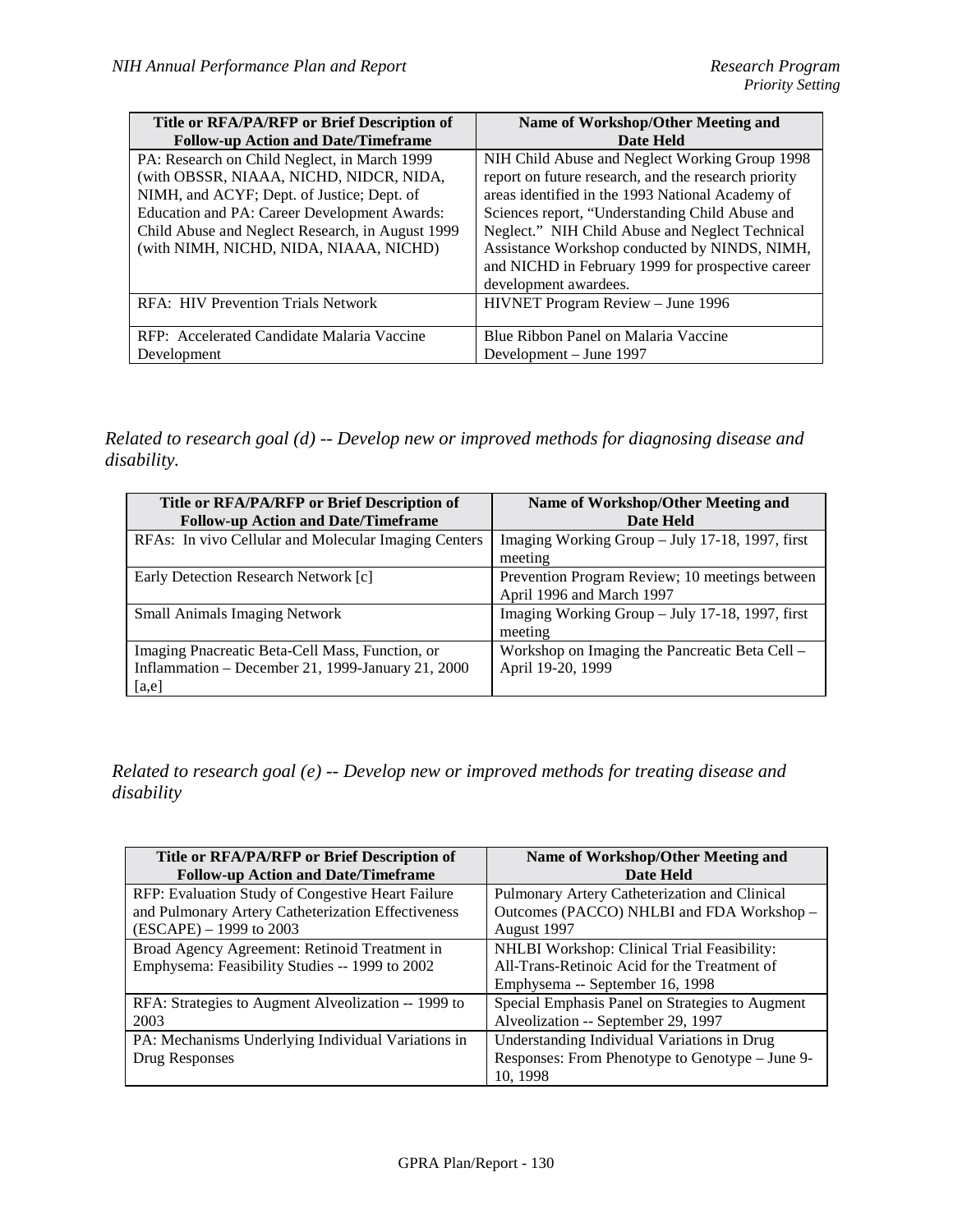| Title or RFA/PA/RFP or Brief Description of<br><b>Follow-up Action and Date/Timeframe</b>                                                  | Name of Workshop/Other Meeting and<br><b>Date Held</b>                                                                                                                                                                                                                                                                                                                                                                                                                                                                                                                                                                                                                                                           |
|--------------------------------------------------------------------------------------------------------------------------------------------|------------------------------------------------------------------------------------------------------------------------------------------------------------------------------------------------------------------------------------------------------------------------------------------------------------------------------------------------------------------------------------------------------------------------------------------------------------------------------------------------------------------------------------------------------------------------------------------------------------------------------------------------------------------------------------------------------------------|
| RFA: Pharmacogenetic Research Network and<br>Database                                                                                      | Understanding Individual Variations in drug<br>Responses: From Phenotype to Genotype - June 9-<br>10, 1998                                                                                                                                                                                                                                                                                                                                                                                                                                                                                                                                                                                                       |
| New Strategies for the Treatment of Type 1 Diabetes -<br>September 30, 1999-April 14, 2000 (and all other<br>current diabetes initiatives) | Diabetes Mellitus: Challenges and Opportunities<br>(led to other RFAs as well) - September 1997                                                                                                                                                                                                                                                                                                                                                                                                                                                                                                                                                                                                                  |
| Hepatitis C - September 9, 1999 [a]                                                                                                        | Sixth International Symposium on Hepatitis C and<br>Related Viruses - June 6-9, 1999                                                                                                                                                                                                                                                                                                                                                                                                                                                                                                                                                                                                                             |
| Complementary Medicine and Chronic Liver Disease -<br>September 1999                                                                       | Alternative and Complementary Medicine and<br>Chronic Liver Disease - August 22-24, 1999                                                                                                                                                                                                                                                                                                                                                                                                                                                                                                                                                                                                                         |
| Basic Research on the Metabolism of Iron Chelation<br>[a]                                                                                  | Iron: From Current Biochemistry to New Chelator<br>Development Strategies - September 21-22, 1998                                                                                                                                                                                                                                                                                                                                                                                                                                                                                                                                                                                                                |
| PA: Pilot Studies on Gene Therapy Vectors for<br>Metabolic Diseases - October 18, 1996                                                     | AAV Vectors: Gene Transfer into Quiescent Cells<br>$-$ June 6, 1995                                                                                                                                                                                                                                                                                                                                                                                                                                                                                                                                                                                                                                              |
| RFA: Protease Inhibitor Related Atherosclerosis in<br><b>HIV</b> Infection                                                                 | Panel meeting on "The Metabolic Complications<br>and Body Composition Changes in HIV-infected<br>Individuals" - November 1998                                                                                                                                                                                                                                                                                                                                                                                                                                                                                                                                                                                    |
| RFA: Bringing Research to Practice                                                                                                         | 1) Health services research symposium steering<br>committee - December 9, 1997<br>2) Organization and management of drug abuse<br>prevention and treatment services - March 5, 1998<br>3) Effectiveness and outcomes of drug abuse<br>prevention and treatment - March 19, 1998<br>4) The economics of drug abuse prevention and<br>treatment services - April 7, 1998<br>5) Promoting drug abuse prevention $&$ treatment<br>services - April 28, 1998<br>6) Forging the link: Health services research on<br>drug abuse prevention & treatment, at the<br>Association for Health Services Research annual<br>meeting - June 1998<br>7) Integrating treatment and health services<br>research $-$ July 11, 1998 |
| RFA: Research on Drug Courts                                                                                                               | 1) Barriers to Criminal Justice Research - January<br>22-23, 1997<br>2) Several meetings co-sponsored by the National<br>Drug Court Institute - 1998-99<br>3) Health services research symposium steering<br>committee - December 9, 1997<br>4) Organization and management of drug abuse<br>prevention and treatment services - March 5, 1998<br>5) Effectiveness and outcomes of drug abuse<br>prevention and treatment - March 19, 1998<br>6) Forging the link: Health services research on<br>drug abuse prevention $&$ treatment, at the<br>association for health services research annual<br>meeting – June 1998                                                                                          |
| RFA: Research on Care at the End of Life, in January<br>1999                                                                               | NIH workshop, Symptoms in Terminal Illness (a<br>related FY 1998 PA, Management on Symptoms at<br>the End of Life, is subsumed in this RFA) –<br>September 1997                                                                                                                                                                                                                                                                                                                                                                                                                                                                                                                                                  |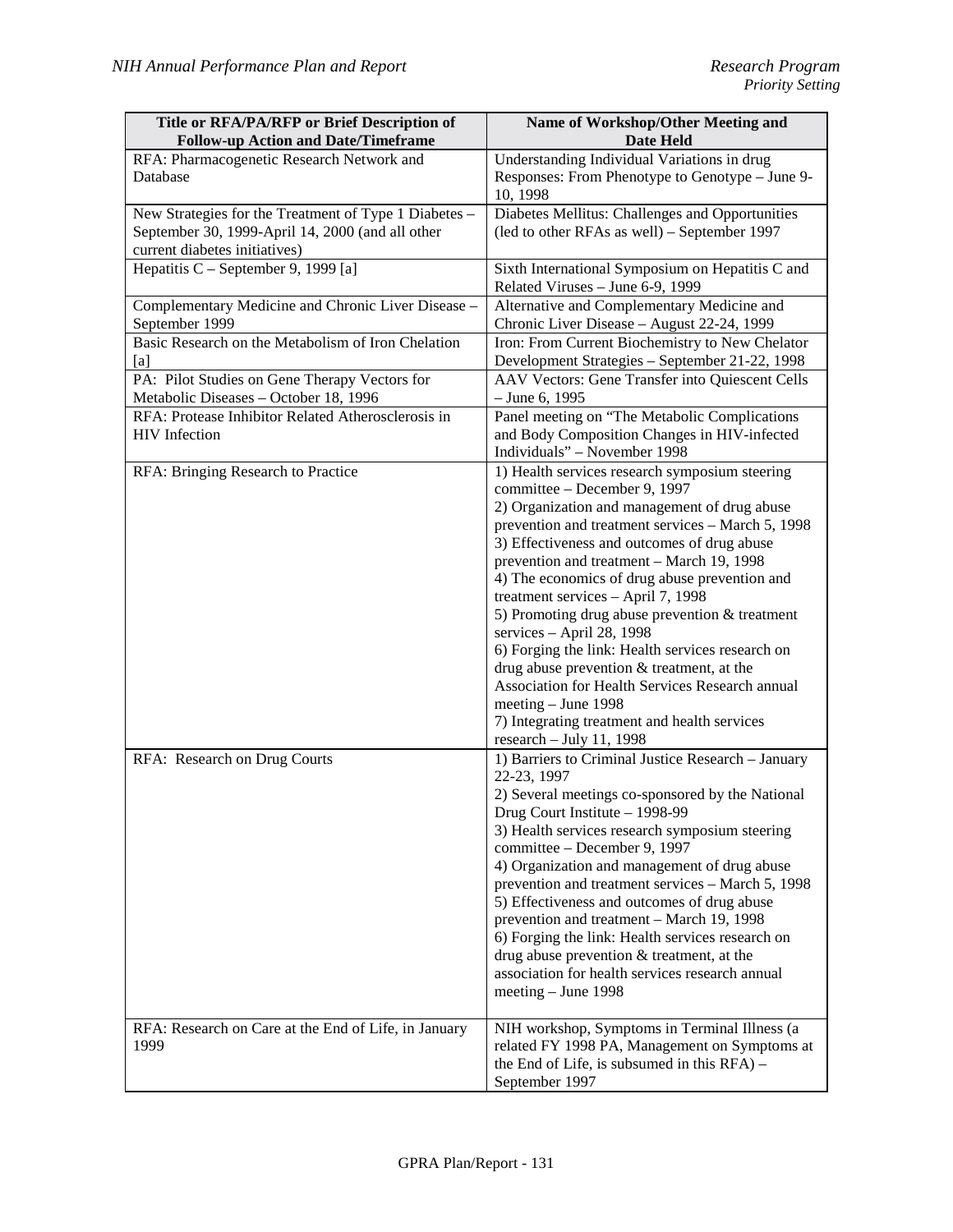| Title or RFA/PA/RFP or Brief Description of         | <b>Name of Workshop/Other Meeting and</b>          |
|-----------------------------------------------------|----------------------------------------------------|
| <b>Follow-up Action and Date/Timeframe</b>          | Date Held                                          |
| RFA: Consortium on Deep Brain Stimulation (DBS)     | NINDS Working Group on DBS for PD - March          |
| for the Treatment of Parkinson's Disease (PD) and   | 1999                                               |
| Other Neurological Disorders, in September 1999     |                                                    |
| RFP: Collaborative Tolerance Research Network       | The Expert Panel on Immune Tolerance – February    |
| (CTRN)                                              | 1998                                               |
| RFP: Statistical & Clinical Coordinating Center for | The Expert Panel on Immune Tolerance –             |
| <b>CTRN</b>                                         | February 1998                                      |
| AI: Non-Human Primate Transplant Tolerance          | The Expert Panel on Immune Tolerance -             |
| Cooperative Study Group                             | February 1998                                      |
| RFP: Network on Antimicrobial Resistance in         | Consultation on the Emergence of Drug Resistance   |
| Staphylococcus Aureus                               | in Staphylococcus aureus $-$                       |
|                                                     | September 1997                                     |
| RFA: Hepatitis C Cooperative Research Units and     | -NIH Consensus Development Conference on           |
| <b>Centers</b>                                      | Management of Hepatitis C - March 1997             |
|                                                     | -Expert Panel on NIAID's Research-Based            |
|                                                     | Framework for Progress on Hepatitis $C - May$ 1997 |

*Related to research goal (f) -- Develop critical genomic resources, including the DNA sequences of the human genome and the genomes of important model organisms and disease-causing microorganisms*

| Title or RFA/PA/RFP or Brief Description of           | Name of Workshop/Other Meeting and             |
|-------------------------------------------------------|------------------------------------------------|
| <b>Follow-up Action and Date/Timeframe</b>            | <b>Date Held</b>                               |
| Mouse Cancer Genome Anatomy Project                   | Preclinical Models Working Group – first       |
|                                                       | convened December 1996; regular meetings       |
|                                                       | thereafter                                     |
| RR: Mutant Mouse Regional Resource Centers --         | Priority Setting for Mouse Genomics & Genetics |
| Release date: January 22, 1999                        | Resources $-$ June 11, 1998                    |
| RR: National Stem Cell Resource - Release date:       | International Workshop Comparative Gamete &    |
| December 23, 1998                                     | Embryo Cryopreservation -- March 19-20, 1998   |
| PAR: Midcareer Investigator Award in Mouse            | Priority Setting for Mouse Genomics & Genetics |
| Pathobiology Research - Release date: February 19,    | Resources -- June 11, 1998                     |
| 1999                                                  |                                                |
| PA: Novel Approaches to Enhance Stem Cell Research    | International Workshop Comparative Gamete &    |
| - Release date: April 13, 1999                        | Embryo Cryopreservation - March 19-20, 1998    |
| PAR: Development of Non-Mammalian Models and          | Non-Mammalian Models Workshop - February       |
| Related Biological Materials for Research - Release   | 16-17, 1999                                    |
| date: June 17, 1999                                   |                                                |
| Collins et al., "New Goals for the U.S. Human Genome  | --Five Year planning meetings: May 1997,       |
| Project: 1998-2003" Science 282:682-689, October      | September 1997, January 1998, May 1998 (2)     |
| 1998.                                                 | --ELSI goals resulted from ELSI Research,      |
|                                                       | Planning and Evaluation Group (ERPEG)          |
|                                                       | Meetings: September 1997, December 1997,       |
|                                                       | February 1998, April 1998, May 1998, September |
|                                                       | 1998                                           |
| RFA: Studies of the Ethical, Legal and Social         | ELSI Research, Planning and Evaluation Group   |
| Implications of Research into Human Genetic Variation | (ERPEG) Meetings - September 1997, December    |
| $-$ April 1999                                        | 1997, February 1998, April 1998, May 1998,     |
|                                                       | September 1998, March 1999                     |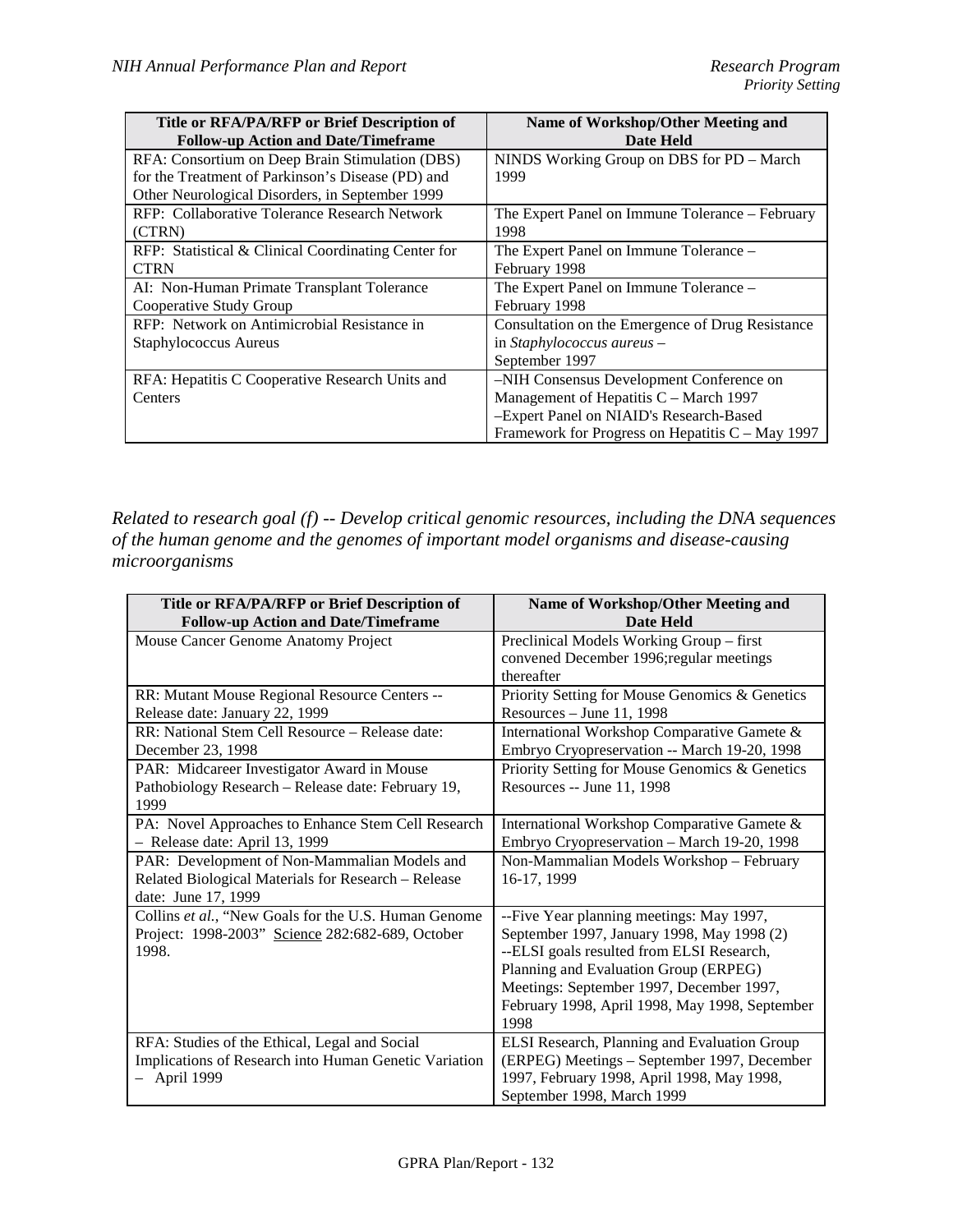| Title or RFA/PA/RFP or Brief Description of          | Name of Workshop/Other Meeting and              |
|------------------------------------------------------|-------------------------------------------------|
| <b>Follow-up Action and Date/Timeframe</b>           | <b>Date Held</b>                                |
| RFA: Network for Large-Scale Sequencing of the       | --Priority Setting Meeting for Mouse Genomics   |
| Mouse Genome – December 1998                         | and Genetics Resources – March 1998             |
|                                                      | --Priority Setting Meeting for Mouse Genomics   |
|                                                      | and Genetics Resources, First Follow-up Meeting |
|                                                      | $-$ October 1998                                |
| --Formation of the Trans-NIH Coordinating Committee  | Non-Mammalian Models Workshop – February        |
| for Non-Mammalian Models (CCNMM)                     | 1999                                            |
| --PA: Development of Nonmammalian Models And         |                                                 |
| Related Biological Materials For Research            |                                                 |
| --Formation of Mammalian Gene Collection Project     | <b>NHGRI Five Year Planning Meetings:</b>       |
| (co-directed by NHGRI and NCI)                       | --Functional Analysis of Genomic Sequences –    |
| --RFA: Technologies for Generation of Full-length    | December 1997                                   |
| Mammalian cDNA - March 1999                          | --Airlie House Meeting - May 1998               |
| PA: Advanced Development of Genomic Technologies     | Workshop convened by NHGRI at Cold Spring       |
|                                                      | Harbor Laboratory - May 1998                    |
| PA: Genome Scholar Development and Faculty           | <b>NHGRI</b> Advisory Council meetings          |
| Transition Award – November 1998                     |                                                 |
| List of Prioritized Organisms for Sequencing and New | Blue Ribbon Panel on Microbial Genome           |
| Support Mechanism for Large-Scale Genome             | Sequencing – May 1999                           |
| Sequencing                                           |                                                 |

*Related to research goal (g) --Work towards the President a goal of developing an AIDS vaccine by 2007*

| Title or RFA/PA/RFP or Brief Description of Follow- | Name of Workshop/Other Meeting and        |
|-----------------------------------------------------|-------------------------------------------|
| up Action and Date/Timeframe                        | Date Held                                 |
| RFA: HIV Vaccine Trials Network                     | AVEG/HIVNET Summit Meeting – January 1998 |

*Sources of FY 1999 Assessment Data:* RFAs and PAs are published in the NIH Guide for Grants and Contracts and RFCs are published in the Commerce Business Daily.

*Discussion of Performance:* As stated previously, the factors that influence the planning and spending of the NIH budget are complex, and input from a broad range of individuals and organizations is sought to inform the decisionmaking process. The workshops and subsequent follow-up actions summarized above are representative of NIH=s successful efforts in this regard.

*Next Steps:* The NIH will continue to convene workshops and panels that identify public health needs and assess scientific progress and opportunities across the spectrum of medical research programs that we support and conduct, and we will take appropriate actions to implement the recommendations from these meetings.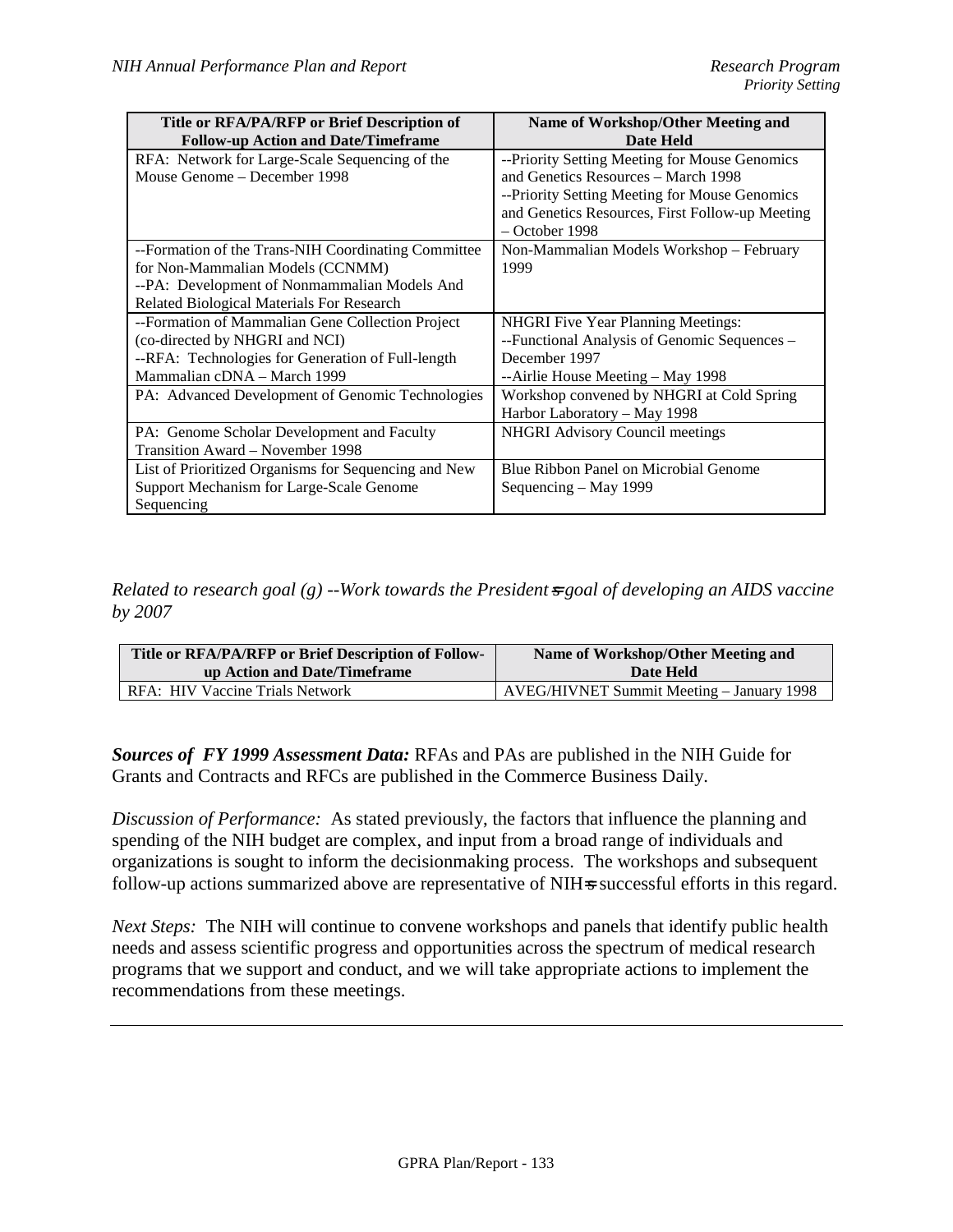# **2.1.2.5 Grants Administration and Peer Review**

Approximately eighty-five percent of NIH's budget goes to support research in universities, medical centers, and other institutions around the country. As such, NIH considers it very important to maintain effective and efficient grants administration and a high quality of peer review, such that the highest quality of research is selected for support.

To ensure that the most meritorious research projects are considered for funding, NIH employs a peer review process in which prominent scientists from around the country evaluate each request for support and, through this, provide advice to NIH staff in the selection process. Furthermore, afterwards of funding, it is important to ensure that the research is carried out appropriately and monitored.

The most important requirements of the peer review process are that the process is fair, remains current with the science it is reviewing, and is organizationally well designed to accommodate the many applications for research support and training that NIH receives. It is also essential that NIH provide support to investigators in a timely fashion, so that the important effort of providing for the health of the nation can proceed efficiently.

Finally, the expenditure of the nation's financial resources for the conduct of research also demands appropriate oversight. And towards this end, efficient and effective administration, improved customer service, and enhanced communication and reporting processes are essential.

Maintaining the effectiveness of the numerous processes and systems involved and responding to the evolving needs of science entail continuing effort. The areas below are of current attention in this regard, and form the basis for the performance goals discussed in the subsequent pages of this section:

- Improve the support for research by reviewing current mechanisms and implementing appropriate changes
- Improve the responsiveness and efficiency of NIH's research administration systems to the grantee community
- Strengthen NIH's capacities for the conduct of electronic research administration
- Strengthen grantee institution compliance with grant requirements
- Ensure that grant applications submitted to NIH receive fair and appropriate review.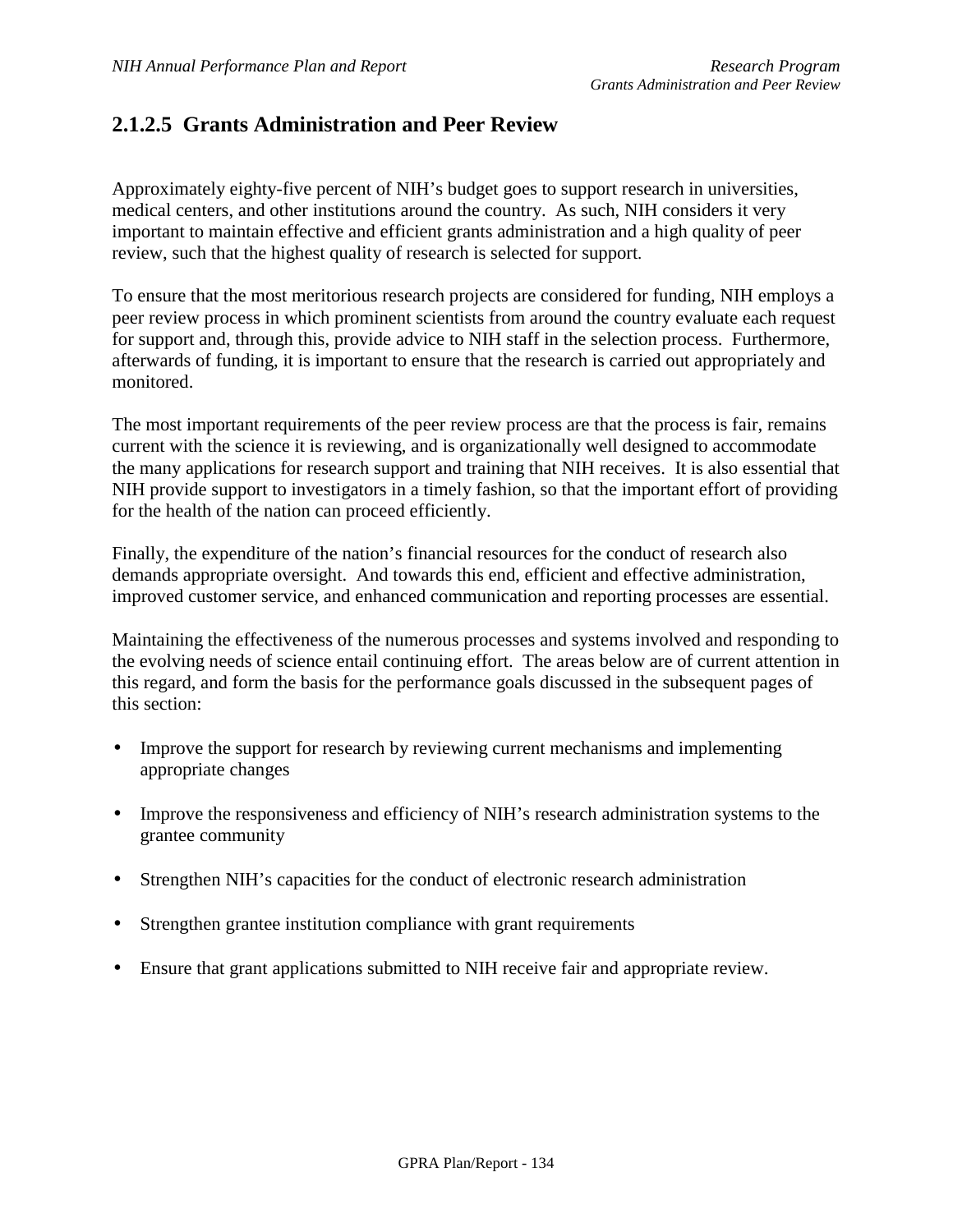| <b>Performance Goals</b>                                                                                                                                     | <b>FY</b> Targets                                                                                                                                                           | <b>Actual Performance</b>                   | <b>Details</b> |
|--------------------------------------------------------------------------------------------------------------------------------------------------------------|-----------------------------------------------------------------------------------------------------------------------------------------------------------------------------|---------------------------------------------|----------------|
| a) Address the needs of<br>new investigators.                                                                                                                | FY 1999 Target<br>Following discontinuation of the FIRST<br>program, take the necessary action to ensure<br>that the needs of new investigators are being<br>met.           | FY 1999 target met.                         | Page<br>137    |
| b) Accommodate the<br>unique needs of<br>bioengineering<br>researchers.                                                                                      | FY 1999 Target<br>Redesign the R24 program to accommodate<br>the unique needs of bioengineering<br>researchers.                                                             | FY 1999 target met.                         | Page<br>139    |
| c) Strengthen grantee<br>institution<br>understanding of<br>compliance<br>requirements to ensure<br>proper stewardship of<br>public funding for<br>research. | FY 1999 Target<br>Establish a program of continuing education<br>for grantees that provides benchmarks, best<br>practices, professional guidance, etc. to the<br>community. | FY 1999 target met.                         | Page<br>140    |
| d) Enhance oversight of<br>the NIH peer review<br>process.                                                                                                   | FY 2001 Targets<br>(1) Increase the number of IRG external<br>advisory groups from 6 to 9.<br>(2) Begin implementation of<br>recommendations from the Boundaries Panel.     | FY 2001: To be reported<br>in January 2002. | Page<br>142    |
|                                                                                                                                                              | FY 2000 Target<br>Enhance study section operations by<br>doubling the number of IRG external<br>advisory groups from 3 to 6.                                                | FY 2000: To be reported<br>in January 2001. |                |
|                                                                                                                                                              | FY 1999 Target<br>Conduct various assessments of the functions<br>and organization of NIH study sections.                                                                   | FY 1999 target met.                         |                |
| e) Improve and<br>enhance Electronic<br><b>Research</b><br><b>Administration (ERA)</b>                                                                       | FY 2001 Target<br>Capability for full electronic grant<br>administration.                                                                                                   | FY 2001: To be reported<br>in January 2002. | Page<br>144    |
| and communication<br>with the extramural<br>community.                                                                                                       | FY 2000 Target<br>Full deployment of key ERA business<br>process modules.                                                                                                   | FY 2000: To be reported<br>in January 2001. |                |
|                                                                                                                                                              | FY 1999 Target<br>Design and test new systems.                                                                                                                              | FY 1999 target<br>exceeded.                 |                |
| f) Implement electronic<br>research progress                                                                                                                 | FY 2001 Target<br>Expand electronic progress reporting to                                                                                                                   | FY 2001: To be reported<br>in January 2002. | Page<br>147    |

# **Performance Goals Summary Table – Grants Administration and Peer Review**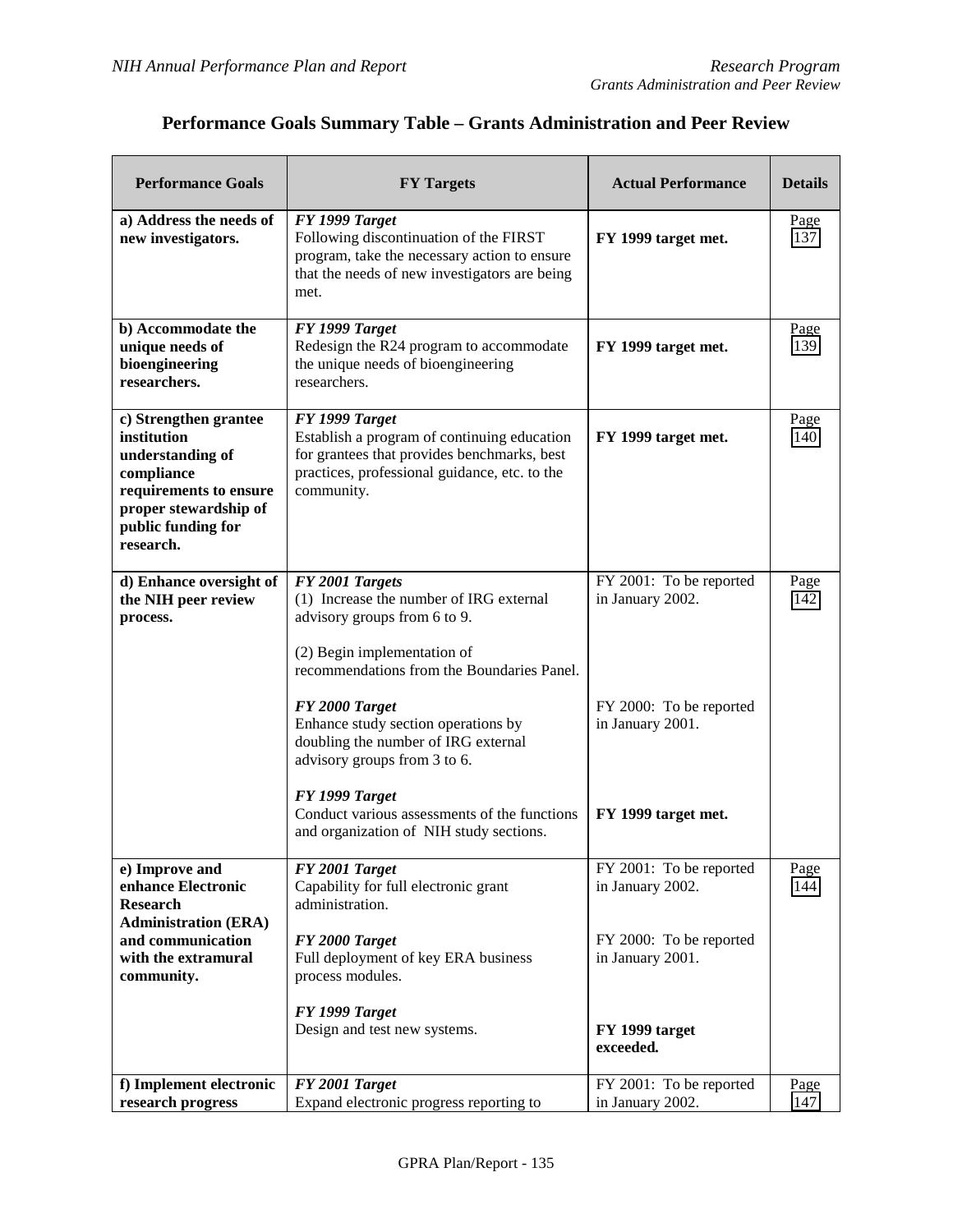| <b>Performance Goals</b>                                                          | <b>FY</b> Targets                                                                                                                                                                                                                                                                         | <b>Actual Performance</b>                   | <b>Details</b> |
|-----------------------------------------------------------------------------------|-------------------------------------------------------------------------------------------------------------------------------------------------------------------------------------------------------------------------------------------------------------------------------------------|---------------------------------------------|----------------|
| reporting by the<br>extramural community.                                         | NIH's top 150 awardee institutions.<br>FY 2000 Targets<br>(1) Implement electronic progress reporting<br>with all 65 newly "on-line" institutions<br>participating in the FDP.                                                                                                            | FY 2000: To be reported<br>in January 2001. |                |
|                                                                                   | (2) Begin pilot testing of progress reporting<br>for multi-project mechanisms.<br>FY 1999 Target<br>Streamline post-award reporting, while<br>continuing to ensure appropriate oversight<br>and enhancement of recipient compliance<br>with reporting and accountability<br>requirements. | FY 1999 target met.                         |                |
| g) Improve customer<br>service to grantees.                                       | FY 2001 Target<br>Further facilitate expediting the processing of<br>the most meritorious grant applications by<br>reducing the receipt-to-award cycle from 9-<br>10 months to 6-7 months.                                                                                                | FY 2001: To be reported<br>in January 2002. | Page<br>149    |
|                                                                                   | FY 2000 Target<br>Expedite the processing of the most<br>meritorious grant applications by extending<br>to all NIH Institutes the use of expedited en<br>bloc Council review procedures.                                                                                                  | FY 2000: To be reported<br>in January 2001. |                |
|                                                                                   | FY 1999 Target<br>Identify approaches to expedite the<br>processing and award of grant applications.                                                                                                                                                                                      | FY 1999 target met.                         |                |
| h) Improve grantee<br>reporting of inventions<br>developed with federal<br>funds. | FY 2000 Target<br>Fully establish the Edison electronic<br>invention reporting system for use by all<br>grantee institutions, and expand its use to<br>other government agencies.                                                                                                         | FY 2000: To be reported<br>in January 2001. | Page<br>151    |
|                                                                                   | FY 1999 Target<br>Enhance recipient compliance with reporting<br>and accountability requirements.                                                                                                                                                                                         | FY 1999 target met.                         |                |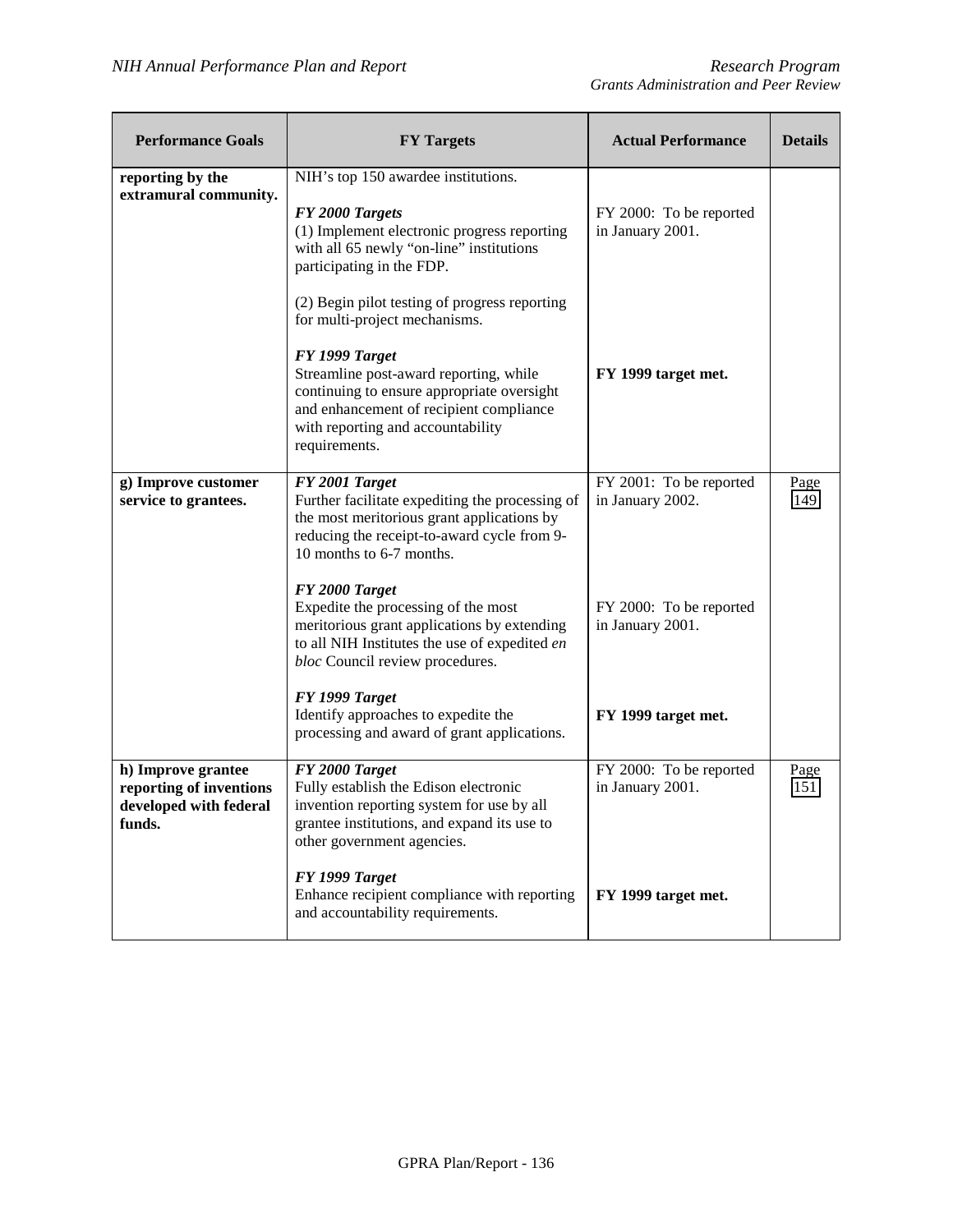# <span id="page-137-0"></span>**Performance Goal Details - Grants Administration and Peer Review**

**Goal a) Address the needs of new investigators.**

Over time, we often find that the original intent of established programs can cease to meet grantees' needs. A recent case in point is the First Independent Research Support in Transition (FIRST) award. An evaluation of the FIRST award program indicated that its utility in establishing a strong cohort of new investigators was not supported by the available evidence, such as success rates of grantees in securing subsequent research support. Consequently, the program was discontinued, and new investigators are now encouraged to apply for regular research grant support, which is able to provide a significant increase in award amounts. NIH has pledged to ensure by constant monitoring that the number of new investigators receiving support will not diminish from year to year.

#### **Assessment of FY 1999 Performance**

### **FY 1999 Targets: Following discontinuation of the FIRST program, take the necessary action to ensure that the needs of new investigators are being met.**

*FY 1999 Achievement Summary:*

- This target has been met.
- Major accomplishment this fiscal year contributing to this has been:

-- The face page of the grant application form (PHS 398) has been modified to include a check box to enable new investigators to self-identify themselves. In this way, reviewers are able to apply appropriate considerations in reviewing these applications, and Institute staff can take new-investigator status into consideration when making awards.

*Sources of FY 1999 Assessment Data:* The new face page of PHS 398 has been made available to the applicant community. Data on numbers of applications and success rates are maintained in the central NIH IMPAC database, so that subsequent determination of success rates of new investigators can be monitored with reasonable and objective data.

*Discussion of Performance:* Initially with the elimination of the R29 program, new investigators were asked to identify themselves as such on grant applications, and ICs were asked to take this information into consideration in making awards. Now, the PHS 398 has been modified to permit applicants to check a box to identify themselves as new investigators. Effectiveness of these measures will be determined by the numbers of new investigators funded and success rates.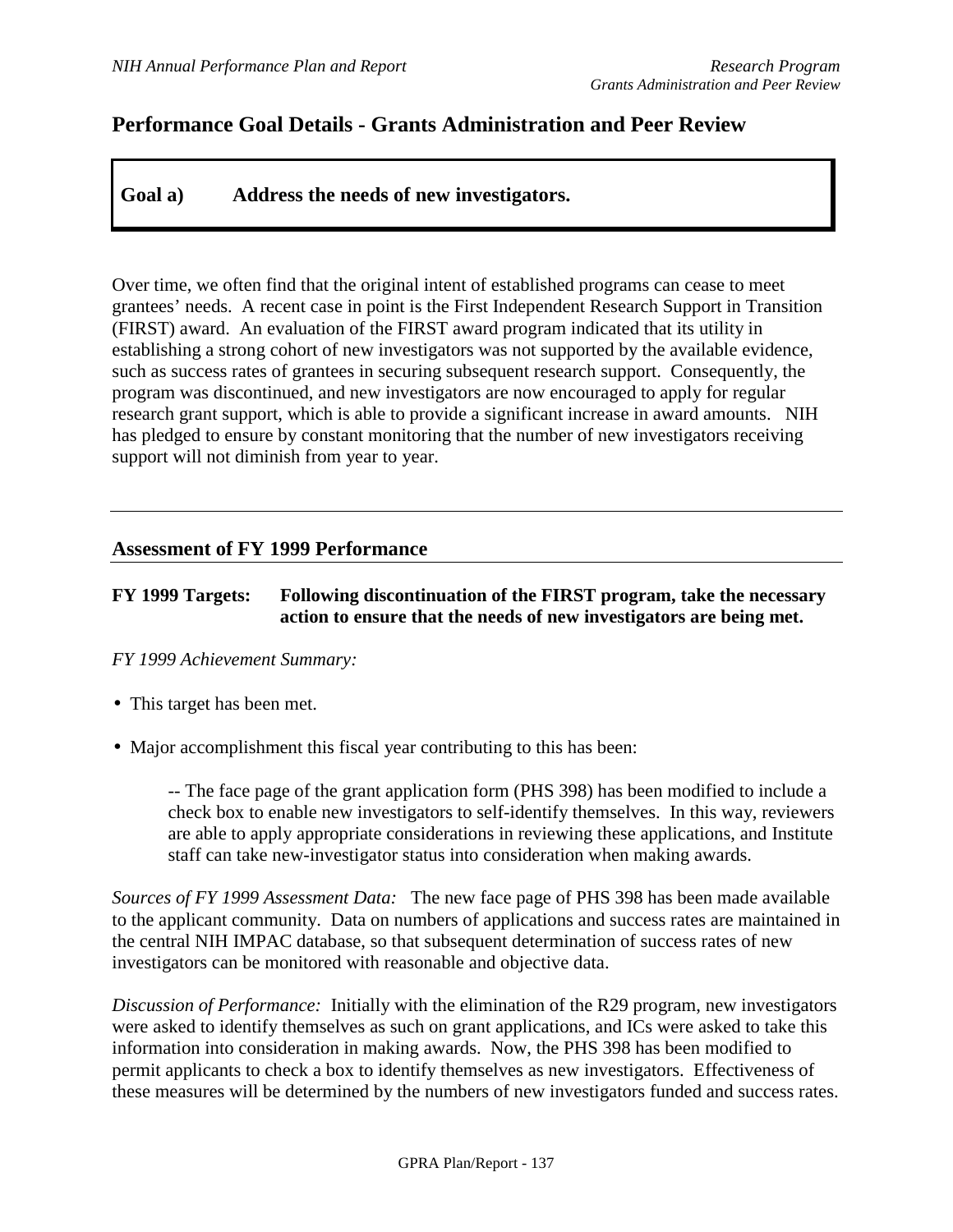Data on success rates and numbers of new investigators funded in FY 1999 are incomplete at this time and will be reported as soon as they are available.

*Next Steps:* Additional targets beyond FY 1999 are not planned, although periodic monitoring of the IMPAC database will be done to ensure continued maintenance of success rates.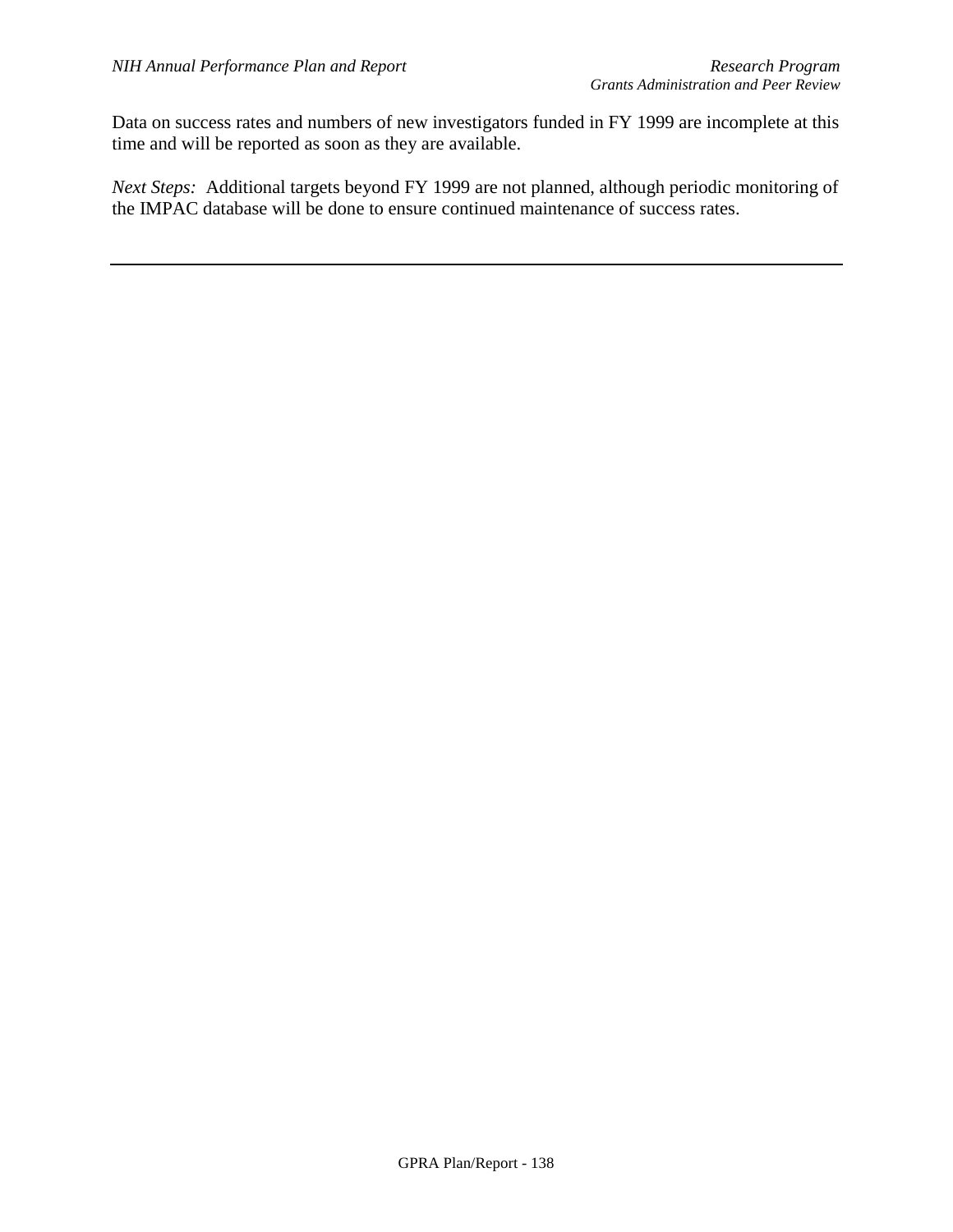# <span id="page-139-0"></span>**Goal b) Accommodate the unique needs of bioengineering researchers.**

As science advances and diversifies, experimentation from diverse disciplines begins to have an impact on biomedical and behavioral research, altering what grantees need to accomplish their research. In its continual monitoring of those needs, for example, the NIH has determined the need to modify the use of its research grant mechanisms to accommodate newly emerging bioengineering research.

#### **Assessment of FY 1999 Performance**

#### **FY 1999 Target: Redesign the R24 program to accommodate the unique needs of bioengineering researchers.**

*FY 1999 Achievement Summary:*

- The target was met.
- Major accomplishments this fiscal year contributing to this have been:

-- In addition to a program announcement soliciting applications for R01 Bioengineering Research Grants, a program announcement was published, employing a modified R24 mechanism to establish a new cadre of Bioengineering Research Partnerships. In response to this announcement, 120 applications were received; of those, 65 have already been reviewed and 13 were funded in FY 1999.

*Sources of FY 1999 Assessment Data:* All numbers are verifiable in the IMPAC data base.

*Discussion of Performance:* The response of the community to the announcement for applications for Bioengineering Research Partnerships was impressive. Furthermore, reviewers indicated that they had no difficulties in applying appropriate criteria in evaluating these applications. The reviewers' assessments of the applications clearly indicate that the measures taken and guidance provided to the applicant community have met the needs of bioengineering researchers to enable submission of high-quality applications.

*Next Steps:* The remaining 55 applications will undergo review in FY 2000, and it is possible that others among the 65 that were reviewed in FY 1999 but not funded will receive support in FY 2000. The success of this first announcement has led the NIH to reannounce the program in FY 2000. For this solicitation, the concept of the Bioengineering Research Partnership is considered sufficiently mainstreamed for both applicants and reviewers that the announcement will use the standard R01 (regular research grant) mechanism.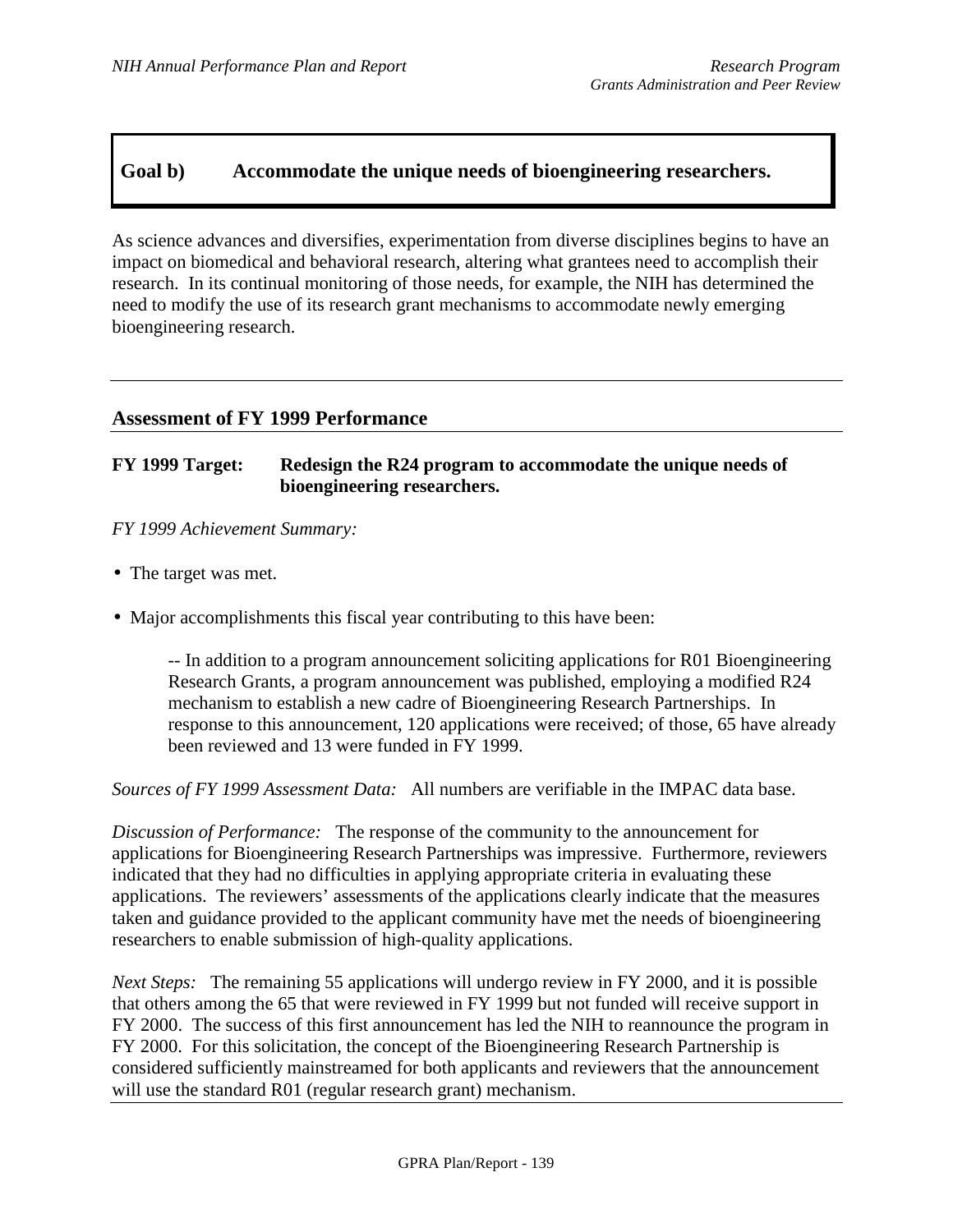# <span id="page-140-0"></span>**Goal c) Strengthen grantee institution understanding of compliance requirements to ensure proper stewardship of public funding for research.**

With the receipt of public support, institutions and investigators accept the responsibility to conduct research ethically and honestly, and to provide proper stewardship of federal funds. Given this responsibility, an effective strategy to enhance compliance is to work in partnership with grantees and national professional organizations to develop standards of self-assessment for compliance in all areas of grants administration such that institutions will be able to evaluate the effectiveness of their oversight procedures and management controls. NIH proposes to expand outreach efforts by establishing a program of continuing education for grantees that provides benchmarks, best practices, and professional guidance to the grantee community. Such a program is intended to enhance the ability of institutions to assess their systems and promote effective research compliance and stewardship of NIH research funds.

### **Assessment of FY 1999 Performance**

## **FY 1999 Target: Establish a program of continuing education for grantees that provides benchmarks, best practices, professional guidance, etc. to the community.**

*FY 1999 Achievement Summary:*

- The target was met.
- Major accomplishments this fiscal year contributing to this have been:

-- In FY 1999, NIH staff gave 22 presentations on compliance issues as part of extramural outreach efforts to grantee organizations and national professional organizations, almost double the number of similar presentations given in FY 1998.

-- In FY 1999, NIH reinvigorated the NIH Regional Seminar program, increasing their frequency from one per year since 1995 to two per year, and placing a renewed emphasis on compliance issues.

-- In FY 1999, NIH gave two institution-specific joint training sessions focusing on areas of deficiency in extramural research administration, one with Thomas Jefferson University and the other with the University of Minnesota. These were the first such training sessions given by the NIH.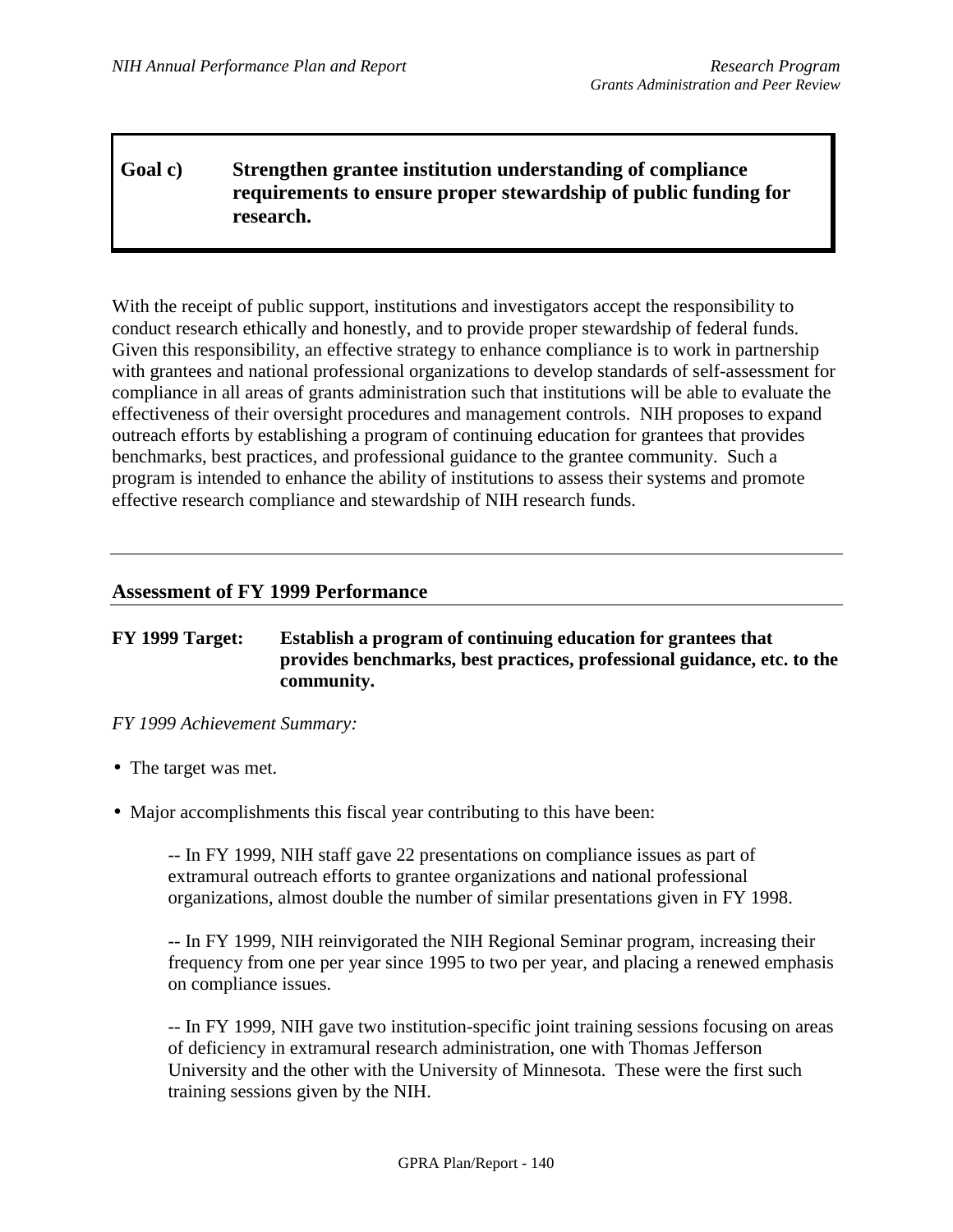-- In addition to these outreach efforts, the NIH Grants Policy Statement, which outlines the policies and procedures to be followed by all NIH grantees, was updated in FY 1999 with an increased focus on compliance.

-- Finally, the Office of Extramural Research (OER) has continued to increase the information it provides on its Web sites in order to increase public accessibility to current policies and procedures. The OER grants page provides information to approximately 35,000 users per month and has become a primary vehicle for dissemination of timely and critical information to the public.

*Sources of FY 1999 Assessment Data:* Although no hard data exist on rates of compliance, experience indicates that the majority of cases involving non-compliance are due to a lack of knowledge and systems deficiencies rather than an intentional disregard of the rules. Thus, NIH anticipates that increasing activity aimed at heightening the community's awareness of its compliance responsibilities will have a positive effect. Data on the number of presentations have been formally reported to the Deputy Director for Extramural Research (DDER) and are objectively verifiable. Numbers of Web site hits are centrally maintained and objectively verifiable.

*Discussion of Performance:* The success of these efforts toward attainment of the goal is evidenced by full attendance at compliance workshops, the enthusiastic response and positive feedback received from the grantee community, and the increasing number of invitations to give similar presentations at other institutions. These compliance-related presentations and reviews have also resulted in the development of tools to assess the effectiveness of organizational management systems that can help institutions strengthen deficient systems before problems involving federal funds develop. In addition, the revised policy statement is more explicit about roles, responsibilities and lines of communication among the various individuals involved in the grant relationship; it indicates that acceptance of an NIH grant creates a legal relationship with legally binding rights and obligations; and it makes clear that the NIH will not hesitate to enforce a grantee's obligations and to penalize noncompliance.

*Next Steps:* Targets beyond the FY 1999 expansion efforts have not been planned. However, the NIH anticipates utilizing the information gained from each of the compliance-related activities as the basis for development of a proactive compliance program model. Such a model would be used by the NIH to enhance grantee awareness of the responsibilities involved in the stewardship of federal funds.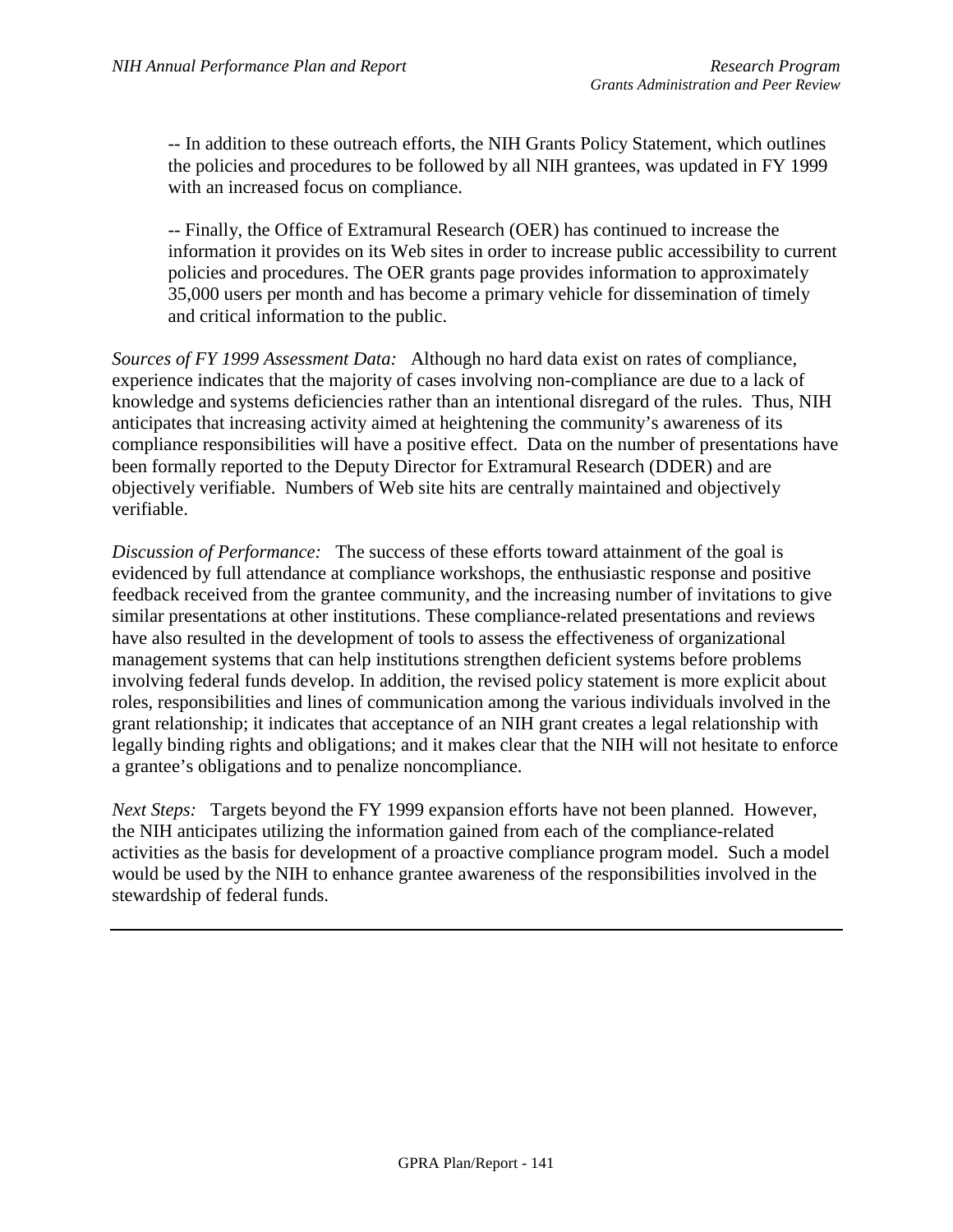# <span id="page-142-0"></span>**Goal d) Enhance oversight of the NIH peer review process.**

Applications for support from the NIH are reviewed initially for scientific and technical merit by peer review groups comprised of scientists from the extramural research community. Initial Review Groups (IRGs) are clusters of peer review groups that review applications within a particular area of science. There are currently twenty IRGs within the NIH Center for Scientific Review (CSR).

An IRG external advisory group of extramural scientists monitors and assesses whether the IRG's review groups (study sections) have the necessary scope and depth of expertise to review applications within their area of science. This process is one means of ensuring that the peer review process keeps pace with current advances in research and that the peer reviewer expertise is appropriate for the needs of modern science. Increasing the number of IRG external advisory groups is part of an effort to enhance study section operations.

In addition, a broader look at the entire organization and structure of the CSR peer review system has been undertaken by a "Boundaries Panel" comprised of highly recognized experts in the biomedical and behavioral sciences.

#### **FY 2001 Target: (1) Increase the number of IRG external advisory groups from 6 to 9.**

#### **(2) Begin implementation of recommendations from the Boundaries Panel.**

*Performance Assessment* -- Basis and Data and Validation/Verification information is the same as for FY 2000 below.

#### **FY 2000 Target: Enhance study section operations by doubling the number of IRG external advisory groups from 3 to 6.**

*Basis and Data:* The number of IRG external advisory groups in operation will be one measure of achievement of this target. Other evidence will include completed modifications to CSR study section organization resulting from recommendations of the Boundaries Panel.

*Validation and Verification*: CSR provides periodic updates on the number of external advisory groups established and in operation. Modifications to study section organization are broadly disseminated (e.g., via the Web) -- as proposed, for public comment, and when changes are instituted.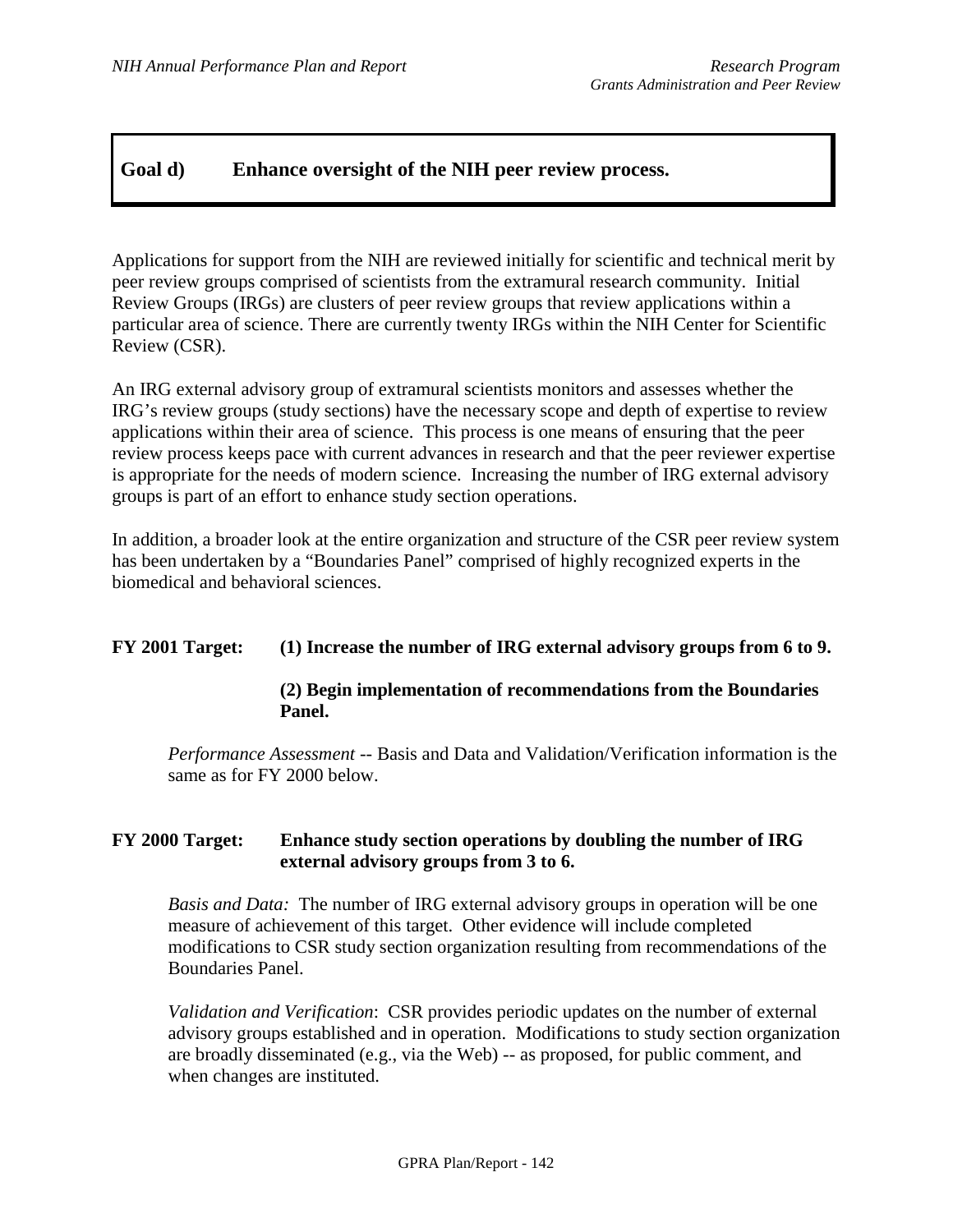#### **Assessment of FY 1999 Performance**

#### **FY 1999 Target: Conduct various assessments of the functions and organization of NIH study sections.**

*FY 1999 Achievement Summary:*

- The FY 1999 target was met.
- Major accomplishments this fiscal year contributing to this have been:

-- The draft Report of the Boundaries Panel has been completed and has been disseminated to the community for comment.

-- The integration of neurosciences and AIDS review in CSR was completed and study sections have been established and are now operative.

-- The integration of behavioral and social science review in CSR was completed by the end of FY 1999.

*Sources of FY 1999 Assessment Data:* The draft Boundaries Panel report detailing the conduct of an assessment of overall study section organization was made available to the community on the CSR Web page. Internal assessments of neurosciences, AIDS, and behavioral and social sciences led to integration of their peer reviews into CSR and dissemination of new review structure to the community via the Web.

*Discussion of Performance:* The completion of integration efforts and the draft report of the Boundaries Panel mark the completion of the first phase of a comprehensive review of the entire CSR study section organization.

*Next Steps:* The Boundaries Panel will consider comments from the community to its draft report in early FY 2000. The Phase 1 report will be finalized, and Phase 2 will begin, i.e., the establishment of study sections within the reorganized IRGs. The establishment and operation of the IRG external advisory groups is currently ahead of schedule. It is now anticipated that at least 7, not 6, will be active by the end of FY 2000.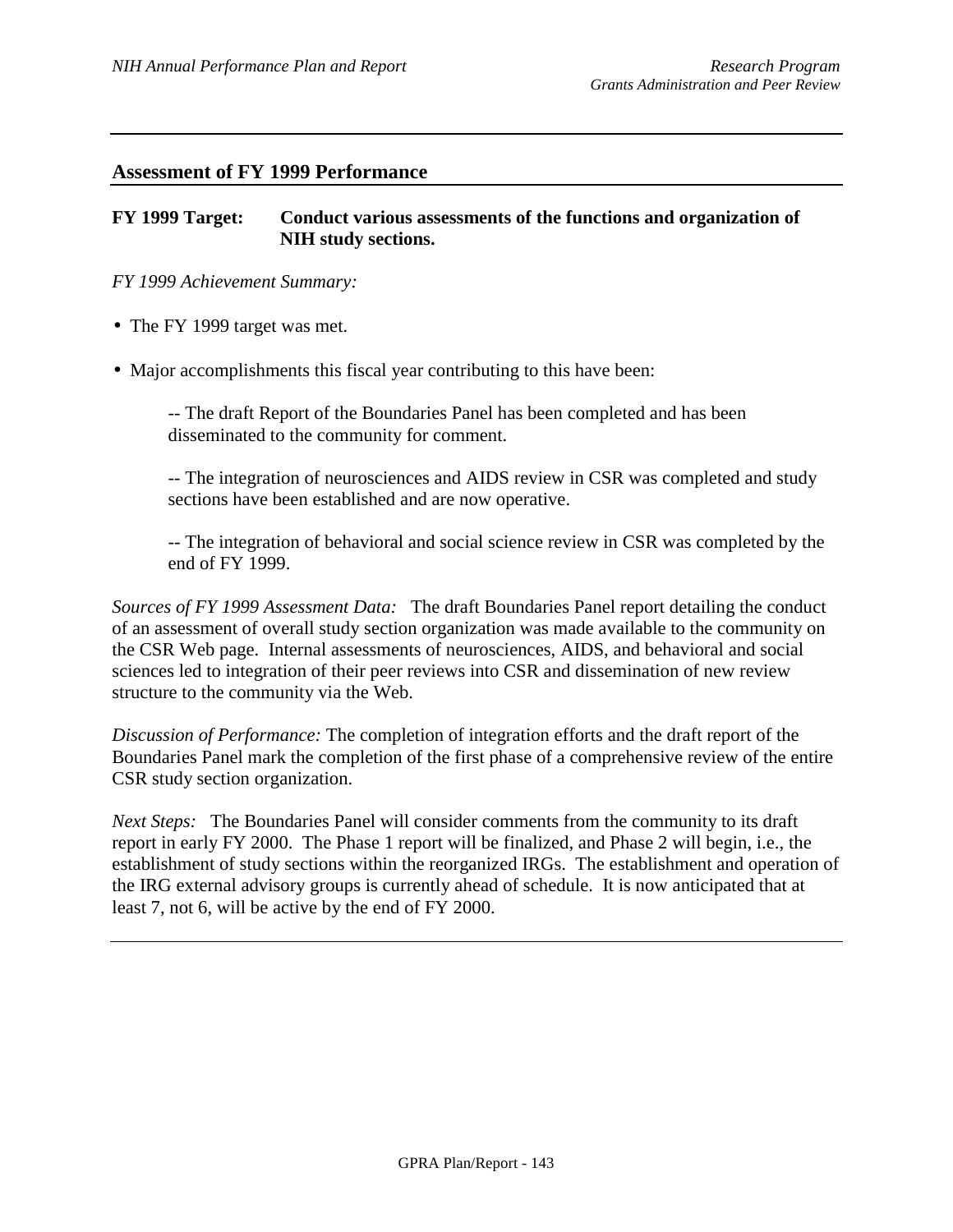## **Goal e) Improve and enhance Electronic Research Administration (ERA) and communication with the extramural community.**

Enabling extramural research institutions to use ERA technologies will greatly facilitate preparation of grant applications by research investigators, processing of applications by NIH staff, and management of awards by grantee organizations and NIH staff. NIH has begun development of the NIH ERA Commons, a Web-based client/server environment where the NIH and grantee community will conduct their research administration business electronically. Once the system is fully deployed and operational, the NIH will be able to maintain timely, secure electronic communication with extramural grantee business partners and will have the ability for full electronic research administration from application submission through closeout.

The following modules of the NIH Commons are planned and are in various stages of development/deployment:

Status: The Status interface allows institutional officials and principal investigators, with appropriate security, to access information on the status of pending applications and awards electronically. The module also allows principal investigators to view summary statements with complete confidentiality as soon as the summary statement is completed.

E-SNAP and CNAP: The e-SNAP and CNAP modules allow principal investigators and corresponding administrative officials from grantee organizations to submit and approve all information pertaining to the non-competing continuation in a fully electronic form, without duplication of Form PHS 2590 or submission of any hard copies of the application package. The modules also allow principal investigators to update their abstracts as the science warrants. E-SNAP accommodates awards eligible for the simplified non-competing award process, whereas CNAP handles the complex awards.

X-Train: The X-Train Training Appointment System allows information on trainee appointments that have traditionally been collected on Form 2271 to be submitted electronically. It allows grant administrative officials to record and obtain information about their trainees. X-Train replaces a less efficient Internet-based trainee appointment system that NIH has used since 1996 to collect over 2,000 training appointment forms.

Admin: The Admin module supports the establishment, monitoring, and updating of institutional and professional profiles to relieve administrative officials, principal investigators, and key grant personnel from having to re-key information. The system standardizes the information collected on applicant institutions and individuals, thereby minimizing the redundancy of information collected with every grant application.

Fellowships: The fellowship module will enable electronic submission of the Public Health Service individual National Research Service Award (NRSA) Form PHS 416-1.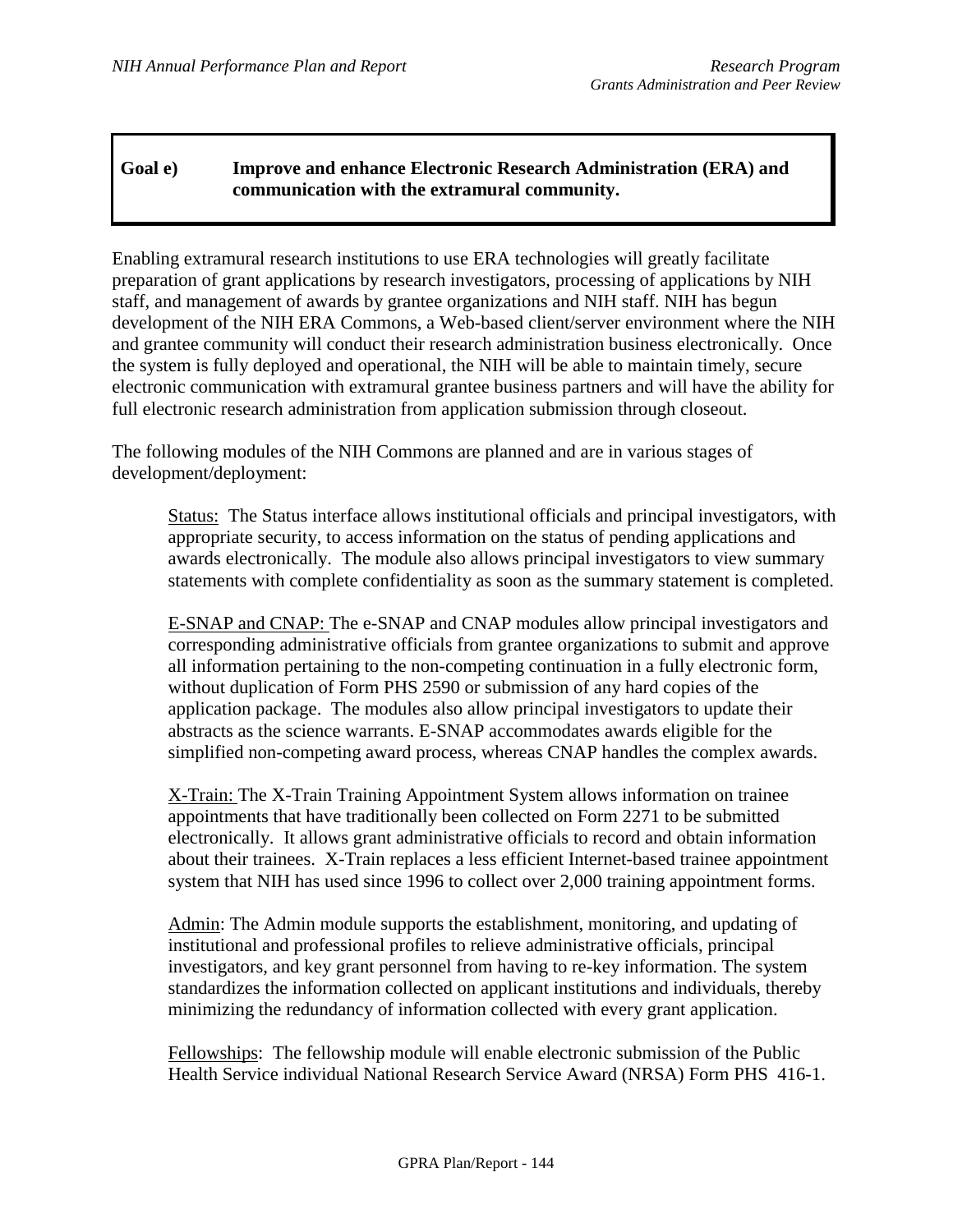CGAP: The CGAP module will accommodate the competing grant award process. Information traditionally submitted on the application for a Public Health Service Grant Form PHS 398 will be submitted through this module.

The Federal Demonstration Partnership (FDP) will be used for piloting new ERA systems. The FDP is a cooperative effort among federal research agencies and 65 research universities and non-profit research centers. The FDP was established to increase research productivity by streamlining the administrative process and reducing the administrative burden on principal investigators, at the same time maintaining responsible and effective stewardship of federal research funds. Thus, these institutions were a natural choice as the first extramural partners to be brought on-line with the NIH's ERA system.

### **FY 2001 Target**: **Capability for full electronic grant administration.**

*Performance Assessment –* Basis and Data and Validation/Verification information is the same as for FY 2000 below.

#### **FY 2000 Target**: **Full deployment of key ERA business process modules.**

*Basis and Data:* Achievement of this target will be measured by the number of institutions registered.

*Validation and Verification*: Publicly available ERA status reports indicate the number of registered FDP Institutions.

## **Assessment of FY 1999 Performance:**

#### **FY 1999 Target: Design and test new systems.**

*FY 1999 Achievement Summary*:

- The FY 1999 target was exceeded.
- Major accomplishments this fiscal year contributing to this have been:

-- In FY 1999, 1,554 users from 74 organizations within the Federal Demonstration Partnership registered to use the NIH Commons. Logins to the Commons average 36 a day.

 -- E-SNAP began receiving the first electronic applications in a limited pilot in May 1999. As of the end of FY 1999, NIH received 22 e-SNAPs and the pilot had expanded to involve 10 institutions. Updated abstracts collected through the e-SNAP submissions have been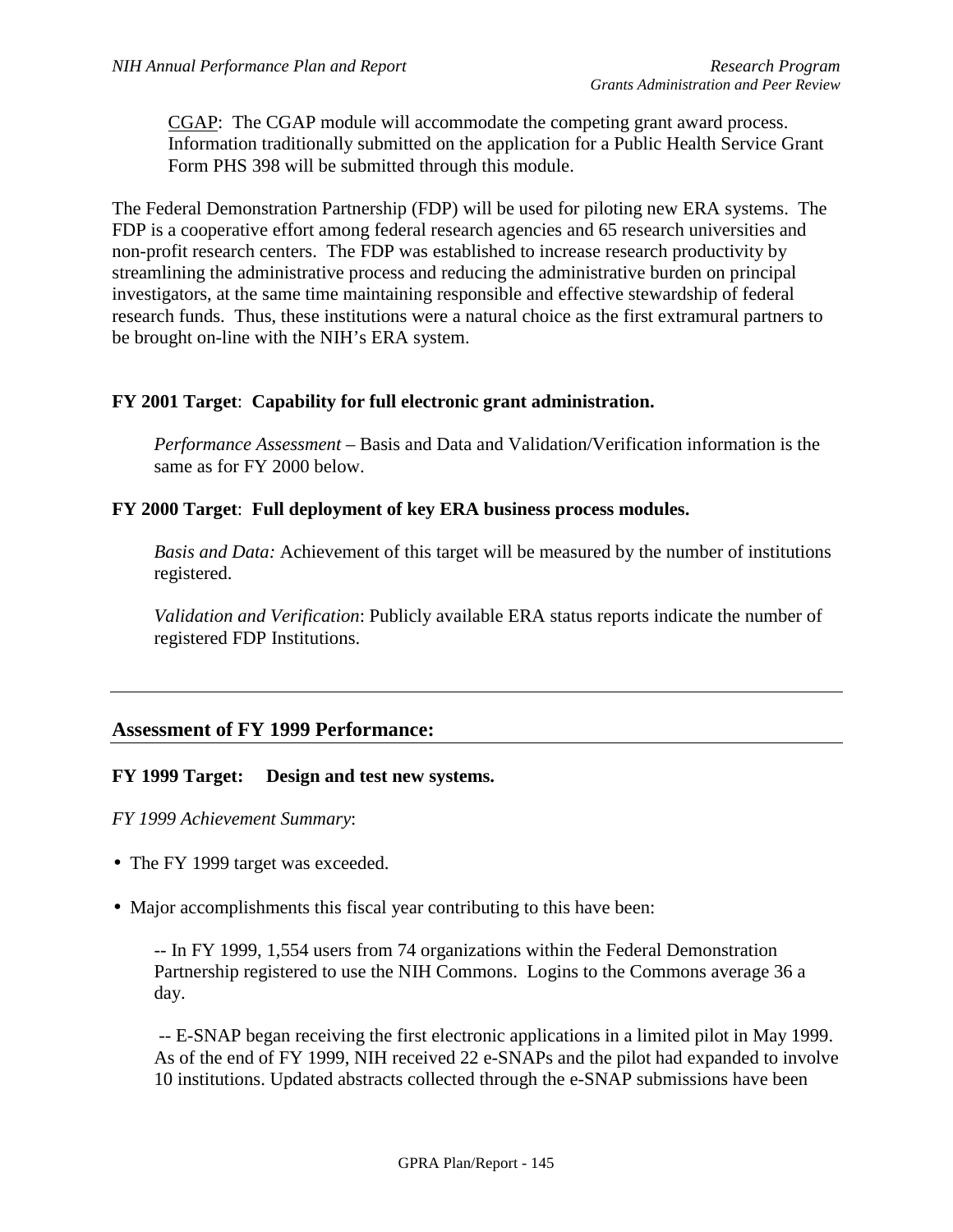made available to the public on-line through CRISP, thereby providing the public with the most up-to-date information on scientific projects funded by NIH.

-- X-TRAIN is currently in a limited pilot involving fifteen schools. The CNAP, CGAP and Fellowship modules are in the detailed design phase of their development.

-- The Electronic Notice of Grant Award (NGA) system was pilot tested in FY 1998 and fully deployed at the beginning of FY 1999. As can be seen from the following graph, in the first year of implementation the grantee community has embraced the technology and almost 70% of all notifications of awards are now made electronically. Electronic notifications of grant award (NGA) are generated by IMPAC II, NIH's internal extramural research information management system that works in conjunction with the NIH Commons to accommodate a fully electronic grant life cycle. This service has been made

available to all NIH grant and cooperative agreement recipients having the capability to receive NGAs electronically.

-- NIH has also taken a leadership position with the development of the Federal Commons. By assuming this role NIH is assuring that internal progress in the area of ERA will utilize technologies that will be the standards across the government. Standard data dictionaries have been developed in this interagency effort that will allow for easy sharing of information between agencies and departments.



*Sources of FY 1999 Assessment Data:* Data on the use of the NIH ERA Commons and Edison have been generated through computerized tracking systems that are objective and verifiable. ERA status reports are regularly submitted to the DDER and are made available to the public on the OER Web Site at [http://grants.nih.gov/grants/era/era.htm.](http://grants.nih.gov/grants/era/era.htm)

*Discussion of Performance:* In FY 1999 electronic research administration and communications with the extramural community have been significantly enhanced. Users can now update institutional and/or personal profiles through the Admin module, as well as check on the status of their applications and view their summary statements through the Status module. Achievement in the area of electronic research administration has surpassed our expectations in FY 1999 toward reaching the overall goal. Consequently, future year targets have been revised.

*Next Steps:* In FY 2000, NIH intends to expand deployment of the Status and X-Train modules in particular. ERA continues to be an area of high priority for NIH. NIH components will continue to devote considerable effort and resources towards the goal of achieving a fully electronic grant life cycle.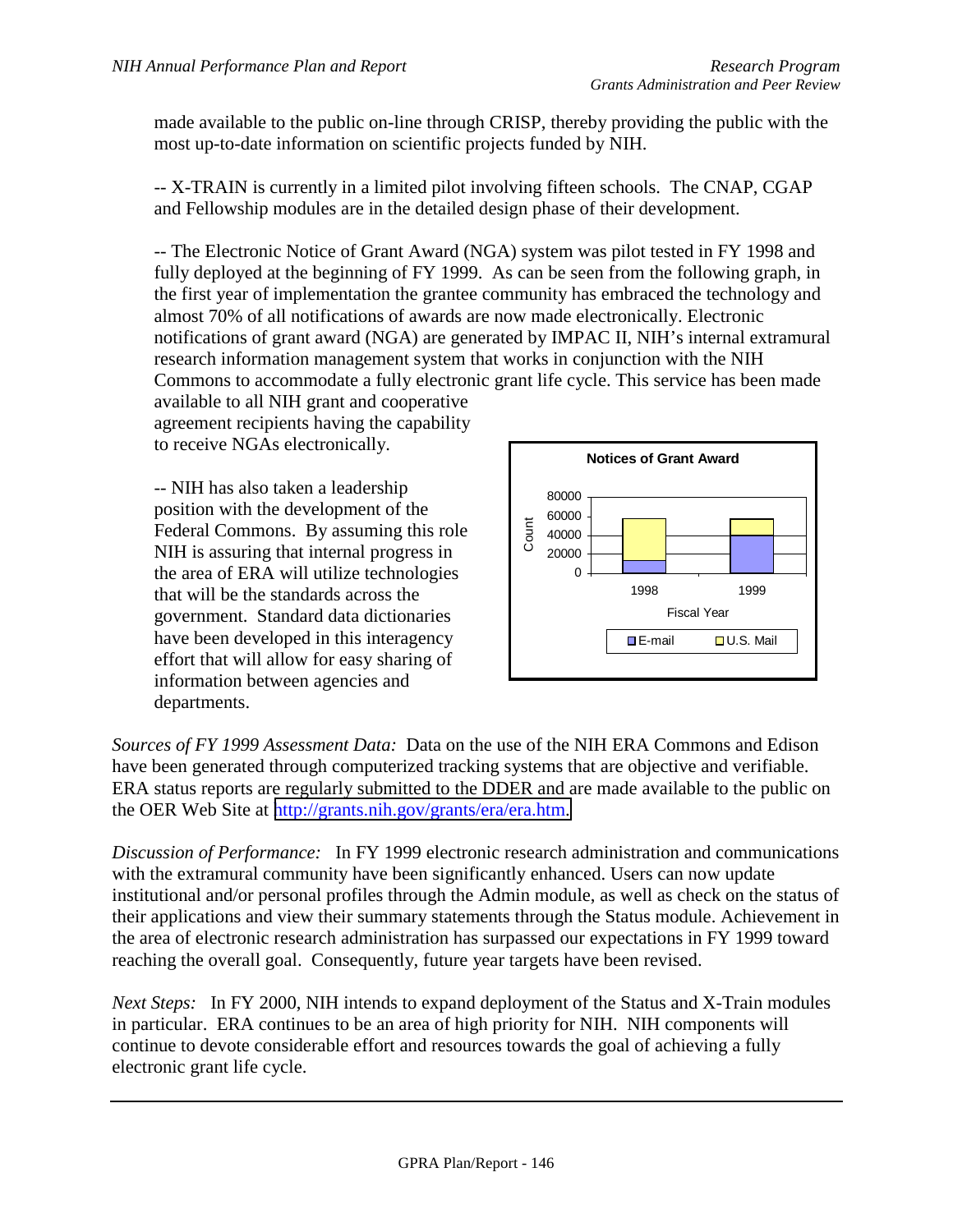# **Goal f) Implement electronic research progress reporting by the extramural community.**

Electronic progress reporting will be an immediate focus for the electronic research administration capability provided to our extramural partners. Initially, electronic progress reporting will only be available for the simpler, single-project grant mechanisms. But ultimately it will be expanded to more complex multidisciplinary projects conducted by several collaborating investigators.

### **FY 2001 Target: Expand electronic progress reporting to NIH's top 150 awardee institutions.**

*Performance Assessment* -- Basis and Data and Validation/Verification information is the same as for FY 2000 below.

## **FY 2000 Targets: (1) Implement electronic progress reporting with all 65 newly "online" institutions participating in the FDP.**

### **(2) Begin pilot testing of progress reporting for multi-project mechanisms.**

*Basis and Data:* Principal measures marking achievement of the target will be the number of FDP institutions implementing electronic reporting and the number of multiproject mechanisms introduced to the system. Information available in NIH's IMPAC database will provide the means to monitor progress on these targets.

*Validation and Verification*: Periodically available reinvention reports will document progress and indicate the number of institutions participating in pilots.

## **Assessment of FY 1999 Performance**

**FY 1999 Target: Streamline post-award reporting, while continuing to ensure appropriate oversight and enhancement of recipient compliance with reporting and accountability requirements.**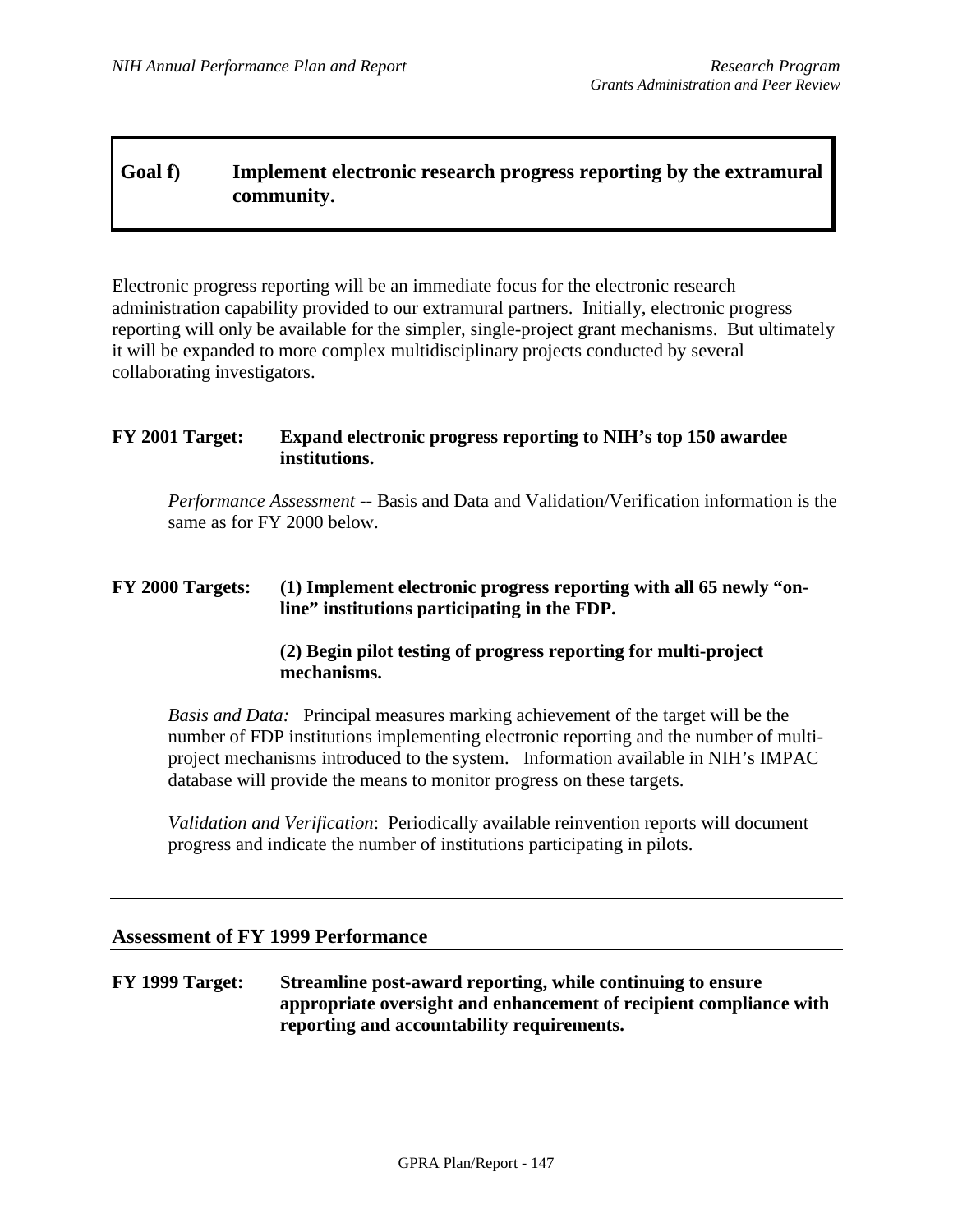*FY 1999 Achievement Summary*:

- The FY 1999 target was met.
- Major accomplishments this fiscal year contributing to this have been:

-- E-SNAP is the new system that allows for the electronic submission of progress reports. E-SNAP began receiving the first electronic applications in a limited pilot in May 1999. As of the end of FY 1999, NIH received 22 e-SNAPs and the pilot had expanded to involve 10 institutions. Updated abstracts collected along with the progress reports through electronic submissions have been made available to the public on line through CRISP, thereby providing the public with the most up-to-date information on scientific projects funded by the NIH.

*Sources of FY 1999 Assessment Data:* Data on e-SNAP have been generated through computerized tracking systems that are objective and verifiable. ERA status reports are regularly submitted to the DDER and are made available to the public on the OER Web Site at [http://grants.nih.gov/grants/era/era.htm.](http://grants.nih.gov/grants/era/era.htm)

*Discussion of Performance:* The NIH is well on its way toward full implementation of electronic progress reporting by the extramural research community through its focus on development of its ERA systems. Now that progress reporting is accommodated within the e-SNAP module of the NIH ERA Commons and advancements on the Commons are addressed in Goal e), it is artificial to separate the goal of electronic progress reporting from the overall ERA effort. In the future, this and Goals e) will be combined.

*Next Steps:* In FY 2000, the NIH intends to expand deployment of e-SNAP to allow increasing numbers of grantees access to the electronic progress reporting system.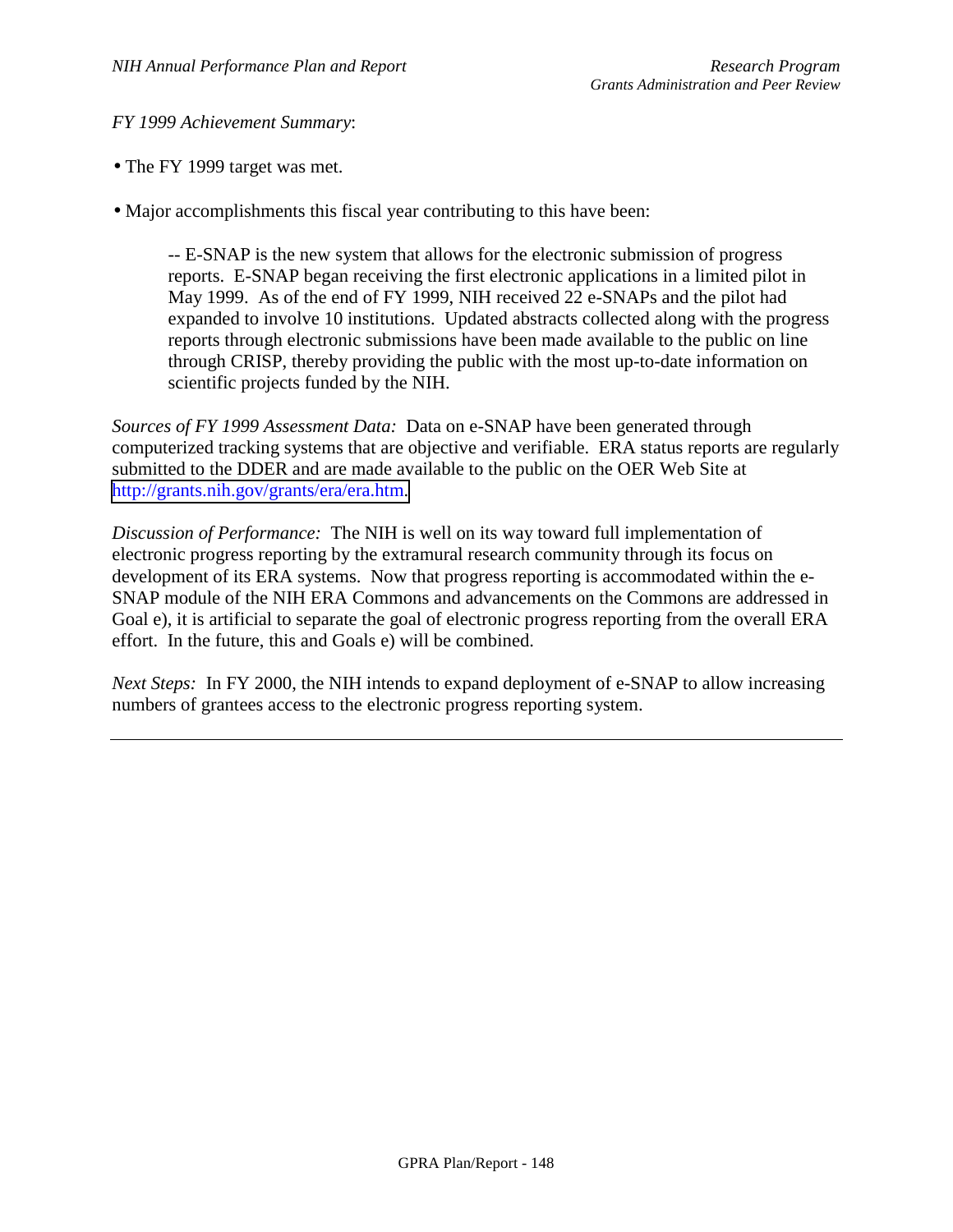## **Goal g) Improve customer service to grantees.**

Shortening the time between submitting a research proposal and receiving the research funds means that the highest quality research will begin sooner or that an already productive research program will continue uninterrupted. Even in instances where funding cannot begin earlier (e.g., funding a competing continuation application must await the end of the previous non-competing segment), earlier *notification* of pending awards provides enhanced stability of the research enterprise.

### **FY 2001 Target: Further facilitate expediting the processing of the most meritorious grant applications by reducing the receipt-to-award cycle from 9-10 months to 6-7 months.**

*Basis and Data:* Progress on this target will be measured by the number of such applications that receive award or notice of award within 6-7 months of receipt. (For the purpose of this goal, the "most meritorious" applications are generally defined as those with technical merit ratings in the top 15% across NIH.)

*Validation and Verification*: This information is available in NIH's IMPAC database.

## **FY 2000 Target: Expedite the processing of the most meritorious grant applications by extending to all NIH Institutes the use of expedited** *en bloc* **Council review procedures.**

*Basis and Data:* Currently, about half of the NIH Institutes employ expedited *en bloc* Council review procedures. These procedures permit earlier award and/or notice of award. Internal NIH policy has recently been disseminated that this option is available to and encouraged for all NIH Institutes. Progress on this goal will be gauged by the extent to which all NIH Institutes have begun using these procedures.

*Validation and Verification*: Progress on this target will be documented in the ICs' periodic reporting to the Deputy Director for Extramural Research.

#### **Assessment of FY 1999 Performance**

#### **FY 1999 Target: Identify approaches to expedite the processing and award of grant applications.**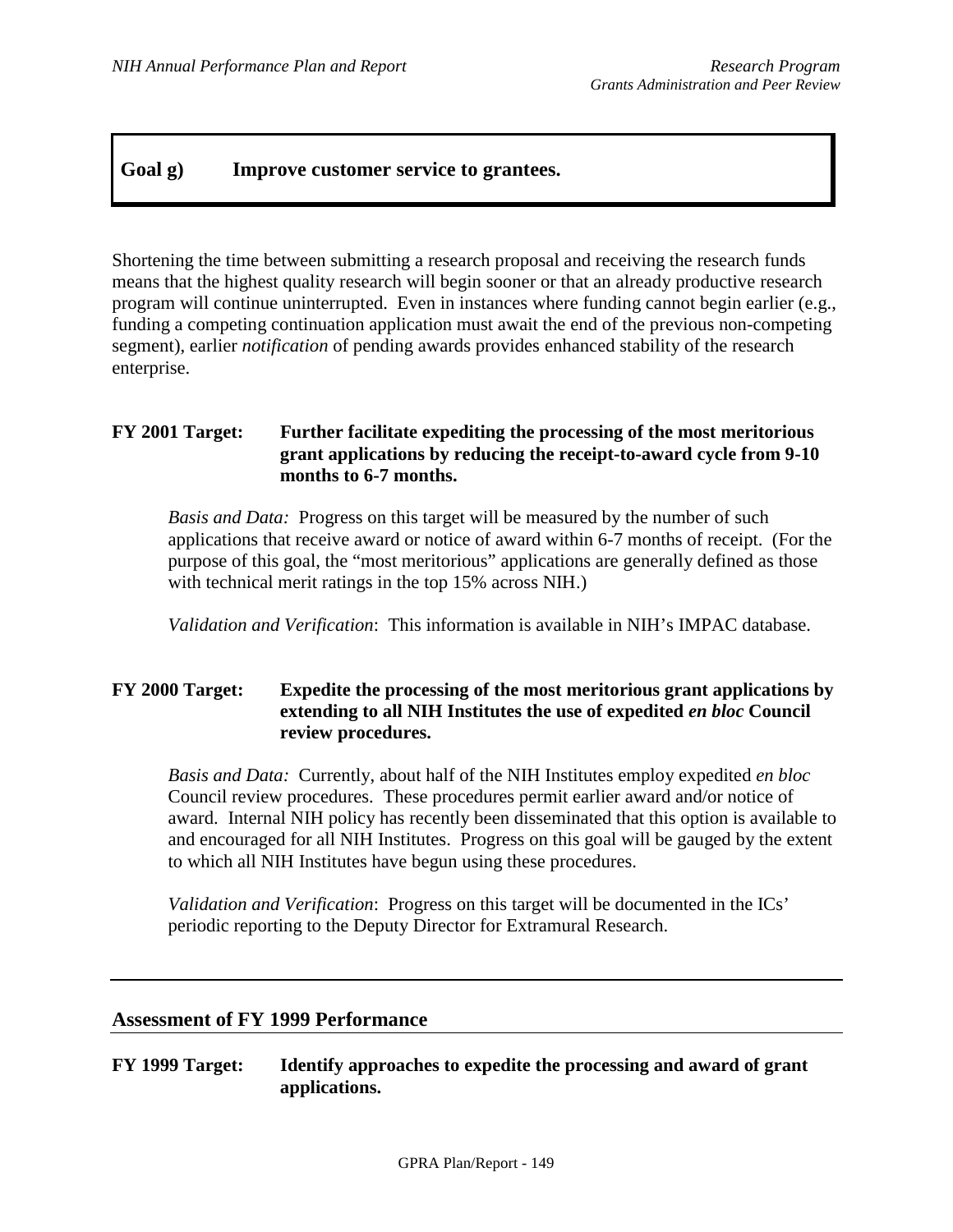*FY 1999 Achievement Summary:*

- The FY 1999 target was met.
- Major accomplishments this fiscal year contributing to this have been:

-- A major impact in expediting the awards process has been the establishment of procedures, including electronic enhancements, to expedite Council concurrence with peer review determination – a procedure called expedited *en bloc* concurrence. In essence, Council concurrence for certain applications can be obtained prior to the Council meeting, permitting more timely awards.

*Sources of FY 1999 Assessment Data:* The procedures developed for *en bloc* concurrence have been disseminated across the NIH Institutes through a Policy Announcement (PA-99-01) issued by the DDER. Data on the development and implementation of expedited *en bloc* Council concurrence across the NIH Institutes have been presented to the DDER, and through the forum of the DDER's Extramural Program Management Committee, the experiences of the ICs are continually shared.

*Discussion of Performance:* Other streamlining efforts are currently focusing on the rapid turnaround of feedback to the reviewer and in return, back to the NIH for more rapid consideration of proposed project modifications and subsequent funding. These approaches have the NIH well on its way to achieving its FY 2000 and FY 2001 Targets. Currently, nearly half of the NIH Institutes have adopted expedited *en bloc* Council concurrence. A synopsis of these approaches was presented in the August 30, 1999 issue of *The Scientist*: "Taking the Sting out of Applying for NIH Grants."

*Next Steps:* Extension of these expedited procedures to other Institutes is expected over the next fiscal year. In addition, further applications of electronic enhancements will continue, with the hope of additional time- and/or cost-savings in other areas of the receipt-to-award process.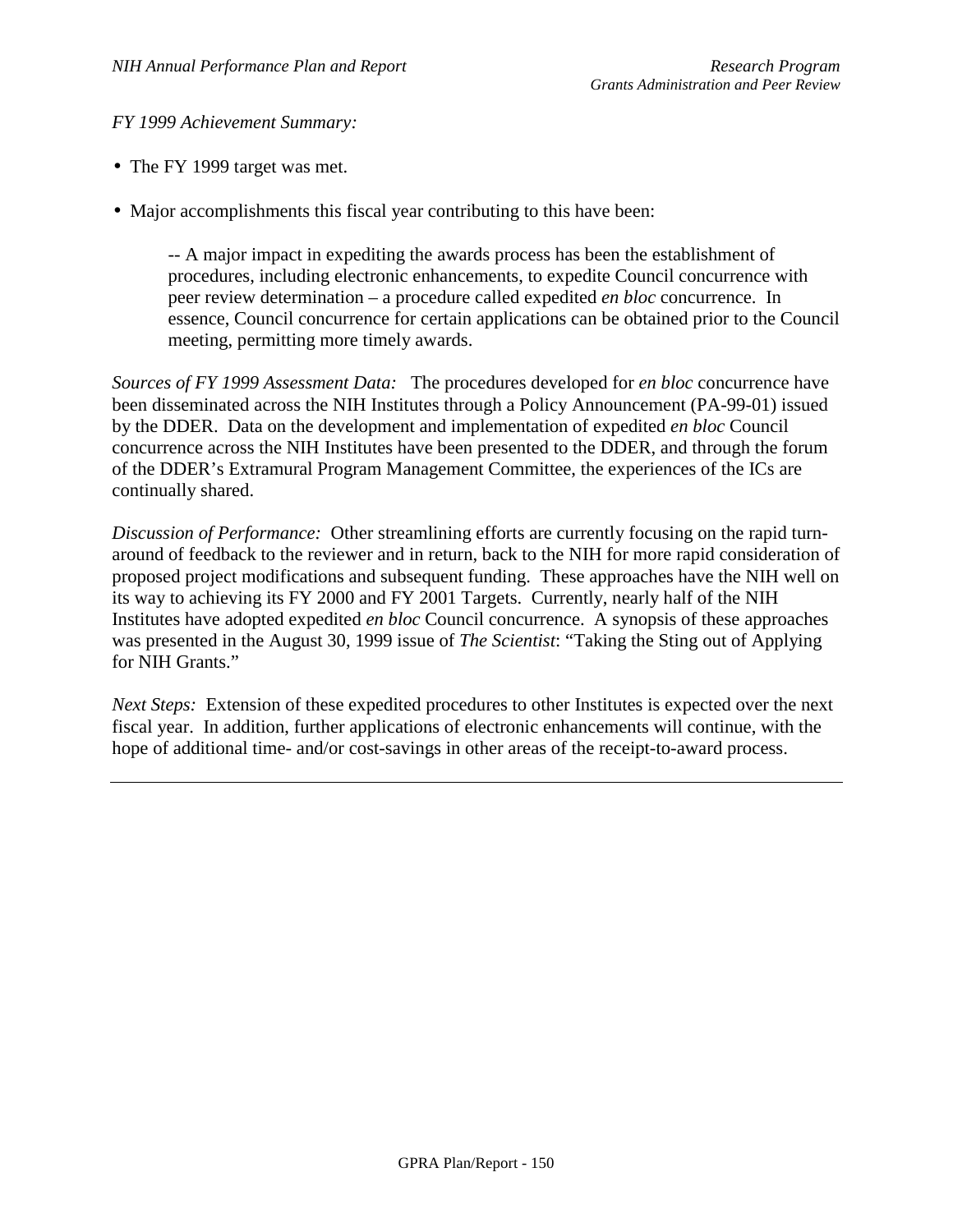# **Goal h) Improve grantee reporting of inventions developed with federal funds.**

The Bayh-Dole Act was enacted in 1980 to ensure the transfer of technology from federally funded extramural research laboratories to the commercial/public sector. The Act stipulates that all grantees must report on inventions, patents, and licenses that have resulted from federally funded research. To support this requirement, the NIH has developed an electronic research administration system, "Edison," which is designed to receive, store, sort, and provide reports on invention, patent, licensing and invention utilization. Edison is the first secure interactive Web site developed as part of the NIH electronic research administration system. Use of Edison significantly reduces the 15 cycles of paper correspondence typically involved in patent and invention reporting to 3, dramatically shortening reporting time and effort, as well as making more information available in a usable format for grants administrators.

## **FY 2000 Target: Fully establish the Edison electronic invention reporting system for use by all grantee institutions, and expand its use to other government agencies.**

*Basis and Data:* Demonstrated use of Edison by all grantee institutions registered to do electronic commerce with NIH by the end of FY 2000. Additional federal research agencies will be encouraged to adopt the Edison system for their reporting requirements so that the federal government can implement a common interface for the research community. The number of grantee institutions registered will be monitored through NIH's IMPAC database.

*Validation and Verification*: Memoranda of Understanding with participating agencies will verify their use of the system.

## **Assessment of FY 1999 Performance**

## **FY 1999 Target: Enhance recipient compliance with reporting and accountability requirements.**

*FY 1999 Achievement Summary:*

- The FY 1999 target was met.
- Major accomplishments this fiscal year contributing to this achievement have been :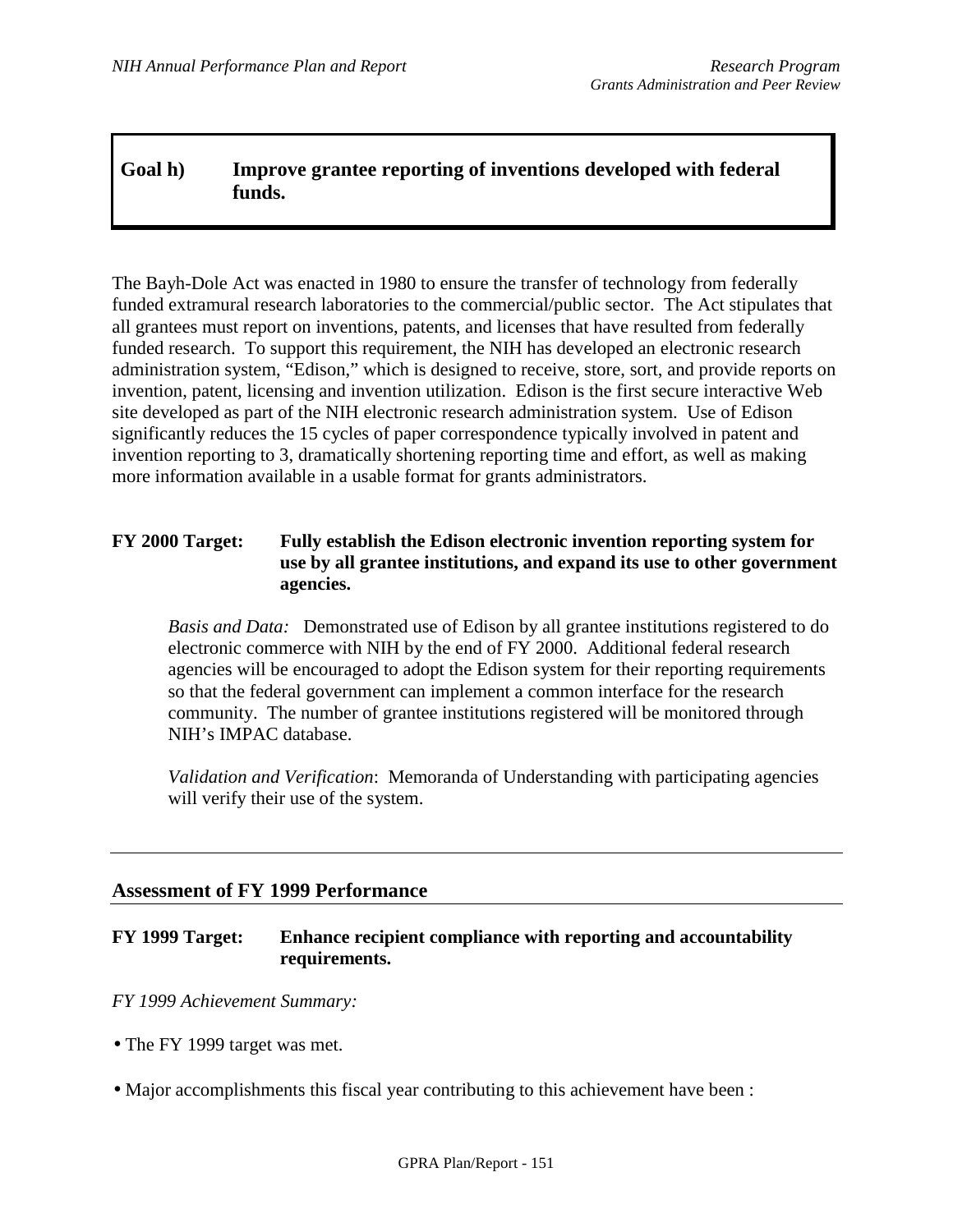-- One hundred and eighty-nine institutions are now using Edison. This number represents a 40% increase since FY1998.

-- In FY 1999, an additional 2 federal agencies have signed Memoranda of Understanding indicating that they will be now use Edison to meet their patent and invention reporting requirements.

*Sources of FY 1999 Assessment Data:* Data on Edison have been generated through computerized tracking systems that are objective and verifiable. This information is included in the ERA status reports that are regularly submitted to the DDER and made available to the public on the OER Web Site [http://grants.nih.gov/grants/era/era.htm.](http://grants.nih.gov/grants/era/era.htm)

*Discussion of Performance:* The increasing numbers of users of the Edison system can be attributed, in part, to NIH's outreach efforts. NIH has increasingly encouraged the community to participate in using the system through presentations and demonstrations at NIH regional seminars and at national and regional professional meetings of researchers and research administrators.

Recruitment efforts of other federal agencies have been very successful. A total of 10 agencies have decided to use Edison for patent and invention reporting. Memoranda of Understanding document each agency's use of Edison. Use of the system by multiple agencies will facilitate the establishment of a common interface between the federal government and the research community.

Great strides have been made in FY 1999 towards achievement of the goal of improving grantee reporting of inventions developed with federal funds. These efforts will continue into FY 2000 and beyond, although no specific targets are planned beyond FY 2000 since the goal will be completed at that time.

*Next Steps:* Outreach efforts encouraging use of the Edison system will continue through presentations at the NIH regional seminars and at national and regional professional meetings of researchers and research administrators. Relevant federal agencies that do not yet use the Edison system will be encouraged to do so. New and existing ERA systems will be designed to enhance compliance with invention reporting requirements by directing users to the Edison system.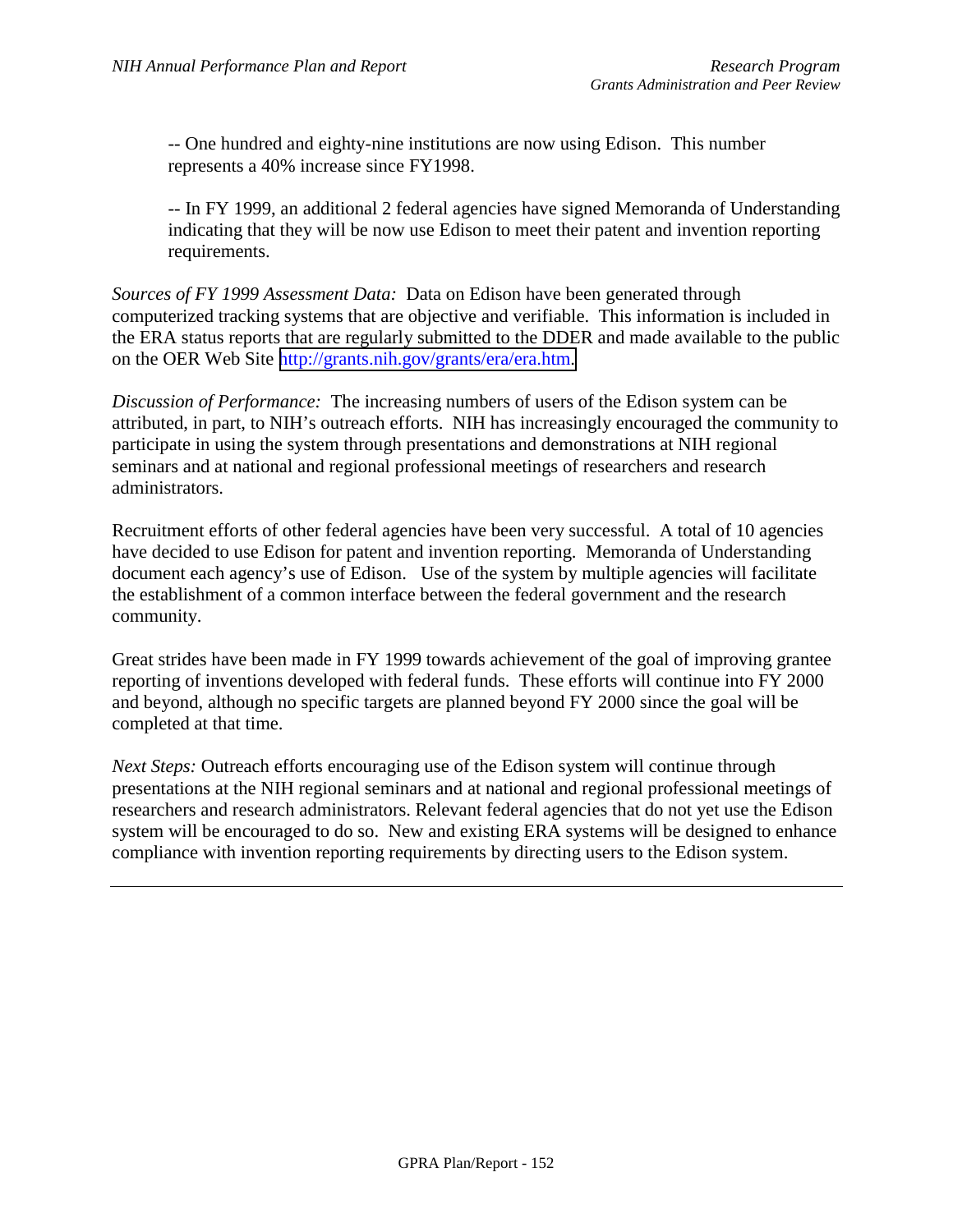# **2.1.2.6 Management and Administration**

NIH would be unable to maintain its world-class stature in research without strong management and administrative support to the research community. These support services are provided through the efforts of NIH's Office of Management. The Office's roles include: (1) advising the NIH Director and staff on all phases of NIH-wide administration and management activities; (2) providing leadership and direction to all aspects of management; (3) overseeing the management of functions in the area of budget and financial management, personnel management, management policy, management assessment, program integrity, contract procurement and logistics management, engineering services, safety, space and facilities management, support services and security operations.

The major concerns currently in the management and administration realm are:

- Continuous improvement of all management processes including the implementation of best practices, improved compliance with the Prompt Payment Act, and ensuring generally that NIH resources are properly managed and safeguarded
- Ensuring that NIH makes its information technology investments in ways that support the overall NIH Mission
- Improving efficiency and effectiveness for all procurement and contracting activities
- Ensuring the soundness of the NIH property management system and property regulations/policies
- Making certain that the human resource services are providing personnel-related services, including user friendly systems, in accordance with NIH policies and guidelines

The performance goals for this area, discussed below, encompass a number of initiatives and ongoing activities to improve NIH's processes and capabilities in each of these domains of need.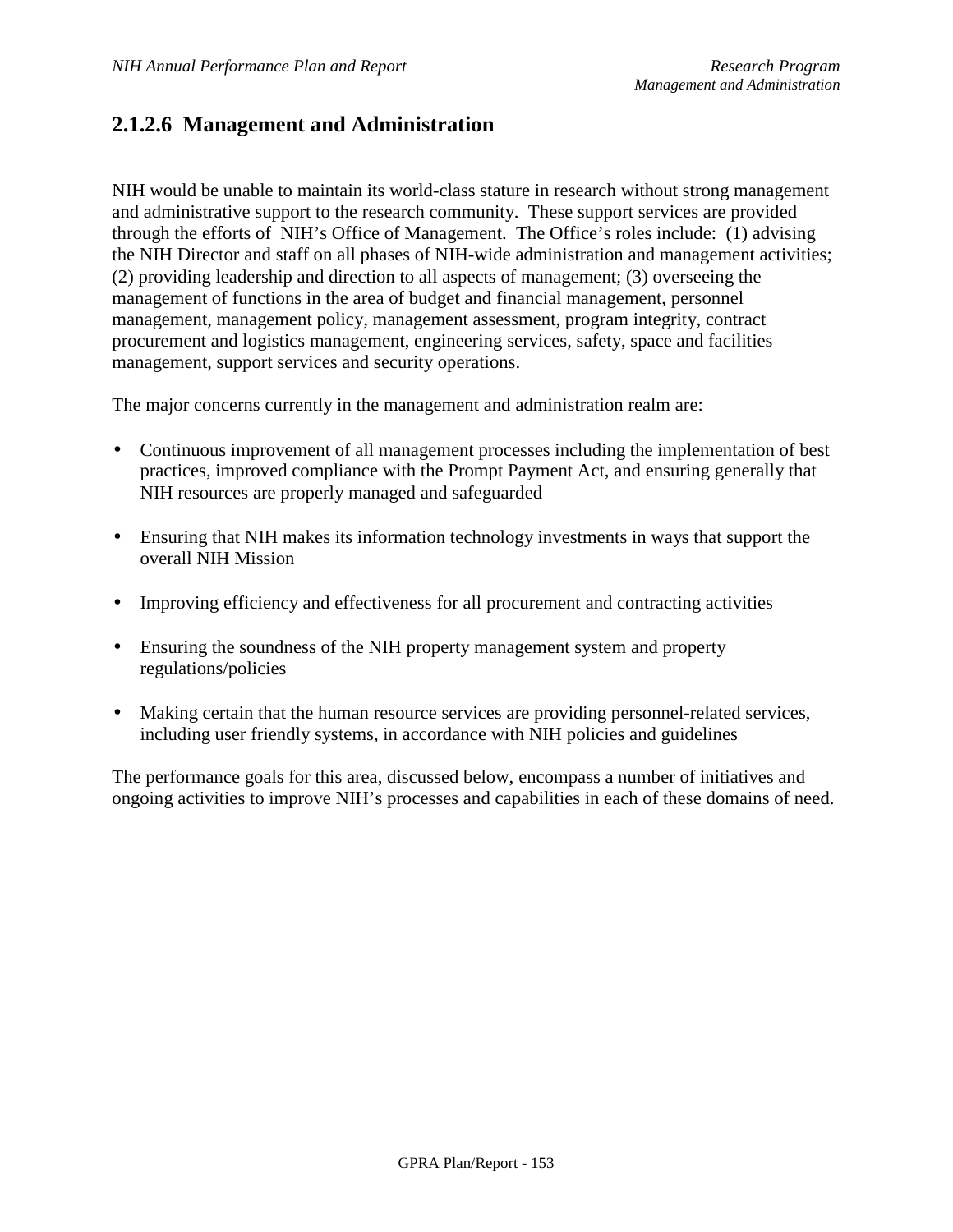| <b>Performance Goals</b>                                                                                           | <b>FY</b> Targets                                                                                                                                                                                              | <b>Actual Performance</b>                   | <b>Details</b> |
|--------------------------------------------------------------------------------------------------------------------|----------------------------------------------------------------------------------------------------------------------------------------------------------------------------------------------------------------|---------------------------------------------|----------------|
| a) Implement the<br>recommendations of the<br>Arthur Andersen, Inc.                                                | FY 2001 Target<br>Finish meeting the milestones and targets<br>that go beyond the FY 2000 goals.                                                                                                               | FY 2001: To be reported<br>in January 2002. | Page<br>158    |
| study of administrative<br>practices and costs at<br>NIH.                                                          | FY 2000 Target<br>Complete the implementation of all<br>recommendations as decided upon by the<br>NIH Director and the IC Directors.                                                                           | FY 2000: To be reported<br>in January 2001. |                |
|                                                                                                                    | FY 1999 Targets<br>(1) Complete NIH Director and IC<br>Directors review and decision-making for<br>all recommendations.                                                                                        | FY 1999 target (1) met.                     |                |
|                                                                                                                    | (2) Implement recommendations related to<br>the Chief Information Officer and the<br>Chief Financial Officer.                                                                                                  | FY 1999 target (2) met.                     |                |
| b) Implement the<br>Director's overall<br>strategy to improve<br>information technology<br>(IT) management at NIH. | FY 2001 Target<br>Continue implementation of the Director's<br>overall strategy to improve information<br>technology (IT) at NIH by developing a<br>strategic IT vision and a formal IT<br>investment process. | FY 2001: To be reported<br>in January 2002. | Page<br>161    |
|                                                                                                                    | FY 2000 Targets<br>Complete implementation of the technical<br>recommendations.                                                                                                                                |                                             |                |
|                                                                                                                    | FY 1999 Targets<br>(1) Ensure Year 2000 (Y2K) compliance<br>for all NIH mission critical systems.                                                                                                              | FY 2000: To be reported<br>in January 2001. |                |
|                                                                                                                    | (2) Complete NIH IT organizational,<br>investment, and vision activities.                                                                                                                                      | FY 1999 target (1) met.                     |                |
|                                                                                                                    |                                                                                                                                                                                                                | FY 1999 target (2) met.                     |                |
| c) Improve compliance<br>with the Prompt Pay Act.                                                                  | FY 2001 Target<br>Continue to reduce interest penalties and<br>increase discounts by paying 93% of<br>invoices on time.                                                                                        | FY 2001: To be reported<br>in January 2002. | Page<br>165    |
|                                                                                                                    | FY 2000 Target<br>Reduce interest penalties and increase<br>discounts by paying 93 % of invoices on<br>time.                                                                                                   | FY 2000: To be reported<br>in January 2001. |                |

# **Performance Goals Summary Table – Management and Administration**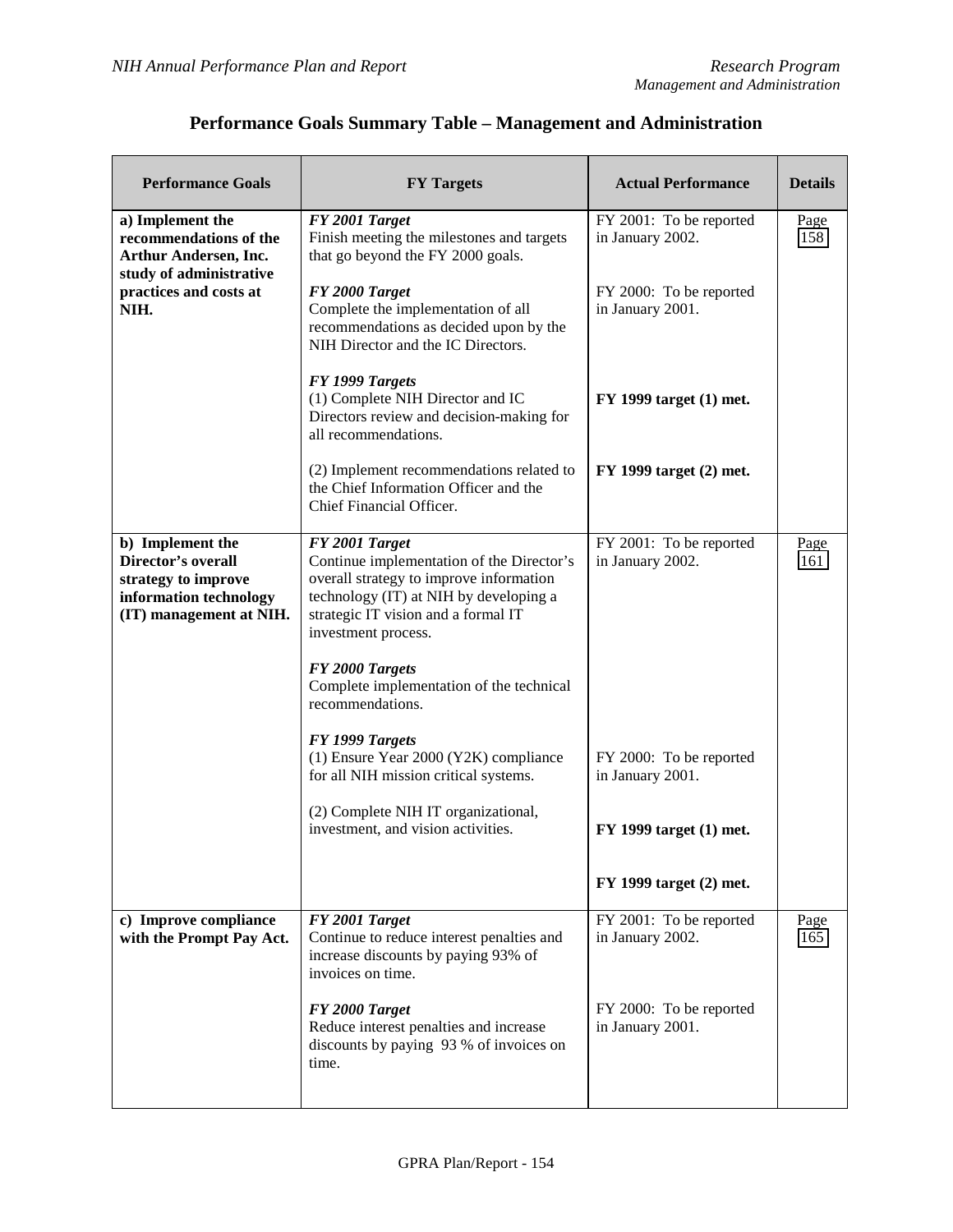| <b>Performance Goals</b>                                                                                                         | <b>FY</b> Targets                                                                                                                                                                                                                                                             | <b>Actual Performance</b>                                                                           | <b>Details</b> |
|----------------------------------------------------------------------------------------------------------------------------------|-------------------------------------------------------------------------------------------------------------------------------------------------------------------------------------------------------------------------------------------------------------------------------|-----------------------------------------------------------------------------------------------------|----------------|
|                                                                                                                                  | FY 1999 Target<br>Reduce interest payments and increase<br>discounts by paying 93% of invoices on<br>time.                                                                                                                                                                    | FY 1999 target met.                                                                                 |                |
| d) Improve the efficiency<br>of the small acquisition<br>process by continuing to<br>expand the Purchase<br><b>Card Program.</b> | FY 2001 Target<br>$(1)$ 2,500 card holders.<br>(2) 4,200 people trained to use cards.<br>(3) \$200 million in orders.<br>FY 2000 Targets<br>$(1)$ 2,000 card holders.                                                                                                         | FY 2001: To be reported<br>in January 2002.<br>FY 2000: To be reported<br>in January 2001.          | Page<br>168    |
|                                                                                                                                  | (2) 3,600 people trained to use cards.<br>$(3)$ \$160 million in orders.<br>FY 1999 Targets<br>$(1)$ 1,600 card holders.<br>(2) 3,000 people trained to use cards.<br>(3) \$110 million in orders.                                                                            | FY 1999 target (1) not<br>met.<br>FY 1999 target (2) not<br>met.<br>FY 1999 target (3)<br>exceeded. |                |
| e) Improve customer<br>satisfaction with the<br>quality of products and<br>services.                                             | FY 2001 Target<br>A 90% overall average rating of approval<br>for procurement offices as measured by the<br>ABS.<br>FY 2000 Target<br>An 85% overall average rating of approval<br>for procurement offices as measured by the<br>ABS.                                         | FY 2001: To be reported<br>in January 2002.<br>FY 2000: To be reported<br>in January 2001.          | Page<br>171    |
| f) Expand the use of<br><b>Performance Based</b><br>Contracting.                                                                 | FY 2001 Target<br>Allocate \$21.2 million of the available<br>NIH contracting dollars to Performance<br>Based Contracting (PBC) eligible<br>contracts.<br>FY 2000 Target<br>Allocate \$19.8 million of the available<br>NIH contracting dollars to PBC eligible<br>contracts. | FY 2001: To be reported<br>in January 2002.<br>FY 2000: To be reported<br>in January 2001.          | Page<br>173    |
| g) Ensure the soundness<br>of the NIH property<br>management system.                                                             | FY 2001 Target<br>Complete the FY 2001 milestones in the<br>personal property management<br>improvement plan and achieve a loss rate                                                                                                                                          | FY 2001: To be reported<br>in January 2002.                                                         | Page<br>174    |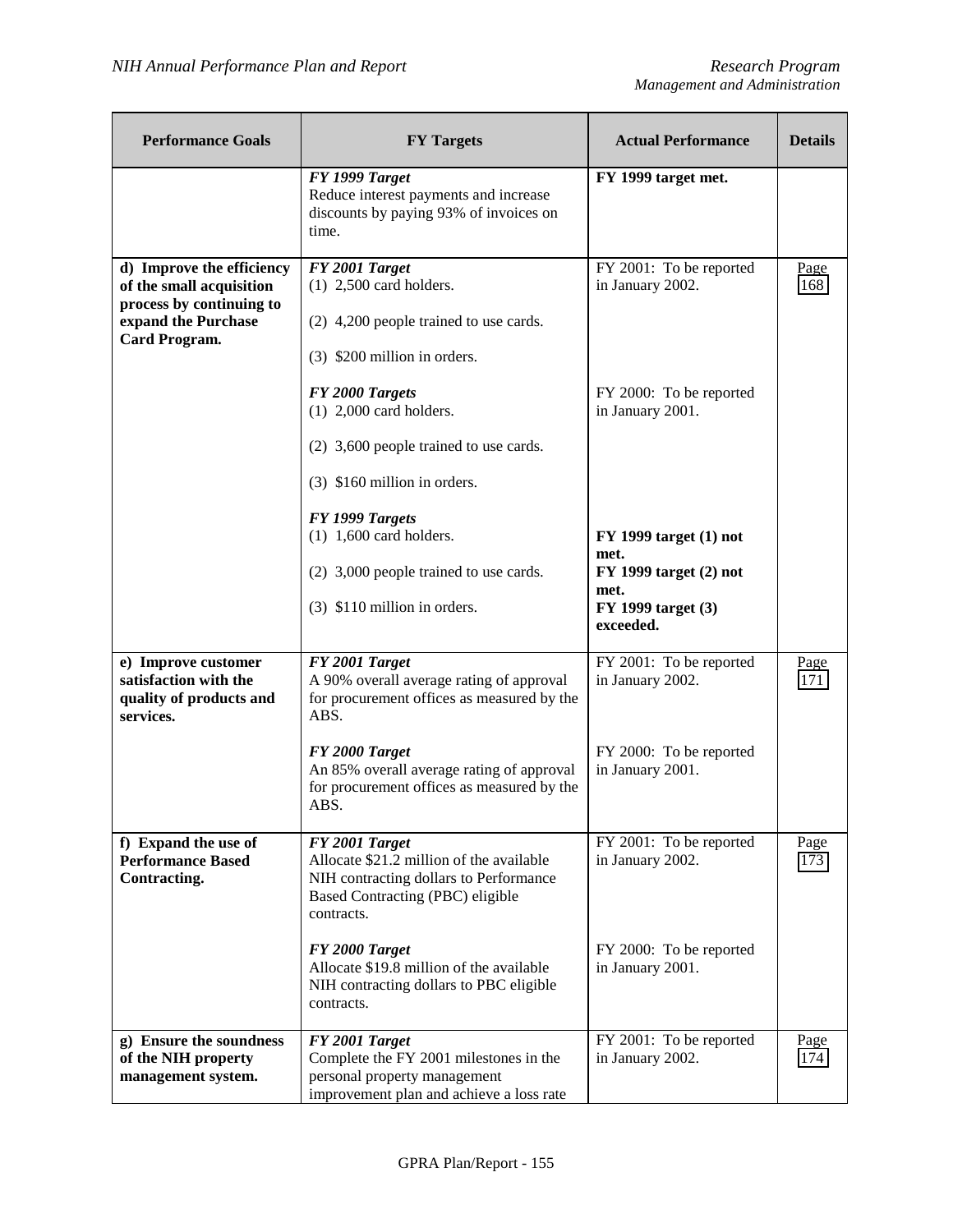| <b>Performance Goals</b>                                                                                                                                                                          | <b>Actual Performance</b><br><b>FY</b> Targets                                                                                                                                                                                                                                                                                                |                                                                                            | <b>Details</b> |
|---------------------------------------------------------------------------------------------------------------------------------------------------------------------------------------------------|-----------------------------------------------------------------------------------------------------------------------------------------------------------------------------------------------------------------------------------------------------------------------------------------------------------------------------------------------|--------------------------------------------------------------------------------------------|----------------|
|                                                                                                                                                                                                   | of less than 6% of the property in the<br>inventory.<br>FY 2000 Target<br>Complete the FY 2000 milestones in the<br>personal property improvement plan and<br>achieve a loss rate of no more than 8% of<br>the total property in the inventory.                                                                                               | FY 2000: To be reported<br>in January 2001.                                                |                |
|                                                                                                                                                                                                   | FY 1999 Targets<br>1) Complete the activities listed above to<br>resolve the property inventory<br>discrepancies, including the completion of<br>the property inventory, resolution of<br>inventory discrepancies and reviews by the<br>Board of Survey to determine the reason<br>for discrepancy and proper disposition of<br>the property. | FY 1999 target (1)<br>partially met.                                                       |                |
|                                                                                                                                                                                                   | (2) Complete the NIH Director and IC<br>Directors review and decision-making and<br>the time lines for implementing the system<br>improvement processes.                                                                                                                                                                                      | FY 1999 target (2) met.                                                                    |                |
| h) Ensure that NIH<br>equipment loan<br>agreements are properly<br>executed, that equipment<br>is not shipped until<br>agreements are signed,<br>and that NIH equipment<br>is properly accounted. | FY 1999 Target<br>Complete the revision and implementation<br>of the relevant property regulations.                                                                                                                                                                                                                                           | FY 1999 target met.                                                                        | Page<br>177    |
| i) Simplify data entry<br>and update into property<br>systems.                                                                                                                                    | FY 2001 Target<br>Complete the pilot project for the<br>commercial software applications and<br>report results to the ICs.<br>FY 2000 Target<br>Implement the pilot project(s) in one or<br>more of the ICs.                                                                                                                                  | FY 2001: To be reported<br>in January 2002.<br>FY 2000: To be reported<br>in January 2001. | Page<br>178    |
| j) Ensure that proper<br>procedures are followed<br>with regard to equipment<br>provided to contractors in<br>the intramural research<br>program.                                                 | FY 1999 Target<br>Complete implementation of the review<br>system.                                                                                                                                                                                                                                                                            | FY 1999 target met.                                                                        | Page<br>179    |
| k) Identify and pilot new<br>approaches to providing<br>human resource services                                                                                                                   | FY 2001 Target<br>Complete the development and begin the<br>pilot implementation of decision support                                                                                                                                                                                                                                          | FY 2001: To be reported<br>in January 2002.                                                | Page<br>181    |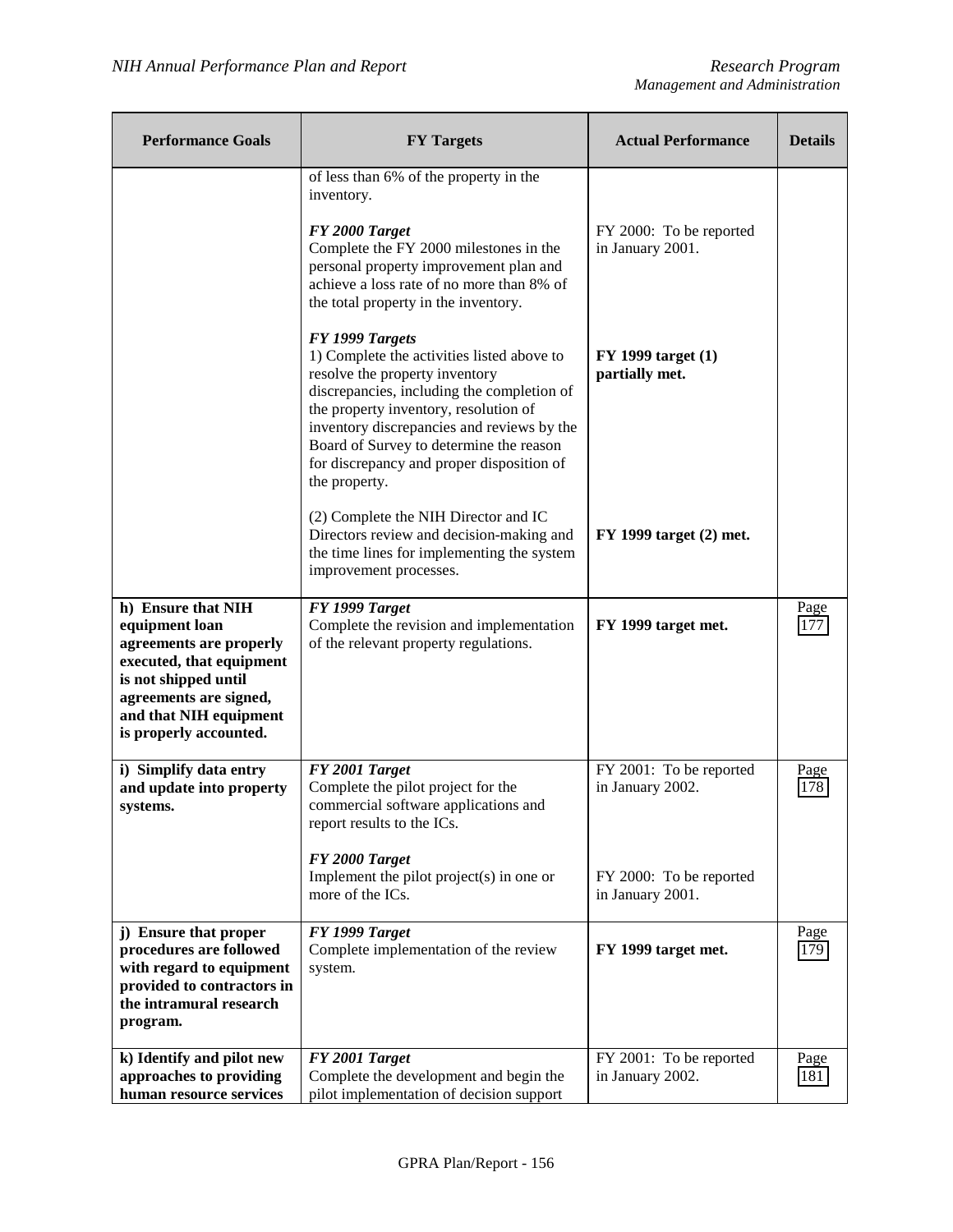| <b>Performance Goals</b>                                                                                                                                            | <b>FY</b> Targets                                                                                                                                                                      | <b>Actual Performance</b>                   | <b>Details</b> |
|---------------------------------------------------------------------------------------------------------------------------------------------------------------------|----------------------------------------------------------------------------------------------------------------------------------------------------------------------------------------|---------------------------------------------|----------------|
| which increase manager<br>satisfaction with<br>personnel system<br>flexibility and ease of use.                                                                     | systems for recruitment, selection, and<br>employee performance: CareerHere and<br>the Career Recruitment Information<br>Management System (CRIMS).                                    |                                             |                |
|                                                                                                                                                                     | FY 2000 Target<br>A 10% increase in manager satisfaction<br>with personnel system flexibility and ease<br>of use as reflected in the 1999 survey<br>outcome against the 1997 baseline. | FY 2000: To be reported<br>in January 2001. |                |
|                                                                                                                                                                     | FY 1999 Target<br>Complete the delegations of authority and<br>related training.                                                                                                       | FY 1999 target met.                         |                |
| 1) Reduce key time and<br>attendance error rate<br>indices by implementing                                                                                          | FY 2001 Target<br>Reduce the FY 2000 levels of the error rate<br>indices by 20%.                                                                                                       | FY 2001: To be reported<br>in January 2002. | Page<br>184    |
| the Integrated Time and<br><b>Attendance System</b><br>(ITAS).                                                                                                      | FY 2000 Target<br>Reduce the benchmark levels of the error<br>rate indices by 20%.                                                                                                     | FY 2000: To be reported<br>in January 2001. |                |
|                                                                                                                                                                     | FY 1999 Target<br>Complete implementation of the ITAS<br>system.                                                                                                                       | FY 1999 target met.                         |                |
| m) Perform a review to<br>ensure that<br>Intergovernmental<br><b>Personnel Act (IPA)</b><br><b>Agreements are properly</b><br>executed before<br>assignments begin. | FY 1999 Target<br>Complete review of a sample.                                                                                                                                         | FY 1999 target exceeded.                    | Page<br>186    |
| n) Ensure that<br>overpayments do not<br>occur in NIH fellowship<br>programs and that                                                                               | FY 2001 Target<br>Achieve a 50% reduction in the number of<br>over-payments.                                                                                                           | FY 2001: To be reported<br>in January 2002. | Page<br>187    |
| bankruptcy statutes are<br>complied with in<br>collecting past over-<br>payments.                                                                                   | FY 2000 Target<br>Complete implementation of the<br>Fellowship Payment System (FPS).                                                                                                   | FY 2000: To be reported<br>in January 2001. |                |
|                                                                                                                                                                     | FY 1999 Target<br>Complete implementation of corrective<br>measures and begin implementation of the<br>FPS.                                                                            | FY 1999 target met.                         |                |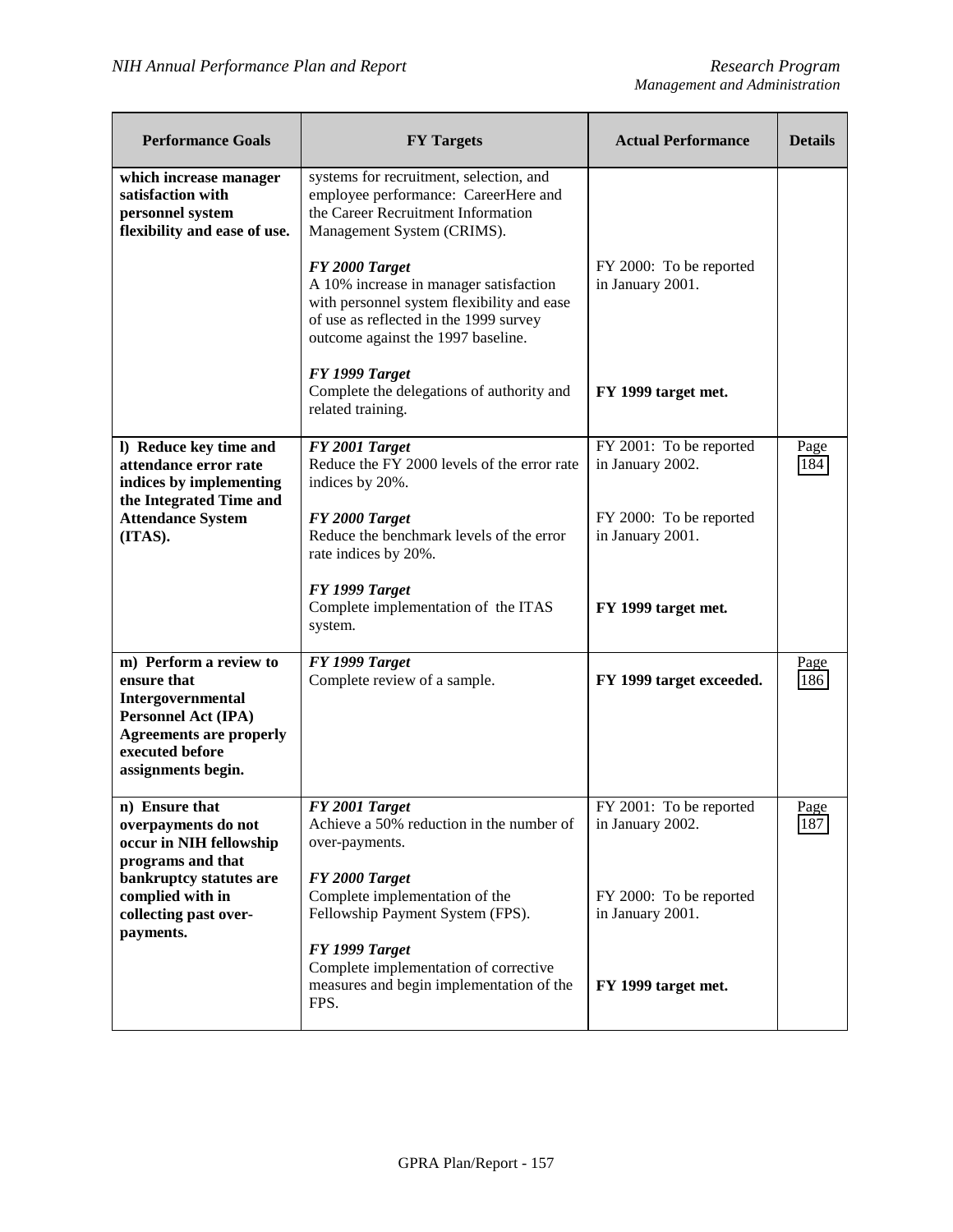# <span id="page-158-0"></span>**Performance Goal Details - Management and Administration**

## **Goal a) Implement the recommendations of the Arthur Andersen, Inc. study of administrative practices and costs at NIH.**

This initiative is intended to enhance the efficiency and effectiveness of the agency's business operations. After a seven-month review, Arthur Andersen, Inc. made 80 recommendations regarding administrative costs and practices at NIH. These recommendations included: establishing a Center for Information Technology, hiring a Chief Information Officer, decentralizing acquisitions, elevating the Chief Financial Officer position to the Deputy Director of Management level, and undertaking a major technology transfer education and orientation program.

The NIH Director and the IC Directors decided that 79 of the 80 recommendations were appropriate for NIH implementation.

## **FY 2001 Target: Finish meeting the milestones and targets that go beyond the FY 2000 goals.**

*Performance Assessment* -- Basis and Data and Validation/Verification information is the same as for FY 2000 below.

### **FY 2000 Target: Complete the implementation of all recommendations as decided upon by the NIH Director and the IC Directors.**

*Basis and Data*: An Implementation Oversight Committee (IOC) and the Deputy Director of Management (DDM) are monitoring the review and implementation of the recommendations with an emphasis on the action required to deal with priority issues. The IOC and DDM will document recommendation review and implementation. Recommendations identified for implementation will have implementation plans developed that will focus on desired outcomes/outputs to be completed in specific time frames.

*Validation/Verification*: A tracking system has been developed to ensure implementation is continuing on pace. In addition to tracking the general progress toward the implementation of recommendations, where possible specific quantifiable data will be developed for each recommendation to provide supporting documentation that the recommendation has been implemented. This supporting documentation will validate the completion of recommendations such as, a redesigned process by a certain date,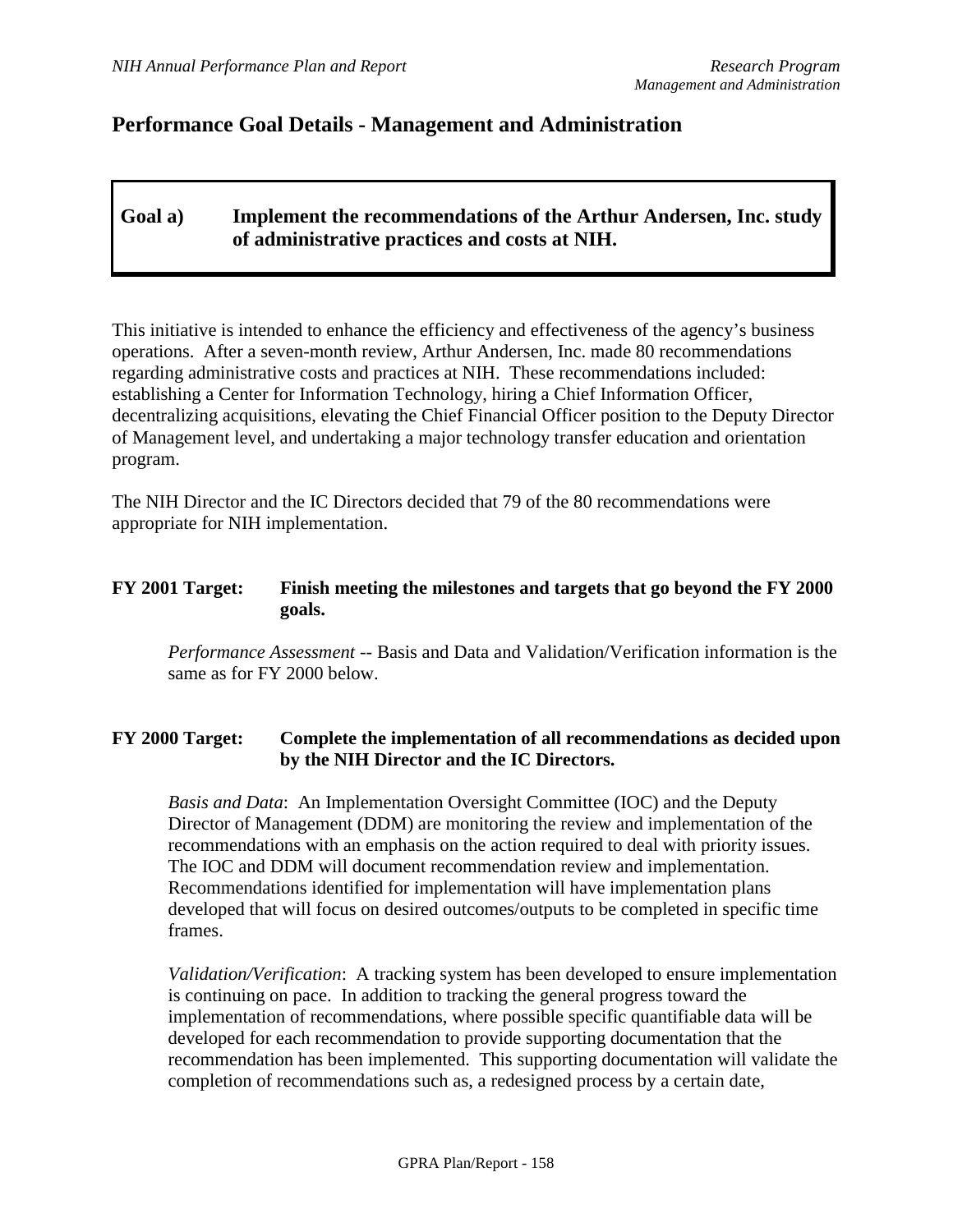development of an automated system to replace a manual process, or transition of a certain percentage of an activity from centralized to decentralized.

#### **Assessment of FY 1999 Performance**

## **FY 1999 Targets: (1) Complete NIH Director and IC Directors review and decisionmaking for all recommendations.**

## **(2) Implement recommendations related to the Chief Information Officer and the Chief Financial Officer.**

*FY 1999 Achievement Summary:*

- Target (1) met. The NIH Director and the IC Directors reviewed the recommendations decided that 79 of the 80 recommendations were appropriate for NIH implementation.
- Target (2) met. Arthur Anderson recommended that the Chief Financial Officer position be elevated to the Deputy Director of Management level. This recommendation was accepted and implemented. Arthur Anderson recommended that the NIH hire a Chief Information Officer. This recommendation was also accepted and implemented.

*Sources of FY 1999 Assessment Data:* An Implementation Oversight Committee (IOC) has reviewed the recommendations and commissioned the creation of a tracking system to be overseen by the Deputy Director of Management (DDM).

*Discussion of Performance:* Deciding which of the 80 Arthur Andersen Inc. goals were appropriate was the obvious first step toward improving the administrative management of NIH. Once the recommendations were accepted, actual implementation could begin. The IOC and DDM have monitored the review and implementation of the recommendations with an emphasis on the action required to deal with priority issues. The IOC & DDM will document recommendation review and implementation.

The Arthur Andersen initiative is intended to enhance the efficiency and effectiveness of the NIH's business operations. One of the initiative's findings was that then current staffing patterns were hindering efficiency and effectiveness. Specifically, the organization needed a Chief Information Officer. Also, NIH's position of Chief Financial Officer was seen as too low in the organization when benchmarked against private industry and other government agencies. The two positions now make NIH a more rational and effective organization.

*Next Steps:* Recommendations identified for implementation by the IOC & DDM will have implementation plans developed that will focus on desired outcomes/outputs to be completed in specific time frames, none of which currently are expected to go beyond FY 2001. Priority issues have been identified and will be acted on as appropriate. An electronic tracking system is being developed to aid in tracking the NIH-wide implementation of the recommendations.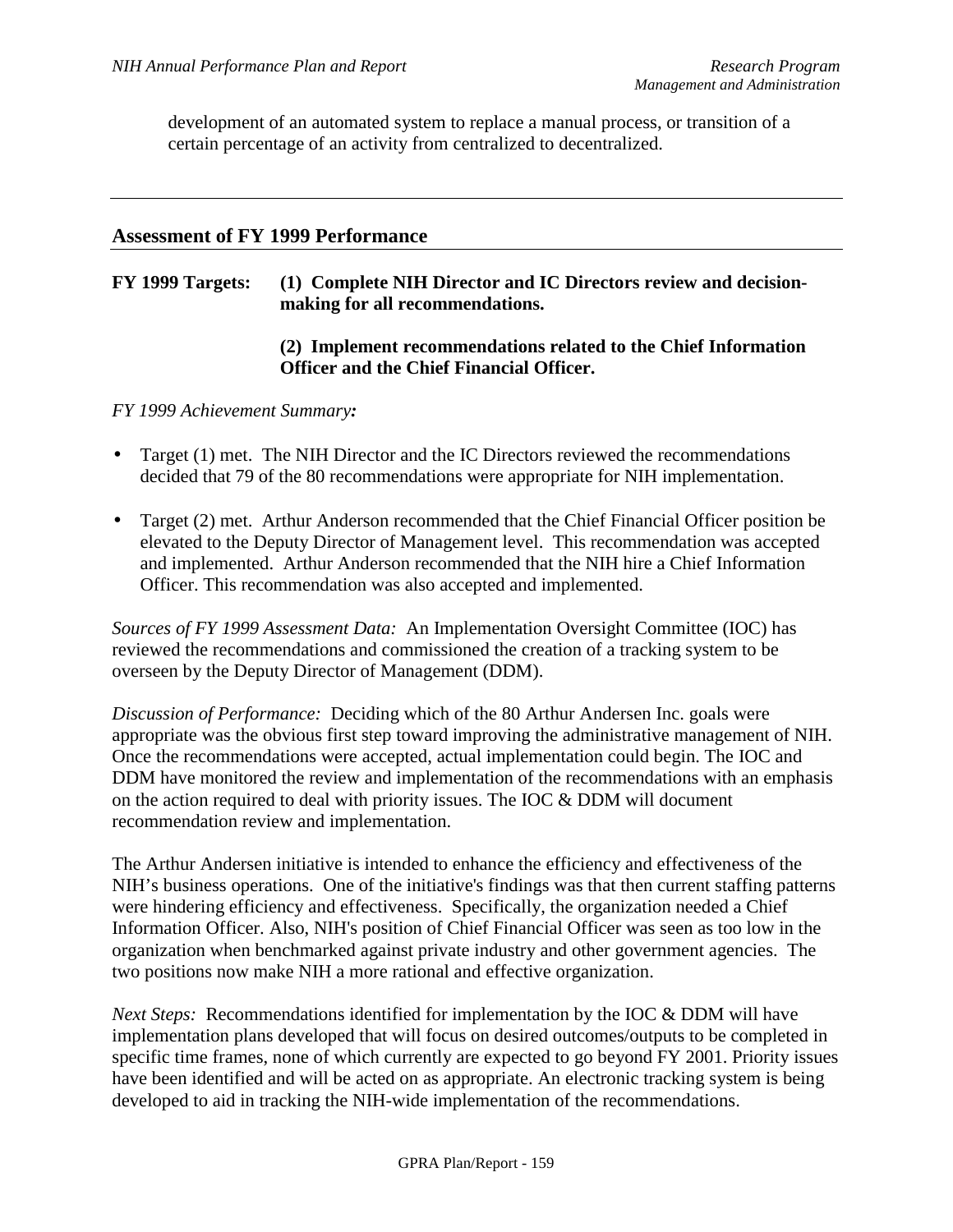A committee has been formed for further study of the one recommendation made by Arthur Anderson that has been deferred at this time.

Other recommendations identified for implementation by the IOC will have implementation plans developed that will focus on desired outcomes/outputs to be completed in specific time frames. Priority issues have been identified and will be acted on as appropriate. An electronic tracking system is being developed to aid in tracking the NIH-wide implementation of the recommendations.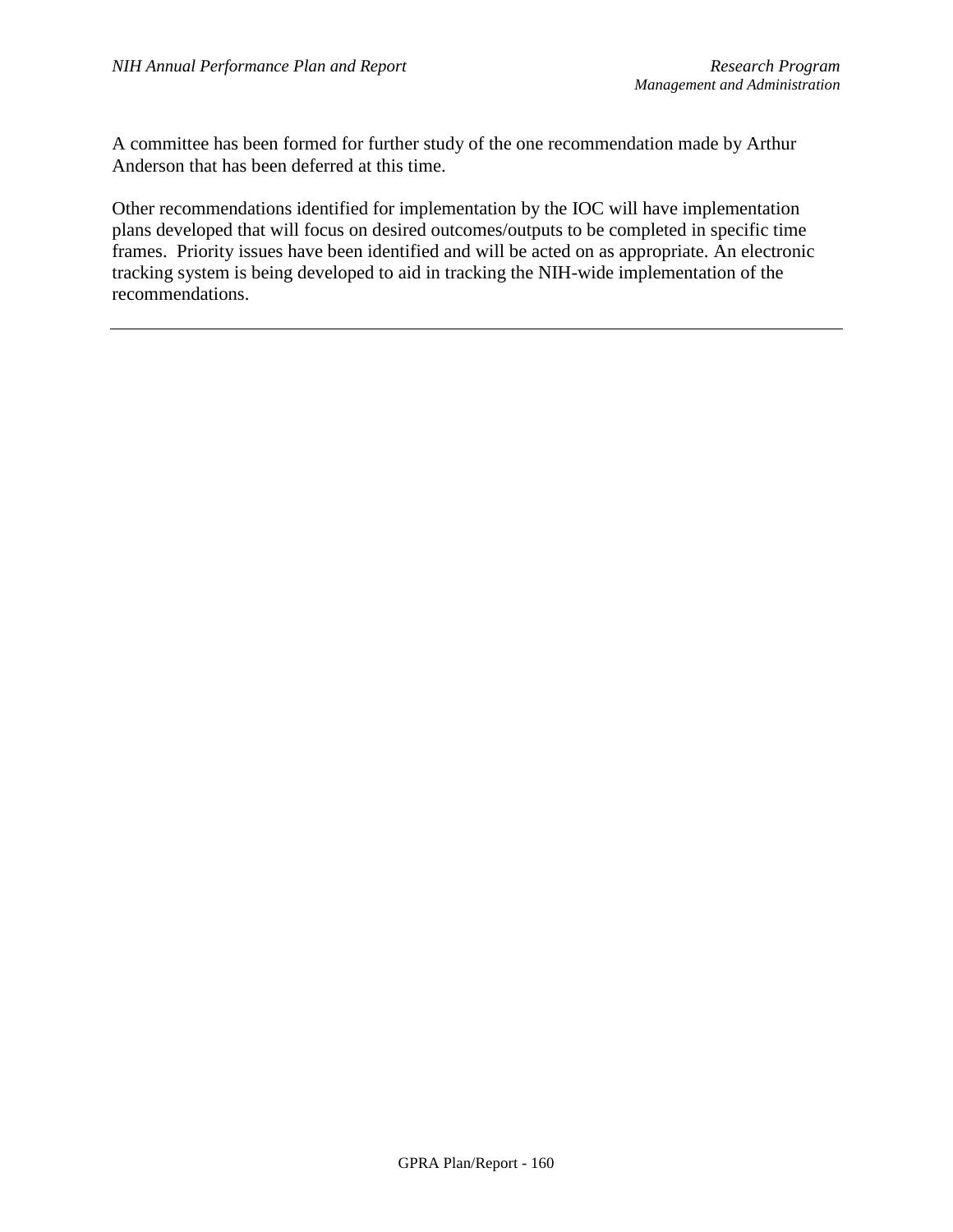# <span id="page-161-0"></span>**Goal b) Implement the Director's overall strategy to improve information technology (IT) management at NIH.**

The optimal support of research requires information technology (IT) policies and services that are efficient and effective -- for scientific and administrative systems, as well as for internal and external business. To this end, a number of specific strategies are being pursued by the agency, including: ensuring that all NIH mission critical systems are Year 2000 (Y2K) compliant as of December 31, 1999; completing implementation of NIH's revised IT organizational structure to provide improved management of and support for the agency's IT investments; developing a strategic, corporate "IT vision" for NIH; and continuing implementation of technical recommendations set forth by the NIH Information Technology Central Committee (ITCC).

## **FY 2001 Target: Continue implementation of the Director's overall strategy to improve information technology (IT) at NIH by developing a strategic IT vision and a formal IT investment process.**

*Performance Assessment* -- Basis and Data and Validation/Verification information is the same as for FY 2000 below.

#### **FY 2000 Target: Complete implementation of the technical recommendations.**

*Basis and Data*: NIH's IT Board of Governors will monitor strategy implementation. This will be done by ongoing oversight of the projects to ensure they are on track and achieving the desired goals.

*Validation/Verification*: Documents related to the strategic goals and vision and Investment Review Reports will be forwarded to and reviewed by the NIH IT Board of Governors.

## **Assessment of FY 1999 Performance**

## **FY 1999 Targets: (1) Ensure Year 2000 (Y2K) compliance for all NIH mission critical systems.**

## **(2) Complete NIH IT organizational, investment, and vision activities.**

*FY 1999 Achievement Summary:*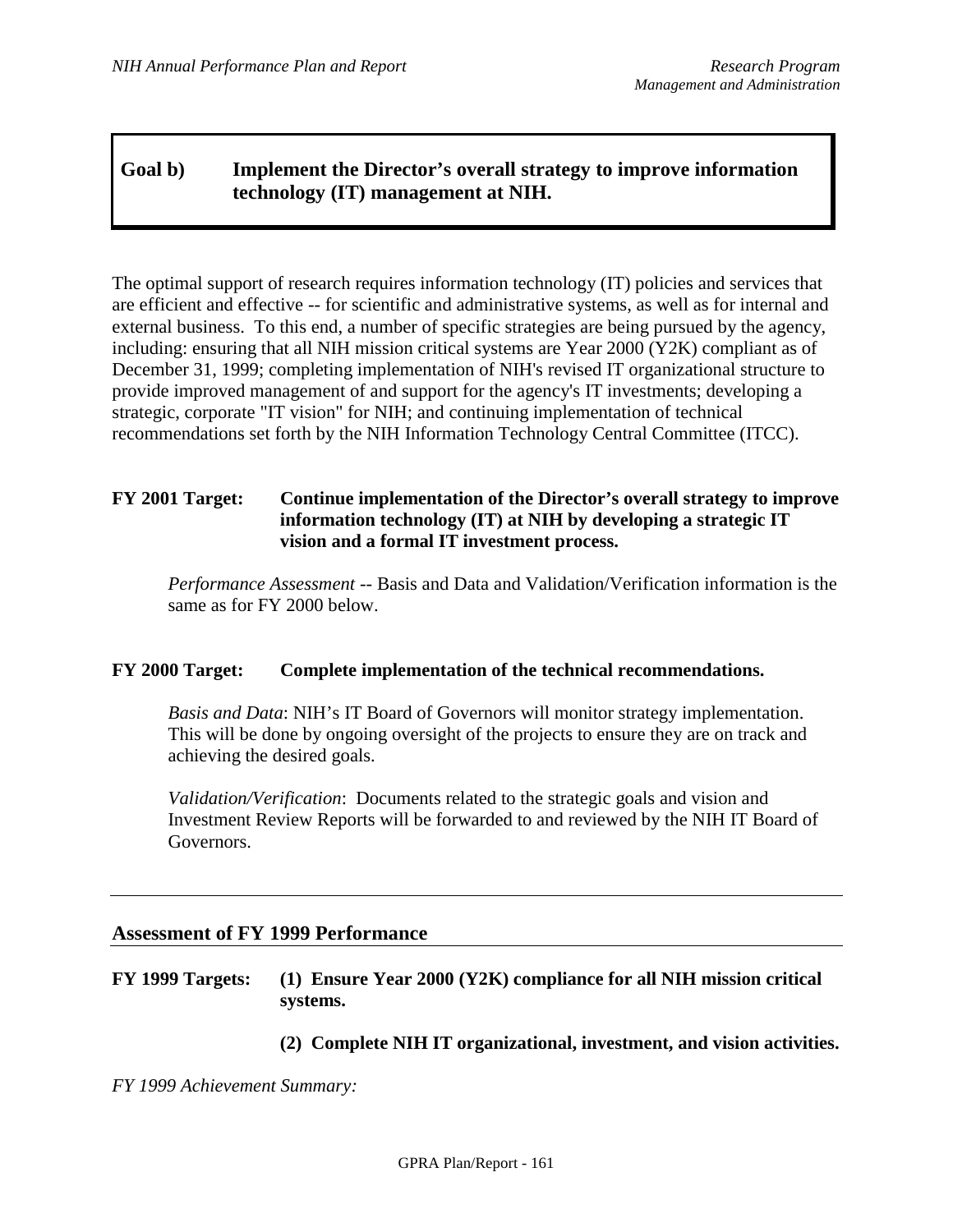- Target (1) met. All 14 of NIH mission critical systems have been determined to be Y2K compliant.
- Target (2) met. NIH has revised its IT organizational structure under a Chief Information Officer (CIO). The NIH CIO has led the establishment of a new NIH IT investment management process and the development NIH's IT strategic vision.

### *Sources of FY 1999 Assessment Data*:

Target (1) Y2K Compliance: NIH obtained an outside contractor to conduct an independent verification and validation (IV&V) review to verify compliance. Final reports on the IV&V reviews of the 14 NIH mission critical systems were completed and all mission critical systems were verified as Y2K compliant in July 1999. The final IV&V reports were submitted to DHHS.

Target (2)NIH IT Organization:The NIH Director approved establishment of the Center for Information Technology (CIT) in February 1998. The new organizational structure was published in the *Federal Register* on February 20, 1998. CIT's revised internal structure was published in the *Federal Register* on March 31, 1999. As part of this new IT organizational structure, the NIH Director also formed NIH's IT Board of Governors (BoG) and the NIH CIO established the NIH IT Management Committee (ITMC). During 1999, the NIH CIO presented NIH's IT vision and goals, and final investment review process the NIH BoG and NIH ITMC. Information on these activities is located on the NIH CIO activities Web page at http://cio.cit.nih.gov/

#### *Discussion of Performance:*

Target (1) Y2K Compliance: This target was an important part of the NIH's overall strategy to improve IT management by taking necessary corrective actions to ensure that NIH mission critical systems will remain operational.

The IV&V process documents all Y2K compliance test results and ensures that any problems are corrected. Under the IV&V review process, an outside contractor:

- -- Performed an analysis of the documentation to validate that the remediation and tests already conducted by NIH on the mission critical systems were correct and have been completed;
- -- Conducted independent tests to identify areas of risk; and
- -- Reviewed system contingency plans and recommended changes.

Achievement and verification of this target was necessary for producing objective evidence of Y2K readiness for the NIH community and the public.

Target (2) NIH IT Organization: The appointment of a new NIH CIO and establishment of CIT addressed the ITCC's recommendations to the NIH Director for improving the management of NIH's IT resources. CIT was established to provide, coordinate and manage IT and advance computational science and biomedical knowledge. CIT is a result of merging the former NIH IT components - the Division of Computer Research and Technology, NIH's Office of Information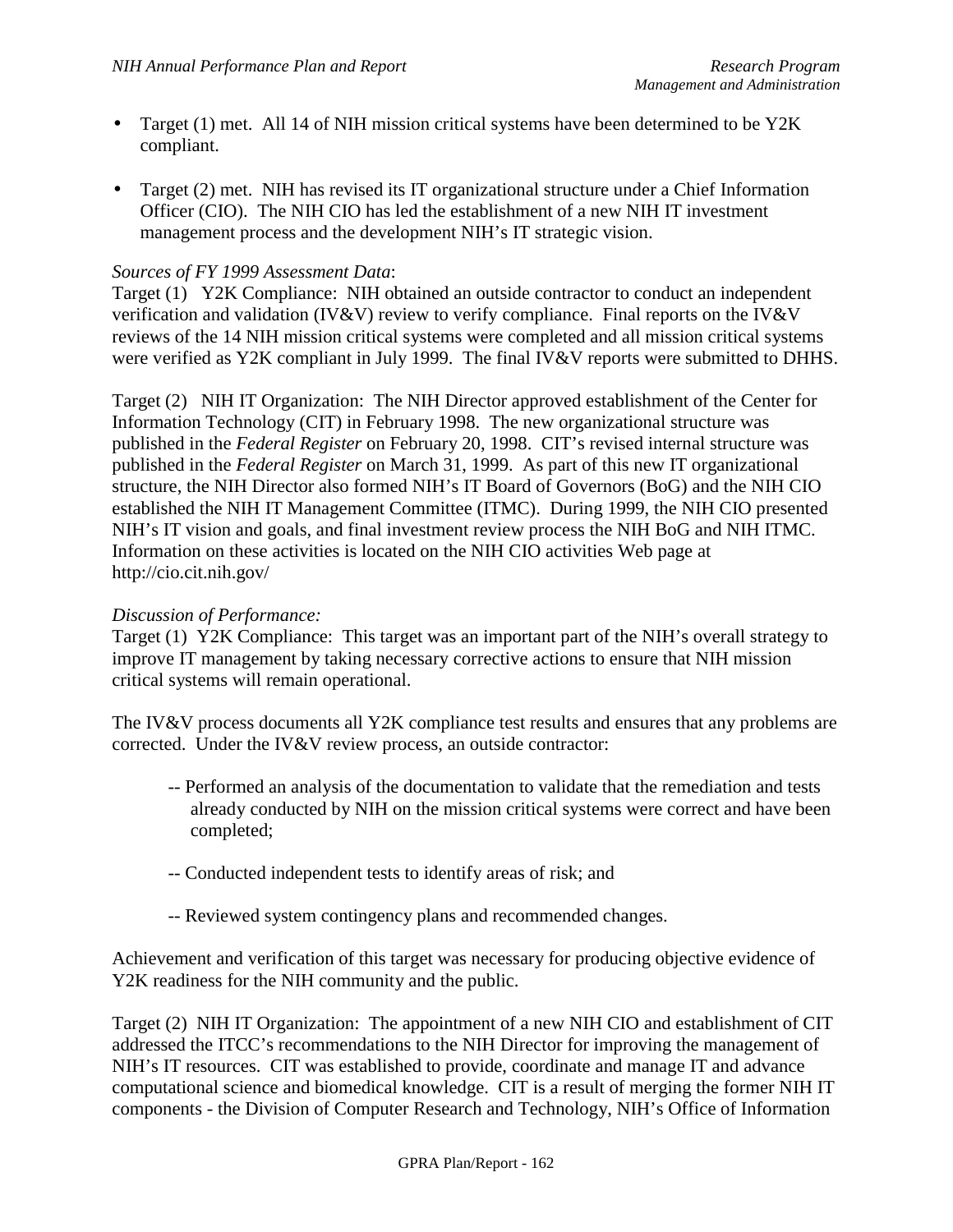Resources Management, and the Telecommunication Branch from NIH's Office of Research Services.

To further improve the management of NIH's IT resources, the IT BoG and NIH IT ITMC were established to advise the NIH Director and CIO on critical IT areas.

-- The NIH IT BoG is composed of Office of the Director and Institute and Center senior level representatives from the NIH administrative, scientific, clinical, and extramural communities. As part of its role as an advisory group to the NIH CIO on IT issues, the IT BoG has provided oversight on the organizational changes in the management of IT at NIH and the development of the corporate NIH IT vision.

-- The NIH ITMC is composed of the senior IT officials from each IC. The committee advises the NIH CIO on IT management and planning and serves as a communication vehicle between the IC and the CIO on IT issues.

The organizational changes in the management of IT at NIH are designed to facilitate smooth transitions to new technology; a well-managed, secure infrastructure; and integrated systems that support the variety of NIH business processes. The organizational changes also meet requirements established in the Clinger-Cohen Act (formerly the Information Technology Management and Reform Act, or ITMRA). These requirements include aligning IT initiatives with missions and goals, implementing a sound and integrated IT architecture, developing IT investment planning and control processes, and measuring the contribution of IT investments to mission results.

The CIO has worked closely with the IT BoG and ITMC to develop a strategic corporate IT vision for NIH, which includes a strengthening of business area ownership of IT systems through the NIH IT Investment Review Process. The IT Investment Review Process was created to select, manage, and evaluate the results of NIH's IT investments.

## *Next Steps*:

Target (1) Y2K Compliance: To continue to ensure the Y2K readiness of the mission critical systems, NIH has established a policy and general framework for evaluating and making changes to the mission critical systems between July 1999 and January 2000. Under this policy, all changes to the 14 NIH mission critical systems made prior to September 1999 were reassessed by an IV&V review to ensure the system is still Y2K compliant.

After October 1, 1999, NIH imposed a moratorium on implementing any changes to mission critical systems. Under the policy, requests for the system changes needed to be approved by the NIH CIO before implementation and the system was reevaluated with an IV&V review to verify continued Y2K compliance. Emergency fixes were handled according to the procedures outlined under the system's contingency plan.

Target (2) NIH IT Organization: During the next year, NIH will continue to refine its corporate IT vision. As part of this process, NIH will enhance efforts to identify current information needs that reflect the changing requirements of the NIH community. NIH will then further revise its IT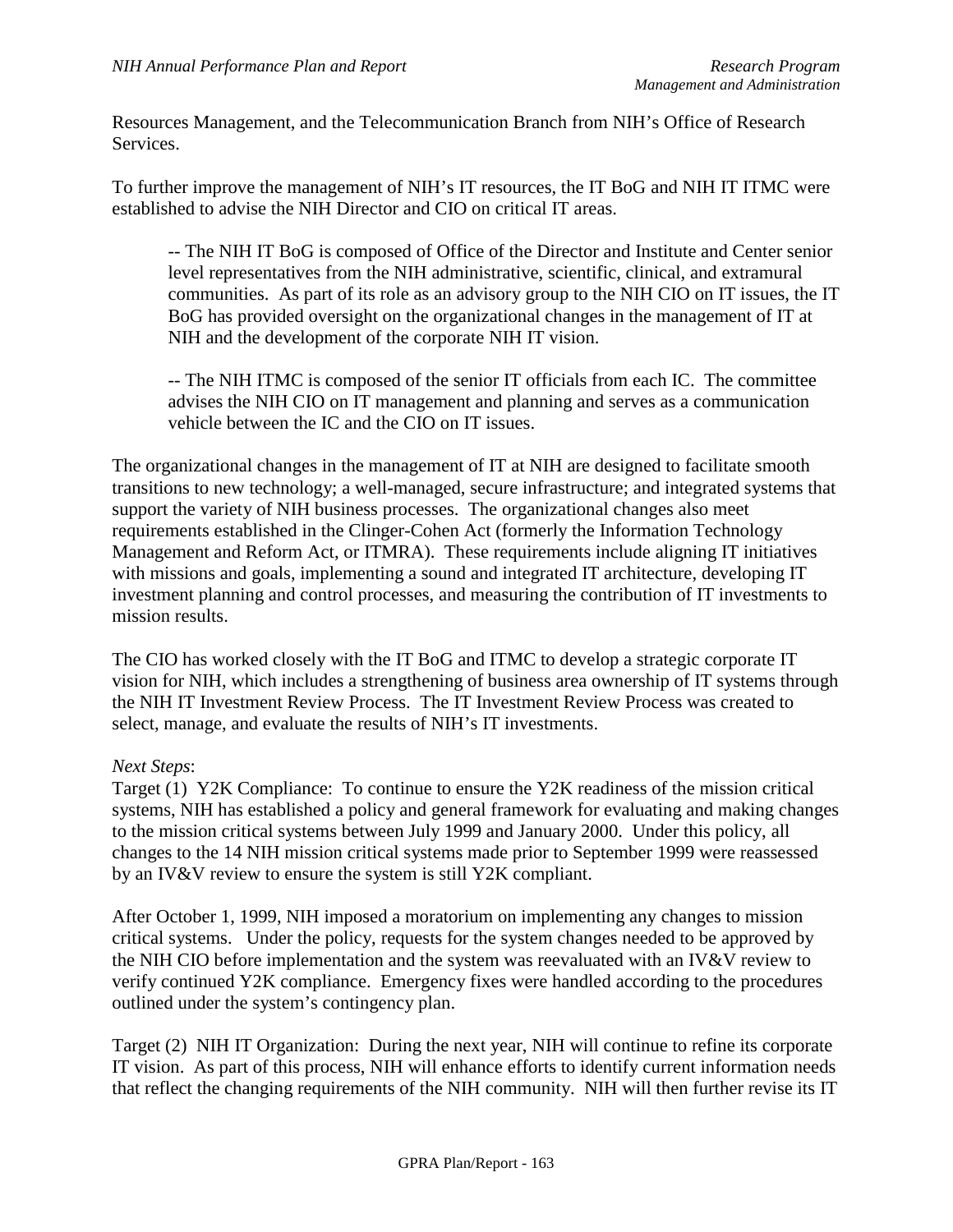Strategic Plan to reflect these changing requirements and describe how IT supports the goals identified in the NIH GPRA plan.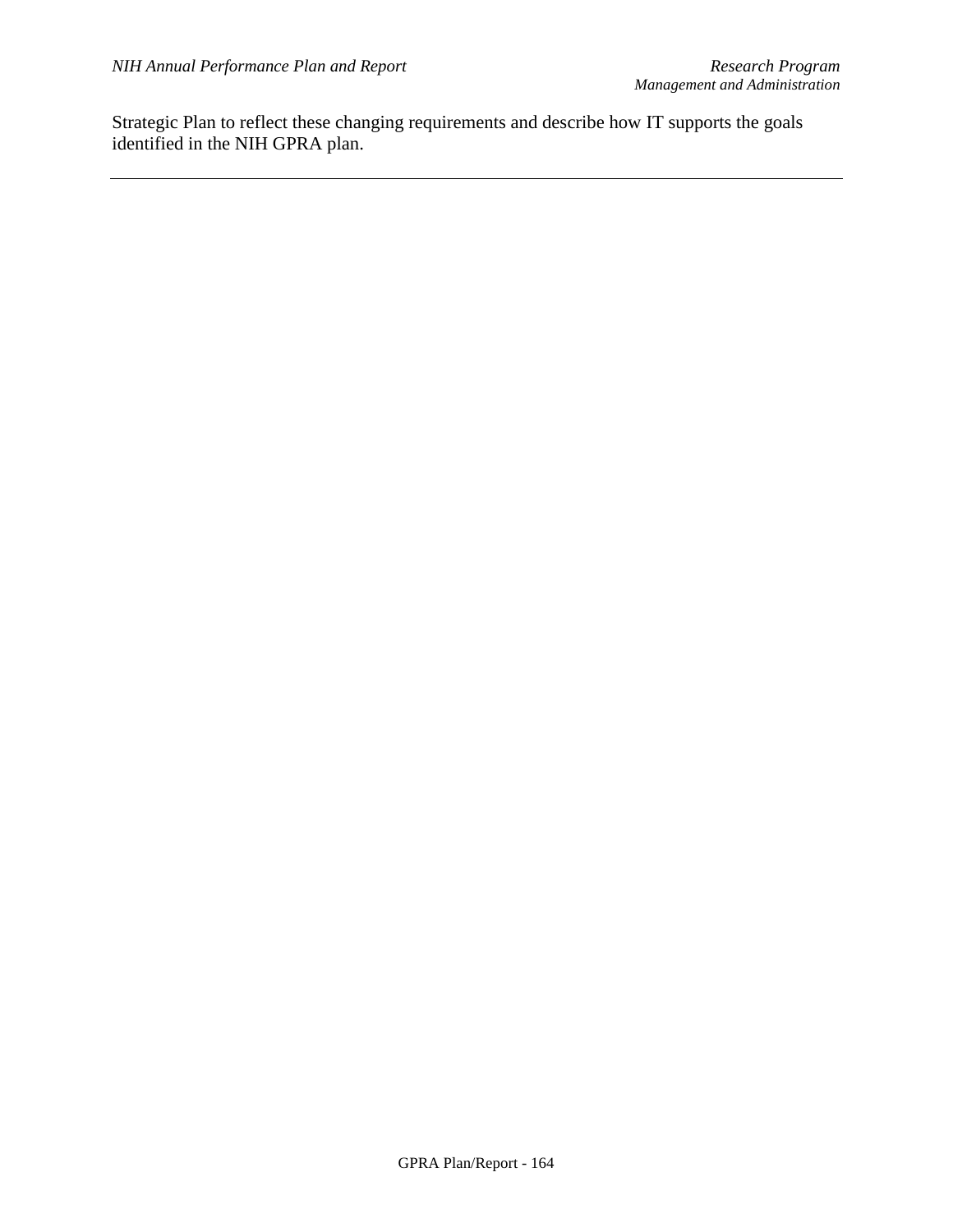# <span id="page-165-0"></span>**Goal c) Improve compliance with the Prompt Pay Act.**

By paying its bills on time, NIH improves relations with the vendor community and saves for research dollars that would otherwise cover late payment interest penalties. In FY 1998, 79% of invoices were paid on time, and in FY 1999 through April, about 92% of invoices were paid on time. Based on technology and process improvements, NIH expects to reduce interest penalties and increase discounts for timely payments in FY 1999 and FY 2000.

Because NIH is so decentralized, it is much more difficult for NIH to achieve the 100% level mandated by the Act than it is for most other federal agencies. This goal and its targets are designed to improve NIH as much as possible in this area.

### **FY 2001 Target: Continue to reduce interest penalties and increase discounts by paying 93% of invoices on time.**

*Performance Assessment* -- Basis and Data and Validation/Verification information is the same as for FY 2000 below.

## **FY 2000 Target: Reduce interest penalties and increase discounts by paying 93 % of invoices on time.**

*Basis and Data*: Monitoring data on the timing of invoice payments will provide the principal basis for assessment. NIH's Office of Financial Management (OFM) routinely prepares this information.

*Validation/Verification*: OFM uses a reporting format that is in compliance with the Prompt Payment Act and has been reviewed and accepted by the Office of the Inspector General (OIG) as a part of the Chief Financial Officer (CFO) audit process. This information can be reported for various time periods and is routinely reconciled to ensure accuracy with accounting records.

#### **Assessment of FY 1999 Performance**

#### **FY 1999 Target: Reduce interest payments and increase discounts by paying 93% of invoices on time**.

*FY 1999 Achievement Summary:*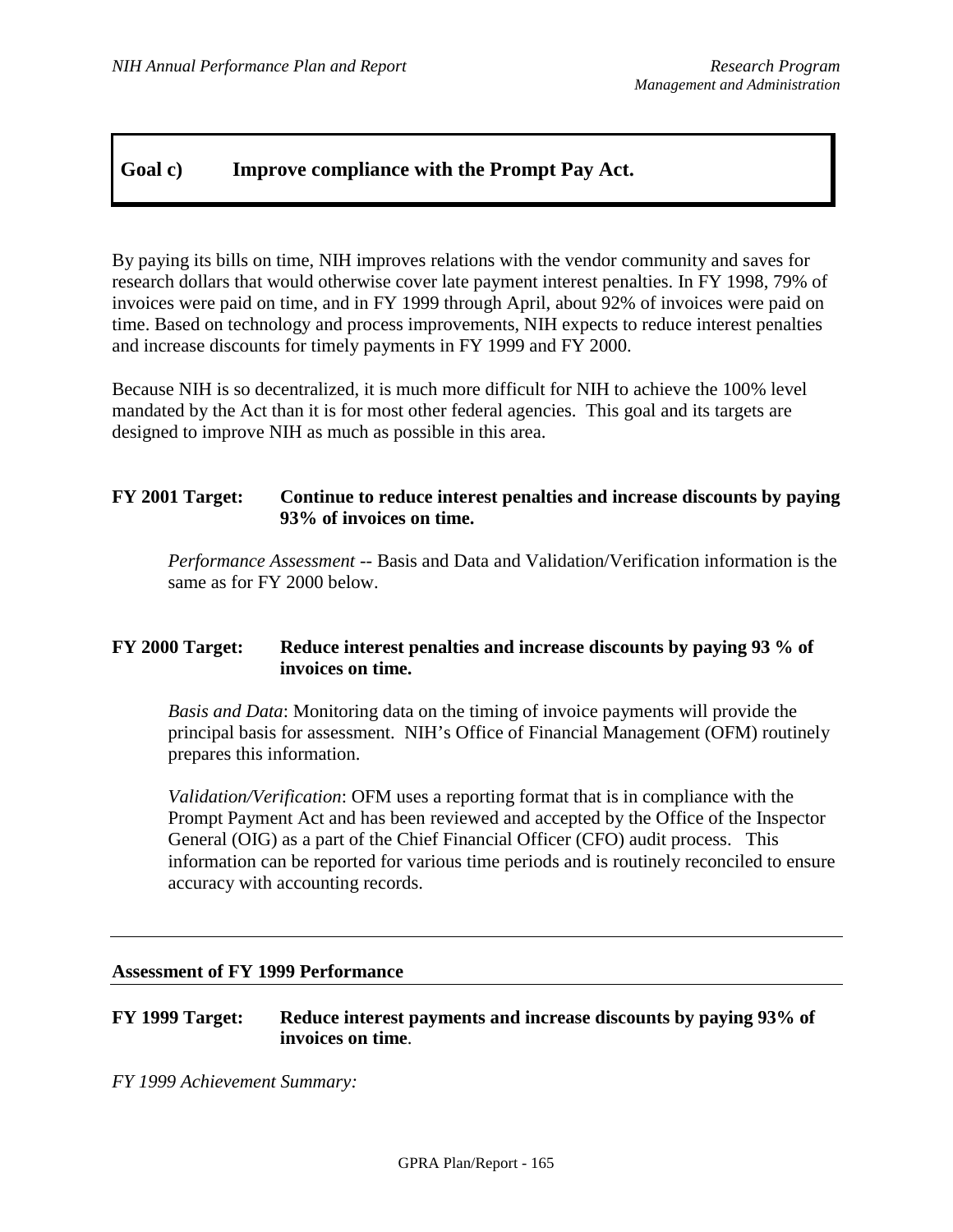- Target was met. In FY 1999, 94% of invoices were paid on time, exceeding the target of 93%. Interest payments were also reduced. Even though the number of invoices and ontime payment, are trending favorably, the number of discounts taken has actually decreased. The number of discounts taken depends on a number of factors independent of Prompt Payment, and therefore, this measure is not used to gauge the success or failure of this target.
- The decrease in the number of on-time payments for FY 1998 was a direct result of a staff shortage and the lack of timely receiving. In FY 1999 the staffing level was increased, as was the number of on-time payments. As a result, during FY 1999, the amount of interest penalties *decreased* by \$274K.

| <b>Total Invoices, On-Time Payments, and Discounts Taken</b> |         |         |                |
|--------------------------------------------------------------|---------|---------|----------------|
|                                                              | FY 1997 | FY 1998 | <b>FY 1999</b> |
| <b>Total Invoices</b>                                        | 400,369 | 386,266 | 417,327        |
| <b>On-time Payments</b>                                      | 361,325 | 303,823 | 390,230        |
| Percent Paid on time                                         | 90%     | 79%     | 94%            |
| Discounts Taken                                              | 2,197   | 2,281   | 1,738          |

## *Sources of FY 1999*

#### *Assessment Data:* The NIH

uses an automated invoice tracking /payment system as part of the Administrative Data Base (ADB) to schedule the release of payments. The ADB is programmed to automatically schedule payments based on the later of the date a proper invoice is received in the designated billing office or the date that the goods/services were entered as received in the accounting system. The ADB is also programmed to automatically calculate and apply interest when due. The system is programmed to release payments in accordance with prompt payment guidelines. This system collects statistics on prompt payments, late payments and interest paid on a daily basis.

*Discussion of Performance:* OFM used various strategies to exceed the target of 93%. A few of the more concentrated efforts to increase the number of on-time payments was to enhance the Purchase Card Program; to upgrade the personal computers, database servers and other hardware used to support the bill payment processes, and to conduct educational seminars. Devoting time and attention to these efforts contributed significantly to goal achievement. For example, automating the purchase card reconciliation process proved to be less labor intensive for staff members and made them more willing to use a purchase card, a mechanism with a 100% on-time record. NIH finance staff, procurement staff, receiving officials and vendors have participated in training sessions to improve the efforts to meet this goal.

This goal and its targets are designed to improve NIH as much as possible in this area. Nevertheless, NIH is a highly decentralized operation handling in excess of 45,000 invoices a month, a volume of work that challenges the efforts to meet this goal. There is also a management concern that the cost of meeting this goal can not exceed the savings realized.

*Next Steps:* Work is currently underway to develop the requirements for the new NIH Business System. Many of the features of the new system will have a dramatic impact on the manner in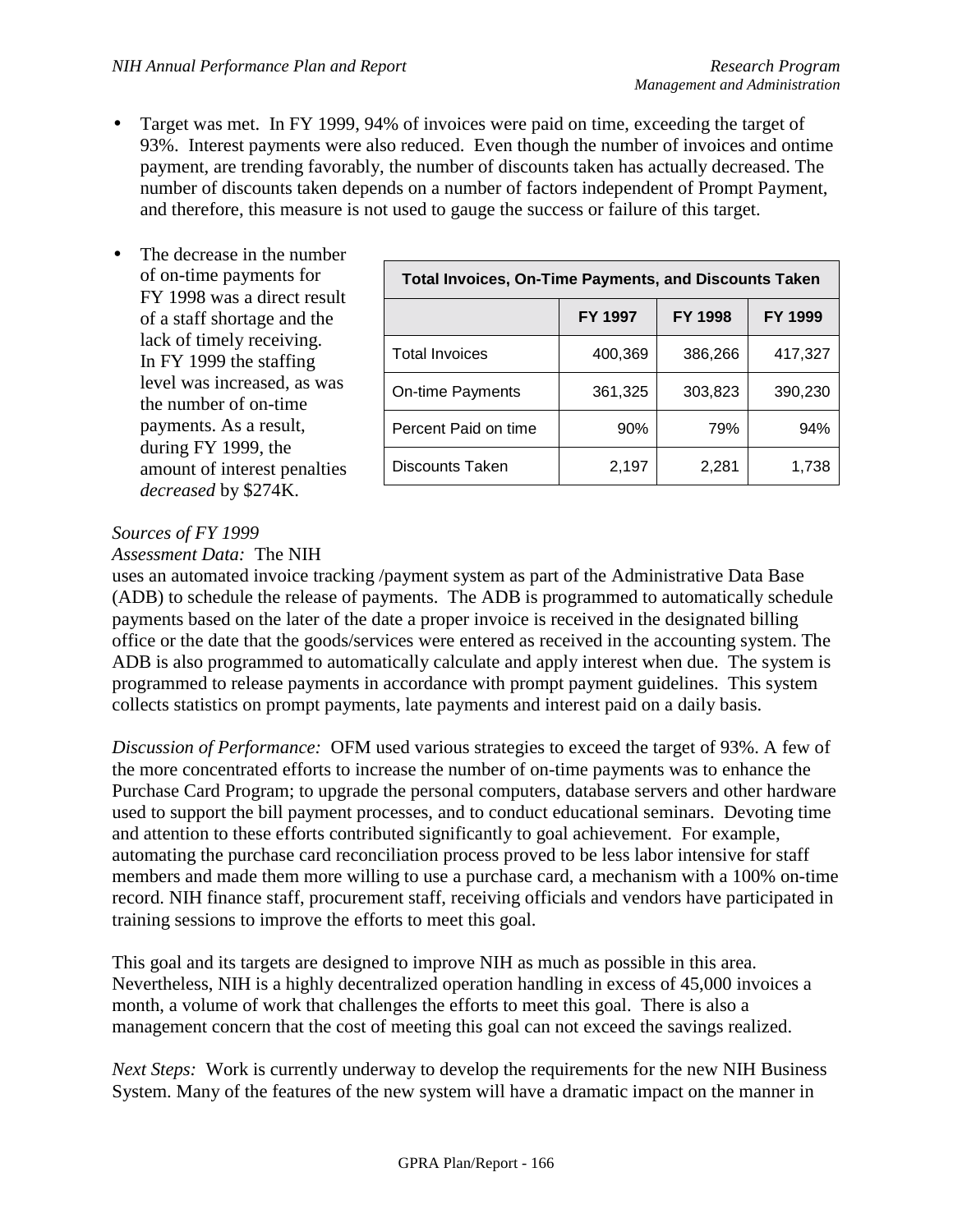which invoices are paid. For example, reminders will be sent to the originator of a purchase order when an invoice has been submitted and remains unapproved for payment. Also, vendors will have greater access to the purchase orders, contracts etc, thus allowing them to bill in accordance with the agreement. This alone should decrease the number of invoices paid late. An intensive training seminar is scheduled for the procurement and administrative staff at an NIH Institute in November. The seminar will stress the importance of receiving, as well as provide an overview of the entire payment process. Finally, an increased number of staff will be dedicated to the bill payment process. This will allow staff to be more responsive to NIH's customers and become more proactive in dealing with problem vendors.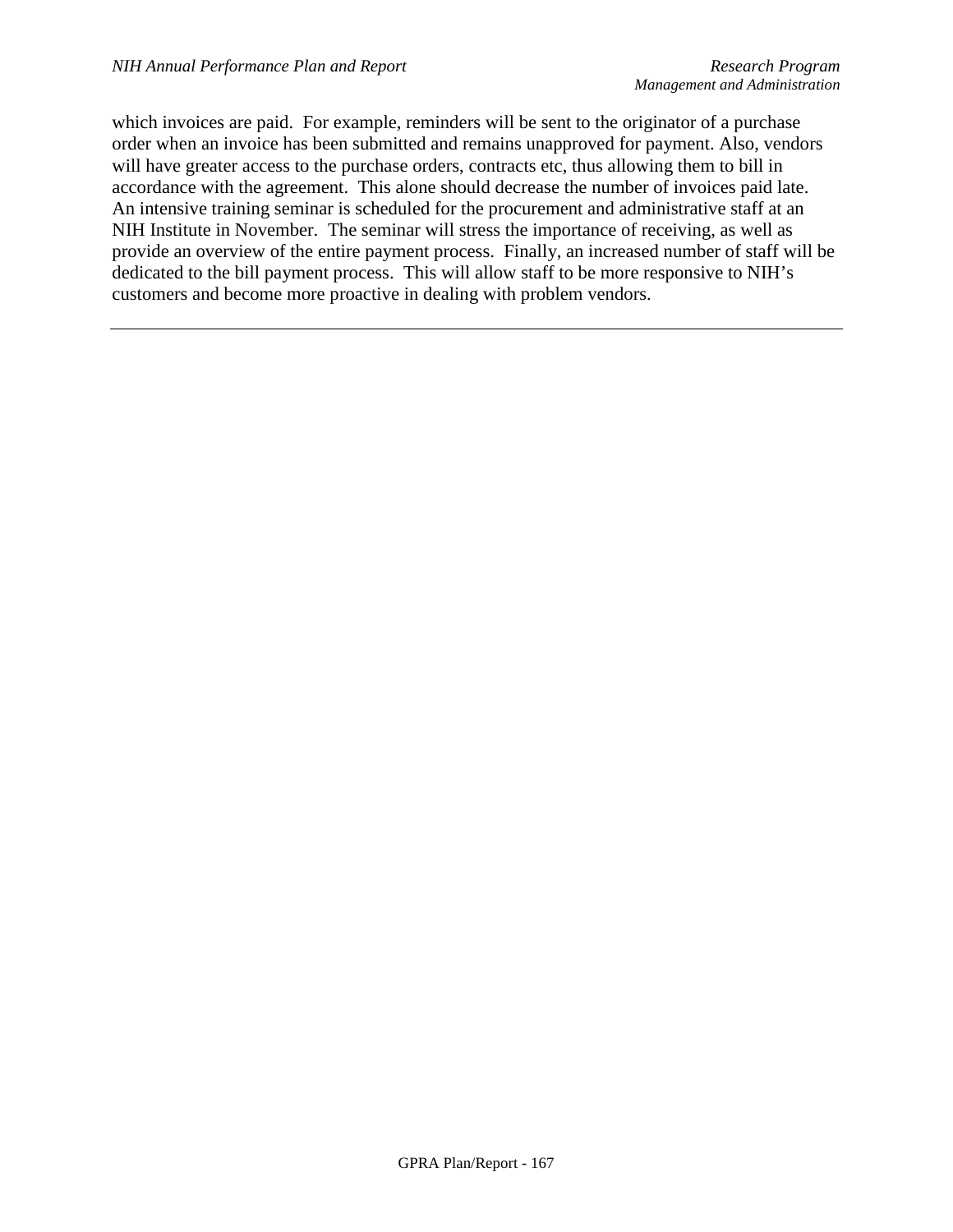# <span id="page-168-0"></span>**Goal d) Improve the efficiency of the small acquisition process by continuing to expand the Purchase Card Program.**

Expanded use of purchase cards by both scientific and administrative staff will reduce costs associated with procurement activities, expedite the acquisition of needed goods and services, and facilitate timely payment of bills. Improvements in the reconciliation process are planned to deal with the key complaint of cardholders.

At the end of April FY1999, NIH had 1,350 card holders, 2,800 people trained to use purchase cards, and \$65.5 million in purchase card orders.

The Purchase Card Program is projected to continue to expand although at a slower rate. Training classes now average 50-60 persons per session, a fall-off from the 70-80 per session at the program's initiation.

**FY 2001 Target: (1) 2,500 card holders.**

- **(2) 4,200 people trained to use cards.**
- **(3) \$200 million in orders.**

*Performance Assessment* -- Basis and Data and Validation/Verification information is the same as for FY 2000 below.

- **FY 2000 Targets: (1) 2,000 card holders.**
	- **(2) 3,600 people trained to use cards.**
	- **(3) \$160 million in orders.**

*Basis and Data*: Performance will be assessed by the Office of Administration (OA) based on Automated Database reports on purchase card transactions.

*Validation/Verification*: NIH's Automated Data Base (ADB) is a mainframe computer database that integrates acquisition, financial, and inventory information. For acquisition, it is an automated system that tracks orders from requisition through close-out. The bank's purchase card transactions are downloaded into the ADB daily. These transactions represent all NIH purchase card activity for the day, and when compiled, represent NIH's payment for the 30-day billing cycle. Since information is downloaded directly from the bank, there is full confidence that the number and value of transactions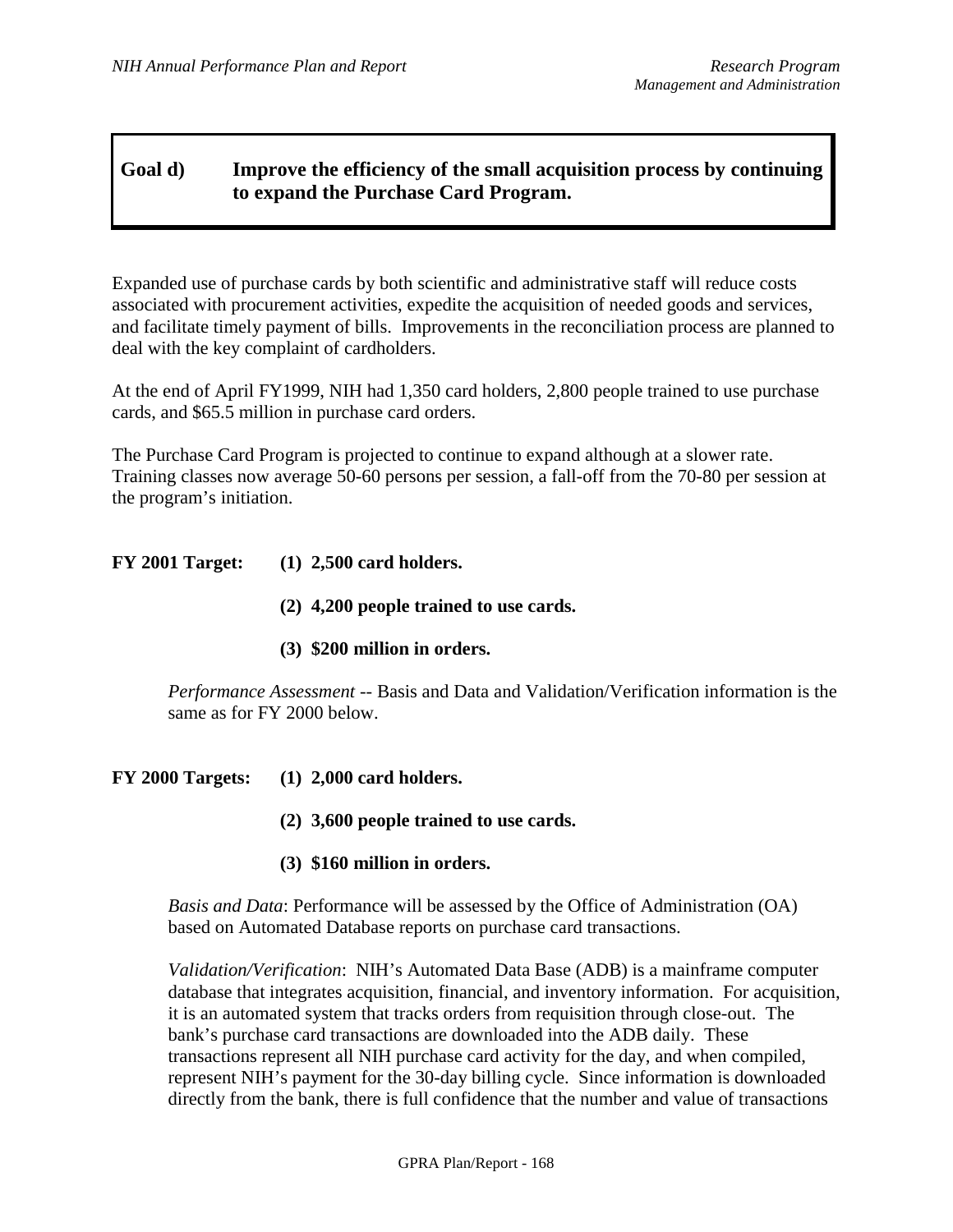is accurate. In addition, the OA keeps records on the number of card holders and individuals trained as a part of its authorization process.

#### **Assessment of FY 1999 Performance**

#### **FY 1999 Targets: (1) 1,600 card holders**

#### **(2) 3,000 people trained to use cards**

#### **(3) \$110 million in orders**

#### *FY 1999 Achievement Summary:*

- Target  $(1)$  was not met. There were 1,485 cardholders  $-$  short of the 1,600 target.
- Target (2) was not met. In FY 1999, 2,860 people were trained to use purchase cards just below the 3,000 target.
- Target (3) was exceeded. The \$130,000,000 volume of orders exceeded the \$110,000,000 target.

*Sources of FY 1999 Assessment Data:* Performance was assessed by the Office of Administration (OA) based on ADB reports on purchase card transactions. The ADB is a mainframe database that integrates acquisition, financial and inventory information. For acquisition, it is an automated system that tracks orders from requisition through close-out. The Bank's purchase card transactions are downloaded into the ADB daily. These transactions represent all NIH purchase card activity for the day, and when compiled, represent NIH's payment for the 30-day billing cycle. Since information is downloaded directly from the Bank, there is full confidence that the number and value of transactions is accurate. In addition, OA keeps records on the number of card holders

and individuals trained as a part of its authorization process.

*Discussion of Performance:* As can be seen, two of the stated targets, number of people trained to use the card and the total number of cardholders, did not reach the projected volumes that were established for FY 1999. A significant factor that influenced these under achieved goals had to do with the central and decentralized acquisition structure that exists at NIH. Each IC has, to some degree, delegated procurement responsibility within its own organization.

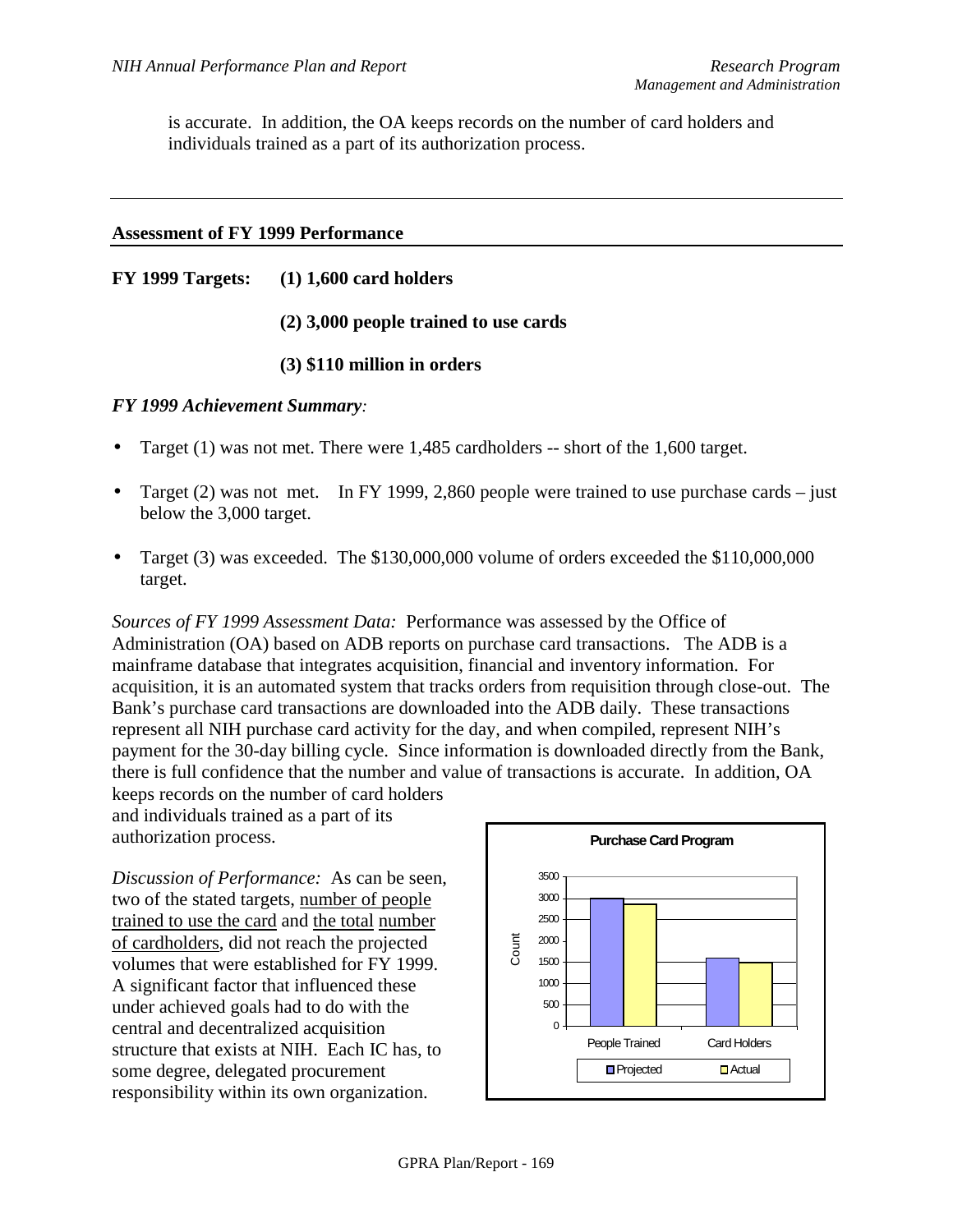This function represents approximately 350 ordering officials (purchasing agents) that are located throughout the ICs. These employees provide acquisition support for laboratories, administrative offices, and divisions. Of the 350 agents, nearly 80% are trained purchase cardholders and use the card extensively. With these agents in place, many ICs elect not to authorize purchase cards for use by individual lab chiefs or administrative officers. The last target, total annual expenditures for FY 99 was surpassed by over 20 million dollars. So,

although the number of cardholders has leveled off, use of the purchase card has greatly increased showing clearly that NIH is meeting its goal of expanding the use of purchase cards.

*Next Steps:* The Purchase Card Program at NIH has exceeded many expectations since its inception in 1995. The level of training has been enhanced to include videos, text material, electronic presentations of the ADB, and guest speakers representing the Javits, Wagner, O'Day National Industries for the Blind acquisition requirements. Permanent training classes are scheduled once each month and numerous training sessions are provided for off-campus sites



such as the National Institute of Environmental Health Science in North Carolina, the National Institute on Aging in Baltimore and the Cancer Research Development Center in Frederick, MD. In addition, there are monthly brown bag meetings for general discussions on the program. The program also introduced outreach activities at central locations at NIH to introduce the purchase card and provide guidance on the formal training sessions. Though number of users has begun to level off as use of the purchase card becomes routine at NIH, the amount of use, as seen through the dollar amount of the purchases on the card, is expected to continue to rise.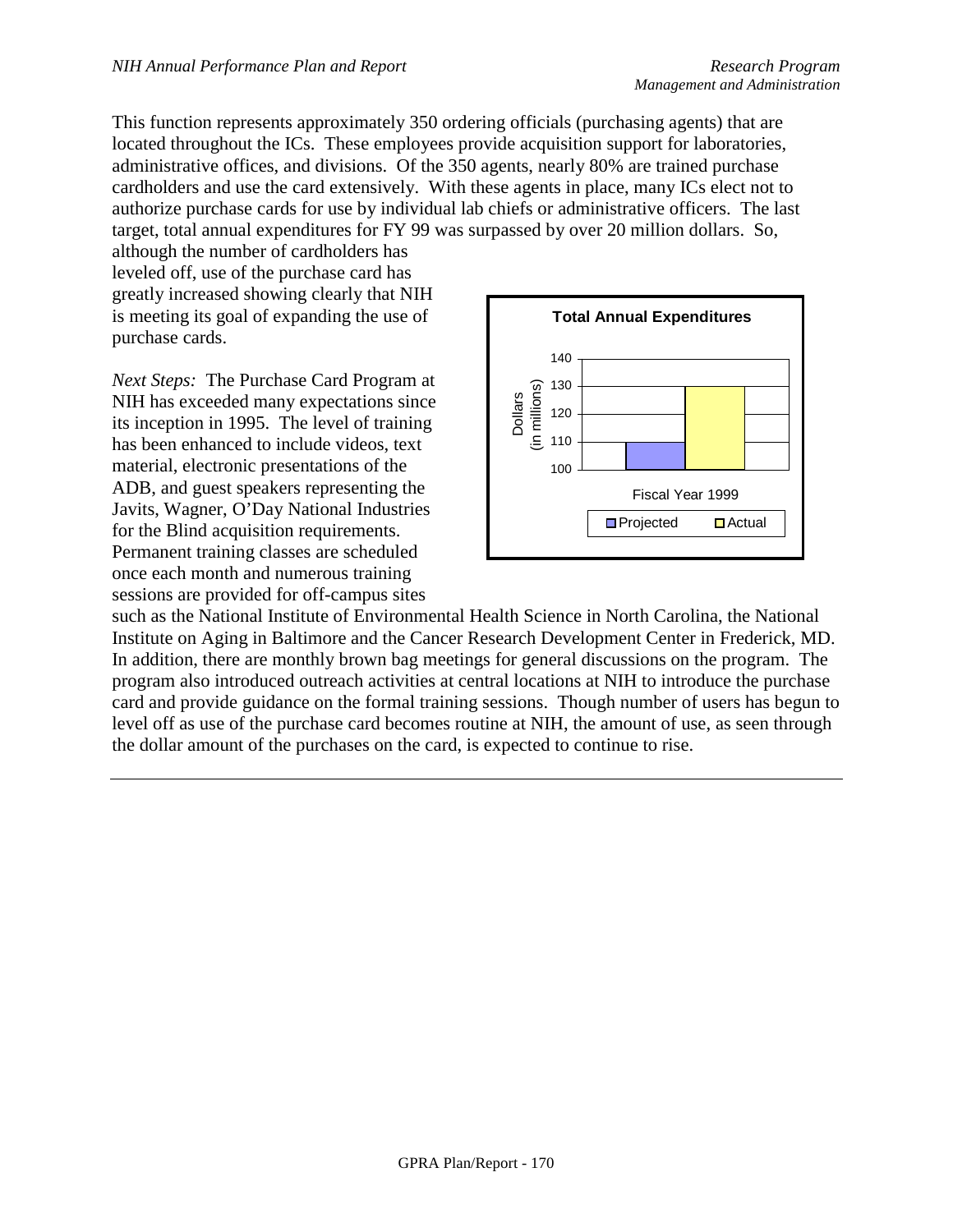# <span id="page-171-0"></span>**Goal e) Improve customer satisfaction with the quality of products and services.**

The NIH is participating in the Office of the Secretary's Acquisition Performance Measurement and Improvement Initiatives to develop common intra-agency acquisition performance goals. The system uses a common and balanced set of procurement performance measures developed by DHHS and other federal agencies and is endorsed by the Office of Management and Budget and the President's Management Council.

The Acquisition Balanced Scorecard is a means of assessing customer satisfaction with the acquisition functions provided to 18 Institutes and Centers. The use of the ABS as a model to link performance of critical business processes with organizational goals is widely accepted in government and industry.

#### **FY 2001 Target: A 90% overall average rating of approval for procurement offices as measured by the ABS.**

*Performance Assessment* -- Basis and Data and Validation/Verification information is the same as for FY 2000 below.

### **FY 2000 Target: An 85% overall average rating of approval for procurement offices as measured by the ABS.**

*Basis and Data:* The Office of Administration (OA) will use the Acquisition Balanced Scorecard (ABS) to measure performance toward this goal. An ABS survey provides NIH's Office of Contracts Management (OCM) with an overall rating on such factors as quality, timeliness, knowledge, and the overall value of products and services provided. This feedback is useful in identifying key areas for improvement and for planning initiatives to achieve desired customer service goals. When this instrument was used in FY 1998 to survey the customers of three ICs, the average score was 4.1 out of 5.0. Since the original instrument was developed for use within DHHS, the rating scale has been changed from a 5 point scale to a percentage of positive responses. When the ratings for those offices surveyed in FY 1998 were converted to the new system, 93 percent rated the procurement offices as doing an overall good job. At the end of FY 1999, 6 offices had been surveyed and the results indicated that NIH has an overall average rating of 89 percent. By the end of FY 2000, NIH will have rated at least 9 of the largest awarding offices.

*Validation/Verification*: OCM has a contract with the Logistics Management Institute (LMI) to assist in the implementation of the ABS survey. Using the Internet, LMI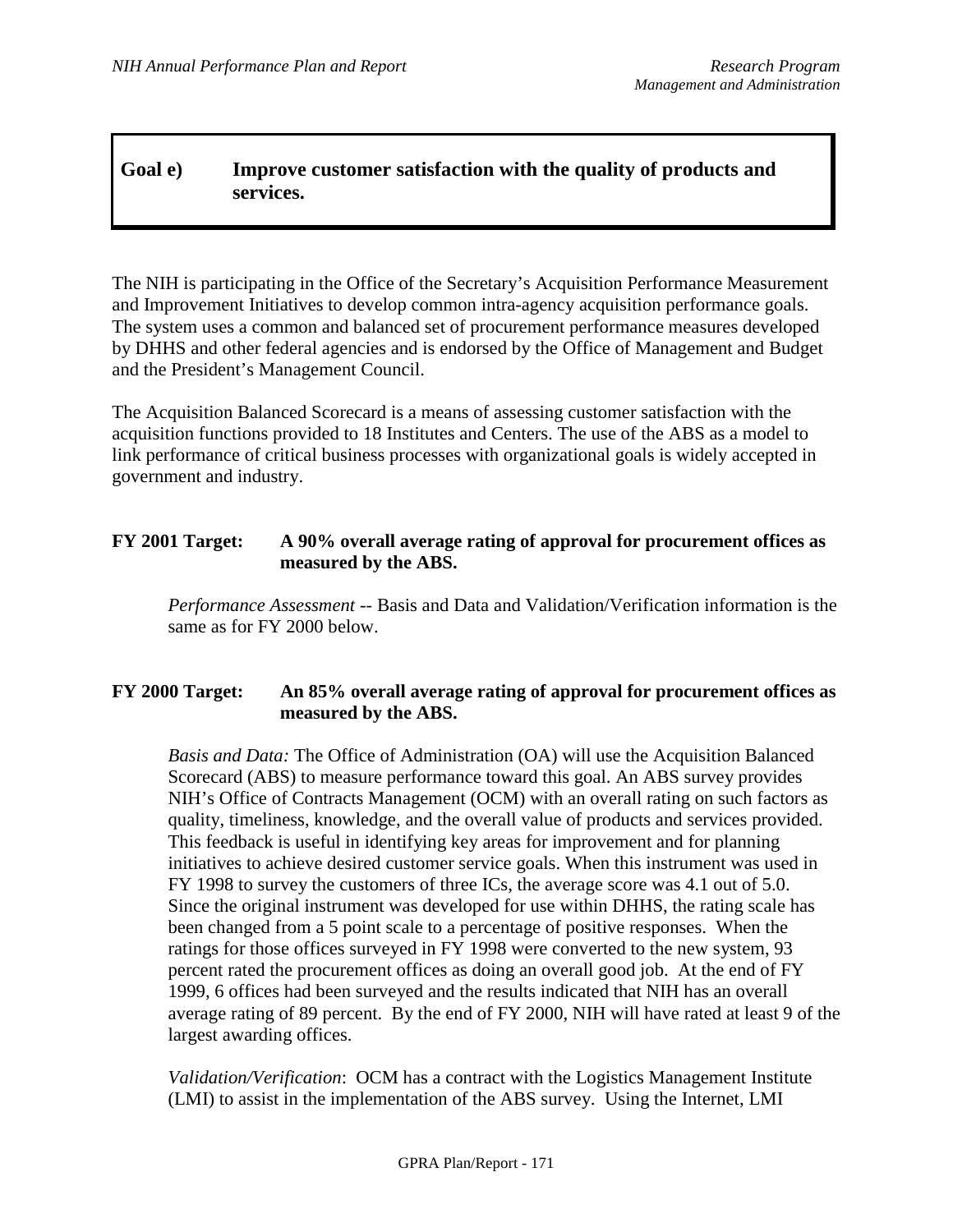surveys the individual contracting offices. Reports are provided to each office. OCM reports on the NIH as a whole.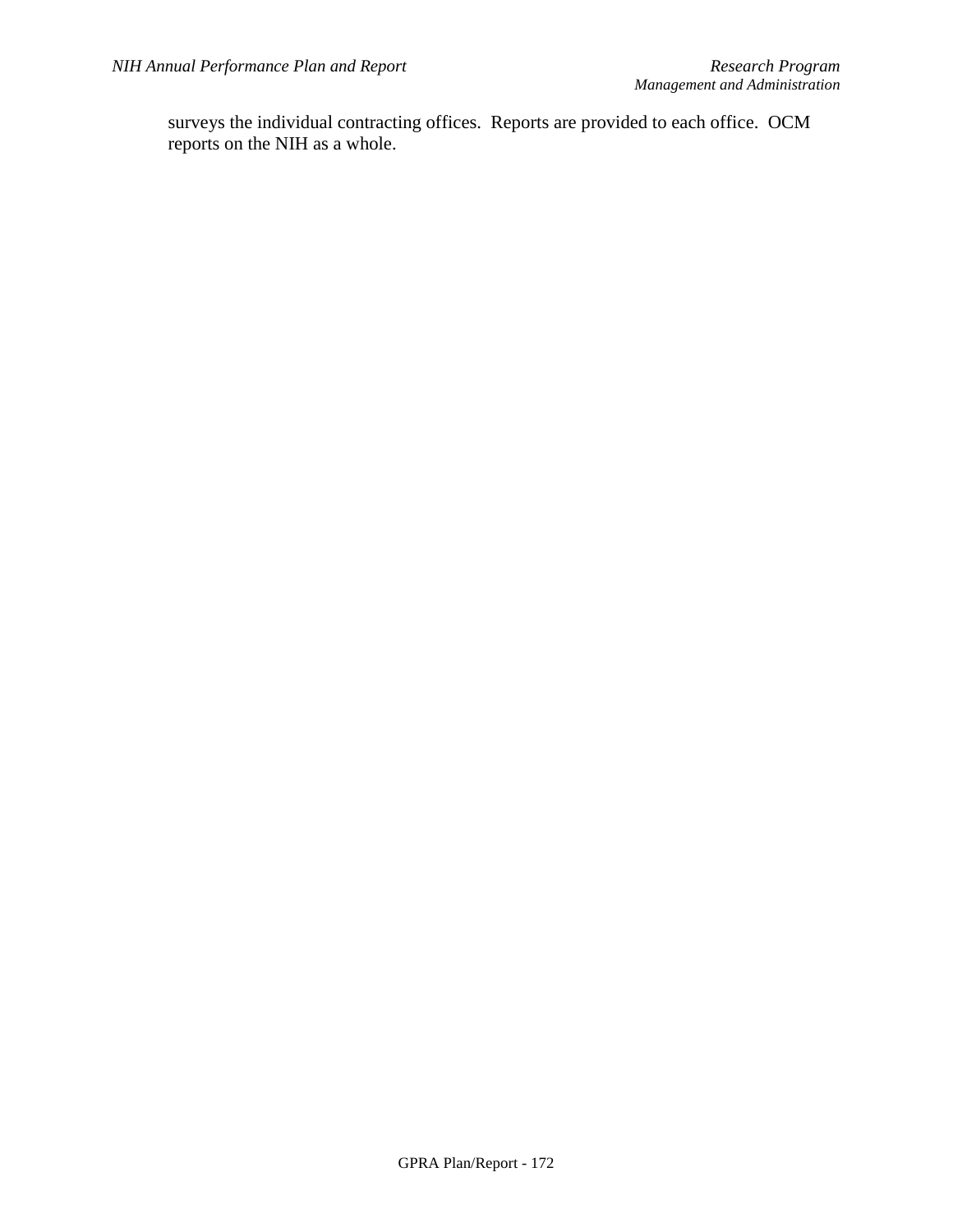## <span id="page-173-0"></span>**Goal f) Expand the use of Performance Based Contracting.**

Performance Based Contracting (PBC) allows vendors to be innovative in responding to NIH requirements for specific products and services. In addition, it provides useful indicators of overall contractor performance. As new contract requirements or contract renewals arise, they will be reviewed to determine if use of PBC is appropriate. (Note: This is a new goal in FY 2000.)

### **FY 2001 Target: Allocate \$21.2 million of the available NIH contracting dollars to PBCeligible contracts.**

*Performance Assessment* -- Basis and Data and Validation/Verification information is the same as for FY 2000 below.

## **FY 2000 Target: Allocate \$19.8 million of the available NIH contracting dollars to PBCeligible contracts.**

*Basis and Data:* The Office of Administration (OA) will use the Automated Data Base (ADB) reports and the Information for Management, Planning, Analysis, and Coordination (IMPAC) system to identify contract dollars awarded. The target amounts are based on monies planned for obligation under active performance-based contracts and estimates of amounts expected to be obligated under the newly awarded performance-based contracts.

*Validation/Verification*: Both the ADB and the IMPAC data bases are used by NIH management for basic management reporting and tracking purposes. Each of the data bases have numerous edits to ensure that the data entered are correct, and the IC OAs are required to reconcile information generated by their systems with their own records to ensure the accuracy of the data on a routine basis.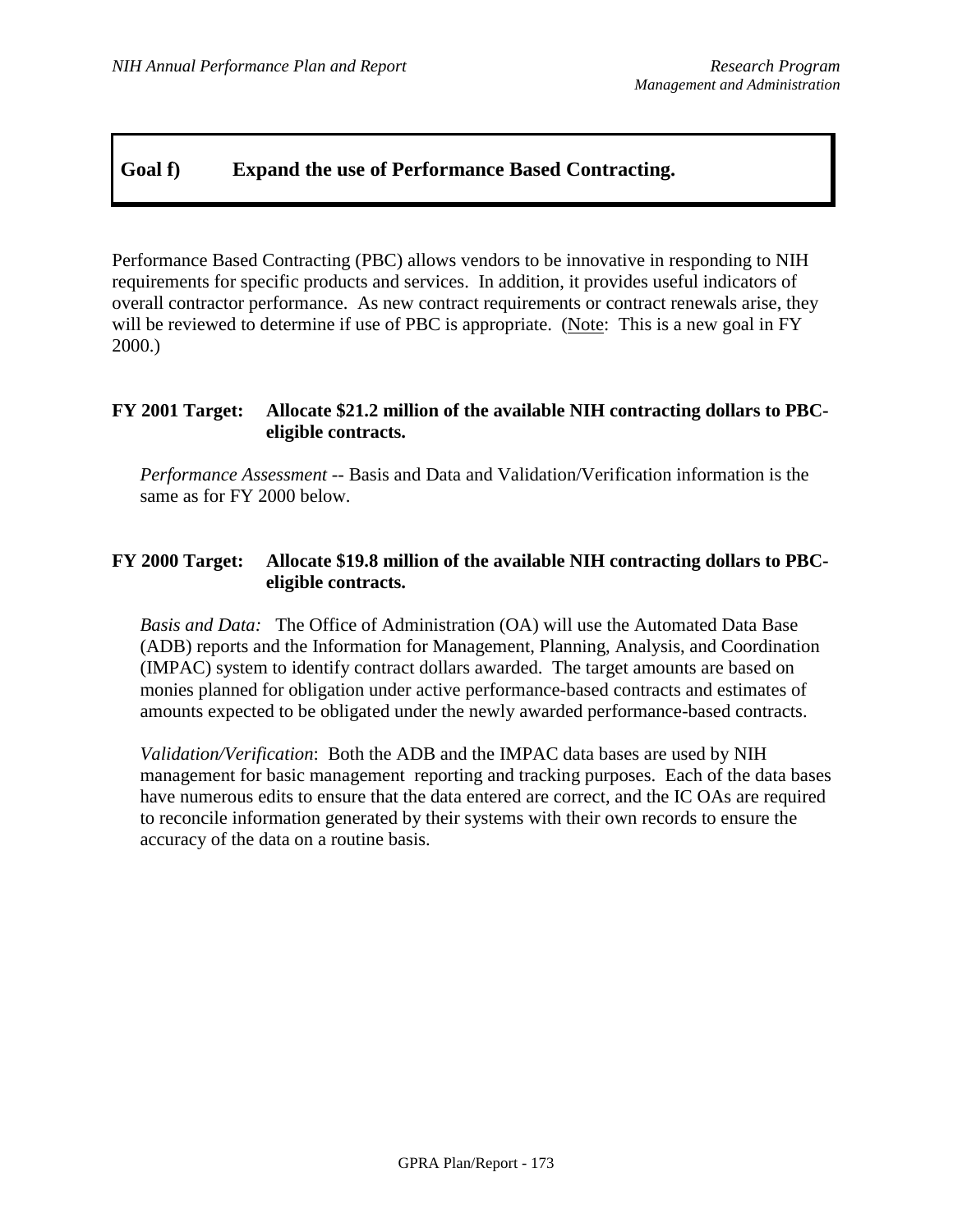## <span id="page-174-0"></span>**Goal g) Ensure the soundness of the NIH property management system.**

The management of personal property is a major component of the overall management and administrative duties of any organization. This function is easily visible and understandable to the public. Correspondingly, successes and failures are often viewed as an easily available indicator of the administrative health of an organization. At NIH, the critical element in this process is the system of records of accountable property that are maintained by the ICs within the Property Management Information System (PMIS). The accuracy of these records is confirmed by the conduct of physical inventories. The goal of the physical inventory is to assess whether NIH assets are in the recorded locations and to confirm that all accountable property is appropriately recorded in the management system. All of these measures are ultimately designed to assure that property assets are available for use in support of the various NIH missions and that they are used in an efficient and effective manner.

### **FY 2001 Target: Complete the FY 2001 milestones in the personal property management improvement plan and achieve a loss rate of less than 6% of the property in the inventory.**

*Performance Assessment* -- Basis and Data and Validation/Verification information is the same as for FY 2000 below.

## **FY 2000 Target: Complete the FY 2000 milestones in the personal property improvement plan and achieve a loss rate of no more than 8% of the total property in the inventory.**

*Basis and Data:* The Office of Administration (OA) will measure progress on the implementation of the personal property management improvement plan. Loss rates will be determined from data in the Property Management Information System (PMIS) and from other information such as property loss reports and other discrepancies found in the system that is assembled by the Property Management Division (PMD) inventory support contractor.

*Validation/Verification*: The Property Management Improvement Plan includes specific goals and objectives that involve specific outcomes/outputs to ensure the tracking and successful implementation of goals. The PMIS database includes several edits and reconciliations to ensure that the data are as correct and accurate as possible. A personal property physical inventory has been completed in each of the past two years to determine if property is being properly recorded and managed. This inventory is used to update the information in the database to ensure accuracy and the proper management of NIH property.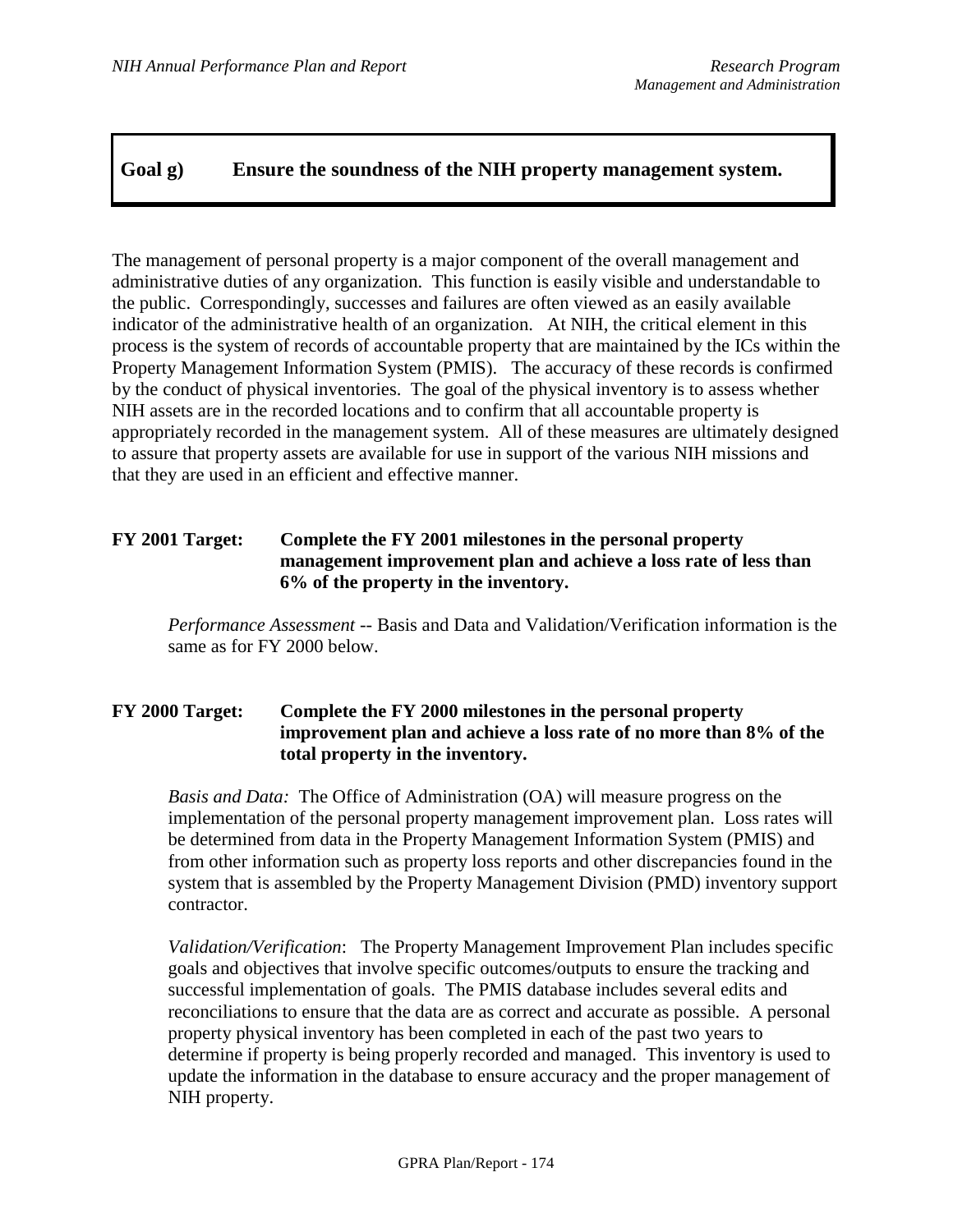#### **Assessment of FY 1999 Performance**

**FY 1999 Targets: (1) Complete the activities listed above to resolve the property inventory discrepancies, including the completion of the property inventory, resolution of inventory discrepancies and reviews by the Board of Survey to determine the reason for discrepancy and proper disposition of the property.**

> **(2) Complete the NIH Director and IC Directors review and decisionmaking and the time-lines for implementing the system improvement processes.**

#### *FY 1999 Achievement Summary:*

- Target (1) was partially met. NIH completed 100% of the 1999 physical inventory and produced management reports on discrepancies. NIH resolved all capital property inventory discrepancies and resolved a significant part of the non-capital property inventory discrepancies related to the 1998 property inventory. Boards of Survey continue to operate and are expected to remain so.
- Target (2) was met. During the 1998 and 1999 calendar years, Office of Administration (OA) representatives met with IC management personnel, individually and collectively, to announce and to discuss changes to management practices and procedures. The proposed changes included, but were not limited to the delegation of certain property management functions; the conduct of physical inventories; and the institution of Property Survey Boards. The entire process is part of an overall, long term Personal Property Management Improvement Plan, which NIH intends to implement over the next few years. These improvements received general approval, including "buy-in" by the ICs.

#### *Sources of FY 1999 Assessment Data:*

Target (1) PMIS data were used to determine the progress achieved in improving the management of NIH property. OA provides ongoing tracking and management of the various improvements needed in the NIH property management process. Weekly reports are provided to IC management on their progress towards inventory reconciliation. Discrepancy reports are provided to each of the IC Property Management Representatives weekly.

Target (2) The target was accomplished through meetings and discussions. There are no measurable data elements for this target.

*Discussion of Performance:* Preliminary figures show significant reductions in loss rates at the end of the 1999 inventory when compared to the 1998 inventory. Reduced loss rates reflect improvements in practices and policies. This is significant, particularly when related to capital losses. This level of reduced loss rates for capital items meets the DHHS GPRA goals for the period as well.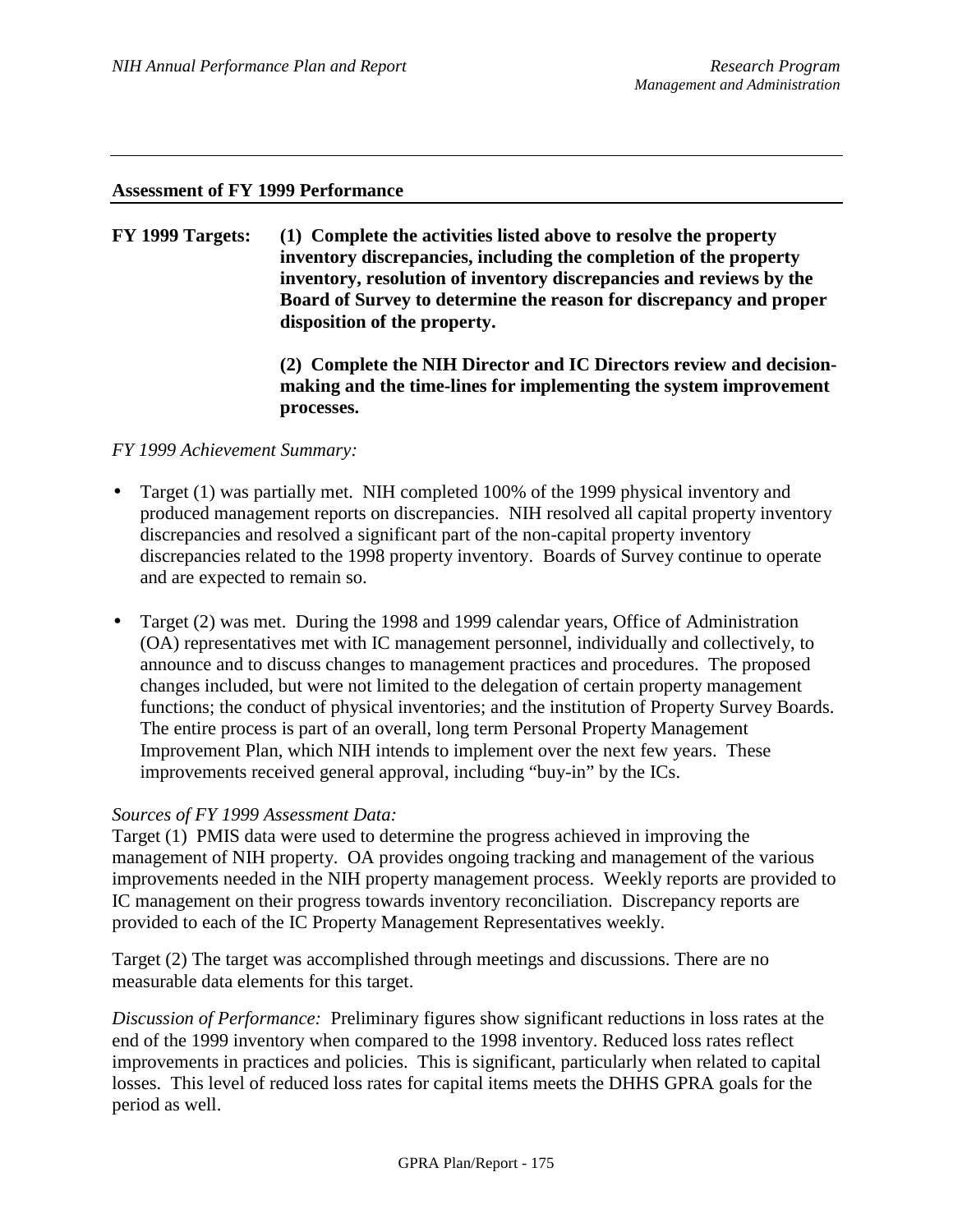The improvements to property management practices and procedures during FY 1998 and FY 1999 resulted in a downgrade of a prior material weakness related to property management accounting practices in the annual Chief Financial Officer (CFO) audit of NIH's financial statement, to a reportable condition. We expect that continued progress in this area will ultimately result in the removal of all conditions.

*Next Steps:* Physical inventory and related property management activities will continue for the foreseeable future. Many of these activities are required by regulation. Others are used as a measure of the state of management controls. Processes, such as the Property Survey activity are being integrated into the normal administrative environment

The processes presented to NIH management are being institutionalized as administrative practices at NIH. Further improvements are expected in systems and processes as business systems are updated over the next several years and more authority and responsibility are provided to the ICs.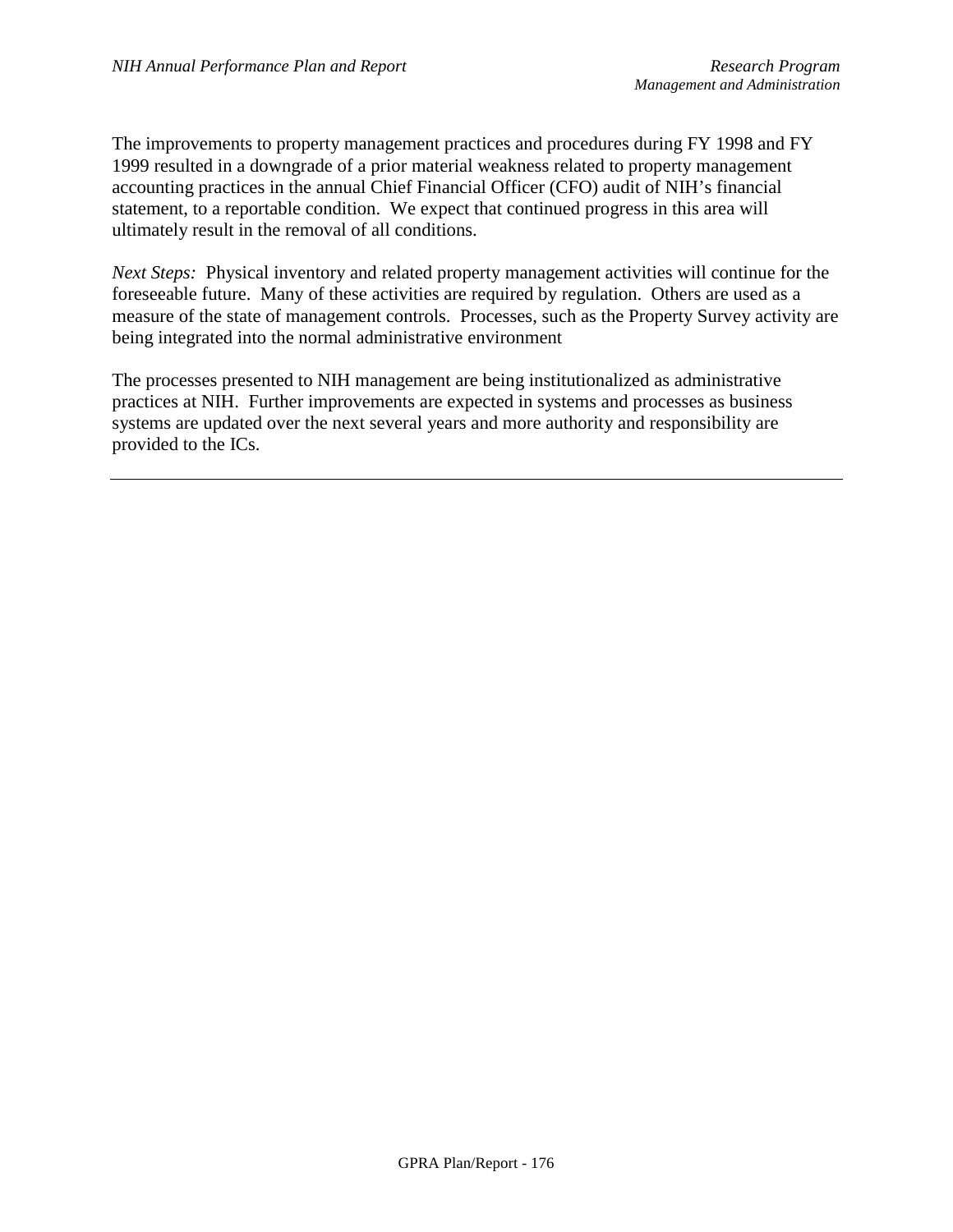# <span id="page-177-0"></span>**Goal h) Ensure that NIH equipment loan agreements are properly executed, that equipment is not shipped until agreements are signed, and that NIH equipment is properly accounted.**

To deal with delinquent property loans recorded in the Property Management Information System (PMIS), property regulations have been revised to require that loaned equipment be inventoried at the time it is shipped and that the receiving organization provide documented reconciliation with property records. (Note: Targets beyond FY 1999 are not currently planned, as this goal is expected to be completed in FY 1999.)

#### **Assessment of FY 1999 Performance**

## **FY 1999 Target: Complete the revision and implementation of the relevant property regulations.**

*FY 1999 Achievement Summary:*

- The target was met.
- The relevant property regulations have been revised. They are now being put in final form and submitted for publication. The regulation has already been communicated verbally to all of the ICs through the Personal Property Management Committee and the process is already in place and being executed.

*Sources of FY 1999 Assessment Data:* The target was to revise the regulations and put them into effect. While we are still in the publication process, the regulations themselves have been in effect and are currently being used to process loans through the Property Management Division.

*Discussion of Performance:* ICs are moving to keep their loan documentation current and to properly document any property being placed on loan. As stated earlier, property on expired loan which has not been returned is considered missing for inventory purposes and must be resolved prior to reconciliation of that office's accounts. The Office of Administration (OA) has completed the revision and has implemented these regulations. Additional management controls have been established to assure that property loans are properly executed and kept current. For example, physical inventories of property include any property from loans that have expired. This requires that the loans either be kept up to date, that the property is disposed of, or that the property be returned to avoid an inventory discrepancy.

*Next Steps:* This activity is being institutionalized through the implementation of this regulatory change. Publication of the new regulations is anticipated in the near future.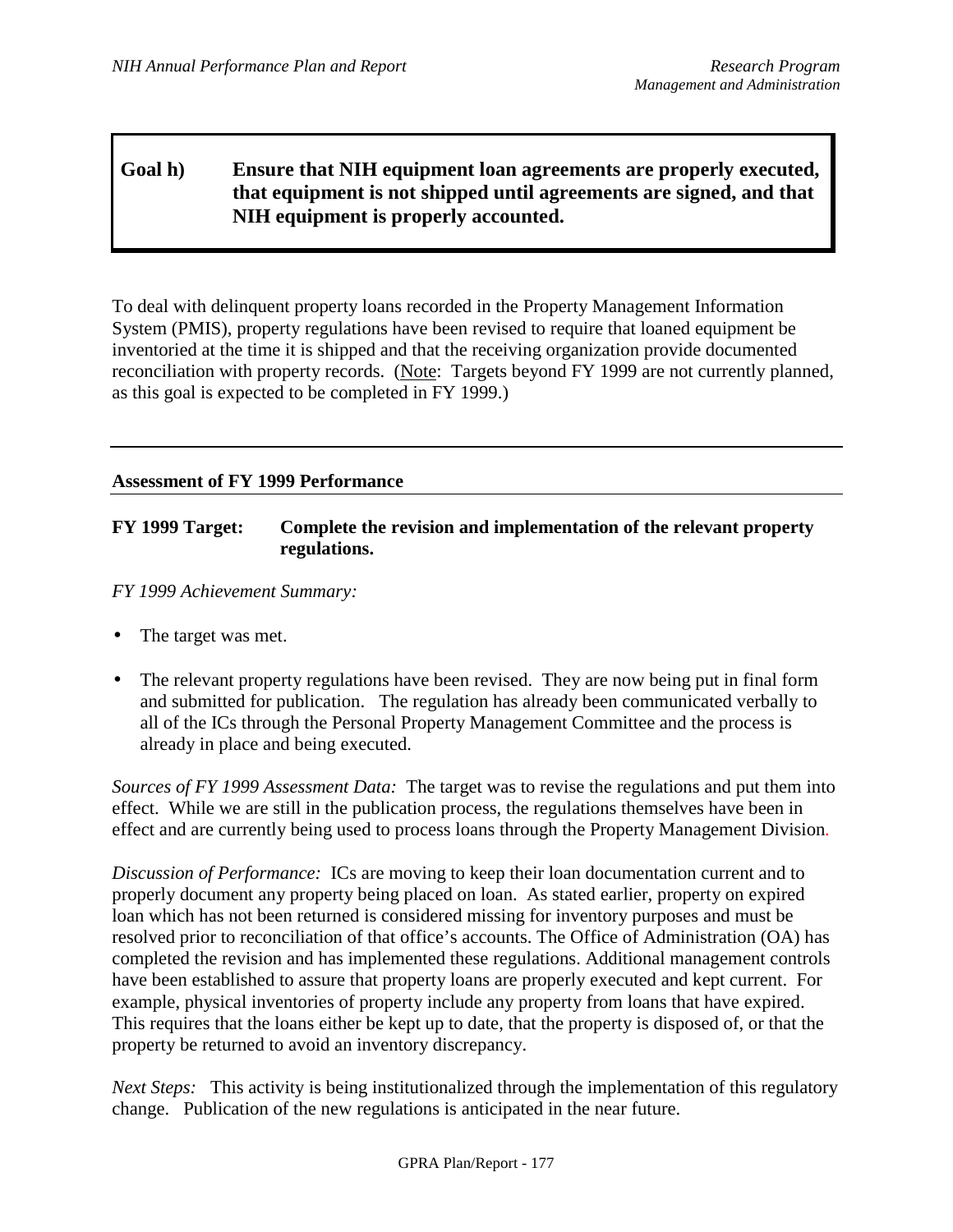# <span id="page-178-0"></span>**Goal i) Simplify data entry and update into property systems.**

Many ICs have expressed a desire for a simplified and up-to-date property tracking system. The current Property Management Information System (PMIS) is scheduled to be replaced as part of the new enterprise business system. Until that time, it is felt that a reasonably small expenditure for an off-the-shelf front end for the PMIS will result in significant increases in accuracy and will help to reduce the work effort required to maintain property records. (Note: This is a new goal in FY 2000.)

### **FY 2001 Target: Complete the pilot project for the commercial software applications and report results to the ICs.**

*Performance Assessment* -- Basis and Data and Validation/Verification information is the same as for FY 2000 below.

#### **FY 2000 Target: Implement the pilot project(s) in one or more of the ICs.**

*Basis and Data:* Documented milestone achievement pertaining to the installation, operation, testing, and appropriate reporting to the ICs of one or more commercial, offthe-shelf, property systems in the NIH environment.

*Validation/Verification*: The Office of Administration (OA) will provide ongoing monitoring/tracking of the implementation of the objectives to simplify data entry into the property system by ICs. Further, specific criteria will be developed to make appropriate decisions for potentially fully implementing a new data entry process. The criteria could include the time required to enter a record, the time to update/reconcile and monitor property, and the accuracy of data.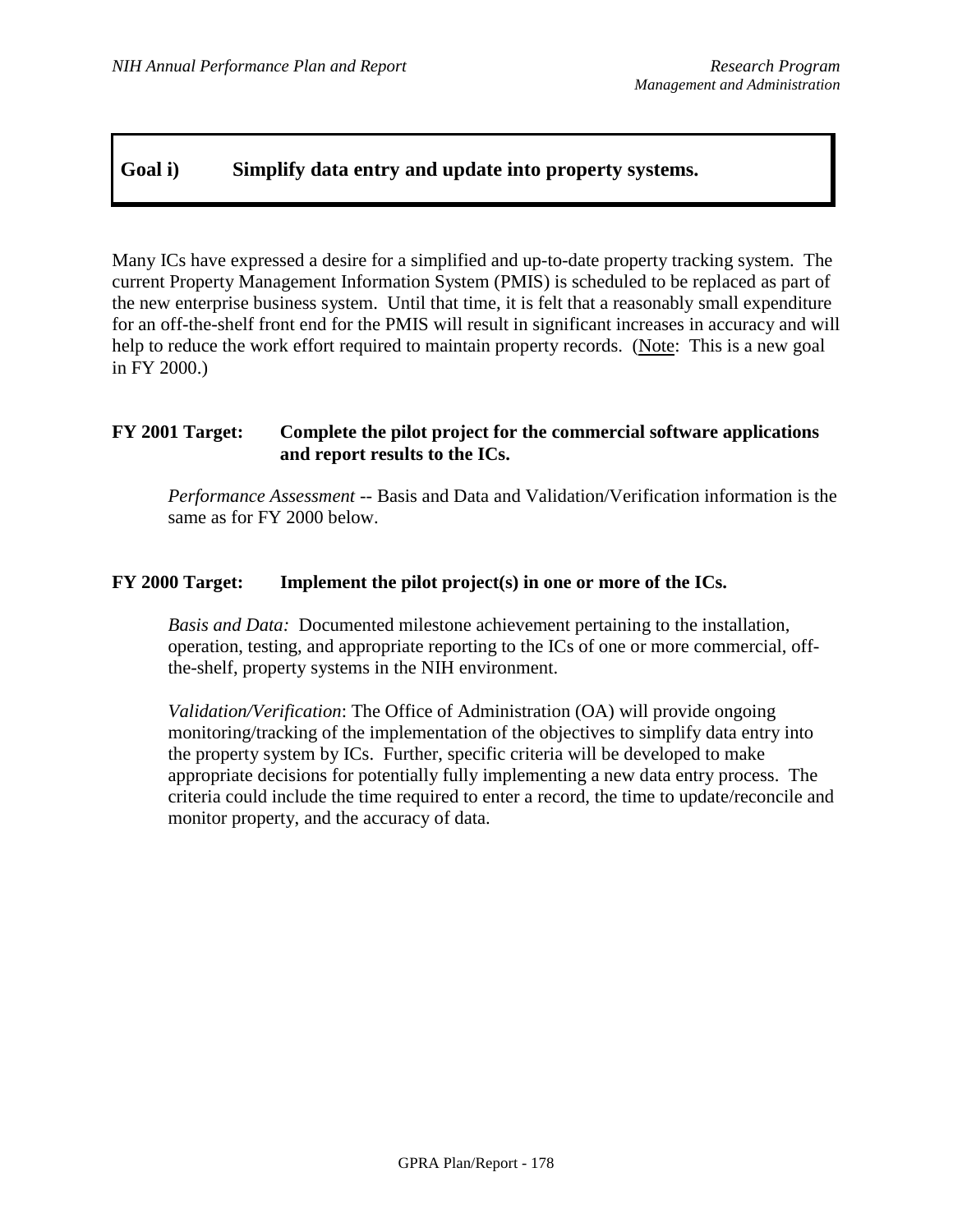# <span id="page-179-0"></span>**Goal j) Ensure that proper procedures are followed with regard to equipment provided to contractors in the intramural research program.**

NIH Property Administrators will review contractor's property management systems on a rotating basis to ensure that equipment is properly used, recorded, maintained, and disposed of when no longer needed. In addition, agreements have been put in place to include NIH property in the samples inventoried by other agencies using NIH resources. (Note: Targets beyond FY 1999 are not currently planned as this goal is expected to be completed in FY 1999.)

#### **Assessment of FY 1999 Performance**

#### **FY 1999 Target: Complete implementation of the review system.**

*Achievement Summary*:

- The target was met. The review system has been implemented.
- Major accomplishments associated with this during the fiscal year are:

**--** An agreement was established with the Office of Naval Research incorporating NIH property into any reviews conducted by their organization as contractors. It is expected that this will result in a periodic review of many of the larger NIH contracts with universities (a large portion of our contracts). Additional agreements are being negotiated with the Defense Contract Management Command for inclusion of NIH property in their assessments of shared contractors.

--A letter was issued to all NIH contractors requesting their end of fiscal year property inventory balances to determine the contractors with the largest quantities and values of property, indicating those with the greatest risk. Reports are being received.

*Sources of FY 1999 Assessment Data:* The contractor's end of year fiscal inventory balances are being received and kept in the NIH Office of Financial Management (OFM). Copies of the Office of Naval Research property reviews, which include NIH property at universities and nonprofit institutions in the sample, are kept in NIH's Office of Administration, Office of Logistics Management.

*Discussion of Performance:* The new review system and the end of year fiscal reports should help ensure that proper procedures are followed with regard to equipment provided to contractors in the Intramural Research program. In addition to the achievements discussed above, NIH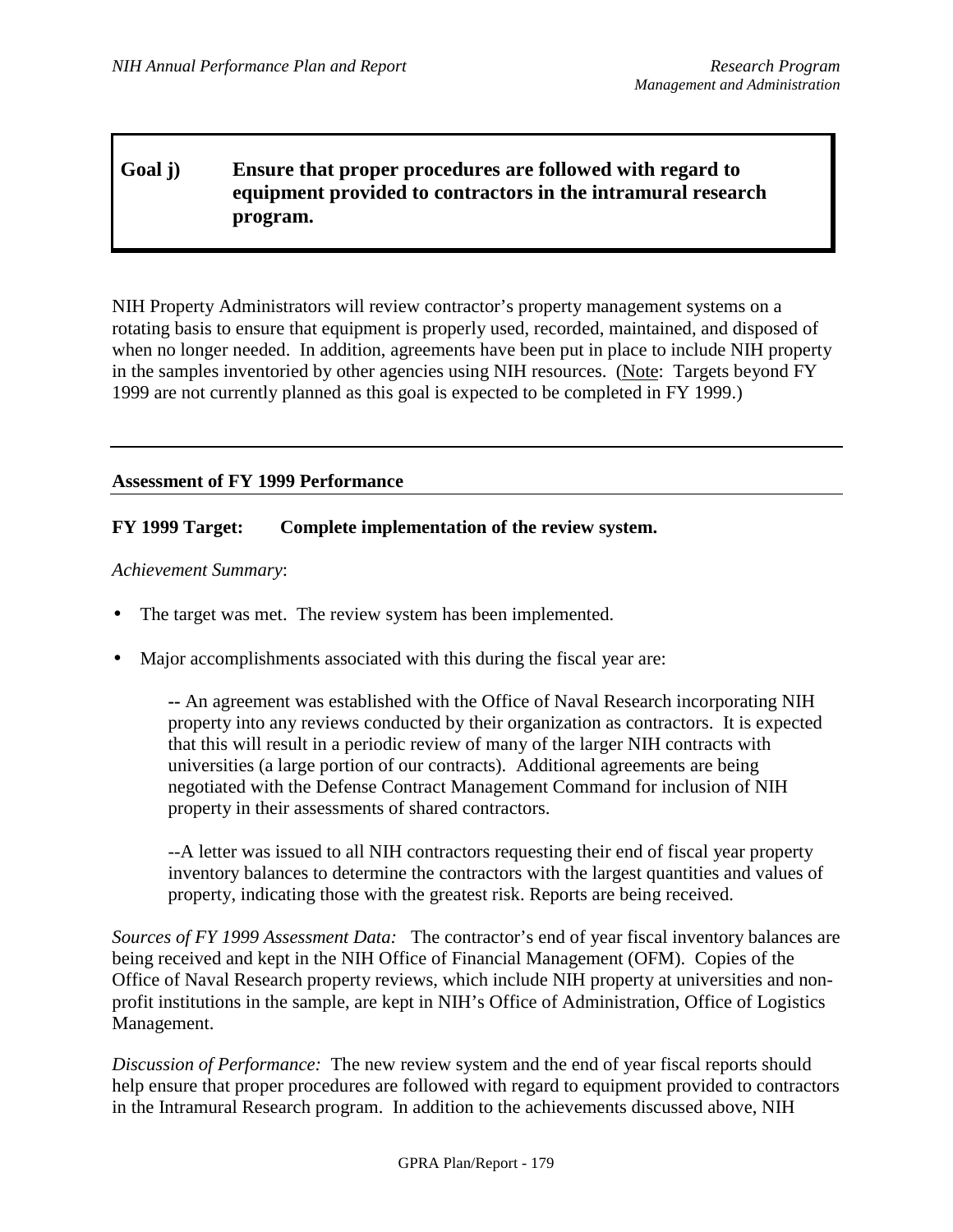received, courtesy of the National Aeronautics and Space Administration, Goddard Space Flight Center, an automated tracking system for annual contractor reports as well as the scheduling of property system analysis. This program was provided at no cost to NIH and will prove significant in the management of this activity, by allowing NIH to more efficiently track contractor reports and schedule property reviews. Since the system is both free and more efficient than those in place currently, NIH will be able to continue to lower its costs while the review system is implemented.

*Next Steps:* This activity will continue to be conducted for all contracts when government property has been furnished and/or all contracts where contractors are able to purchase property on the account of the government. Each year a portion of the contract base will be reviewed.

Reviews will continue to be performed of contractors' processes and systems for managing property. Contractors will also be asked to develop various reports to determine if they are adequately managing their accountable property. Based on the information acquired, contractors will be asked to make appropriate improvements to their property management process/system that will be tracked/monitored by the Office of Administration.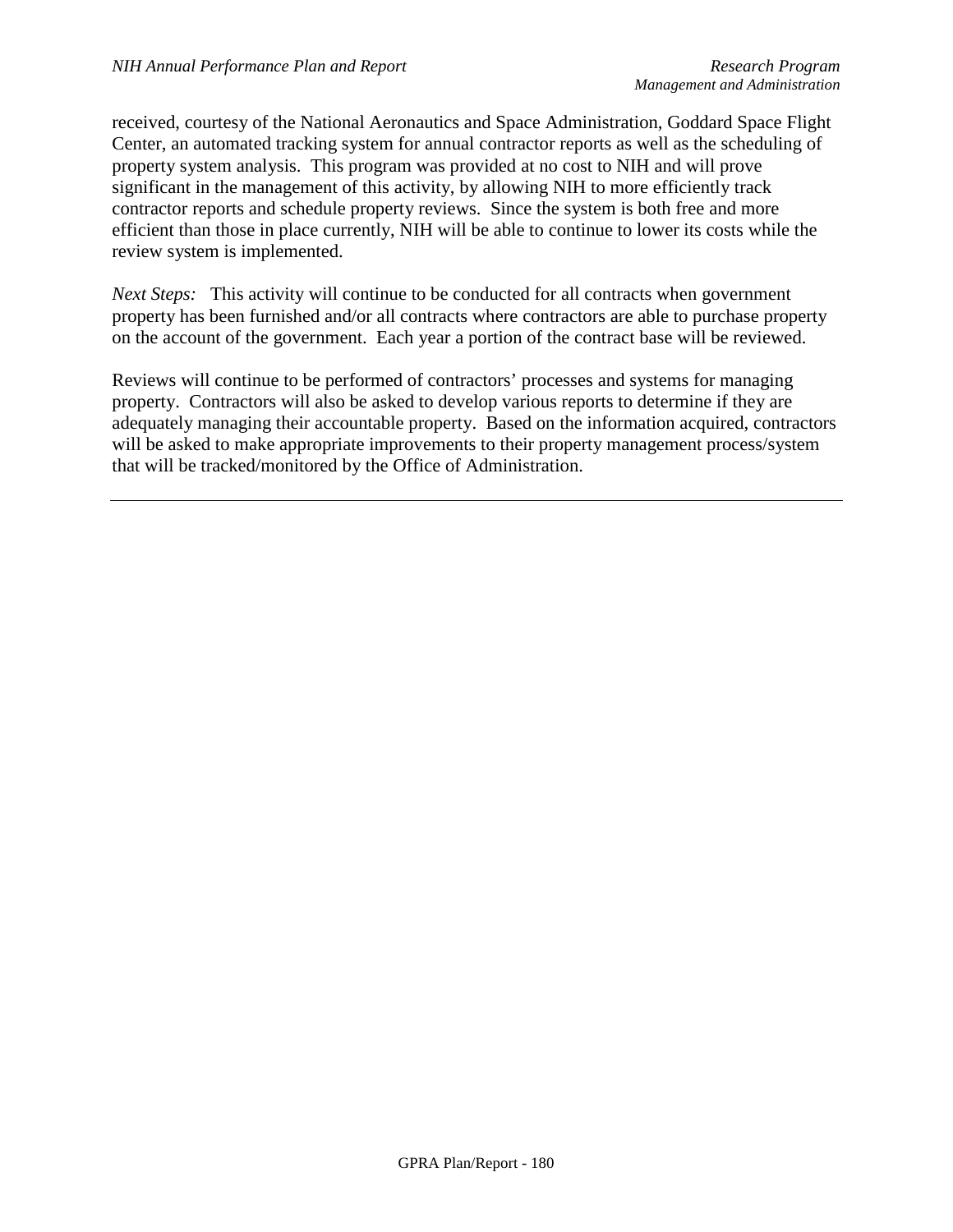### **Goal k) Identify and pilot new approaches to providing human resource services which increase manager satisfaction with personnel system flexibility and ease of use.**

Following delegation of significant personnel authorities from the DHHS to NIH, the agency has initiated a comprehensive evaluation -- in conjunction with the National Academy of Public Administration (NAPA) -- of the implementation of these authorities. Additional efforts are underway to identify and pilot new approaches to providing human resource services.

### **FY 2001 Target: Complete the development and begin pilot implementation of decision support systems for recruitment, selection, and employee performance: CareerHere and the Career Recruitment Information Management System (CRIMS).**

*Basis and Data:* There are three phases to the implementation of these systems: 1. deployment of CareerHere as an NIH-wide interactive vacancy announcement system; 2. piloting and subsequent NIH-wide deployment of the CRIMS merit promotion and recruitment system; and 3. linkage of the CareerHere and CRIMS systems to integrate vacancy announcement, recruitment, classification and performance management into a seamless process.

*Validation/Verification*: Phase 1 (deployment of CareerHere as a vacancy announcement system) is now completed. Each of the subsequent phases has a rollout schedule that includes piloting and evaluation. At the end of each stage of the pilots, end users will be asked to provide their assessment of the systems to make appropriate corrections. Six months after the completion of the final phase, technical review of the software will be completed. In addition, managers and HR professionals will be asked to evaluate the utility of the software in streamlining the recruitment process.

### **FY 2000 Target: A 10% increase in manager satisfaction with personnel system flexibility and ease of use as reflected in the 1999 survey outcome against the 1997 baseline.**

*Basis and Data:* NIH's Office of Human Resource Management (OHRM) will analyze the results of the NAPA surveys of NIH managers. In 1997, NAPA surveyed NIH managers to assess the utility and flexibility of the agency's personnel systems. The basic findings of this survey were that less than 20% of managers reported the personnel system was customer focused; less than 20% found the system flexible and easy to use; and only about 30% found the system contributed to organizational goals and objectives. Follow-up surveys are planned for 1999 and 2001.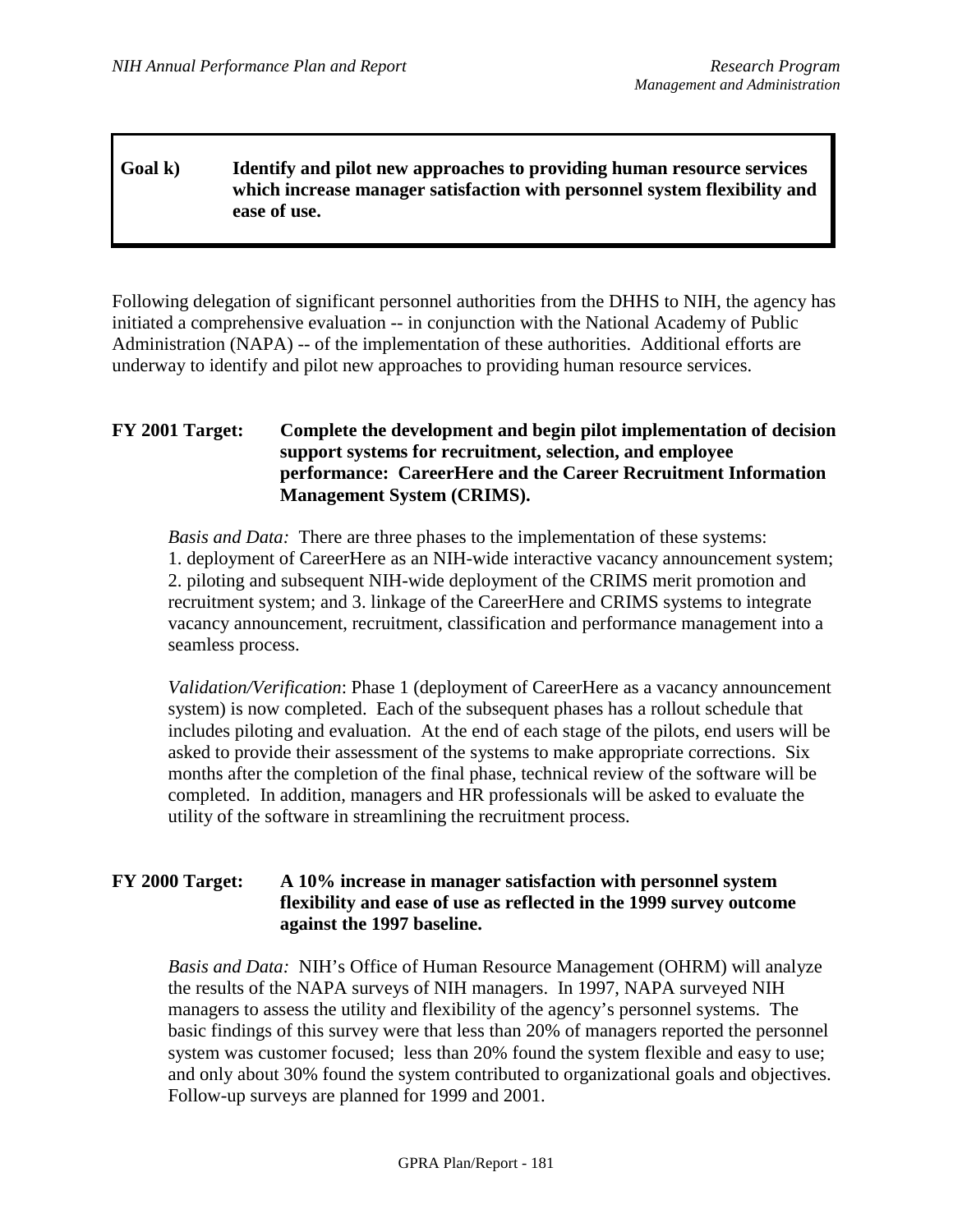*Validation/Verification:* Specific questions will be included in the future NAPA surveys for determining managers' satisfaction with the new system. In addition, specific criteria and information will be developed for assessing if the new system is in fact providing better results, is easy to use, and if it contributes to the organization's goals and objectives.

## **Assessment of FY 1999 Performance**

#### **FY 1999 Target: Complete the delegations of authority and related training.**

*FY 1999 Achievement Summary:*

- The target was met. Delegations have been completed and related training given to managers who will exercise these authorities.
- Major accomplishments during the fiscal year associated with this are:

-- The NIH has redelegated a number of Title 5 authorities to the ICs as of the end of FY 1999.

-- NIH's Office of Human Resources Management (OHRM) conducted briefings for senior managers to inform them of the scope and content of the delegations and of their responsibilities to ensure that they are exercised in a proper manner. More intensive briefings and training were available for managers and administrative staff who will be working with the new authorities on an operating basis.

-- OHRM has designed a series of training modules that were available for use by ICs to train managers who will exercise these delegated authorities. Further, several ICs have developed and implemented their own training procedures.

*Sources of FY 1999 Assessment Data:* OHRM continues to track to what extent the ICs are further redelegating these authorities down to the lowest level possible. All the delegations are posted to the OHRM Homepage and all scheduled training pertaining to the use of the delegations has been completed.

*Discussion of Performance:* The goal of completing the delegation of the authorities to the ICs and providing training to management and administrative staff who will be exercising these authorities in the future has been completed. In addition, spot post-audits and management control reviews have revealed little or no problem with compliance with applicable regulations now that these authorities are being exercised at lower levels within NIH and the ICs. Although not a stated goal, it is expected that further redelegation of these authorities down to the lowest level possible within each IC will greatly enhance managerial satisfaction with the personnel system, as unnecessary levels of review and approval are eliminated resulting in increased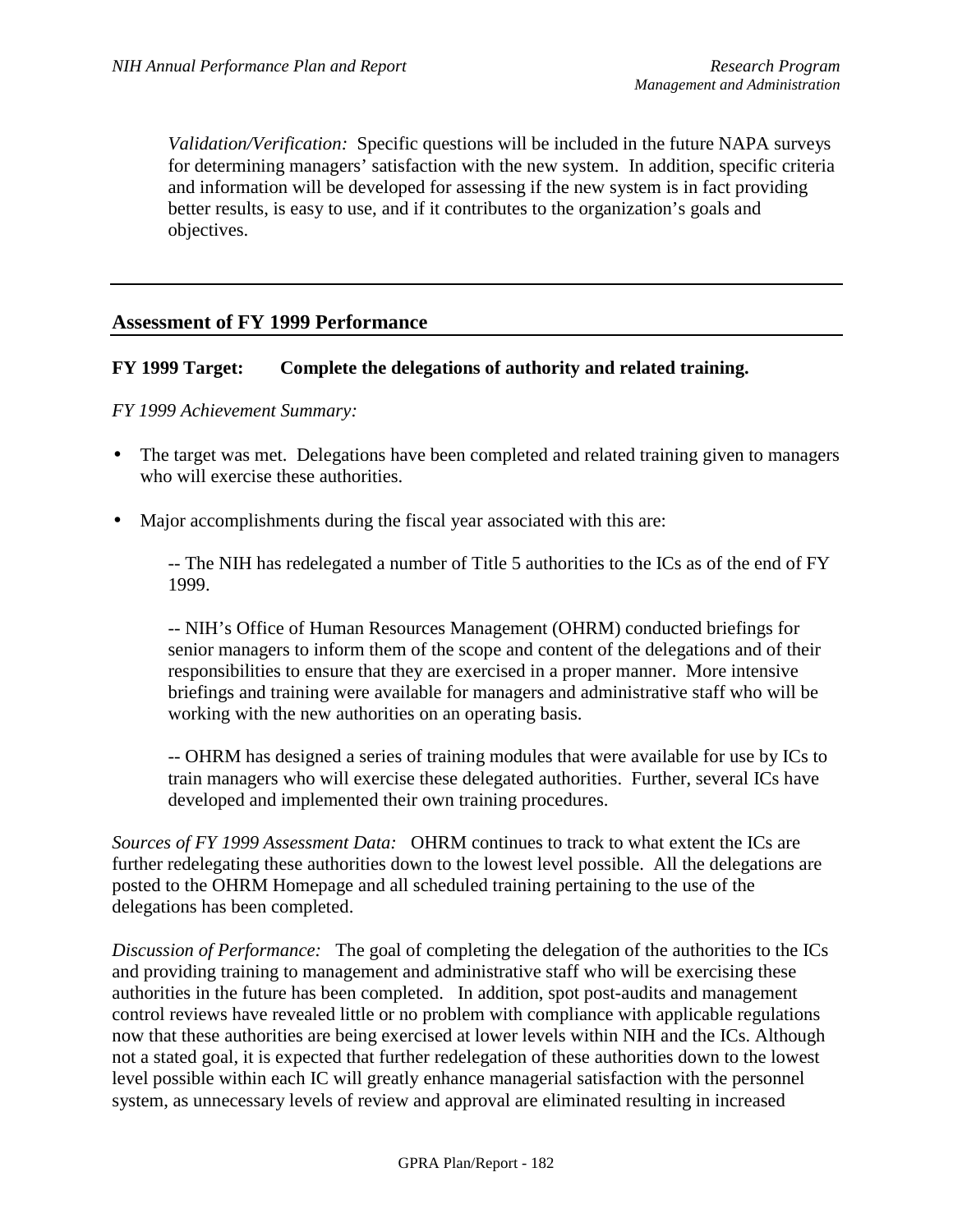efficiency and less delay in taking actions related to these authorities. Accordingly, OHRM will continue to lobby the ICs to further redelegate these authorities within their IC.

*Next Steps:* With redelegations to the ICs and training completed, NIH will conduct a FY 2000 review to determine the degree of managerial satisfaction with the personnel system.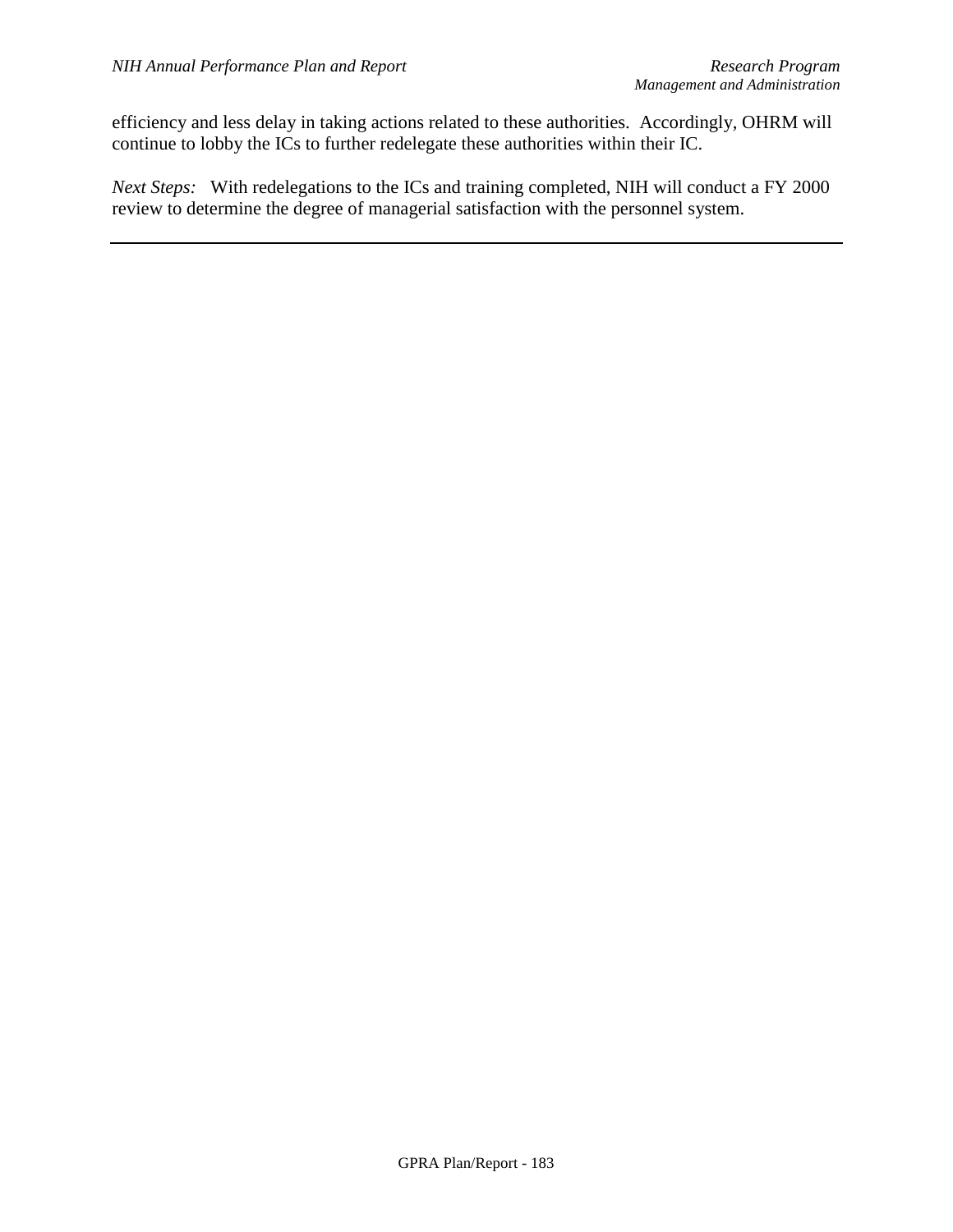## **Goal l) Reduce key time and attendance error rate indices by implementing the Integrated Time and Attendance System (ITAS).**

NIH's Integrated Time and Attendance System (ITAS) project is designed to minimize staff burden and maximize the accuracy associated with recording employee work hours and leave data. This will assure accurate accounting of NIH funds for salaries and benefits.

#### **FY 2001 Target: Reduce the FY 2000 levels of the error rate indices by 20%.**

*Basis and Data:* NIH's Office of Human Resource Management (OHRM) will measure and document the improvements achieved in each of several principal error rate indices.

*Validation/Verification:* OHRM will compare the new data with the benchmarks established in 1998 to determine if the targets are being met. Adjustments to the system/process will be made as needed to ensure the new process is working properly.

#### **FY 2000 Target: Reduce the benchmark levels of the error rate indices by 20%.**

*Basis and Data:* OHRM will measure and document the improvements achieved for each of several principal error rate indices. When benchmarked in calendar year 1998, the levels of these key indices were: 1,700 payroll error corrections processed; 1,500 missing time and attendance reports; 20,000 time and attendance problem reports; and 1,100 timekeeper initiated corrections as reported by NIH's Automated Data Base (ADB).

*Validation/Verification:* After full implementation, OHRM will compare the new data with the benchmarks established in 1998 to determine if the targets are being met. Adjustments to the system/process will be made as needed to ensure the new process is working properly.

#### **Assessment of FY 1999 Performance**

**FY 1999 Target: Complete implementation of the ITAS system.**

*Achievement Summary:*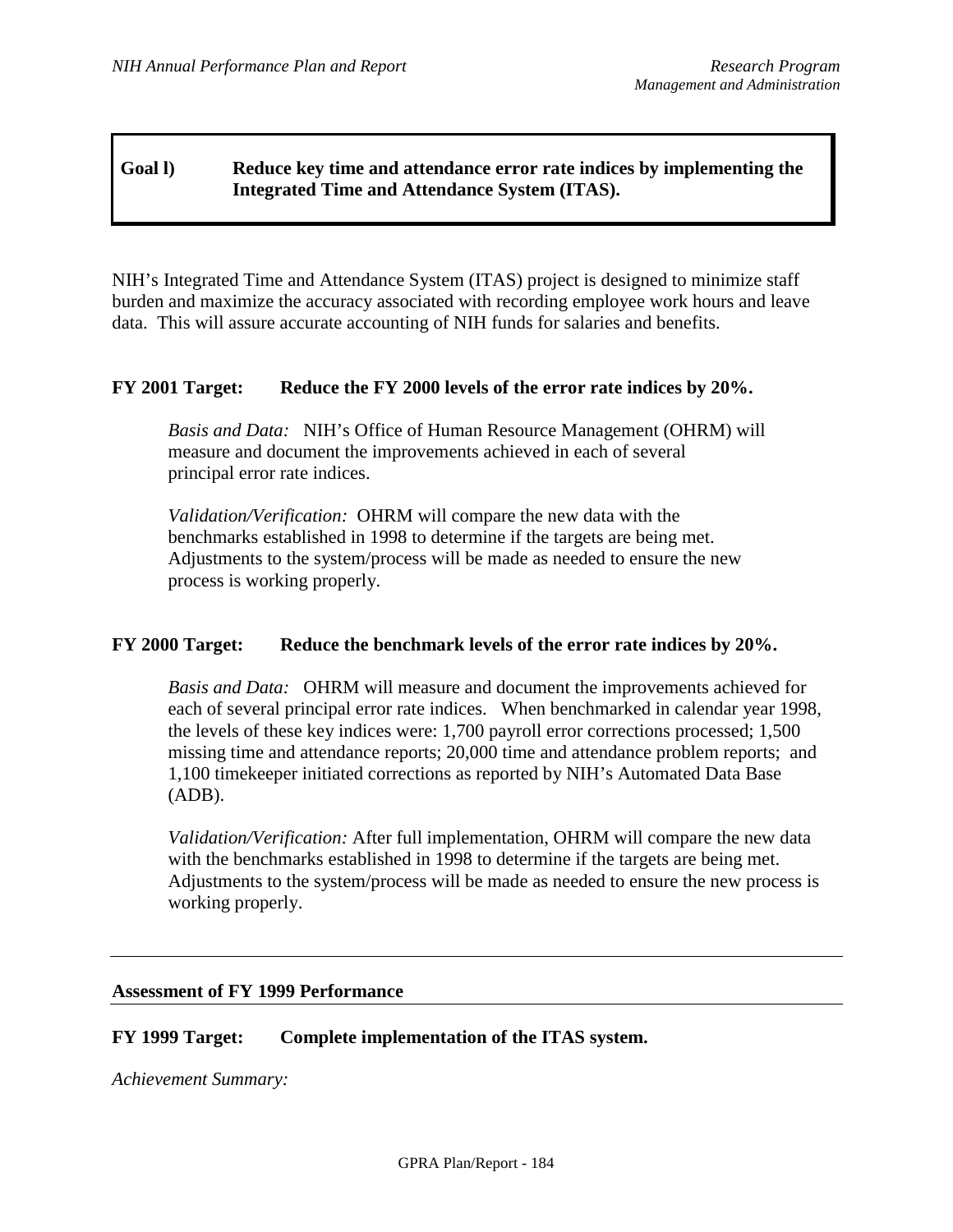- The FY 1999 target was met.
- By the end of FY 1999, NIH's Office of the Director (OD) and all 25 ICs had implemented and were running the ITAS timekeeping system. All of these ICs now use ITAS as their sole production timekeeping system. The NIH legacy time-keeping system (TAIMS) is no longer supported.

*Sources of FY 1999 Assessment Data:* The ITAS system is a component of the overall NIH payroll system. An audit of the payroll system will verify completion of ITAS implementation at NIH.

*Discussion of Performance:* The new system greatly reduces and may possibly eliminate the traditional timekeeper role. By supporting electronic leave request and approval and by implementing exception-based timekeeping, ITAS completely automates the most labor intensive traditional timekeeping tasks. Both paperwork and the number of data entry and payroll errors have been reduced. By design, ITAS relieves users from the need to understand complex timekeeping rules and procedures. Timekeeping rules are embedded in the system's programming logic. The ITAS system can also be configured to support a variety of approaches to timekeeping instead of forcing users to conform to one model.

*Next steps:* During FY 2000, NIH will measure key payroll error rate indices under ITAS and compare them to those prevailing under the previous system (TAIMS) to determine the degree of improvement brought about by the new system.

Although the client-server technologies involved in ITAS are advanced, they no longer represent the leading edge. An effort to migrate ITAS to Web-based technologies is underway. In the first phase of this effort, a Web interface for the employee time and attendance functions was developed and deployed. Currently, this interface is being extended to include leave approving official functions. Ultimately, all ITAS functions will migrate to the Web environment. Several other federal agencies (such as the Social Security Administration and the Federal Emergency Management Administration) are considering adoption of ITAS to replace their time and attendance reporting systems.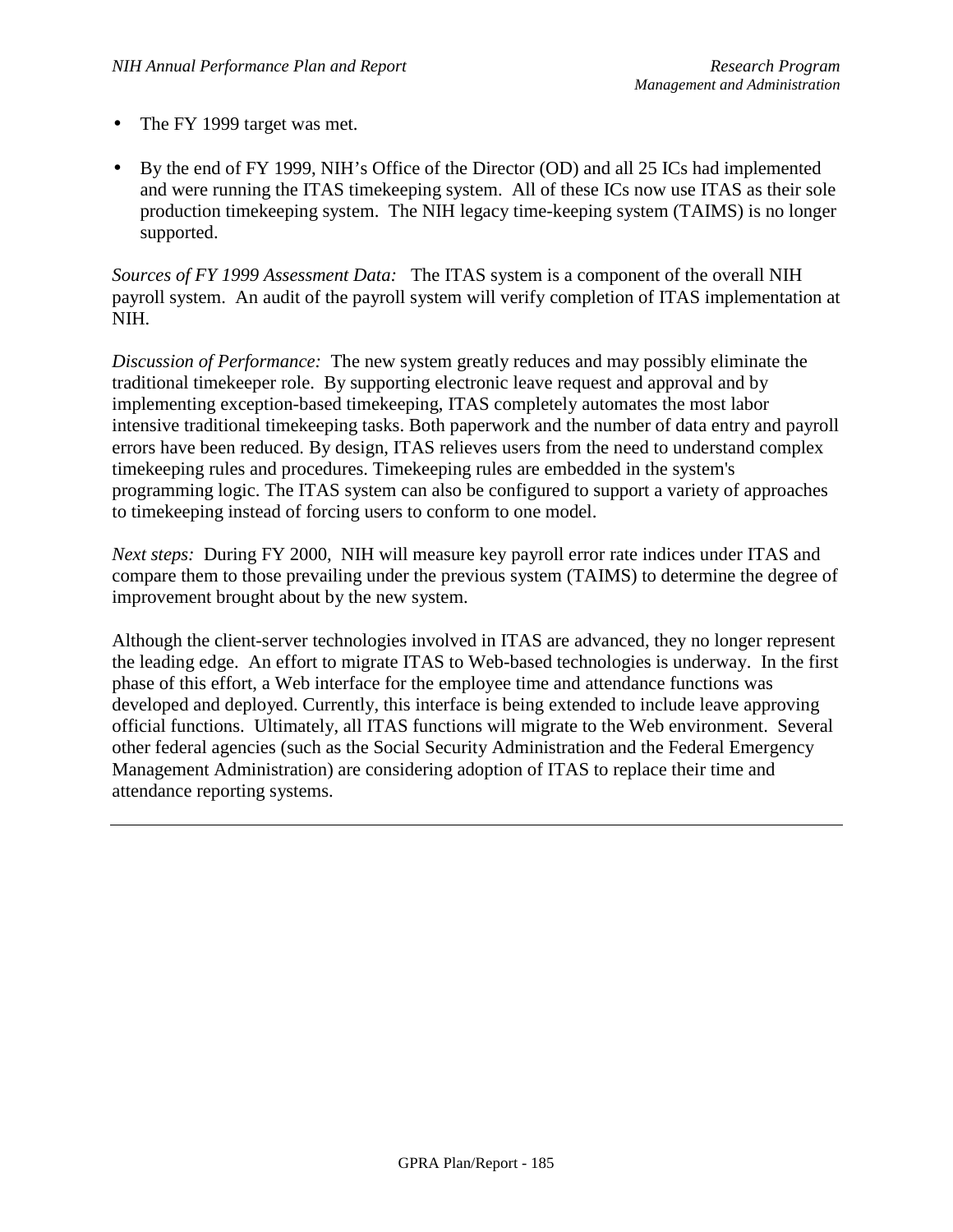# **Goal m) Perform a review to ensure that Intergovernmental Personnel Act (IPA) Agreements are properly executed before assignments begin.**

An initial review of IPA agreements in 1998 indicated that some had been improperly established during the previous year. To ensure proper execution, a sample of Agreements will be reviewed in FY 1999 to assess compliance with existing policies. (Note: Targets beyond FY 1999 are not currently planned, as this goal is expected to be completed in FY 1999.)

#### **Assessment of FY 1999 Performance**

#### **FY 1999 Targets: Complete review of sample.**

*FY 1999 Achievement Summary:*

- The FY 1999 target was exceeded.
- During FY 1999, NIH's Office of Human Resources Management (OHRM) conducted postaudits of all IPA cases and found that the ICs continue to comply with the regulatory requirements and policies.
- As a result of the Management Control Review conducted in FY 1998, OHRM has maintained close oversight of Intergovernmental Personnel Act (IPA) Agreements throughout NIH. IPA cases reviewed during FY1999 have been in compliance with the regulatory requirements set forth by 5 CFR Part 334, as well as with DHHS, OPM, and NIH policies and procedures.

*Sources of FY 1999 Assessment Data:* Upon the completion of OHRM's initial review of IPAs in 1998, ICs were required to review all IPA Agreements not included in the sample and to certify to OHRM that all cases were correct. Subsequently, all personnel office staff verified that they had in fact reviewed all IPA Agreements and made corrections where appropriate and established procedures to prevent recurrence of these problems. ICs also indicated the intent to train staff on IPA policies and procedures.

*Discussion of Performance:* The review conducted in 1998 served as an effective tool in identifying the problems ICs were experiencing with the execution of IPA Agreements and bringing those problems to resolution. The review of the follow-up sample was completed in 1999, and the ICs were found to be in compliance with IPA regulations and policies.

*Next Steps:* The OHRM will continue to conduct post-audits and IPA reviews in an effort to promote ethically and technically sound IPA Agreements.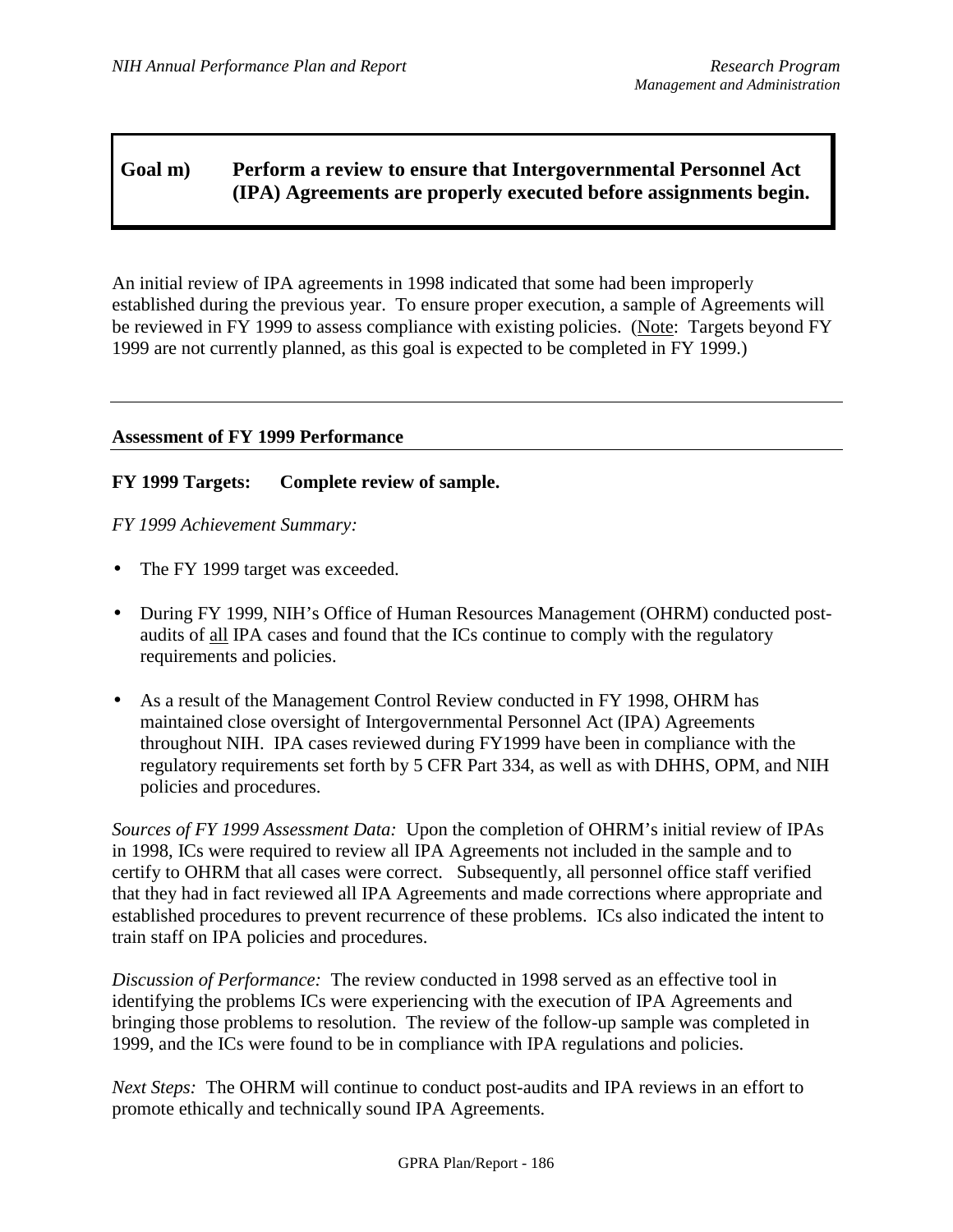# **Goal n) Ensure that overpayments do not occur in NIH fellowship programs and that bankruptcy statutes are complied with in collecting past over-payments.**

Because fellowships involve advanced payments, over-payments sometimes occur in situations involving early terminations or transfers of fellows. To deal with these potential problems, the following measures have been taken: development of a system to certify that a fellow is present and in training, delivery of payments in arrears, timely IC notification to the Office of Financial Management (OFM) about early departures.

#### **FY 2001 Target: Achieve a 50% reduction in the number of overpayments**

*Basis and Data:* Once implemented, the Fellowship Payment System (FPS) will reduce over-payments by certifying a fellow is present and in training. This system pays fellows in arrears, as opposed to the current system which pays in advance, making overpayments less likely. Procedures implemented in FY 1999 will provide more timely notification from ICs to OFM about early departures, which should also help to reduce the number of over-payments.

*Validation/Verification*: Information from NIH's Automated Data Base (ADB) will be used to determine if the number of over-payments have been reduced.

#### **FY 2000 Target: Complete implementation of the Fellowship Payment System.**

*Basis and Data:* An FPS Working Group has been established to provide oversight of the development and implementation of the FPS. An action plan has been developed that provides all the milestones needed to implement this system. This plan is reviewed on a monthly basis by the Working Group to ensure that the system is implemented on a timely basis. The Working Group measures progress by tracking the pilot test and eventual implementation of the new system. In addition, the ADB will be used to determine if the amount of over-payments has been reduced

*Validation/Verification*: The first phase of this goal will be achieved when all ICs are using the new system. The final verification will occur about six months later when the new system will be tested to see if there has been a substantial reduction/elimination of over-payments.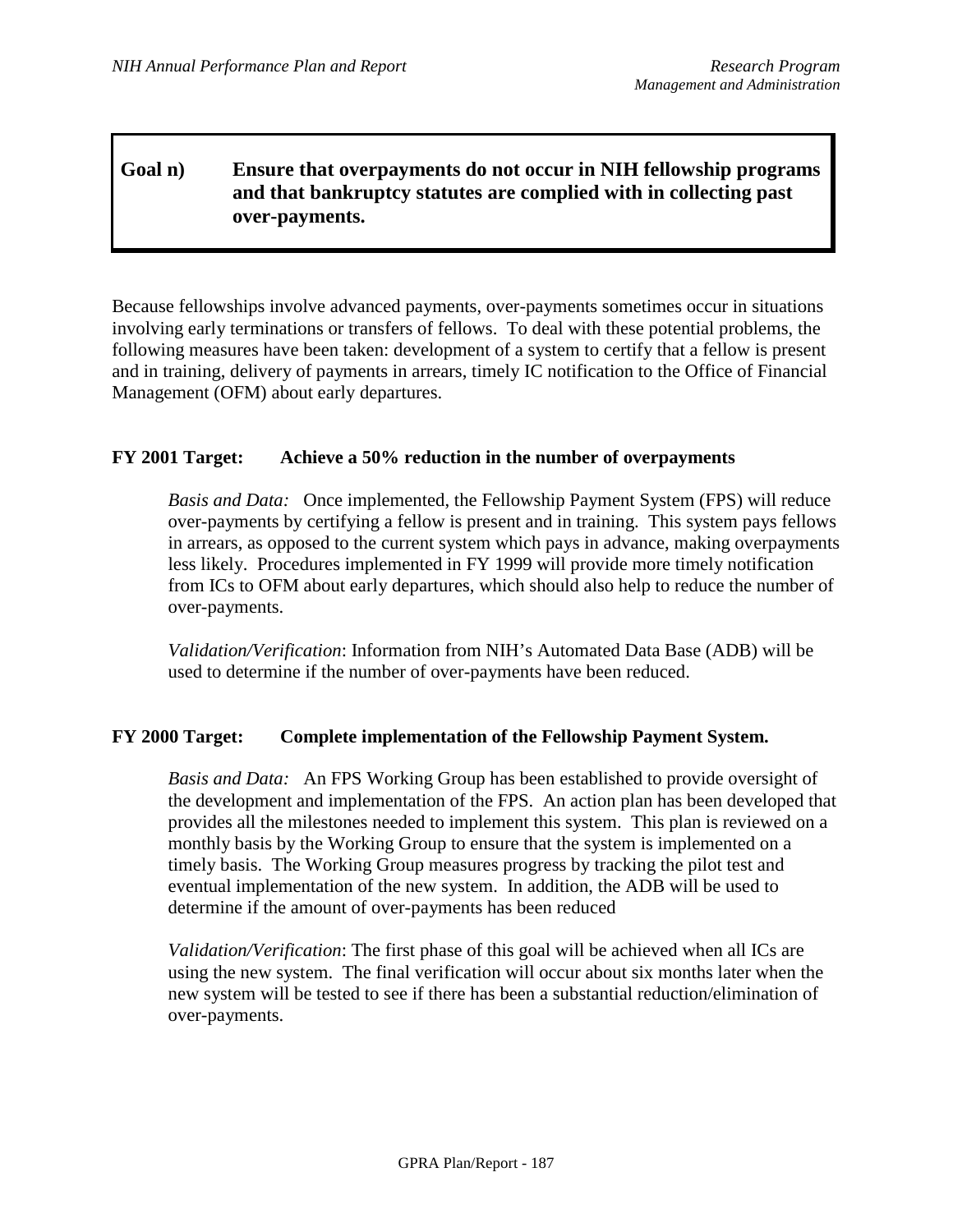#### **Assessment of FY 1999 Performance**

#### **FY 1999 Targets: Complete implementation of corrective measures and begin implementation of the Fellowship Payment System.**

*FY 1999 Achievement Summary:*

- The FY 1999 target was met. Implementation of corrective measures is complete. Implementation of the Fellowship Payment System (FPS) is progressing as expected.
- Major accomplishments during the fiscal year associated with this are:

-- New procedures have been implemented to provide the Office of Financial Management (OFM) with more timely notification of fellows' departures.

-- An FPS Working Group has been established to provide oversight of the development and implementation of the FPS.

-- Pilot testing of the FPS has begun at five ICs.

*Sources of FY 1999 Assessment Data:* The FPS Working Group is meeting monthly to discuss the implementation of the FPS. Because many of the same principals are involved, assessment of the new procedures is also taking place during this group's working sessions. The Working Group measures progress by tracking the pilot test and eventual implementation of the new system.

*Discussion of Performance:* The corrective measures include a new policy by which the Office of Financial Management (OFM) checks with the Office of General Counsel before all bankruptcy cases. Also, there is more timely notification of OFM by the ICs when a fellow leaves NIH. The new procedures are a simple first step toward the goal of reducing overpayments.

*Next Steps:* When the next phase is implemented by January 2000 close to 80% of NIH fellows will be in the FPS. By the end of FY 2000 all NIH Fellows will be in the FPS. An action plan has been developed that provides all the milestones needed to implement this system. This plan is reviewed on a monthly basis by the FPS Working Group to ensure that the system is implemented in a timely manner.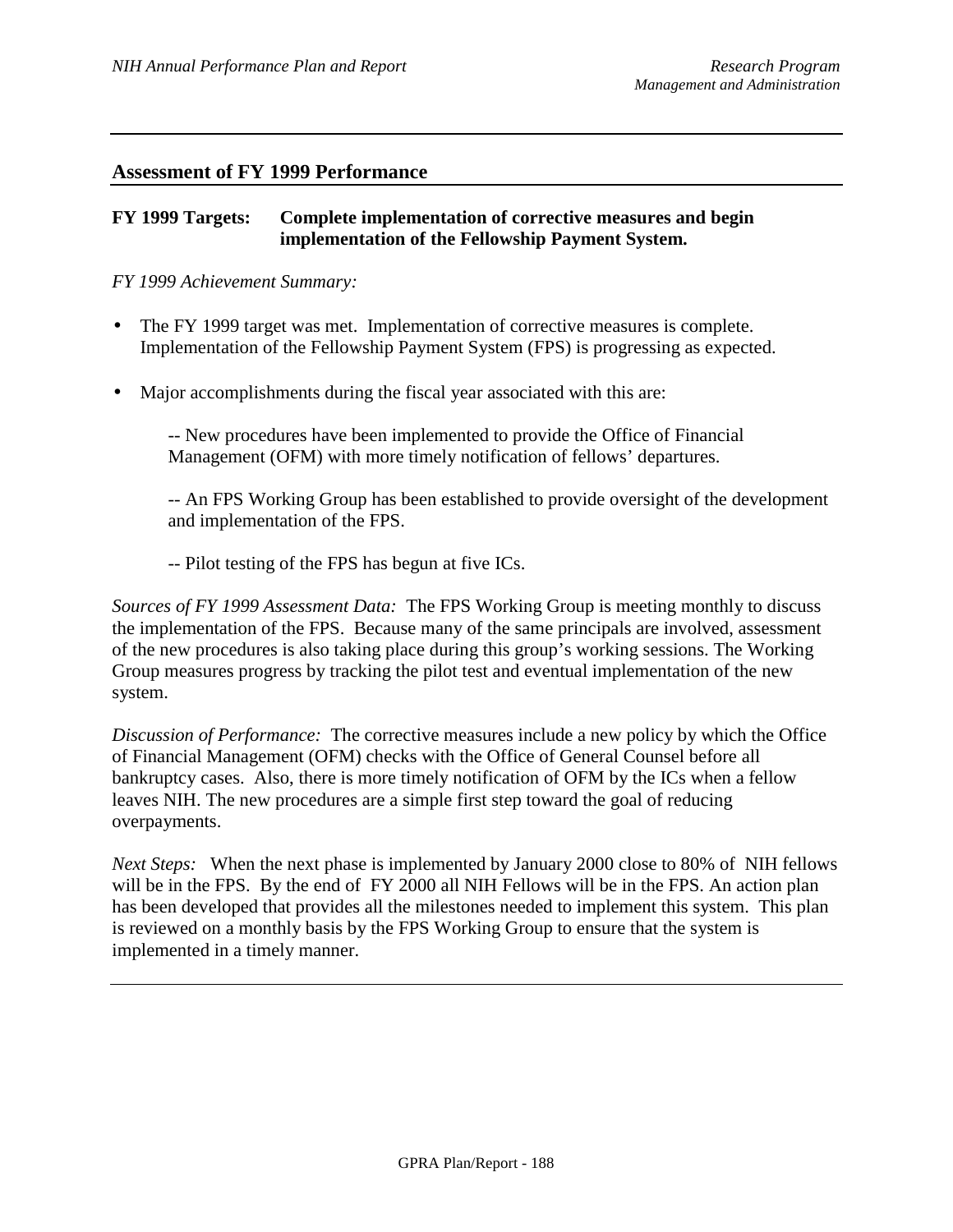# **2.2 Research Training and Career Development Program**

# **2.2.1 Program Description, Context, and Summary of Performance**

*Program Description and Context.* The Research Training and Career Development Program addresses the NIH's major, long-term goal to "promote the development of a suitable talent base of well qualified, highly trained, and diverse investigators capable of yielding the scientific discoveries of the future."

To achieve this long-term outcome, NIH provides training support through National Research Service Award (NRSA) and Career Development Award programs and undertakes outreach activities to encourage interest in scientific careers. These programs are designed to increase our ability to attract and retain the best and brightest minds in biomedical research and to develop a group of well-trained, highly skilled scientists who are ready to meet the nation's needs for health-related research, first as post-doctoral researchers and finally as productive principal investigators. NIH's training and career development programs are also designed to enhance the diversity of the biomedical research labor force.

NIH research training and career development support is tailored to the needs of different career levels. For example, students who are beginning graduate training need to learn the conceptual and theoretical aspects of the science they hope to eventually practice. For individuals at this level, the NIH supports broad, multidisciplinary training grants. This kind of support allows universities to assemble a sufficient number of students to justify the development of an educational curriculum in biomedical, behavioral, or clinical research. Students learn the fundamentals in a structured but competitive atmosphere that accelerates knowledge acquisition. The didactic experiences are normally supplemented with laboratory rotations that help define the frontiers of modern science and the methods used to address current research problems. Lab rotations also teach students that there are often a number of different experimental approaches to a specific problem. NIH research training grants have been such successful vehicles for graduate training that the widely cited report *Reshaping Graduate Education* published in 1995 by the National Academy of Sciences recommended that all federal agencies should emulate this approach.

Once students are ready to select a dissertation project, the content of training needs to change. In this phase, students operate primarily as apprentices, working on some aspect of a faculty member's ongoing research effort. Most biomedical graduate students receive support during this phase of their training as a trainee or as a research assistant to their mentor's funded project. In addition, NIH funds a small number of individual predoctoral fellowships. All of these forms of support have been adapted to emphasize the experience of working on a defined research problem under the close supervision of a faculty mentor.

At the postdoctoral level, the NIH supports an extension and expansion of the apprenticeship approach through individual fellowships and research assistantships. NIH also offers additional training grant opportunities to individuals who are new to research or who want to focus their training on a specific disease area.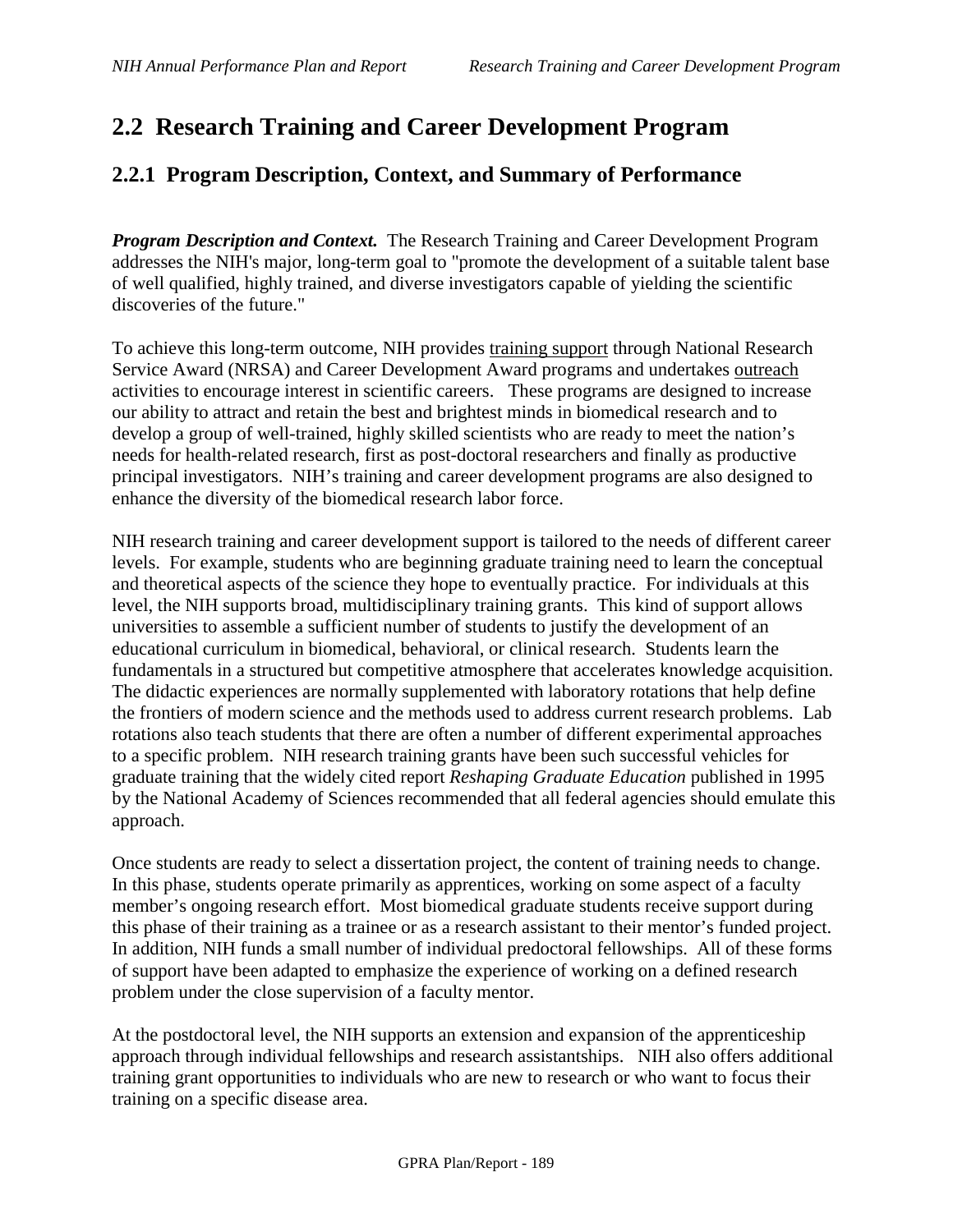To capture individuals with clinical experience and those who have experience in a nonbiomedical field such as computer science or physics, the NIH offers career awards. Most of the career awards are individual awards like fellowships, but often include provisions for an initial didactic phase to provide for formal acquisition of the concepts and theoretical understanding the candidate will need as an independent researcher. During the course of these awards, the candidate spends an increasing amount of time in an apprentice mode working on a specific project. By the end of the three to five year period of support, the candidate should be ready to apply for his/her own research grant. Recognizing that applicants for career awards are generally physicians who have completed their clinical specialty or sub-specialty training by the time they apply for these awards, career awards offer higher levels of income and benefits than training grants and fellowships.

It should not be concluded that all training grants, fellowships, and career awards are rigidly used in the manner described above. There are many and flexible approaches geared to the career needs of a particular population. For example, many young medical students and residents receive a period of full-time research training supported by an institutional training grant. Several clinical boards have been encouraged to recognize the importance of a research experience and to permit a period of research training to count toward clinical certification. NIH believes that these opportunities teach young clinicians the value of research and also serve as a tool to recruit physicians into full-time research careers. NIH has also started to offer a limited number of special transitional career awards to postdoctoral researchers that activate when the individual negotiates a suitable faculty level research position.

NIH's Institutes and Centers (ICs) also use the various award mechanisms to recruit individuals from racial and ethnic groups that are currently underrepresented in science. The Minority Access to Research Careers and the Career Opportunities in Research Programs are research training grants administered by the National Institute for General Medical Science (NIGMS) and the National Institute for Mental Health (NIMH), respectively. These grants fund research training experiences for honors undergraduates at universities with a substantial minority enrollment, and they serve as an important method of attracting underrepresented students into careers in health-related research. It should also be pointed out that all NIH research training grants include a minority recruitment requirement. To comply with this requirement, all funded research training grants must have a plan for recruiting individuals from underrepresented groups. In many cases, graduate and postdoctoral training programs with NIH support will form collaborations with minority serving schools to directly recruit students and postdoctorates. Pressure to develop a diverse labor force is therefore exerted at all points along the continuum from college to independence, with the aim of eventually achieving full integration of all underrepresented groups into the research labor force.

The participation rates of women in biomedical and behavioral research differ from that of underrepresented racial and ethnic groups. At both the graduate and postdoctoral levels, women participate at higher rates than their male counterparts in the behavioral sciences and are close to parity with men in biomedical sciences. Women remain underrepresented, however, at the faculty level and, consequently, are underrepresented in the pool of NIH principal investigators. NIH has engaged in a number of different programs to remediate this problem. These include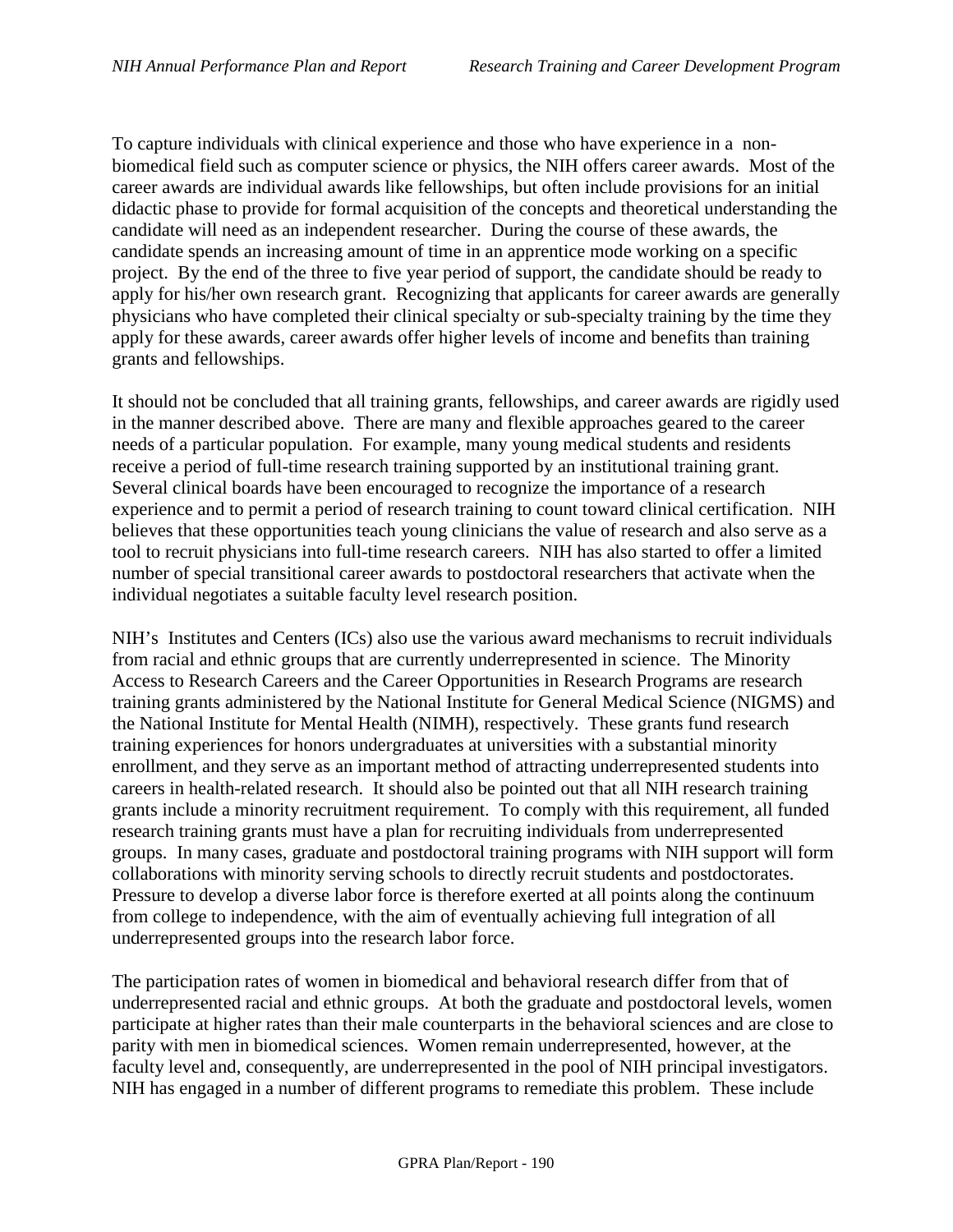offering career development awards and supplements to research grants to support the re-entry of individuals who have dropped out of research to care for children and other relatives. The NIH has also issued a Notice of Proposed Rulemaking to permit part-time training opportunities for individuals who have pressing family responsibilities. All of these approaches are designed to help women remain in science or to return to their scientific careers after a family-related hiatus.

| <b>GPRA Research Training and Career Development Program</b> |                                                                                                                                                                                                            |                                   |                                   |  |
|--------------------------------------------------------------|------------------------------------------------------------------------------------------------------------------------------------------------------------------------------------------------------------|-----------------------------------|-----------------------------------|--|
| <b>Budget</b>                                                | <b>FY 1999</b><br><b>Actual</b>                                                                                                                                                                            | <b>FY 2000</b><br><b>Estimate</b> | <b>FY 2001</b><br><b>Estimate</b> |  |
| (000's)                                                      | \$811,120                                                                                                                                                                                                  | \$913,352                         | \$954,153                         |  |
| <b>Major Functional Areas</b>                                | Training Support -- Enhance training programs at the predoctoral, postdoctoral,<br>and early career developmental level to ensure a continuing supply of capable<br>individuals in areas of National need. |                                   |                                   |  |
|                                                              | <b>Outreach</b> – Encourage participants to pursue research careers and foster the<br>recruitment and retention of under represented groups into careers as researchers.                                   |                                   |                                   |  |

*Summary of Performance.* NIH established 5 performance goals with 12 corresponding performance targets for the Research Training and Career Development Program for FY 1999. A snapshot of these targets shows the following:

- 75 percent (9 of 12) of all targets were partially met, met or exceeded.
	- − 8 percent (1 of 12) targets were exceeded.
	- − 50 percent (6 of 12) of all targets were met.
	- − 17 percent (2 of 12) targets were partially met (targets with multiple performance elements where some elements were met).

In the pages that follow, specific details are provided for each FY 1999 goal and target of the Research Training and Career Development program.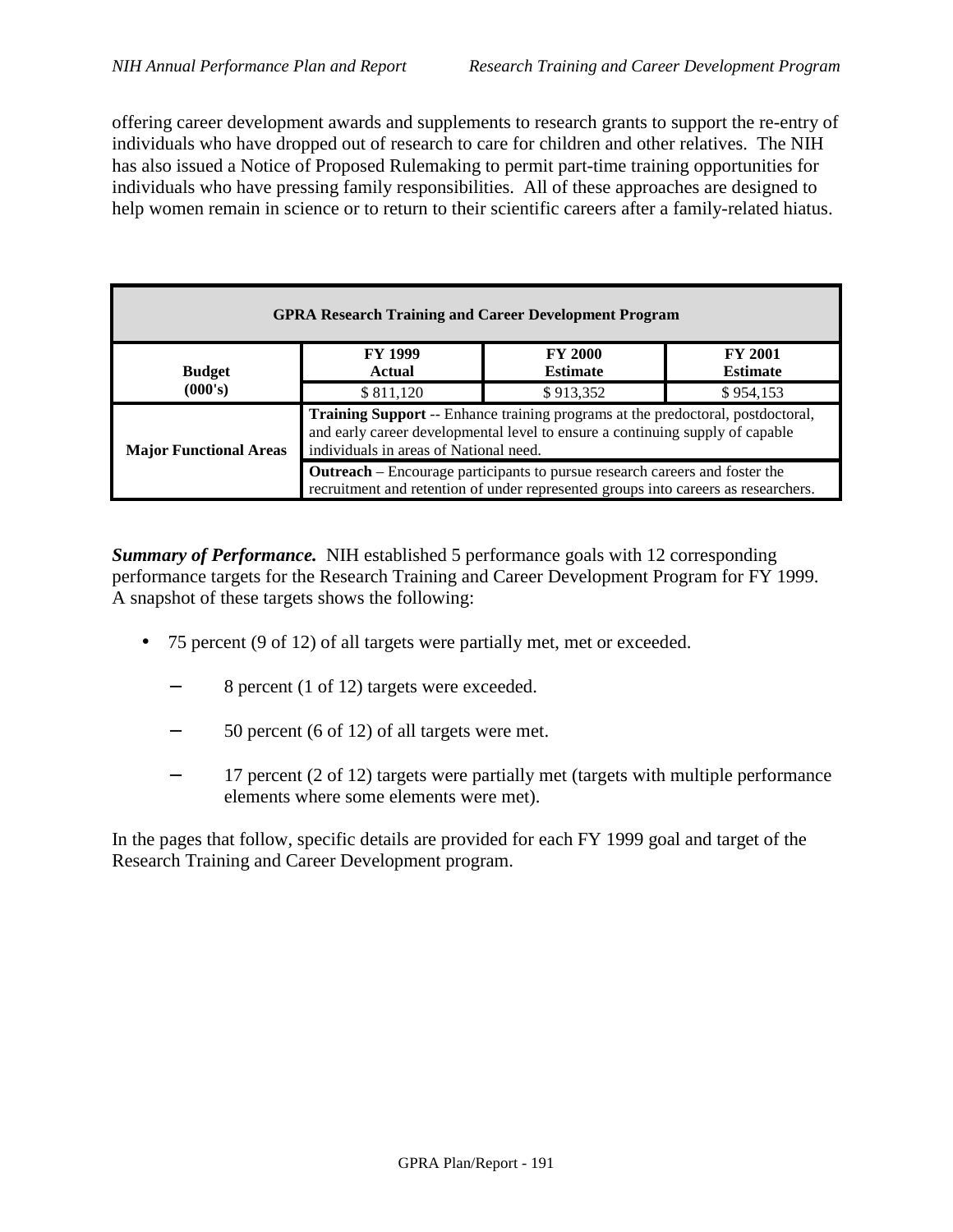# **2.2.2 Goal-by-Goal Presentation of Performance Goals and Results**

# **2.2.2.1 Training Support**

The overall goal of NIH training and career development programs is maintaining a highly trained population of scientists that can address the nation's future health-related research needs. To accomplish this important task, the NIH uses a number of different award mechanisms to provide a flexible and varied series of high-quality training opportunities tailored to the career needs of the recipients. Considerable attention is provided to ensure that experiences supported are focused on the acquisition of knowledge and skills necessary to become a productive researcher. Some of these opportunities are listed below:

*Institutional National Research Service (NRSA) Research Training Grants* (T32) are most often used to encourage institutions to assemble a group of graduate students at a similar point in their education. The assembly of students and stable support provided by the training grant encourages universities to develop a broad and multidisciplinary training programs tailored to the needs of the trainees. Training grants also can be used to support students and postdoctorates learning the theories and practical aspects of research related to a particular disease or organ system. Other training grants are used to support students in programs leading to a dual research degree such as the MD/PhD. A special type of research training grant (T34) is used to support honors undergraduates at minority serving institutions under the Minority Access to Research Careers (MARC) and the Career Opportunities in Research (COR) programs.

*Individual NRSA Predoctoral Fellowships* (F31) are used to support supervised training at the graduate level. A variant of the predoctoral fellowship provides support for the didactic as well as project focused training experiences for disabled and minority graduate students.

*Individual NRSA Postdoctoral Fellowships* (F32) are used to support postdoctoral training for doctoral level scientists who need additional research experience in order to successfully compete for independent research funding. Fellows contribute to a defined research project under the supervision of a sponsor or mentor.

*Mentored Research Scientist Development Awards* (K01) support mentored career development experiences for fully-trained researchers who may have dropped out of research because of family responsibilities or are switching to a new field of research.

*Mentored Clinical Scientist Development Awards* (K08) are used to provide full-time salary support for individuals who have finished or nearly finished their clinical training and wish to pursue a career in research. Many K08 awardees are physicians who have had very little research experience. The first phase of this award usually consists of a period of largely didactic experience that is followed by closely supervised projectfocused learning experience. It is expected that most recipients of K08 awards will be ready to apply for independent research support by the end of the five year award period.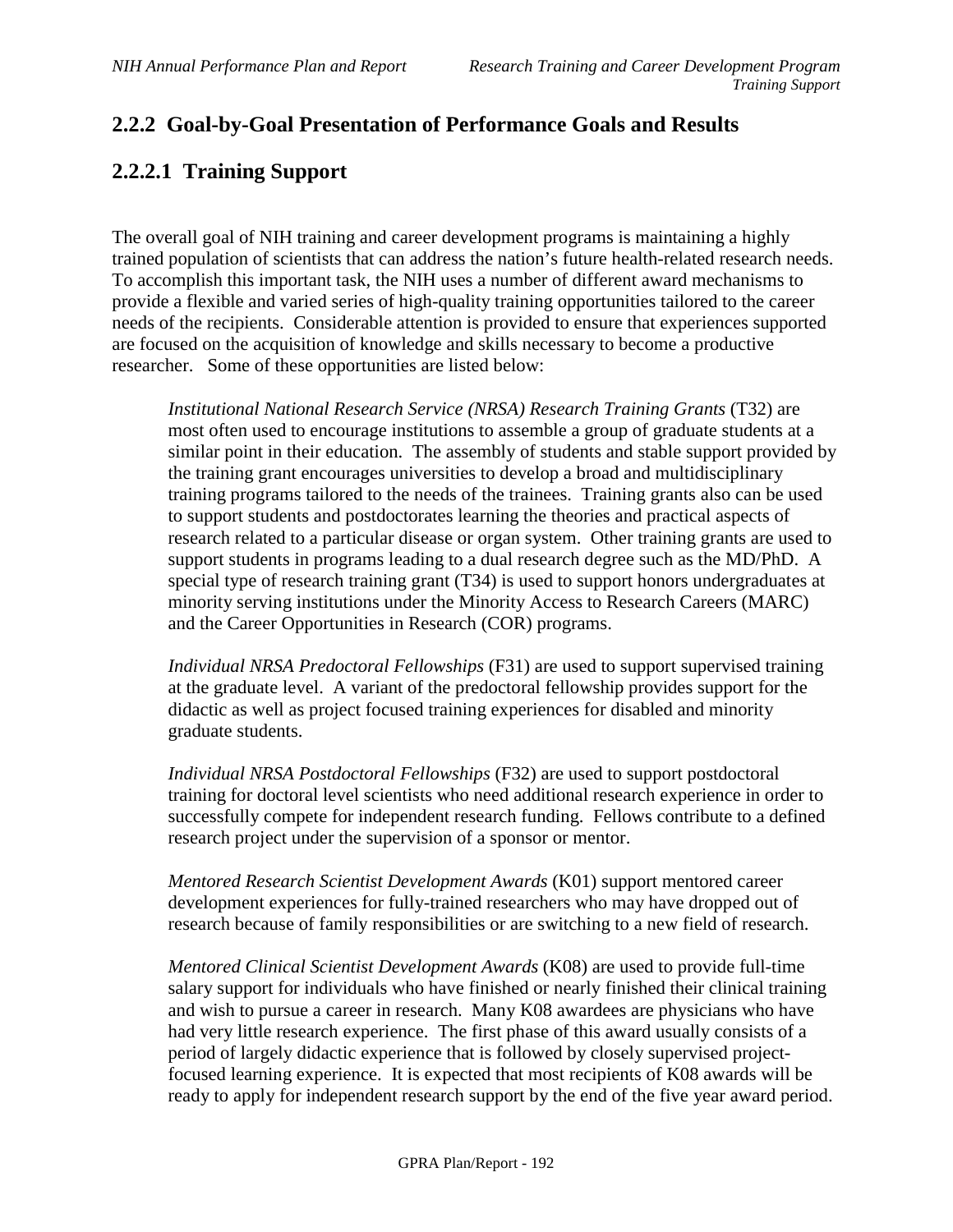*Career Transition Awards* (K22) support the transition of a postdoctoral researcher to an independent research position. Usually, the postdoctoral researcher applies without institutional affiliation. The award often provides an extension of the current supervised position followed by a provisional award that is activated when a suitable independent research position is negotiated. Some of the K22 awards exclude the period of postdoctoral experience and only support a period of independent research. Transitional awards are still being offered as a pilot program and NIH Institutes still use these awards in different ways. More information is available on the NIH Website at [http://grants.nih.gov/training/careerdevelopmentawards.htm.](http://grants.nih.gov/training/careerdevelopmentawards.htm)

*Mentored Patient-Oriented Research Career Development Awards* (K23) are similar to the K08 awards but focus on research that involves human patients. This award is an important part of the Director's Initiative on Clinical Research that is described later in this section.

*Midcareer Investigator Award in Patient-Oriented Research Awards* (K24) support up to half-time experiences for established investigators who want to develop their capacity to conduct high quality patient-oriented research as well as train more junior investigators such as those supported by a K23 award.

*Clinical Research Curriculum Development Awards* (K30) stimulates training in patientoriented research by offering support to institutions for the construction of a curriculum designed to provide the theoretical and conceptual understanding necessary for highquality clinical research.

The NIH uses these awards and several others to carry out the goal of maintaining a highly skilled research labor force. Planning the approximate number of awards to be made in each category described above is a complex process that considers program continuity and emerging needs.

Continuity is important because training often takes more than 10 years from the beginning of graduate school until the end of postdoctoral training. To retain the best students and to ensure that their training is of the highest quality, the NIH tries to maintain a consistent level of support for the overall program. Because students and postdoctoral researchers frequently draw on a number of different support options over the course of their training, it is important to make these options as predictable and stable as possible.

The NIH also responds to evidence of emerging needs. For example, a NIH Director's Panel on Clinical Research recommended establishing the *Mentored Patient-Oriented Research Career Development Awards* (K23), *Midcareer Investigator Award in Patient-Oriented Research Awards* (K24), and *Clinical Research Curriculum Development Awards* (K30) awards in FY 1998 to address the identified shortages of patient-oriented researchers. The NIH expects to make at least 80 K23 and K24 awards to new and mid-career clinical researchers in each of the next several years. The NIH has also committed to improving the curriculum available to aspiring clinical researchers by funding at least 20 *Clinical Research Curriculum Development*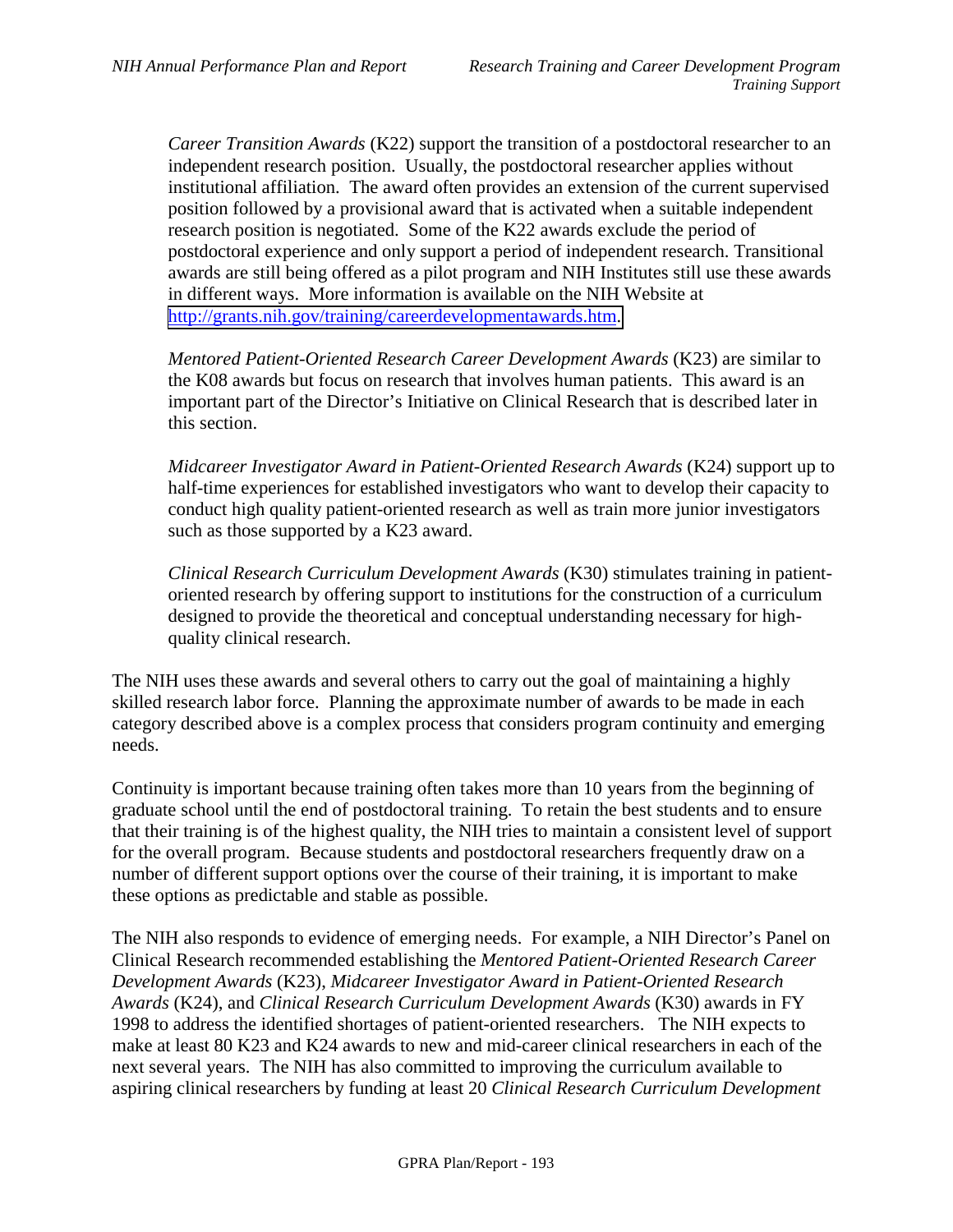*Awards* (K30) in FY 1999. Similarly, NIGMS has launched a training program in bioinformatics and computational biology in response to emerging needs.

NIH also engages the National Academy of Science (NAS) in the process of planning for future human resource needs. Every four years, as required by the Public Health Act, Section 489, the NIH asks the NAS to analyze trends and make recommendations about the size, quality, and the nature of NIH's training programs. NIH views these studies as very important for identifying special and continuing needs for biomedical and behavioral scientists. The NAS report makes specific recommendations about the number of training positions to be supported in broad disciplinary areas and provides NIH with numerical targets for training programs in future years. The eleventh edition of this series of reports is currently being completed and should be delivered early in calendar year 2000. NIH will review the report when it becomes available and develop a plan to implement recommendations likely to be of benefit to the agency's training and career development programs.

Notably, one of the considerations identified in the National Academy's 1993 version of this report *(Meeting the Nation's Needs for Biomedical and Behavioral Scientists*) concerned tracking and evaluation of the careers of training award recipients. In response to this recommendation, NIH launched a comprehensive evaluation of the predoctoral and postdoctoral training programs and is in the process of developing a Web-based tracking system to facilitate future career outcome studies. This information system will operate under the NIH Commons (see Grants Administration and Peer Review Goal e) for a discussion). The specific features for training programs are still in the development stage, but will be referred to collectively as *X-Train*. This system will make it easier for training program directors to appoint trainees to training grants, and trainees will find it easier to provide career information to NIH.

Career outcome evaluation studies such as that now being conducted by the NIH coupled with the more comprehensive external reviews of the type conducted by the NAS help ensure that the NIH research training and career development programs are of uniformly high quality and are sufficient to meet the nation's needs for biomedical and behavioral researchers.

Overall, maintaining the effectiveness of the training program as well as its impact on the recruitment of bright, young scientists into biomedical research entails a continuing effort. The areas below are of current attention in this regard, and form the basis for the performance goals discussed in the pages included in this section:

- Ensure that training and career support options continue to be attractive recruitment vehicles for young graduate students and postdoctorates.
- Continue to evaluate the size and focus of the NIH training programs by conducting periodic, formal assessments of future needs for biomedical and behavioral researchers.
- Ensure that human resource needs in the area of clinical research are being addressed as recommended by the Director's Initiative on Clinical Research.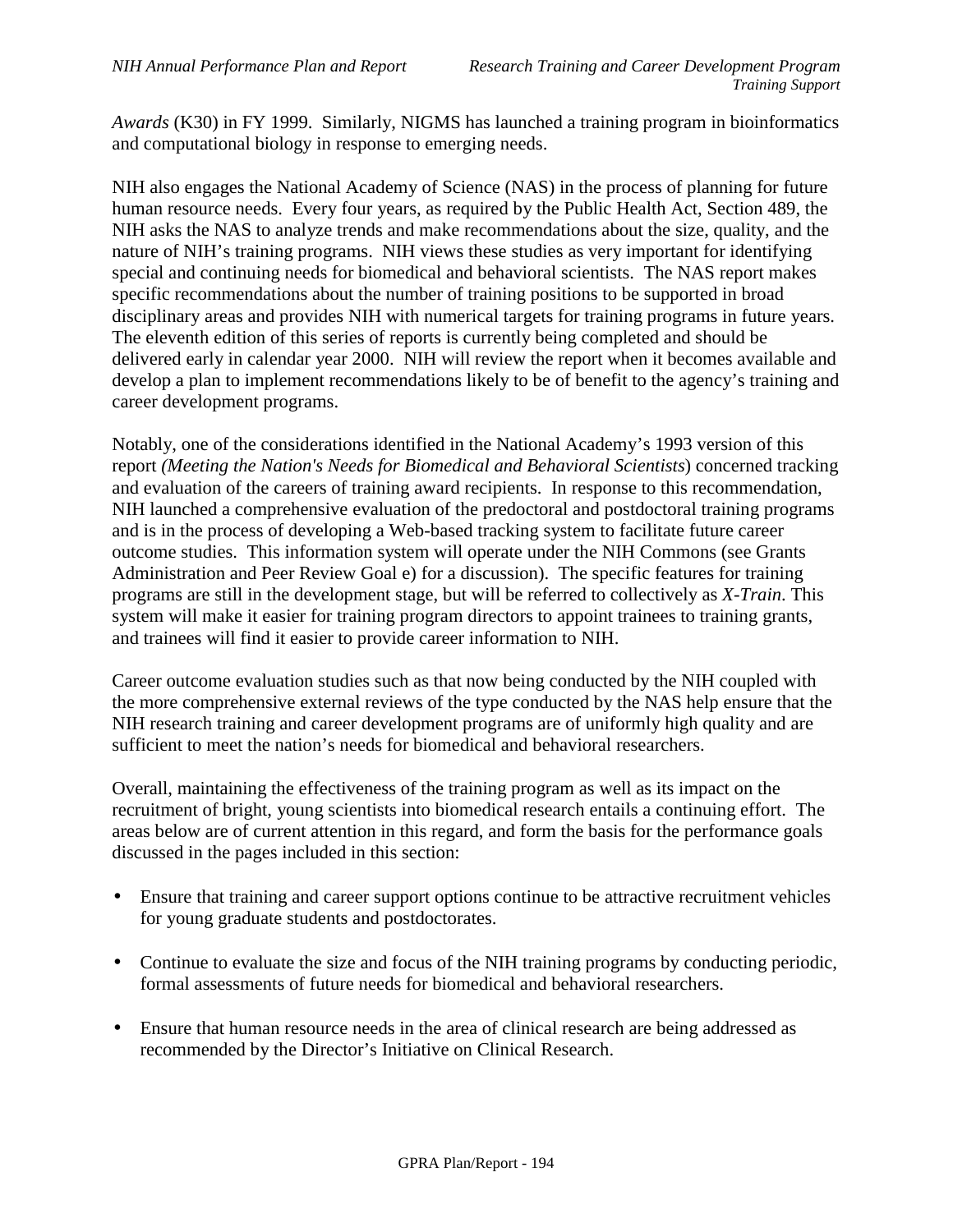- Strengthen the capacity to electronically collect appointment and award information on fellows and trainees as a means of developing improved methods for long-term career tracking.
- Conduct studies on the effectiveness of the NIH training programs.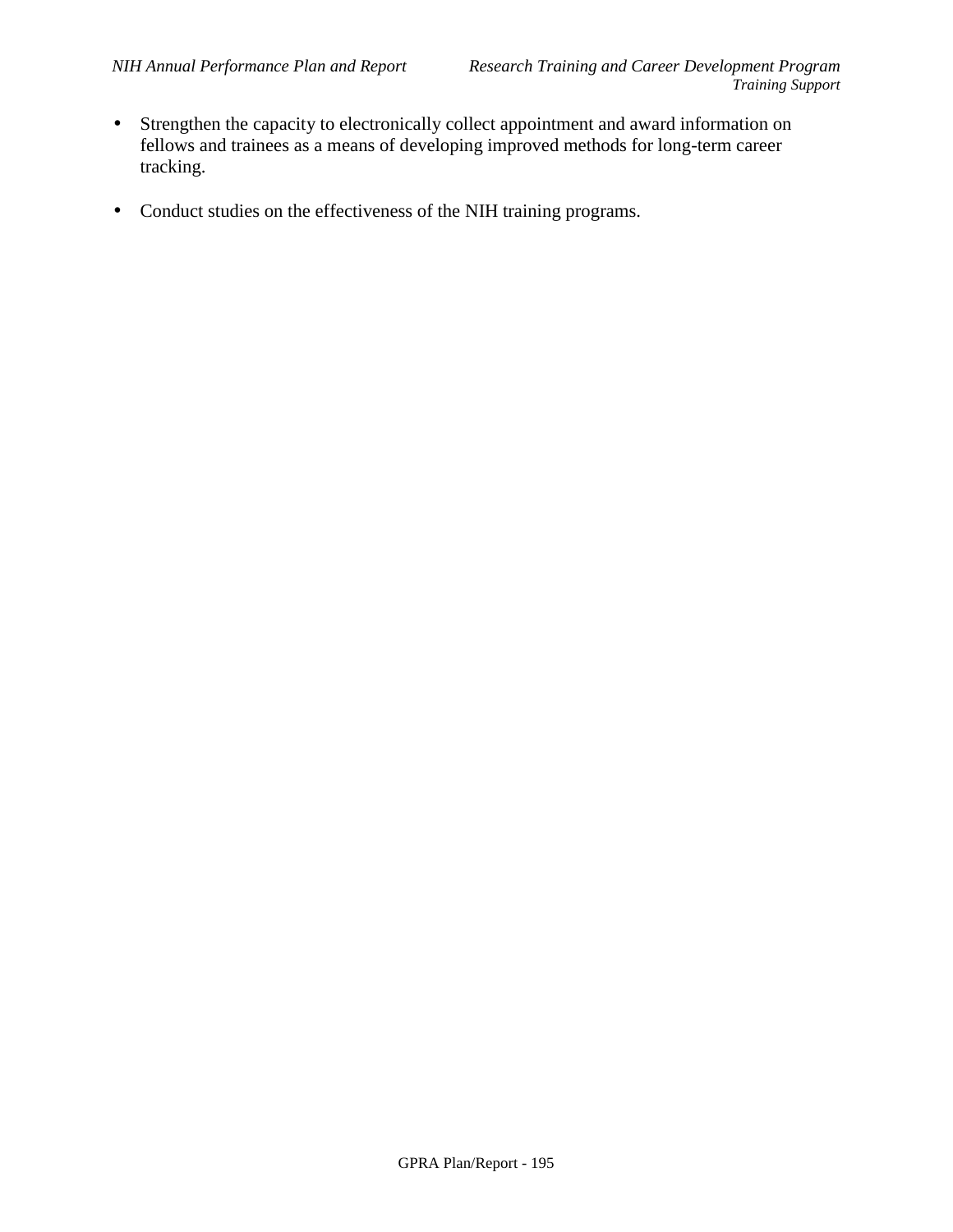| <b>Performance Goals</b>                                                                            | <b>FY</b> Targets                                                                                                                                                                                                                                                                    | <b>Actual Performance</b>                   | <b>Details</b> |
|-----------------------------------------------------------------------------------------------------|--------------------------------------------------------------------------------------------------------------------------------------------------------------------------------------------------------------------------------------------------------------------------------------|---------------------------------------------|----------------|
| a) Maintain adequate<br>application and award<br>rates in key training<br>support areas.            | FY 2001 Target<br>Continue to monitor and maintain an<br>application flow consistent with success<br>rates close to the historical levels of 40<br>percent for fellowships (F32s); 60 percent<br>for research training grants (T32s) and<br>entry-level career awards (K01 and K08). | FY 2001: To be reported<br>in January 2002. | Page<br>198    |
|                                                                                                     | FY 2000 Target<br>(1) Review and respond to the forthcoming<br>quadrennial assessment of the nation's<br>future need for biomedical and behavioral<br>research scientists prepared by the National<br>Academy of Sciences (NAS).                                                     | FY 2000: To be reported<br>in January 2001. |                |
|                                                                                                     | (2) Continue to monitor and maintain an<br>application and award flow consistent with<br>success rates close to the historical levels of<br>40 percent for fellowships (F32s); 60<br>percent for research training grants (T32s)<br>and entry-level career awards (K01, K08).        |                                             |                |
|                                                                                                     | FY 1999 Target<br>Maintain an application flow that is<br>consistent with success rates close to the<br>historical levels of 40 percent for<br>fellowships (F32s), and 60 percent for<br>research training grants (T32s) and entry-<br>level career awards (K01 and K08).            | FY 1999 target met.                         |                |
| b) Increase the pool of<br>clinical researchers<br>who can conduct<br>patient-oriented<br>research. | FY 2001 Target<br>Continue to issue at least 80 awards each in<br>the K23 and K24 categories over the course<br>of the fiscal year.                                                                                                                                                  | FY 2001: To be reported<br>in January 2002. | Page<br>203    |
|                                                                                                     | FY 2000 Target<br>Issue at least 80 awards each in the K23 and<br>K24 categories over the course of the fiscal<br>year.                                                                                                                                                              | FY 2000: To be reported<br>in January 2001. |                |
|                                                                                                     | FY 1999 Targets<br>(1) Re-announce the career award<br>components of the Director's Initiative on<br>Clinical Research.                                                                                                                                                              | FY 1999 target (1) met.                     |                |
|                                                                                                     | (2) Issue at least 80 awards each in the K23<br>(Mentored Patient-Oriented Research<br>Career Development) and K24 (Mid-career<br>Investigator Award In Patient-Oriented                                                                                                             | FY 1999 target (2)<br>exceeded.             |                |

# **Performance Goals Summary Table – Training Support**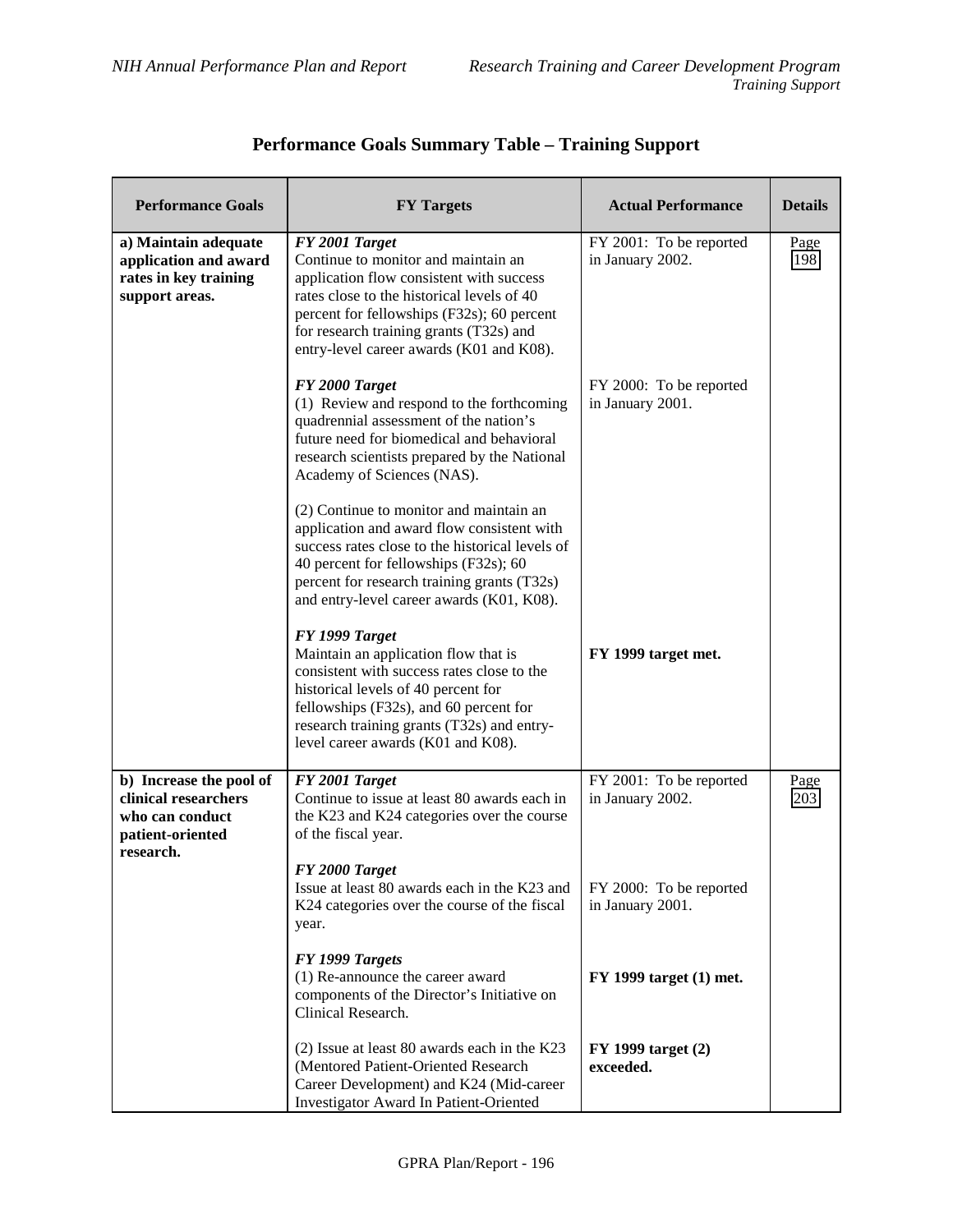| <b>Performance Goals</b>                                                                                                                   | <b>FY</b> Targets                                                                                                                                                                                                                                                  | <b>Actual Performance</b>                   | <b>Details</b> |
|--------------------------------------------------------------------------------------------------------------------------------------------|--------------------------------------------------------------------------------------------------------------------------------------------------------------------------------------------------------------------------------------------------------------------|---------------------------------------------|----------------|
|                                                                                                                                            | Research) categories over the course of the<br>fiscal year and at least 20 K30 (curriculum<br>development) awards.                                                                                                                                                 |                                             |                |
| c) Expand the role of<br>electronic capabilities<br>in the administration of<br>research training and<br>career development<br>activities. | FY 2001 Target<br>(1) At least 50% of all training<br>appointments received electronically.<br>(2) All electronically received appointment<br>information is used to establish trainee<br>appointment records and personal profiles<br>within the IMPAC II system. | FY 2001: To be reported<br>in January 2002. | Page<br>206    |
|                                                                                                                                            | FY 2000 Target<br>(1) Increase by 40% over the 1999 number<br>of trainee appointment forms received<br>electronically.                                                                                                                                             | FY 2000: To be reported<br>in January 2001. |                |
|                                                                                                                                            | (2) Increase by 40% over the 1999 number<br>of trainees, fellows, and career award<br>recipients who maintain electronic records<br>for career tracking purposes in the NIH<br>Person database.                                                                    |                                             |                |
|                                                                                                                                            | (3) Develop a plan for ongoing evaluations<br>of NIH research training programs as well<br>as a plan for periodic, comprehensive career<br>outcome studies.                                                                                                        |                                             |                |
| d) Develop processes<br>for monitoring the<br>effectiveness of NIH<br>training programs.                                                   | FY 2001 Target<br>Begin utilizing the long-term tracking<br>database.                                                                                                                                                                                              | FY 2001: To be reported<br>in January 2002. | Page<br>208    |
|                                                                                                                                            | FY 2000 Target<br>Initiate preliminary work on the long-term<br>tracking database.                                                                                                                                                                                 | FY 2000: To be reported<br>in January 2001. |                |
|                                                                                                                                            | FY 1999 Target<br>(1) Complete an evaluation study of NIH<br>pre- and post-doctoral training programs<br>based on existing data.                                                                                                                                   | FY 1999 target (1)<br>partially met.        |                |
|                                                                                                                                            | (2) Add training activities functions to the<br>NIH Commons.                                                                                                                                                                                                       | FY 1999 target (2) not<br>met.              |                |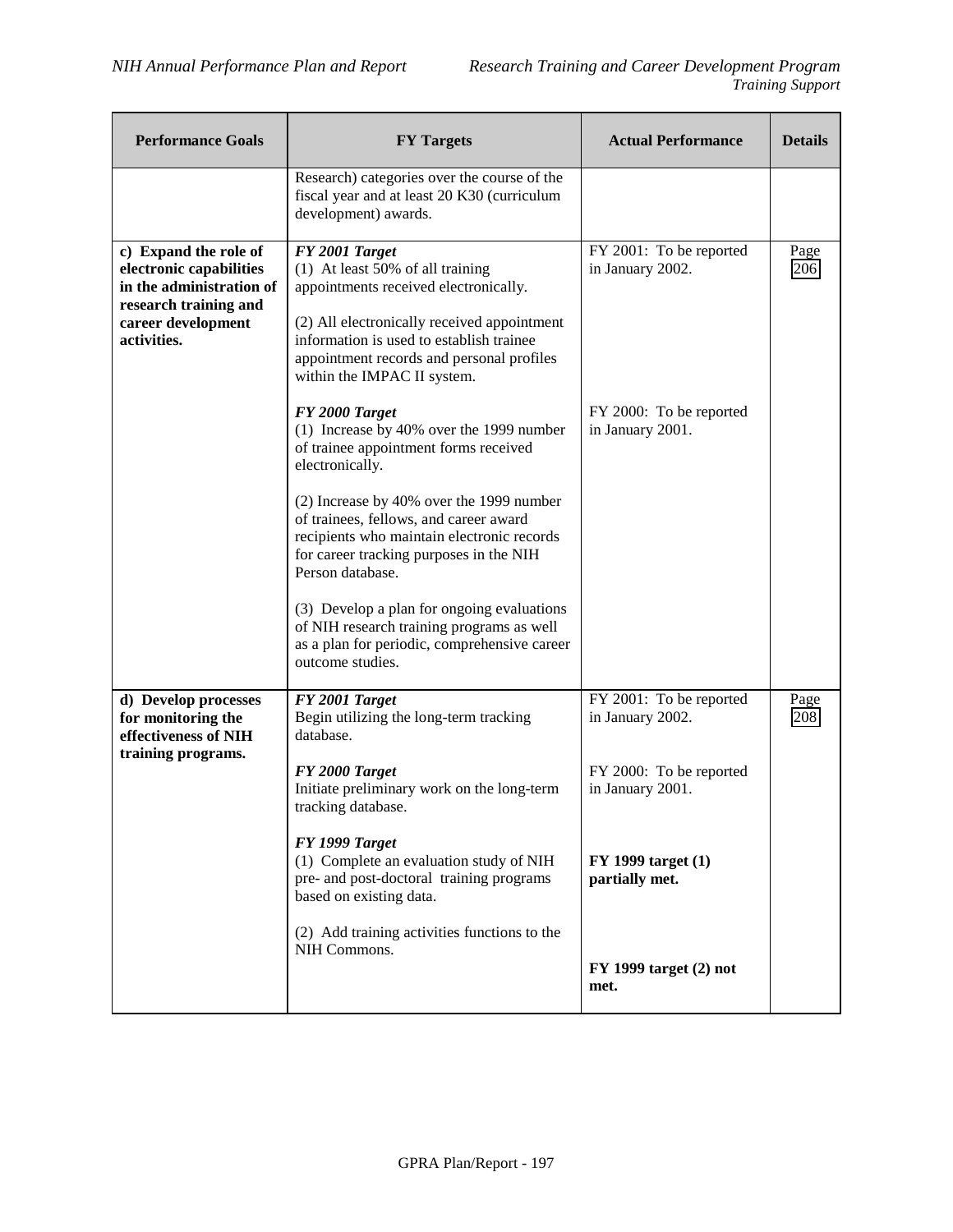# <span id="page-198-0"></span>**Performance Goal Details - Training Support**

# **Goal a) Maintain adequate application and award rates in key training support areas.**

Application rates and award rates for NIH training and career development programs are rough but important indicators of the continuing attractiveness and continuity of these programs to the applicant community. Application rates provide qualitative information about the attractiveness of individual award options and serve as a rough indicator of whether a particular award is meeting the needs of the applicant pool. For example, if the application rate were to fall precipitously for a particular award, the NIH might attempt to determine if the particular provisions of that award remained competitive with other opportunities or if the population of individuals targeted has changed in some way. To provide an example of how these types of considerations are used, a recent analysis indicated a shortage of clinicians in biomedical research and in particular a shortage of researchers with skills working with human subjects. To address this shortage, the NIH developed the *Mentored Patient-Oriented Career Development Award* (K23). The features of that award were patterned after the *Mentored Clinical Scientist Development Awards* (K08) which had been available to support similar career development experiences for many years. But, because salaries and research expenses provided by the K08 had not been changed for several years and because the environment within the academic medical center has been squeezed economically, institutions could no longer provide as much additional support for the research experiences of their clinical faculty. Accordingly, in creating the K23, the NIH increased salary limits and funds available to support research and development costs and is closely monitoring application rates.

The success rate of applicants in obtaining funding is also an important factor in ensuring an award is attractive to potential applicants. If an applicant perceives that his/her chances of getting an award are small, chances are he/she will opt for other support options. At the same time, success rates are a rough indicator of the quality of award recipients. For individual awards like the *Individual NRSA Postdoctoral Fellowships* (F32), success rates have traditionally been between 35 and 45 percent. This means these applications are carefully scrutinized to make sure the candidates and the proposed training experience are of the highest quality. By maintaining a success rate in this range, applicants have a sense of their likelihood of award. For awards like *Institutional National Research Service (NRSA) Research Training Grants* (T32), there is considerable self-selection because the application includes extensive information about the success of former students and postdoctorates. Because of this self-selection and the fact that applicants are normally well established faculty who understand the NIH review system, a considerably higher success rate (near 60%) is more typical. Even so, it remains important to maintain some stability in the overall success rate so that applicants know what to expect.

For certain programs, such as the Director's Initiative on Clinical Research, NIH established numerical targets for the total number of awards. Accordingly, the NIH set a goal of 80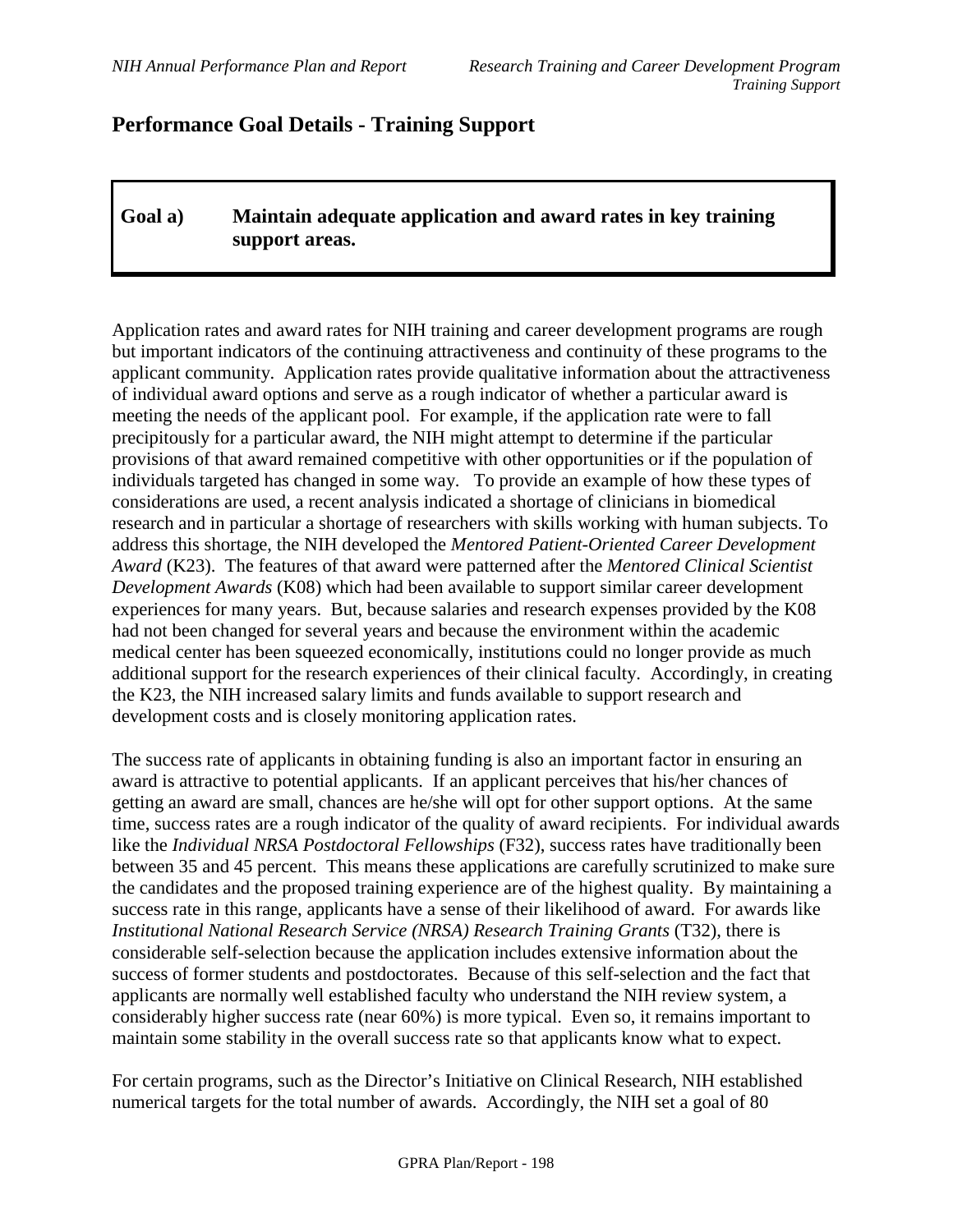*Mentored Patient-Oriented Research Career Development Awards* (K23) and *Midcareer Investigator Award in Patient-Oriented Research Awards* (K24) in each of the next several fiscal years and at least 20 of the *Clinical Research Curriculum Development Awards* (K30) in FY 1999. These targets have been established to convey to the applicant community that these new awards are an important new opportunity for clinicians interested in a career in patient-oriented research.

For most of NIH's award programs, there are no specific numerical goals. For these awards, consistency is very important, so that the pool of potential applicants has some awareness of the number of awards that are likely to be made and the probable success rates. For many of NIH's award programs, the quadrennial NAS report (discussed above) provides approximate recommendations about the overall number of individuals to be supported by the research training programs. There is, however, only rough guidance about how positions should be allocated to specific types of awards or to specific fields of research. Accordingly, NIH does not set numerical goals and permits applications from any area of health-related science under most training and career development awards.

This absence of rigid goals and set-asides for specific research areas offers a number of advantages. It accords the applicant pool considerable flexibility in addressing new and emerging areas of research for which training is needed. By maintaining flexible goals for the more established training programs, the response to changing research opportunities can be more rapid.

## **FY 2001 Target: Continue to monitor and maintain an application flow consistent with success rates close to the historical levels of 40 percent for fellowships (F32s); 60 percent for research training grants (T32s) and entry-level career awards (K01 and K08).**

*Performance Assessment* -- Basis and Data and Validation/Verification information is the same as for FY 2000 below.

**FY 2000 Target: (1) Review and respond to the forthcoming quadrennial assessment of the nation's future need for biomedical and behavioral research scientists prepared by the National Academy of Sciences (NAS).**

> **(2) Continue to monitor and maintain an application and award flow consistent with success rates close to the historical levels of 40 percent for fellowships (F32s); 60 percent for research training grants (T32s) and entry level career awards (K01, K08).**

*Basis and Data:* (1) The aforementioned NAS report is prepared and published every four years by staff and an external panel (Committee on National Needs for Biomedical and Behavioral Research Personnel) of the National Research Council. This periodic analysis of the current programs and estimate of future trends is developed by the NAS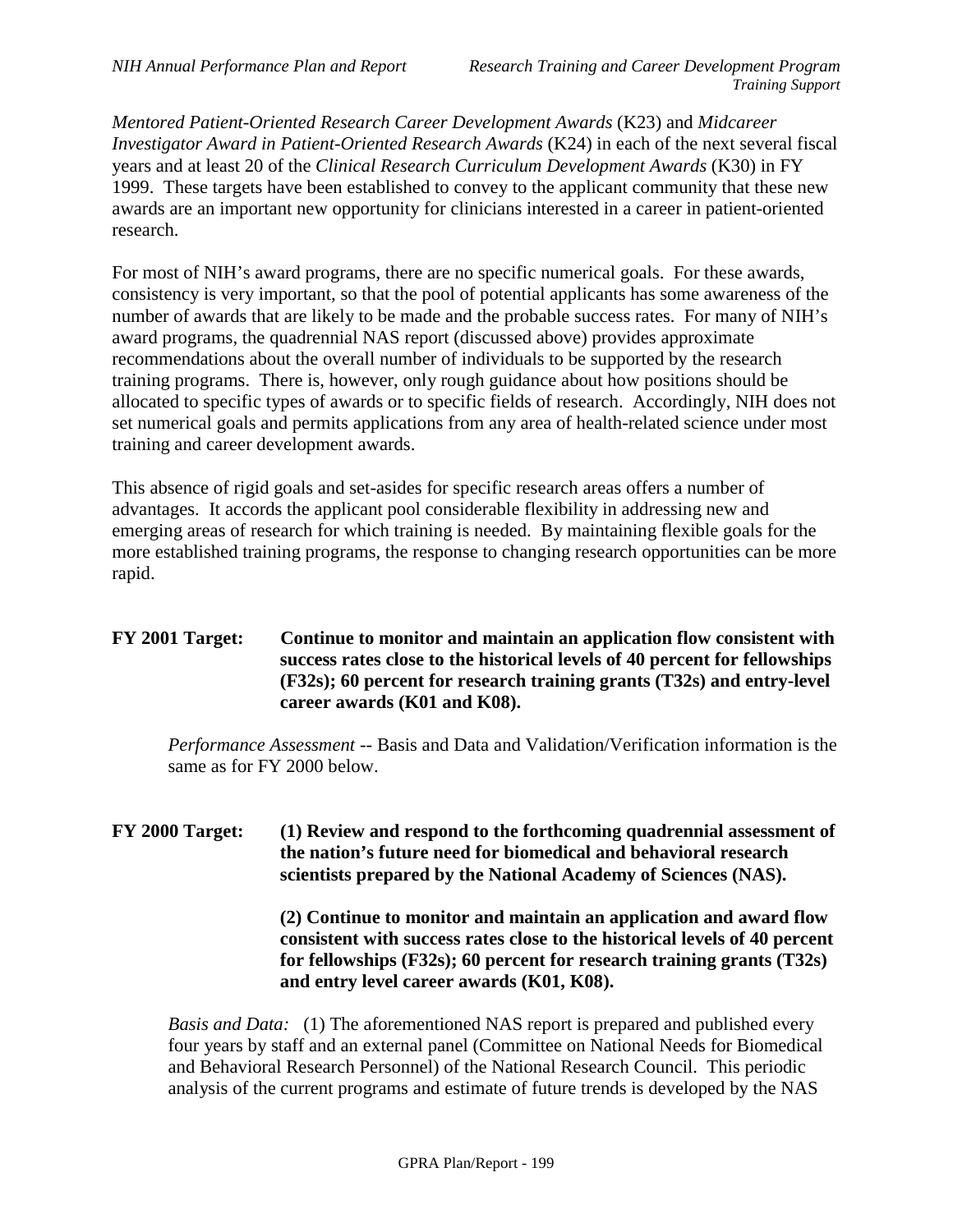pursuant to Title I of the National Research Service Act of 1974 (P.L. 93-348 as amended). NIH will formally communicate its assessment of the recommendations and plans for program adjustments to Congress. (Because publication of the National Academy report has been delayed, implementation plans are likely to be prepared in FY 2000, for implementation in FY 2001 and later years.) (2) Performance will be gauged by the number of applications and awards for NRSA training grants (T32), individual NRSA postdoctoral fellowships (F32), and individual career development award applications (K01, K08). NIH will use data from the Information for Management, Planning, Analysis and Coordination database (IMPAC) to enumerate the total number of applications received and the total number of applications awarded during this time period.

*Validation and Verification:* IMPAC is a comprehensive database at NIH, built and refined over many years, that covers the agency's extramural research activities. Included here are records of research contracts, records of in-process grant applications, and inter- and intra-agency agreements. The data in IMPAC is compared to accounting data maintained by the Office of Financial Management on a daily basis and there is a record of all applications and awards processed by the NIH.

## **Assessment of FY 1999 Performance**

## **FY 1999 Target: Maintain an applications flow that is consistent with success rates close to the historical levels of 40 percent for fellowships (F32s), 60 percent for research training grants (T32s) and entry level career awards (K01 and K08).**

#### *FY 1999 Achievement Summary:*

• The target has been met.

• A sufficient number of applications were received in FY 1999 to maintain a consistent NIH contribution to the support of training in health-related science. Also, success rates were sufficiently close to historical rates for Individual Fellowships (F32s), Institutional Research Training grants (T32s), Mentored Research Scientist Development Awards (K01), and Mentored Clinical Scientist Development Awards (K08) to indicate that the number of applications was relatively consistent and that high quality applications were available for funding.

Data available from NIH's IMPAC administrative data system are shown in the table below. In FY 1999, the NIH received 1,981 F32 applications, 567 T32 applications, 271 K01 applications, and 478 K08 applications. These numbers are relatively consistent with the number of applications received in FY 1998 and suggest that these awards continue to be popular options for career development support. The success rates for these four award mechanisms are also relatively consistent with historical levels. The more than 40% of F32 applications awarded in FY 1999 is an increase over FY 1998. This kind of variability can be expected from year to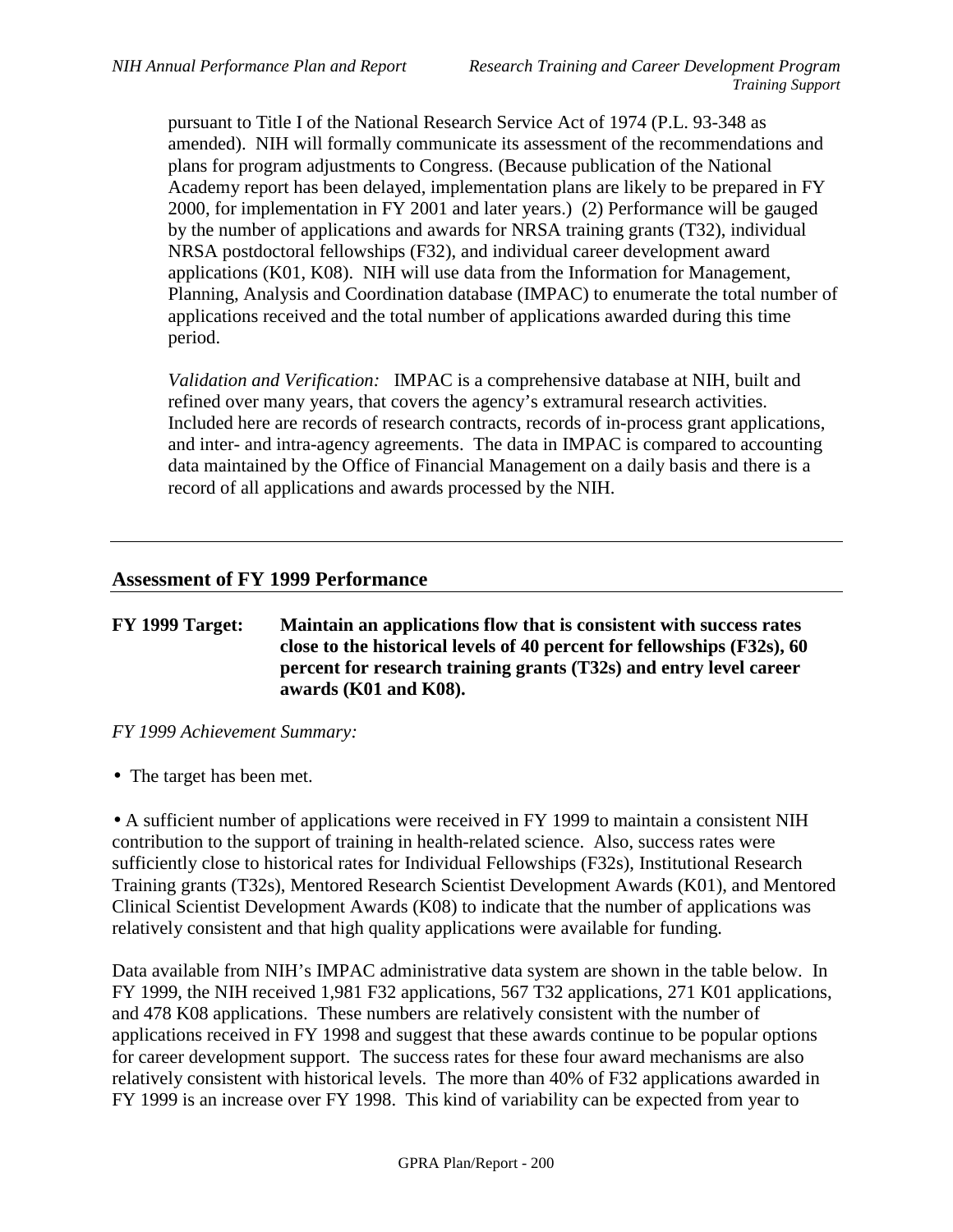year. Success on training grants are near 60 percent as expected and success rates on the two career development awards K01 and K08 are close to historical levels.

| <b>Success Rate and Number of Training Grant</b> |                     |               |                |                     |        |                |
|--------------------------------------------------|---------------------|---------------|----------------|---------------------|--------|----------------|
| <b>Awards and Applications by Grant Type</b>     |                     |               |                |                     |        |                |
|                                                  | 1998                |               |                | 1999                |        |                |
| <b>Grant Type</b>                                | <b>Applications</b> | <b>Awards</b> | <b>Success</b> | <b>Applications</b> | Awards | <b>Success</b> |
| F31                                              | 508                 | 242           | 48%            | 501                 | 253    | 50%            |
| F32                                              | 2,146               | 844           | 39%            | 1,981               | 863    | 44%            |
| K01                                              | 266                 | 90            | 34%            | 271                 | 101    | 37%            |
| K08                                              | 536                 | 311           | 58%            | 478                 | 248    | 52%            |
| K <sub>23</sub>                                  | 1                   | 1             | 100%           | 202                 | 85     | 42%            |
| K <sub>24</sub>                                  | 0                   | $\Omega$      | N/A            | 185                 | 81     | 44%            |
| K30                                              | 0                   | $\Omega$      | N/A            | 64                  | 35     | 55%            |
| T32                                              | 512                 | 329           | 64%            | 567                 | 362    | 64%            |
| T34                                              | 34                  | 18            | 53%            | 39                  | 20     | 51%            |

*Sources of FY 1999 Assessment Data*: The data in this table are taken from NIH's administrative data system IMPAC, which is used to monitor all NIH applications and awards. IMPAC is a comprehensive database at NIH, built and refined over many years, that covers the agency's extramural research activities. Included here are records of research contracts, records of in-process grant applications, and inter- and intra-agency agreements. The data in IMPAC is compared to accounting data maintained by the Office of Financial Management on a daily basis and there is an record of all applications and awards processed by the NIH.

*Discussion of Performance:* Although application rates and success rates are only rough indicators of the popularity and quality of NIH programs, these measures are especially important for managing training and career development programs. Training a researcher typically takes more than 10 years from entrance to graduate school to application for independent research support to accomplish. Because of this extended training period, consistency of NIH support is an important element of the program. Stability in application rates is a rough indicator of consistency; it also indicates that the various features of the award remain attractive to aspiring researchers. A predictable success rate also helps applicants gage the probability for success and therefore helps them select a support option that is best considering their career stage. For example, a postdoctorate that feels that he/she is not in the top half of the peer group might be well advised not to apply for an Individual Postdoctoral Fellowship but to seek support from some other source. A stable success rate also provides an indication that high quality applications are available for award. Nonetheless, while consistency is important, NIH considers any numerical target for a standing program to only be approximate. This conveys to the applicant community that it will accommodate applications in new and emerging areas of science and that not all of NIH's training resources are locked into specifically identifiable initiatives.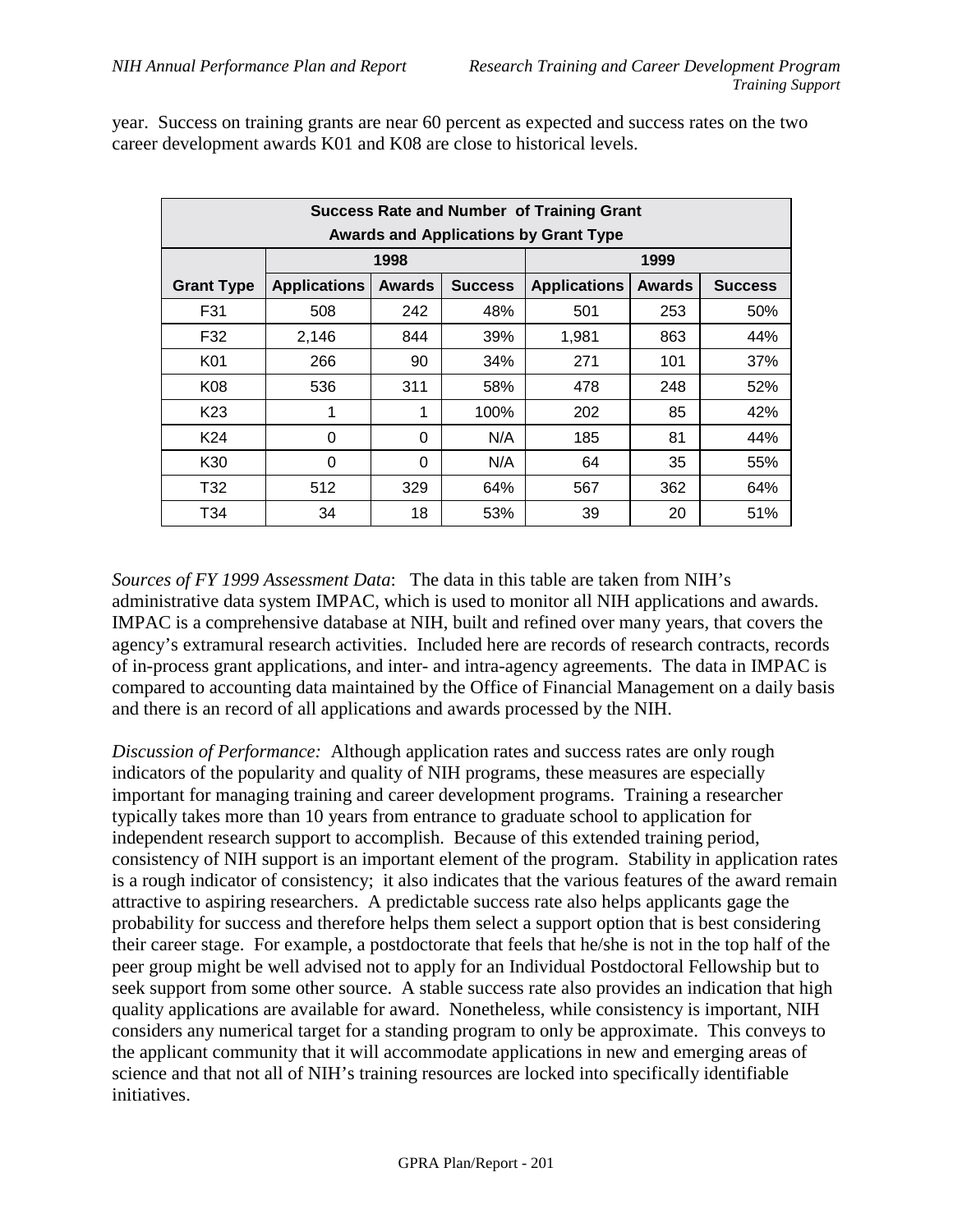*Next Steps:* The NIH will continue to monitor the application and success rates for its training programs, with due recognition that there will be some variability from year to year.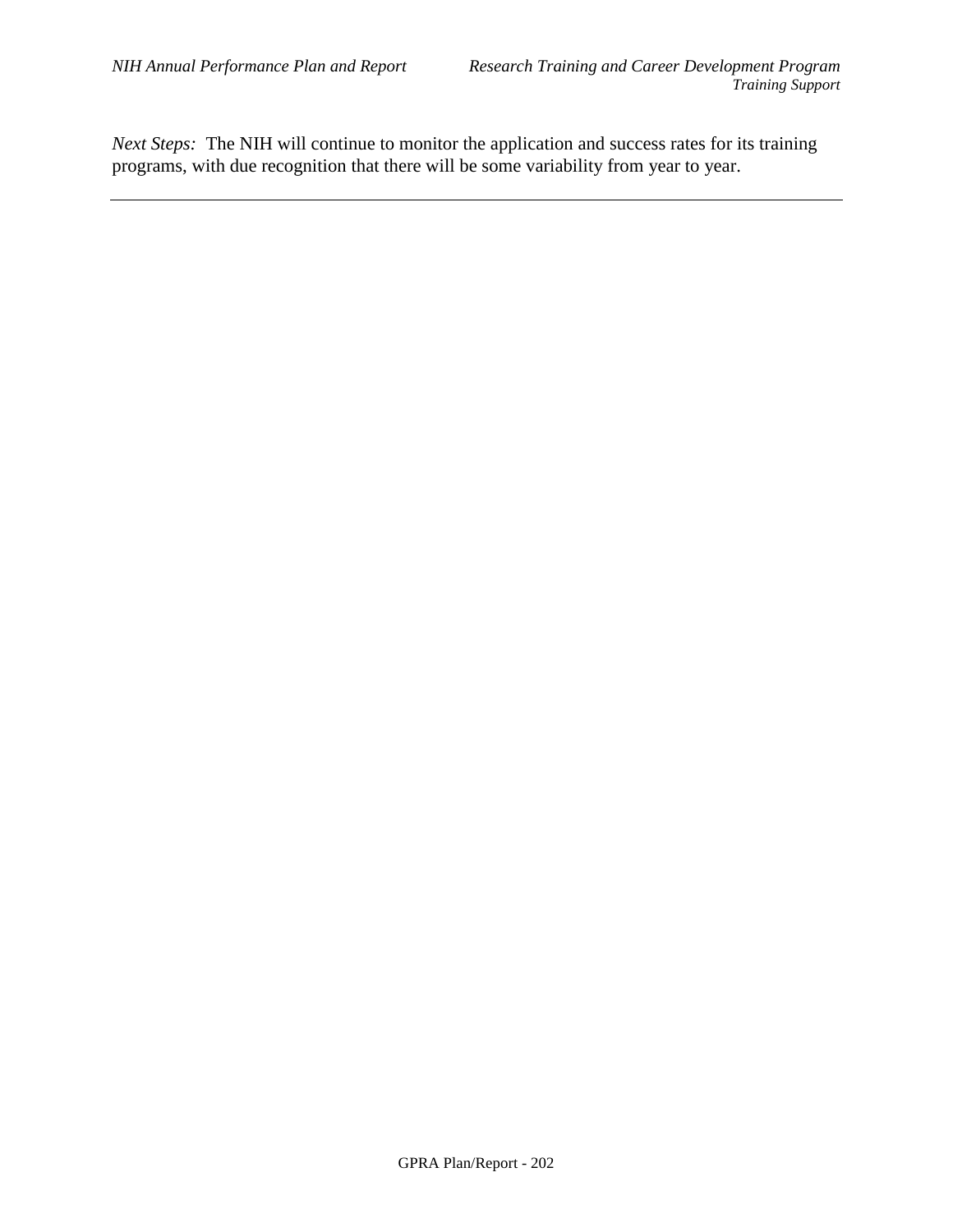# <span id="page-203-0"></span>**Goal b) Increase the pool of clinical researchers who can conduct patientoriented research.**

Recommendations for increasing research capacity in the area of patient-oriented research stemmed from an NIH Director's Panel on Clinical Research and an Institute of Medicine (IOM) Committee on Addressing Career Paths for Clinical Research. Both groups identified a need to increase the pool of clinical researchers who can conduct patient-oriented studies, to capitalize on the discoveries based on molecular approaches and translate them to clinical settings. The recommendations included expanding and improving training programs in patient-oriented research for both entry-level and mid-career clinical investigators.

Accordingly, NIH has recently established three new career development mechanisms: (1) the *Mentored Patient-Oriented Research Career Development Awards* (K23) for the support of young investigators; (2) the *Midcareer Investigator Award in Patient-Oriented Research Awards* (K24) for the support of mid-career investigators in research and mentoring; and (3) *Clinical Research Curriculum Development Awards* (K30) for curriculum development in clinical research. All three of these awards appear to be attractive to potential applicants, and NIH expects they will eventually increase the number of productive scientists working in this important area. To convey NIH's commitment to training in this area, the initiative specified that at least 80 K23 and 80 K24 awards would be made in each of the next 5 fiscal years to achieve a steady state of approximately 400 of each type of award. This target was chosen as a compromise between estimated needs for new researchers and the need to increase the capacity to provide this type of training. The K30 was targeted for 20 awards in FY 1999, but does not extend into future years.

#### **FY 2001 Target: Issue at least 80 awards each in the K23 and K24 categories over the course of the fiscal year.**

*Performance Assessment* -- Basis and Data and Validation/Verification information is the same as for FY 2000 below.

## **FY 2000 Target: Issue at least 80 awards each in the K23 and K24 categories over the course of the fiscal year.**

*Basis and Data*: Performance will be measured by the number of applications and awards in the K23 and K24 categories. NIH will use the IMPAC database to enumerate the total number of applications received and the total number of applications awarded during this time period.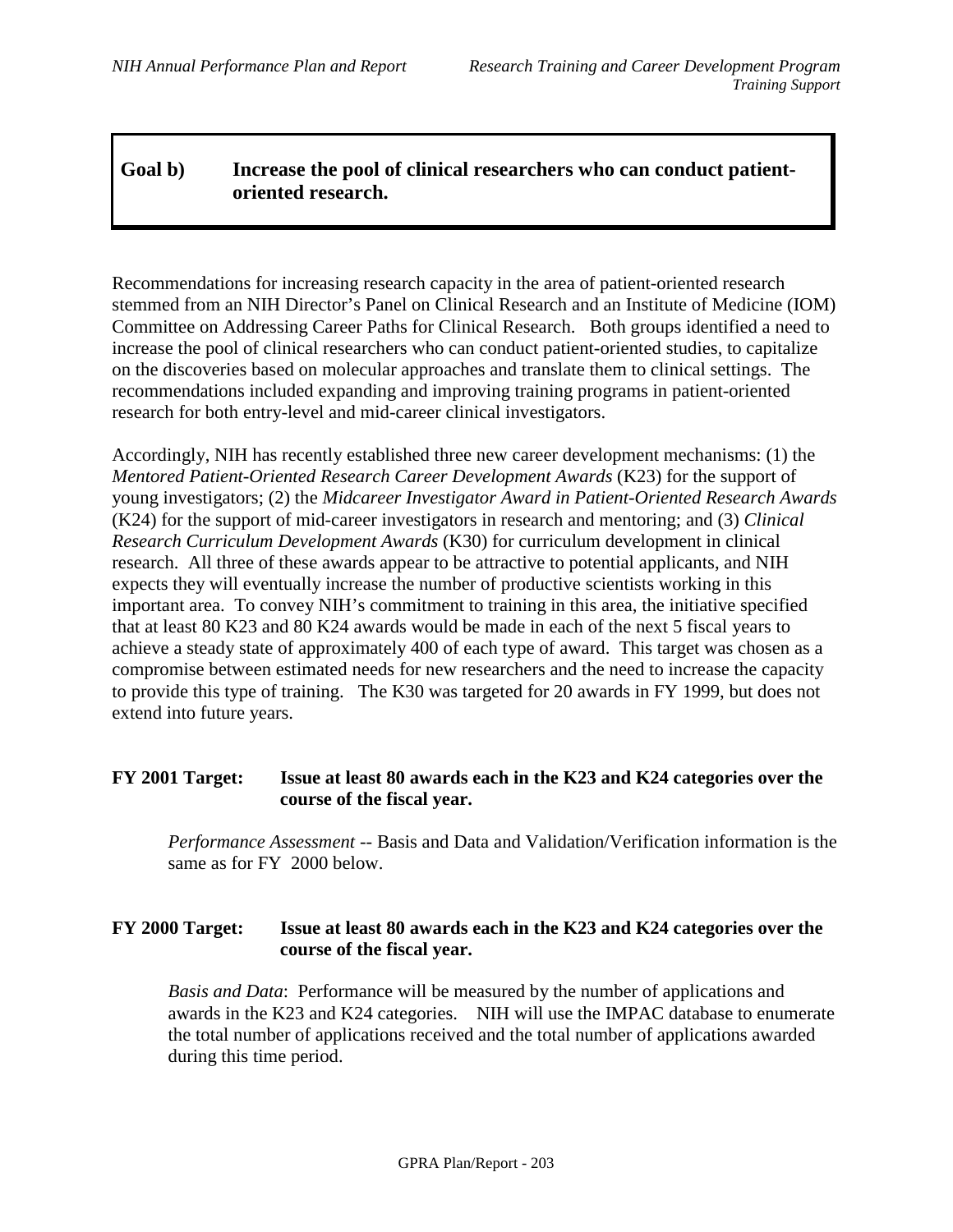*Validation/Verification*: IMPAC is a comprehensive database at NIH, built and refined over many years, that covers the agency's extramural research activities. Included here are records of research contracts, records of in-process grant applications, and inter- and intra-agency agreements. The data in IMPAC is compared to accounting data maintained by the Office of Financial Management on a daily basis and there is an record of all applications and awards processed by the NIH.

## **Assessment of FY 1999 Performance**

**FY 1999 Targets: (1) Re-announce the career award components of the Director's Initiative on Clinical Research.**

> **(2) Issue at least 80 awards each in the K23 (Mentored Patient-Oriented Research Career Development) and K24 (Mid-career Investigator Award In Patient-Oriented Research) categories over the course of the fiscal year and at least 20 K30 (curriculum development) awards.**

*FY 1999 Achievement Summary:*

- Target (1) has been met. The K23, K24, and K30 programs, which are part of the Director's Initiative on Clinical Research, were reannounced in October and November of this year.
- Target (2) has been exceeded. In FY 1999, the NIH made 85 K23 awards, 81 K24 awards, and 35 K30 awards.

#### *Sources of FY 1999 Assessment Data:*

Target (1) The revised and reissued career award announcements related to this target are available in the NIH Guide for Grants and Contracts as follows:

Mentored Patient-Oriented Research Career Development Award (K23), Published: October 8, 1999 <http://grants.nih.gov/grants/guide/pa-files/PA-00-004.html>

Midcareer Investigator Award in Patient-Oriented Research (K24), Published: October 8, 1999 <http://grants.nih.gov/grants/guide/pa-files/PA-00-005.html>

Clinical Research Curriculum Award (K30), Published: November 19, 1999 <http://grants.nih.gov/grants/guide/rfa-files/RFA-OD-00-002.html>

Target (2) Data for this target have been drawn from IMPAC, the NIH's administrative data system. IMPAC is a comprehensive database at NIH, built and refined over many years, that covers the agency's extramural research activities. Included here are records of research contracts, records of in-process grant applications, and inter- and intra-agency agreements. The data in IMPAC is compared to accounting data maintained by the Office of Financial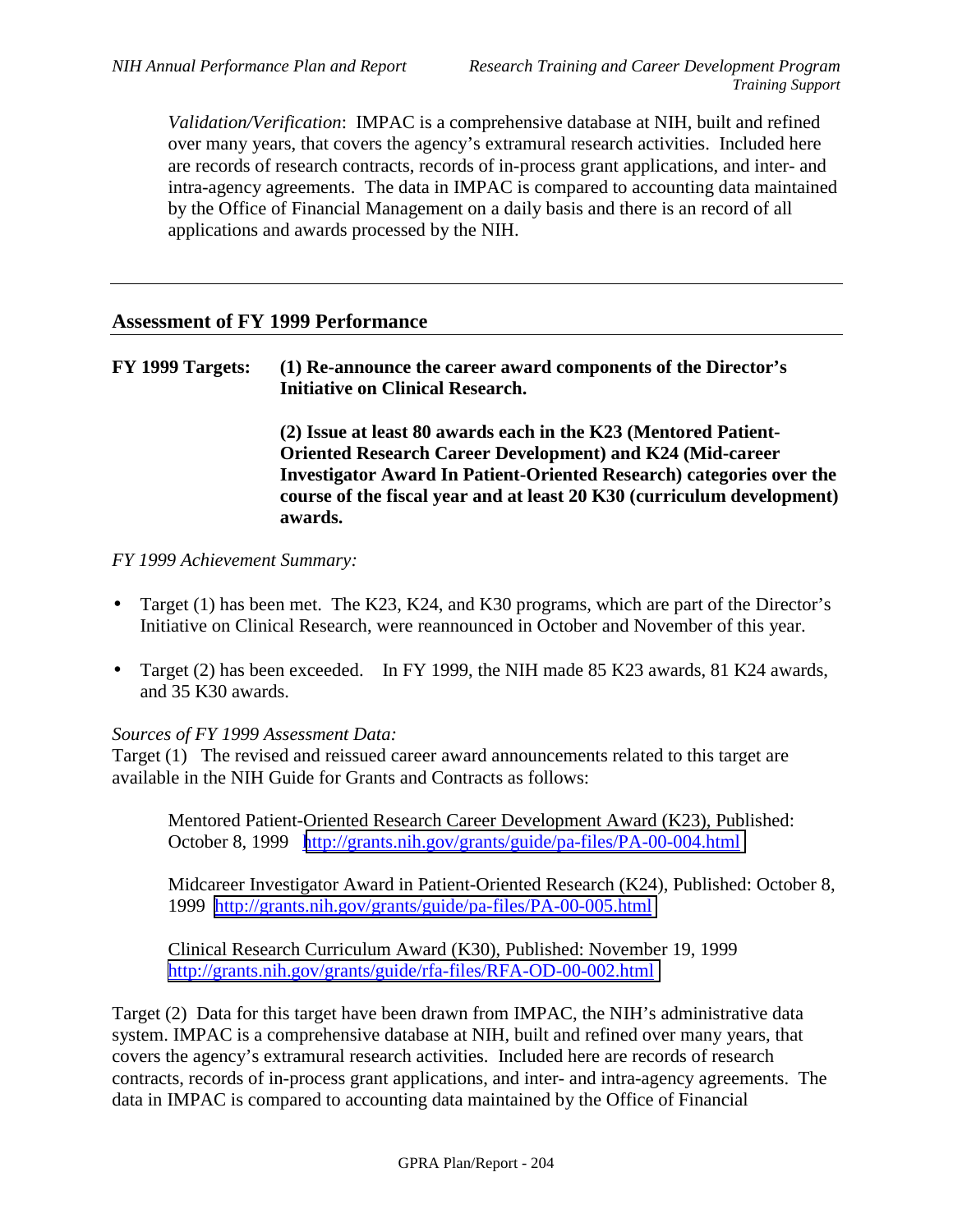Management on a daily basis and there is an record of all applications and awards processed by the NIH.

*Discussion of Performance:* The revised and reissued career award announcements reiterate the NIH commitment to support training in this area. The announcements also clarify eligibility criteria for these awards that will help expand and define the target population for the K24.

The achievement of this goal means that these awards are beginning to concretely address the concerns of the NIH Director's Panel on Clinical Research. The capacity for clinical training is being increased and a new population of highly training clinical researchers will become available to help move research findings from the laboratory to the clinic.

*Next Steps:* Enhancing the nation's capacity to conduct clinical research, remains an important goal. Consistent with this goal, the NIH will continue to monitor the number of patient-oriented research career awards in the future as indicated in the FY 2000 and 2001 targets. The need for new announcements will be reassessed on an annual basis.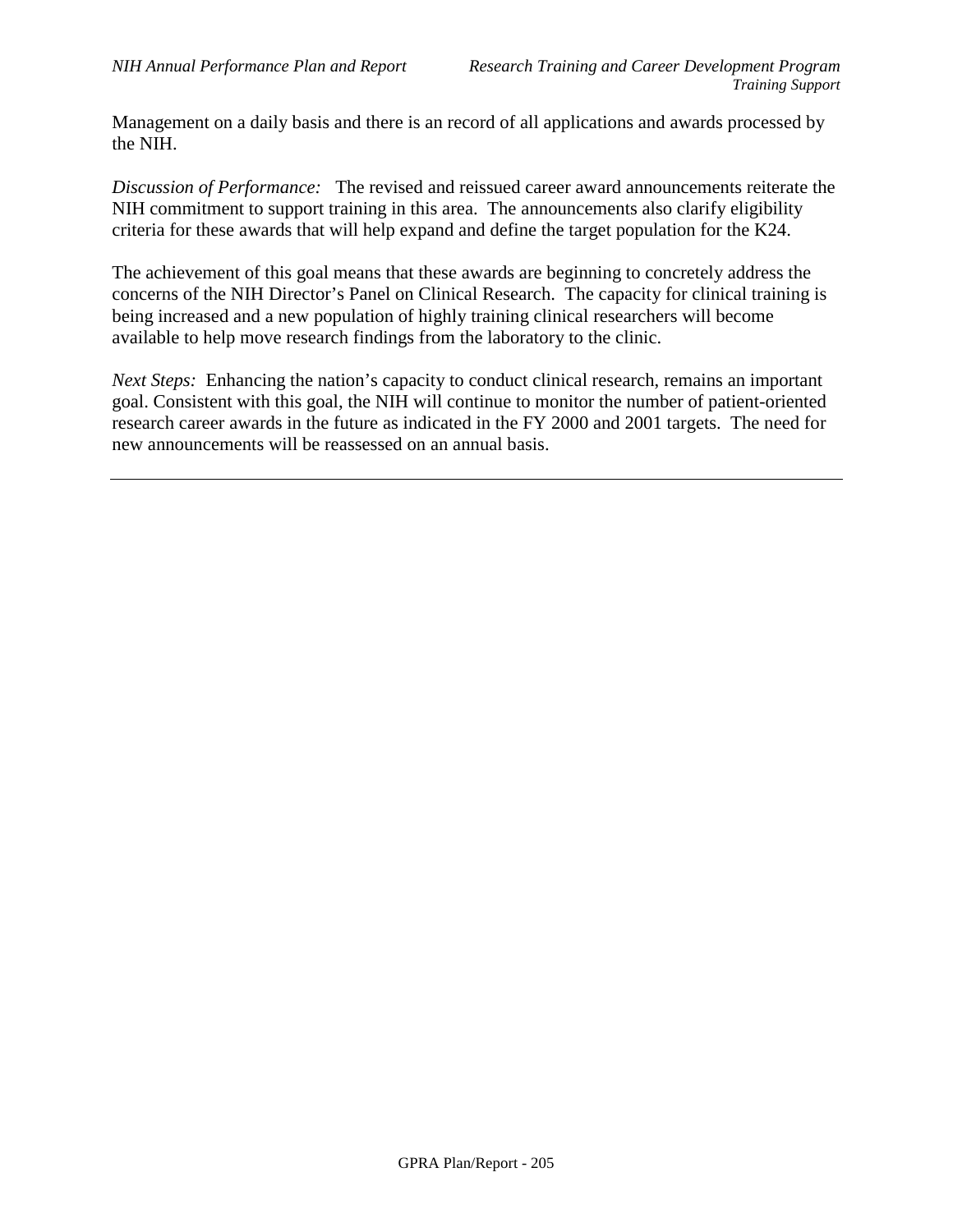# <span id="page-206-0"></span>**Goal c) Expand the role of electronic capabilities in the administration of research training and career development activities.**

Organizations receiving NRSA institutional training grants are required to report on the appointment of trainees supported under the grant. To facilitate this reporting, NIH is developing, as part of its electronic research administration system, a Web-based interface that provides for the electronic submission of trainee appointment and termination information. This electronic system will improve the ease of data entry and processing, in addition to improving the quality of data. The specific features of this system are still in the development stage, but will be referred to collectively as the Electronic Trainee Activities System (X-Train). The X-Train utility will reside on the NIH Commons (see Grants and Administration Goal e).

During FY 2000 and FY 2001, capabilities for electronic receipt of appointment and termination information will be enhanced and integrated with other components of NIH's electronic research administration system. This will facilitate the tracking of research trainees, fellows, and career award recipients. These individuals will be able to provide relevant personal and training information using an interface accessible through a standard Web browser. The information will be entered directly into a database at NIH to establish a personal profile for each individual. In the future, individuals will be able to update his/her personal profile to indicate advancement to new positions, publications, appointment to advisory groups, and receipt of research project support. It will also give individuals immediate access to his/her own records, as required by the Privacy Act.

Each electronic form submitted -- after examination for accuracy -- creates a new electronic record in the IMPAC database. This information will provide the primary basis for performance assessment. All data to be entered in this system are checked against carefully verified data related to the training grant and fellowship awards. In 1997, in a precursor system to X-Train, the NIH received 614 trainee appointment forms electronically. In 1998, more than 1,029 forms were received electronically for a 68 percent increase over the previous year. Beginning in FY 2000, X-Train will completely replace the precursor system and will be initially tested by 15 Federal Demonstration Partnership institutions. It is expected that some aspects of this interface will be in operation by the end of FY 2000 and fully operational by the end of FY 2001. A link to the future X-Train system is currently available on the NIH Commons Web Page at https://www-commons.cit.nih.gov/.

These new capabilities will improve and streamline the processing of training and career award data and greatly expand career tracking capabilities. Access to richer data on training experiences and career outcomes will permit NIH to undertake more comprehensive and informed career outcome evaluations of its training programs. It will also permit matching the performance of former trainees and fellows to specific characteristics of their training programs to enhance the quality of those programs. A more efficient and effective research training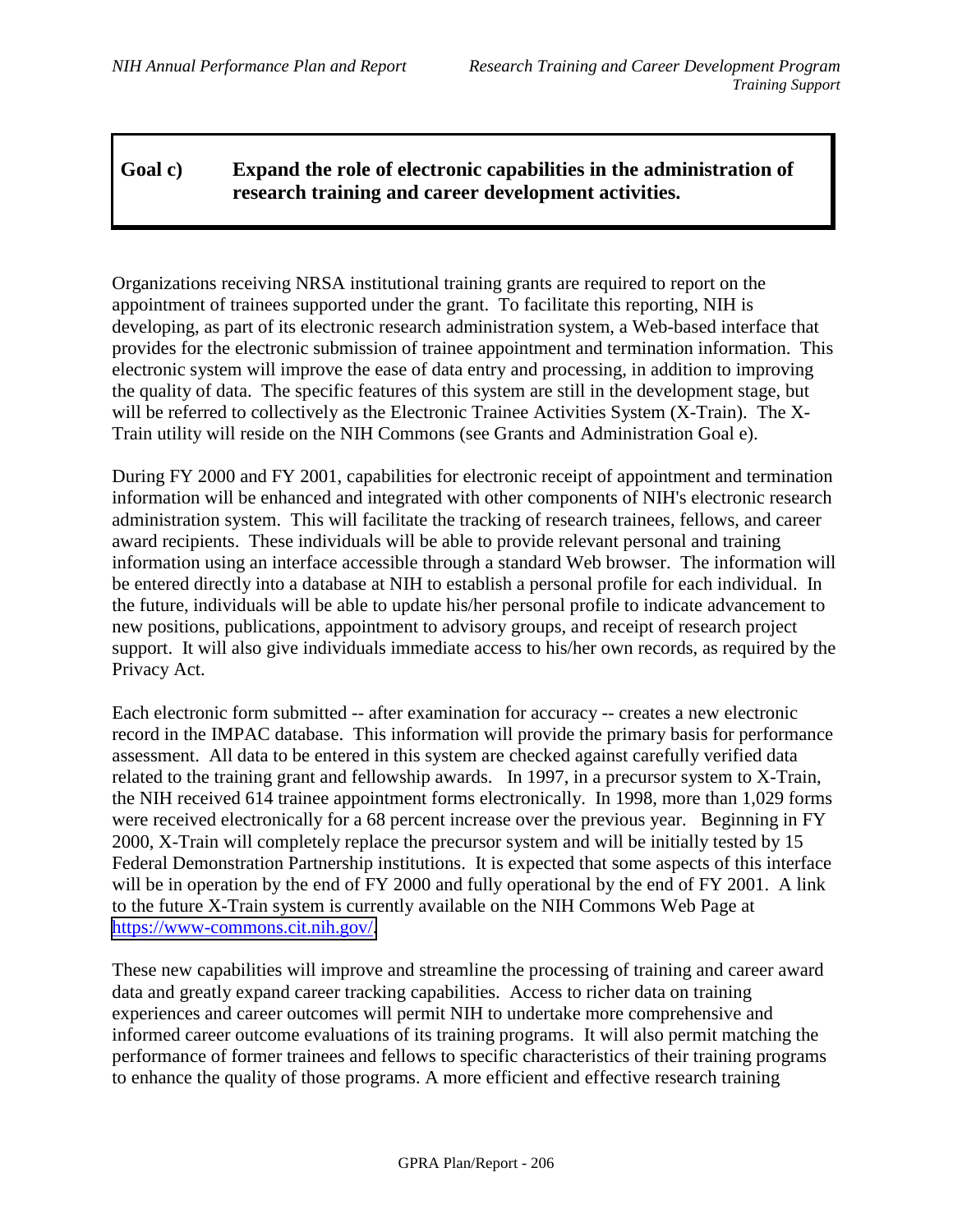program should enable the NIH to better respond to the constantly changing national needs and priorities for research training. (Note: This was a new goal in FY 2000)

**FY 2001 Targets: (1) At least 50% of all training appointments received electronically.**

**(2) All electronically received appointment information is used to establish trainee appointment records and personal profiles within the IMPAC II system.**

*Performance Assessment* -- Basis and Data and Validation/Verification information is the same as for FY 2000 below.

**FY 2000 Targets: (1) Increase by 40% over the 1999 number of trainee appointment forms received electronically.**

> **(2) Increase by 40% over the 1999 number of trainees, fellows, and career award recipients who maintain electronic records for career tracking purposes in the NIH Person database.**

**(3) Develop a plan for ongoing evaluations of NIH research training programs as well as a plan for periodic, comprehensive career outcome studies.**

*Basis and Data:* Data on the number of appointment forms received will be based on information from the IMPAC data system. All electronic appointment forms received via X-Train will establish a personal profile that will be used in the future for tracking career outcomes.

*Validation and Verification*: Each electronic form received is held in a temporary database until the contents are reviewed and approved by the NIH official responsible for the training grant. At that point, the information is loaded in to the Trainee Appointment File, which is a permanent part of the NIH IMPAC management information system. IMPAC is a comprehensive database, built over many years that covers and documents the agency's extramural research activities. Enhancements to the Trainee Appointment File and IMPAC more broadly are expected as part of the process of upgrading this database to a relational system.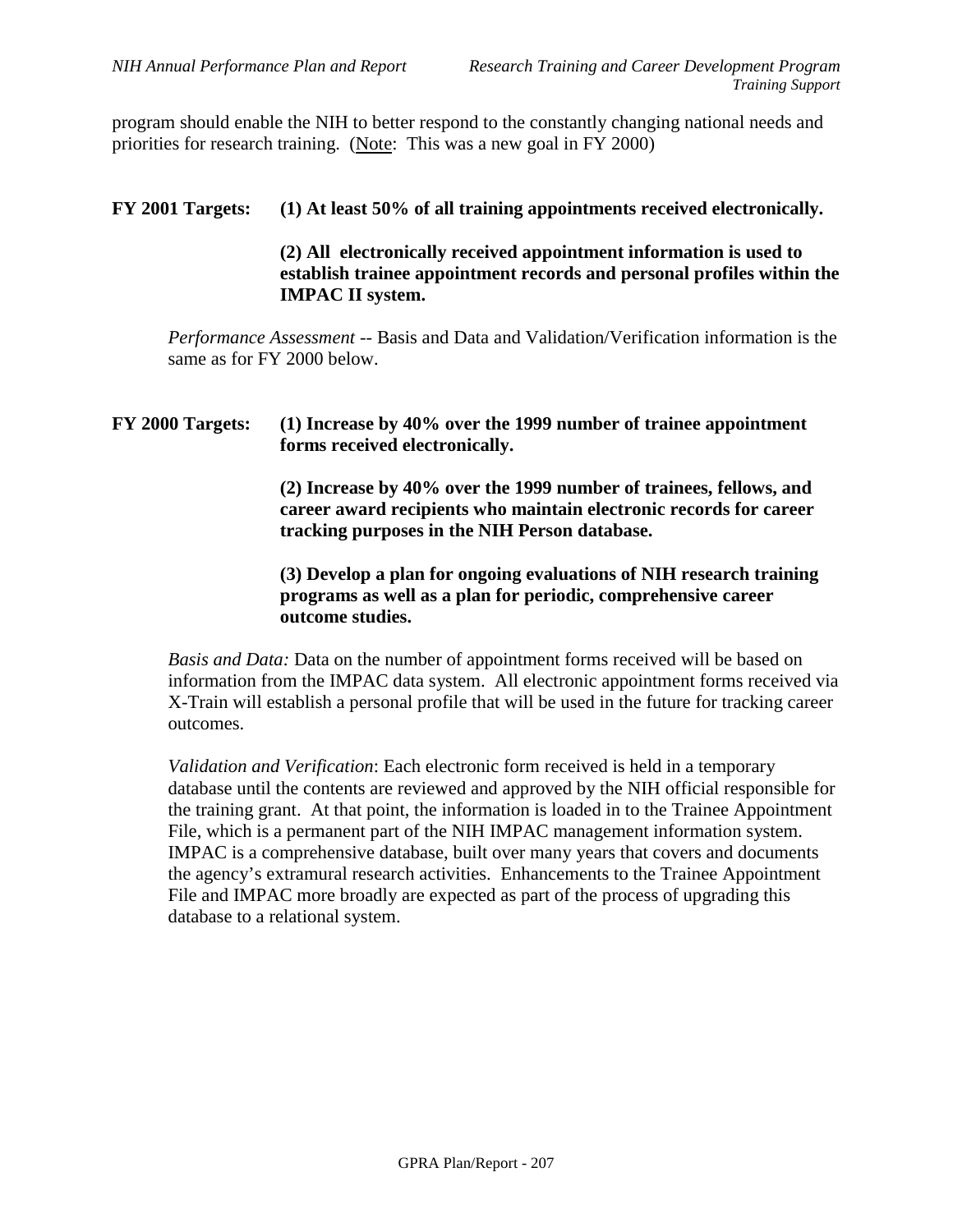# <span id="page-208-0"></span>**Goal d) Develop processes for monitoring the effectiveness of NIH training programs.**

NIH recognizes the importance of developing and managing its training programs based on sound knowledge about their ongoing effectiveness. Towards this end, the agency has initiated a comprehensive evaluation of the National Research Service Award (NRSA) programs for predoctoral and postdoctoral research training. This effort examines program effectiveness by determining how many recipients of this training support apply for and receive subsequent NIH fellowship support, apply for and receive subsequent NIH research grant support, publish in peer reviewed journals, and remain in scientific careers. All of these outcomes are related to the overall goal of training and maintaining a population of highly trained individuals capable of carrying out the nation's biomedical and behavioral research mission.

In response to the 1994 NAS Report, *Meeting the Nation's Needs for Biomedical and Behavioral Personnel*, NIH established a staff committee and launched a comprehensive career outcome study which is not completely finished. The original plan incorporated three different analytical components: (i) Complete an assessment of career outcomes based on existing data sources and the characteristics of former NRSA trainees and fellows. The career outcomes of NRSA recipients would then be compared to those of individuals in selected comparison groups. (ii) Conduct a sample survey of former NRSA recipients and comparison group, to identify specific and non-academic outcomes as an assessment of the impact of program elements. (iii) Establish a long-term career tracking mechanism for NRSA-supported individuals, to gather systematic longitudinal data on the relationships between program processes (e.g., duration, type of support) and outcomes. Subsequent to the initiation of these evaluation studies, the NIH Committee on Research Training Assessment (CORTA), determined that the information within the existing National Science Foundation Survey of Doctoral Recipients was sufficiently robust to obviate the need for a separate survey. Accordingly, segment (ii) of the evaluation plan that called for a sample survey was determined not to be needed.

## **FY 2001 Target: Begin utilizing the long-term tracking database.**

*Basis and Data:* Once the X-Train system is completed, the NIH will begin encouraging all former trainees and fellows to update their personal profile. All such former trainees will be asked to provide information on their publications, awards, and employment. This information will constitute the heart of the long-term tracking database and will permit an assessment of the career advancement and productivity of former recipients of NRSA support.

*Validation and Verification:* All personal data recorded in the Personal Profiles will be based on information provided and verified by the individual. At the time an individual adds data to his or her personal profile, he or she will be asked to provide assurance that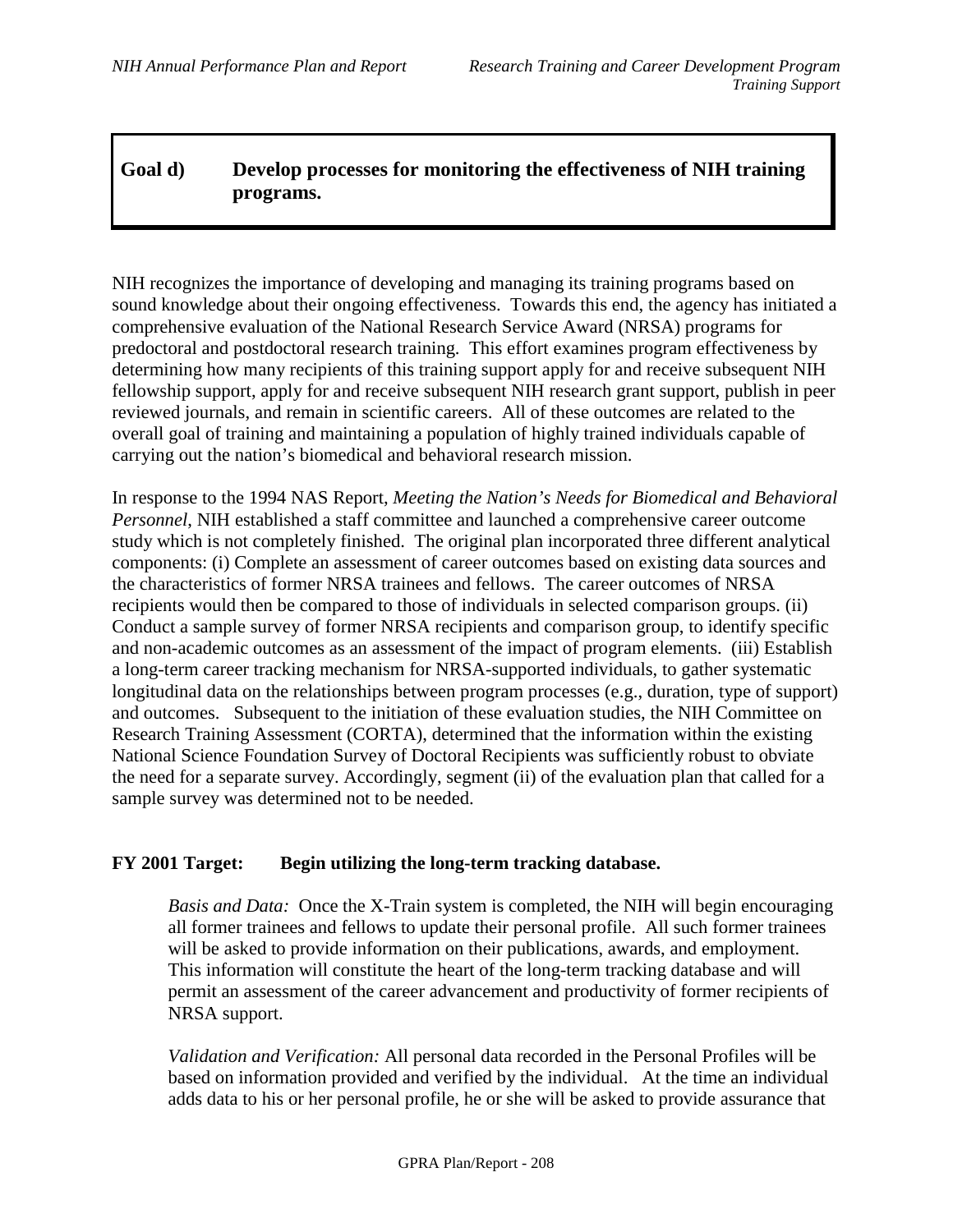the information is correct. Information on specific NIH awards in the personal profile will be based on additional NIH records. Information on publications can be verified by links to the NIH MEDLARS system or by exploring the Institute for Scientific Information database.

### **FY 2000 Target: Initiate preliminary work on the long-term tracking database.** (Analytical component iii. identified in the introductory discussion to this goal).

*Basis and Data:* The functionality of the system will be tested and verified. For example, it will be determined that receipt of trainee appointment information reliably establishes a Personal Profile. Individuals will have access to their profile for verification. Subsequent formal interactions, such as submission of a grant application, with the NIH will be reliably recorded in the Personal Profile.

*Validation and Verification*: It can be independently verified that all formal interactions with the NIH are accurately recorded n the Personal Profile. Furthermore, individual trainees and former trainees will be asked to certify the information in their own files.

# *Assessment of FY 1999 Performance*

# **FY 1999 Targets: (1) Complete an evaluation study of NIH pre- and post-doctoral training programs based on existing data.** (Analytical component i. in the introductory discussion to this goal).

## **(2) Add training activities functions to the NIH Commons.**

*FY 1999 Achievement Summary*:

- Target (1) has been partially met. A draft report of the NRSA Predoctoral Training Evaluation Study *The Early Career Outcomes of NRSA Predoctoral Trainees and Fellows,* Office of Extramural Research, has been completed and is available. A similar approach will be used for the postdoctoral training evaluation study. Data sets for the postdoctoral study have been compiled but not analyzed.
- Target (2) has not been met. The X-Train software has been available for internal testing for several months, but due to problems with related functions of the Commons, such as the Personal Profile System, X-Train is not yet operational.

#### *Sources of FY 1999 Assessment Data*:

Target (1) This study matches data from NIH datasets on trainees and fellows with the NSF Doctorate Record File to create a group of predoctoral NRSA recipients with at least 9 months of support who have earned a Ph.D. Comparison groups of Ph.D.s are constructed from individuals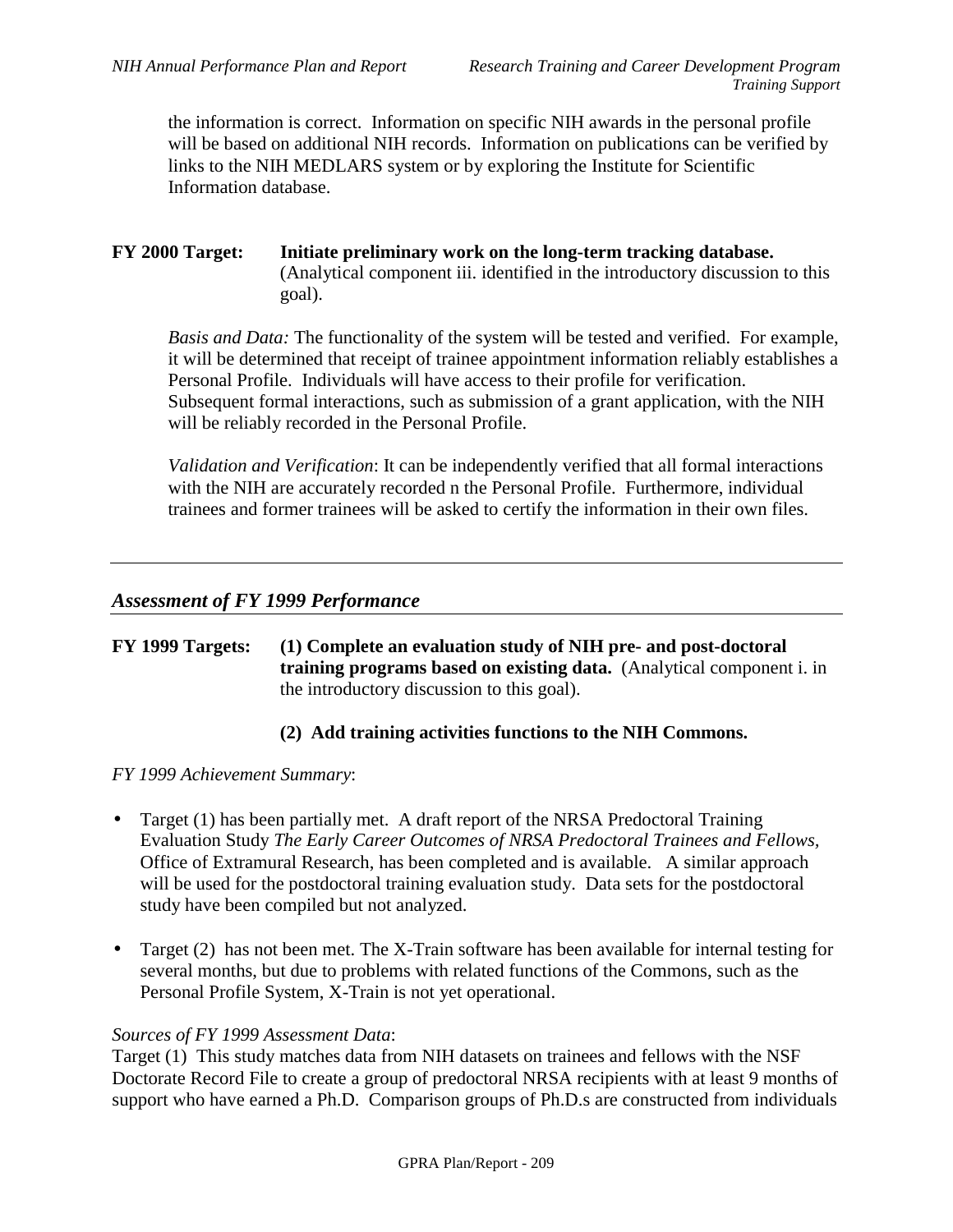without NRSA support who graduated at the same time in similar fields either from institutions with NRSA or without NRSA support. The report then describes the time to degree, the success in getting NIH fellowships and research grants, the types of positions attained, as well as the number and impact of any publications. Outcome data are obtained from NIH and NSF data files such as the Trainee Fellow File, the Consolidated Grant Applicant File, the Doctorate Record File, and the Survey of Doctoral Recipients. Information on publications and their impact was obtained from the Institute of Scientific Information. The design of the study was managed by a staff committee called the Committee on Research Training Assessment (CORTA).

Target (2) X-Train will be operationalized on the NIH Commons. Information on the Commons is available at https://www-commons.cit.nih.gov/ . The future link to X-Train currently appears on this Web site and should be activated some time in FY 2000.

#### *Discussion of Performance:*

Target (1) This evaluation compares Ph.D. Graduates in biomedical research who have received at least 9 months of predoctoral NRSA support with students who graduated at the same time from universities with NRSA support or from universities without NRSA support. The study clearly shows that students with NRSA support have more successful research careers than their colleagues without NRSA support. To provide an example, NRSA recipients complete their doctorate in a shorter period of time, they are more likely to apply for and receive NIH postdoctoral fellowships, they are more likely to obtain tenure track positions, they are more likely to assume positions at distinguished institutions, they are more likely to apply for and receive NIH and NSF research grants, they publish their research findings more frequently, and those publications are cited more frequently. These findings are statistically significant and the more favorable career outcomes of NRSA recipients are consistent across all variables examined. The findings of this study support previous assessments by the NAS which have shown that research training experiences are of high quality and generally lead to more successful and productive careers than other available methods of support. The NRSA programs clearly contribute to the overall goal of creating a cadre of well-trained researchers capable of carrying out the nation's research mission.

Target (2) Developing a Web-based appointment process is essential to simplify the reporting appointment and award information. The process will be much easier for trainees and their program directors, the data will feed directly into an NIH database after verification, and it will establish a personal profile system that will be essential to future career outcome studies.

#### *Next Steps:*

Target (1) These evaluation studies of both predoctoral and postdoctoral NRSA recipients are complex, multifactorial studies and are expected to be completed and published in FY 2000. If it is discovered that NRSA recipients are not performing at least as well as individuals in relevant comparison groups, the operation of these programs will be analyzed and appropriate policy modifications developed.

Target (2) It is now expected that X-Train and the electronic appointment system will be tested and fully operational during FY 2000.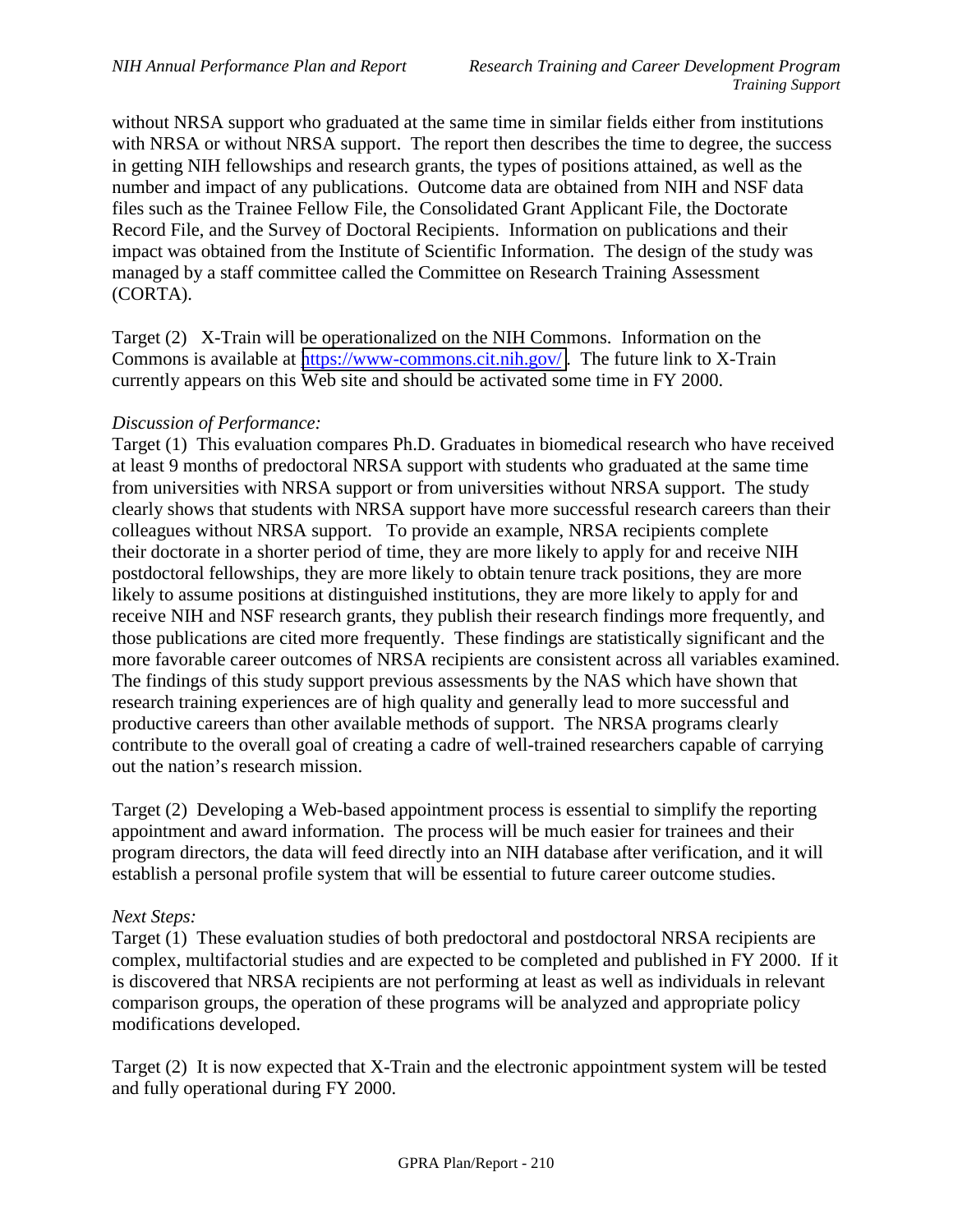# **2.2.2.2 Outreach**

Outreach efforts are necessary to stimulate applications and to let prospective trainees know about careers in research and the availability of support from NIH. NIH outreach efforts disseminate technical information about the features of awards, how they are reviewed and awarded, and how to obtain information from the NIH.

These functions are carried out in a number of ways, as described below.

NIH maintains an extensive Website which describes training and career development activities within the intramural laboratories and at institutions around the country. NIH announces programs in the *NIH Guide for Grants and Contracts*. NIH provides a comprehensive list of all training and career development opportunities in an easy to use booklet, which is also available on the Website. NIH provides a listing of all funded institutional research training grants on the Website. In addition to these publications and Web listings, NIH provides informational booths at many national conferences on biomedical research. For example, NIH staff manage a booth at almost all conferences sponsored by the Federation of American Societies of Experimental Biology (FASEB). NIH staff distribute printed information at these conferences and provide individualized advice about appropriate programs and the means to access newly published information.

The NIH also relies on the *NIH Research Training Web Site* as an important means of providing information on both intramural and extramural training opportunities. The Web Site is accessible at [http://grants.nih.gov/training/.](http://grants.nih.gov/training/) The Web Site includes links to job listings and various types of career resources for scientists. The extramural research training site at [http://grants.nih.gov/training/extramural.htm p](http://grants.nih.gov/training/extramural.htm)rovides an entry point for most research training and career development awards available to extramural institutions. The entire NIH Website receives more than 5 million hits per month and the research training page (cited above) is the  $6<sup>th</sup>$ most frequently hit page on the site. It therefore constitutes an important and growing part of the NIH outreach effort.

Overall, ensuring a continual supply of young investigators in health related research requires that the applicant community is continuously and accurately apprised of options for training and career development support from the NIH. The two performance areas described below form the basis for the performance goals described in this section:

- Adjust outreach activities as needed to ensure a continuing flow of students and postdoctorates into health-related research careers.
- Continue to monitor the participation of racial and ethic minorities in NIH training programs and adjust outreach efforts as needed to enrich the diversity of the research labor force.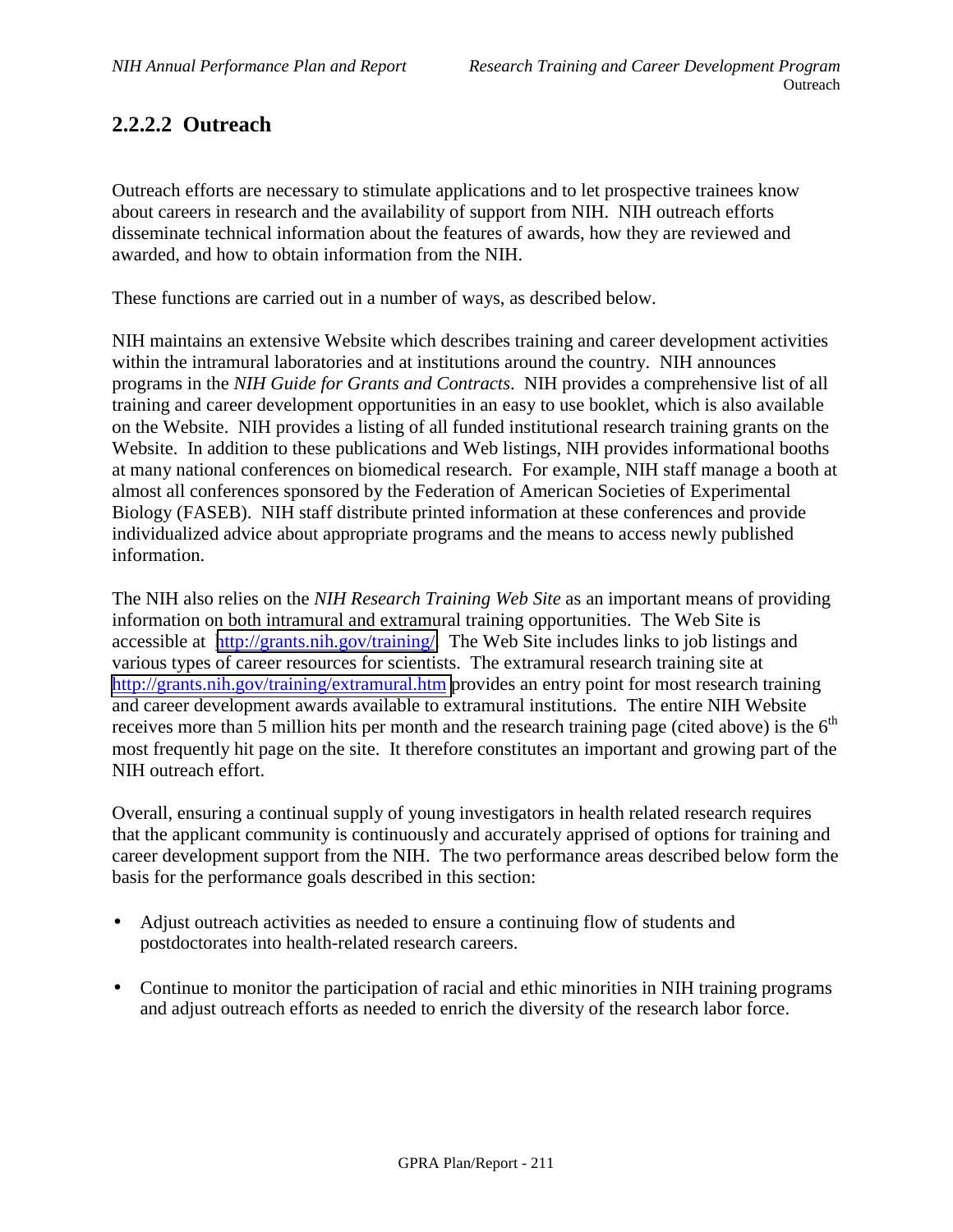| <b>Performance Goals</b>                                                                                                                                               | <b>FY</b> Targets                                                                                                                                                                                                                                                     | <b>Actual Performance</b>                   | <b>Details</b> |
|------------------------------------------------------------------------------------------------------------------------------------------------------------------------|-----------------------------------------------------------------------------------------------------------------------------------------------------------------------------------------------------------------------------------------------------------------------|---------------------------------------------|----------------|
| a) Encourage interest<br>in scientific research<br>careers and widely<br>communicate<br>information on the<br>training and career<br>development options<br>available. | FY 2001 Target<br>Continue to monitor the need for new<br>announcements and other outreach activities<br>based on application rates, the age and<br>accuracy of existing announcements, and<br>informal assessments of confusion within<br>the target applicant pool. | FY 2001: To be reported<br>in January 2002. | Page<br>214    |
|                                                                                                                                                                        | FY 2000 Target<br>Evaluate the effectiveness of the revised<br>announcements, informational materials,<br>and the new training Web Site.                                                                                                                              | FY 2000: To be reported<br>in January 2001. |                |
|                                                                                                                                                                        | FY 1999 Target<br>(1) Revise and publish announcements<br>related to NIH research training and career<br>development opportunities.                                                                                                                                   | FY 1999 target (1) met.                     |                |
|                                                                                                                                                                        | (2) Reissue announcements for the F32,<br>K01, K02, K05, K07, K08, K12, K23, and<br>K24 award categories.                                                                                                                                                             | FY 1999 target (2)<br>partially met.        |                |
|                                                                                                                                                                        | (3) Reissue the announcement for Minority<br>and Disability Research Supplements.                                                                                                                                                                                     | FY 1999 target (3) met.                     |                |
|                                                                                                                                                                        | (4) Republish the booklet Research<br>Training and Career Development<br>Programs Supported by the National<br>Institutes of Health.                                                                                                                                  | FY 1999 target (4) not<br>met.              |                |
|                                                                                                                                                                        | (5) Re-announce programs as necessary to<br>stimulate the submission of applications.                                                                                                                                                                                 | FY 1999 target (5) met.                     |                |
| b) Increase the interest<br>of women and under-<br>represented minorities<br>in pursuing research<br>careers.                                                          | FY 2001 Target<br>Continue to identify areas within the<br>population of NIH supported trainees that<br>are not responding to efforts to increase<br>demographic diversity. Develop remedial<br>plans to address these problems as needed.                            | FY 2001: To be reported<br>in January 2002. | Page<br>219    |
|                                                                                                                                                                        | FY 2000 Target<br>Plan action as appropriate to address<br>demographic areas where interest is<br>abnormally low or declining.                                                                                                                                        | FY 2000: To be reported<br>in January 2001. |                |
|                                                                                                                                                                        | FY 1999 Target<br>(1) Prepare a report identifying the<br>demographics of the individuals supported<br>by the NRSA mechanisms and career award<br>mechanisms.                                                                                                         | <b>FY 1999 target (1) not</b><br>met.       |                |

**Performance Goals Summary Table – Outreach**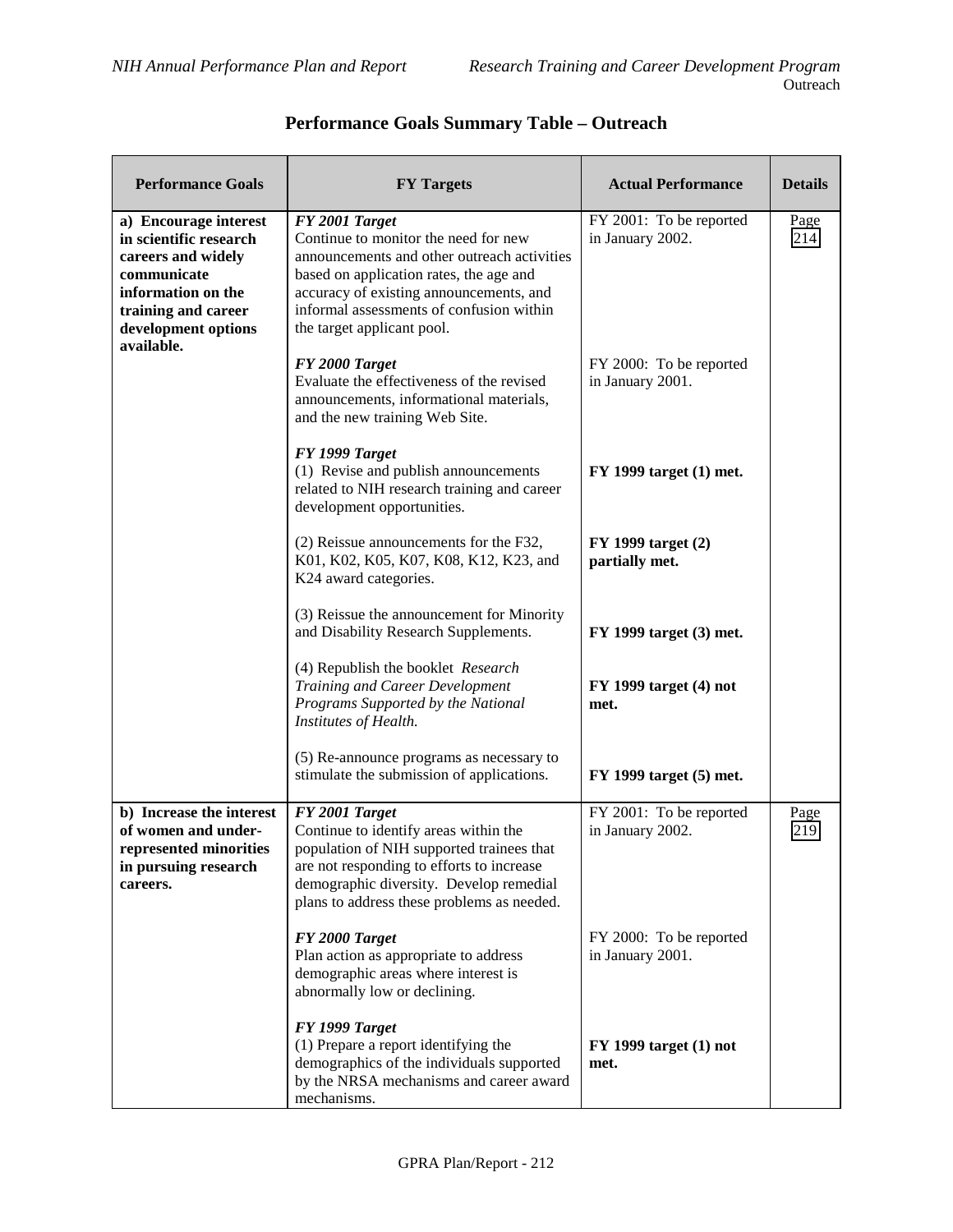| <b>Performance Goals</b> | <b>FY</b> Targets                                                                                                                                                                    | <b>Actual Performance</b> | <b>Details</b> |
|--------------------------|--------------------------------------------------------------------------------------------------------------------------------------------------------------------------------------|---------------------------|----------------|
|                          | (2) Issue a Notice of Proposed Rulemaking<br>to permit part-time NRSA support and part-<br>time payback options for individuals with<br>pressing family obligations or disabilities. | FY 1999 target (2) met.   |                |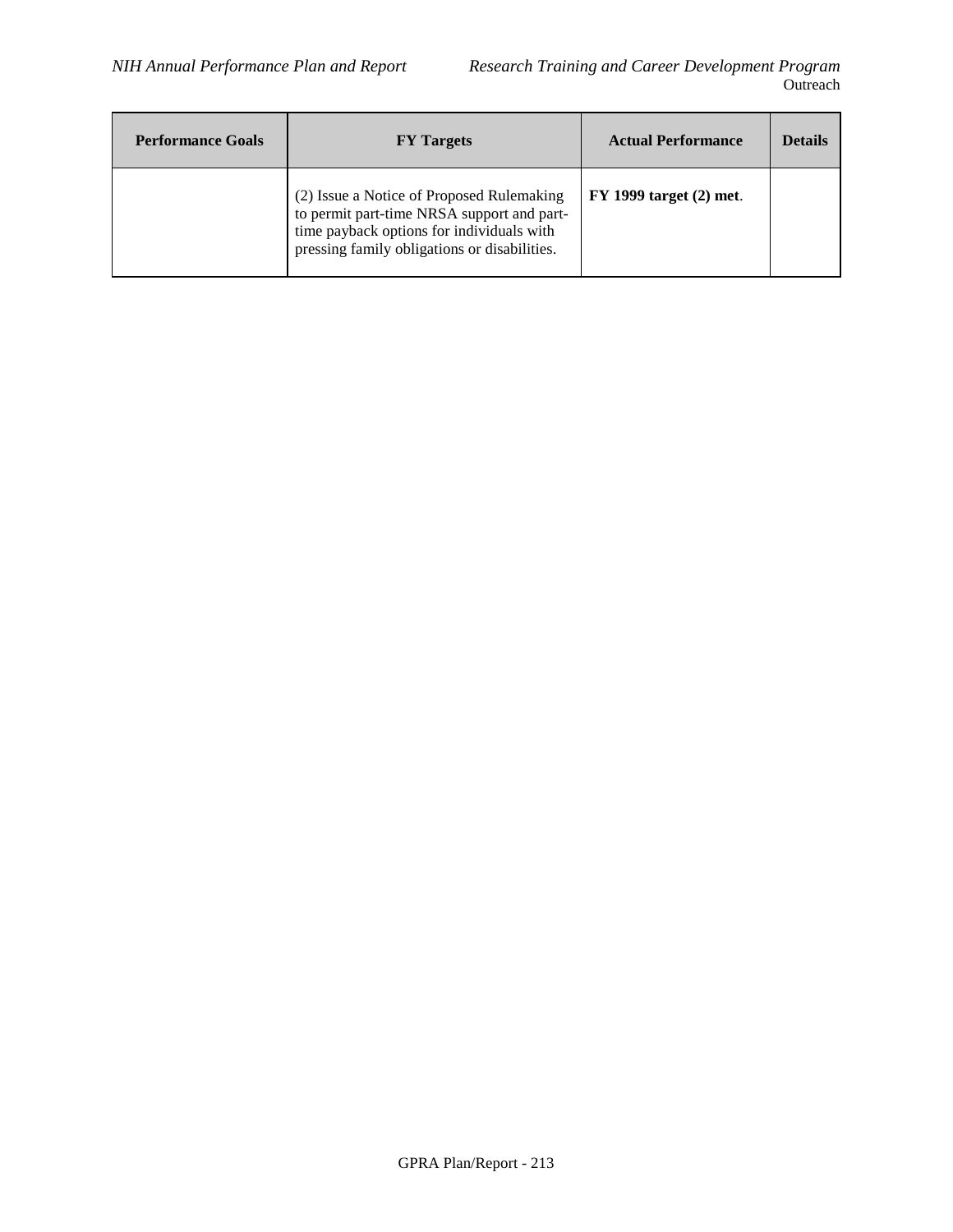# <span id="page-214-0"></span>**Performance Goal Details - Outreach**

# **Goal a) Encourage interest in scientific research careers and widely communicate information on the training and career development options available.**

The NIH encourages interest in scientific careers by making information on training and career development opportunities readily available. NIH staff attend scientific meetings to encourage students and postdoctorates to take on a career in biomedical research. Additionally, to advertise the availability of various support options, NIH issues announcements in the *NIH Guide to Grants and Contracts* which is sent to an extensive listserve as a means of ensuring that all interested potential applicants have the information they need to apply for NIH programs. The NIH has developed a extensive Website that replicates and organizes the information published in the *NIH Guide for Grants and Contracts.* The Website contains information on training options in both the intramural and extramural programs at ([http://grants.nih.gov/training/\)](http://grants.nih.gov/training/). The NIH also publishes a popular booklet called *Research Training and Career Development Programs Supported by the National Institutes of Health*. The contents of this booklet are organized by career level and contains useful tables that helps students locate NIH funded opportunities available at their own universities as well as opportunities that require a separate application to the NIH. The contents of this booklet can be found at [http://grants.nih.gov/training/extramural.htm.](http://grants.nih.gov/training/extramural.htm)

### **FY 2001 Target: Continue to monitor the need for new announcements and other outreach activities based on application rates, the age and accuracy of existing announcements, and informal assessments of information needs within the target applicant pool.**

*Basis and Data:* The NIH will continue to monitor the number of new applications across the various types of training support mechanisms. Outdated announcements will continue to be replaced if they are older than three years. The number of downloads from the NIH Website will continue to be monitored. The NIH will also monitor the use of its Website and meet with potential users to discuss the usefulness of the displays.

*Validation and Verification:* The publication date of announcements in the *NIH Guide for Grants and Contracts* is indicated on all publications so the date of publication can be immediately verified. The booklet *Research Training and Career Development Programs* will be published on the Web and will be updated to reflect the development of new programs as well as changes in the features or contacts for existing programs.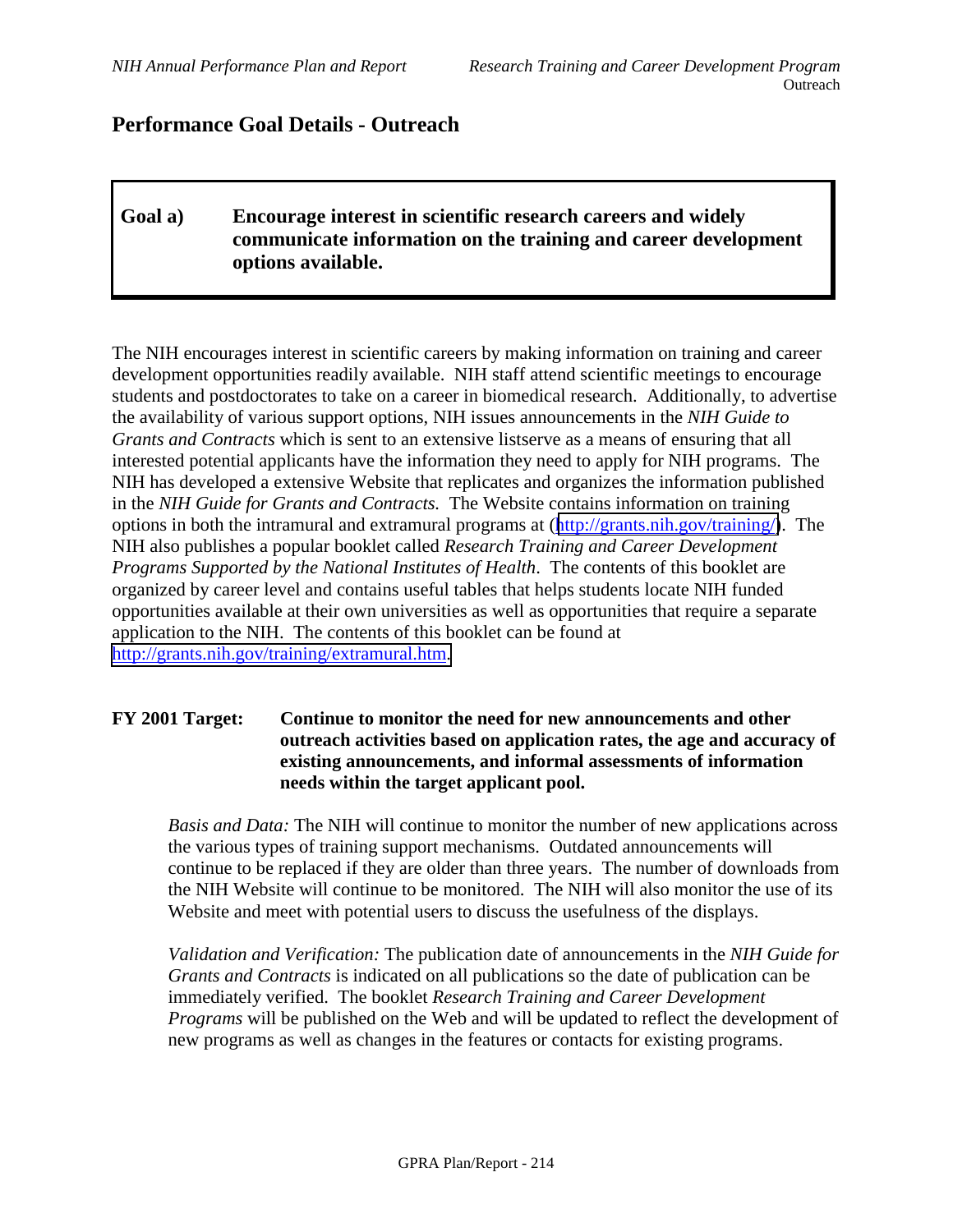#### **FY2000 Target: Evaluate the effectiveness of the revised announcements, informational materials, and the new training Website.**

*Basis and Data:* The effectiveness of the training Website will be measured by the number of downloads requested. The effectiveness of the dissemination activities will be determined by soliciting input from users and assessing the need for additional information from the NIH Outreach Office.

*Validation and Verification:* NIH's Center for Information Technology routinely measures the number of downloads from various parts of the Website. This provides a proxy measure on the use of the Website. Monitoring calls to the Outreach Office provides an indication of the quality of the information on the Website.

## **Assessment of FY 1999 Performance**

**FY 1999 Targets: (1) Revise and publish announcements related to NIH research training and career development opportunities.**

> **(2) Reissue announcements for the F32, K01, K02, K05, K07, K08, K12, K23, and K24 award categories.**

**(3) Reissue the announcement for Minority and Disability Research Supplements.**

**(4) Republish the booklet** *Research Training and Career Development Programs Supported by the National Institutes of Health.*

**(5) Re-announce programs as necessary to stimulate the submission of applications**

F*Y 1999 Achievement Summary:*

- Target (1) was met. Announcements for the K01, K02, K05, K08, K23, K24, and K30 were republished.
- Target (2) was partially met. As noted above, announcements for the K01, K02, K05, K08, K23, K24, and K30 were republished. The F32 and K12 have been drafted and discussed within the NIH and will be published in January, 2000.
- Target (3) has been met. Announcements for the Minority and Disability Supplements were published in May, 1999.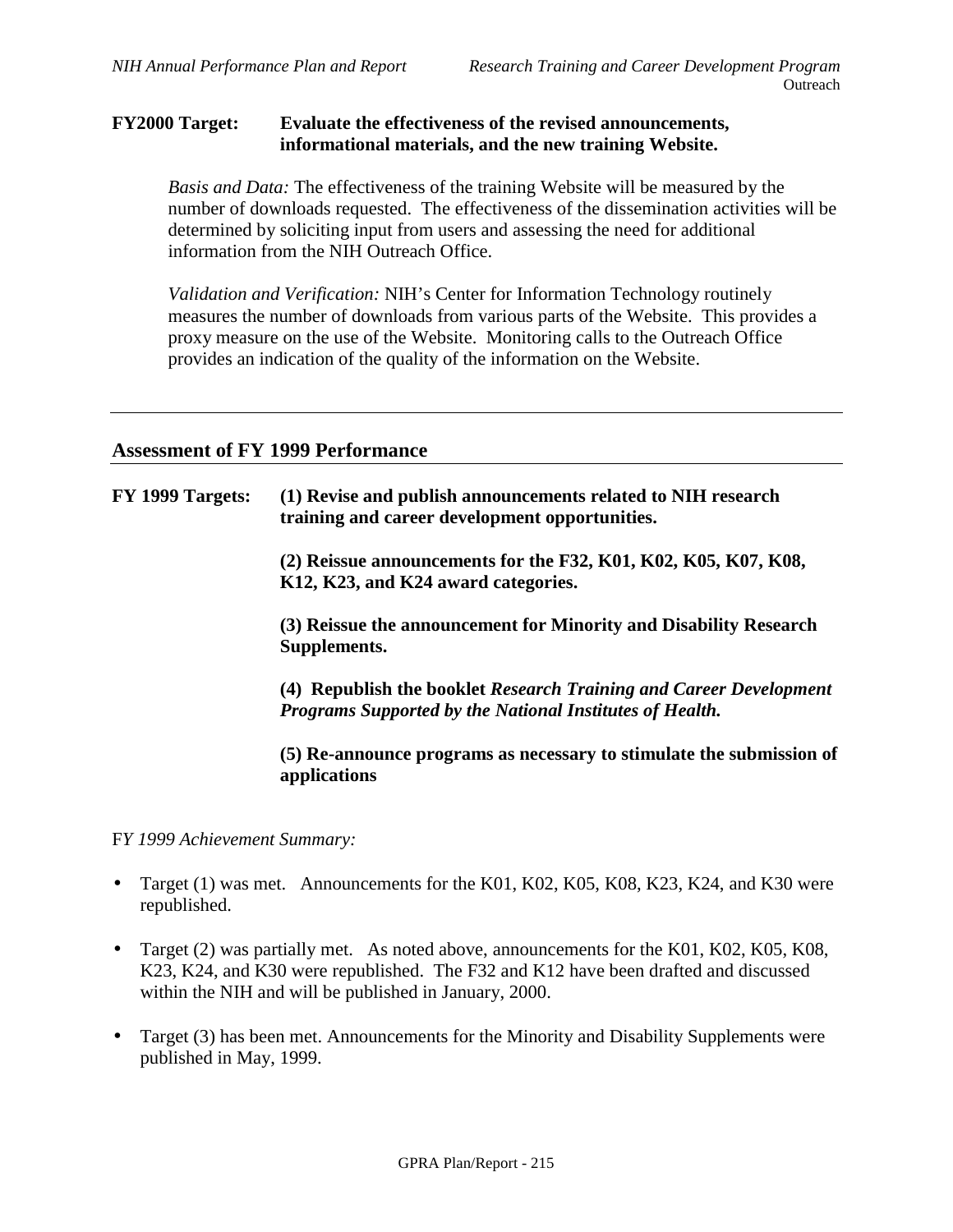- Target (4) has not been met. A draft of the *NIH Research Training and Career Development Programs Booklet* has been completed and is available on the NIH Website, but it has not yet been republished.
- Target (5) has been met. The standing programs have received a sufficient number of applications so that programs need not be reannounced for this purpose. Application rates for the most common research training and career development programs remain close to historical levels.

### *Sources of FY 1999 Assessment Data:*

Targets (1) and (2). These announcements can be viewed on the NIH Website at the locations shown in the following table:

| Activity<br>Code | Career Award                                                   | Web Address                                                         |
|------------------|----------------------------------------------------------------|---------------------------------------------------------------------|
| K01              | Mentored Research Scientist Development<br>Award               | http://grants.nih.gov/grants/guide/pa-<br>files/PA-00-019.html      |
| K <sub>02</sub>  | <b>Independent Scientist Award</b>                             | http://grants.nih.gov/grants/guide/pa-<br>files/PA-00-020.html      |
| K <sub>05</sub>  | Senior Scientist Award                                         | http://grants.nih.gov/grants/guide/pa-<br>files/PA-00-021.html      |
| K08              | <b>Mentored Clinical Scientist Development</b><br>Award        | http://grants.nih.gov/grants/guide/pa-<br>files/PA-00-003.html      |
| K <sub>23</sub>  | Mentored Patient-oriented Research Career<br>Development Award | http://grants.nih.gov/grants/guide/pa-<br>files/PA-00-004.html      |
| K <sub>24</sub>  | Midcareer Investigator Award in<br>Patient-Oriented Research   | http://grants.nih.gov/grants/guide/pa-<br>files/PA-00-005.html      |
| K <sub>30</sub>  | Clinical Research Curriculum Award                             | http://grants.nih.gov/grants/guide/rfa-<br>files/RFA-OD-00-002.html |

Target (3) These announcements can be viewed on the NIH Website in the following locations:

Research Supplements for Underrepresented Minorities <http://grants.nih.gov/grants/guide/pa-files/PA-99-104.html> Research Supplements for Individuals with Disabilities <http://grants.nih.gov/grants/guide/pa-files/PA-99-105.html>

Target (4)The *NIH Research Training and Career Development Booklet* is available in draft form on the NIH Intranet at [http://oerwebdev.od.nih.gov/training/careerdev/ a](http://oerwebdev.od.nih.gov/training/careerdev/)nd is nearly complete. The completed booklet will be published early in calendar year 2000.

Target (5) As described earlier, application rates are monitored using the administrative database, IMPAC.

### *Discussion of Performance*:

Targets (1) and (2) Updating announcements is an essential part of disseminating current and comprehensive information on research training and career development programs. Current and accurate announcements aid potential applicants in understanding the nature of each award and in selecting an award tailored to their needs. This helps ensure a brisk flow of applications for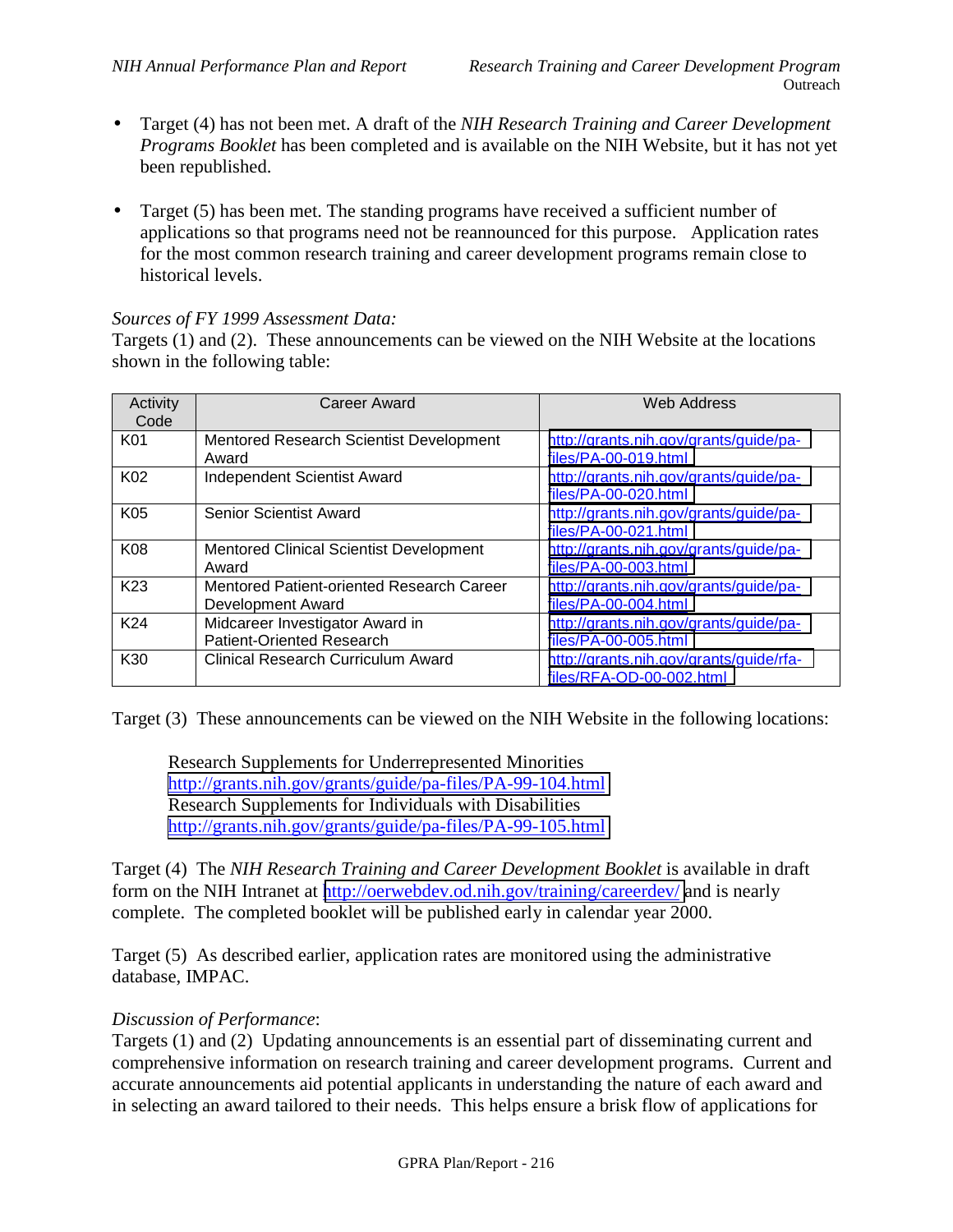NIH support options, which is necessary to ensure a sufficient level of new training to meet future needs.

Target (3) The programs described in these two research supplement announcements are particularly useful and successful in recruiting individuals with disabilities and individuals from underrepresented racial and ethnic groups into research careers. Principal investigators on currently funded research grants can submit an abbreviated application to their program official. Awards made under this program provide additional funds to employ a high school, college, or graduate students as well as scientists at more advanced stages of their careers such as postdocs or faculty members. The application must provide assurance that the individual to be supported is from a racial/ethnic group underrepresented in science or is disabled as defined by the Americans with Disabilities Act. Information on the number of awards made in FY 1998 under this program is described at

[http://grants.nih.gov/training/minoritysupplements/minoritysupplements.pdf.](http://grants.nih.gov/training/minoritysupplements/minoritysupplements.pdf) More than 1,000 individuals each year are selected for support under this program. Because salary limits and other features of these awards change from time to time it is important to ensure that accurate information is available. These awards encourage institutions to consider the diversity of their workforce and help ensure that adequate researchers will be available in the future.

Target (4) The *NIH Research Training and Career Development Booklet* is perhaps the most popular document that NIH distributes at scientific meetings. It is organized by career level and separated into sections for the intramural program and the extramural programs. Each program description includes information about how to find the program announcement and whom to call. The Office of the Director and the individual NIH Institutes and Centers make a concerted effort to ensure that the information included is current and that contact points for individual programs are accurate. Because this document is so important in helping people understand the nature and function of NIH training and career development programs, it is directly related to the goal of maintaining and adequate supply of researchers.

Target (5) NIH routinely replaces announcements more than 3 years old to ensure that the information provided is a sufficient description of current programs. Republishing announcements on a regular schedule also helps avoid confusion about the continuity of particular programs. Students and university administrators frequently call to make sure that applications for those programs are still being accepted. Individuals may also simply assume that these programs are no longer available and may simply not apply.

In general, providing timely and accurate information on programs is essential for maintaining adequate application rates. NIH cannot meet its goal of maintaining a well-trained research labor force unless it can make training awards and support career development, which depend directly on an adequate flow of applications.

#### *Next Steps:*

Targets (1) and (2) In FY 2000, the NIH will continue its effort to ensure that the information available to the applicant community is current and easy to access. This is an ongoing responsibility and will be continued indefinitely.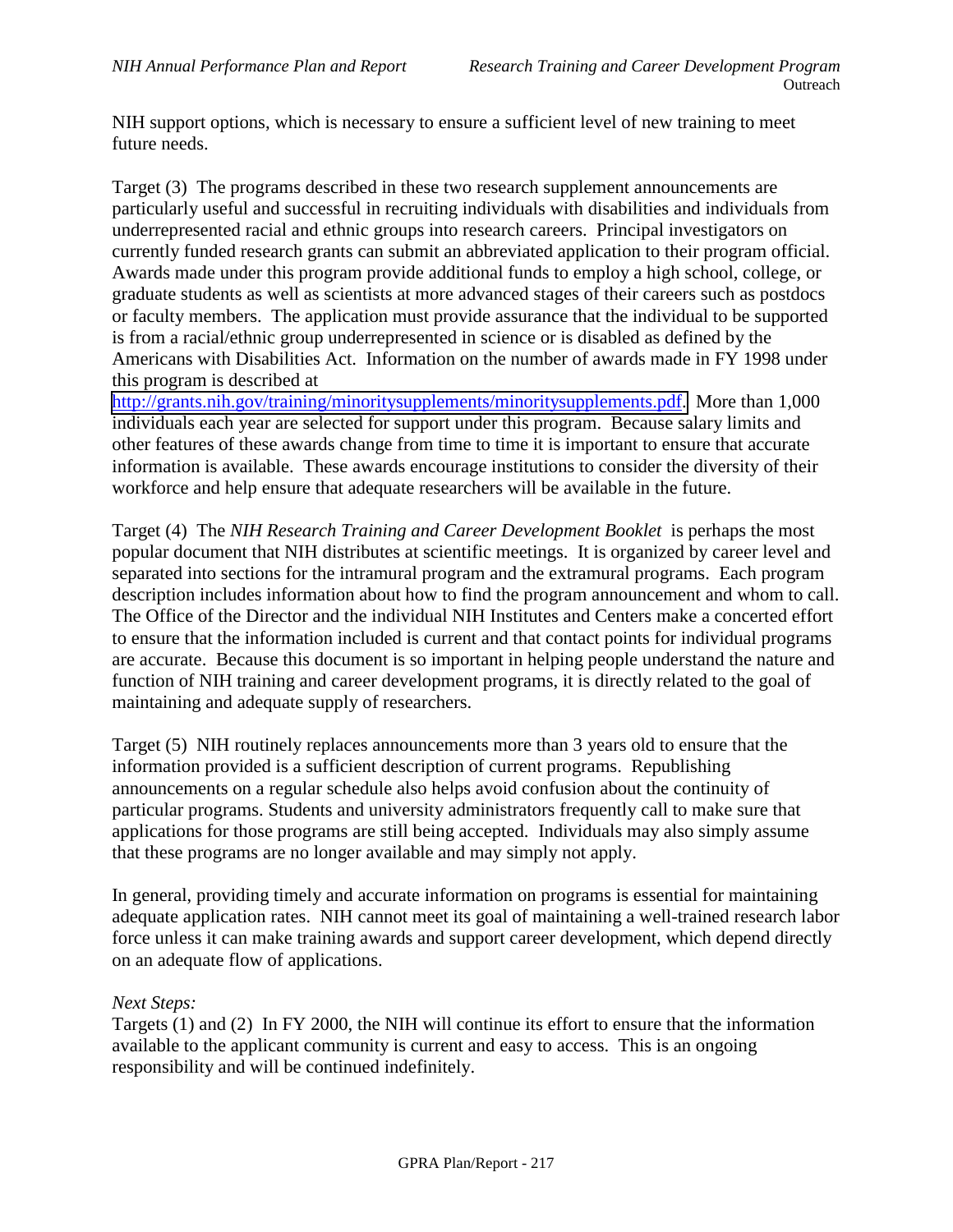Target (3) The NIH will continue to monitor the utilization of research supplements to support racial and ethnically underrepresented groups as well as disabled scientists using the report published annually at [http://grants.nih.gov/training/outcomes.htm .](http://grants.nih.gov/training/outcomes.htm)

Target (4) The *NIH Research Training and Career Development Booklet* will be completed when all links have been checked and the document has been suitably Web-linked to related documents. Once the document has been finalized on the Web it will be published in paper form. This process will be completed early in calendar year 2000.

Target (5) As stated earlier, NIH needs to continue to monitor application rates to ensure that the support mechanisms offered remain attractive. If application rates fall, a program needs to be reannounced. In some cases, the features of the award may also need to be changed. But in all cases a new announcement will be issued.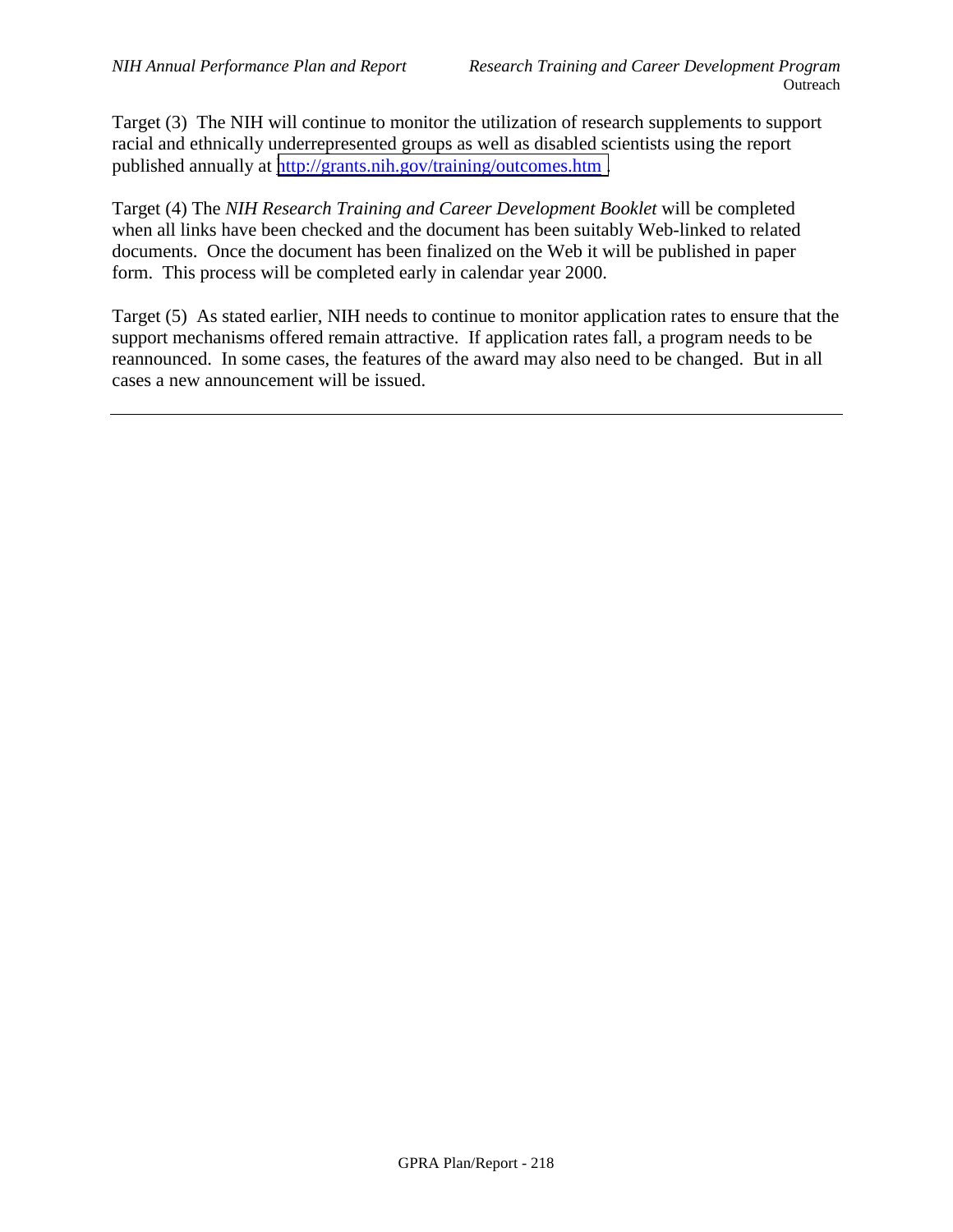## **Goal b) Increase the interest of women and under-represented minorities in pursuing research careers.**

NIH is committed to training and supporting a research community that reflects the nation's social diversity. Accordingly, NIH supports a number of training programs specifically designed to provide support to minority graduate and postdoctoral students and to recruit them into research at all career levels. NIH also supports programs designed to enhance the retention of women in biomedical research careers. An important aspect of these efforts is a continual monitoring of the demographics of the workforce and the population of individuals in training. This ongoing vigilance permits an assessment of the value of existing initiatives and the identification of emerging problem areas.

### **FY 2001 Target: Continue to identify areas within the population of NIH supported trainees that are not responding to efforts to increase demographic diversity. Develop remedial plans to address these problems as needed.**

*Performance Assessment* -- Basis and Data and Validation/Verification information is the same as for FY 2000 below.

## **FY 2000 Target: Plan action as appropriate to identify and address demographic groups for which interest in training is abnormally low or declining.**

*Basis and Data:* This target will involve identifying areas of need by querying NIH's IMPAC data systems about the racial, gender and ethnic diversity of the NIH-supported training and research labor force, and identifying appropriate intervention strategies. If it appears that the substantial NIH effort to address diversity within the training workforce is having little or no effect on the participation of underrepresented racial or ethnic groups, the NIH will develop plans to adjust outreach and recruitment activities.

*Validation and Verification*: IMPAC is a comprehensive database at NIH, built and refined over many years, that covers the agency's extramural research activities. Included here are records of research contracts, records of in-process grant applications, and inter- and intra-agency agreements. The data in IMPAC is compared to accounting data maintained by the Office of Financial Management (OFM) on a daily basis and there is an record of all applications and awards processed by the NIH. In spite of multiple safeguards on the quality of this data, there is some indication that the number of individuals reporting unknown racial/ethnic affiliation is increasing (see Table under the FY 1999 target). NIH will be investigating this particular issue to see if the number of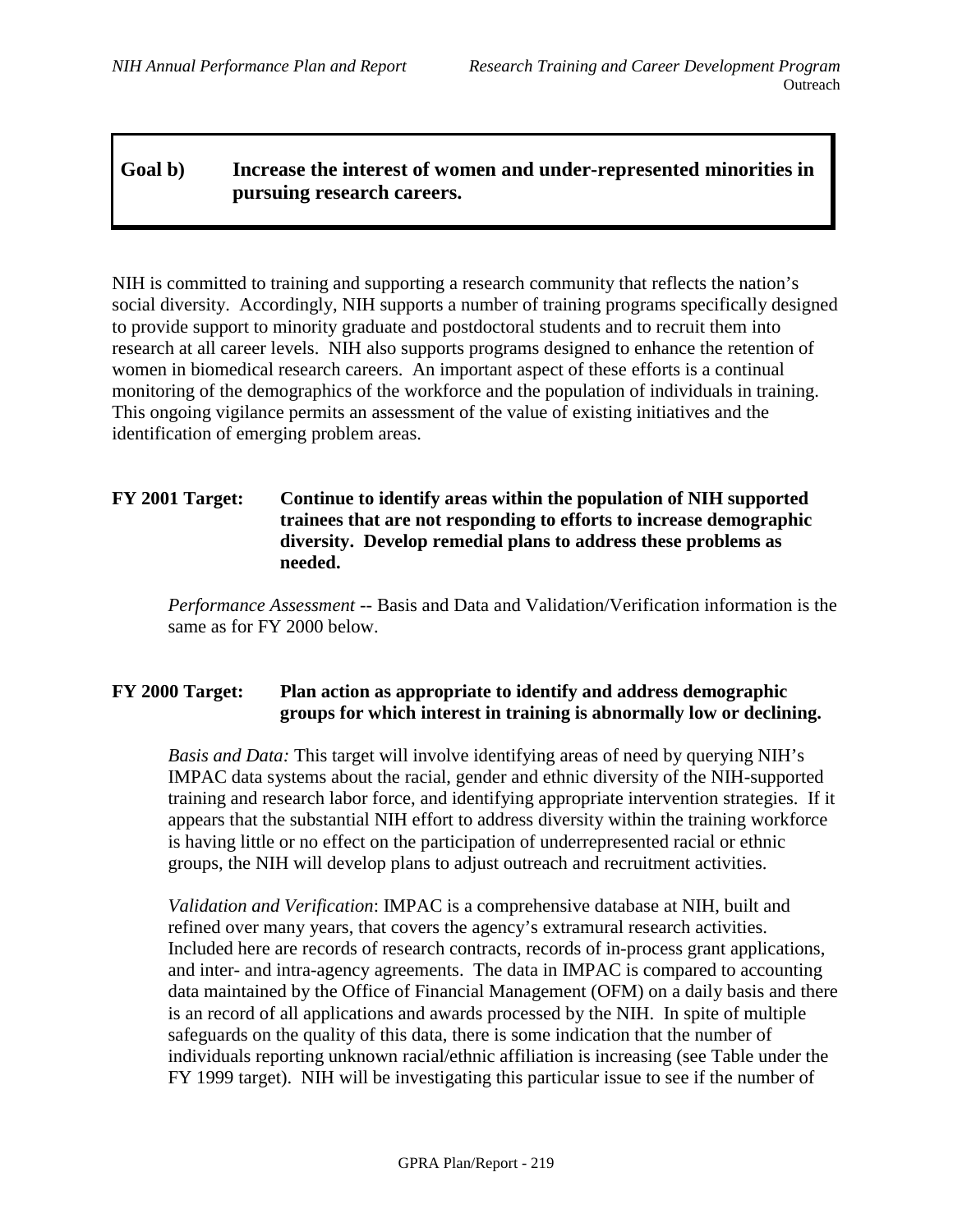individuals who elect not to provide this information is increasing or if it reflects data capture issues here at the NIH.

#### **Assessment of FY 1999 Performance**

#### **FY 1999 Targets: (1) Prepare a report identifying the demographics of the individuals supported by the NRSA mechanisms and career award mechanisms.**

**(2) Issue a Notice of Proposed Rulemaking to permit part-time NRSA support and part-time payback options for individuals with pressing family obligations or disabilities (which is intended particularly to respond to the needs of young women).**

#### *FY 1999 Achievement Summary:*

- Target (1) has not been met. Programs have been developed to extract race/ethnicity data on individuals newly appointed to NIH research training grants, but the analysis has not been completed.
- Target (2) has been met. The NPRM for 42 Part 66 was published in the *Federal Register* on June 30.

#### *Sources of FY 1999 Assessment Data Summary:*

Target (1) Data on graduate students and postdoctorates newly appointed to NIH research training grants (T32) has been extracted from the Trainee Appointment Files of the IMPAC data system. Data is submitted to the NIH on Statement of Appointment Forms (PHS 2271) which are submitted by all individuals at the time of appointment and reappointment to an NIH training grant. The race ethnicity questions are only completed, however, on initial appointments, which is why the data is presented in this way. An analysis of the race and ethnicity of individuals appointed to research training grants is confounded in a number of ways. One of the options on the race/ethnicity reporting block allows respondents to indicate that they wish to withhold this information. Another source of unknown information relates to the rate at which appointment information is received and entered into the Trainee Appointment File.

Note in the table below that the total number of appointments is considerably lower for FY 1998 than for previous years. This is not reflective of the total number of positions supported or the number of training grants made. It probably reflects the rate at which appointment information is received and entered into the IMPAC data system. The final issue relates to a small number of specific training programs that are restricted to underrepresented students or postdocs or awards that are limited to institutions with a substantial minority enrollment. Because of all these factors the data shown in the following table should be considered preliminary.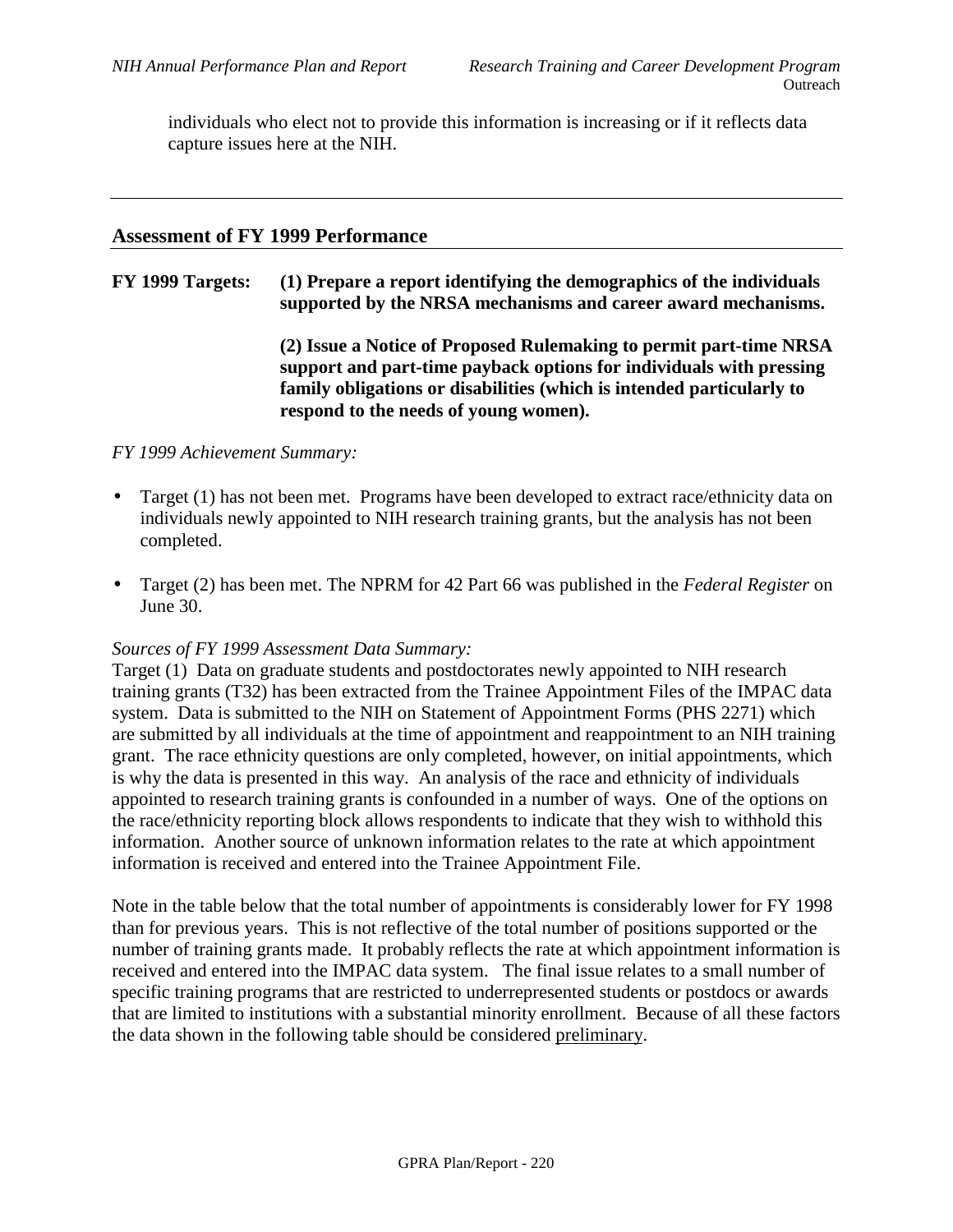| Preliminary Information on the Race and Ethnicity of New Predoctoral and Postdoctoral<br>Appointments to Institutional NRSA Research Training Grants (T32) |               |                                                                         |               |                |                         |                |                              |
|------------------------------------------------------------------------------------------------------------------------------------------------------------|---------------|-------------------------------------------------------------------------|---------------|----------------|-------------------------|----------------|------------------------------|
| <b>Fiscal Year</b>                                                                                                                                         |               | <b>Asian and White</b><br>Underrepresented<br>American<br><b>Groups</b> |               |                | Total<br><b>Unknown</b> | Total<br>Known | Total<br><b>Appointments</b> |
|                                                                                                                                                            | <b>Number</b> | <b>Percent</b>                                                          | <b>Number</b> | <b>Percent</b> | <b>Number</b>           | <b>Number</b>  | <b>Number</b>                |
| 1995                                                                                                                                                       | 414           | 10.9%                                                                   | 3,371         | 89.1%          | 613                     | 3,785          | 4,398                        |
| 1996                                                                                                                                                       | 406           | 10.4%                                                                   | 3.503         | 89.6%          | 594                     | 3.909          | 4,503                        |
| 1997                                                                                                                                                       | 363           | 10.5%                                                                   | 3.099         | 89.5%          | 837                     | 3,462          | 4,299                        |
| 1998                                                                                                                                                       | 307           | 11.4%                                                                   | 2,381         | 88.6%          | 1,221                   | 2,688          | 3,909                        |
| Note: "Underrepresented Groups" includes Native Americans, African Americans, Hispanic                                                                     |               |                                                                         |               |                |                         |                |                              |

Americans, and Pacific Islanders. Percentages are of "Total Known."

#### Target (2) The NPRM document is available on the GPO Website at

[http://www.gpo.ucop.edu/cgibin/gpogate?waisdoc=1&doctype=TEXT&docid=::::1105154+2115](http://www.gpo.ucop.edu/cgi-bin/gpogate?waisdoc=1&doctype=TEXT&docid=::::1105154+21156+/diska/wais/data/1999_register/fr30jn99.dat.wais&server=1999_register/frwais.access.gpo.gov) [6+/diska/wais/data/1999\\_register/fr30jn99.dat.wais&server=1999\\_register/frwais.access.gpo.gov](http://www.gpo.ucop.edu/cgi-bin/gpogate?waisdoc=1&doctype=TEXT&docid=::::1105154+21156+/diska/wais/data/1999_register/fr30jn99.dat.wais&server=1999_register/frwais.access.gpo.gov)

#### *Discussion of Performance:*

Target (1) Every NRSA Institutional Research Training Grant (T32) is required to have a plan to recruit individuals from underrepresented groups. These plans are reviewed in every competing application and for renewal applications, the applicant must furnish information about the success of program's recruitment efforts during the previous award period. Applications without an adequate plan and renewal applications with programs that have not been successful in recruiting minorities are not awarded. This provides a very powerful incentive for all programs to actively consider the diversity of their programs. Because minority groups comprise an increasing share of the nation's population, the involvement of individuals from these groups will be increasingly important in the research labor force. In addition, it is important that the ideas and research priorities of the U.S.'s increasingly diverse population are incorporated into future research efforts.

Target (2) As amended by Congress in 1993, Section 487 of the Public Health Service Act requires the NIH conduct the NRSA program in a "manner that will result in the recruitment of women, and individuals from disadvantaged backgrounds (including racial and ethnic minorities) into fields of biomedical or behavioral research". The issuance of this NPRM and the anticipated issuance of the final rule will allow the NIH to offer part-time appointments to people with family responsibilities and others who have a need for this type of research training. It is anticipated that this feature will aid in the recruitment and retention of women and individuals from disadvantaged backgrounds in research careers.

*Next Steps:*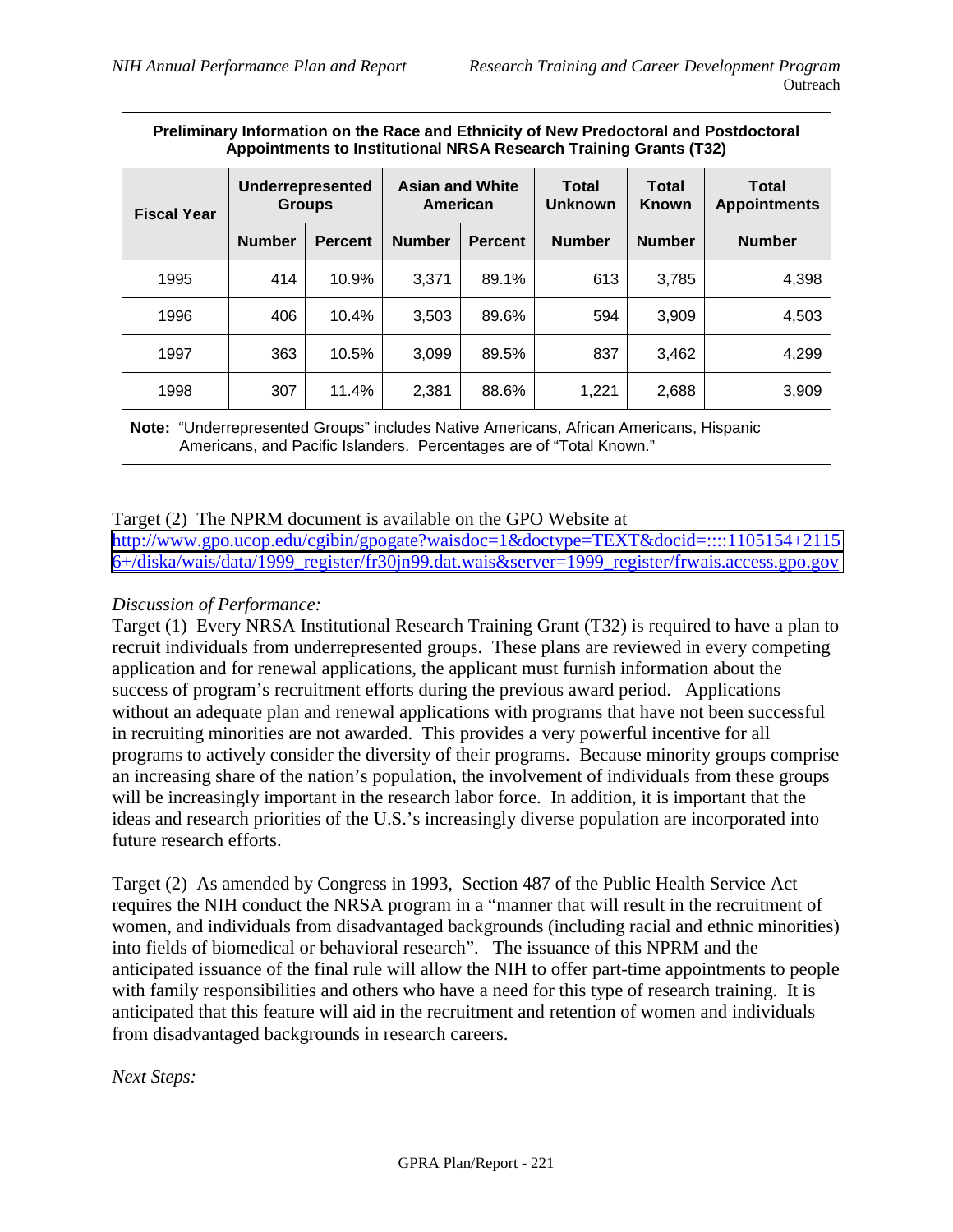Target (1) The preliminary report on the racial/ethnic composition of newly appointed trainees is being refined to check coding and to exclude a small number of minority targeted program and to see if we can resolve the racial/ethnic classification of some of the unknowns. This report will be completed in FY 2000.

Target (2) NIH will publish the final rule sometime in calendar year 2000. NIH has already implemented the provisions described in the NPRM in an informal way. Based on these experiences, Manual Chapter 4810 will be modified to clearly specify under what conditions a trainee or fellow can engage in part-time research training or service payback. It will also describe how benefits and payback obligations will accrue during part-time training.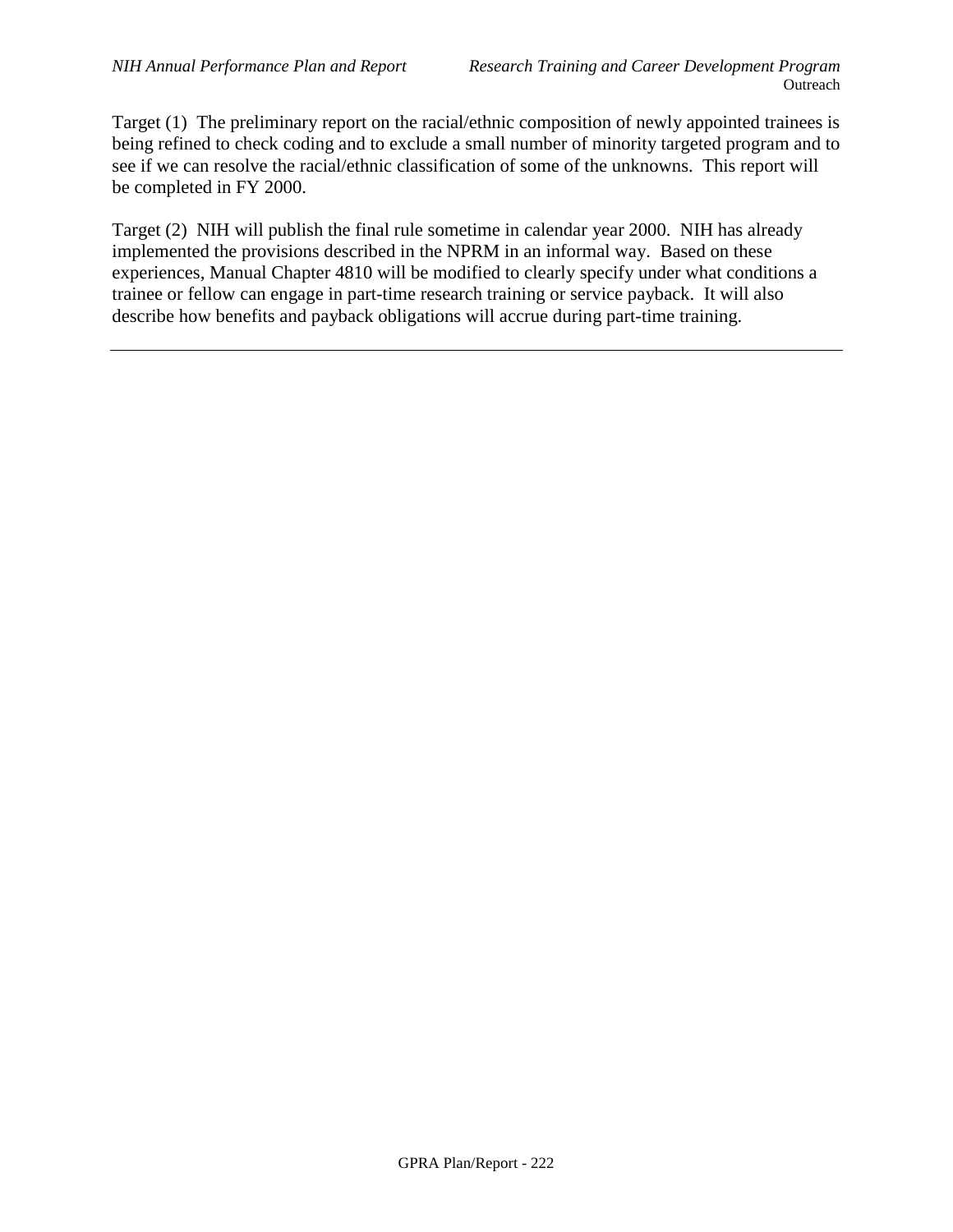# **2.3 Research Facilities Program**

## **2.3.1 Program Description, Context, and Summary of Performance**

*Program Description and Context.* The Research Facilities Program addresses the NIH's major, long-term goal to "secure facilities for research that are modern, efficient and safe." NIH's activities and resources in this Core Program area are directed along two principal lines: *Intramural Modernization and Maintenance* and *Extramural Assistance*.

*Intramural Modernization and Maintenance --* The NIH has over 11 million gross square feet of federally-owned facilities, which must keep pace with the demands of rapidly changing technologies and priorities in medical and behavioral research. In addition to the over 70 buildings located on the main NIH campus in Bethesda, Maryland and the National Institute of Environmental Health Science (NIEHS) campus in Research Triangle Park, North Carolina, the NIH maintains several off-campus field stations, including the NIH Animal Center in Poolesville, Maryland; the Frederick Cancer Research and Development Center at Fort Detrick in Frederick, Maryland; the Gerontology Research Center in Baltimore, Maryland; and the Rocky Mountain Laboratory in Hamilton, Montana.

The original construction of these buildings and facilities spans a period of more than 60 years, dating back to the June 1936 legislation which authorized Building 1 on the Bethesda campus. As a result, the NIH is now contending with an aging physical plant, and many buildings, facilities, and utility systems have reached or are nearing the end of their useful life. In addition, the emergence of new technologies, the evolving scope of medical research, and other factors lead to facility obsolescence and the need for modernization and replacement of facilities.

Facilities revitalization goals are established through a process which annually evaluates building and facility program needs. This effort culminates in the NIH Buildings and Space Plan, the Agency Capital Plan, and a Five Year Development Program. Other tools used to plan, program, and budget for capital assets include: facility assessments and surveys, engineering studies, technologically driven initiatives and advancements, changes in regulatory requirements, and the recommendations of the approved NIH Facilities Master Plan.

The Buildings and Facilities program (B&F) is composed of five major areas: Essential Safety and Health Improvements, Repair and Improvements, New Construction, Renovations, and Building Equipment/System Upgrades. The focus of the B&F is to provide facilities which are in compliance with applicable safety, accreditation, and other regulatory requirements; efficient in terms of indoor and outdoor environment and energy consumption; and effective in meeting research needs.

*Extramural Assistance --* NIH is authorized under the Public Health Service Act to "make grants to public and non-profit private entities to expand, remodel, renovate or alter existing research facilities or construct new research facilities" for medical and behavioral research and research training. Such grants to extramural research facilities are awarded competitively, with grantee institutions required to obtain matching funds for the specific project awarded.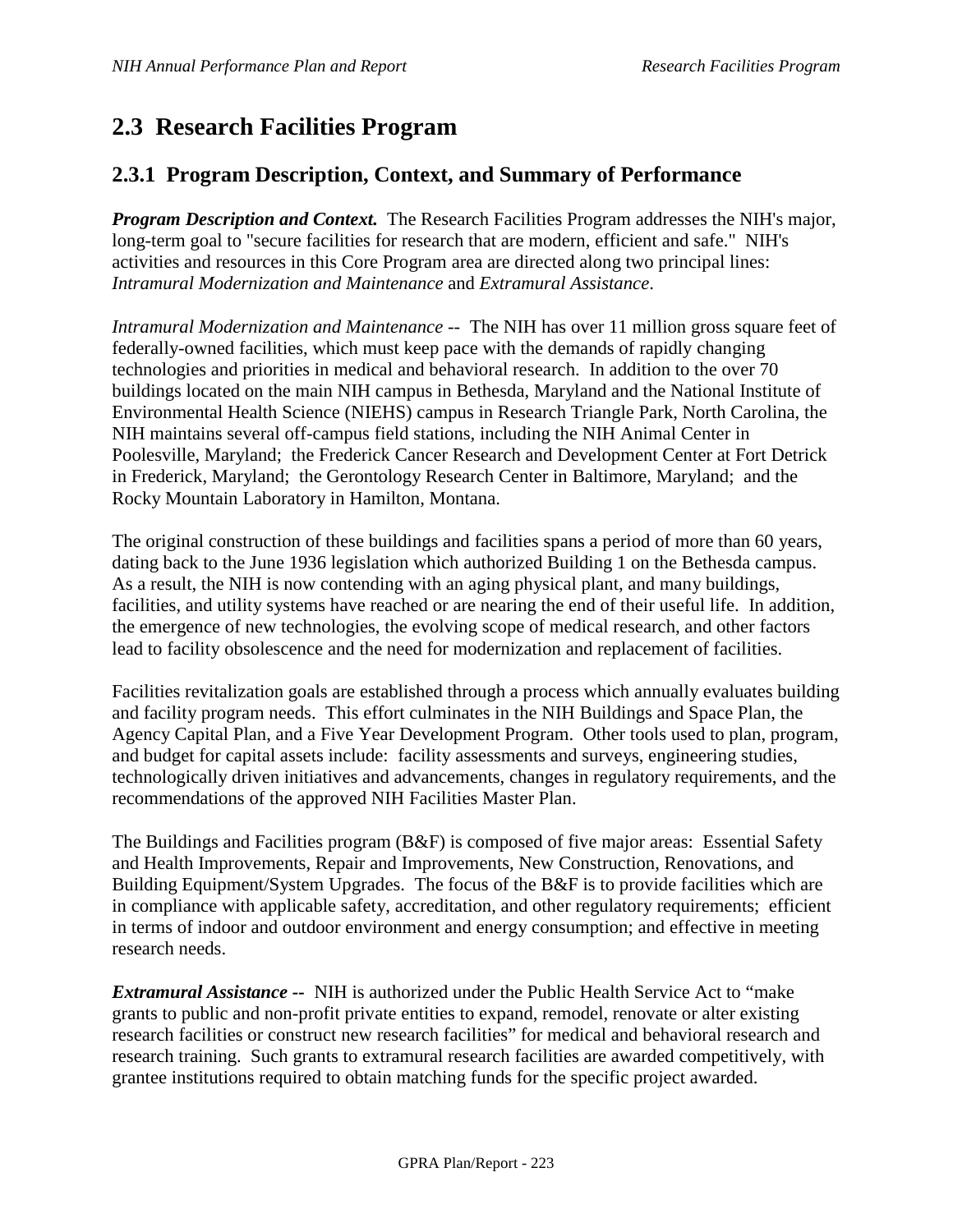The NIH collaborates with the National Science Foundation to assess the condition of existing facilities and identify needs for new and refurbished research facilities nationwide. These studies provide the major source of objective data for national research infrastructure policy and planning needs. When particular needs are identified, the NIH offers competitive funding opportunities. This support encompasses "bricks & mortar" modernization and replacement of existing research facilities -- all of which result in new capabilities that can open areas of innovative research activity.

| <b>GPRA Research Facilities Program</b> |                                                                                                                                                                                                                                                                                                                                                                                                                                                                                                                                                   |                                   |                                   |  |
|-----------------------------------------|---------------------------------------------------------------------------------------------------------------------------------------------------------------------------------------------------------------------------------------------------------------------------------------------------------------------------------------------------------------------------------------------------------------------------------------------------------------------------------------------------------------------------------------------------|-----------------------------------|-----------------------------------|--|
| <b>Budget</b>                           | <b>FY 1999</b><br>Actual                                                                                                                                                                                                                                                                                                                                                                                                                                                                                                                          | <b>FY 2000</b><br><b>Estimate</b> | <b>FY 2001</b><br><b>Estimate</b> |  |
| (000's)                                 | \$239,343                                                                                                                                                                                                                                                                                                                                                                                                                                                                                                                                         | \$250,443                         | \$232,697                         |  |
| <b>Major Functional Areas</b>           | Intramural Modernization and Maintenance - Support the construction,<br>renovation, and maintenance of NIH research facilities located on the Bethesda<br>campus and at off-campus field stations to enable NIH intramural researchers to<br>continue to conduct state-of-the-art medical research.<br><b>Extramural Assistance -- Assist in the construction and modernization of non-</b><br>federal facilities at academic institutions and other centers of research excellence to<br>enhance their ability to conduct high-quality research. |                                   |                                   |  |
|                                         |                                                                                                                                                                                                                                                                                                                                                                                                                                                                                                                                                   |                                   |                                   |  |

*Summary of Performance*. NIH established 6 performance goals with 8 corresponding performance targets for the Research Facilities Program for FY 1999. A snapshot of these targets shows the following:

- 88 percent (7 of 8) of all targets were partially met, met or exceeded.
	- − 38 percent (3 of 8) of all targets were met.
	- − 50 percent (4 of 8) targets were partially met (targets with multiple performance elements where some elements were met).

 In the pages that follow, specific details are provided for each FY 1999 goal and target of the Research Facilities program.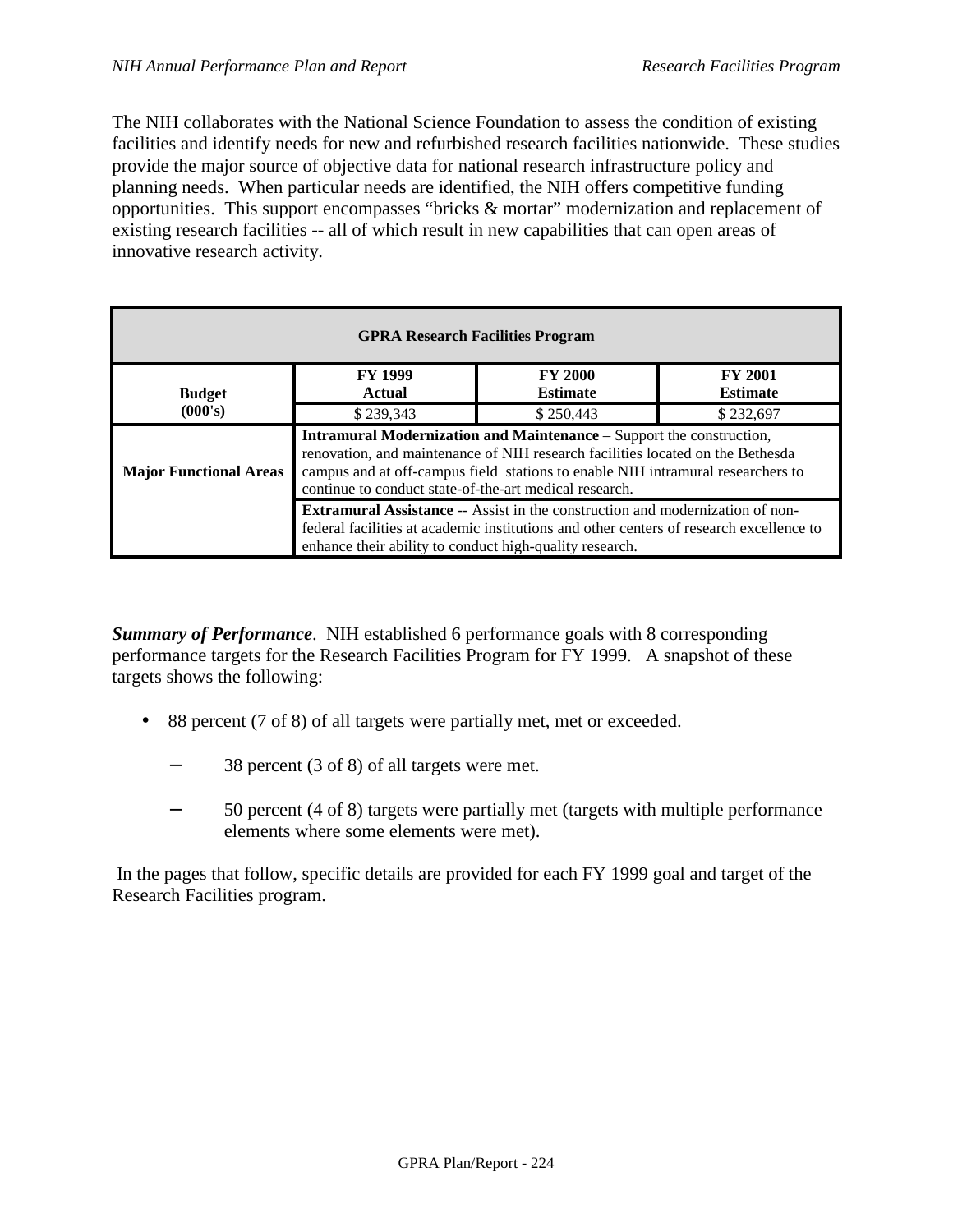## **2.3.2 Goal-by-Goal Presentation of Performance Goals and Results**

### **2.3.2.1 Intramural Modernization and Maintenance**

NIH's Buildings and Facilities (B&F) activities encompass five major areas: (1) Essential Safety and Health Improvements, (2) Repair and Improvements, (3) New Construction, (4) Renovations, and (5) Building Equipment/System Upgrades. These are all directed at providing facilities for intramural research which are in compliance with applicable safety, accreditation, and other regulatory requirements; are efficient in terms of indoor and outdoor environment and energy consumption; and are effective in meeting research needs.

NIH uses a systematic approach to the management of its capital assets. New facilities -- to support emerging technologies or to replace existing facilities which have exceeded their useful life expectancy -- are provided when viable and feasible. Existing facilities are renovated or upgraded on a case by case basis. Goals for facility revitalization are established through a process which annually evaluates building and facility program needs. This effort culminates in the NIH Buildings and Space Plan, the Agency Capital Plan, and a Five Year Development Program. Other tools used to plan, program, and budget for capital assets include: facility assessments and surveys, engineering studies, technologically driven initiatives and advancements, changes to accommodate new regulatory requirements, and the recommendations of the approved NIH Facilities Master Plan.

In addition, to support these initiatives, reliable sources of power, heating, cooling and other utility systems are essential. Accreditation initiatives are also often involved.

Currently, the major challenges NIH faces with respect to its intramural facilities are the age of its building inventory (see earlier discussion), a lack of state-of-the-art space to support advancements in research (which hurts in the recruitment of top research talent and which can hinder the effectiveness and/or use of new technologies), and the continuing resource drain (such as more repairs, higher maintenance costs, and lower fuel efficiency) associated with its building and infrastructure deficiencies.

In response, B&F activities are either ongoing or are soon to be initiated in a number of major areas:

- Enhance the reliability of campus-wide utility distribution systems
- Ensure facilities are in condition to receive appropriate accreditation
- Continue renovation and new construction projects
- Improve efficiency and effectiveness of the NIH Real Property Inventory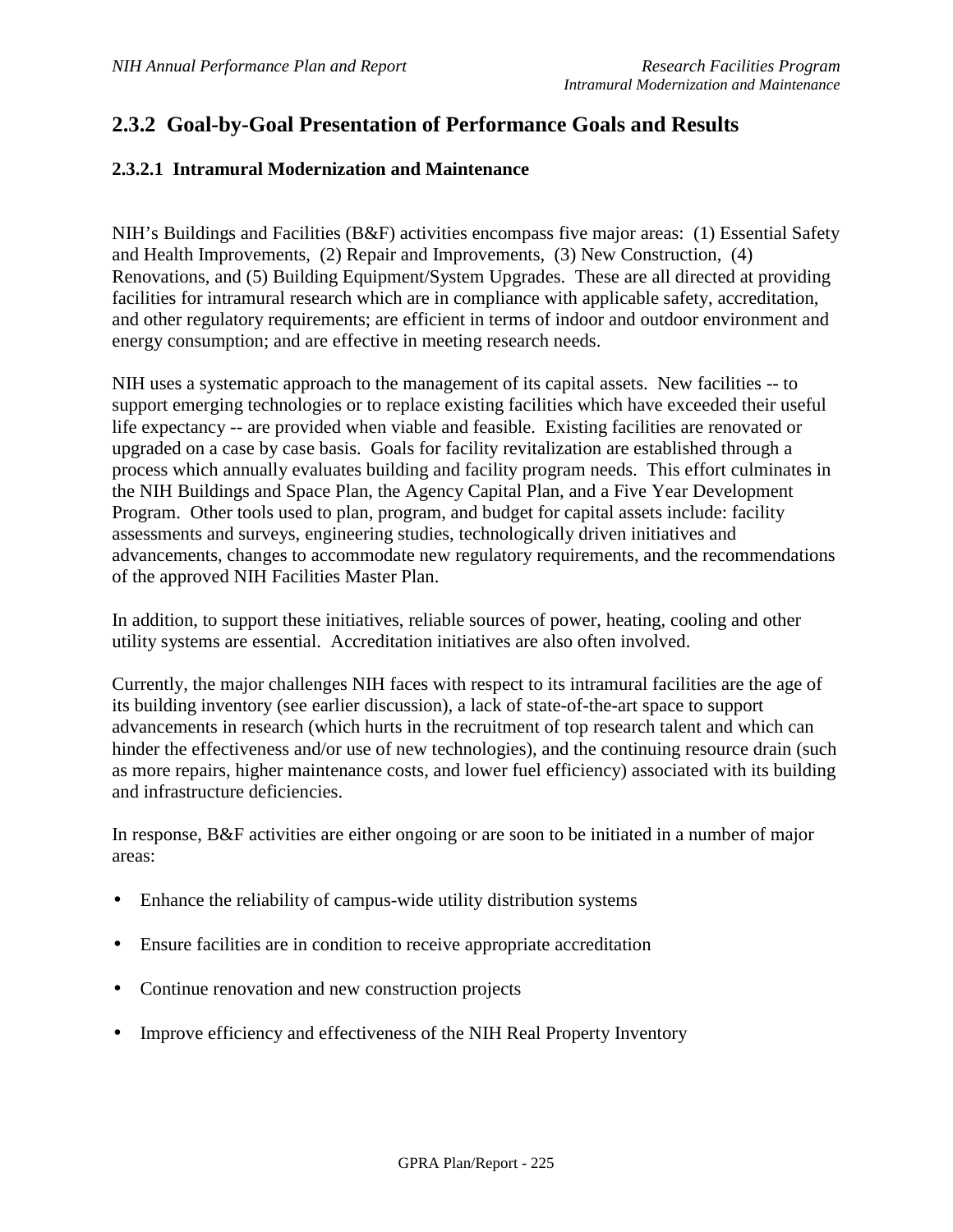The performance goals for this program area, discussed below, encompass a number of initiatives and ongoing activities to improve NIH's processes and capabilities in each of these domains of need.

New construction is currently underway to provide a facility to support research on a vaccine for AIDS to promote collaborative structural, molecular and other biological research in the Louis Stokes Laboratories, and to promote state-of-the-art clinical research in the new Mark O. Hatfield Clinical Research Center.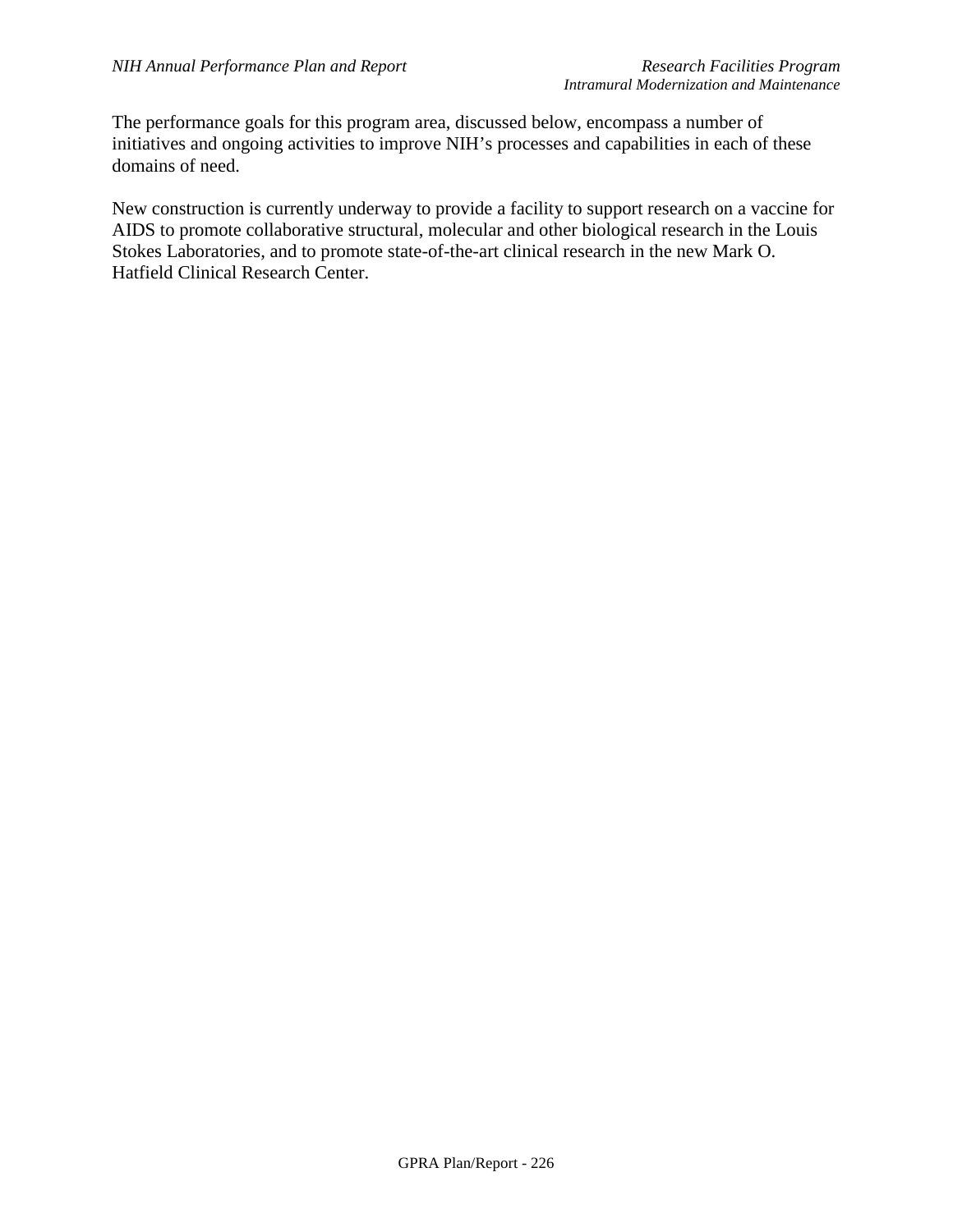| <b>Performance Goals</b>                                                                                                                                                        | <b>FY</b> Targets                                                                                                                                                                                                                                                                                                                                                                                                                                                                                                                                                   | <b>Actual Performance</b>                                                                  | <b>Details</b> |
|---------------------------------------------------------------------------------------------------------------------------------------------------------------------------------|---------------------------------------------------------------------------------------------------------------------------------------------------------------------------------------------------------------------------------------------------------------------------------------------------------------------------------------------------------------------------------------------------------------------------------------------------------------------------------------------------------------------------------------------------------------------|--------------------------------------------------------------------------------------------|----------------|
| a) Improve<br>maintenance of<br>intramural facilities<br>and the availability and<br>reliability of NIH utility<br>distribution systems to<br>support research<br>requirements. | FY 2001 Targets<br>(1) Continue projects to correct building and<br>utility system deficiencies, repair interior<br>and exterior of buildings, and repair off-<br>campus facilities.<br>(2) Complete construction of campus-wide<br>utility distribution systems, renovation and<br>modernization of existing boilers, and the<br>extension of the power plant to provide the<br>necessary equipment to support the heating<br>and cooling requirements of facilities on the<br>NIH Bethesda campus.<br>FY 2000 Targets<br>(1) Continue projects to correct utility | FY 2001: To be reported<br>in January 2002.<br>FY 2000: To be reported<br>in January 2001. | Page<br>230    |
|                                                                                                                                                                                 | system deficiencies, repair interior and<br>exterior of buildings, and repair off-campus<br>facilities.<br>(2) Complete construction of 90% of<br>planned utility systems for the west and<br>north sections of the campus; complete<br>utility systems supporting the southeast,<br>south, and southwest sections of the<br>campus.                                                                                                                                                                                                                                |                                                                                            |                |
|                                                                                                                                                                                 | FY 1999 Targets<br>(1) Complete projects in the following<br>backlog categories: campus utilities,<br>exterior and interior building repairs, roof<br>repairs, and off-campus facility repairs.                                                                                                                                                                                                                                                                                                                                                                     | FY 1999 target (1)<br>partially met.                                                       |                |
|                                                                                                                                                                                 | (2) Complete construction of the Utility<br>Tunnel Extension Project and the relocation<br>of underground utilities to support the<br>Power Plant Extension Project.                                                                                                                                                                                                                                                                                                                                                                                                | FY 1999 target (2)<br>partially met.                                                       |                |
| b) Complete the Dale<br>and Betty Bumpers                                                                                                                                       | FY 2000 Target<br>Complete construction of the Dale and Betty                                                                                                                                                                                                                                                                                                                                                                                                                                                                                                       | FY 2000: To be reported<br>in January 2001.                                                | Page<br>234    |
| <b>Vaccine Research</b><br>Center.                                                                                                                                              | Bumpers Vaccine Research Center.<br>FY 1999 Targets<br>(1) Provide interim laboratory space for<br>vaccine research.                                                                                                                                                                                                                                                                                                                                                                                                                                                | FY 1999 target (1) met.                                                                    |                |
|                                                                                                                                                                                 | (2) Complete design and begin construction<br>of the new vaccine research center.                                                                                                                                                                                                                                                                                                                                                                                                                                                                                   | FY 1999 target (2) met.                                                                    |                |

## **Performance Goals Summary Table – Intramural Modernization and Maintenance**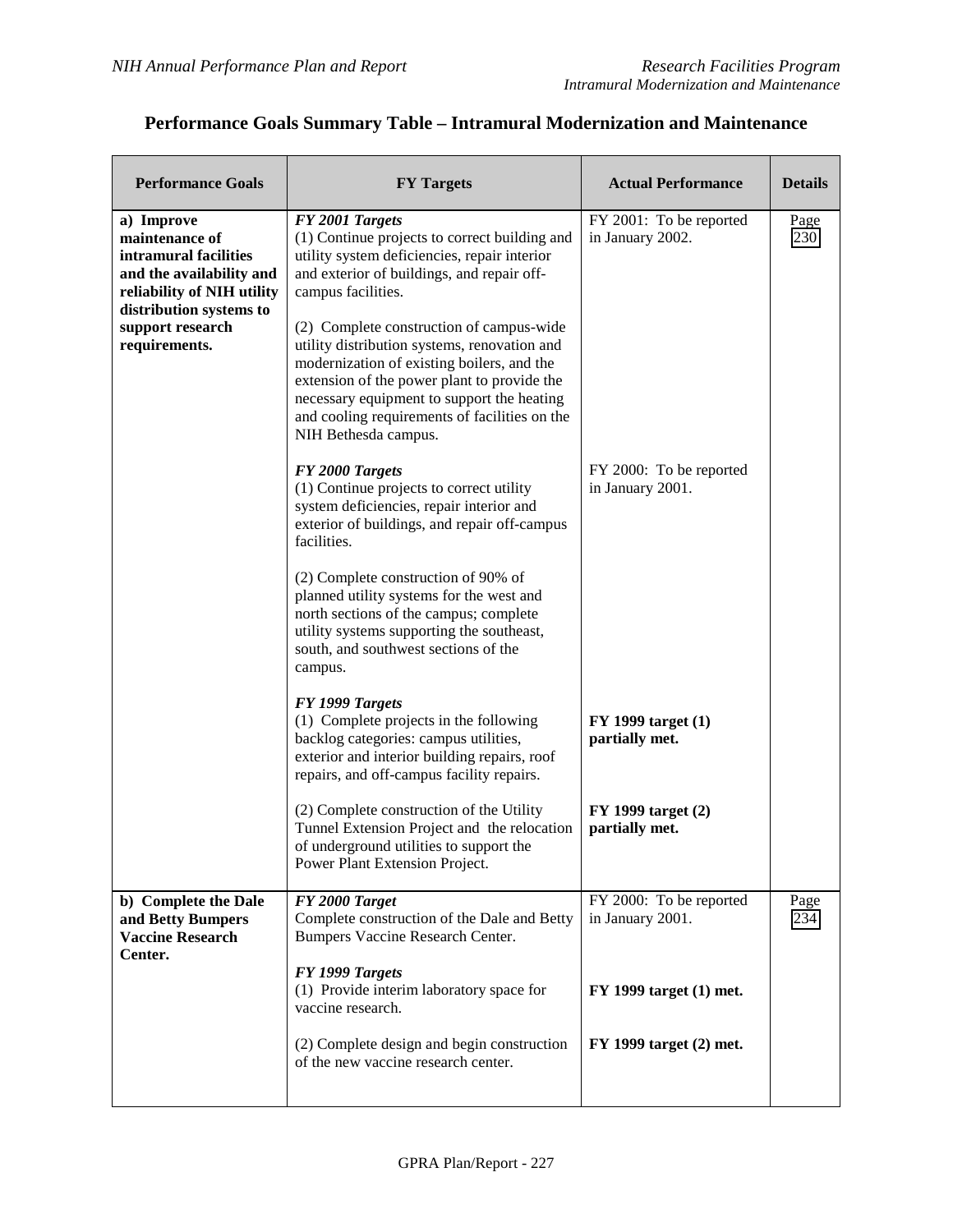| <b>Performance Goals</b>                                                                                       | <b>FY</b> Targets                                                                                                                                                                  | <b>Actual Performance</b>                   | <b>Details</b> |
|----------------------------------------------------------------------------------------------------------------|------------------------------------------------------------------------------------------------------------------------------------------------------------------------------------|---------------------------------------------|----------------|
| c) Complete the Louis<br><b>Stokes Laboratories</b><br><b>Building.</b>                                        | FY 2001 Target<br>Complete construction.                                                                                                                                           | FY 2001: To be reported<br>in January 2002. | Page<br>236    |
|                                                                                                                | FY 2000 Target<br>Complete 95% of construction.                                                                                                                                    | FY 2000: To be reported<br>in January 2001. |                |
|                                                                                                                | FY 1999 Target<br>Complete 65% of construction.                                                                                                                                    | FY 1999 target not met.                     |                |
| d) Complete the new<br>Mark O. Hatfield<br><b>Clinical Research</b>                                            | FY 2001 Target<br>Complete 50 % of construction.                                                                                                                                   | FY 2001: To be reported<br>in January 2002. | Page<br>238    |
| Center.                                                                                                        | FY 2000 Target<br>Complete the superstructure and exterior<br>wall system.                                                                                                         | FY 2000: To be reported<br>in January 2001. |                |
|                                                                                                                | FY 1999 Target<br>Complete the design and the first phase of<br>site work.                                                                                                         | FY 1999 target partially<br>met.            |                |
| e) Complete the<br><b>Warren Grant</b><br><b>Magnuson Clinical</b><br><b>Center Revitalization</b><br>Program. | FY 2001 Targets<br>Start design for the interim renovations and<br>for Phase I of the Building 10 Revitalization<br>Program.                                                       | FY 2001: To be reported<br>in January 2002. | Page<br>240    |
| f) Maintain the quality<br>of the NIH Animal<br><b>Care Program and</b><br>construct a Central<br>Vivarium.    | FY 2001 Targets<br>Award a construction contract for the<br>sitework and foundation for a Central<br>Vivarium facility on the NIH Bethesda<br>campus as design is being completed. | FY 2001: To be reported<br>in January 2002. | Page<br>241    |
|                                                                                                                | FY 2000 Target<br>Begin design for the Central Vivarium<br>sitework and foundation and the<br>programming effort for the facility.                                                 | FY 2000: To be reported<br>in January 2001. |                |
|                                                                                                                | FY 1999 Target<br>Receive accreditation from the Association<br>of Assessment and Accreditation of<br>Laboratory Animal Care International                                         | FY 1999 target met.                         |                |
| g) Construct a<br><b>Neuroscience Center on</b>                                                                | FY 2001 Targets<br>$(1)$ Complete design by the spring of 2001.                                                                                                                    | FY 2001: To be reported                     | Page<br>243    |
| the NIH Bethesda<br>Campus                                                                                     | (2) Award a construction contract by the<br>Summer of 2001.                                                                                                                        | in January 2002.                            |                |
| h) Utilize a systematic                                                                                        | FY 2001 Targets                                                                                                                                                                    | FY 2001: To be reported                     | Page           |
| process to manage and                                                                                          | (1) Provide Foundation Information for Real                                                                                                                                        | in January 2002.                            | 244            |
| account for NIH's Real<br><b>Property Inventory</b>                                                            | Property Management (FIRM) online<br>monitoring and reporting capabilities at the                                                                                                  |                                             |                |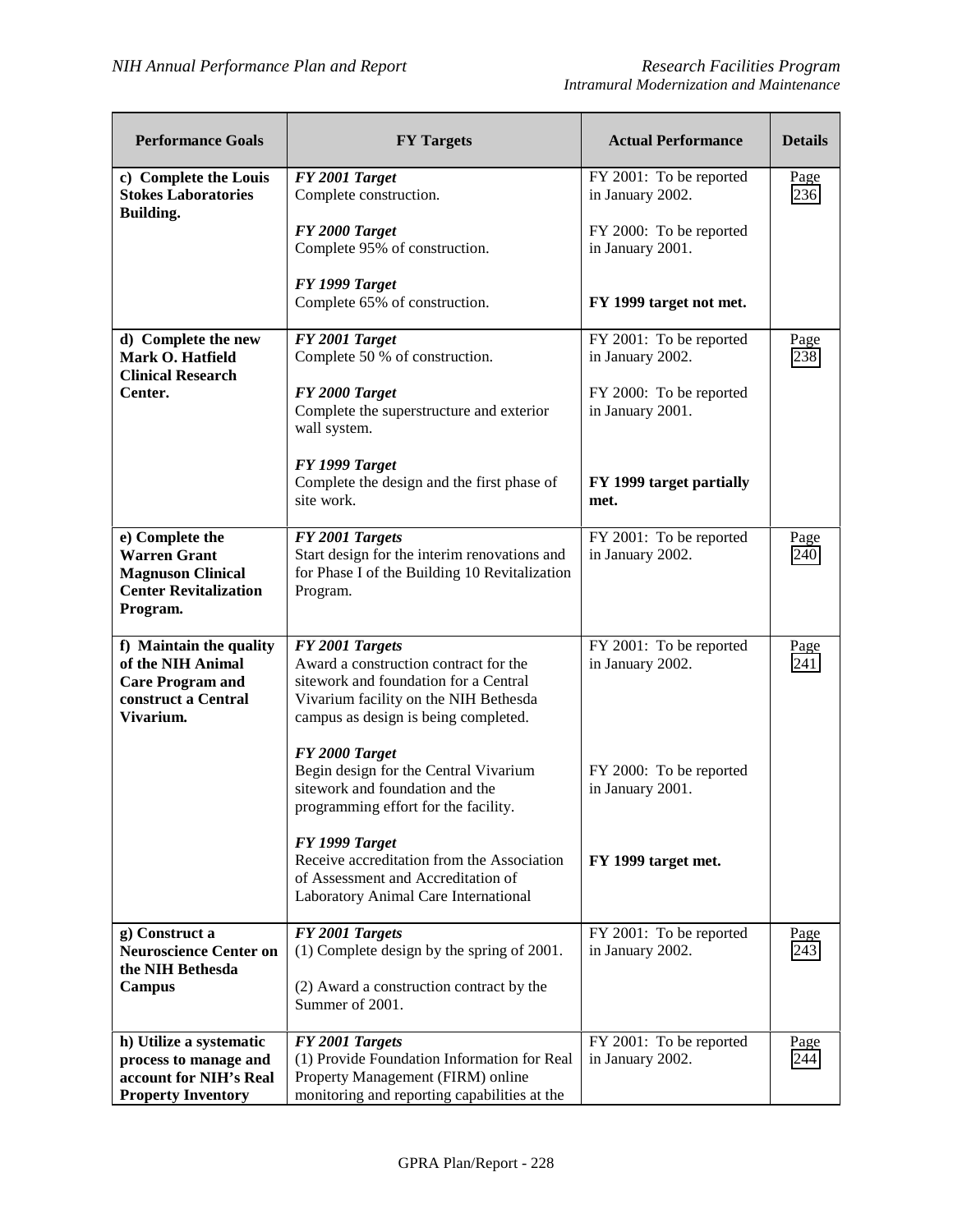| <b>Performance Goals</b> | <b>FY</b> Targets                                                                                                                                                                                  | <b>Actual Performance</b> | <b>Details</b> |
|--------------------------|----------------------------------------------------------------------------------------------------------------------------------------------------------------------------------------------------|---------------------------|----------------|
|                          | desk of each stakeholder involved with real<br>property management.                                                                                                                                |                           |                |
|                          | (2) Validate the NIH real property inventory<br>and populate the FIRM database with the<br>appropriate facility descriptive information,<br>size, function, initial cost, and replacement<br>cost. |                           |                |
|                          | (3) Launch a pilot program to implement the<br>FIRM and operate in this mode for one<br>fiscal year.                                                                                               |                           |                |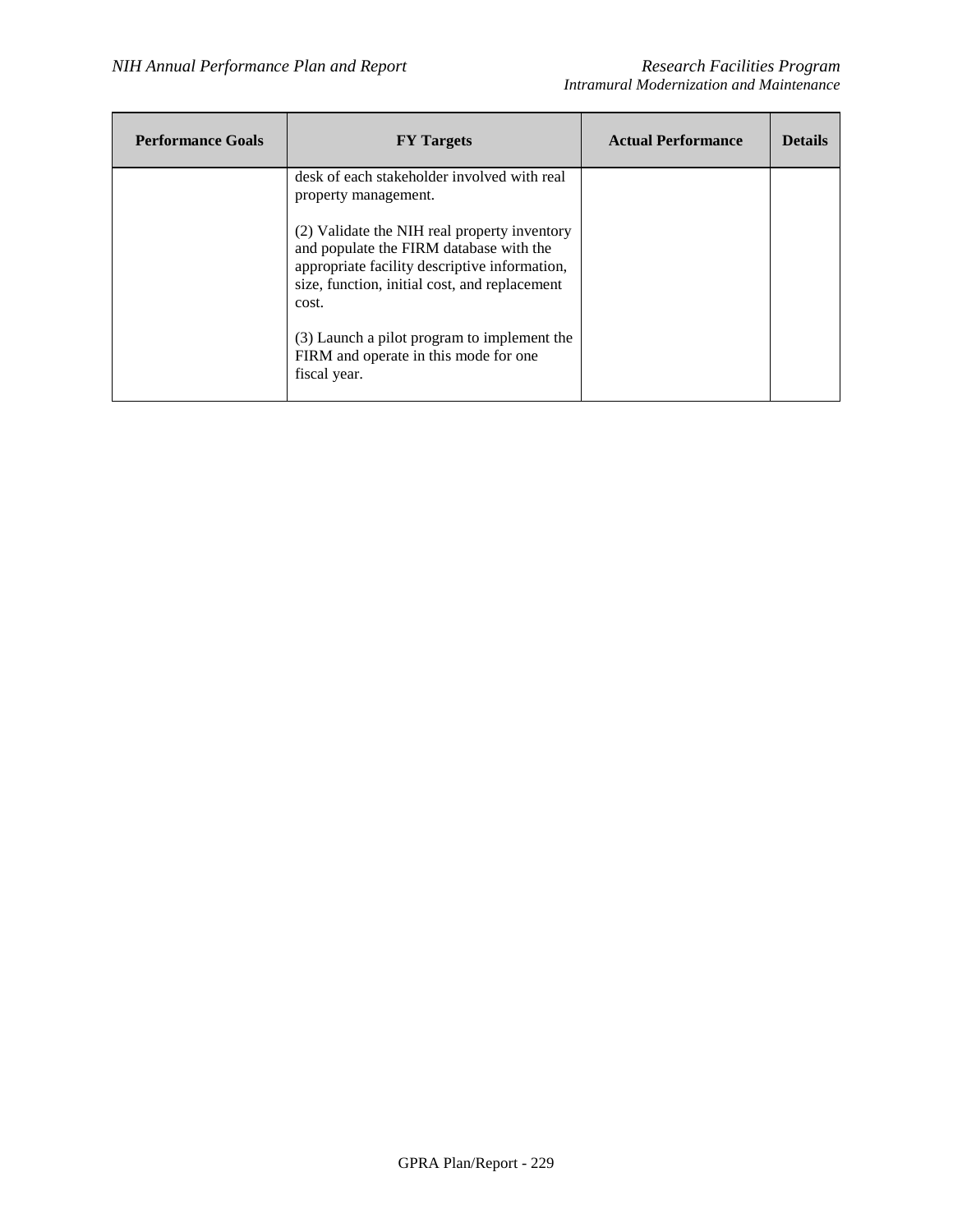## <span id="page-230-0"></span>**Performance Goal Details - Intramural Modernization and Maintenance**

## **Goal a) Improve the maintenance of intramural facilities and the availability and reliability of NIH utility distribution systems to support research requirements.**

NIH is responsible for ensuring that all repairs and improvements to intramural facilities keep pace with research and patient care demands, rapidly changing technological advancements, and research priorities. Work has been targeted in several areas to systematically reduce the backlog of deferred maintenance for NIH capital assets, which range in age from 20 to 40 years and are nearing or have exceeded their useful life expectancy.

Modernization or replacement of the aging inventory and supporting systems is essential to the success of NIH's research objectives in the 21st century. Accomplishments are subject to the availability of funding.

### **FY 2001 Targets: (1) Continue projects to correct building and utility system deficiencies, repair the interior and exterior of buildings, and repair off-campus facilities.**

**(2) Complete construction of campus-wide utility distribution systems, renovation and modernization of existing boilers, and extension of the power plant to provide the necessary equipment to support the heating and cooling requirements of facilities on the NIH Bethesda campus.**

*Performance Assessment* -- Basis and Data and Validation/Verification information is the same as for FY 1999 below.

### **FY 2000 Targets: (1) Continue projects to correct utility system deficiencies, repair the interior and exterior of buildings, and repair off-campus facilities.**

### **(2) Complete construction of 90% of planned utility systems for the west and north sections of the campus; complete utility systems supporting the southeast, south, and southwest sections of the campus.**

*Basis and Data*: The Office of Research Services will use its Management Information Systems to document, monitor, and track schedules and costs of the various projects to correct deficiencies, improve system operations, provide new facilities, and enhance the level of dependability of building and utility distribution systems on NIH campuses.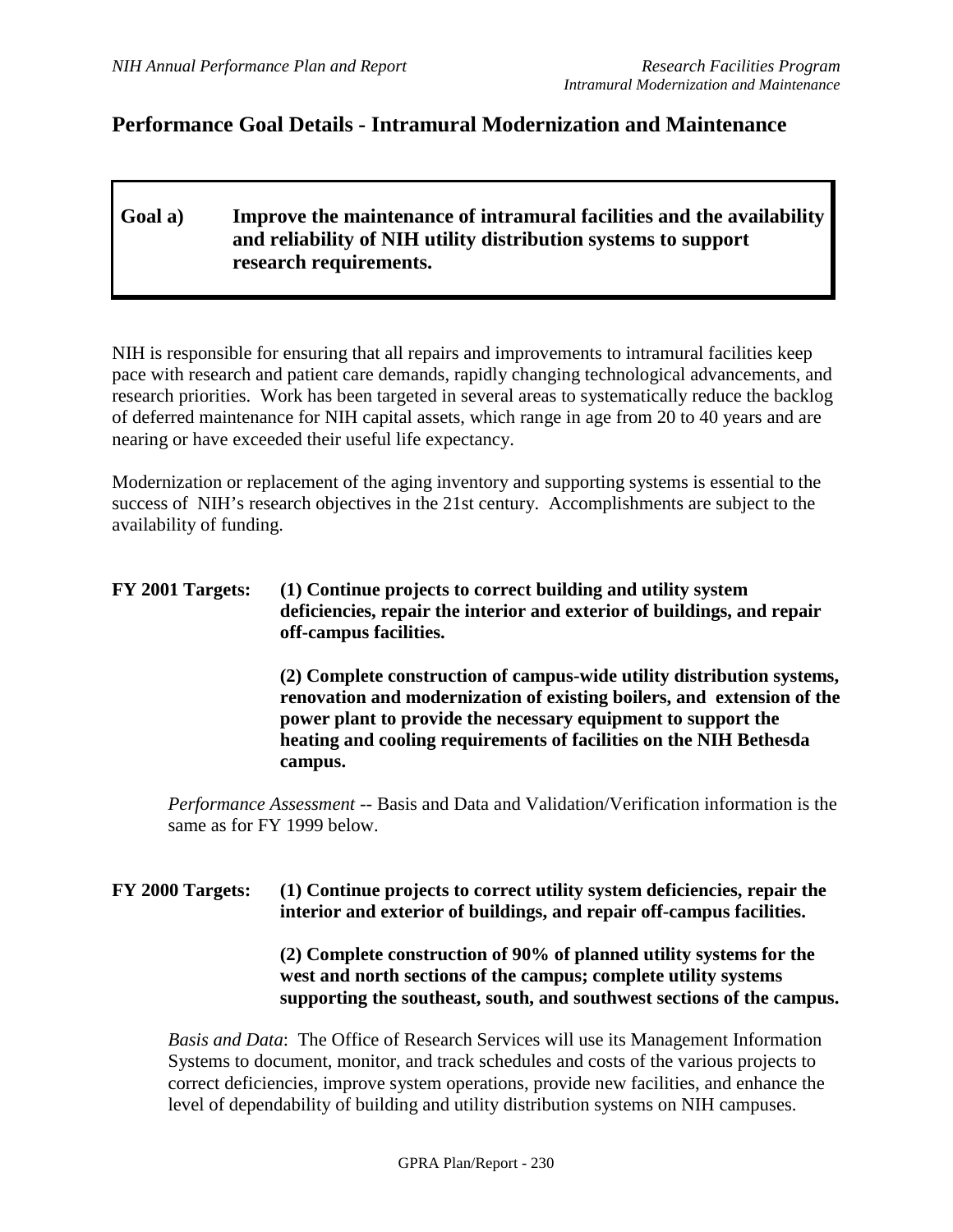*Validation/Verification*: ORS Management Information Systems will be used to capture planned and actual project schedules and budgets. ISO 9000 (an internationally recognized collection of quality system standards which sets requirements for an efficient system of management), as well as contractor's project progress reports, meetings and site inspections are being used to verify and validate accomplishment of project goals. In addition, contractors are required to certify when they submit invoices that the work has been completed and the sign-off by the Project Officer is also a certification that the work has been completed before payment is made.

### **Assessment of FY 1999 Performance**

## **FY 1999 Targets: (1) Complete projects in the following backlog categories: campus utilities, exterior and interior building repairs, roof repairs, and offcampus facility repairs.**

**(2) Complete construction of the Utility Tunnel Extension Project and the relocation of underground utilities to support the Power Plant Extension Project.**

#### *FY 1999 Achievement Summary:*

• Target (1) was partially met. Most, but not all, of the scheduled projects were completed. 100% of the off-campus facility repair and 100% of the roof repair projects, 92% of the exterior and interior repair projects, and 86% of those associated with campus utilities systems were completed based on FY1999 targets. The accompanying chart summarizes the overall accomplishments.

| FY 1999 Goals Assessment Summary<br><b>Improve the Maintenance of Intramural Facilities</b> |                                     |                                     |                 |                                             |  |
|---------------------------------------------------------------------------------------------|-------------------------------------|-------------------------------------|-----------------|---------------------------------------------|--|
| <b>Backlog Areas</b>                                                                        | <b>Scheduled</b><br><b>Projects</b> | <b>Completed</b><br><b>Projects</b> | <b>Progress</b> | <b>Projects in Completion</b><br>Percentage |  |
| <b>Campus Utilities</b>                                                                     | 21                                  | 18                                  | 3               | 86%                                         |  |
| <b>Roof Repairs</b>                                                                         | 4                                   | 4                                   | 0               | 100%                                        |  |
| <b>Exterior and Interior</b><br>and Building Repairs                                        | 12                                  | 11                                  | 1               | 92%                                         |  |
| Off Campus Facility<br>Repairs                                                              | 5                                   | 5                                   | ∩               | 100%                                        |  |
| Total<br>Nata: Compue Littlity and the Exterior Unterior projects under this good will      | 42                                  | 38                                  | 4               | 91%                                         |  |

**Note:** Campus Utility and the Exterior/Interior projects under this goal will be completed in the second quarter of FY 2000.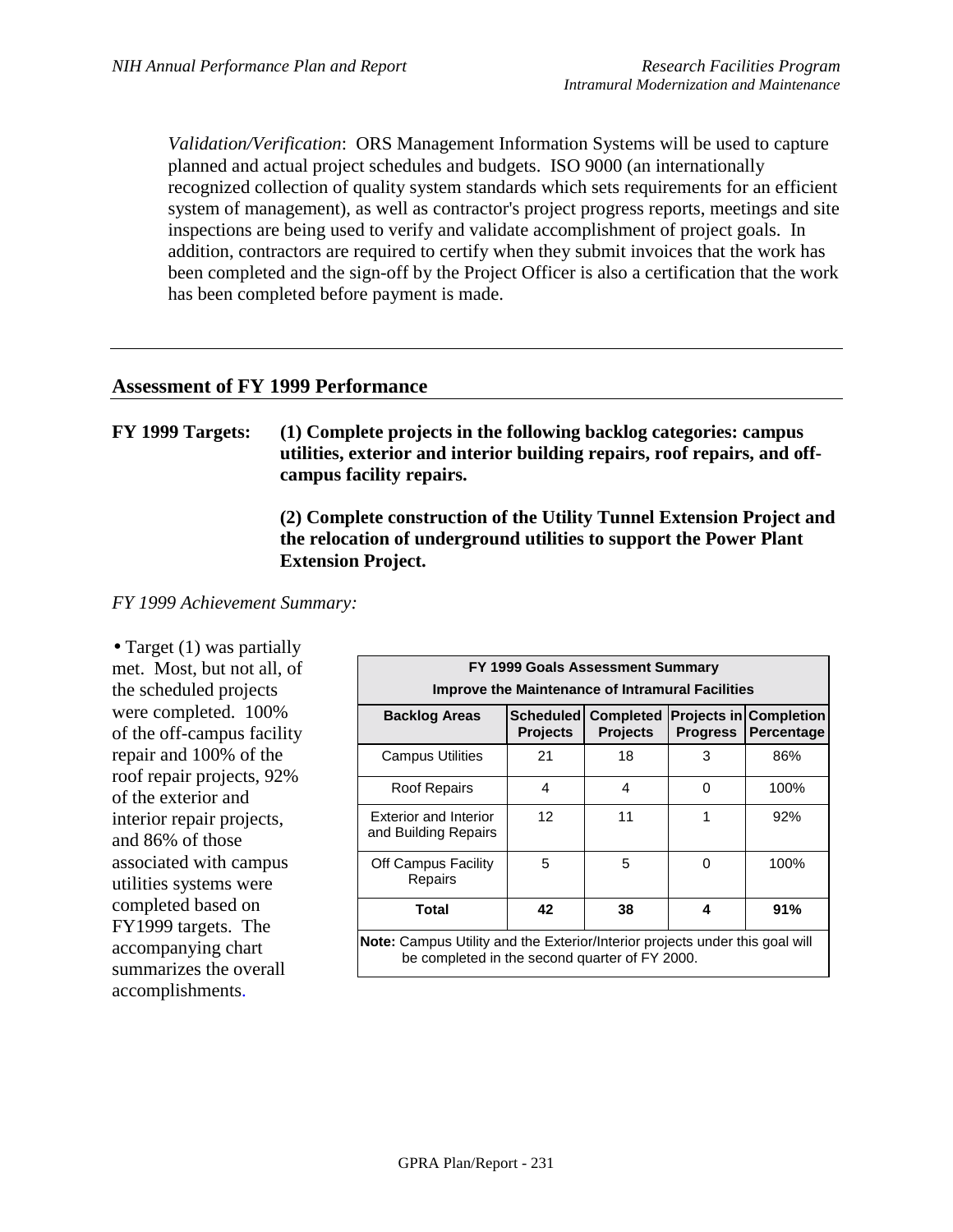• Target (2) was partially met. Construction of the Utility Tunnel Project reached the 100% milestone in FY1999 as scheduled. Construction to relocate the underground utilities to support the Power Plant Expansion Project was 98% complete at the end of FY1999.

| FY 1999 Goals Assessment Summary                                                          |                                         |                    |                    |  |  |  |
|-------------------------------------------------------------------------------------------|-----------------------------------------|--------------------|--------------------|--|--|--|
|                                                                                           | <b>Construction Projects</b>            |                    |                    |  |  |  |
| <b>Project</b>                                                                            | <b>Construction</b><br><b>Milestone</b> | <b>Target Date</b> | <b>Actual Date</b> |  |  |  |
| <b>Utility Tunnel</b><br>Expansion                                                        | Start                                   | <b>July 1996</b>   | <b>July 1996</b>   |  |  |  |
| Power Plant<br>Expansion                                                                  | Completion                              | November 1998      | Feb 1999           |  |  |  |
| <b>Note:</b> The Power Plant Expansion Project was 98% complete at the<br>end of FY 1999. |                                         |                    |                    |  |  |  |

*Sources of FY 1999 Assessment Data:* ORS Management Information Systems, as well as contractor's progress reports, meetings, certified invoices, and site inspections, were used to verify and validate accomplishment of the targeted project goals for FY1999.

### *Discussion of Performance:*

Target (1) The NIH was successful in providing more reliable and less breakdown prone site, building, and infrastructure systems to support research requirements. Ninety one percent (91%) of the FY 1999 targeted goal to reduce the number of projects focused on the aging building inventory and both the interior and exterior systems to support them, was achieved. This is only part of a continual effort to assess, renovate, and replace NIH capital assets which have exceeded, or are nearing their useful life expectancy. Funding and the need to satisfy current and emerging technologies directly impact the reduction of projects under this objective.

Target (2) The objective is to complete construction of the Utility Tunnel Project, and to relocate utilities to support the Power Plant Expansion Project met the expectations of the NIH. The Utility Tunnel Project provided new utility systems to support current and future research needs in the west and east areas of the Bethesda campus. It also incorporated features to enhance maintenance and make servicing the systems as orderly as possible to the scientific community.

The Utility Tunnel Project is part of NIH's campus wide effort to respond to current and emerging scientific needs. This project is consistent with the recommendations of the 1991 and 1995 NIH Master Utility Plans (which identified utility system deficiencies and new system requirements to meet the individual and collaborative research mission of the NIH.)

### *Next Steps:*

Target (1) The campus utility and exterior/interior repair projects not finalized in FY 1999 are currently in construction and will be completed in the 2nd quarter of FY 2000. The NIH strategy is to continue evaluation of its capital assets through condition assessments and specialized studies. Future goals and targets are subject to the results of the final funding provided to support reducing the project backlog.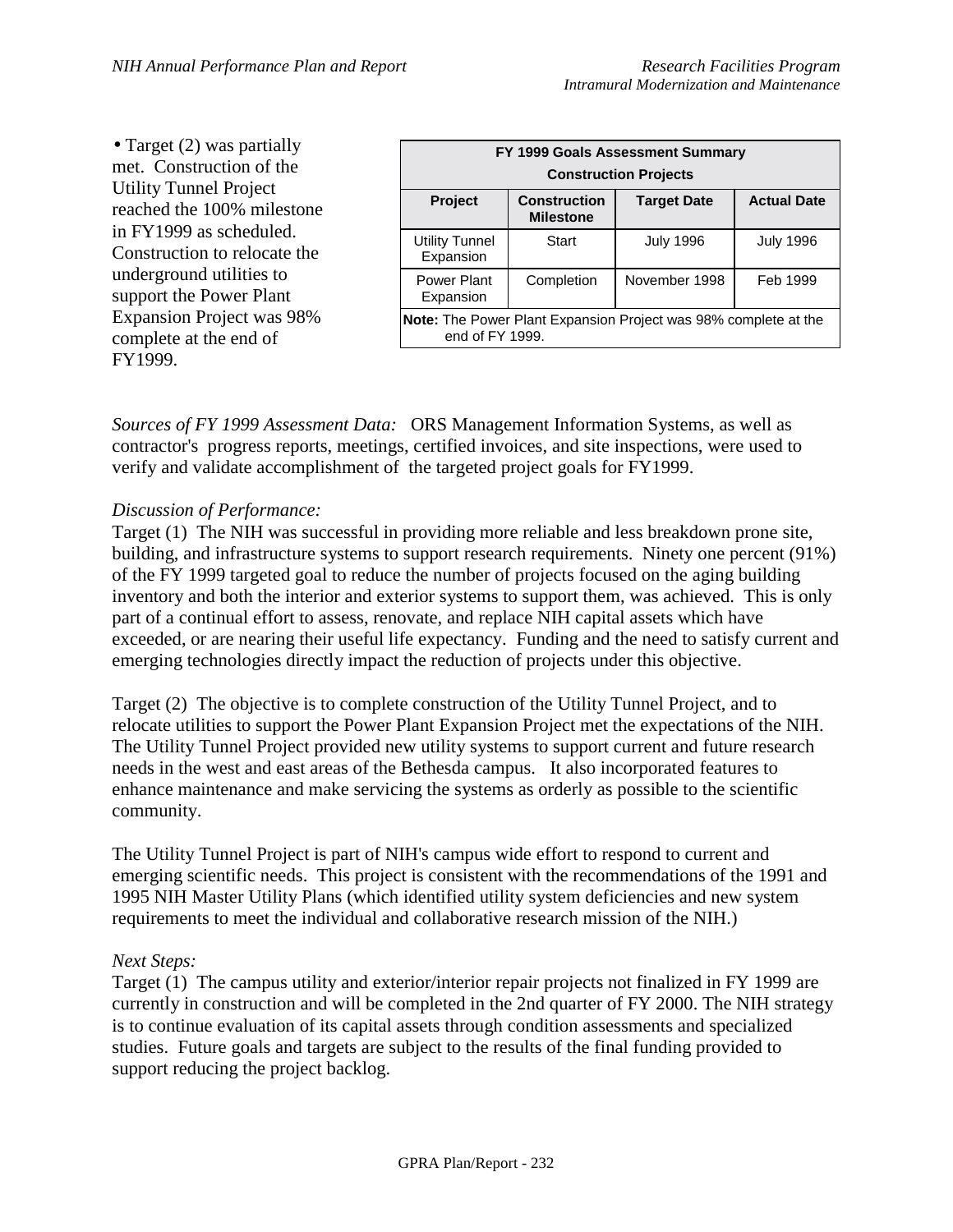Target (2) The FY 1999 project relocated utilities to support construction of the FY 2000 Power Plant Expansion Project. This will help provide the necessary power plant equipment to support heating, ventilation and air conditioning needs on the NIH Bethesda Campus. The remaining 2% of the underground utilities project will be completed in FY 2000.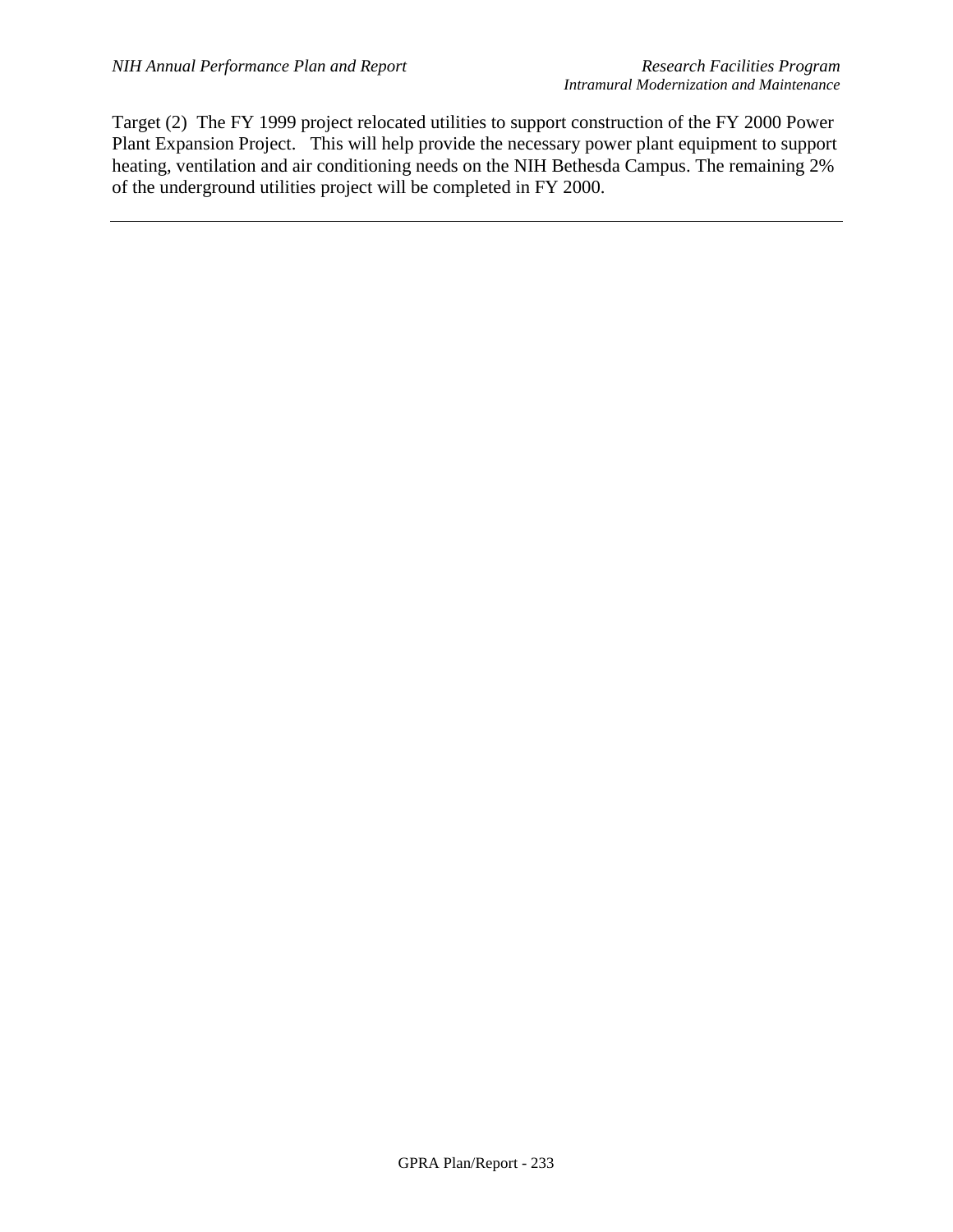## <span id="page-234-0"></span>**Goal b) Complete the Dale and Betty Bumpers Vaccine Research Center.**

The Dale and Betty Bumpers Vaccine Research Center (VRC) is a consolidated facility to support all aspects of vaccine research, including the integration of modern immunological science with detailed understanding of the pathogenesis of HIV infection, the development of immunogens and vectors, and new approaches to vaccination. The VRC will provide approximately 7,859 gross square meters (84,600 gross square feet) of laboratory, animal care, administrative, and educational space for the NIH Intramural Program. (Note: Targets beyond FY 2000 are not currently planned, as this goal is expected to be completed in FY 2000.)

### **FY 2000 Target: Complete construction of the Dale and Betty Bumpers VRC.**

*Basis and Data*: The Office of Research Services will use its Management Information Systems to document, monitor, and track the schedule and cost of providing this facility.

*Validation/Verification*: ORS Management Information Systems will be used to capture planned and actual project schedules and budgets. ISO 9000 (an internationally recognized collection of quality system standards which sets requirements for an efficient system of management), as well as contractor's project progress reports, meetings and site inspections are being used to verify and validate accomplishment of project goals. In addition, contractors are required to certify when they submit invoices that the work has been completed and the sign-off by the Project Officer is also a certification that the work has been completed before payment is made.

#### **Assessment of FY 1999 Performance**

**FY 1999 Targets: (1) Provide interim laboratory space for vaccine research.**

### **(2) Complete design and begin construction of the new vaccine research center.**

*FY 1999 Achievement Summary:*

• Target (1) was met. Interim laboratory space has been provided for vaccine research

• Target (2) was met. Design of the VRC was completed and construction started in September 1998.

*Sources of FY 1999 Assessment Data*: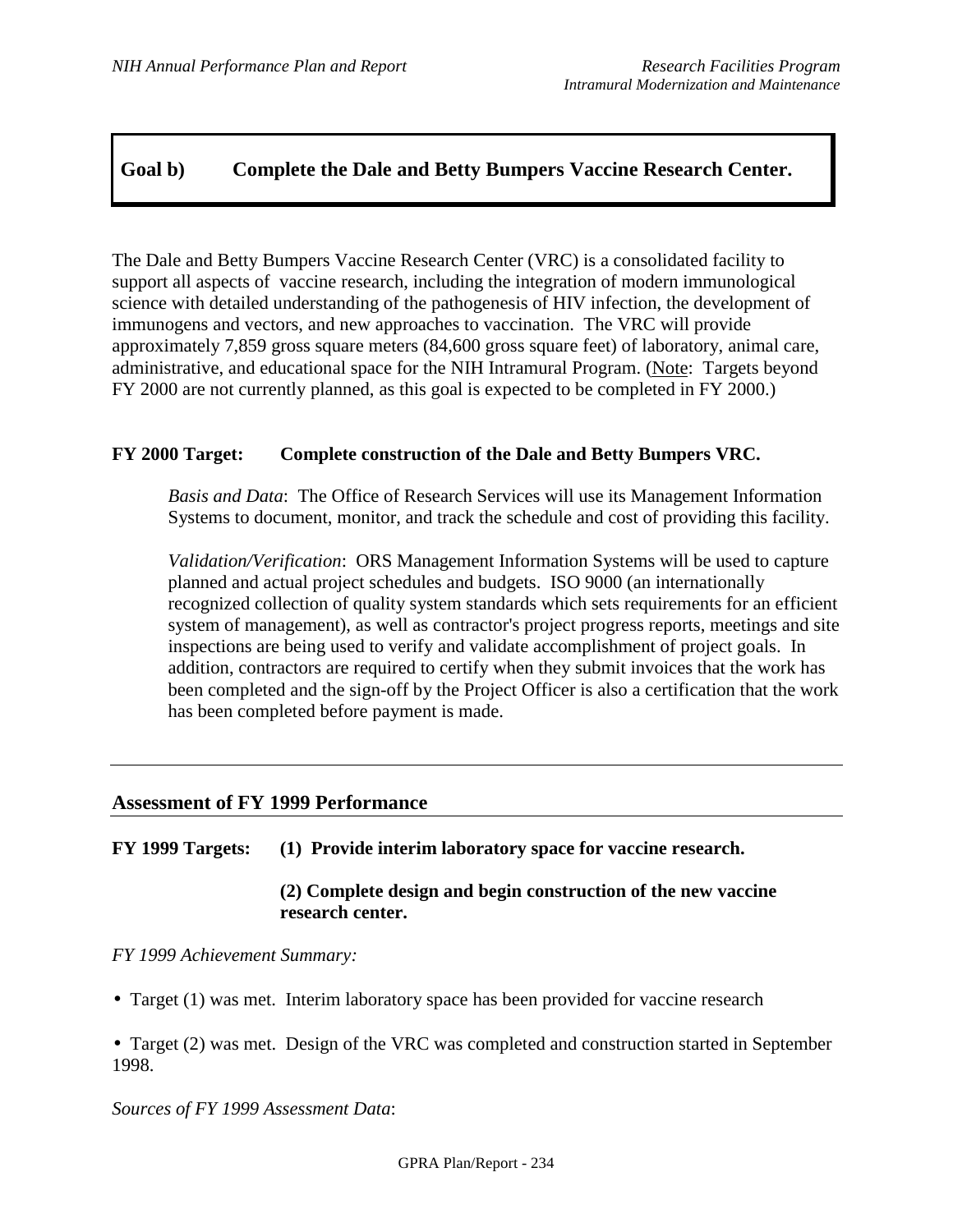Target (1) Laboratory space for vaccine research has been made available at the program level. A decision was made to fund this space at the individual program level, allowing each program to take care of its own needs – accordingly space availability was not tracked centrally. An audit at the individual program level would verify what each program did to satisfy its need for space.

Target (2) The Office of Research Services Management Information Systems, as well as the final design documents, contractor's reports, certified invoices, meetings and site inspections, were used to document, monitor, validate and track planned and actual accomplishments of project goals.

*Discussion of Performance*: Delivery of the Dale and Betty Bumpers Vaccine Research Center in the shortest possible timeframe directly affects NIH's ability to find a vaccine for AIDS. As the accompanying chart indicates, by

the end of FY 1999, actual construction had reached 66.2%, compared to the 67.6% planned.

NIH has utilized unique contracting procedures to streamline the acquisition and ultimately, the earliest possible delivery of the Dale and Betty Bumpers Vaccine Research Center. Through the use of a Developer Manager, design time was shortened and construction proceeded as a parallel activity. This will place the NIH in a strategic research position to respond to the President's challenge to develop a vaccine for AIDS by calendar year 2007.



## *Next Steps:*

Target (1) Completion of the VRC will end the need for interim Laboratory space

Target (2) Completion of the VRC is scheduled for FY 2000.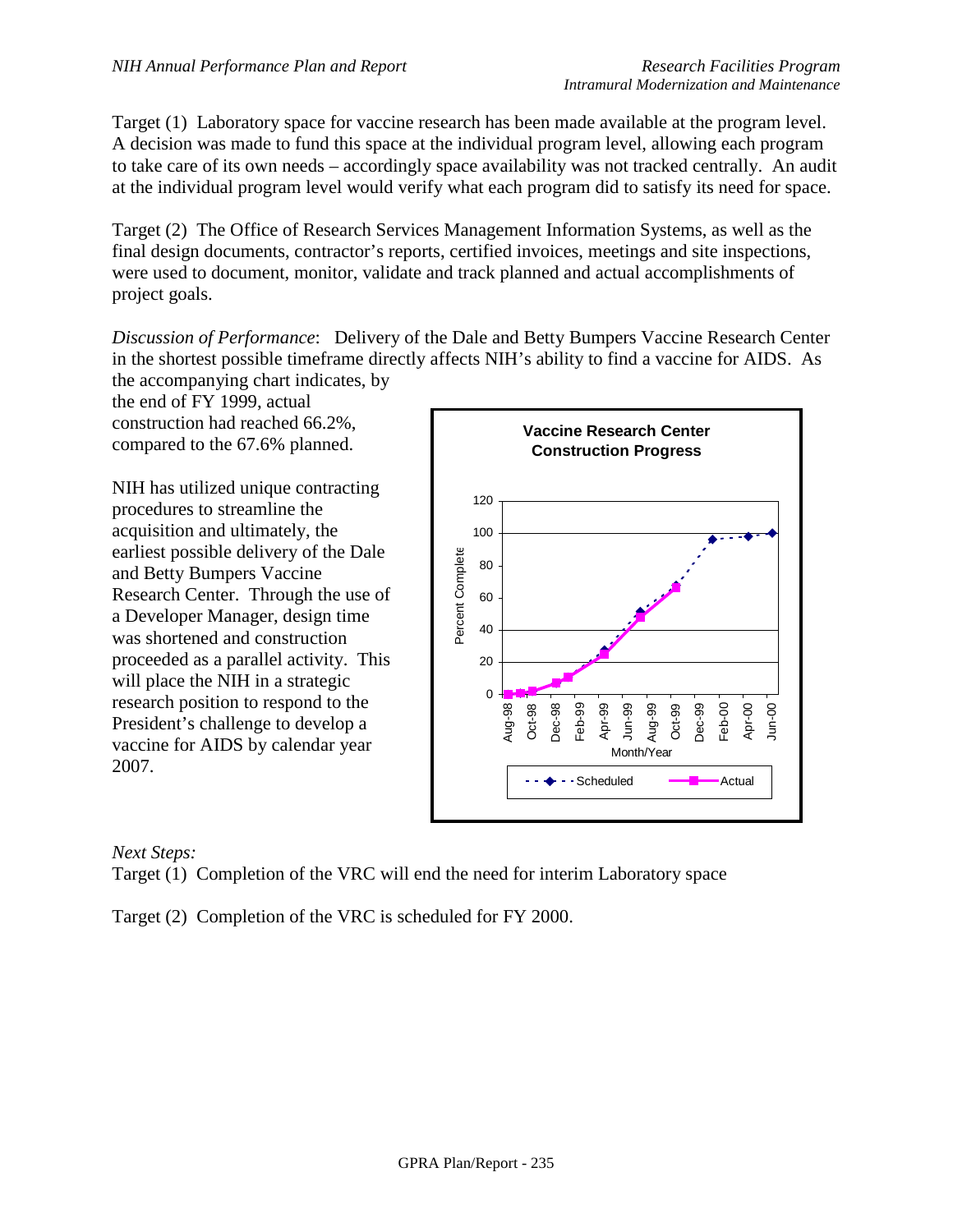## <span id="page-236-0"></span>**Goal c) Complete the Louis Stokes Laboratories Building.**

The Louis Stokes Laboratories (Building 50) will include laboratories, animal facilities, and associated administrative space. Various NIH ICs -- National Institute of Diabetes and Digestive and Kidney Diseases, National Human Genome Research Institute, National Cancer Institute, National Institute of Allergy and Infectious Diseases, National Institute of Arthritis and Musculoskeletal and Skin Diseases, National Institute on Deafness and Other Communication Disorders, and the National Heart Lung and Blood Institute -- will utilize this facility.

### **FY 2001 Target: Complete construction.**

*Performance Assessment* – Basis and Data and Validation/Verification information is the same as for FY 2000 below.

### **FY 2000 Target: Complete 95% of the construction.**

*Basis and Data*: The Office of Research Services will use its Management Information Systems to document, monitor, and track the schedule and cost of providing this facility.

*Validation/Verification*: ORS Management Information Systems will be used to capture planned and actual project schedules and budgets. ISO 9000 (an internationally recognized collection of quality system standards which sets requirements for an efficient system of management), as well as contractor's project progress reports, meetings and site inspections are being used to verify and validate accomplishment of project goals. In addition, contractors are required to certify when they submit invoices that the work has been completed and the sign-off by the Project Officer is also a certification that the work has been completed before payment is made.

#### **Assessment of FY 1999 Performance**

#### **FY 1999 Target: Complete 65% of construction.**

#### *Achievement Summary:*

- FY 1999 target not met.
- Construction of the Louis Stokes Laboratories (Building 50) was 56.4% complete at the end of FY1999 as compared to the targeted of 65%.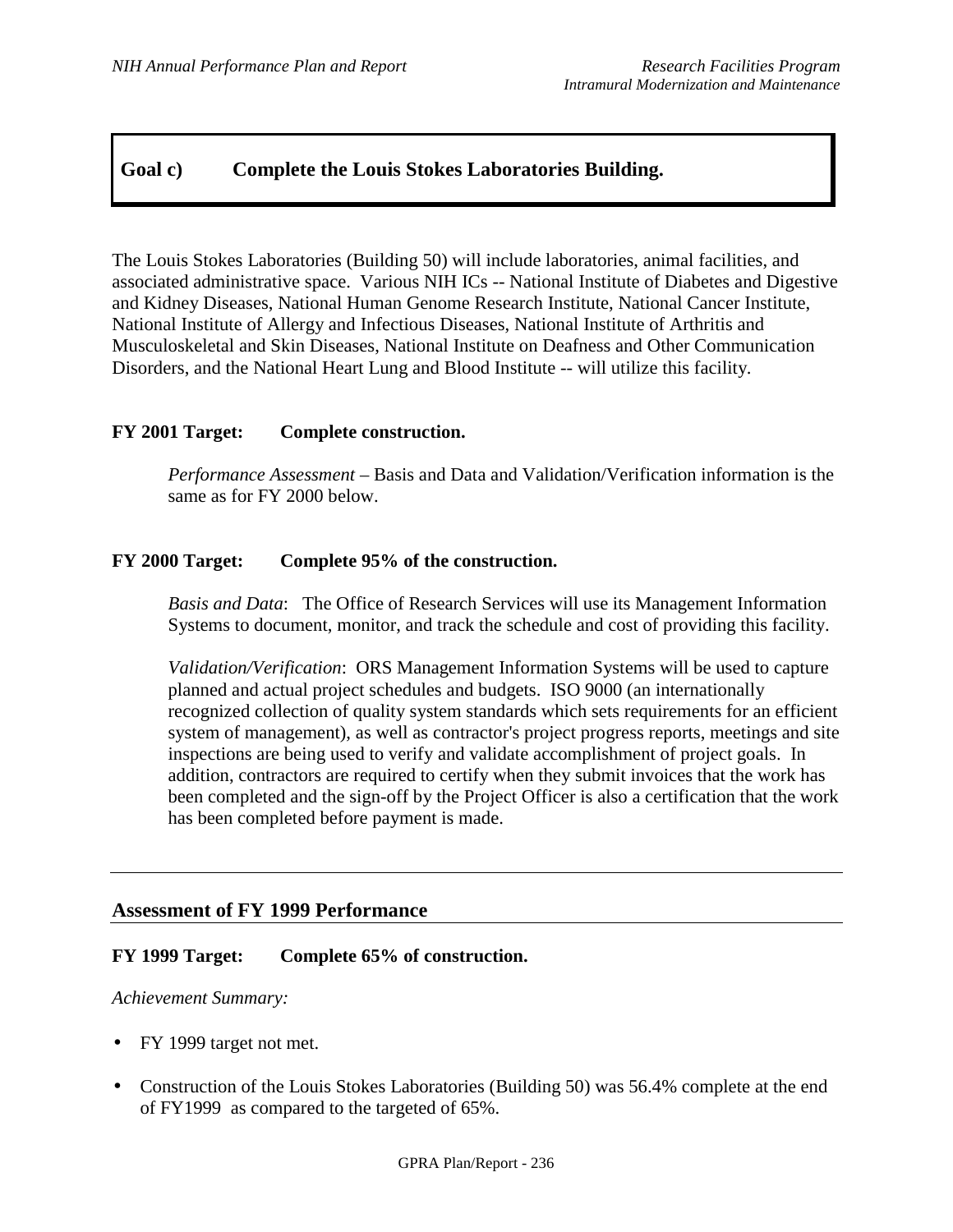The accompanying chart summarizes the targeted versus actual construction performance levels achieved.

*Sources of FY 1999 Assessment Data:* ORS Management Information Systems, ISO 9000 procedures, as well as contractor's progress reports, certified invoices approved by the Project Officer, meetings, and site inspections, were used to verify and validate the project's progress.

*Discussion of Performance:* In FY 1999, there was a 10% deviation from the scheduled construction performance goal. This variation was driven by the need to make space adjustments to support current and projected research requirements. Construction completion is now projected for December 2000 rather than the end of FY 2000. This delay is required to standardize the individual and collaborative research



requirements of the various institutes scheduled to occupy the facility.

*Next Steps:* Completion of the Louis Stokes Laboratories (Building 50) is now projected for December 2000, rather than at the end of FY 2000. We anticipate no long-term impact to the NIH research mission as a result of not meeting the FY1999 short-term construction performance goal. When completed in December 2000, the Louis Stokes Laboratories Building will permit institutes currently occupying inadequate research spaces to relocate to the structure to fulfill their mission of developing cures, new treatment modalities and technologies associated with infectious diseases, immunogenetics, cellular and developmental biology, musculoskeletal and skin diseases, cell biology and other areas.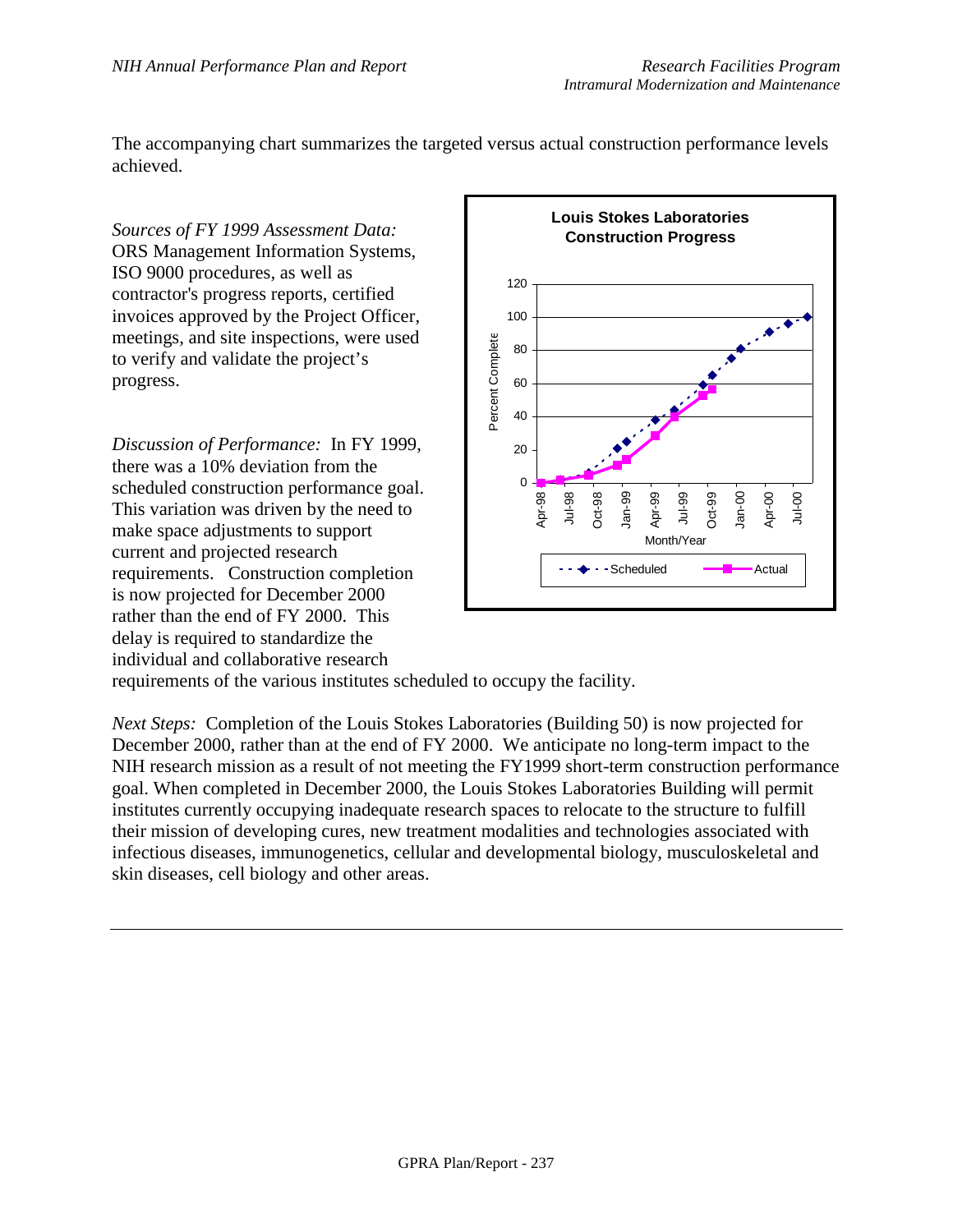## <span id="page-238-0"></span>**Goal d) Complete the Mark O. Hatfield Clinical Research Center.**

The Clinical Research Center (CRC) will provide 78,965 gross square meters for a 250 bed research hospital, allied clinical facilities, and adjacent laboratories.

#### **FY 2001 Target: Complete 50% of construction**

*Performance Assessment* -- Basis and Data and Validation/Verification information is the same as for FY 2000 below.

#### **FY 2000 Target: Complete the superstructure and exterior wall system.**

*Basis and Data:* The Office of Research Services will use its Management Information Systems to document, monitor, and track the schedule and cost of providing this facility.

*Validation/Verification:* ORS Management Information Systems will be used to capture planned and actual project schedules and budgets. ISO 9000 (an internationally recognized collection of quality system standards which sets requirements for an efficient system of management), as well as contractor's project progress reports, meetings and site inspections are being used to verify and validate accomplishment of project goals. In addition, contractors are required to certify when they submit invoices that the work has been completed and the sign-off by the Project Officer is also a certification that the work has been completed before payment is made.

### **Assessment of FY 1999 Performance**

#### **FY 1999 Target: Complete the design and the first phase of site work.**

*FY 1999 Achievement Summary:*

- FY 1999 target was partially met*.*
- Design of the Mark O. Hatfield CRC reached the 95% phase in FY1999 reflecting a 5% deviation from the target. Construction for the first phase of the sitework to support the facility was completed on schedule in the  $2<sup>nd</sup>$  quarter of FY1999 (January 1999).

*Sources of FY 1999 Assessment Data:* ORS Management Information Systems including the ISO 9000, as well as contractor's project progress reports, certified invoices approved by the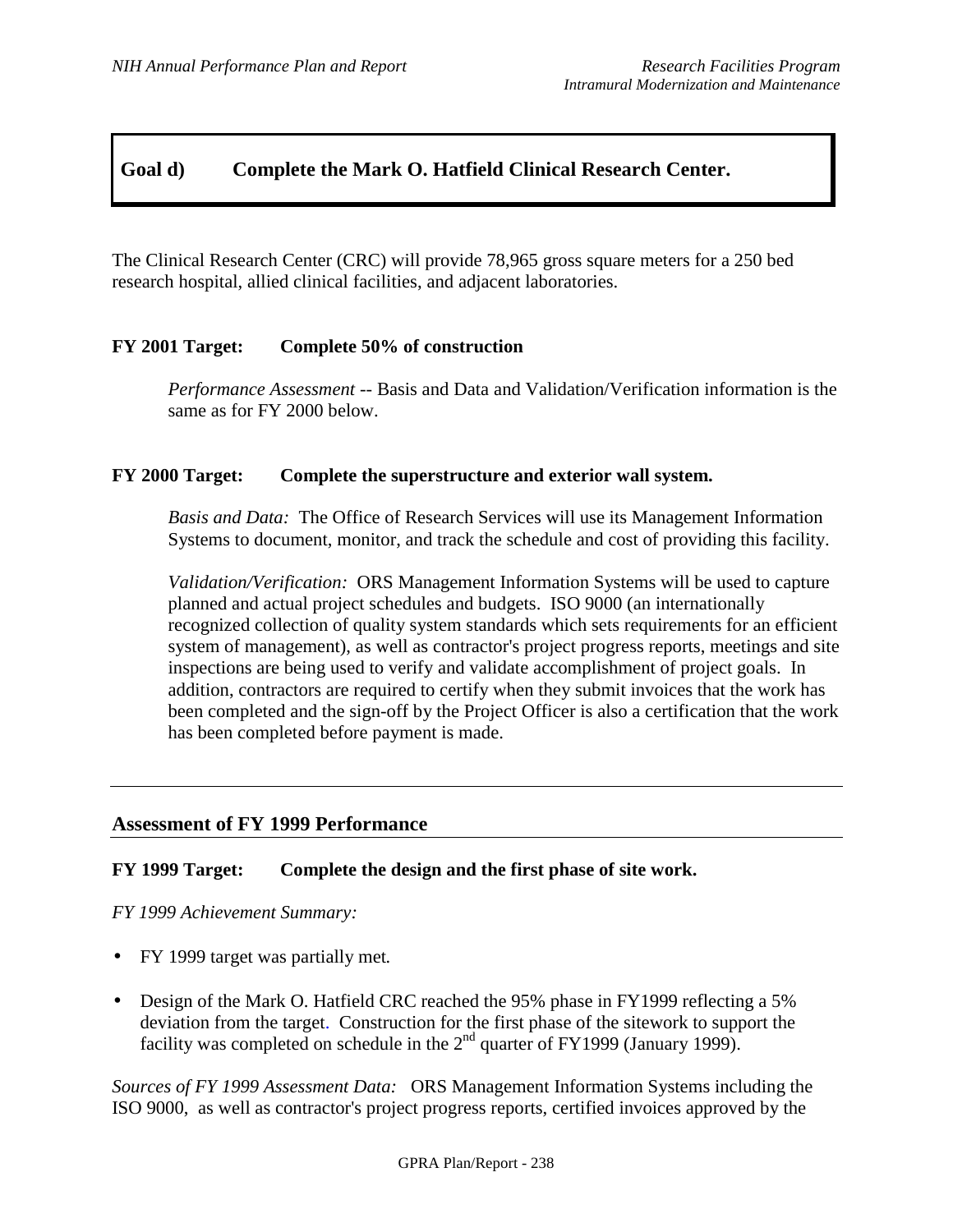Project Officer, meetings and site inspections, were used to verify and validate the project's progress.

*Discussion of Performance*: Design reached the 95% phase at the end of FY 1999. The complexity of the facility and the need to respond to newly emerging requirements, delayed completion of this effort. This has provided an opportunity to further enhance the facility to support the collaborative nature of today's and future research.

The NIH was successful in completing the first phase of the sitework for the project. This permits continuation of the building foundation work and erection of the structural support systems, a significant step toward making the facility weather-tight.

*Next Steps:* The minor delay in the design process will not have a detrimental impact in completing the facility by the end of FY 2002. The duration of the project provides adequate time to make adjustment to construction activities including those on the critical path.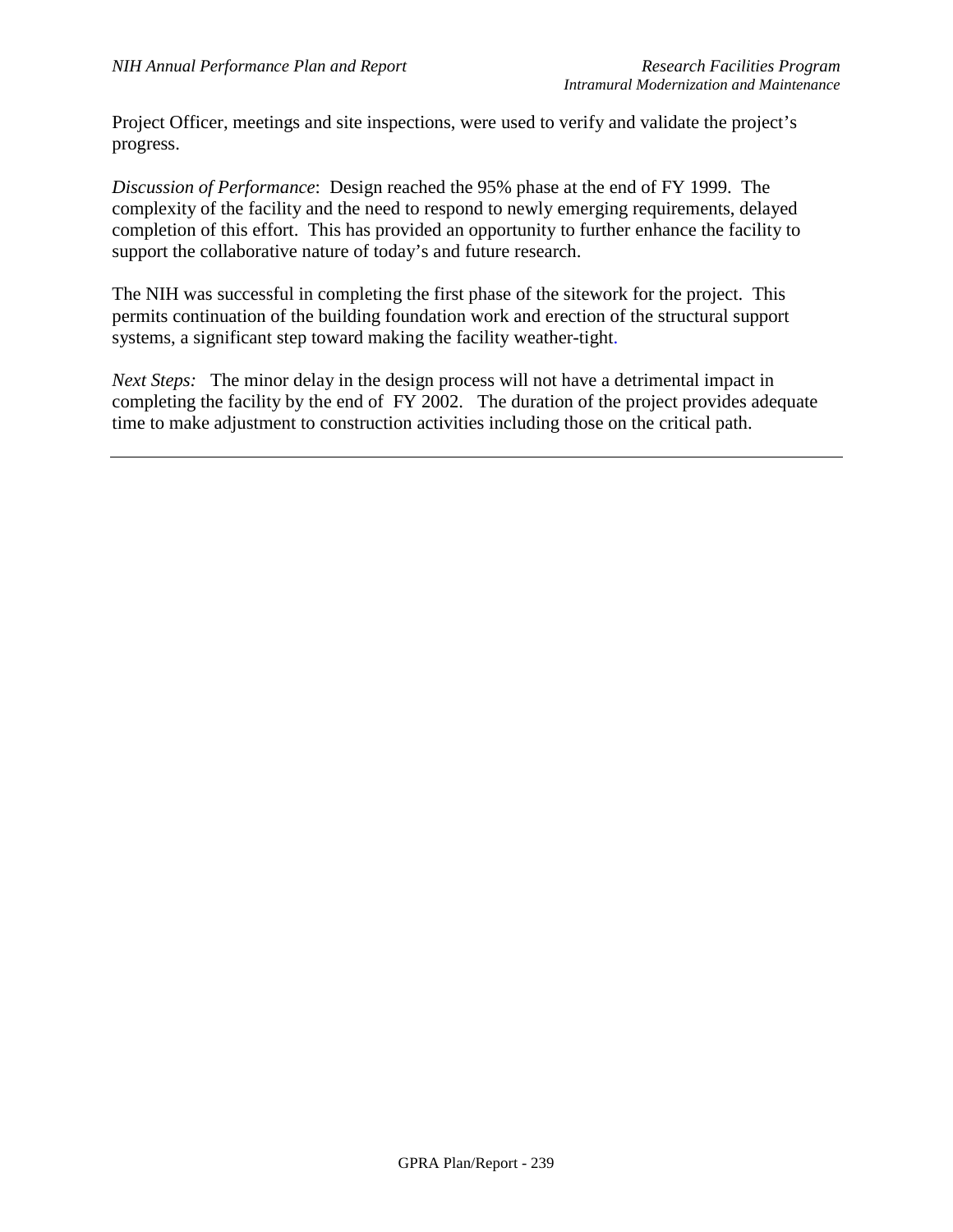## <span id="page-240-0"></span>**Goal e) Complete the Warren Grant Magnuson Clinical Center Revitalization Program.**

The current Warren Grant Magnuson Clinical Center (Building 10) has undergone numerous renovations and expansions in the past. Studies indicate that the major building systems providing critical electrical power, lighting, heating, ventilation, air conditioning, and plumbing services Building 10, vary in age and condition, do not have the capacity to meet the current demands of research, and are at the end of their service life.

Routine maintenance and system repairs cannot keep pace with the vast number of deficiencies and operating inefficiencies in the facility. Construction of the new Mark O. Hatfield Clinical Research Center (CRC) provides a unique opportunity to revitalize Building 10 for adaptive reuse to support NIH's research mission.

This project will reconfigure space in the existing facility to reduce over-crowded conditions, and to satisfy new research initiatives and congressional mandates. Building systems will be replaced to provide adequate capacities, to mitigate potentially unsafe environmental conditions, and to reduce maintenance and operating costs.

Success of the Building 10 Revitalization Program is dependent upon completing the interim construction efforts on various floors of the facility to house administrative and laboratory programs which will remain in Building 10 after the CRC is completed. Without this action, the NIH will not be able to provide safe, efficient and code compliant space to accommodate programs not included in the new CRC, and those which are integral to and support the Building 10 Revitalization Program. Upon completion of the Interim Renovations, Phase I of the Building 10 Revitalization Program can begin. (Note: This is a new goal in FY 2001.)

### **FY 2001 Target: Start design for the interim renovations and for Phase I of the Building 10 Revitalization Program.**

*Basis and Data:* The Office of Research Services will use its Management Information Systems to document, monitor, and track the schedule and cost of providing this facility.

*Validation and Verification*: ORS Management Information Systems will be used to capture planned and actual project schedules and budgets. ISO 9000 (an internationally recognized collection of quality system standards which sets requirements for an efficient system of management), as well as contractor's project progress reports, meetings and site inspections are being used to verify and validate accomplishment of project goals. In addition, contractors are required to certify when they submit invoices that the work has been completed and the sign-off by the Project Officer is also a certification that the work has been completed before payment is made.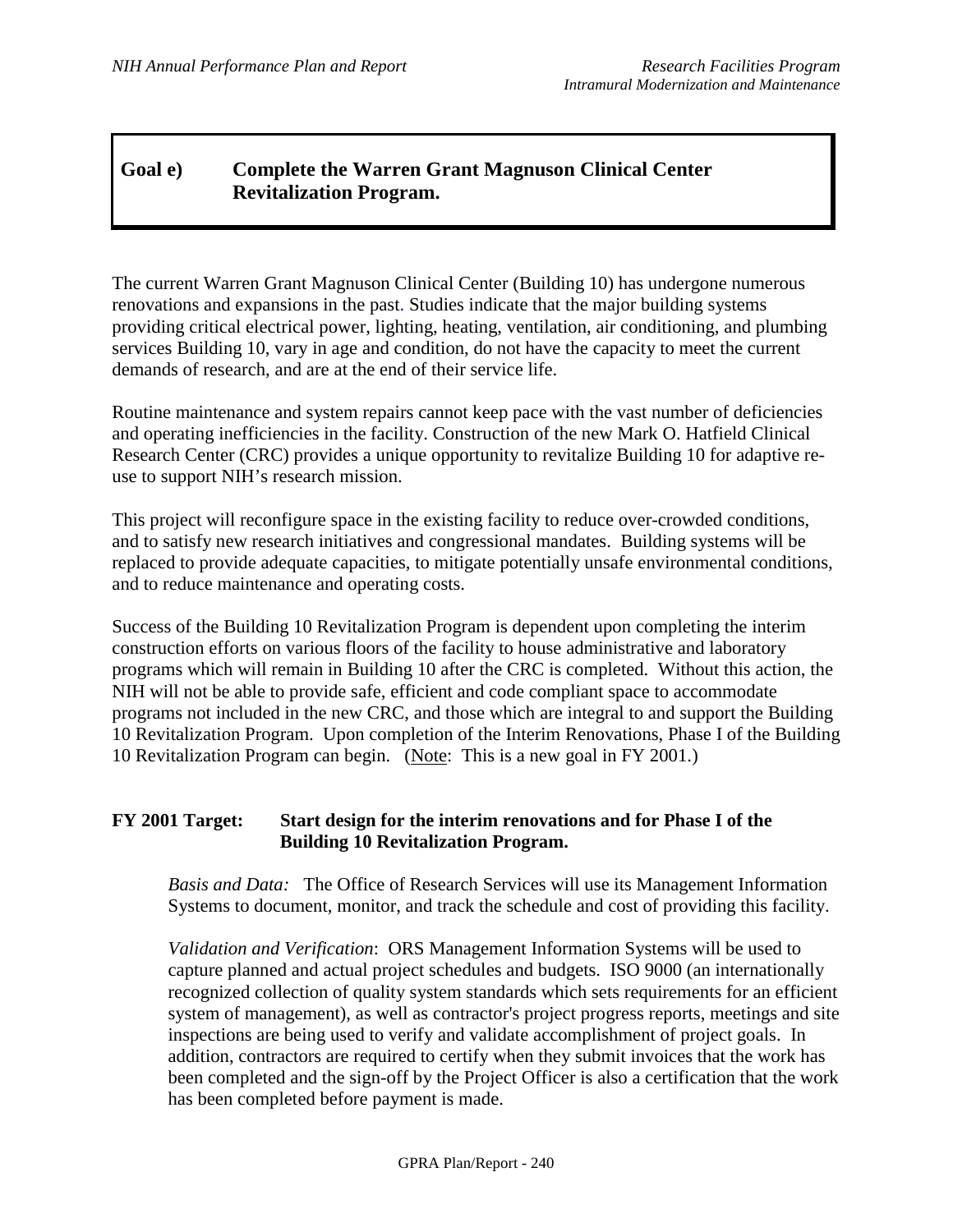## <span id="page-241-0"></span>**Goal f) Maintain the quality of the NIH Animal Care Program and construct a Central Vivarium.**

Animal Care. For the NIH to fulfill its mission, it is essential that animal care facilities are accredited by the Association of Assessment and Accreditation of Laboratory Animal Care International (AAALAC). It is also crucial that the condition and environment in each facility, is suitable and adaptable to respond to emerging research demands.

Central Vivarium. The existing animal facility complex, Buildings 14/28, houses various animal species to support the research requirements for the Institutes on the Bethesda Campus. The sprawling nature of the complex, the over 40 year age of each structure, the facility conditions, and the limited capabilities of the infrastructure, have driven the need for significant renovations and upgrades.

It is crucial that a modern, compact, state-of-the-art central vivarium be provided to consolidate ongoing programs into efficient, effective, and well-functioning space to respond to current and emerging research needs for animal modeling.

The new Central Vivarium is also necessary to permit the removal of the Building 14/28 Complex to support future development of the southern quadrant of the campus consistent with the recommendations of the approved NIH Facilities Master Plan.

Construction will provide central utilities, site infrastructure animal holding, receiving and quarantine areas, procedure rooms, specialized laboratories, administrative support spaces and the necessary mechanical, electrical and other utility systems to comply with AAALAC accreditation guidelines and other applicable building codes and regulations.

### **FY 2001 Target: Award a construction contract for the sitework and foundation for a Central Vivarium facility on the NIH Bethesda campus as design is being completed.**

*Performance Assessment* -- Basis and Data and Validation/Verification information is the same as for FY 2000 below.

### **FY 2000 Target: Begin design for the Central Vivarium sitework and foundation, and the programming effort for the facility.**

*Basis and Data:* The Office of Research Services will use its Management Information Systems to document, monitor, and track the schedule and cost of providing this facility.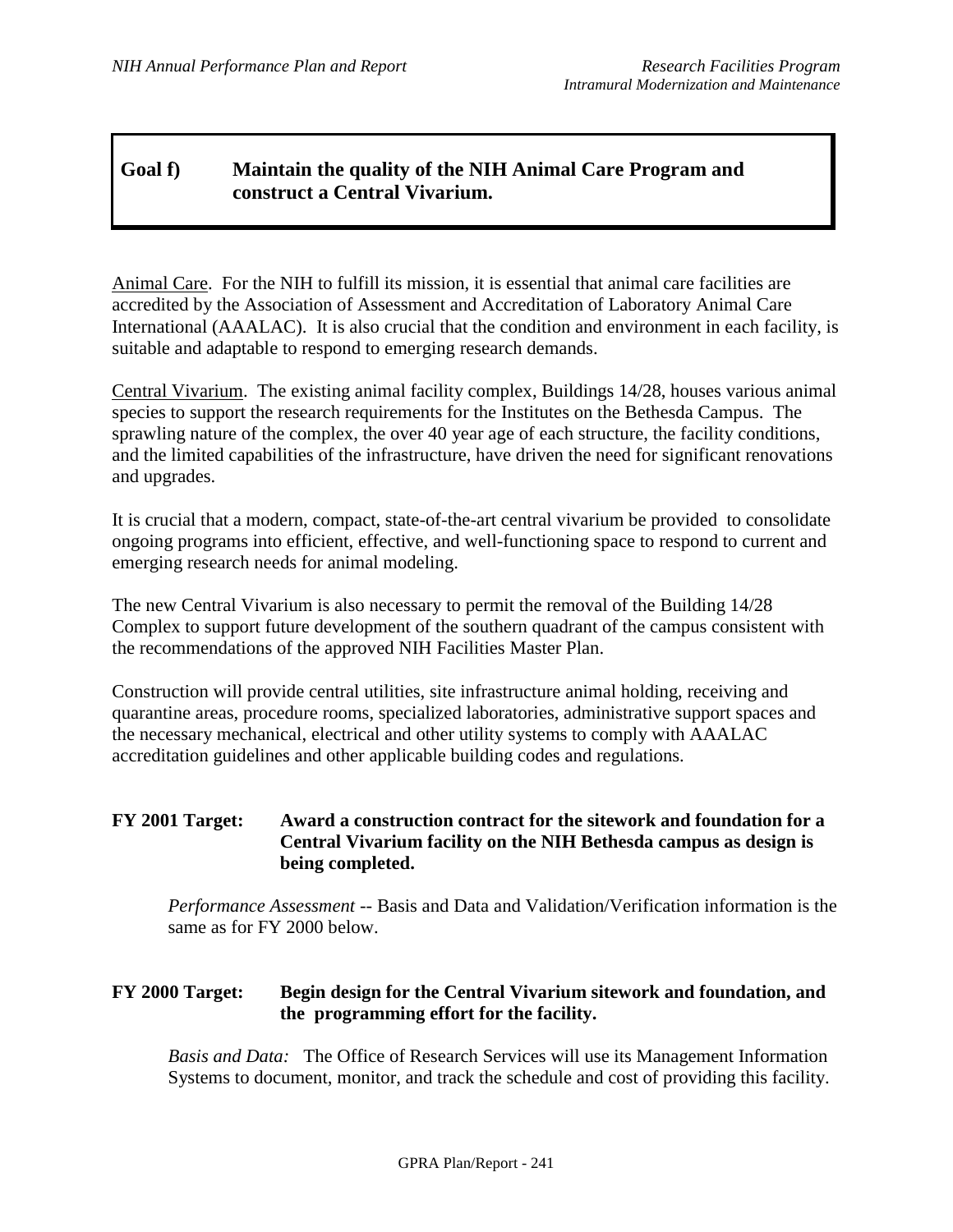*Validation and Verification*: ORS Management Information Systems will be used to capture planned and actual project schedules and budgets. ISO 9000 (an internationally recognized collection of quality system standards which sets requirements for an efficient system of management), as well as contractor's project progress reports, meetings and site inspections are being used to verify and validate accomplishment of project goals. In addition, contractors are required to certify when they submit invoices that the work has been completed and the sign-off by the Project Officer is also a certification that the work has been completed before payment is made.

### **Assessment of FY 1999 Performance**

#### **FY 1999 Target: Receive accreditation from the Association of Assessment and Accreditation of Laboratory Animal Care International (AAALAC).**

#### *Achievement Summary:*

- FY 1999 target met.
- AAALAC surveyors conducted a site visit of the NIH during the week of July 26, 1999. NIH received confirmation of Deferred Continued AAALAC accreditation based on the recommendations in this site visit.

*Sources of FY 1999 Assessment Data:* A letter from AAALAC confirms accreditation. The AAALAC site visit report recommended necessary program enhancements. Each of them is being reviewed and will be used as guidelines for continuous improvements to the NIH Animal Care Program.

*Discussion of Performance:* The final accreditation decision is not expected until the third quarter of FY 2000, after NIH responds to the program enhancements recommended in the site visit report.

The establishment of dedicated program management and implementation teams will greatly enhance NIH's success in managing the operations of the animal care and use program.

*Next Steps:* Specialized management teams will remain focused on AAALAC accreditation and compliance programs to provide high quality services to the NIH research and scientific community. The results of the accreditation decision will help shape NIH's continuous goal to remain fully accredited, provide the optimum facility environment, and the right level of resources at the right time to support advancements in biomedical research. The end objective remains to facilitate improvements to the health of all Americans and peoples of the world.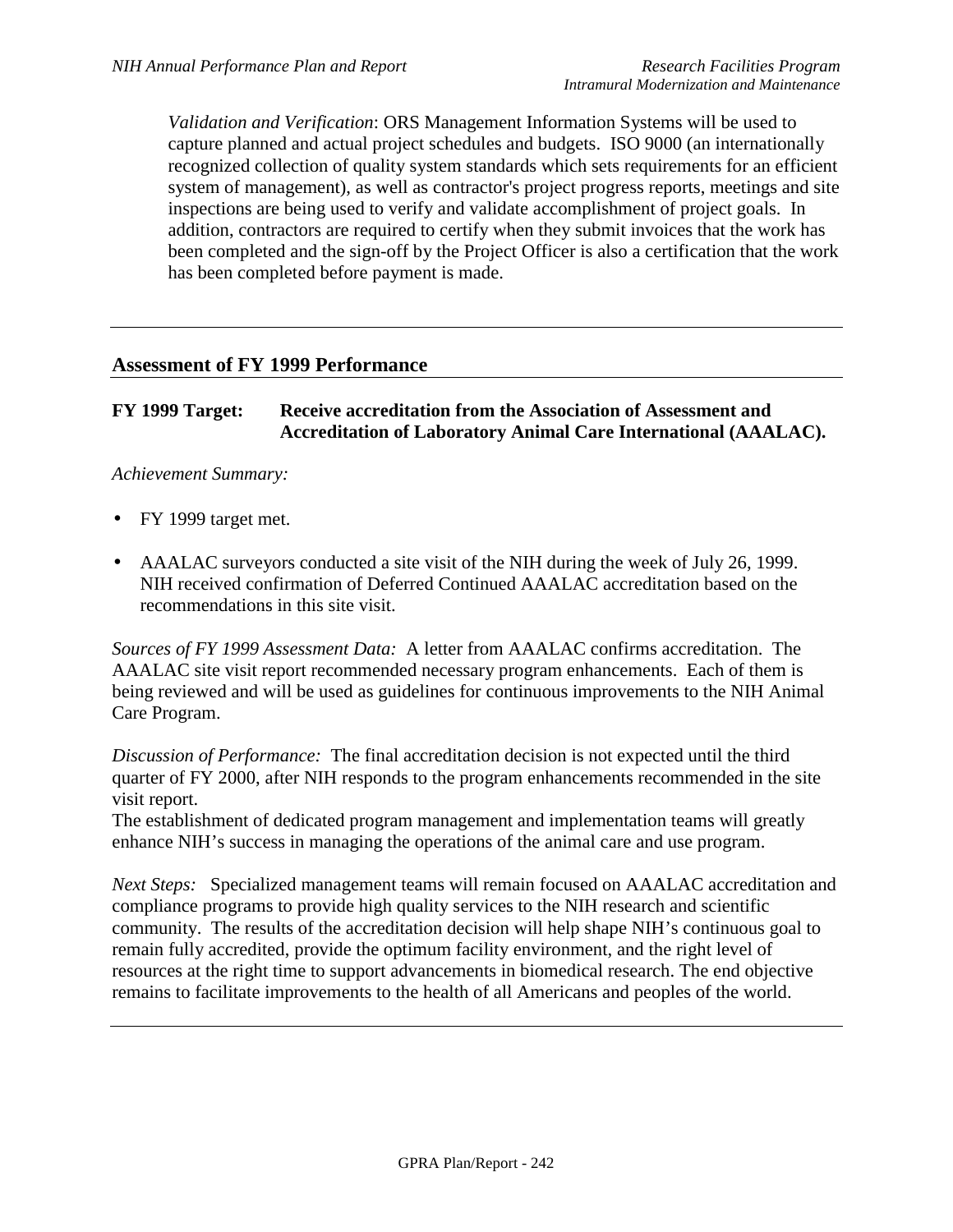## <span id="page-243-0"></span>**Goal g) Construct a Neuroscience Center on the NIH Bethesda Campus.**

NIH is committed to the creation of the National Neuroscience Center at NIH. Currently, the neuroscience program at NIH is dispersed among several ICs. Scientists are segregated in one or more pre-clinical departments, removed from colleagues in clinical departments of neurology, psychiatry, neurosurgery, or anesthesiology. Elimination of these artificial barriers would create an environment where scientists focused on fundamental and clinical research could better collaborate and more quickly translate there findings into effective therapies for neurological and psychiatric disorders. Furthermore, nearly all of the space currently housing NIH neuroscience programs is not suitable for today's research standards. No major renewal in buildings housing neuroscience research has occurred in 30 years except in one structure. The major core facilities available to NIH neuroscientists have not kept pace with technological breakthroughs in genetics and imaging.

Most of the cellular and molecular neuroscience on campus is conducted in Building 36, which is located in the southwest section of the Bethesda campus. Most of the laboratories in the facility are partitioned into small modules which are separated by concrete walls that will not support collaborative research. The facility lacks shared equipment rooms, common areas for laboratory meetings, library facilities, seminar rooms, and space for ongoing scientific discourse. Building 35, a one story structure, adjacent to Building 36, would be demolished and replaced with a 200,000 square foot modern laboratory. After Building 35 is completed, Building 36 would be vacated, renovated, and expanded. (Note: This is a new goal in FY 2001.)

### **FY 2001 Targets: (1) Complete design by the Spring of 2001**

#### **(2) Award a construction contract by the Summer of 2001.**

*Basis and Data:* The Office of Research Services will use its Management Information Systems to document, monitor, and track the schedule and cost of providing this facility.

*Validation and Verification*: ORS Management Information Systems will be used to capture planned and actual project schedules and budgets. ISO 9000 (an internationally recognized collection of quality system standards which sets requirements for an efficient system of management), as well as contractor's project progress reports, meetings and site inspections are being used to verify and validate accomplishment of project goals. In addition, contractors are required to certify when they submit invoices that the work has been completed and the sign-off by the Project Officer is also a certification that the work has been completed before payment is made.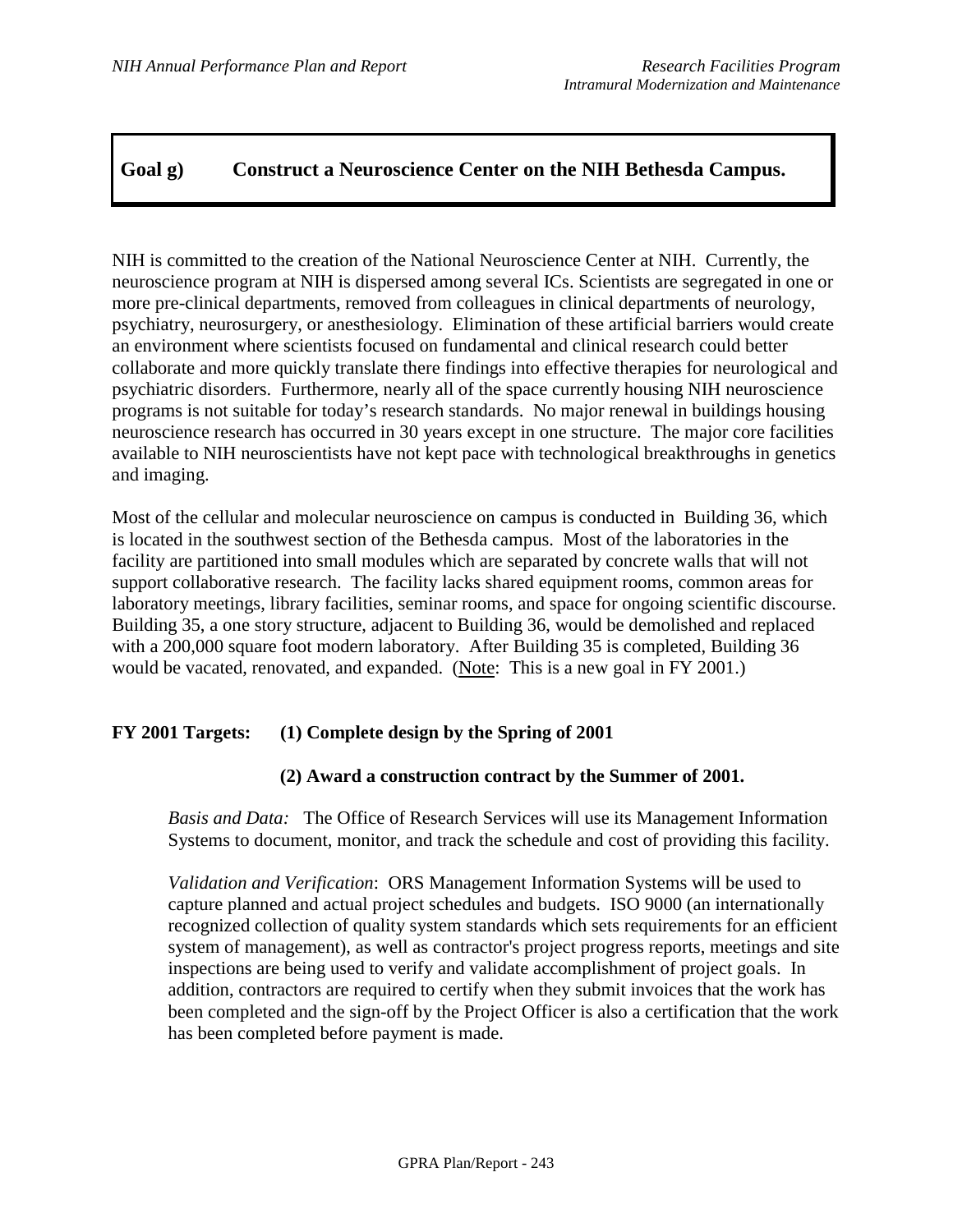## <span id="page-244-0"></span>**Goal h) Utilize a systematic process to manage and account for NIH's Real Property Inventory.**

The NIH research mission is supported by over 200 facilities in its real property inventory. To respond to a recent Chief Financial Officer's report on how the accounting of its numerous facilities is managed, NIH has embarked upon the use of a uniformly recognized real property management tool, called Foundation Information for Real Property Management (FIRM). This system provides essential accounting and reporting tools to satisfy auditing requirements and the overall mission of the NIH. (Note: This is a new goal in FY 2001.)

## **FY2001 Targets: (1) Provide FIRM online monitoring and reporting capabilities at the desk of each stakeholder involved with real property management.**

**(2) Validate the NIH real property inventory and populate the FIRM database with the appropriate facility descriptive information, size, function, initial cost and replacement cost.**

## **(3) Launch a one year pilot program for FIRM and integrate the lessons-learned into NIH's formalized accounting and reporting procedures for real property management.**

*Basis and Data:* Documented implementation of the pilot program for FIRM. Reports will be generated to validate the accuracy and completeness of database for each NIH facility. Evaluations will be conducted by the cognizant NIH CFO to assure that this tool is used efficiently and effectively for the NIH to conduct its business.

*Validation and Verification*: After the pilot project has been completed there will be an assessment of the FIRM project against specific criteria to determine if the management tool met the goals established. If the decision is made for full implementation, an implementation plan will be developed and completed. After the new process has been operating for several months, as assessment will be made to determine if the goals are being met NIH-wide. This will provide verification that the system is operating properly.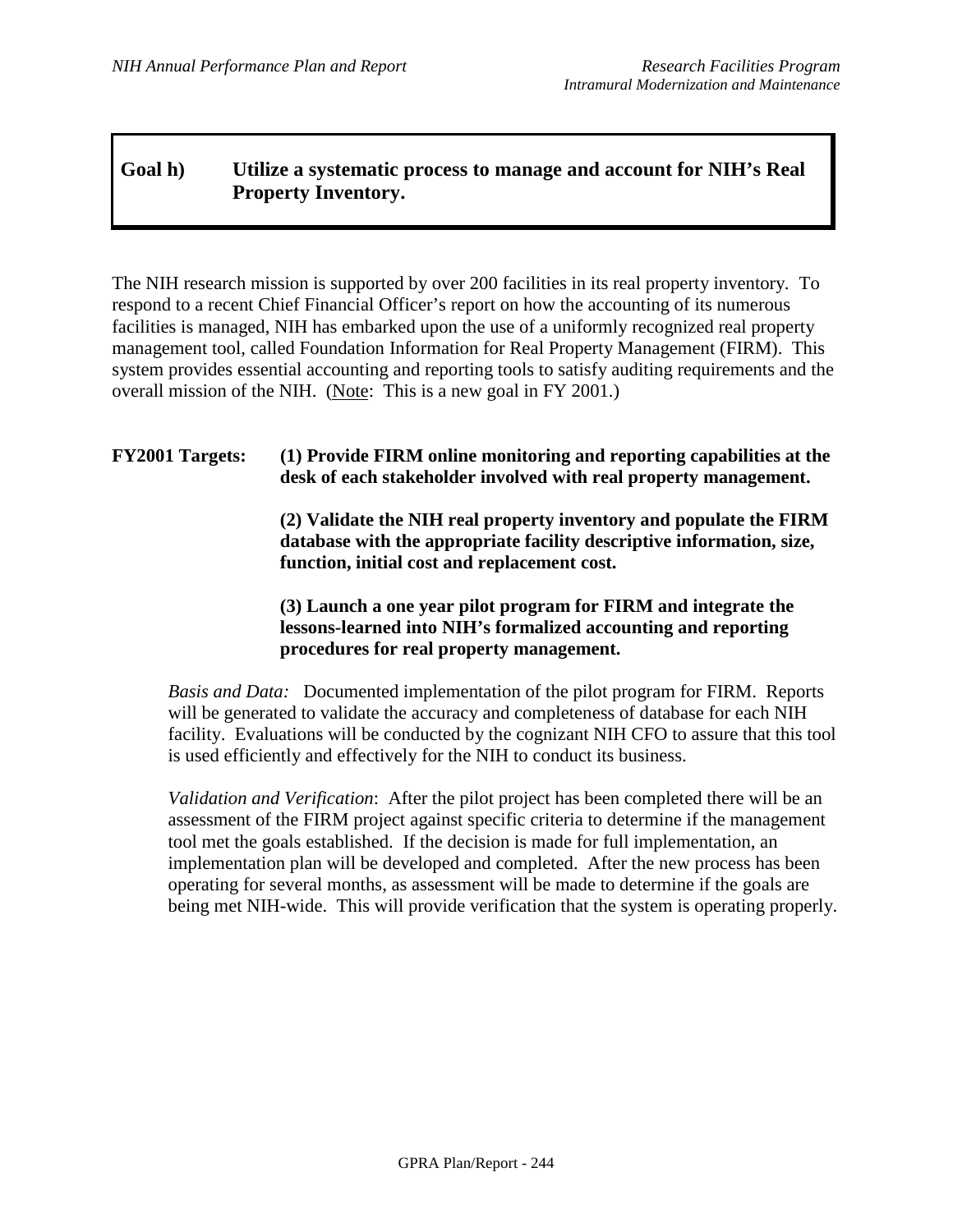## **2.3.2.2 Extramural Assistance**

Biomedical research facilities are a critical component of the nation's science and engineering research infrastructure. The availability and condition of biomedical research space directly affects the scope and quality of the biomedical research conducted at the nation's colleges, universities, medical schools, hospitals, and other research organizations.

NIH's extramural research facilities construction programs work to address this important need for more biomedical research facilities. The broad priorities for these programs are:

- Respond to requests from the extramural research community for financial assistance in undertaking research facility modernization and construction.
- Conduct critical reviews to ensure that the construction of such facilities are safe and appropriately designed to enable the conduct of high quality research.

NIH is authorized under the Public Health Service Act, Title IV, Section 481A "Modernization and Construction of Facilities" to "make grants to public and non-profit private entities to expand, remodel, renovate or alter existing research facilities or construct new research facilities" for biomedical and behavioral research and research training.

Under the NIH extramural research facilities construction programs, construction grants for extramural research facilities support the costs of design, renovation, and construction of nonfederal basic and clinical research facilities. These grants address the biomedical and behavioral research, research training, or research support needs of an institution or a research area at an institution. Facility construction that may be supported under this program includes construction of new facilities, additions to existing buildings, completion of uninhabitable "shell" space in new or existing buildings, and major alterations and renovations. This "bricks & mortar" modernization and replacement of existing research facilities provides new capabilities that can open areas to innovative research activity.

NIH collaborates with the National Science Foundation in conducting a biennial survey to assess the condition of existing facilities nationwide and to identify needs for new and refurbished research facilities. The survey provides the major source of objective data for national research infrastructure policy and planning needs. The 1998 survey determined that construction/renovation projects totaling \$11.4 billion were needed at scientific and engineering research facilities at colleges and universities but were deferred due to lack of funds. In recognition of these findings, NIH offers funding opportunities, on a competitive basis.

The number of extramural research facility construction awards that NIH makes varies from year to year. This is dependent both on the level of funds provided by Congress and on the number of applications received that are deemed scientifically meritorious. For example, in FY 1999, 31 awards for a total of \$29.6 million were made and in FY 1998, 22 awards for a total of \$20.6 million were made.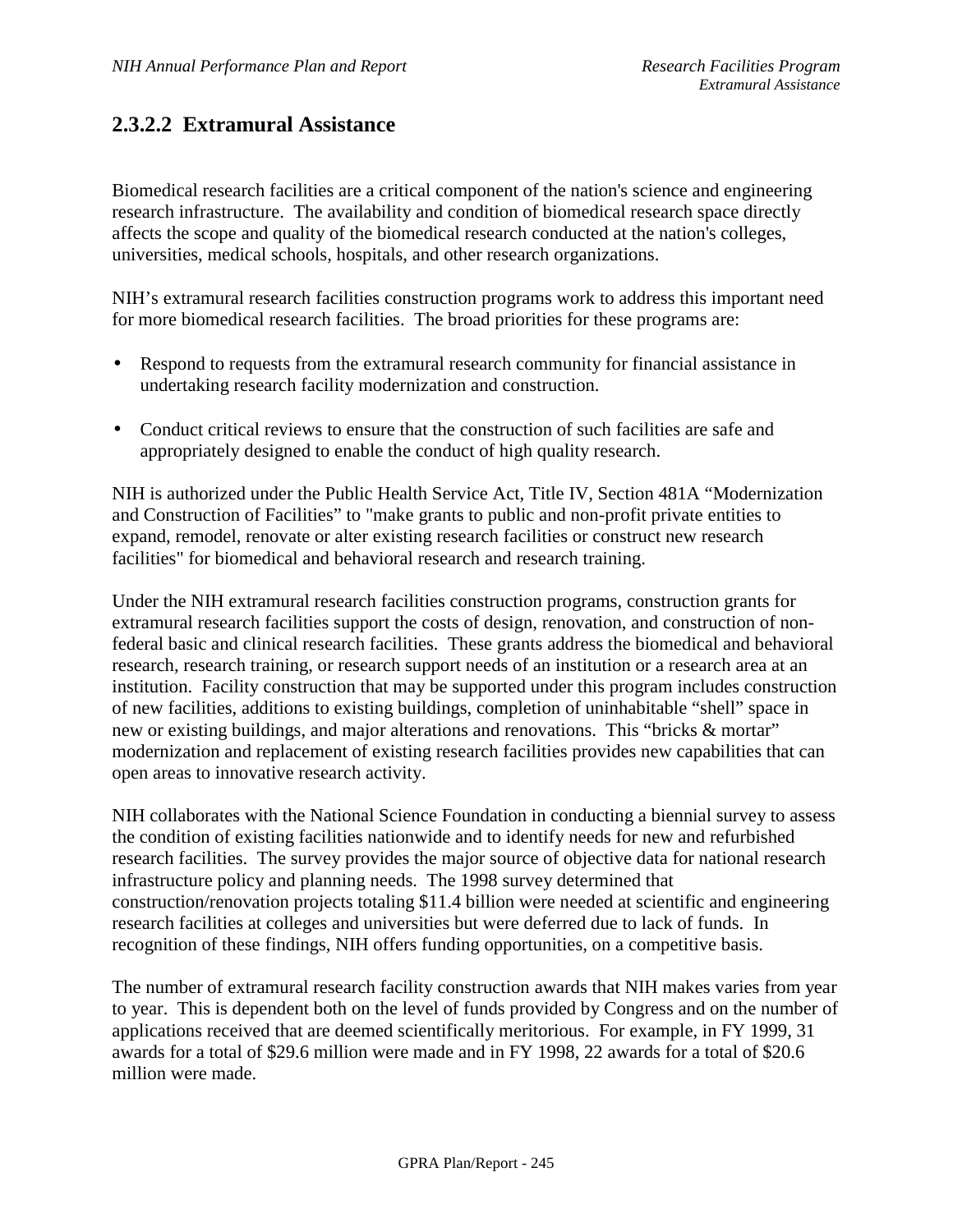Each construction grant application undergoes a two-tiered peer review. First, an NIH scientific and technical peer review group evaluates applications for scientific and technical merit. Next, the National Advisory Council or Board of the Institute or Center conducts a second level of review. Reviewers evaluate applications to determine how the proposed change in the research environment would facilitate the applicant institution's ability to conduct, expand, improve, or maintain biomedical research. It is through this two-tiered peer review process that NIH ensures that awarded construction grants have high scientific and technical merit and meet the changing needs of the research environment.

Applicants must ensure the availability of matching funds for the construction project. Then, when a grant is awarded, NIH must approve the construction designs before construction may begin. The designs are reviewed by engineers at NIH and must meet applicable codes before approval. Review by the engineers, who have expertise in the design of biomedical facilities, also helps to ensure that the facility will be designed in a way that maximally supports biomedical research.

NIH does not have oversight responsibility over a grantee's completion of a construction project. However, if the project is not completed within the designated timeframe, usually five years, the awarded funds revert back to the federal government. In order to encourage project completion and to review whether the construction is following the approved designs, NIH may conduct site visits during construction and/or after project completion.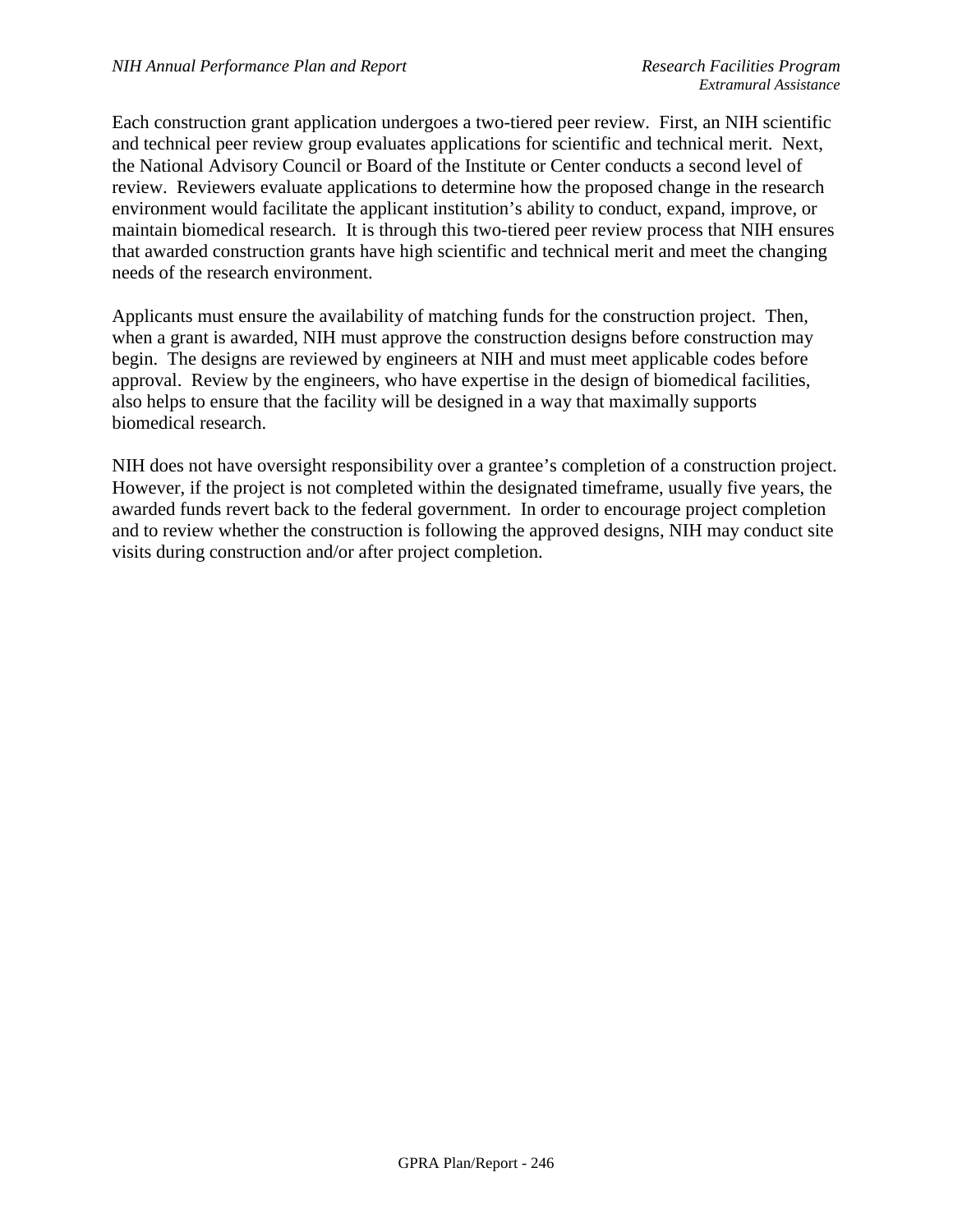| <b>Performance Goals</b>                                                                                                                                                                                                  | <b>FY</b> Targets                                                                                                                                                                                                                                                                                               | <b>Actual Performance</b>                   | <b>Details</b> |
|---------------------------------------------------------------------------------------------------------------------------------------------------------------------------------------------------------------------------|-----------------------------------------------------------------------------------------------------------------------------------------------------------------------------------------------------------------------------------------------------------------------------------------------------------------|---------------------------------------------|----------------|
| a) Approve<br>construction designs<br>that are in compliance<br>with federal and NIH<br>design regulations and<br>guidelines, and with<br>other relevant local,<br>national, and<br>international codes and<br>standards. | FY 2001 Target<br>(1) Final construction design documents<br>approved for 100% of grants awarded in FY<br>1998.<br>(2) Final construction design documents<br>approved for 50% of grants awarded in FY<br>1999.<br>(3) Final construction design documents<br>approved for 25% of grants awarded in FY<br>2000. | FY 2001: To be reported<br>in January 2002. | Page<br>248    |
|                                                                                                                                                                                                                           | FY 2000 Target<br>(1) Final construction design documents<br>approved for 100% of grants awarded in FY<br>1997.<br>(2) Final construction design documents<br>approved for 50% of grants awarded in FY<br>1998.<br>(3) Final construction design documents<br>approved for 25% of grants awarded in FY<br>1999. | FY 2000: To be reported<br>in January 2001. |                |
|                                                                                                                                                                                                                           | FY 1999 Target<br>100 % of awarded construction projects<br>meet federal and NIH safety and<br>architectural design regulations and are in<br>compliance with the scope of the<br>application.                                                                                                                  | FY 1999 target partially<br>met.            |                |

## **Performance Goals Summary Table – Extramural Assistance**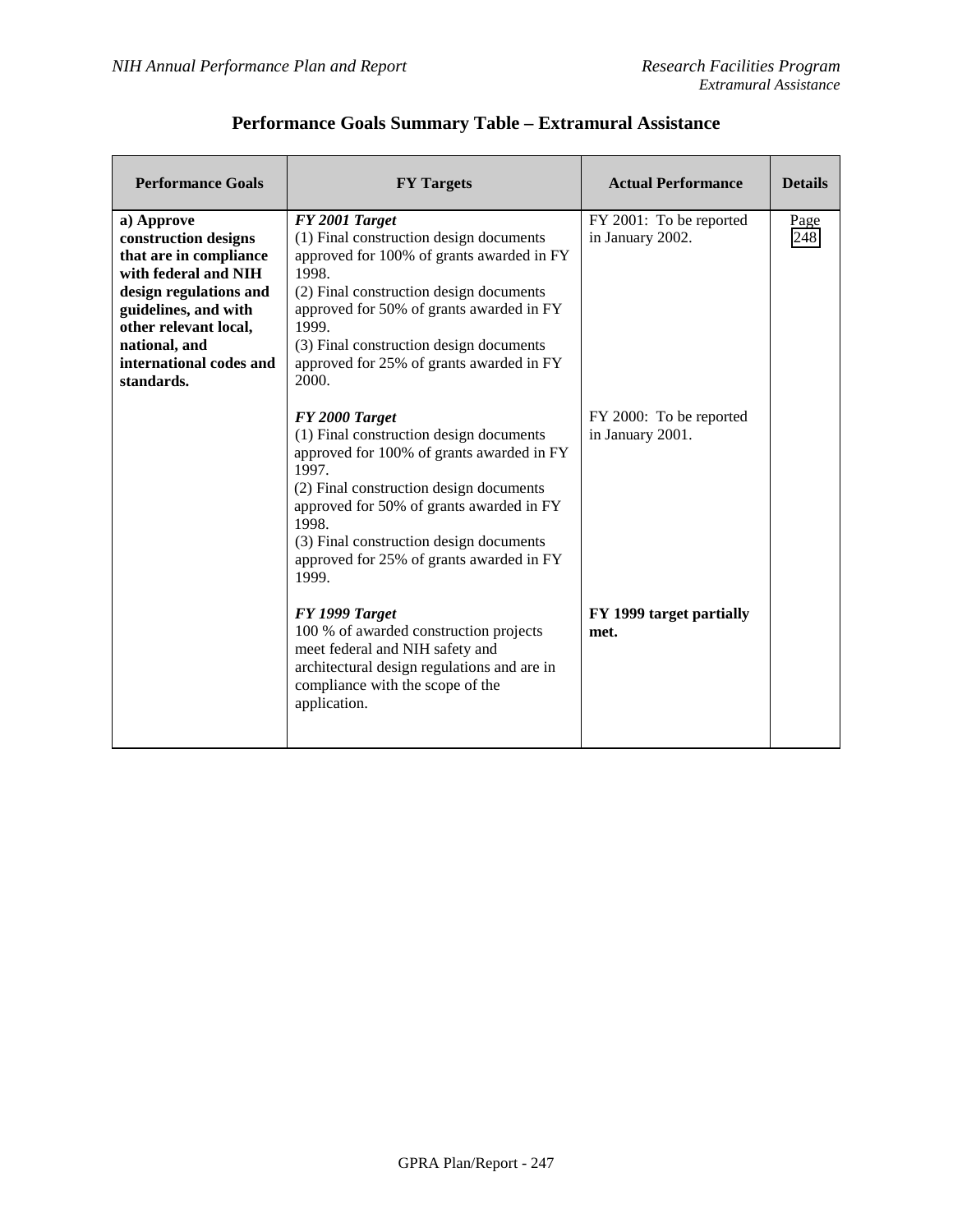### <span id="page-248-0"></span>**Performance Goal Details - Extramural Assistance**

## **Goal a) Approve construction designs that are in compliance with federal and NIH design regulations and guidelines, and with other relevant local, national, and international codes and standards.**

As discussed earlier, the impact of NIH's extramural research facilities grants programs is directly influenced year-to-year by both the number of applications that NIH receives from the extramural research community and by the funds that the Congress makes available. Accordingly, the most meaningful way to measure the success of this program is to track the number of awards that have had their final construction designs approved.

New and emerging biomedical research cannot be performed without well-designed facilities to develop and use cell cultures, new animal strains, therapeutics, and vaccines. To protect the public, specially designed biocontainment facilities are required to isolate, contain, and investigate infectious and other potentially hazardous agents. Furthermore, research laboratories are sophisticated and complex environments that must be specially designed to meet the demands of experimental study, testing, and analysis, and to meet the requirements for a safe environment for personnel and the public. This double mission means that laboratories must provide levels of safety, space conditioning, and indoor air quality well above that maintained in conventional office buildings. A research laboratory's environmental conditioning system must provide protection and comfort for the occupants of the laboratory building, including those in associated non-research space.

After a construction application is awarded, but before construction may begin, another review is conducted to ensure the facilities are designed in accordance with federal and NIH design regulations and guidelines and with other related local, national, and international codes and standards. Depending on the nature of the project, the construction applicant may be required to submit up to three sets of designs: schematic design, design development, and final construction design. The applicable design documents must be approved before construction may begin.

Generally, the total project period for construction grants may be up to five years. The time between award and the approval of final construction design documents may take several years and is contingent on the grantee submitting satisfactory designs. Since awards are made towards the end of the fiscal year, the earliest approval of the final construction design documents is not possible until the next fiscal year.

Target percentages for the fraction of applications with final construction design approval are listed below that are based on a good management rule-of-thumb for this program.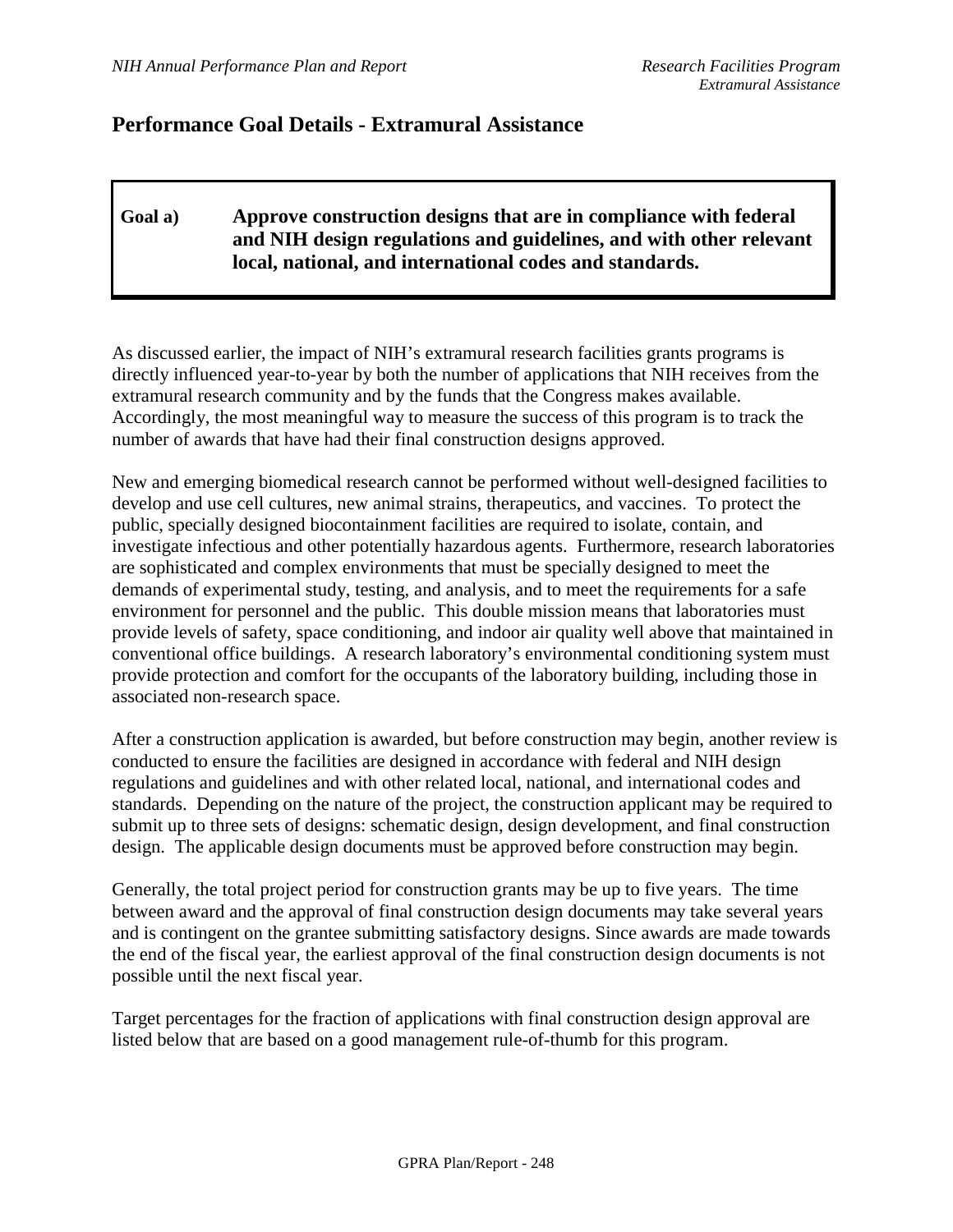#### **FY 2001 Targets: (1) Final construction design documents approved for 100% of grants awarded in FY 1998.**

**(2) Final construction design documents approved for 50% of grants awarded in FY 1999.**

**(3) Final construction design documents approved for 25% of grants awarded in FY 2000.**

*Performance Assessment* -- Basis and Data and Validation/Verification information is the same as for FY 2000 below.

#### **FY 2000 Targets: (1) Final construction design documents approved for 100% of grants awarded in FY 1997.**

**(2) Final construction design documents approved for 50% of grants awarded in FY 1998.**

### **(3) Final construction design documents approved for 25% of grants awarded in FY 1999.**

*Basis and Data:* The engineers who review the construction designs transmit an approval letter to the Institute or Center when the final construction design documents are approved. Issuance of this approval letter for each grant is the primary measure of achievement for this target.

*Validation and Verification*: The final construction design approval letter for each grant is contained in the official grant files.

### **Assessment of FY 1999 Performance**

### **FY 1999 Target: 100% of awarded construction projects meet federal and NIH safety and architectural design regulations and are in compliance with the scope of the application.**

*FY 1999 Achievement Summary:*

- Target partially met. One hundred percent of the grants awarded in FY 1996-1999 received scientific peer review and concurrence. However, only 43.3% received engineering design review and approval. (See table below.)
- However, as discussed more fully below, this target could not have been met within the fiscal year and should not have been set as it was in the FY 1999 Annual Performance Plan.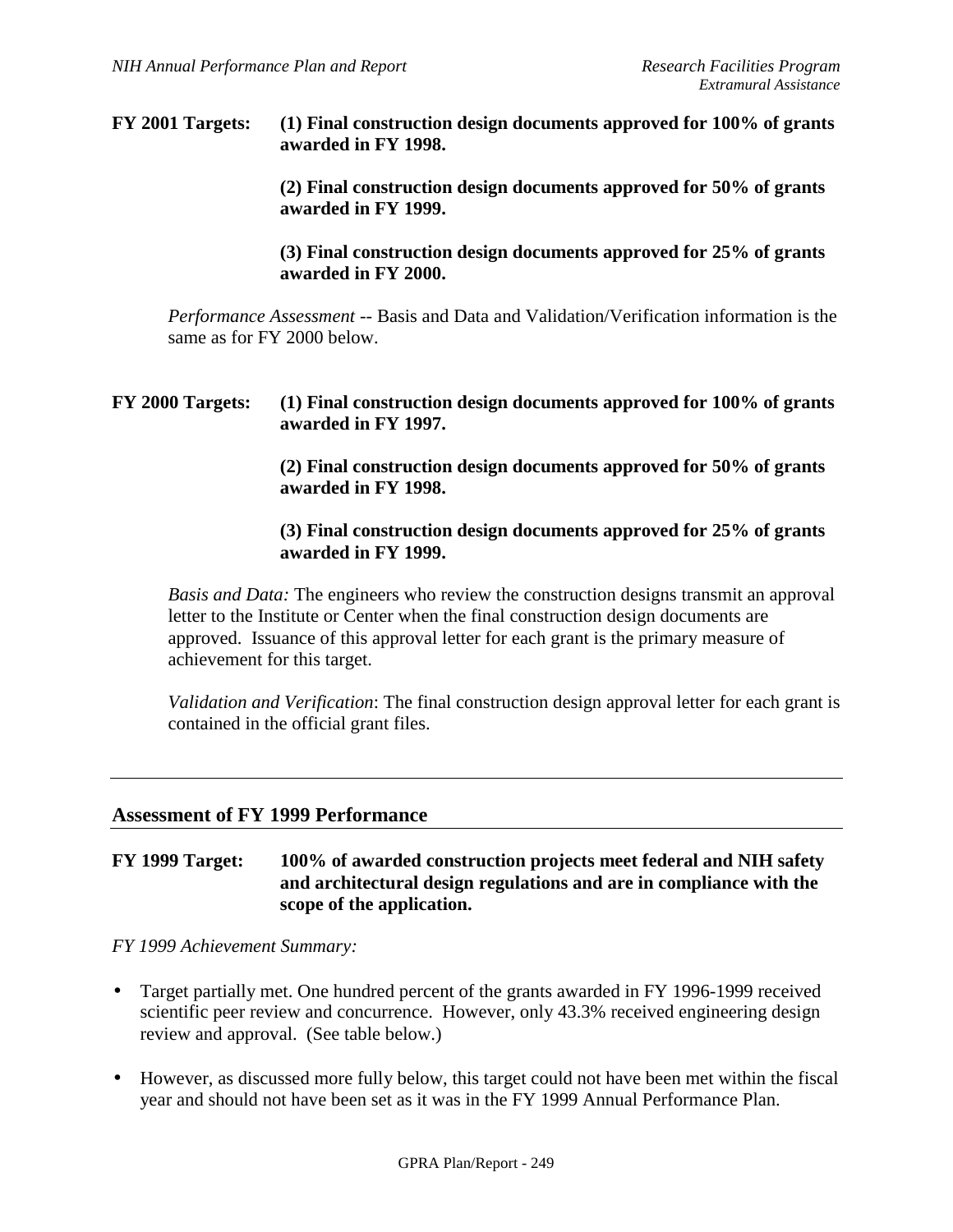Accordingly, corrective adjustments have been made in the performance plan for FY 2000 and beyond.

Summary results for the three indicators are listed in the accompanying table.

Assignment of a priority score indicates that the grant was reviewed by an NIH scientific peer review group and concurrence from the Council or Board indicates that the second level of the two-tier review was conducted. Both of these indicators ensure that the proposed construction will create needed biomedical research space. Approval of

|                                              |                     |                                 | <b>Indicators</b>                                    |                              |
|----------------------------------------------|---------------------|---------------------------------|------------------------------------------------------|------------------------------|
| <b>Fiscal</b><br>Year                        | # Grants<br>Awarded | # with<br><b>Priority Score</b> | # with<br><b>Council/Board</b><br><b>Concurrence</b> | # with<br>Design<br>Approval |
| 1996                                         | 22                  | 22                              | 22                                                   | 20                           |
| 1997                                         | 22                  | 22                              | 22                                                   | 17                           |
| 1998                                         | 22                  | 22                              | 22                                                   | 5                            |
| 1999                                         | 31                  | 31                              | 31                                                   | O                            |
| TOTAL                                        | 97                  | 97                              | 97                                                   | 42                           |
| % of Indicator to #<br><b>Grants Awarded</b> |                     | 100%                            | 100%                                                 | 43.3%                        |

the final construction designs indicates that the designs were reviewed and approved by engineering experts. Together, these three indicators were used to demonstrate that each construction award meets federal and NIH safety and architectural design regulations and are in compliance with the scope of the original application that was submitted.

*Sources of FY 1999 Assessment Data:* The priority scores and concurrences are contained in the NIH IMPAC System and the design approval letters are contained in the official grant files.

*Discussion of Performance:* The reason that the goal was not met was because the target did not appropriately take into account the timing/operational realities of the program. Approval of 100% of the construction designs for the grants awarded during FY 1996-1999 was not possible because most of the construction awards are made in September, the end of the fiscal year. This means that most of the grantees who received their awards in FY 1999 did not have sufficient time to develop, submit, and receive approval of their designs before the end of the fiscal year. The grantee often must have three different levels of designs approved before final approval is given. Depending on the complexity of the designs, it may take a grantee more than one year to receive final construction design approval.

To more accurately measure the success of the program, the FY 1999 target should have been structured like the targets for FY 2000 and 2001. If this had been done, the following would have been the FY 1999 targets:

- (1) Final construction design documents approved for 100% of grants awarded in FY 1996.
- (2) Final construction design documents approved for 50% of grants awarded in FY 1997.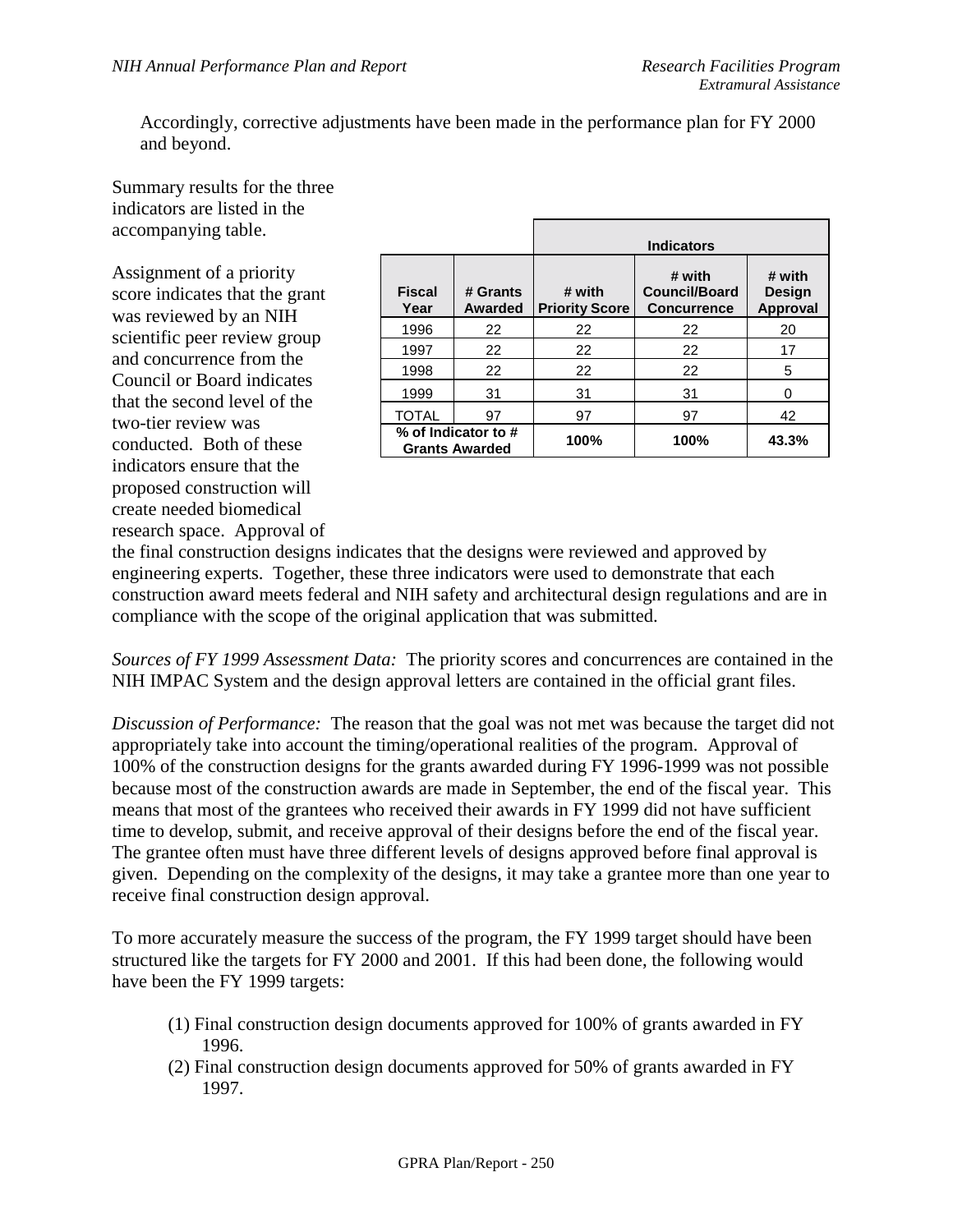(3) Final construction design documents approved for 25% of grants awarded in FY 1998.

The results for these three targets, had they been used, are summarized in the adjacent table and as follows:

Target (2) would have been met and Targets (1) and (3) would have mostly been met. Although two out of three of the targets would not have been met, these targets are a better measure of the program's success and can be used to identify areas in which there is room for improvement.

| <b>Results Based on Revised Targets</b> |                            |                            |                                   |  |  |
|-----------------------------------------|----------------------------|----------------------------|-----------------------------------|--|--|
|                                         | <b>Target 1</b><br>FY 1996 | <b>Target 2</b><br>FY 1997 | <b>Target 3</b><br><b>FY 1998</b> |  |  |
| # Grants Awarded                        | 22                         | 22                         | 22                                |  |  |
| # Designs Approved                      | 20                         | 17                         | 5                                 |  |  |
| % Designs Approved                      | 91%                        | 77%                        | 23%                               |  |  |
| <b>Targets</b>                          | 100%                       | <b>50%</b>                 | 25%                               |  |  |

*Next Steps:* For FY 2000 and beyond, the goal and targets have been restructured to better reflect the operational realities of the program. Since the data on priority scores and concurrences demonstrates process oriented goals and will always be 100%, these indicators will not be used in the future. The number of grants that have received construction design approval is a much more relevant indicator of the program's overall achievement.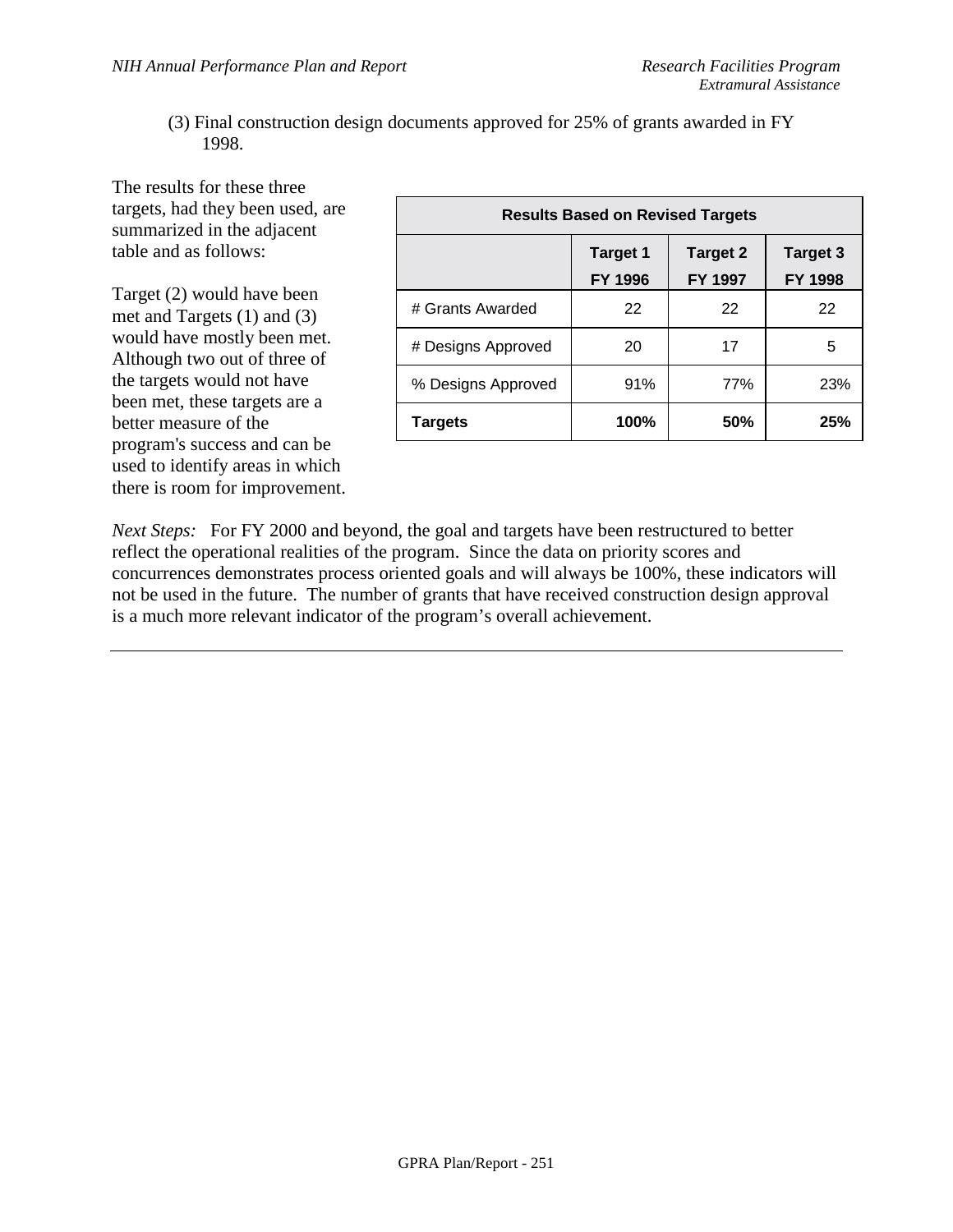This page intentionally left blank.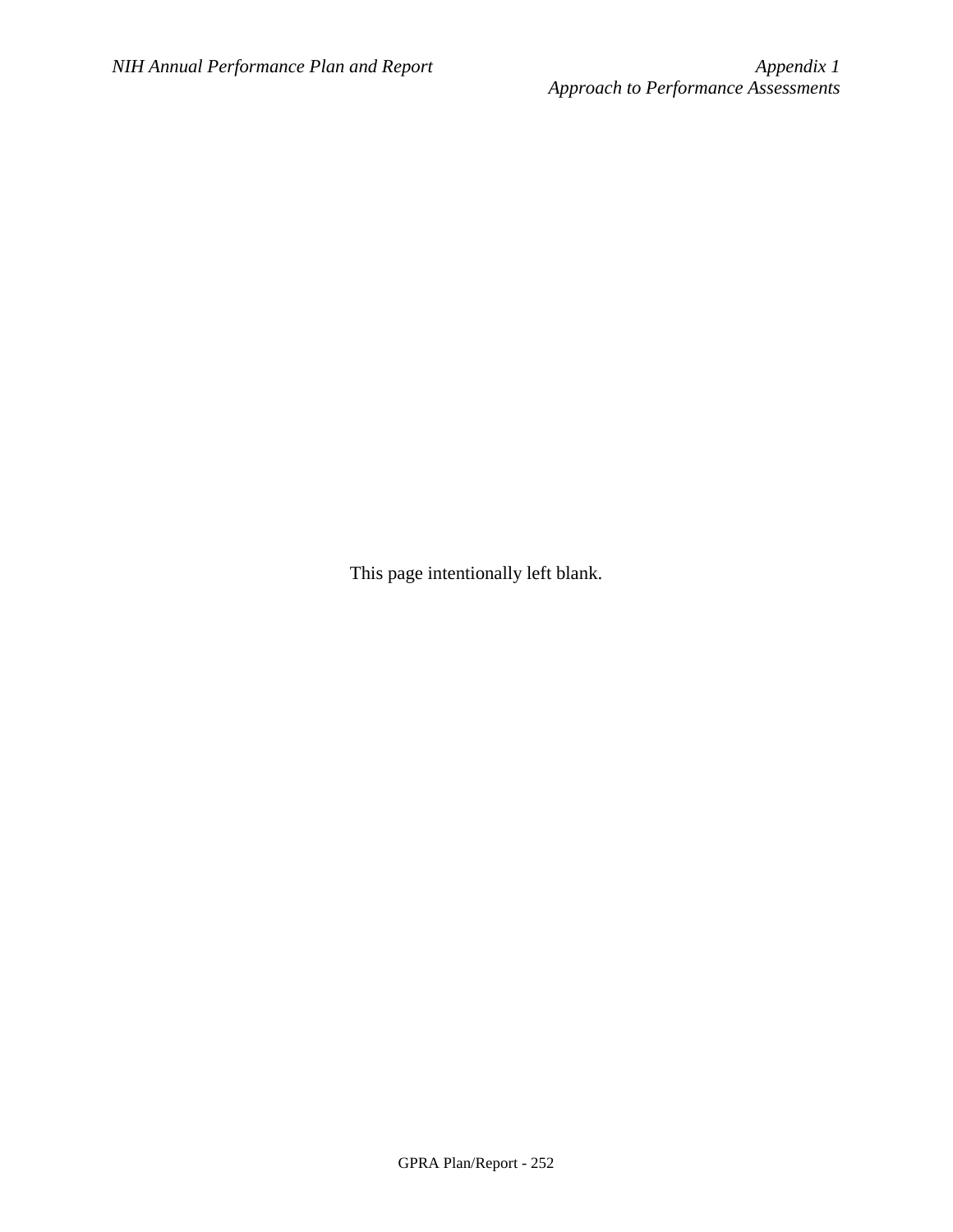## **Approach to Performance Assessment**

### **Assessment and Reporting**

NIH's Annual Performance Plans include both 1) performance goals that can be assessed through objective/quantitative measures and 2) performance goals that reflect descriptive performance criteria.

Where objective/quantitative measures can be used, performance assessment is a process, principally, of directly comparing data on actual achievement with the stated target levels. The majority of NIH performance goals are of this form.

Where such measures are not available, GPRA also provides an avenue for an agency to define performance goals that rely on criteria which are more nearly descriptive in nature. Although, the law's expectation in this case is that an assessment process will be implemented that is systematic, unbiased, and able to meet a test of independent confirmation.

### *Objective/Quantitative Performance Goals.*

The vast majority of the performance goals in the Plan have objective/quantitative targets. In most cases, data will be provided in the performance report to allow a direct comparison between the performance goal and the actual performance level. Or, in those cases where the goal is to complete an action, data will be provided that demonstrates that the action has been completed. Where a performance goal is not met, a discussion of why the goal was not met will be provided. Additionally, revised plans or schedules for meeting unmet goals will be identified, unless it is determined that it is infeasible to meet the goal.

The specifics on the data sources underlying performance assessment vary by the goal, and the details are discussed goal-by-goal in Part II of this document. Generally, however, the data for assessing objective/quantitative performance goals will come from a variety of sources at NIH.

Data Tracking and Collection Systems - Most performance comparisons for quantitative goals will be based on data from information systems that are designed to track a particular operation.

For example, the table below identifies some of the data systems that are currently used at NIH to track and develop data for performance comparisons.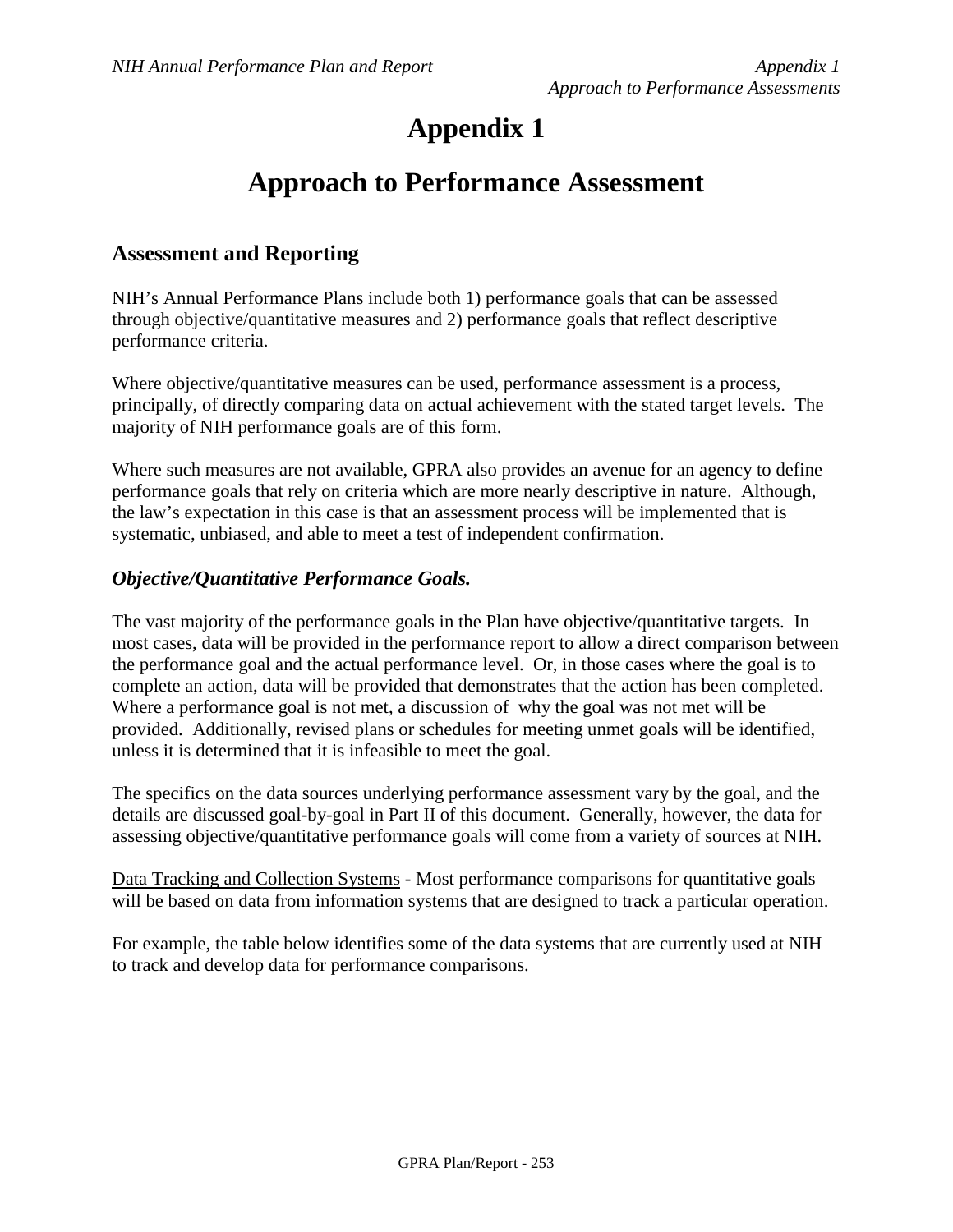| <b>System</b>                                                                               | <b>Purpose</b>                                                                                                                                                                                                                                                                                                                                                                            | <b>Types of Data</b>                                                                                                        |
|---------------------------------------------------------------------------------------------|-------------------------------------------------------------------------------------------------------------------------------------------------------------------------------------------------------------------------------------------------------------------------------------------------------------------------------------------------------------------------------------------|-----------------------------------------------------------------------------------------------------------------------------|
| <b>IMPAC</b><br>(Information for<br>Management,<br>Planning, Analysis,<br>and Coordination) | IMPAC is a comprehensive database<br>covering NIH's extramural research<br>activities.                                                                                                                                                                                                                                                                                                    | • Records of research contracts<br>• Records of in-process grant<br>applications<br>• Inter- and intra-agency<br>agreements |
| <b>CRISP</b><br>(Computer Retrieval<br>of Information on<br>Scientific Projects)            | CRISP is a searchable database<br>(maintained by NIH) of federally funded<br>biomedical research projects conducted at<br>universities, hospitals, and other research<br>institutions.                                                                                                                                                                                                    | • Abstracts and indexing terms for<br>funded research projects                                                              |
| <b>PRTS</b><br>(Purchase Request<br><b>Tracking System</b> )                                | A comprehensive online data system for<br>NIH managers/administrator to initiate<br>and track purchase requests to vendors.                                                                                                                                                                                                                                                               | • Purchase request details<br>• Sources, competition, and P.O.<br>clearance<br>• Delivery status                            |
| <b>Edison</b>                                                                               | Edison supports a "common face" for<br>invention reporting by federal grantees<br>and contractors. (Edison now operates<br>among several federal agencies, but was<br>pioneered at NIH.) Edison provides<br>technology for NIH (and other federal<br>agencies) to manage extramural invention<br>portfolios in compliance with federally<br>mandated invention reporting<br>requirements. | • Invention disclosures<br>• Patents<br>• Licenses<br>• Invention utilization                                               |

Completion of Studies/Actions - Where a goal is to complete an action (e.g., respond to a recommendation) categorical (descriptive) indicators will be provided that will confirm the completion or status of the project. Examples of studies and reports that will be useful for GPRA reporting include those developed by and for the use of peer review and advisory councils and other distinguished independent panels and committees, to help chart scientific directions and select the most promising research to support.

Program Evaluation Activities - Objective evaluation is already a well established component of NIH's regular planning and management activities for most of its programs. Such studies are often used to provide basic data on program performance, identify avenues for program improvement, and consider the implications of emerging issues on program operation. NIH also conducts a number of special evaluation studies in conjunction with such agencies as the National Academy of Sciences and the National Science Foundation -- such as large scale, longterm studies of scientific personnel and training needs, research facilities and research instrumentation.

Information from ongoing and planned program evaluation studies will be used where relevant for GPRA assessment. Some evaluations will be initiated particularly for GPRA assessment purposes.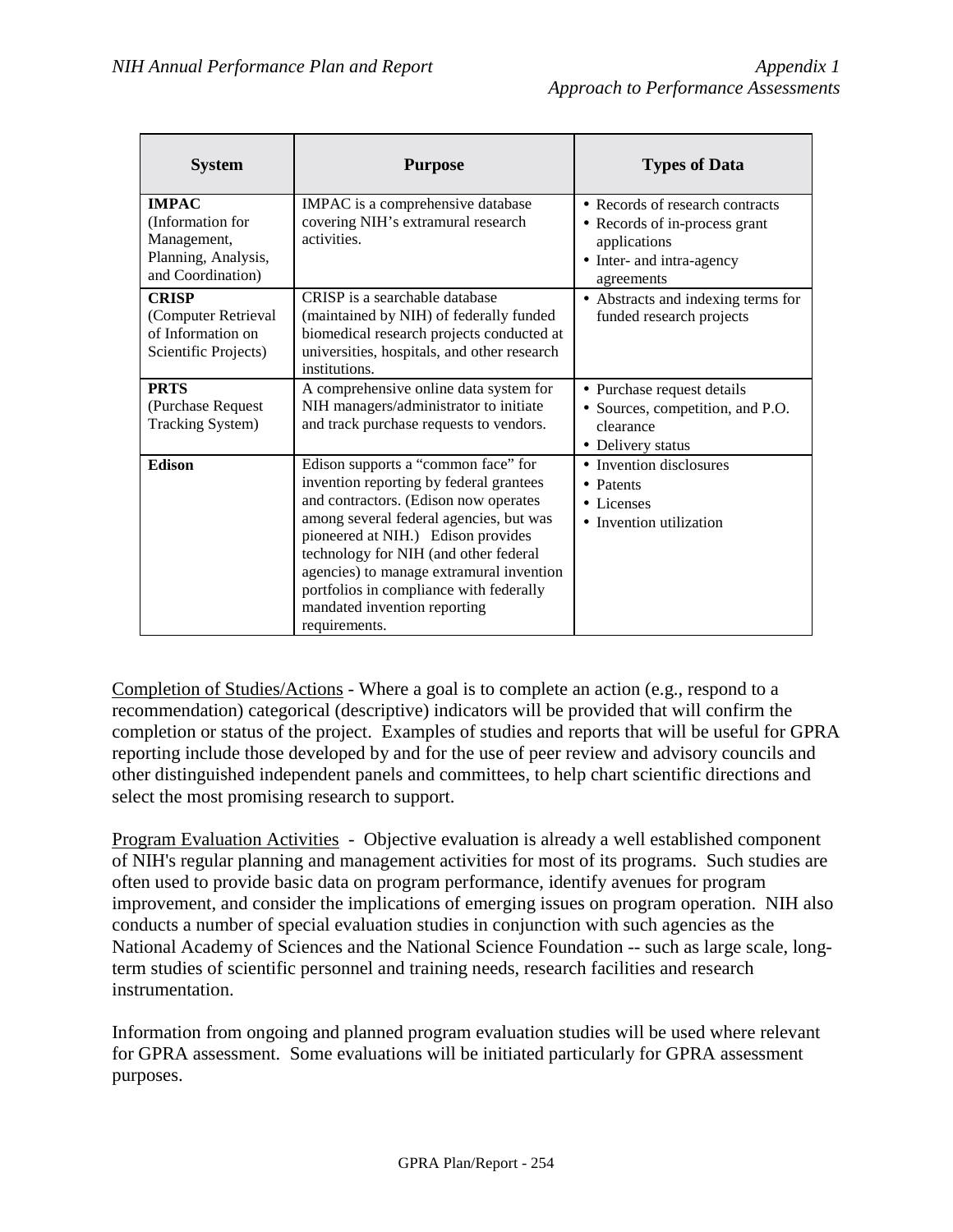### *Descriptive Performance Goals for Research Outcomes*.

Agency missions directed primarily at advancing basic science face unique challenges in relying on only the objective/quantitative performance goals preferred under GPRA. It is neither feasible nor sufficient to capture the breadth and impact of such research outcomes through entirely numeric goals and measures. Therefore, quantitative assessment cannot adequately portray the effectiveness of the performance of NIH's research program.

The Challenge of Measuring Research Performance - Conventional scientific research metrics (e.g., publications, citations and patents) gauge only some dimensions of research output. These measures provide relevant data, but they are insufficient for generating a full picture of the overall research program. As the President's Office of Science and Technology Policy and the numerous others who have studied the processes of science, technology, and innovation over many years have commented, the linkages between inputs and outputs in science are complex and non-linear. Outcomes are usually very difficult to foresee with any degree of accuracy. The full value of any given research finding is usually only barely visible at the time of discovery, and reaches a state of fruition often only after many years or in combination with other advances. Furthermore, the downstream impact of basic research is usually dependent on substantial further development of new knowledge by private industry, other public sector researchers, or other economic actors.

Intermediate versus Ultimate Outcomes - The ultimate outcomes of medical research are, of course, improved health, longevity, and quality of life for all Americans. Each year the NIH can document a number of major medical "culminations" that are visible as practical health benefits, and are often accompanied by economic benefits.

In the recent past, for example, NIH-supported research culminated in the first successful treatment for acute ischemic stroke, using recombinant tissue plasminogen activator (tPA). It has also contributed to the declining mortality rates for many cancers, including some common ones, and to a reduction in disability rates among the elderly. Additionally, while we do not yet know exactly how the human immunodeficiency virus (HIV) causes AIDS, we have learned enough crucial information about HIV to develop effective therapies for patients with AIDS. The results of efforts by government, academic, and industrial scientists are the drug combinations that can markedly improve and extend the lives of many people infected by HIV.

Nevertheless, the more numerous and immediate outcomes of the Nation's investment in medical research are the incremental findings and accomplishments that increase our knowledge of fundamental life processes. These "intermediate" advances provide building blocks for future medical culminations. For example, a detailed map of portions of the human genome was recently assembled and posted on the Internet. This easily accessible map provides the latest research information about genes and their function in both health and disease in a well organized and easily understandable manner. It provides scientists and medical personnel, as well as students and the public with a window of progress on one of the most extraordinary scientific undertakings of our century—the mapping of the human genome. Although it is only partially complete, the mapping project has already advanced our understanding of the genetic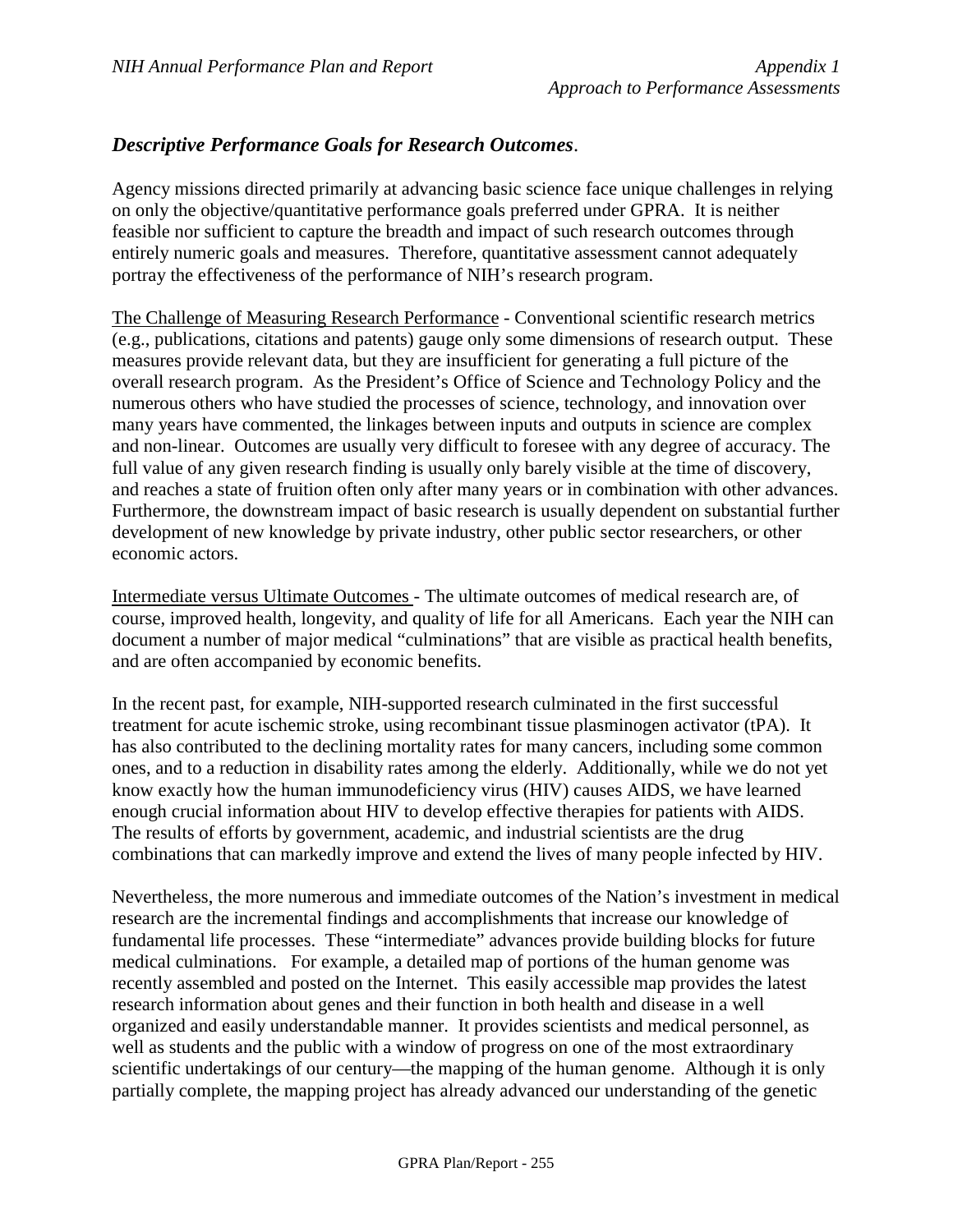basis of many diseases by significantly accelerating a number of disease gene hunts. The map was instrumental, for instance, in locating and isolating genes responsible for Alzheimer's disease, inherited colon cancer, a bone growth disorder resulting in short stature, and a congenital digestive disorder.

None of these intermediate accomplishments directly and/or immediately improve human health. They are, however, essential research steps which inspire and enable further work that will lead to improved understanding, diagnosis, treatment, and prevention of human disease -- and are the expected outcomes of NIH's mission.

### **Assessment of Descriptive Data**

 Descriptive data provide much of the necessary context for assessment of NIH's Research Program. Narrative descriptions of research accomplishments outline a specific research advance within the context of what was previously known and unknown about the topic; the scientific and/or medical significance of the research area and the accomplishment; the research that will follow from the finding; potential applications of knowledge from the research, if known; and potential economic implications of the advance, if known. This information provides a perspective for where an advance fits in within the continuum of medical research, and its potential contribution to understanding and improving human health.

Independent Review Process. Agencies whose missions include basic and clinical research face unique challenges in developing the objective/quantitative performance goals preferred under GPRA. The NIH has concluded that strictly numeric goals and measures are neither feasible nor sufficient to capture the breadth and impact of NIH's Research Program. The GPRA anticipated such situations and provides an avenue for an agency to define performance goals that rely on criteria which are descriptive in nature. In such situations, the GPRA requires the agency to develop an independent review process for assessing performance related to qualitative goals. For NIH, this applies to five of its seven Research Program outcome goals:

- Add to the body of knowledge about normal and abnormal biological functions.
- Develop new or improved instruments and technologies for use in research and medicine.
- Develop new or improved approaches for preventing or delaying the onset or progression of disease and disability.
- Develop new or improved methods for diagnosing disease and disability.
- Develop new or improved approaches for treating disease and disability.

In compliance with the GPRA, NIH developed an independent assessment process for evaluating the outcomes resulting from its Research Program, comparing these outcomes with the qualitative performance goals for the Research Program, and reporting on the status of NIH achievement of these goals. In the broadest of terms, the assessment involves gauging the extent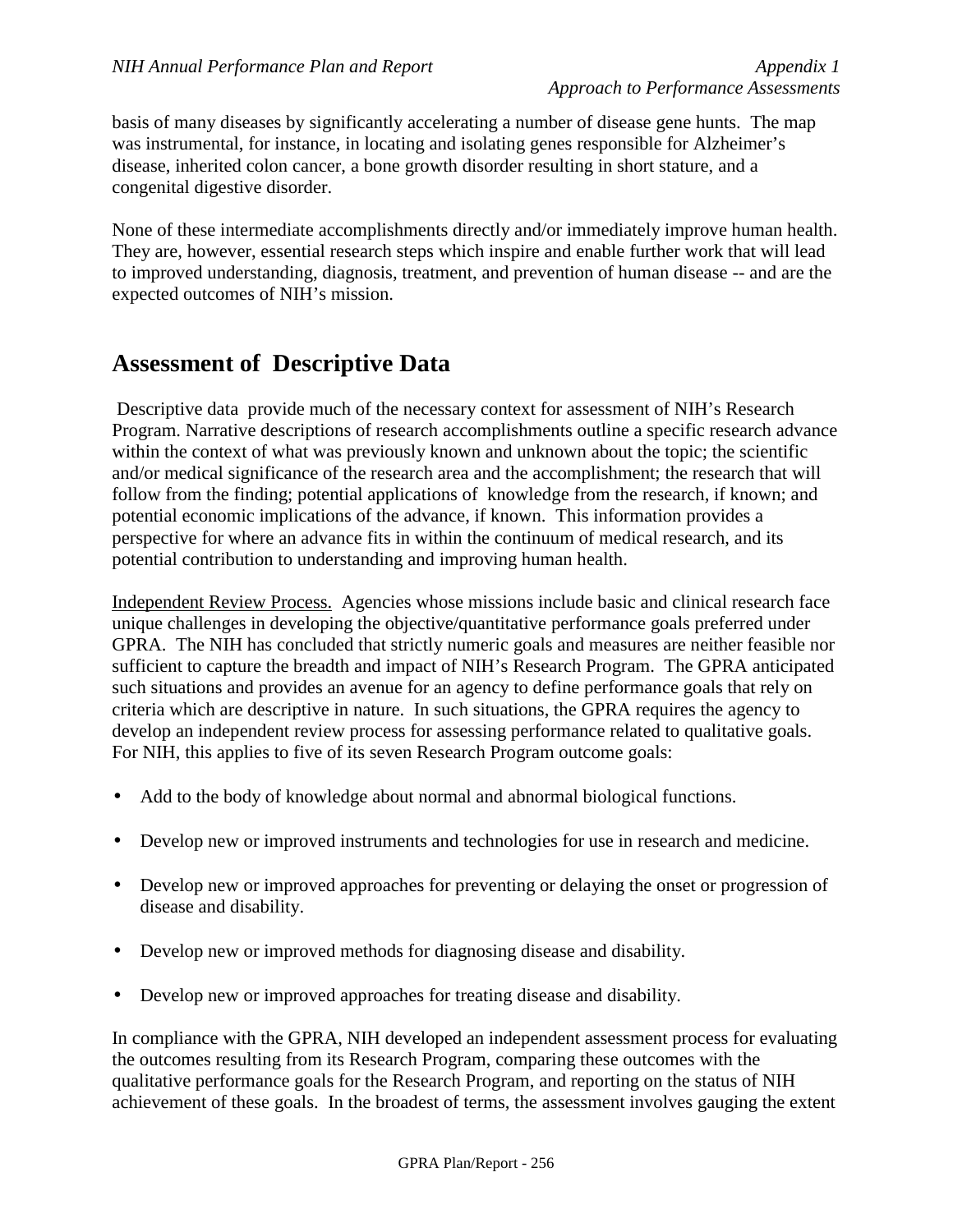to which NIH's stewardship of the medical research enterprise leads to important discoveries, new knowledge, and improved techniques that are applied to the development of new or improved diagnostics, treatments, and preventive measures.

FY 1999 Assessment Materials. The assessment material for review in FY 1999 was prepared by the NIH Institutes and Centers (ICs). Each IC was asked to provide 10-20 science advances, 10-20 science capsules, and 1-2 Stories of Discovery. The ICs were also asked to "code" the scientific narratives as to the primary and secondary GPRA goal that they address. The narratives were sorted among the five qualitative GPRA Research Program goals and the awards/honors were placed in a separate section in the assessment notebook. The assessment material spanned nearly 500 pages and included almost 600 advances, capsules, and stories of discovery.

The assessment material consisted of four types of narratives, that together provide an extensive– but by no means exhaustive–illustration of NIH's research outcomes that address the qualitative Research Program performance goals:

- *Science Advances*. Purpose: to describe a specific scientific discovery published within the past year and supported by NIH funding, to place it in the larger context of what is known and unknown, and to describe the significance of the finding to science, health, and/or the economy. Science advances are one-page narratives that contain a descriptive title, a background section, a description of the advance, a discussion of the significance or implications of the advance, and citations of the scientific publications that support the advance. The actual published articles were not provided as part of the assessment materials, but were available upon request and at the Working Group meeting.
- *Science Capsules.* Purpose: to provide a snapshot of the breadth and scope of NIH Research Program outcomes. There are obvious limitations to the sheer number of detailed, one-page science advances that the Working Group members could be expected to review and assimilate. Science capsules are the "Cliff notes" version of science advances, consisting of a short paragraph that succinctly captures an advance and its significance, as well as citations.
- *Stories of Discovery*. Purpose: to address the major limitation of traditional science advances–the fact that they address a single, incremental finding. Biomedical progress is usually achieved through long-range investments in research; advances usually occur slowly and incrementally, often build upon one another, and sometimes have applications to seemingly unrelated areas of medicine. Stories of discovery are 1-2 page narratives that focus on one topic. Each story traces the major developments in that area over several decades. Important connections between advances in science and improvements in the quality of life, health, and health care, as well as any resulting economic benefits are also highlighted.
- *Research Awards/Honors.* Purpose: to demonstrate outside evaluation and recognition of the value of NIH Research Program outcomes. The award write-ups are brief descriptions of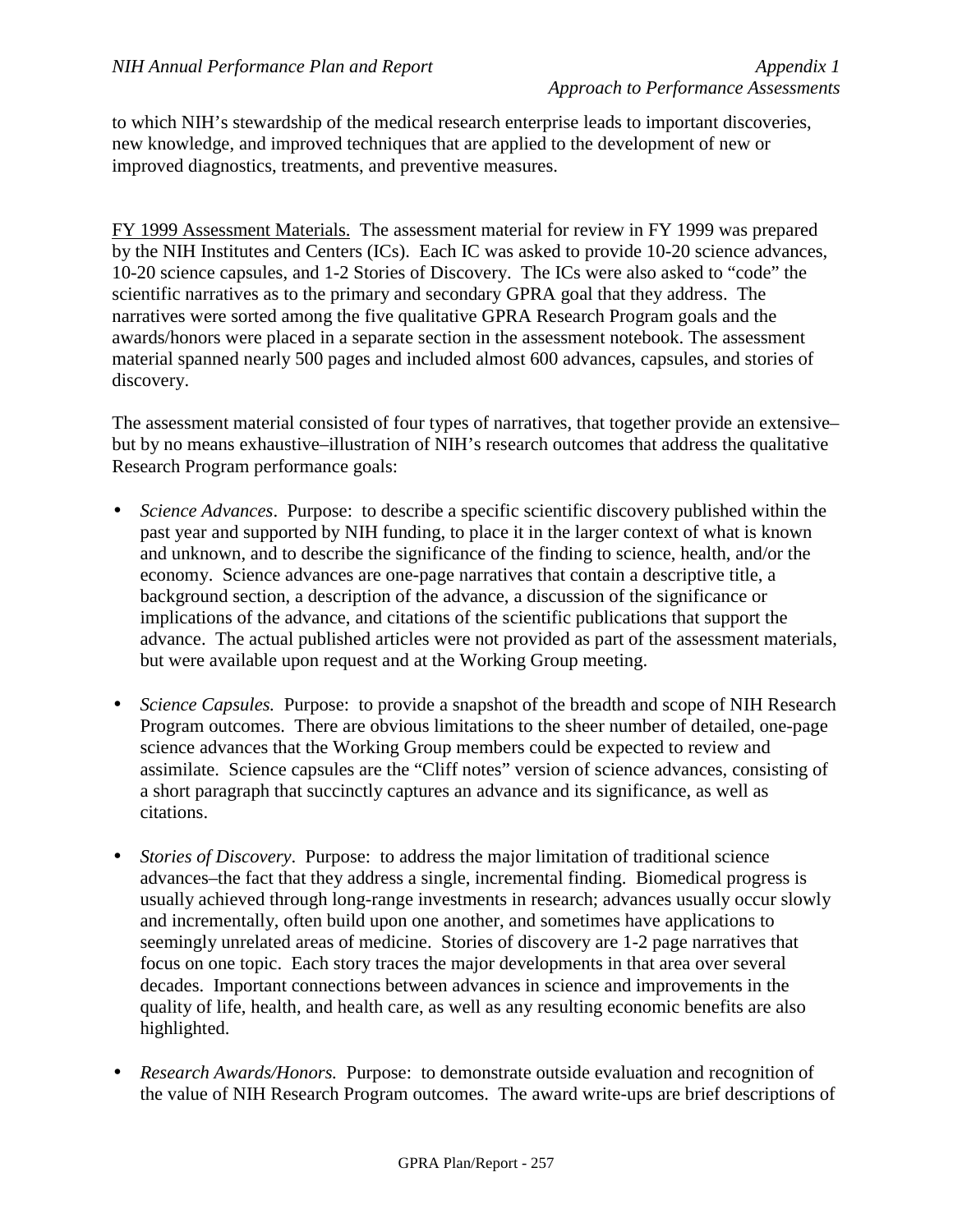national and international scientific awards/honors received by NIH scientists and grantees within FY99. The brief narratives identify the researcher(s) and the award, describe the work being honored, and the significance/purpose of the award.

### **Data Verification and Validation**

The vast majority of NIH's performance goals contain quantitative or otherwise objective targets. In most all cases, the basis for performance demonstration will involve data that are uncontroversial, credible, and open to independent public scrutiny. The strengths and weaknesses of particular data sources in preparing the annual performance assessments necessarily vary by the performance goal. These issues are reviewed, as they arise, in the commentary on performance assessment plans that accompanies each performance goal in Part II. Where there is warranted concern about the limitations of a data series for a particular evaluation task, it is identified in the course of this discussion.

NIH has established and maintains many large scale databases to meet its ongoing management needs (such as IMPAC - see earlier above) or with other federal agencies (such as Edison - see earlier above). These databases play a role in the agency's GPRA performance assessment process. In general, these are public databases, created over a number of years, through competitive proposals and subject to outside review of knowledgeable experts, and are maintained through standard data quality protocols. These data are widely regarded, within and outside of NIH, as providing a credible picture of various aspects of the nation's biomedical research enterprise.

Performance assessment for NIH's research outcome goals poses unique challenges in data validation and verification. This matter has been discussed earlier in this section. Virtually all of the outside advisory groups that have looked at this issue over the last several years (e.g., OSTP, National Academy, Office of Naval Research, various other science agencies) have affirmed the centrality of peer review by technical experts in developing findings about the productivity of basic research programs. The process envisioned by NIH to prepare the annual assessments of its research goals - also discussed earlier - relies chiefly on such a peer review process. The review committee will be include individuals outside of NIH with appropriate expertise, to assure both objectivity and sound findings.

Finally, performance assessment for some goals will involve completion of special program evaluation studies. Such work is often conducted at NIH through outside contractors, who can bring particular expertise to bear on the analytical issues at hand. Contracts for such efforts are typically awarded through competitive proposals and subject to technical review, both pre-award and with draft final report in hand.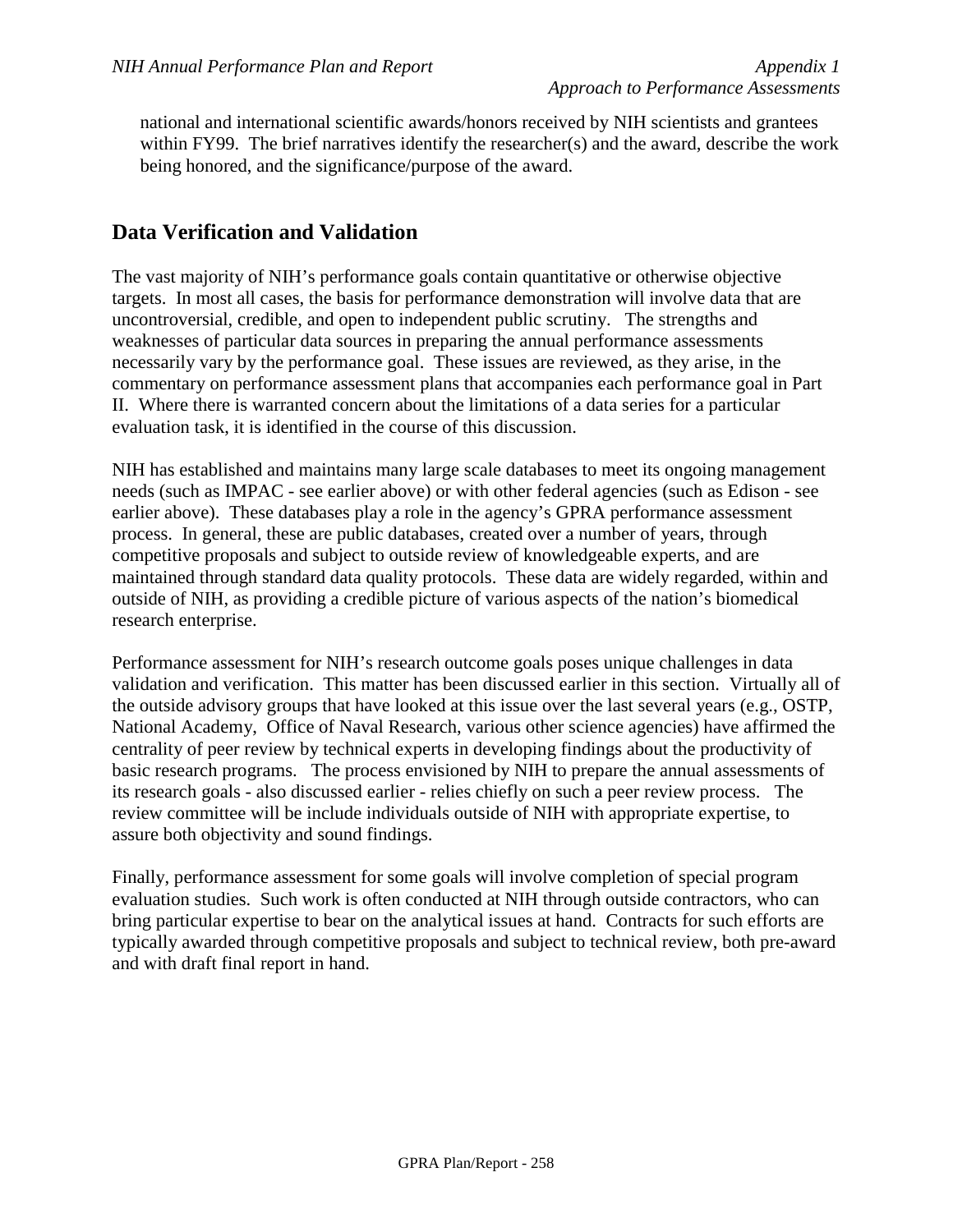## **Changes and Improvements Over Previous Year**

Many key aspects of NIH's FY 2001 Annual Plan/Report parallel the FY 1999 and 2000 Annual Plans -- including organization according to three Core Programs (Research, Research Training & Career Development, and Research Facilities), trans-NIH aggregation of programs, and performance goals that address both program outcomes and the process means (e.g., priority setting, grants administration) through which NIH's programs are implemented.

Nonetheless, a number of changes and improvements have been introduced in the FY 2001 document to benefit from the agency's learning in prior fiscal year Plan, to provide greater focus and supporting information, to respond to the evolving guidance from DHHS, OMB, and others on the most useful content, and, importantly, to provide the Annual Assessment Report for FY 1999 goals and targets.

### **Changes and Improvements in the Format of the FY 2001 Plan**

*Presentation of Three Years of Data.* The present document contains material covering: final statements of performance goals/targets for FY 2001, revised final goals/targets for FY 2000, and performance assessment information for the final goals/targets in FY 1999 (as listed in the FY 2000 Annual Plan).

*DHHS Standardized Format.* DHHS has directed that all OPDIVs submit their FY 2001 Annual Plans/Reports in a common format. This action was taken by the Department in response to comments from outside reviewers, such as OMB and GAO, who had a difficult time making cross-comparisons among the OPDIVs' plans due to wide differences in format. The new format involves mandatory section headings, more background and explanatory information, and greater detail on the means and strategies through which program achievement is pursued.

*Integration of Annual Plan and Annual Performance Report.* All federal agencies subject to GPRA are mandated to submit an annual performance assessment report comparatively soon after the close of the fiscal year. As a part of the standardized format, DHHS has concluded that integration with the Annual Plan is the most efficient way to provide this assessment information and has directed that all OPDIVs submit FY 1999 report and assessment findings along with their "final" Annual Plans for FY 2001.

*Improvements in goals and related targets.* As part of our annual review of performance goals and targets, it was noted that some goals could be clearer by either combining them with other goals or splitting them into more than one goal. Additionally, to reduce confusion between outcomes and output goals versus goals for outcomes and goals for means, "Outcomes"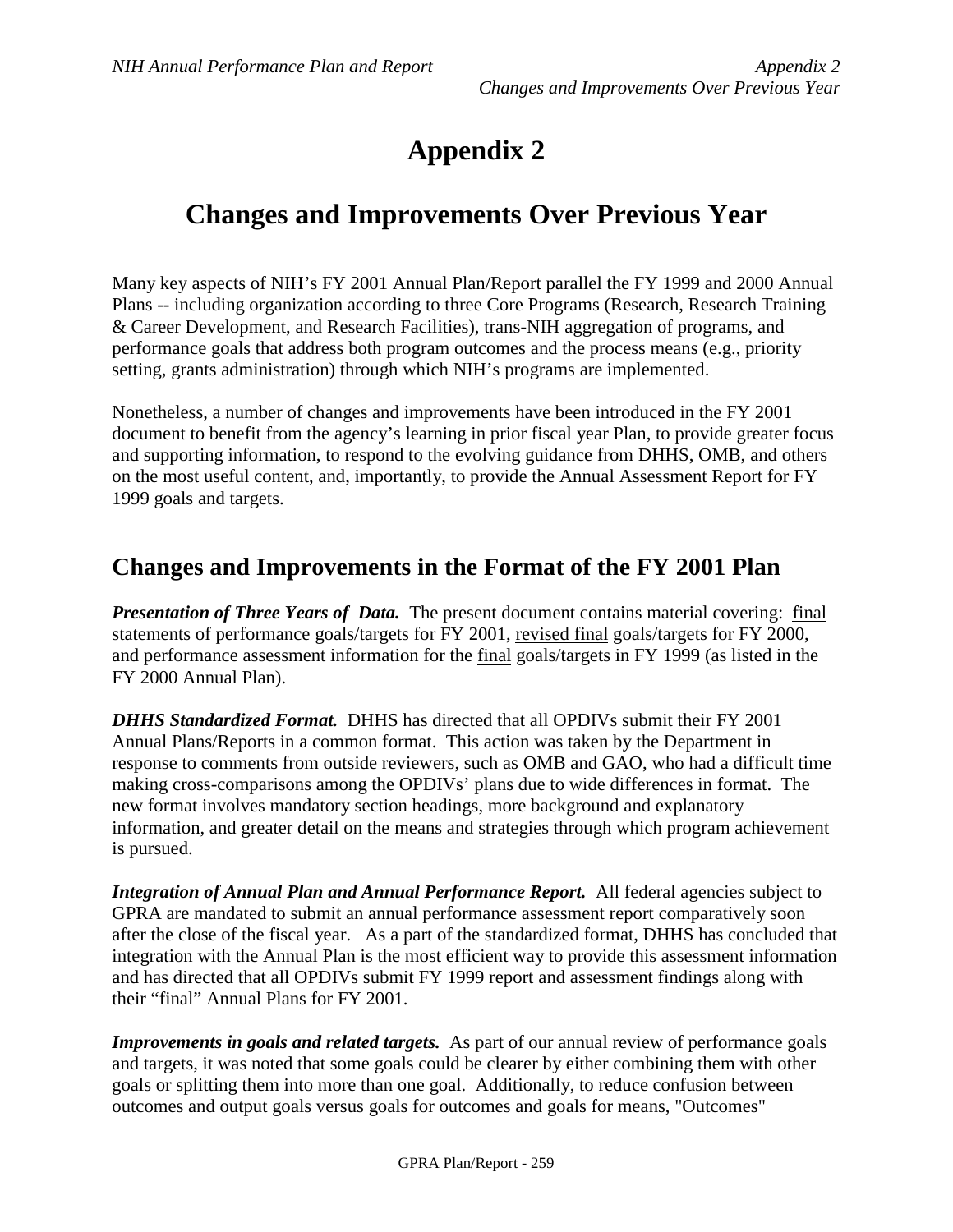performance goals sections with an "Outcomes" label were either renamed, or the goals within the section moved to another appropriate section. In the latter case, the section was then eliminated. These changes were made solely for clarity of presentation. In no instances were FY 1999 targets changed or eliminated.

The following table summarizes the changes/improvements made performance goals for each program.

### **Summary of Goal/Target Changes and Improvements Over the Prior Year**

Table identifies significant changes in the FY 2001 Plan compared to the "final" FY 2000 Plan, published February 1999.

| <b>Program/Section</b>          | <b>Summary of Changes/Improvements</b>                                                                                                                                                                                                                                                                                                                                                  |  |
|---------------------------------|-----------------------------------------------------------------------------------------------------------------------------------------------------------------------------------------------------------------------------------------------------------------------------------------------------------------------------------------------------------------------------------------|--|
| <b>Research</b><br>Research     | $\bullet$ FY 2001 - 7 performance goals with active targets.                                                                                                                                                                                                                                                                                                                            |  |
|                                 | $\bullet$ FY 2000 – 7 performance goals with active targets.                                                                                                                                                                                                                                                                                                                            |  |
|                                 | $\bullet$ FY 1999 – 7 performance goals with active targets.                                                                                                                                                                                                                                                                                                                            |  |
|                                 | Changes and Improvements in FY 2001 Annual Plan/Report:                                                                                                                                                                                                                                                                                                                                 |  |
|                                 | No changes in the essential thrust of the FY 2000 goals.                                                                                                                                                                                                                                                                                                                                |  |
|                                 | The section has been re-titled as "Research" – listed previously as "Outcomes."                                                                                                                                                                                                                                                                                                         |  |
|                                 | Goal f): The targets in FY 2001 and FY 2000 have been updated to reflect the rapid<br>progress in genome research in FY 1999.                                                                                                                                                                                                                                                           |  |
| <b>Research</b>                 | $\bullet$ FY 2001 – 6 performance goals with active targets.                                                                                                                                                                                                                                                                                                                            |  |
| <b>Communication of Results</b> | $\bullet$ FY 2000 – 6 performance goals with active targets.                                                                                                                                                                                                                                                                                                                            |  |
|                                 | $\bullet$ FY 1999 – 6 performance goals with active targets.                                                                                                                                                                                                                                                                                                                            |  |
|                                 | Changes and Improvements in FY 2001 Annual Plan/Report:                                                                                                                                                                                                                                                                                                                                 |  |
|                                 | The main thrusts of this program remain largely as charted in FY 2000 and 1999.<br>However, there has been an extensive reorganization and restatement of the goals<br>and targets stated in the "final" FY 2000 Plan (February 1999) to better reflect<br>program priorities and an outcomes orientation. Even so, all previously published<br>FY 1999 targets are retained as stated. |  |
|                                 | The "final" FY 2000 Plan contained a goal (e) addressing the widespread application<br>of information technologies. In light of the role these technologies play widely<br>across NIH's communications activities, this goal has been deleted in the FY 2001                                                                                                                            |  |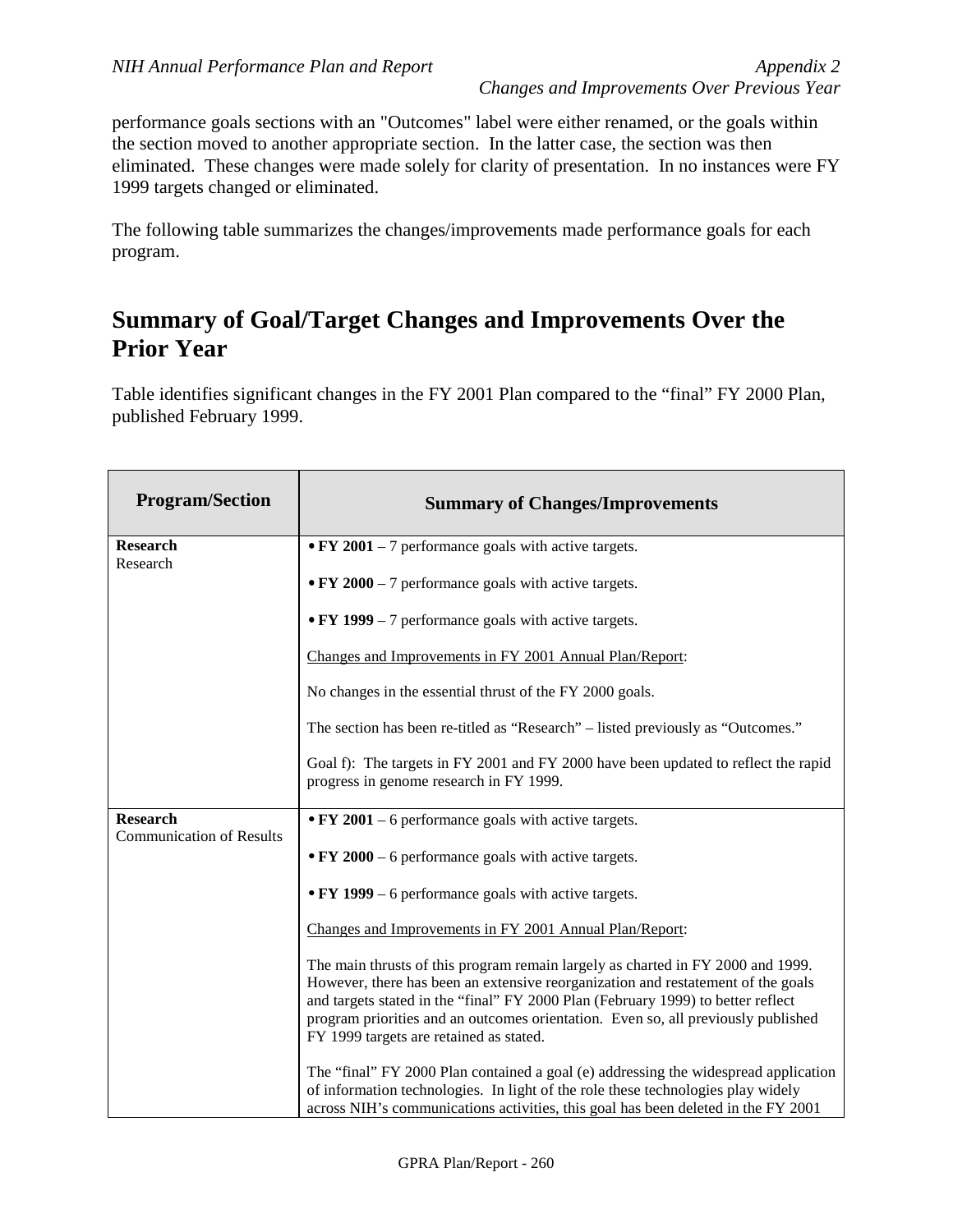| <b>Program/Section</b>                        | <b>Summary of Changes/Improvements</b>                                                                                                                                                                                                                                                                                                                                        |
|-----------------------------------------------|-------------------------------------------------------------------------------------------------------------------------------------------------------------------------------------------------------------------------------------------------------------------------------------------------------------------------------------------------------------------------------|
|                                               | Plan, but all the existing FY 2000 and 1999 targets have been reallocated to the<br>other goals where they most directly fit.                                                                                                                                                                                                                                                 |
|                                               | Similarly, the "final" FY 2000 Plan contained a goal (b) addressing evaluation<br>issues for various communications programs. In light of the centrality of<br>performance evaluation to all goals in this program, this goal was eliminated in the<br>FY 2001 plan and all the existing FY 2000 and 1999 targets have been reallocated to<br>the other goals as appropriate. |
|                                               | Goals a), b), c) – These reflect a splitting of the FY 2000/1999 goal a) into three<br>separate goals according to major user populations. The goals have also been<br>restated to better focus attention on the intented outcome, namely enhanced<br>awareness in the user populations.                                                                                      |
|                                               | Goal $d$ ) – No changes in thrust, but the FY 2000 targets have been restated in places<br>to clarify the activities involved.                                                                                                                                                                                                                                                |
|                                               | Goal $f$ ) – No changes in thrust, but the FY 2000 targets have been enlarged and<br>restated, on "revised final" basis, to better reflect the ongoing activities related to<br>this goal.                                                                                                                                                                                    |
| <b>Research</b><br><b>Technology Transfer</b> | $\bullet$ FY 2001 – 3 performance goals with active targets.                                                                                                                                                                                                                                                                                                                  |
|                                               | $\bullet$ FY 2000 – 3 performance goals with active targets.                                                                                                                                                                                                                                                                                                                  |
|                                               | $\bullet$ FY 1999 – 3 performance goals with active targets.                                                                                                                                                                                                                                                                                                                  |
|                                               | Changes and Improvements in FY 2001 Annual Plan/Report:                                                                                                                                                                                                                                                                                                                       |
|                                               | No significant changes in essential thrust of the goals over FY 2000. However, the<br>five goals and associated targets in the FY 2000 Plan have been re-organized into<br>three goals and targets to better present main program management themes. One<br>new goal has been added for FY 2001.                                                                              |
|                                               | Goal a) – Statement of the goal has been simplified. But no change in associated<br>targets.                                                                                                                                                                                                                                                                                  |
|                                               | Goal b) – Represents a composite of three separate but substantively similar goals in<br>the FY 2000 Plan.                                                                                                                                                                                                                                                                    |
|                                               | Goal c) – New in FY 2001                                                                                                                                                                                                                                                                                                                                                      |
|                                               | Goal d) – Completion expected in FY 2000 and does not have subsequent targets.                                                                                                                                                                                                                                                                                                |
| <b>Research</b><br><b>Priority Setting</b>    | $\bullet$ FY 2001 – 2 performance goals with active targets.                                                                                                                                                                                                                                                                                                                  |
|                                               | $\bullet$ FY 2000 – 2 performance goals with active targets.                                                                                                                                                                                                                                                                                                                  |
|                                               | $\bullet$ FY 1999 – 3 performance goals with active targets.                                                                                                                                                                                                                                                                                                                  |
|                                               | Changes and Improvements in FY 2001 Annual Plan/Report:                                                                                                                                                                                                                                                                                                                       |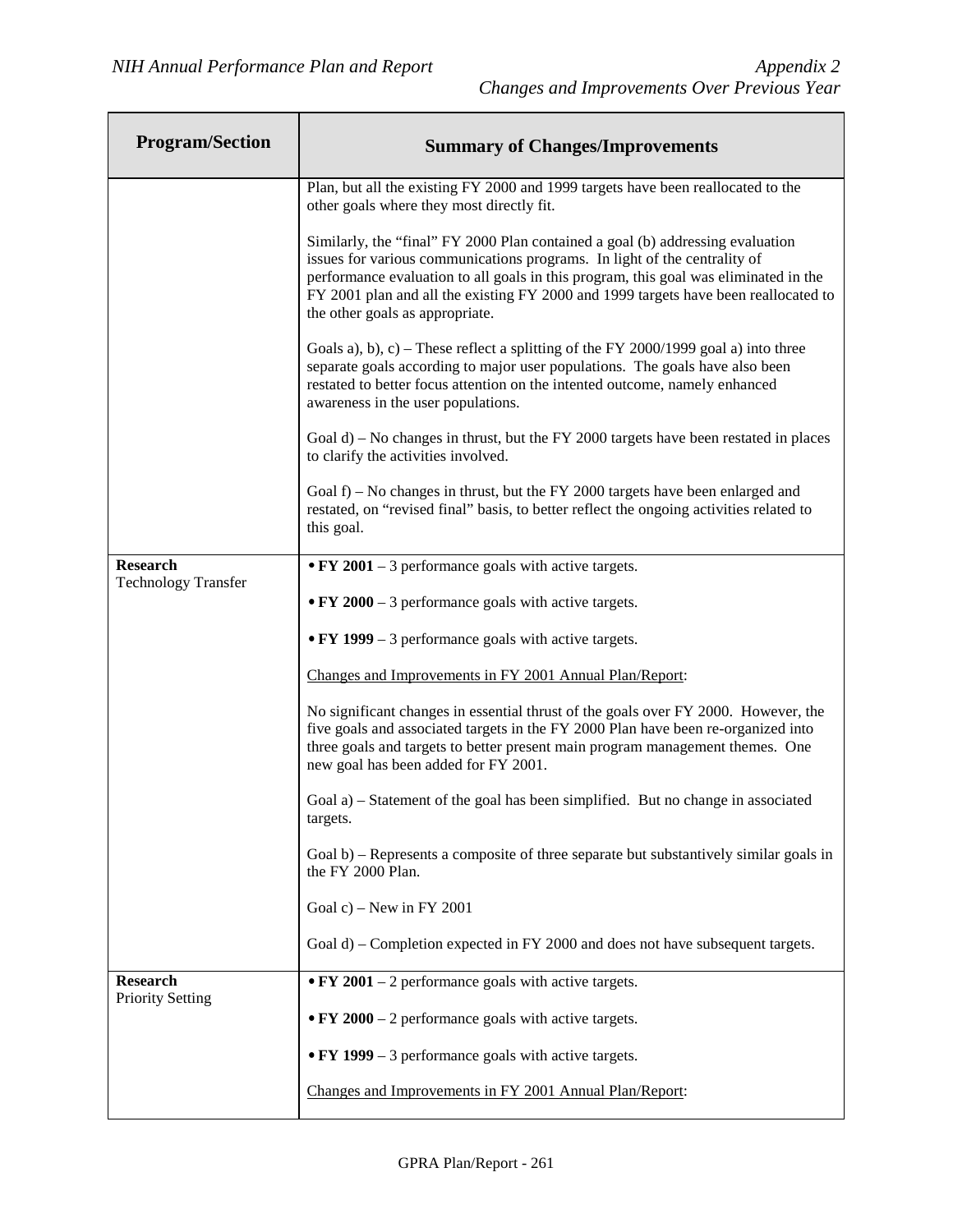| <b>Program/Section</b>                              | <b>Summary of Changes/Improvements</b>                                                                                                                               |
|-----------------------------------------------------|----------------------------------------------------------------------------------------------------------------------------------------------------------------------|
|                                                     | No basic change in thrust, but Goal a) in the FY 2000 Plan has been split into Goals<br>a) and b) in the FY 2001 Plan, to more clearly identify separate activities. |
|                                                     | Goal b) – An additional target has been added in FY 2000, on a revised final basis,<br>to include an important ongoing activity.                                     |
| <b>Research</b><br>Grants Administration and        | • FY 2001-4 performance goals with active targets.                                                                                                                   |
| Peer Review                                         | • FY 2000 - 5 performance goals with active targets.                                                                                                                 |
|                                                     | • FY 1999 - 8 performance goals with active targets.                                                                                                                 |
|                                                     | Changes and Improvements in FY 2001 Annual Plan/Report:                                                                                                              |
|                                                     | No changes in essential thrust of goals from previous years.                                                                                                         |
|                                                     | Goals a) and $b$ ) – Reflects an explicit separation of two targets that<br>were combined under a single Goal in the FY 2000 Plan.                                   |
|                                                     | Goals a), b), and c) – Completion expected in FY 1999.                                                                                                               |
|                                                     | Goal c) – Statement of goal has been refined from that in the FY 2000 Plan.                                                                                          |
|                                                     | Goal $g$ ) – FY 2000 target has been modified on "revised final" basis to account for<br>changes in management's approach to achieving process improvements.         |
|                                                     | Goal h) – Completion expected in FY 2000 and does not have subsequent targets.                                                                                       |
| <b>Research</b><br>Management and<br>Administration | $\bullet$ FY 2001 - 11 performance goals with active targets.                                                                                                        |
|                                                     | $\bullet$ FY 2000 - 11 performance goals with active targets.                                                                                                        |
|                                                     | $\bullet$ FY 1999 – 11 performance goals with active targets.                                                                                                        |
|                                                     | Changes and Improvements in FY 2001 Annual Plan/Report:                                                                                                              |
|                                                     | No change in essential thrust of the goals from previous years.                                                                                                      |
|                                                     | Goal f) – FY 2000 target has been restated, on "revised final" basis, to facilitate<br>better measurement of target achievement.                                     |
|                                                     | Goal i) – New goal with targets in both FY 2001 and 2000 (inserted on "revised"<br>final" basis).                                                                    |
|                                                     | Goal 1) – Goal has been restated from what is in FY 2000 Plan to better focus on<br>outcomes measurement.                                                            |
|                                                     | Goal n) – Goal redefined to include continuing effort and management targets<br>beyond FY 1999.                                                                      |
|                                                     | Goals h and $j$ ) – Completion expected in FY 1999 and do not have subsequent<br>targets.                                                                            |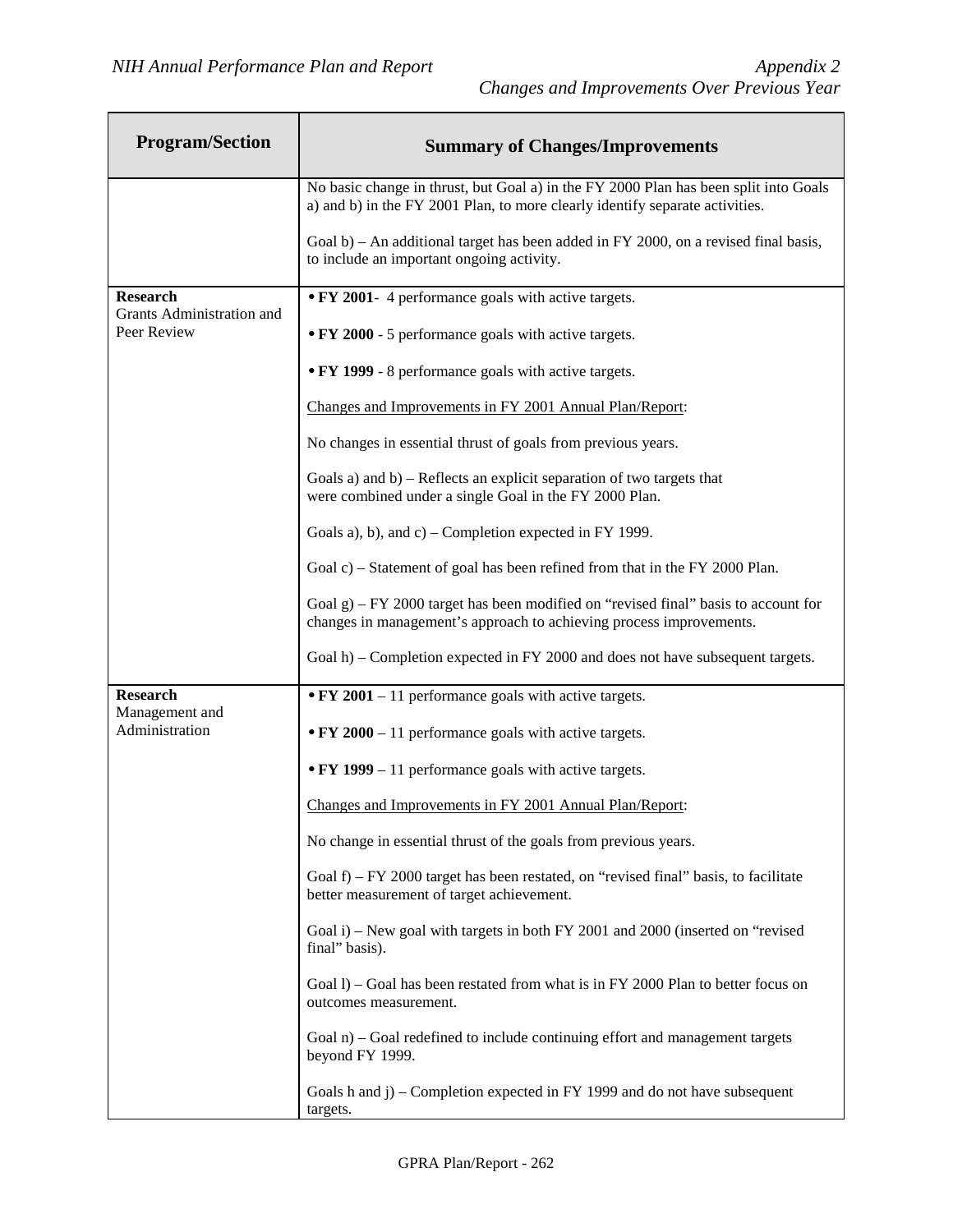| <b>Program/Section</b>                                                                                            | <b>Summary of Changes/Improvements</b>                                                                                                                                                           |
|-------------------------------------------------------------------------------------------------------------------|--------------------------------------------------------------------------------------------------------------------------------------------------------------------------------------------------|
|                                                                                                                   |                                                                                                                                                                                                  |
| <b>Research Training and</b><br><b>Career Development</b>                                                         | $\bullet$ FY 2001 - 4 performance goals with active targets.                                                                                                                                     |
| <b>Training Support</b>                                                                                           | $\bullet$ FY 2000 - 3 performance goals with active targets.                                                                                                                                     |
|                                                                                                                   | $\bullet$ FY 1999 - 4 performance goal with active targets.                                                                                                                                      |
|                                                                                                                   | Changes and Improvements in FY 2001 Annual Plan/Report:                                                                                                                                          |
|                                                                                                                   | The FY 2000 Plan's distinction between "Outcome" and "Means" goals has been<br>eliminated. All training support goals have been combined into the present section.                               |
|                                                                                                                   | No changes in the essential thrust of the prior year's goals for this program.                                                                                                                   |
|                                                                                                                   | Goal a) – Statement of the goal has been revised to bring it better in line with what<br>the program actually manages.                                                                           |
|                                                                                                                   | Goals c) and $d$ ) – Some revisions in the FY 2000 targets have been introduced on a<br>"revised final" basis, as a result of review commentary and mid-year progress<br>assessment for FY 1999. |
| <b>Research Training and</b><br>• FY 2001 - 2 performance goals with active targets.<br><b>Career Development</b> |                                                                                                                                                                                                  |
| Outreach                                                                                                          | • FY 2000 - 2 performance goals with active targets.                                                                                                                                             |
|                                                                                                                   | • FY 1999 - 2 performance goals with active targets.                                                                                                                                             |
|                                                                                                                   | Changes and Improvements in FY 2001 Annual Plan/Report:                                                                                                                                          |
|                                                                                                                   | The FY 2000 Plan's distinction between "Outcome" and "Means" goals has been<br>eliminated. All outreach goals have been combined into the present section.                                       |
|                                                                                                                   | No change in essential thrust of the goals from previous years.                                                                                                                                  |
| <b>Research Facilities</b><br><b>Intramural Modernization</b>                                                     | $\bullet$ FY 2001 – 6 performance goals with active targets.                                                                                                                                     |
| and Maintenance                                                                                                   | $\bullet$ FY 2000 – 5 performance goals with active targets.                                                                                                                                     |
|                                                                                                                   | $\bullet$ FY 1999 – 5 performance goals with active targets.                                                                                                                                     |
|                                                                                                                   | Changes and Improvements in FY 2001 Annual Plan/Report:                                                                                                                                          |
|                                                                                                                   | Intramural facilities goals listed as either "outcomes" or "means" in the FY 2000<br>and FY 1999 Annual Plans have been combined into the present single category.                               |
|                                                                                                                   | No changes over FY 2000 in the essential thrust of the goals.                                                                                                                                    |
|                                                                                                                   | Goals b), c) – Completion expected in FY 2000 and do not have subsequent targets.                                                                                                                |
|                                                                                                                   | Goals e), $g$ ), $h$ ) – New in FY 2001.                                                                                                                                                         |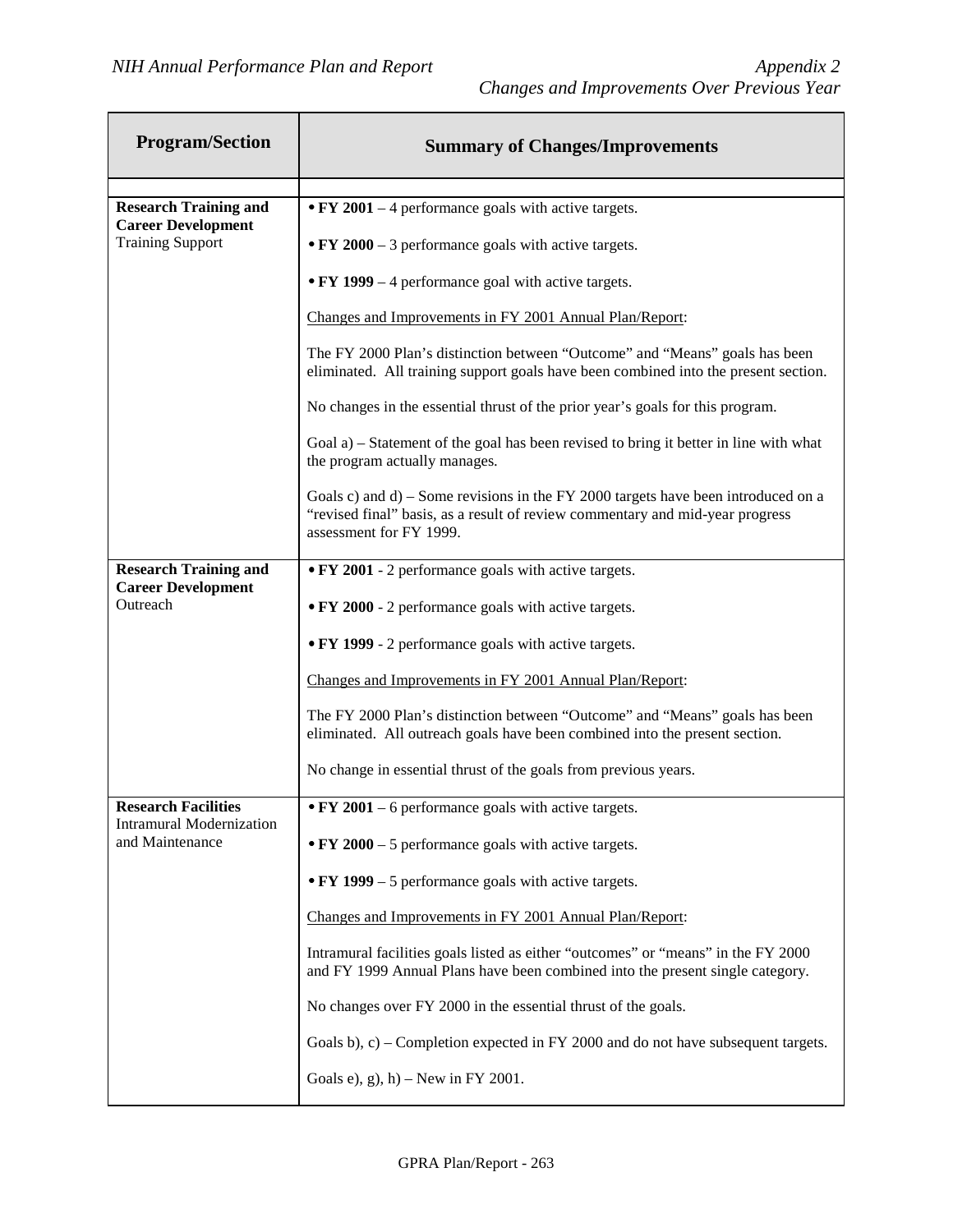| <b>Program/Section</b>                              | <b>Summary of Changes/Improvements</b>                                                                                                                                                                                                                                                                  |
|-----------------------------------------------------|---------------------------------------------------------------------------------------------------------------------------------------------------------------------------------------------------------------------------------------------------------------------------------------------------------|
| <b>Research Facilities</b><br>Extramural Assistance | $\bullet$ FY 2001 - 1 performance goal with active targets.                                                                                                                                                                                                                                             |
|                                                     | $\bullet$ FY 2000 - 1 performance goal with active targets.                                                                                                                                                                                                                                             |
|                                                     | • FY 1999 - 1 performance goal with an active target.                                                                                                                                                                                                                                                   |
|                                                     | Changes and Improvements in FY 2001 Annual Plan/Report:                                                                                                                                                                                                                                                 |
|                                                     | Extramural facilities goals listed as either "outcomes" or "means" in the FY 2000<br>and FY 1999 Annual Plans have been consolidated into the present section.                                                                                                                                          |
|                                                     | Goal a) – Reflects the integration of what were two separate goals in the FY 2000<br>Plan. The multiple targets now incorporated for FY 2001 and 2000 provide a better<br>match with ongoing program management parameters. The previously published FY<br>1999 goal is retained as the FY 1999 target. |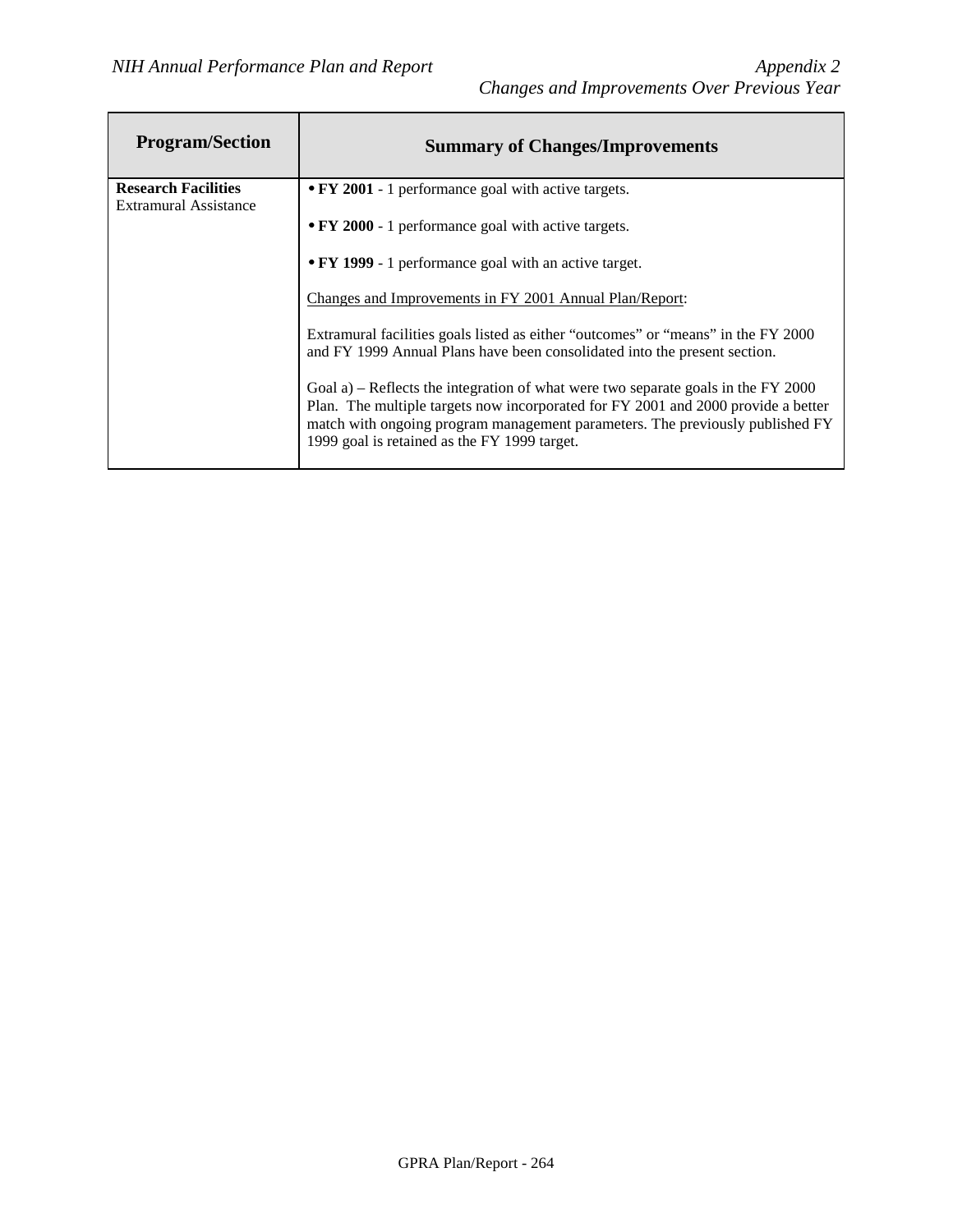## **Linkage to the DHHS and OPDIV Strategic Plans**

NIH's Core Programs (Research, Research Training and Career Development, Facilities) broadly support goals and objectives articulated in the Department of Health and Human Service's (DHHS) Strategic Plan (1997). Principle linkages occur under Goal Six, *Strengthen the Nation's Health Sciences Research Enterprise and Enhance Its Productivity*, where NIH research is a key element. (See Objectives 6.1, 6.2, 6.6 and 6.7 below.) However, NIH's research, training, and facilities activities also contribute to many other of the Department's more than thirty strategic objectives.

DHHS's *FY 2000 Performance Plan Summary* (1998) identifies NIH research, training, and/or facilities programs as components of HHS strategic objectives in the following areas:

| DHHS Objective 1.1: | Reduce Tobacco Use, Especially Among Youth                                                                                                   |
|---------------------|----------------------------------------------------------------------------------------------------------------------------------------------|
| DHHS Objective 1.2: | Reduce the Number and Impact of Injuries                                                                                                     |
| DHHS Objective 1.3: | Improve the Diet and the Level of Physical Activity of<br>Americans                                                                          |
| DHHS Objective 1.4: | Curb Alcohol Use                                                                                                                             |
| DHHS Objective 1.5: | Reduce the Illicit Use of Drugs                                                                                                              |
| DHHS Objective 1.6: | <b>Reduce Unsafe Sexual Behaviors</b>                                                                                                        |
| DHHS Objective 2.3: | Improve the Healthy Development and Learning Readiness<br>of Preschool Children                                                              |
| DHHS Objective 2.5: | Increase Opportunities for Seniors to Have an Active and<br><b>Healthy Aging Experience</b>                                                  |
| DHHS Objective 3.3: | Improve Access to and the Effectiveness of Health Care<br>Services for Persons with Specific Needs                                           |
| DHHS Objective 5.1: | Improve the Public Health Systems' Capacity to Monitor<br>the Health Status and Identify Threats to the Health of the<br>Nation's Population |
| DHHS Objective 6.1: | Improve the Understanding of Normal and Abnormal<br><b>Biological Processes and Behaviors</b>                                                |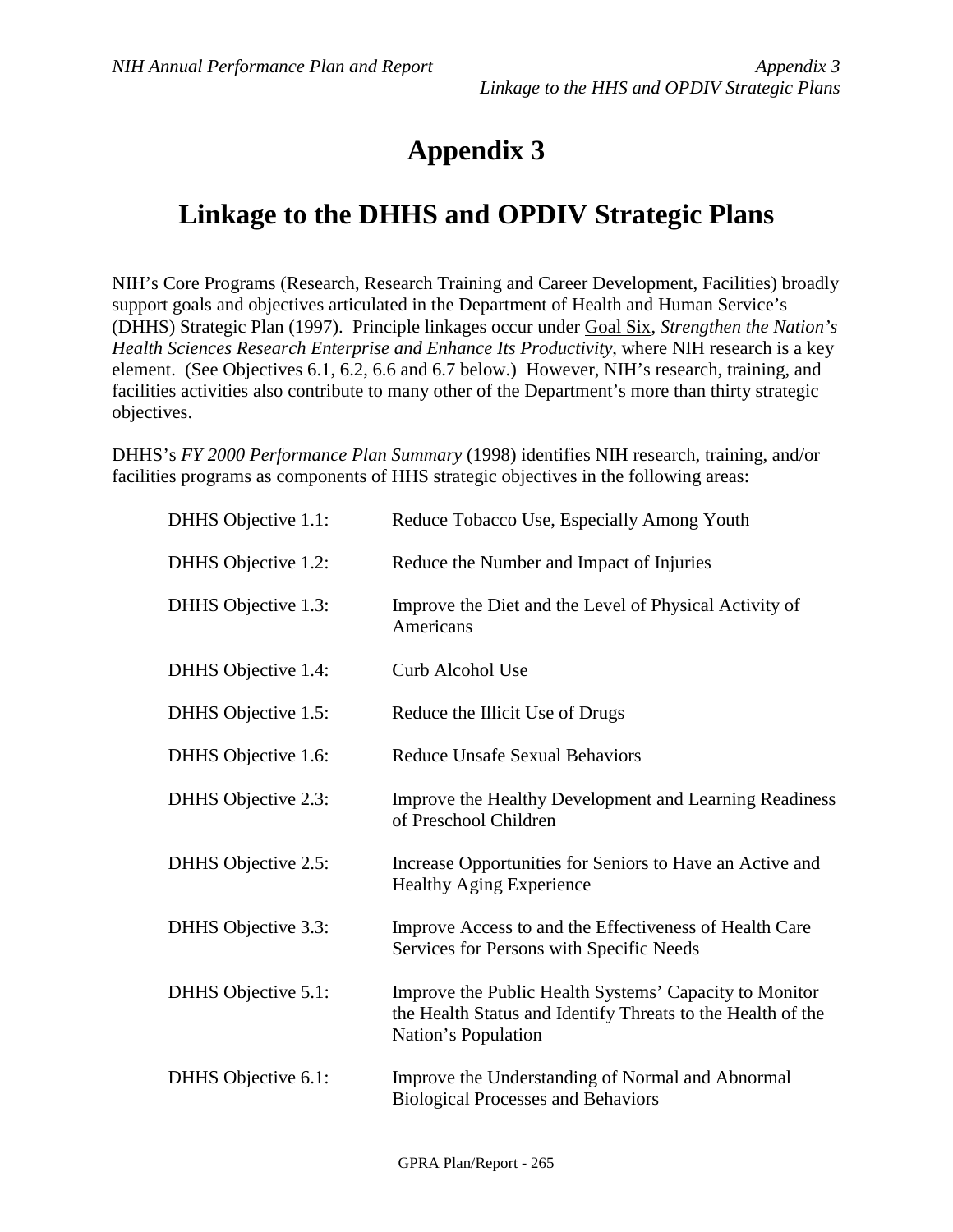| DHHS Objective 6.2: | Improve the Prevention, Diagnosis, and Treatment of<br>Disease and Disability                                                                                        |
|---------------------|----------------------------------------------------------------------------------------------------------------------------------------------------------------------|
| DHHS Objective 6.4: | Increase the Understanding of and Response to the Major<br>Issues Related to the Quality, Financing, Cost, and Cost-<br><b>Effectiveness of Health Care Services</b> |
| DHHS Objective 6.5: | Accelerate Private Sector Development of New Drugs,<br>Biologic Therapies, and Medical Technology                                                                    |
| DHHS Objective 6.6: | Improve the Quality of Medical and Health Science<br>Research by Strengthening the Base of Highly Qualified<br>Scientific Investigators                              |
| DHHS Objective 6.7: | Ensure that Research Results are Effectively<br>Communicated to the Public, Practitioners, and the<br><b>Scientific Community</b>                                    |

### **References**

U.S. Department of Health and Human Services, *Strategic Plan*, September 30, 1997.

U.S. Department of Health and Human Services, *FY 2000 Performance Plan Summary*, February 1999.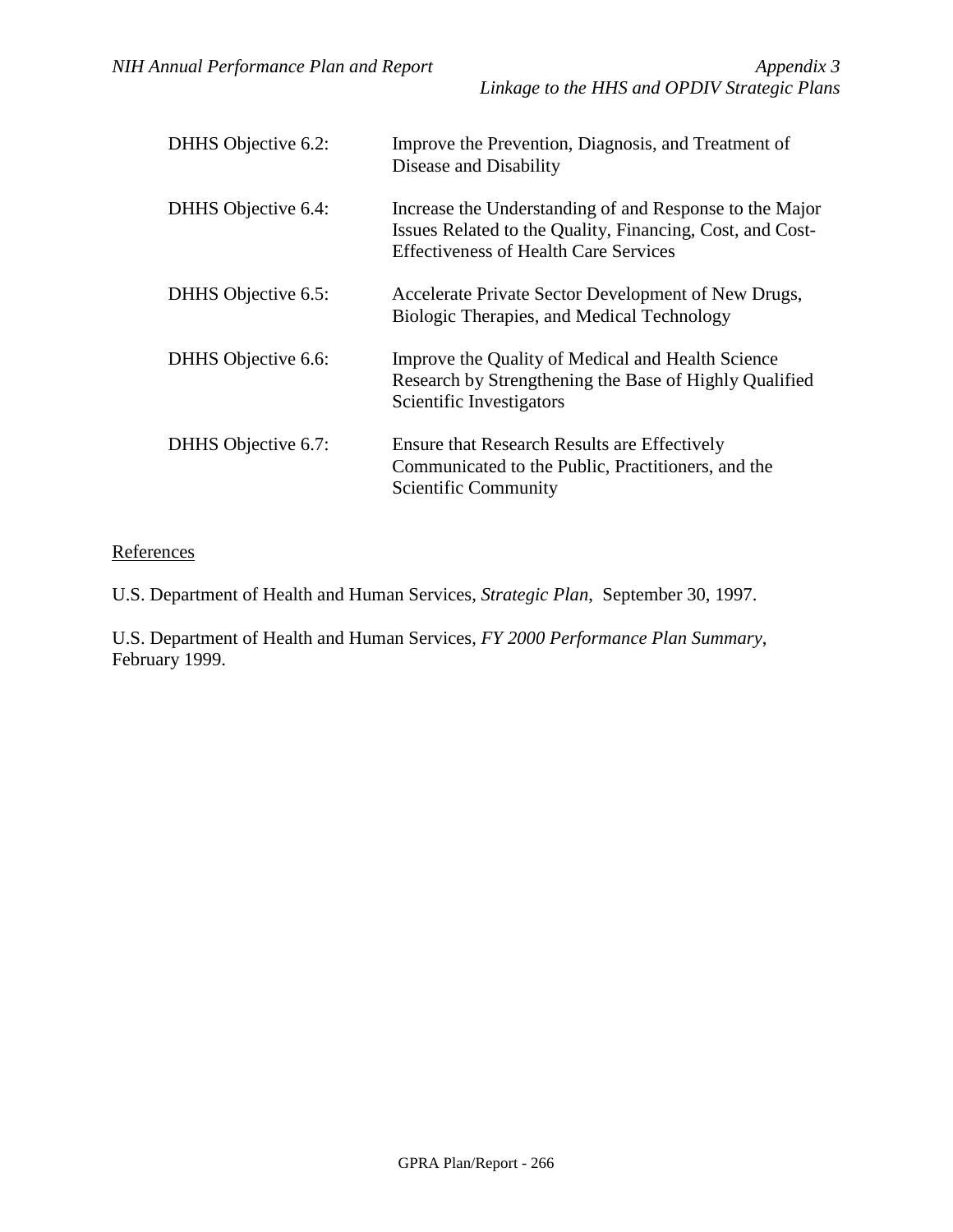## **Performance Measurement Linkages with Budget, Cost Accounting, Information Technology Planning, Capital Planning, Program Evaluation**

#### **Budget**

NIH links performance measures to budget and accounting, as appropriate, to meet the requirements of GPRA and other management reporting such as under the Chief Financial Officers (CFO) Act and the Government Management and Reform Act (GMRA).

Under NIH's aggregated approach (see Sec. 1.2), performance goals are grouped according to the three Core Programs: Research, Research Training and Career Development, and Research Facilities. In NIH's current budget and cost accounting system, dollars are not directly associated to each goal (such association is not required under GPRA). However, NIH has developed a "crosswalk" for how each budget mechanism (e.g., Research Project Grant, Research Management and Support, Construction, etc.) links to the core programs. In this way, NIH distributes its total budget authority by GPRA Core Program.

#### **Cost Accounting**

NIH develops and reports the cost of its 3 programs on its audited Statement of Net, as required by the CFO Act, the GMRA, and the Office of Management and Budget. These reported costs are derived using an accrual basis of accounting as required by federal accounting standards and the Federal Financial Management Improvement Act. These amounts differ from the reported obligations or budgetary resources included in budget documents that use an obligation basis of accounting.

NIH includes cost measures for performance goals, as appropriate, in its service and supply fund activities. NIH finances these activities using a fee for service cost recovery method. NIH develops cost per unit of good or service and benchmarks these unit costs with other providers of similar or complementary goods and services. Also, NIH strives to increase stakeholder value by reducing the cost per unit of good or service wherever possible.

#### **Information Technology Planning**

Rather than being a separate entity, Information Technology (IT) is woven throughout the NIH research program and linked to the goals identified in the NIH Annual Performance Plan. Performance goals that reflect how IT is utilized by the NIH research community are found in all three of the Core Programs of the plan.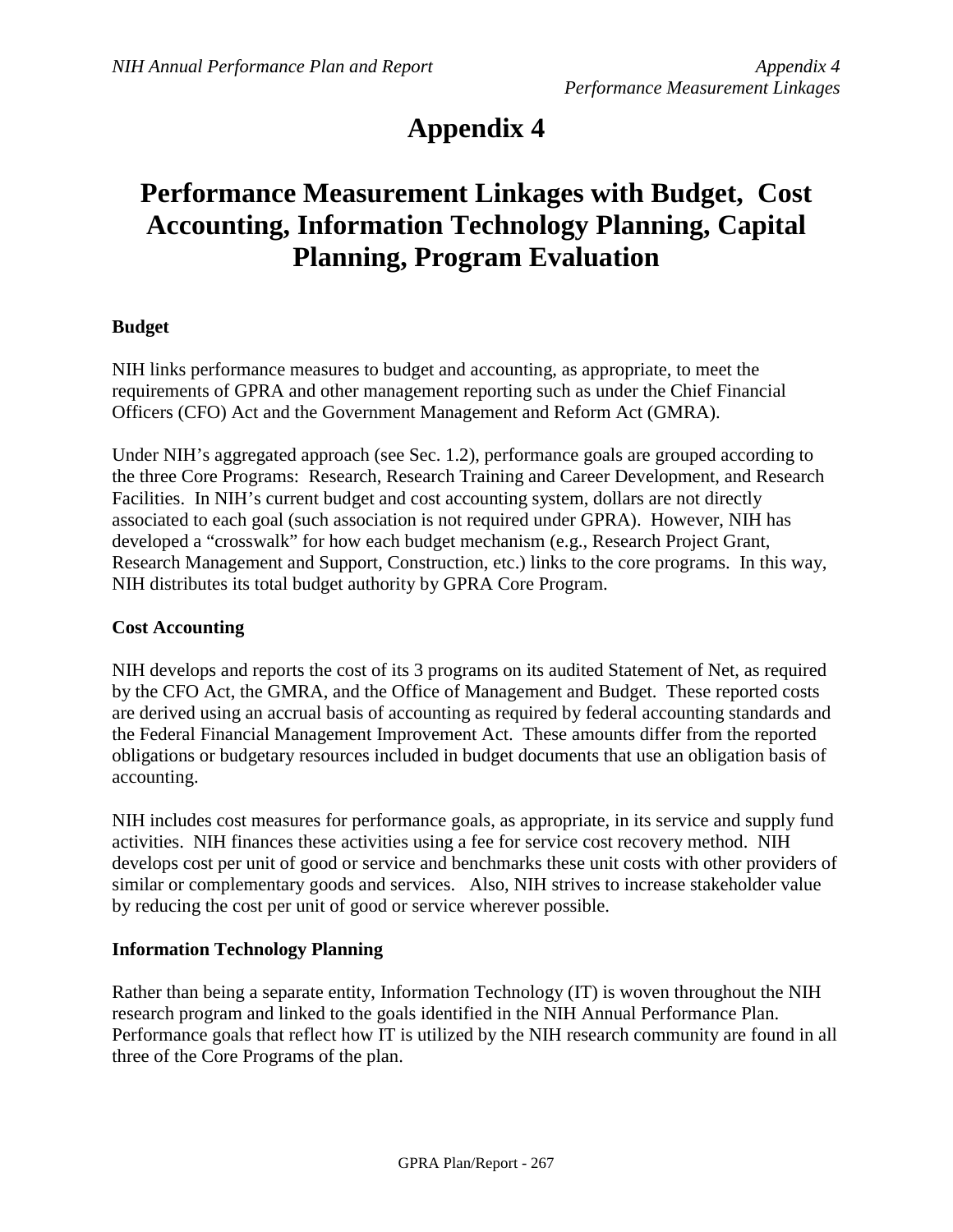In addition, the NIH Annual Performance Plan currently includes a specific goal related to the implementation of the NIH Director's overall strategy to improve IT management at NIH. As part of this process, NIH has revised its IT organizational structure under a Chief Information Office and has put into place an IT Investment Review Process including an IT Board of Governors and an NIH IT Management Committee (ITMC). A strategic corporate IT vision for NIH is being developed, including a strengthening of business area ownership of IT systems. NIH will then revise its IT Strategic Plan to reflect this new corporate IT vision and further describe how IT supports the goals identified in the NIH annual performance plan.

Also, NIH formalized the NIH IT Investment Review process in a collaborative process with the recently established NIH ITMC. Under this process, IT projects will be reviewed and evaluated to determine if they support goals in the NIH annual performance plan. This IT Investment Review process will be described in the revised IT Strategic Plan.

### **Capital Planning**

NIH's planning for capital projects is woven throughout the annual performance plan, notably in the sections addressing "Management and Administration" and "Intramural Modernization and Maintenance." Additional information on capital projects can be found in the detailed budget tables prepared by NIH's Office of Financial Management.

#### **Evaluation**

The complexities and challenges of evaluating and assessing fundamental science have become more widely recognized as science agencies have implemented the GPRA. The GPRA stresses the use of evaluation to develop measures for reporting on program results. NIH's major evaluation priority areas fall within the three broad program areas: research, research training and career development, and facilities. NIH conducts evaluations in these areas to assess strategies and goals, develop performance measures and improve operations. NIH reports annually on its GPRA related evaluation activities through the DHHS report, *Research, Demonstration and Evaluation Activities.* Additionally, and as part of GPRA reporting, NIH will refer to specific evaluations and evaluation results as they relate to individual performance plan goals.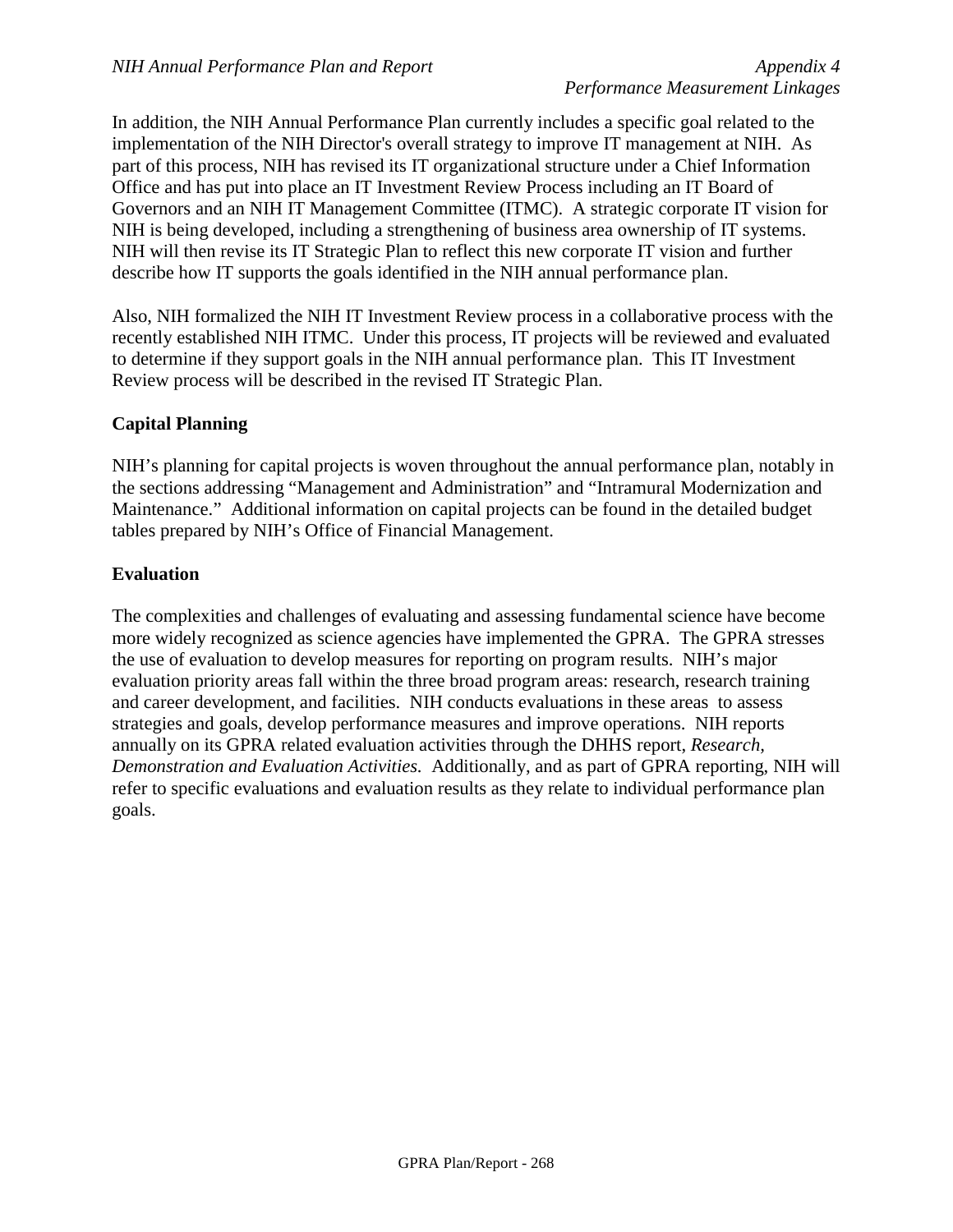# **The NIH's Institutes and Centers**

| <b>Institute/Center</b>                                             | <b>Mission</b>                                                                                                                                                                                                                                                                                                                                                                                                                                                                                                                                                                                                                                                                                                |
|---------------------------------------------------------------------|---------------------------------------------------------------------------------------------------------------------------------------------------------------------------------------------------------------------------------------------------------------------------------------------------------------------------------------------------------------------------------------------------------------------------------------------------------------------------------------------------------------------------------------------------------------------------------------------------------------------------------------------------------------------------------------------------------------|
| <b>National Cancer Institute</b>                                    | NCI conducts and supports programs to understand the causes of cancer;<br>prevent, detect, diagnose, treat, and control cancer; and disseminate<br>information to the practitioner, researcher, patient, and public. The<br>Institute's efforts are directed at reducing the burden of cancer morbidity<br>and mortality, and ultimately, at preventing the disease.                                                                                                                                                                                                                                                                                                                                          |
| National Heart, Lung, and Blood<br>Institute                        | NHLBI's research program is directed at diseases of the heart, blood<br>vessels, lungs, and blood and at transfusion medicine. Its activities<br>encompass innovative basic, clinical, population-based, and health<br>education research.                                                                                                                                                                                                                                                                                                                                                                                                                                                                    |
| National Institute of Dental and<br>Craniofacial Research           | NIDCR's research program is directed at understanding, treating, and<br>ultimately preventing the infectious and inherited craniofacial-oral-dental<br>diseases and disorders that compromise millions of human lives.                                                                                                                                                                                                                                                                                                                                                                                                                                                                                        |
| National Institute of Diabetes and<br>Digestive and Kidney Diseases | NIDDK conducts and supports research, training, health information<br>dissemination, and other programs with respect to diabetes millitus and<br>endocrine and metabolic diseases, digestive diseases and nutritional<br>disorders, and kidney, urologic, and hematologic diseases.                                                                                                                                                                                                                                                                                                                                                                                                                           |
| National Institute of Neurological<br>Disorders and Stroke          | NINDS conducts and supports research and training on the normal and<br>diseases nervous system in order to reduce the burden of neurological<br>diseases. The research program is ultimately directed at improving the<br>prevention, diagnosis, and treatment of the hundreds of disorders<br>affecting the nervous system. Including stroke; epilepsy; demyelinating<br>disorders such as multiple sclerosis; tumors; pain; traumatic injury of the<br>brain and spinal cord; degenerative disorders such as Parkinson's disease;<br>movement disorders; developmental disorders such as autism, the<br>myasthenias and muscular dystrophies; and numerous autoimmune,<br>metabolic, and genetic disorders. |
| National Institute of Allergy and<br><b>Infectious Diseases</b>     | NIAID conducts and supports research that strives to understand, treat,<br>and ultimately prevent the myriad infectious, immunologic, and allergic<br>diseases that threaten millions of human lives.                                                                                                                                                                                                                                                                                                                                                                                                                                                                                                         |
| National Institute of General Medical<br>Sciences                   | NIGMS supports basic biomedical research that is not targeted to specific<br>diseases, but increases understanding of life processes and lays the<br>foundation for advances in disease diagnosis, treatment, and prevention.<br>NIGMS attempts to ensure the vitality and continued productivity of<br>basic biomedical research, while producing the next generation of<br>scientific breakthroughs and training the next generation of scientists.                                                                                                                                                                                                                                                         |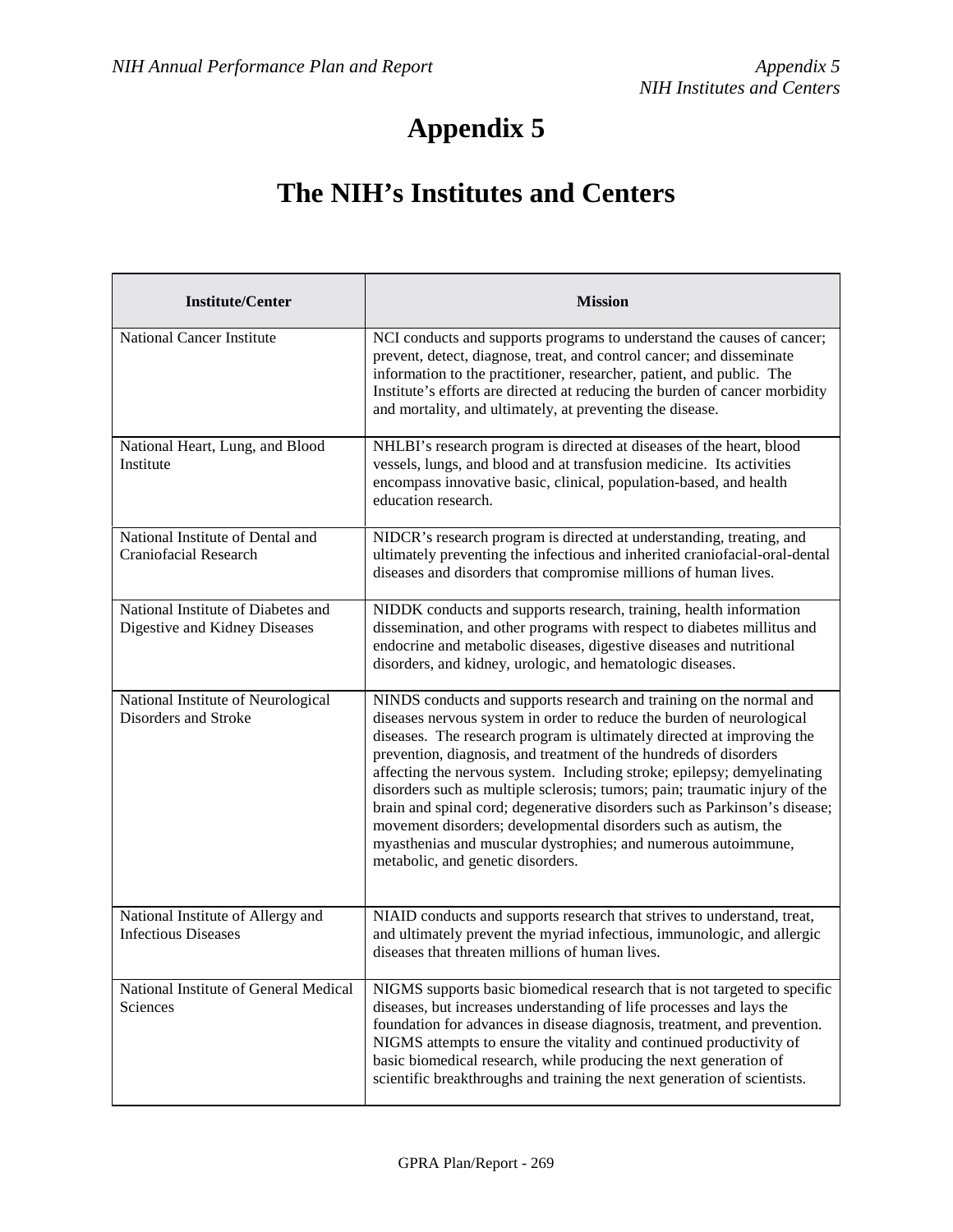| <b>Institute/Center</b>                                                    | <b>Mission</b>                                                                                                                                                                                                                                                                                                                                                                                                                                                                                 |
|----------------------------------------------------------------------------|------------------------------------------------------------------------------------------------------------------------------------------------------------------------------------------------------------------------------------------------------------------------------------------------------------------------------------------------------------------------------------------------------------------------------------------------------------------------------------------------|
| National Institute of Child Health and<br>Human Development                | NICHD conducts and supports research on fertility, pregnancy, growth,<br>development, and medical rehabilitation. The Institute's broad purpose<br>is to ensure that every child is born healthy and wanted, and grows up<br>free from disease and disability.                                                                                                                                                                                                                                 |
| National Eye Institute                                                     | NEI conducts and supports research, training, health information<br>dissemination, and other programs that are directed at blinding eye<br>diseases, visual disorders, mechanisms of visual function, preservation of<br>sight, and the special health problems and requirements of the blind.                                                                                                                                                                                                 |
| National Institute of Environmental<br><b>Health Sciences</b>              | NIEHS conducts and supports research on how environmental exposures,<br>genetic susceptibility, and age interact to affect an individual's health.<br>It's overall purpose is to reduce the burden of human illness and<br>dysfunction from environmental causes.                                                                                                                                                                                                                              |
| National Institute on Aging                                                | NIA conducts and supports research on the biomedical, social, and<br>behavioral aspects of the aging process; the prevention of age-related<br>diseases and disabilities; and the promotion of a better quality of life for<br>all older Americans.                                                                                                                                                                                                                                            |
| National Institute of Arthritis and<br>Musculoskeletal and Skin Diseases   | NIAMS conducts and supports research, training, and information<br>dissemination directed at understanding the normal structure and function<br>of bones, muscles, and skin, as well as the numerous and disparate<br>diseases that affect these tissues.                                                                                                                                                                                                                                      |
| National Institute on Deafness and<br><b>Other Communication Disorders</b> | NIDCD conducts and supports basic and clinical research and research<br>training in the normal and disordered processes of hearing, balance,<br>smell, taste, voice, speech, and language. These diseases and disorders<br>currently affect some 46 million Americans. Basic and clinical research<br>focused on understanding the normal processes and disorders of human<br>communication are motivated both by intrinsic scientific interest and<br>importance to the health of the nation. |
| National Institute of Mental Health                                        | NIMH conducts and supports research on the brain and behavior – basic,<br>clinical, epidemiological, and health services research. The Institute's<br>activities are broadly dedicated to understanding, treating, and preventing<br>mental illnesses.                                                                                                                                                                                                                                         |
| National Institute on Drug Abuse                                           | NIDA conducts and supports research across a broad range of disciples<br>that bear on drug abuse and addiction and disseminates information about<br>its research findings. The Institute's broad purpose is to help reduce drug<br>abuse and to improve the options for addiction prevention and treatment.                                                                                                                                                                                   |
| National Institute on Alcohol Abuse<br>and Alcoholism                      | NIAAA conducts research directed at improving the treatment and<br>prevention of alcoholism and alcohol-related problems. The Institute's<br>broad objective is to reduce the enormous health, social, and economic<br>consequences of this disease.                                                                                                                                                                                                                                           |
| National Institute of Nursing<br>Research                                  | NINR has a broad mandate to sponsor research on the clinical care of<br>individuals and their responses to health problems. Scientists supported<br>by the Institute seek to understand and mitigate the effects of acute and<br>chronic illness and disability, promote healthy behaviors and prevent the<br>onset or worsening of disease, and improve the environment in which<br>healthcare is administered.                                                                               |